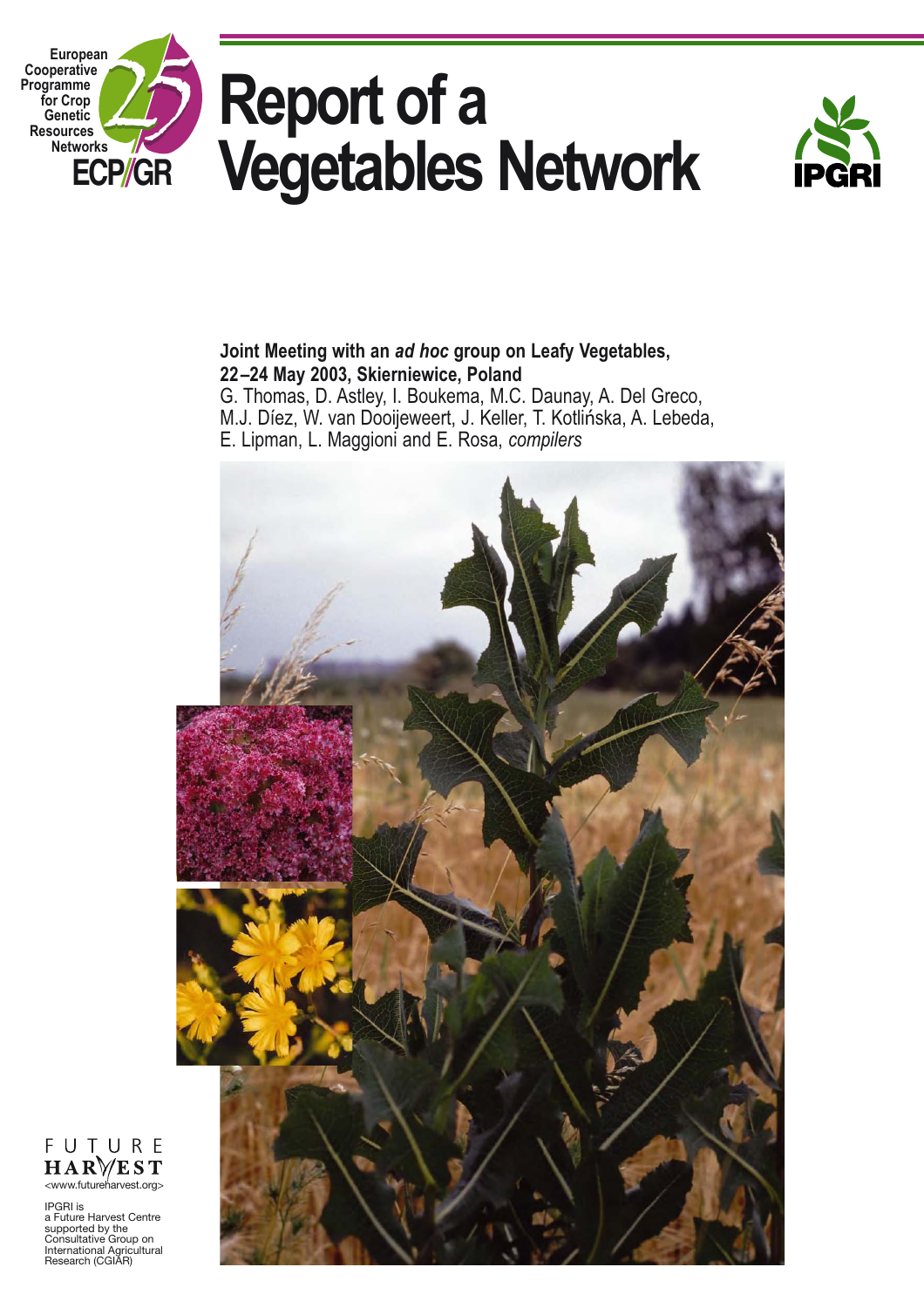

**Joint Meeting with an ad hoc group on Leafy Vegetables,** 22-24 May 2003, Skierniewice, Poland G. Thomas, D. Astley, I. Boukema, M.C. Daunay, A. Del Greco, M.J. Díez, W. van Dooijeweert, J. Keller, T. Kotlińska, A. Lebeda, E. Lipman, L. Maggioni and E. Rosa, *compilers*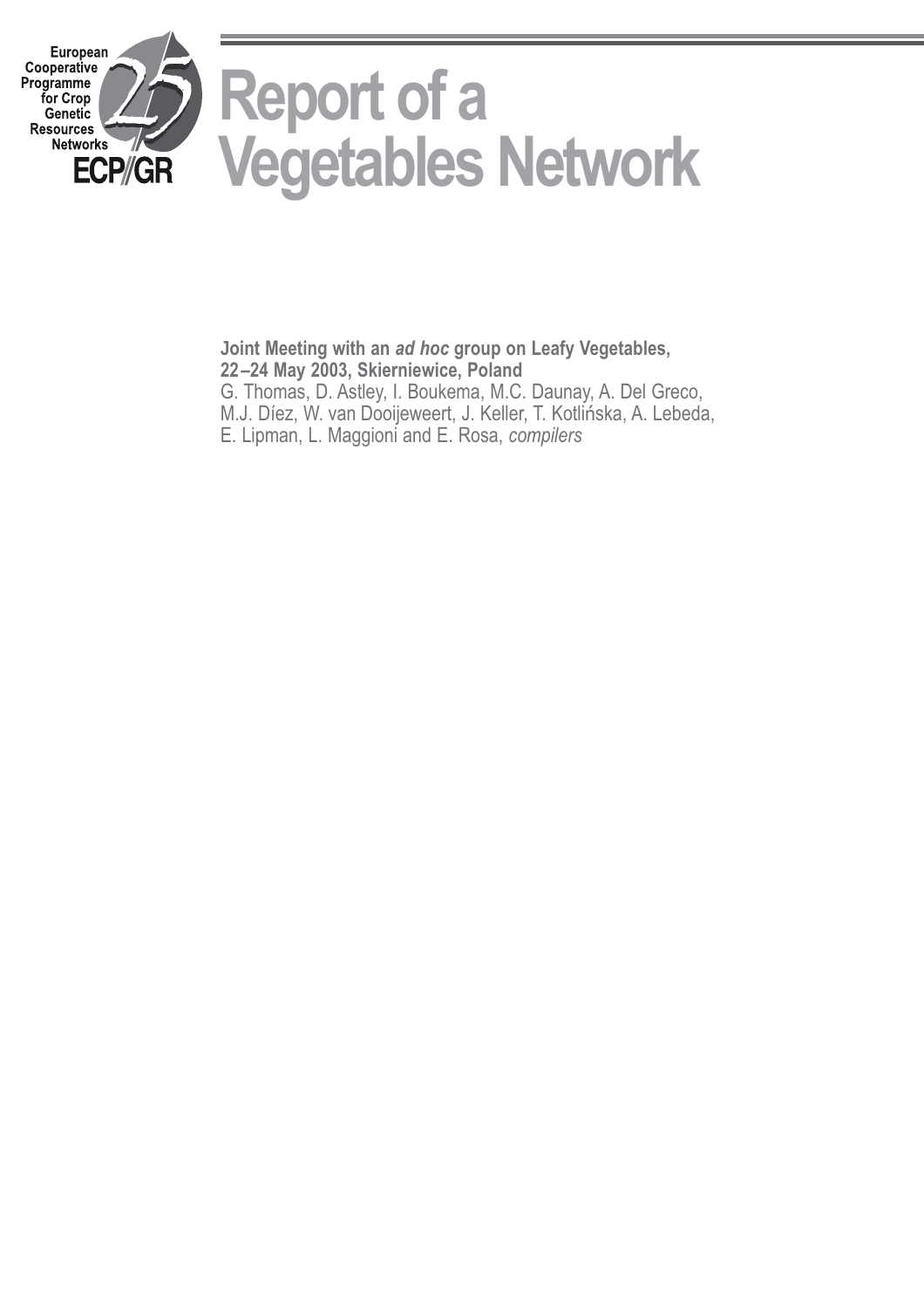**The International Plant Genetic Resources Institute (IPGRI)** is an independent international scientific organization that seeks to improve the well-being of present and future generations of people by enhancing conservation and the deployment of agricultural biodiversity on farms and in forests. It is one of 15 Future Harvest Centres supported by the Consultative Group on International Agricultural Research (CGIAR), an association of public and private members who support efforts to mobilize cutting-edge science to reduce hunger and poverty, improve human nutrition and health, and protect the environment. IPGRI has its headquarters in Maccarese, near Rome, Italy, with offices in more than 20 other countries worldwide. The Institute operates through four programmes: Diversity for Livelihoods, Understanding and Managing Biodiversity, Global Partnerships, and Improving Livelihoods in Commodity-based Systems.

 The international status of IPGRI is conferred under an Establishment Agreement which, by January 2005, had been signed by the Governments of Algeria, Australia, Belgium, Benin, Bolivia, Brazil, Burkina Faso, Cameroon, Chile, China, Congo, Costa Rica, Côte d'Ivoire, Cyprus, Czech Republic, Denmark, Ecuador, Egypt, Greece, Guinea, Hungary, India, Indonesia, Iran, Israel, Italy, Jordan, Kenya, Malaysia, Mauritania, Morocco, Norway, Pakistan, Panama, Peru, Poland, Portugal, Romania, Russia, Senegal, Slovakia, Sudan, Switzerland, Syria, Tunisia, Turkey, Uganda and Ukraine.

 Financial support for IPGRI's research is provided by more than 150 donors, including governments, private foundations and international organizations. For details of donors and research activities please see IPGRI's Annual Reports, which are available in printed form on request from ipgri-publications@cgiar.org or from IPGRI's Web site (www.ipgri.cgiar.org).

 **The European Cooperative Programme for Crop Genetic Resources Networks (ECP/GR)** is a collaborative programme among most European countries aimed at facilitating the long-term conservation and the increased utilization of plant genetic resources in Europe. The Programme, which is entirely financed by the member countries and is coordinated by IPGRI, is overseen by a Steering Committee composed of National Coordinators nominated by the participating countries and a number of relevant international bodies. The Programme operates through nine networks in which activities are carried out through a number of permanent working groups or through *ad hoc* actions. The ECP/GR networks deal with either groups of crops (cereals; forages; fruit; oil and protein crops; sugar, starch and fibre crops; vegetables, medicinal and aromatic plants) or general themes related to plant genetic resources (documentation and information; *in situ* and on-farm conservation; inter-regional cooperation). Members of the working groups and other scientists from participating countries carry out an agreed workplan with their own resources as inputs in kind to the Programme.

 The geographical designations employed and the presentation of material in this publication do not imply the expression of any opinion whatsoever on the part of IPGRI or the CGIAR concerning the legal status of any country, territory, city or area or its authorities, or concerning the delimitation of its frontiers or boundaries. Similarly, the texts and taxonomic definitions in these proceedings reflect the views of the respective authors and not necessarily those of the compilers or their institutions.

 Mention of a proprietary name does not constitute endorsement of the product and is given only for information.

#### **Citation**:

Thomas, G., D. Astley, I. Boukema, M.C. Daunay, A. Del Greco, M.J. Díez, W. van Dooijeweert, J. Keller, T. Kotliēska, A. Lebeda, E. Lipman, L. Maggioni and E. Rosa, compilers. 2005. Report of a Vegetables Network. Joint Meeting with an *ad hoc* group on Leafy Vegetables, 22-24 May 2003, Skierniewice, Poland. International Plant Genetic Resources Institute, Rome, Italy.

Cover illustrations: Prickly lettuce (*Lactuca serriola*) in its natural habitat (Smržice, Czech Republic) and inflorescence of cultivated lettuce (*Lactuca sativa*), courtesy of @ E. Křístková and A. Lebeda, Department of Botany, Palacký University, Olomouc, Czech Republic. Detail of cultivated lettuce *(L. sativa* Bastille), courtesy of @ H. de Fontanges, GEVES, Brion, France.

ISBN-13: 978-92-9043-679-9 ISBN-10: 92-9043-679-4

IPGRI Via dei Tre Denari 472/a 00057 Maccarese Rome, Italy

© International Plant Genetic Resources Institute, 2005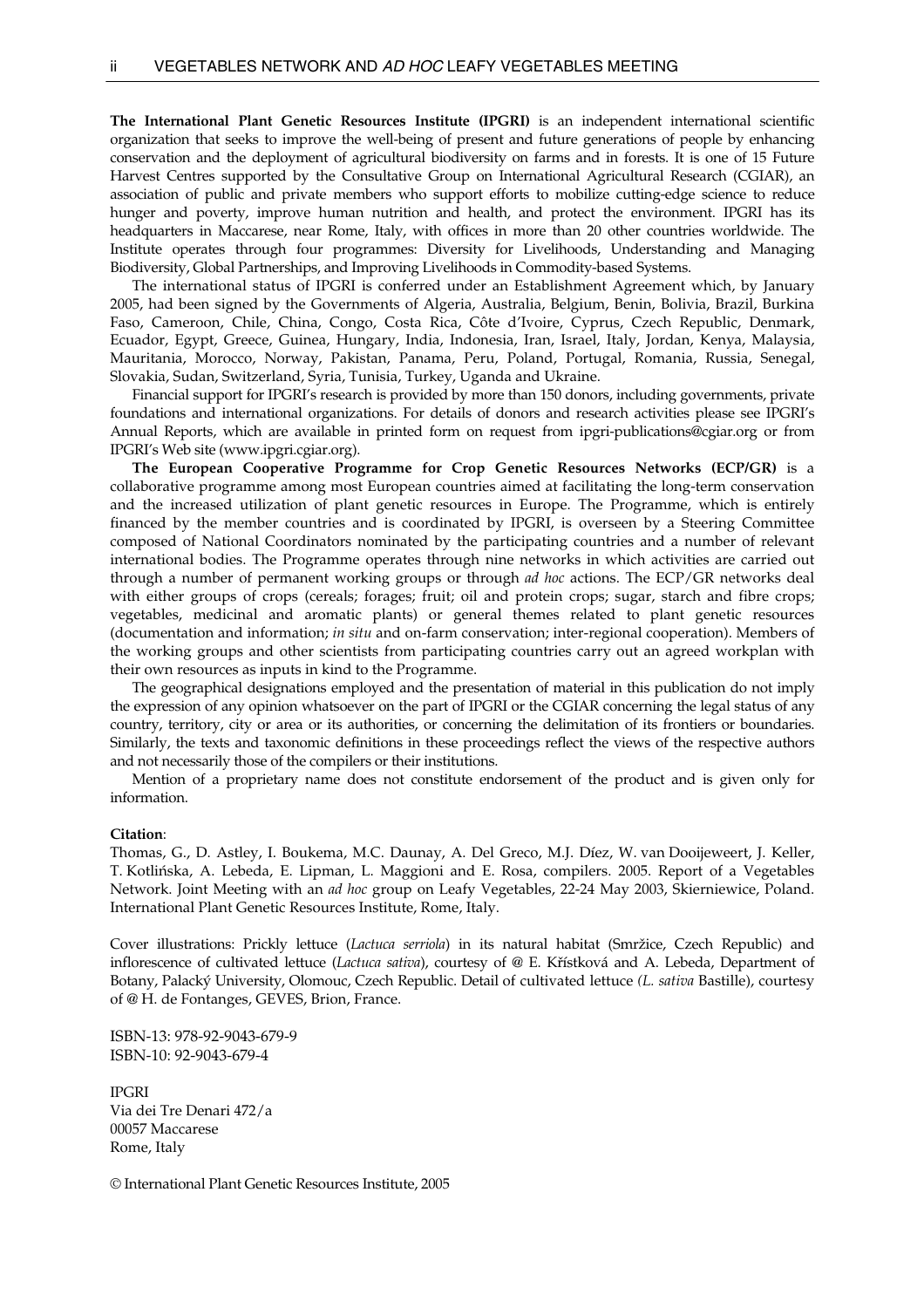# **CONTENTS**

| <b>INTRODUCTION</b>                                                                                                               | 1              |
|-----------------------------------------------------------------------------------------------------------------------------------|----------------|
| <b>Opening and welcome</b>                                                                                                        | 1              |
| Recommendations of the ECP/GR Steering Committee and future priorities                                                            | 1              |
| <b>INTEGRATED NETWORK SESSION</b>                                                                                                 | 4              |
| <b>Introduction</b>                                                                                                               | 4              |
| <b>Actions and proposals of the Working Groups</b>                                                                                | 4              |
| Discussion and recommendations at Network level                                                                                   | $\overline{7}$ |
| <b>Priorities for the future</b>                                                                                                  | $\overline{7}$ |
| Upcoming EU Regulation on genetic resources - Proposals for projects                                                              | 10             |
| <b>WORKING GROUP SESSION ON ALLIUM</b>                                                                                            | 13             |
| Review of the workplan                                                                                                            | 13             |
| <b>Presentations and papers</b>                                                                                                   | 19             |
| Status of Allium collections in Belgium - Update 2003<br>Hervé De Clercq                                                          | 20             |
| Current status of the long-day Allium collection in the Czech Republic<br>Helena Stavělíková and Jiří Záměčník                    | 22             |
| Current status of the Allium collections at IPK-Gatersleben, Germany<br>E.R. Joachim Keller and Reinhard M. Fritsch               | 25             |
| Allium genetic resources activities in Israel<br>Rina Kamenetsky and Haim D. Rabinowitch                                          | 29             |
| Allium germplasm in Lithuania<br>Birūta Karpavičienė and Danguolė Kamštaitytė                                                     | 34             |
| The Allium collection in the Nordic Gene Bank                                                                                     | 37             |
| Gert Poulsen<br>Allium genetic resources maintained in the Polish Gene Bank<br>Teresa Kotlińska                                   | 39             |
| <b>WORKING GROUP SESSION ON BRASSICA</b>                                                                                          | 45             |
| Review of the workplan                                                                                                            | 45             |
| <b>Presentations and papers</b>                                                                                                   | 46             |
| Brassica genetic resources in Austria<br>Helmut Reiner                                                                            | 47             |
| Status of Brassica collections in Belgium - Update 2003<br>Hervé De Clercq                                                        | 49             |
| <b>Brassicaceae collections in Bulgaria</b><br>Stefan Neykov                                                                      | 50             |
| Brassica germplasm in the collection of vegetable crops in Poland<br>Teresa Kotlińska                                             | 51             |
| Status of the Brassica oleracea, leafy B. rapa and B. juncea collections in the<br><b>Russian Federation</b><br>Anna M. Artemyeva | 54             |
| Bioactive substances in Brassica green vegetables<br>Anna M. Artemyeva and Alla E. Solovyova                                      | 58             |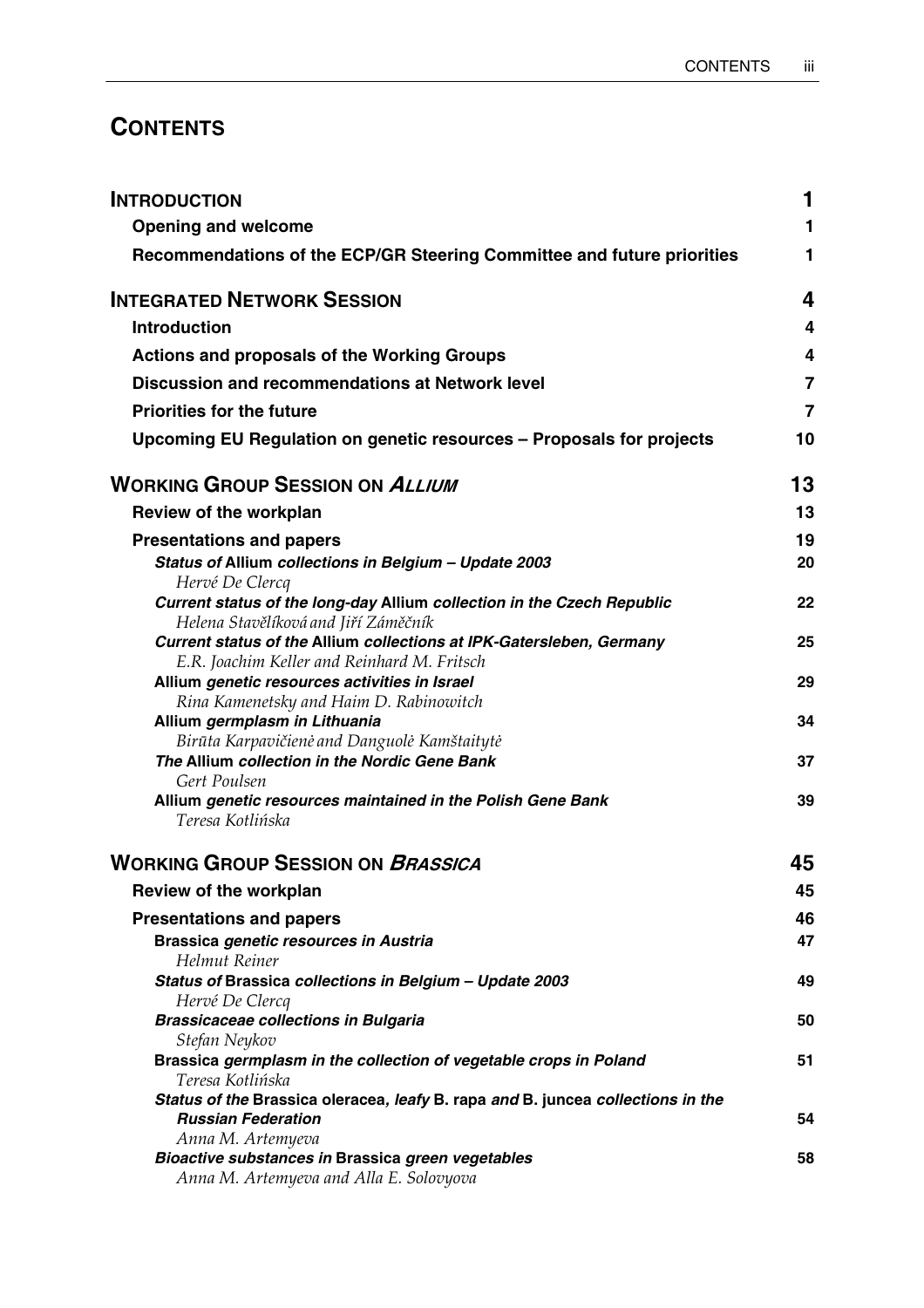| <b>WORKING GROUP SESSION ON SOLANACEAE</b>                                                                                                                         | 63  |
|--------------------------------------------------------------------------------------------------------------------------------------------------------------------|-----|
| <b>Foreword</b>                                                                                                                                                    | 63  |
| <b>Introduction</b>                                                                                                                                                | 63  |
| Presentation of the Solanaceae collections in each country                                                                                                         | 64  |
| Review of progress of the workplan                                                                                                                                 | 64  |
| <b>Conclusion</b>                                                                                                                                                  | 67  |
| <b>WORKING GROUP SESSION ON UMBELLIFERS</b>                                                                                                                        | 68  |
| Review of the workplan                                                                                                                                             | 68  |
| <b>Documentation</b>                                                                                                                                               | 70  |
| <b>Characterization</b>                                                                                                                                            | 71  |
| <b>Evaluation</b>                                                                                                                                                  | 71  |
| Regeneration                                                                                                                                                       | 72  |
| <b>Identification of duplicates</b>                                                                                                                                | 72  |
| <b>Safety-duplication</b>                                                                                                                                          | 72  |
| <b>Collecting</b>                                                                                                                                                  | 72  |
| <b>Conservation of wild relatives</b>                                                                                                                              | 73  |
| <b>Presentations and papers</b>                                                                                                                                    | 74  |
| Umbellifer genetic resources in Lithuania<br>Nijole Petraitytė, Rasa Karklelienė and Nijole Maročkienė                                                             | 75  |
| Umbellifer crop genetic resources in Poland<br>Teresa Kotlińska                                                                                                    | 78  |
| AD HOC MEETING ON LEAFY VEGETABLES                                                                                                                                 | 82  |
| <b>Introduction</b>                                                                                                                                                | 82  |
| The European Leafy Vegetable Collections                                                                                                                           | 82  |
| <b>Discussion and workplan</b>                                                                                                                                     | 83  |
| Conclusions and proposals for the future                                                                                                                           | 85  |
| <b>Appendices</b>                                                                                                                                                  | 86  |
| Appendix A. Agenda of the Ad hoc Meeting on Leafy Vegetables, Skierniewice,<br>Poland, 22 May 2003                                                                 | 87  |
| Appendix B. Leafy vegetable European collections: safety-duplication status                                                                                        | 88  |
| Appendix C. Leafy vegetable European collections: status of characterization and<br>regeneration                                                                   | 89  |
| Appendix D. Leafy vegetable European collections: regeneration protocols<br>(number of plants per accessions, isolation, pollinators)                              | 90  |
| Appendix E. Minimum descriptors for leafy vegetables                                                                                                               | 91  |
| <b>Presentations and papers</b>                                                                                                                                    | 95  |
| Genetic resources of leafy vegetables in the Czech Republic<br>Eva Křístková and Věra Chytilová                                                                    | 96  |
| The working collection of the genus Lactuca at the Palacký University,                                                                                             |     |
| <b>Czech Republic</b>                                                                                                                                              | 103 |
| Aleš Lebeda, Ivana Doležalová and Drahomíra Vondráková<br>The National Collection of Cichorium genetic resources in France<br>Valérie Cadot and François Boulineau | 108 |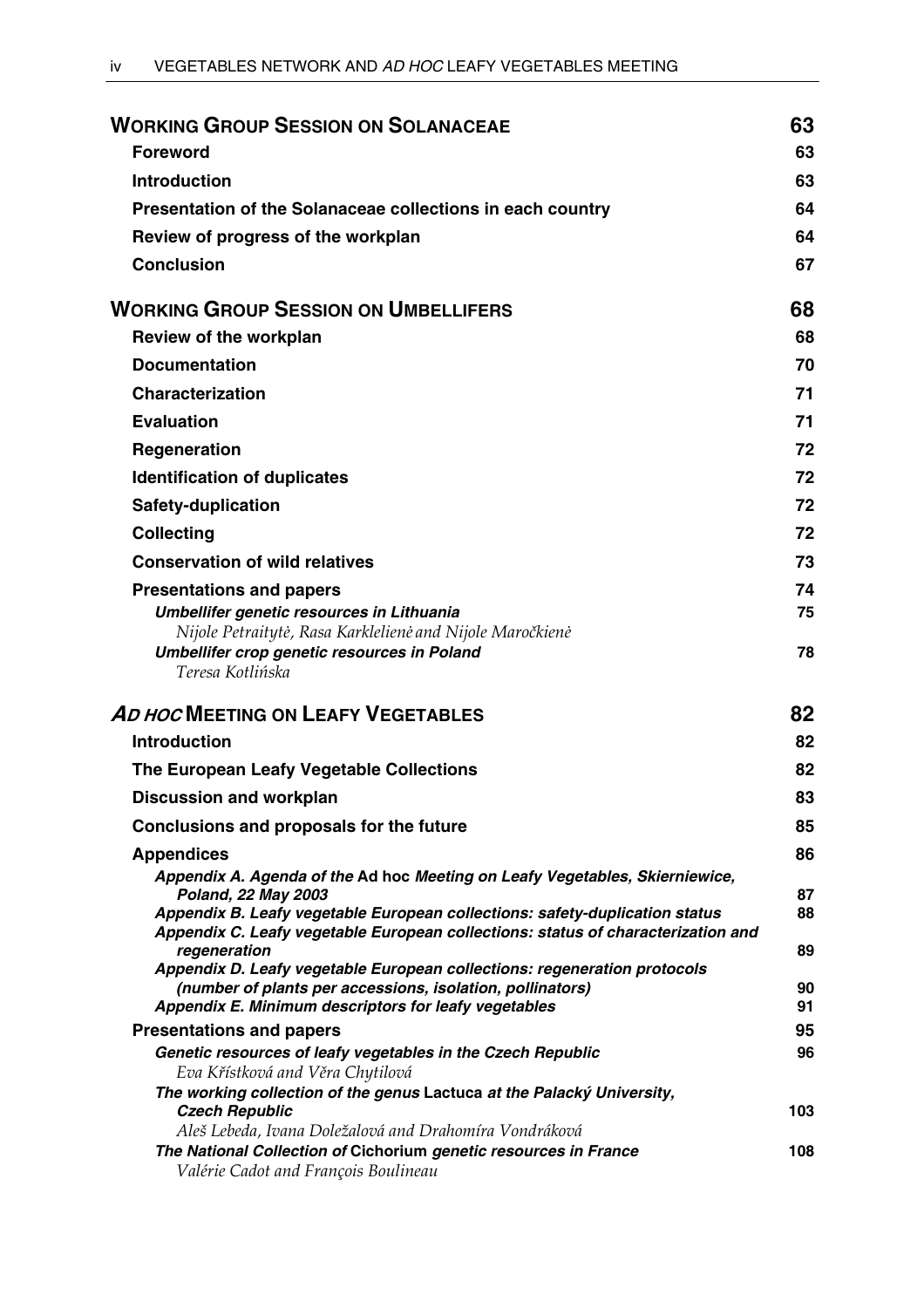| Status of the CGN leafy vegetables collection                                                                               | 113 |
|-----------------------------------------------------------------------------------------------------------------------------|-----|
| Ietje Boukema and Liesbeth de Groot                                                                                         |     |
| <b>Collections of leafy vegetables in the Nordic Gene Bank</b><br>Katarina Wedelsbäck Bladh                                 | 117 |
|                                                                                                                             | 119 |
| Genetic resources of leafy vegetables in Poland<br>Teresa Kotlińska                                                         |     |
| Status of leafy vegetable collections in Spain                                                                              | 122 |
| José Vicente Valcárcel, M <sup>a</sup> José Díez and Fernando Nuez                                                          |     |
| Leafy vegetables in the United Kingdom                                                                                      | 127 |
| David Pink and Dave Astley                                                                                                  |     |
| The International Lactuca Database (ILDB)                                                                                   | 129 |
| <b>GENERAL APPENDICES</b>                                                                                                   | 131 |
| Appendix I. Proposal to the ECP/GR Steering Committee for the establishment<br>of a Cucurbits Working Group                 | 132 |
| Appendix II. Proposal to the ECP/GR Steering Committee for the establishment<br>of an ECP/GR Leafy Vegetables Working Group | 134 |
| Appendix III. Collaboration between genebanks and breeders for the conservation                                             |     |
| and use of vegetable genetic resources in Europe                                                                            | 136 |
| <b>Appendix IV. Acronyms and abbreviations</b>                                                                              | 138 |
| Appendix V. Agenda of the ECP/GR Vegetables Network meeting, 22-24 May 2003,<br><b>Skierniewice, Poland</b>                 | 140 |
| <b>Appendix VI. List of participants</b>                                                                                    | 141 |
| <b>INDEX OF AUTHORS</b>                                                                                                     | 146 |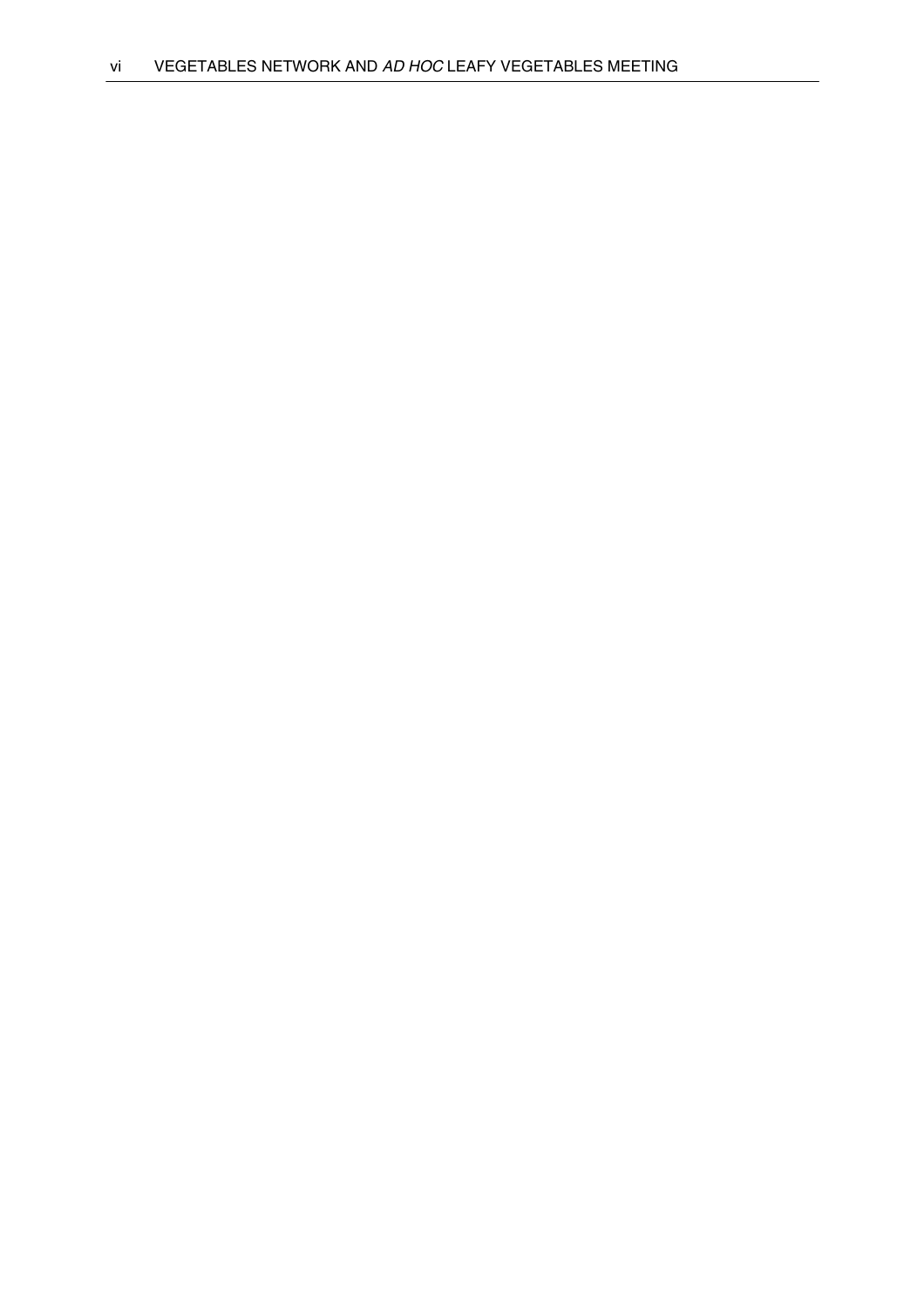## **INTRODUCTION**

## **Opening and welcome**

The Vegetables Network meeting was organized by IPGRI with the collaboration of Dr Teresa Kotlińska, from the Plant Genetic Resources Laboratory of the Research Institute for Vegetable Crops (RIVC) in Skierniewice, Poland.

 Prof. Stanislaw Kaniszewski, Director RIVC, welcomed all the participants. He expressed his pleasure in hosting representatives of so many countries and hoped for valuable results from the Vegetables Network Meeting.

 Dr Elzbieta Kozik, Head of the Department of Plant Genetics, Breeding and Biotechnology at RIVC also welcomed the participants. She presented Skierniewice as an important and historical centre for horticulture research and cultivation in Poland.

In his welcome address, Dr Wiesław Podyma, Head of the National Centre of Plant Genetic Resources, pointed out that the meeting was starting on the 22nd of May, the international day of biodiversity.

## **Recommendations of the ECP/GR Steering Committee and future priorities**

### **Introduction**

The ECP/GR Coordinator welcomed the participants to the Vegetables Network meeting and explained that this was the first time that all the Working Groups of an ECP/GR Network were meeting at the same time. According to the decisions of the ECP/GR Steering Committee, a Network meeting is intended to review progress made, to increase integration of activities and make plans for the future at the Network level. All attending members of the Working Groups on *Allium*, *Brassica*, Umbellifer crops and Solanaceae were invited to participate together with a few experts on leafy vegetables and the focal person on Cucurbit genetic resources. Altogether, 42 participants were representing 27 countries, including observers from Azerbaijan, the Russian Federation and Ukraine. Invitations were also sent to FAO and the International Seed Federation and these organizations expressed their interest in the meeting but were not able to send any delegates.

### **Progress of the Vegetables Network during Phase VI**

During Phase VI of ECP/GR (1999–2003) activities were promoted by the Network Coordinating Group, who met in Rome, Italy in September 1999 and in Vila Real, Portugal, in May 2000. At this time, the decision was made to expand the scope of the Network beyond the existing Working Groups (*Allium*, *Brassica* and Umbellifer crops). Therefore, focal persons were identified to promote activities on genetic resources of Solanaceae (tomato, pepper and eggplant), Cucurbits (all crops) and leafy vegetables (lettuce, chicory and spinach). Several vegetable genetic resources projects, funded by the EU under Regulation (EC) N**°** 1467/94, offered the opportunity to organize joint meetings with ECP/GR. These were held in 2001 for the Umbellifer crops (Edinburgh, UK) and Solanaceae (Nijmegen, The Netherlands) and in 2002 for Cucurbits (Adana, Turkey) and *Brassica* (Vila Real, Portugal). An *ad hoc* meeting on vegetatively propagated *Allium* was also held in Gatersleben, Germany in 2001. The opportunity for the leafy vegetable experts to meet would be offered by the present meeting, in which a specific separate session is dedicated to this purpose.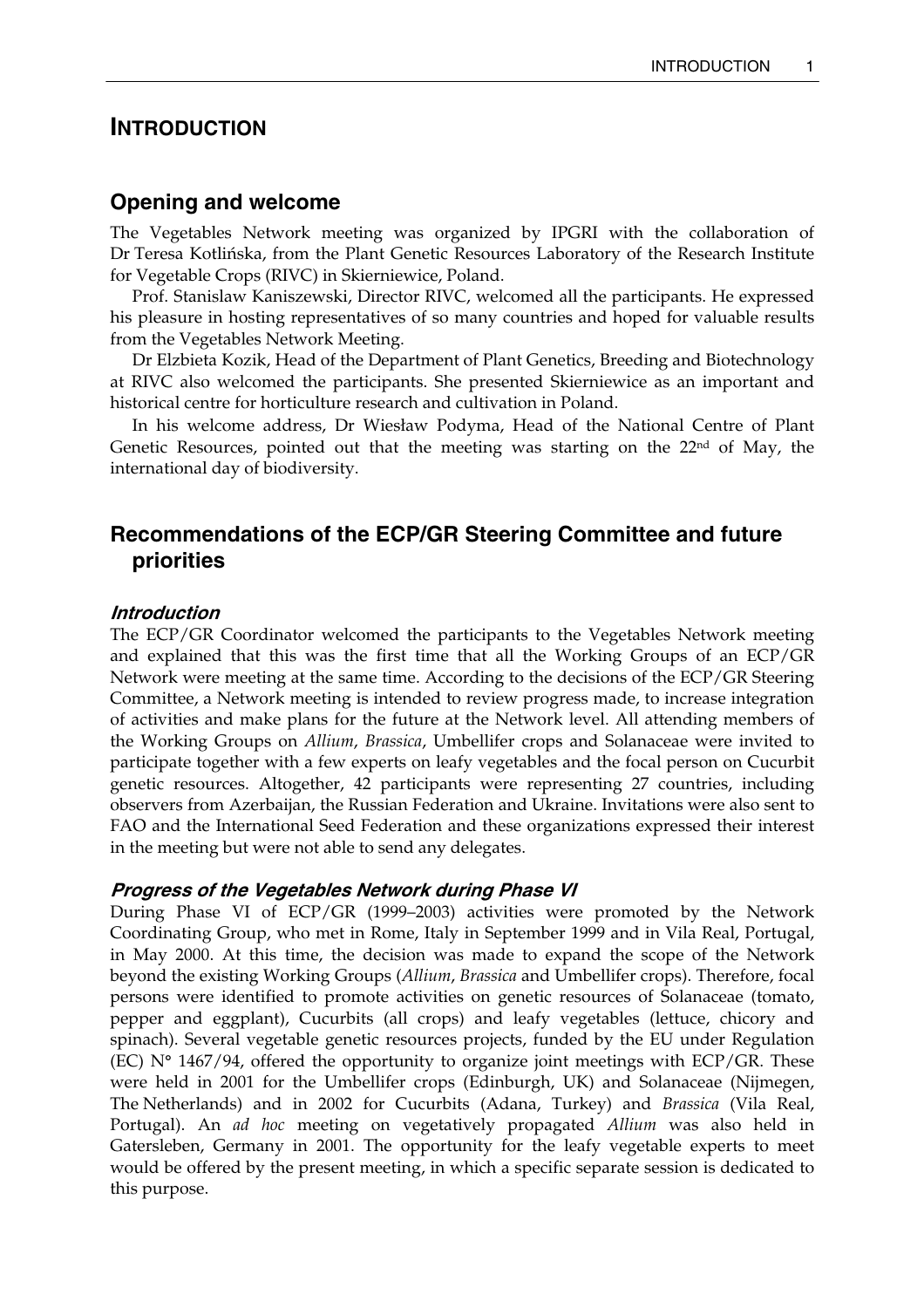The progress made by the ECP/GR Central Crop Databases (CCDBs) in the last five years was pointed out as the most visible achievement of the Network, with the initiation of new databases for tomato, eggplant, pepper, *Cyphomandra* and *Physalis*, cucurbits and *Lactuca*. Also a substantial increase of characterization and evaluation data and the definition of core collections of *Brassica* crops were possible, owing mainly to the input of the EU-funded projects. As an example of successful network cooperation, the example was quoted of an emergency regeneration of about 200 old carrot accessions for the Vavilov Institute (VIR, St. Petersburg), which was carried out by institutes in France, Italy, Poland and the UK between 1998 and 2003.

## **Recommendation of the Steering Committee**

A brief account was given of the outcomes of the Mid-term meeting of the ECP/GR Steering Committee held in St. Petersburg, Russian Federation, 14-17 October 2001. On that occasion, the request to formalize the establishment of the Solanaceae Working Group was accepted and it was recommended that the Vegetables Network Coordinating Group prepare proposals for the establishment of two new Working Groups on Cucurbits and Leafy Vegetables, to be considered by the Ninth Steering Committee meeting to be held in October 2003.1

 In order to develop a strategy for the next Phase (VII), a task force composed of a few Steering Committee members was established to propose future priorities and mode of operation of ECP/GR, to be discussed and approved during the Ninth Steering Committee meeting. The list of five priorities for the future, as drafted by this task force was presented:<sup>2</sup>

- 1. Documentation
- 2. Application and use of high technology (molecular markers, genomics)
- 3. Task sharing

 $\overline{a}$ 

- 4. Characterization and evaluation
- 5. *In situ* and on-farm conservation.

## **Funding opportunities from the European Commission**

A brief account was given of the expected launching of the new proposal for a Council Regulation for a Community programme on the conservation, characterization, collection and utilization of genetic resources in agriculture and repealing Regulation (EC) N**°** 1467/94. The first call for proposals is expected for the end of 2003 or early 2004 with a budget of 7-10 million Euros for 3 years (2003-2006), which are expected to be dedicated to animal (approximately 50%), crop (40%) and forest (10%) genetic resources projects. Only the Community countries would be eligible to receive financial contributions. Third countries could participate without grant of funds. The 10 countries that will be joining the EU in 2004 (Cyprus, Czech Republic, Estonia, Hungary, Latvia, Lithuania, Malta, Poland, Slovakia and Slovenia) will be eligible for the second call for proposals expected for 2005.3

<sup>1</sup> The proposals are included in this volume as Appendices I (Cucurbits) and II (Leafy vegetables). The establishment of both Working Groups was endorsed by the Steering Committee (see Report of the Ninth Steering Committee Meeting, Menemen, Izmir, Turkey, 22-25 October 2003 http://www.ecpgr.cgiar.org/SteeringCommittee/Outcome\_SC9/SC9Report\_nocover.pdf).

<sup>2</sup> Four main issues were eventually endorsed by the Steering Committee as future ECP/GR priorities: 1) Characterization and evaluation (including use of modern technologies); 2) Task sharing; 3) *In situ* and on-farm conservation; 4) Documentation and Information.

<sup>&</sup>lt;sup>3</sup> Due to a delayed launching of Regulation 870/2004, the 10 new EU countries became eligible to participate as project partners also for the first call.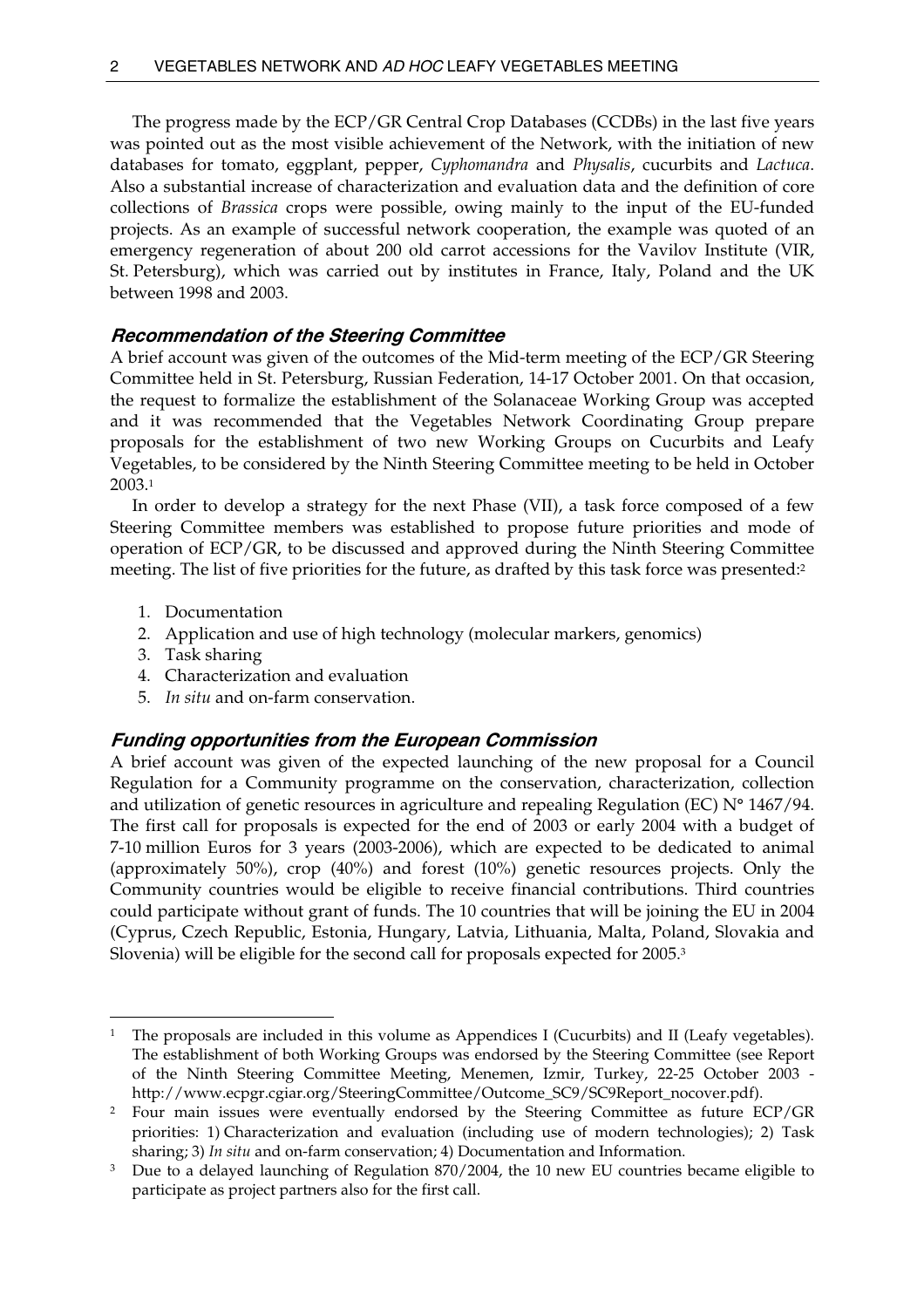According to the draft text of the new Regulation, the objective is to help ensure and improve conservation, characterization, documentation, evaluation, collection and utilization of plant, microbial and animal genetic resources which are or could be of use in agriculture in the Community. All actions shall take into account relevant international processes, such as programmes implemented by ECP/GR, EUFORGEN, etc. Eligible actions should concern genetic resources occurring within the territory of the Community, with priority given to species that are economically significant (today or in the future) in agriculture, horticulture or forestry and with a view to increasing the use of a broad spectrum of genetic resources. Preference would be given to the use of genetic resources for:

- Diversification of production
- Improved product quality
- Sustainable management and use
- Better care for the environment.

 Theoretical studies, testing of hypotheses, improvement of tools or techniques, and all other research activities would be not eligible. In the current draft form, actions aimed at *ex situ* and *in situ* conservation should seek added value (spreading knowledge, increasing use, improving methodologies). Participation of NGOs would be encouraged, particularly in the field of *in situ*/on-farm conservation.

 A stepwise approach would be requested for targeted actions that would be funded to 50% of their cost:

- $\bullet$  Step 1. Establishment of a workplan
- Step 2. Characterization of the collections
- Step 3. Evaluation and secondary characterization
- Step 4. Sorting of the collections and establishment of a core collection
- $\bullet$  Step 5. Rationalization of the collections
- Step 6. Acquisition or collection of genetic resources.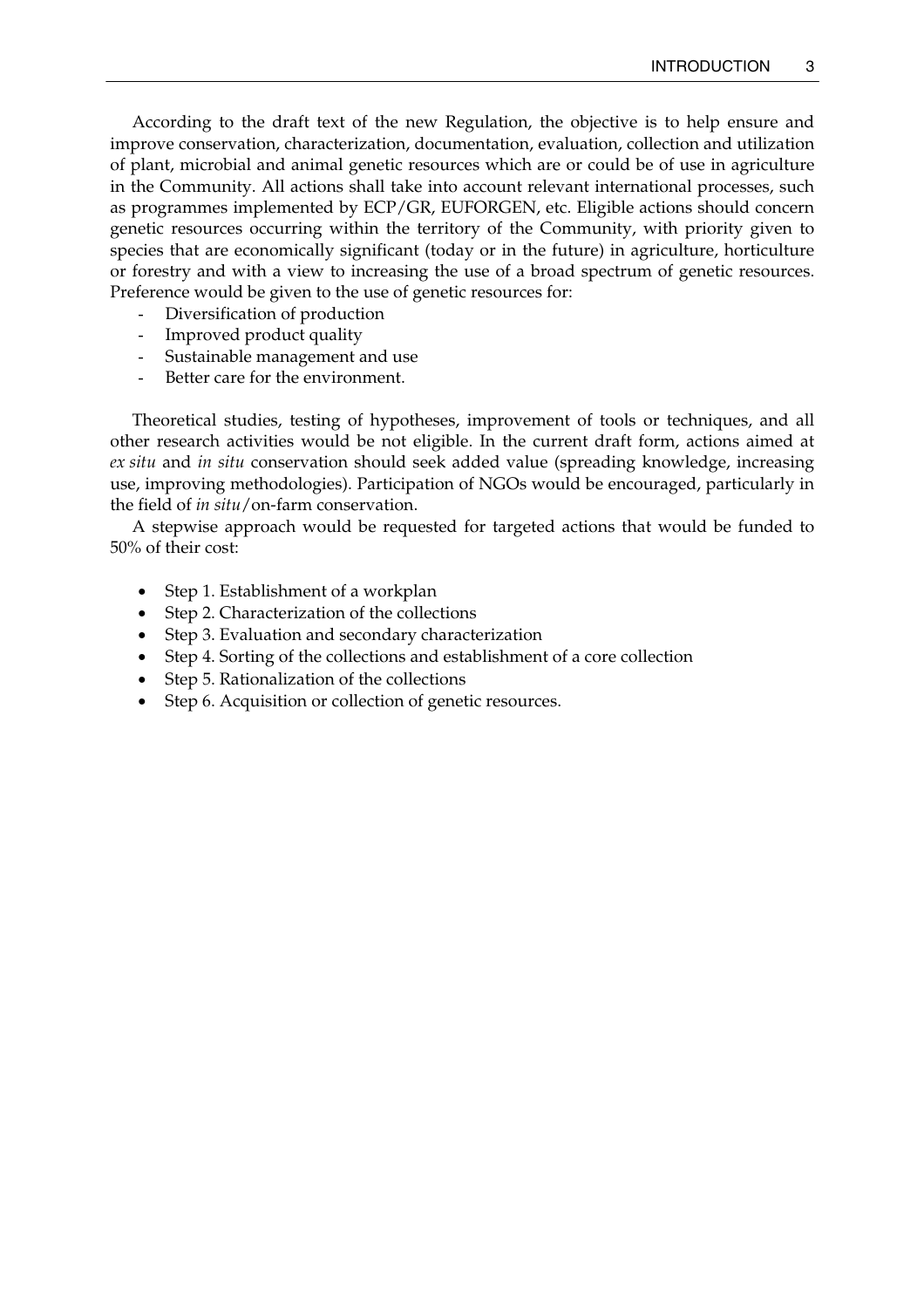## **INTEGRATED NETWORK SESSION**

## **Introduction**

The Vegetables Network Coordinating Group (VNCG) welcomed all members of the Network and proposed two-stage work aimed at building a more integrated Vegetables Network as an objective of this meeting.

 In a first phase (first day) the specific Working Groups (WGs) and the Leafy Vegetables *ad hoc* group would work in parallel sessions in order to:

- 1. review their activities and identify the main achievements to prepare a workplan for the coming years and discuss the objectives of their activities;
- 2. identify priorities for the future, focusing on the recommendations of the Steering Committee for Phase VII of ECP/GR. The WGs were asked to comment on these recommendations, taking into consideration their own contribution and the range of crops within their scope; and
- 3. examine the feasibility of and build the framework for proposals for funding regarding the new EU Regulation (2004-2005).

 In a second phase, the whole Network would meet and work at an integrated level on the three main issues cited above. It was proposed to discuss one by one the activities of the different WGs (point 1) in order to identify common proposals for future activities at Network level.

## **Actions and proposals of the Working Groups**

The review of WG actions and proposals for each relevant activity was presented by each Chairperson and discussed at the Network level. G. Thomas coordinated the presentation and the discussion. This review is synthesized in Table 1.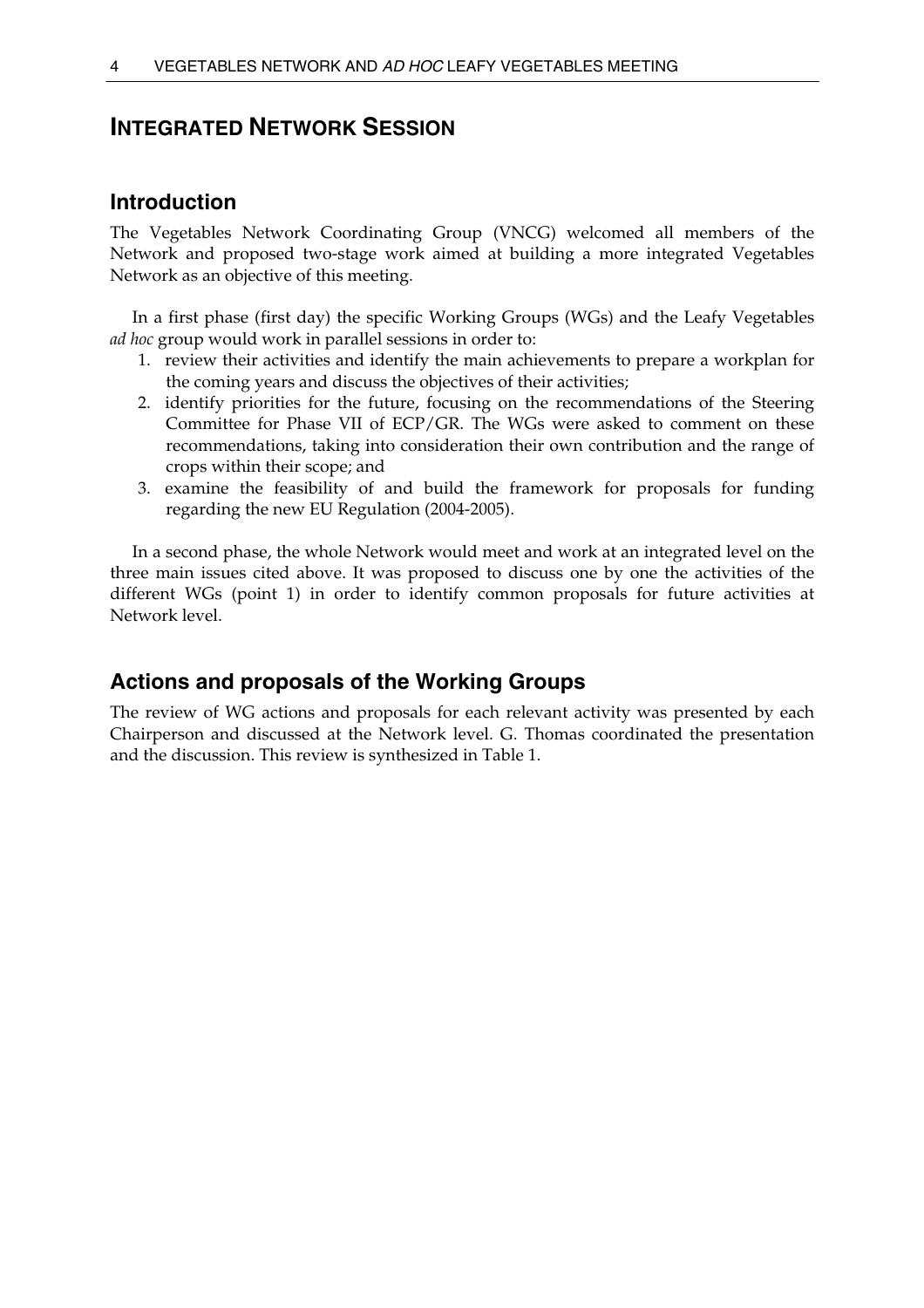|           | Table 1. Actions and proposals of the Working Groups                                                                                                                                                                    |                                                                                                                                                                                                  |                                                                                                                                                                                                                                                                                                                        |                                                                                                                                                                                                                                        |                                                                                                                                                                |                                                                                                                                                                                                                                                                                                                                                                                    |                                                                                                                                                            |
|-----------|-------------------------------------------------------------------------------------------------------------------------------------------------------------------------------------------------------------------------|--------------------------------------------------------------------------------------------------------------------------------------------------------------------------------------------------|------------------------------------------------------------------------------------------------------------------------------------------------------------------------------------------------------------------------------------------------------------------------------------------------------------------------|----------------------------------------------------------------------------------------------------------------------------------------------------------------------------------------------------------------------------------------|----------------------------------------------------------------------------------------------------------------------------------------------------------------|------------------------------------------------------------------------------------------------------------------------------------------------------------------------------------------------------------------------------------------------------------------------------------------------------------------------------------------------------------------------------------|------------------------------------------------------------------------------------------------------------------------------------------------------------|
| Group     | Documentation                                                                                                                                                                                                           | Characterization                                                                                                                                                                                 | Evaluation                                                                                                                                                                                                                                                                                                             | Tracing duplicates                                                                                                                                                                                                                     | Regeneration                                                                                                                                                   | Safety-duplication                                                                                                                                                                                                                                                                                                                                                                 | Wild relatives                                                                                                                                             |
| Allium    | national Allium data<br>EURISCO for use<br>are incorporated<br>WG partners will<br>EURISCO. The<br>make sure that<br>inventories for<br>inclusion into<br>EADB will be<br>created from<br>by the group<br>into national | Characterization will<br>propagated material<br>duplicate tracing<br>and formation of<br>core collections.<br>rationalization<br>to support the<br>be conducted<br>vegetatively<br>mainly on     | breeding companies<br>on the basis funded<br>need to use input of<br>experimental trials<br>labour, evaluation<br>universities, other<br>performed within<br>investigations in<br>projects or other<br>Because of the<br>with interested<br>institutions or<br>collaboration.<br>can only be<br>scientific<br>forms of | propagated material<br>under the stepwise<br>within an intended<br>Regeneration will<br>working division<br>be focused on<br>Conservation<br>developing a<br>between the<br>vegetatively<br>participants.<br>approach of<br>Consortium | especially important<br>propagated materia<br>because of its big<br>impact on labour<br>use and funding.<br>for vegetatively<br>duplicates is<br>Tracing of    | labour requirements<br>propagated material<br>with especially high<br>and no possibility of<br>technology such as<br>in vitro storage and<br>actions of the Task<br>should be included<br>safety-duplication<br>are a high priority<br>for the group and<br>cryopreservation<br>Methods of high<br>explicitly in the<br>a "black box"<br>Force on the<br>vegetatively<br>approach. | structured according to<br>species for utilization<br>the relevance of the<br>and breeding of the<br>The wild species<br>genepool will be<br>crop species. |
| Brassica  | characterization and<br>the Brassica EDB<br>evaluation data in<br>information on<br>Integrate<br>existing                                                                                                               | Recommend use of<br>characterization<br>descriptors to<br>GENRES<br>stimulate<br>actions                                                                                                         | the establishment of<br>Help prioritization of<br>characters through<br>a common list of<br>defining major<br>(questionnaire<br>evaluation by<br>consultation).<br>priorities                                                                                                                                          | when duplicates are<br>Establish a process<br>and responsibilities<br>to define priorities<br>passport data use<br>traced. Stimulate<br>for tracing.                                                                                   | (ongoing)                                                                                                                                                      | safety-duplication<br>circulate a list of<br>stimulate action.<br>facility offers to<br>Establish and                                                                                                                                                                                                                                                                              | Prepare questionnaire<br>on availability of wild<br>species (n=9) in the<br>collections.                                                                   |
| Cucurbits | European Cucurbits<br>Central Database is<br>Development of the<br>in progress at the<br>Valencia (UPV,<br>University of<br>Polytechnic<br>Spain).                                                                      | shared between the<br>Minimum descriptor<br>pumpkin and minor<br>Establishment of<br>Responsibility is<br>cucurbits is in<br>ist for melon,<br>watermelon,<br>cucumber,<br>members.<br>progress. | diseases is carried<br>Not yet planned.<br>At national level<br>evaluation for<br>resistance to<br>ti<br>5                                                                                                                                                                                                             | No activity until the<br>database is more<br>advanced                                                                                                                                                                                  | advanced. Common<br>protocols should be<br>agreed by the WG.<br>been planned until<br>activities have not<br>database is more<br>the Cucurbits<br>Regeneration | Institution during the<br>encouraged to plan<br>The level of safety-<br>safety-duplication.<br>term conservation<br>availability to host<br>duplication, long-<br>black boxes was<br>Partners will be<br>stated by each<br>facilities and<br>first meeting                                                                                                                         | relatives presently not<br>Management of wild<br>considered                                                                                                |

| I | $\frac{1}{2}$                                                  |
|---|----------------------------------------------------------------|
|   |                                                                |
|   | )<br>;<br>l                                                    |
|   | 5000                                                           |
|   | てくい                                                            |
|   | ֧֧֧֧֧֧֧֧֧֦֧֧֧֧֦֧֚֚֚֚֚֚֚֚֚֚֚֚֚֚֚֚֚֚֚֚֟֝֓֝֝֓֝֬֝֓֝֬֝֓֬֝֓֬֓֝֬֝֬֜֝֬ |
|   |                                                                |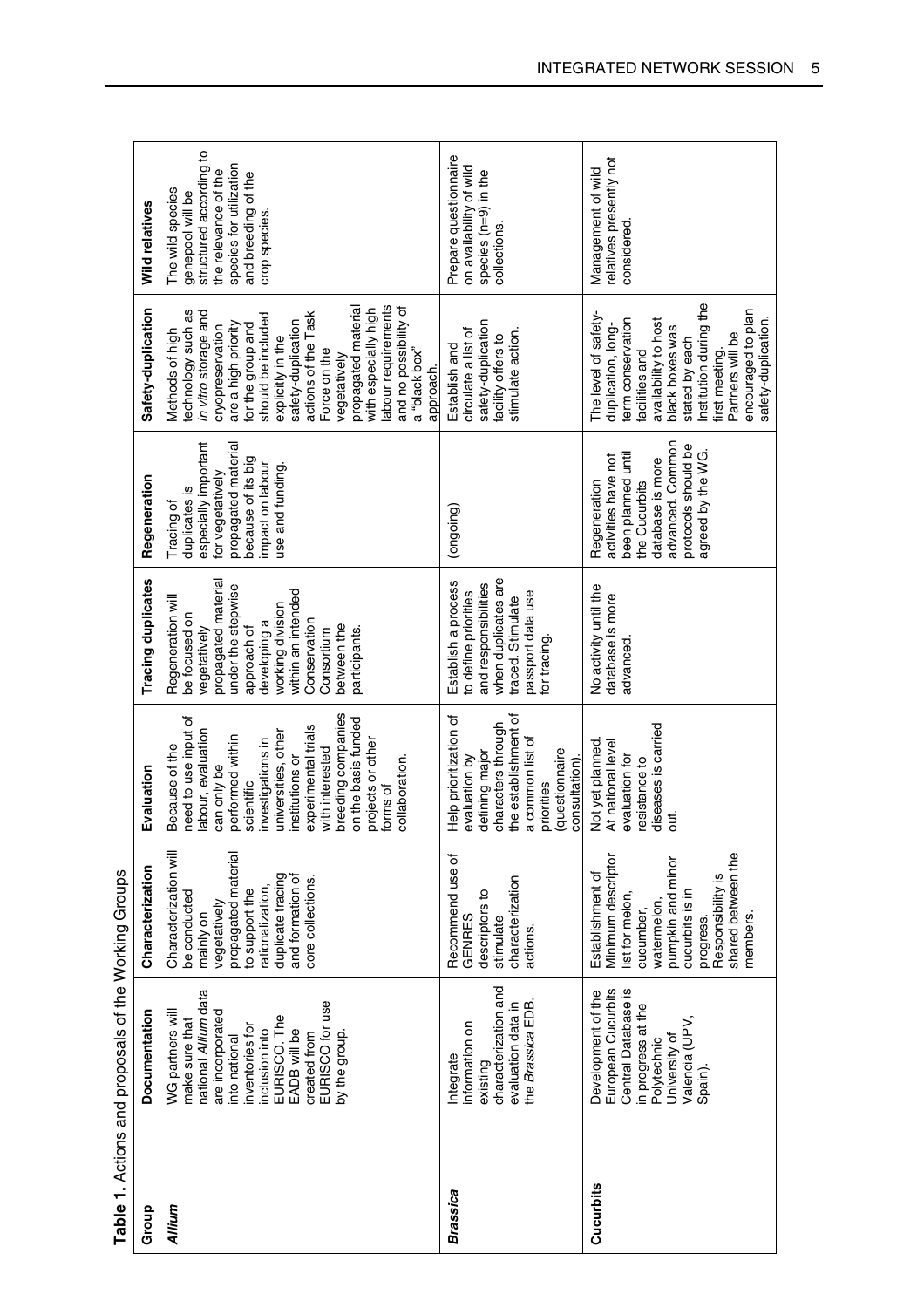| Group            | Documentation                                                                                                                                                      | <b>Characterization</b>                                                                                                                                                                      | Evaluation                                                                                                                                                                                            | Tracing duplicates                                                          | Regeneration                                                                                                                                                                                                                                                    | Safety-duplication                                                                                                                                      | Wild relatives                                                                                                                    |
|------------------|--------------------------------------------------------------------------------------------------------------------------------------------------------------------|----------------------------------------------------------------------------------------------------------------------------------------------------------------------------------------------|-------------------------------------------------------------------------------------------------------------------------------------------------------------------------------------------------------|-----------------------------------------------------------------------------|-----------------------------------------------------------------------------------------------------------------------------------------------------------------------------------------------------------------------------------------------------------------|---------------------------------------------------------------------------------------------------------------------------------------------------------|-----------------------------------------------------------------------------------------------------------------------------------|
| Leafy Vegetables | Development of<br>spinach and<br>databases.<br>Cichorium                                                                                                           | lettuce, spinach and<br>Characterize<br>collections of<br>according to<br>descriptors.<br>Cichorium<br>minimum                                                                               | diseases and pests.<br>relatives of lettuce<br>for new diseases<br>Screening wild<br>Cichorium for<br>collections of<br>Screening of<br>spinach and<br>and pests.                                     | Identification of<br>Lactuca spp.<br>MOS in wild                            | some important<br>regeneration of<br>collections is<br>unknown.<br>Status of                                                                                                                                                                                    | duplicates of some<br>Organize safety-<br>Status of safety-<br>minor vegetable<br>duplications for<br>collections is<br>unknown.<br>important<br>crops. | spinach and Cichorium<br>Focus on availability of<br>wild relatives of<br>in collections.                                         |
| Solanaceae       | Integration of<br>missing data.                                                                                                                                    | Establish a list of 10<br>descriptors per<br>crop.                                                                                                                                           | Not considered as a<br>priority for the time<br>being.                                                                                                                                                | Not discussed yet<br>by the group.                                          | the documentation<br>Will be done once<br>is complete.                                                                                                                                                                                                          | discussed at next<br>Not discussed by<br>the group - to be<br>meeting.                                                                                  | species of each crop.<br>taxonomy to the wild<br>Apply the official                                                               |
| Umbellifers      | survey will provide<br>usage information<br>other areas of the<br>the basis to direct<br>ecogeographical<br>passport data,<br>Collection of<br>workplan.<br>and an | Crop subgroups will<br>develop minimum<br>Anethum, Apium,<br>characterization<br>Chaerophyllum,<br>Pastinaca and<br>descriptors for<br>Petroselinum.<br>Coriandrum,<br>Foeniculum,<br>Carum, | programmes, where<br>possible, and utilize<br>research in national<br>results to increase<br>conservation and<br>collaborate with<br>the efficiency of<br>The group will<br>management.<br>collection | Objective to identify<br>samples for all wild<br>the most original<br>taxa. | threatened carrot in<br>regeneration in the<br>progress. Need to<br>Anethum, Apium,<br>Chaerophyllum,<br>requirement for<br>regeneration of<br>Pastinaca and<br>Petroselinum<br>Foeniculum,<br>Coriandrum,<br>Emergency<br>assess the<br>collections.<br>Carum, | - need to promote at<br>within the workplan<br>absolute priority<br>Identified as an<br>the level of the<br>Committee.<br>Steering                      | survey of wild taxa will<br>and their conservation<br>collecting of wild taxa<br>An ecogeographic<br>promote both the<br>in situ. |

Table 1 (cont.). Actions and proposals of the Working Groups **Table 1 (cont.).** Actions and proposals of the Working Groups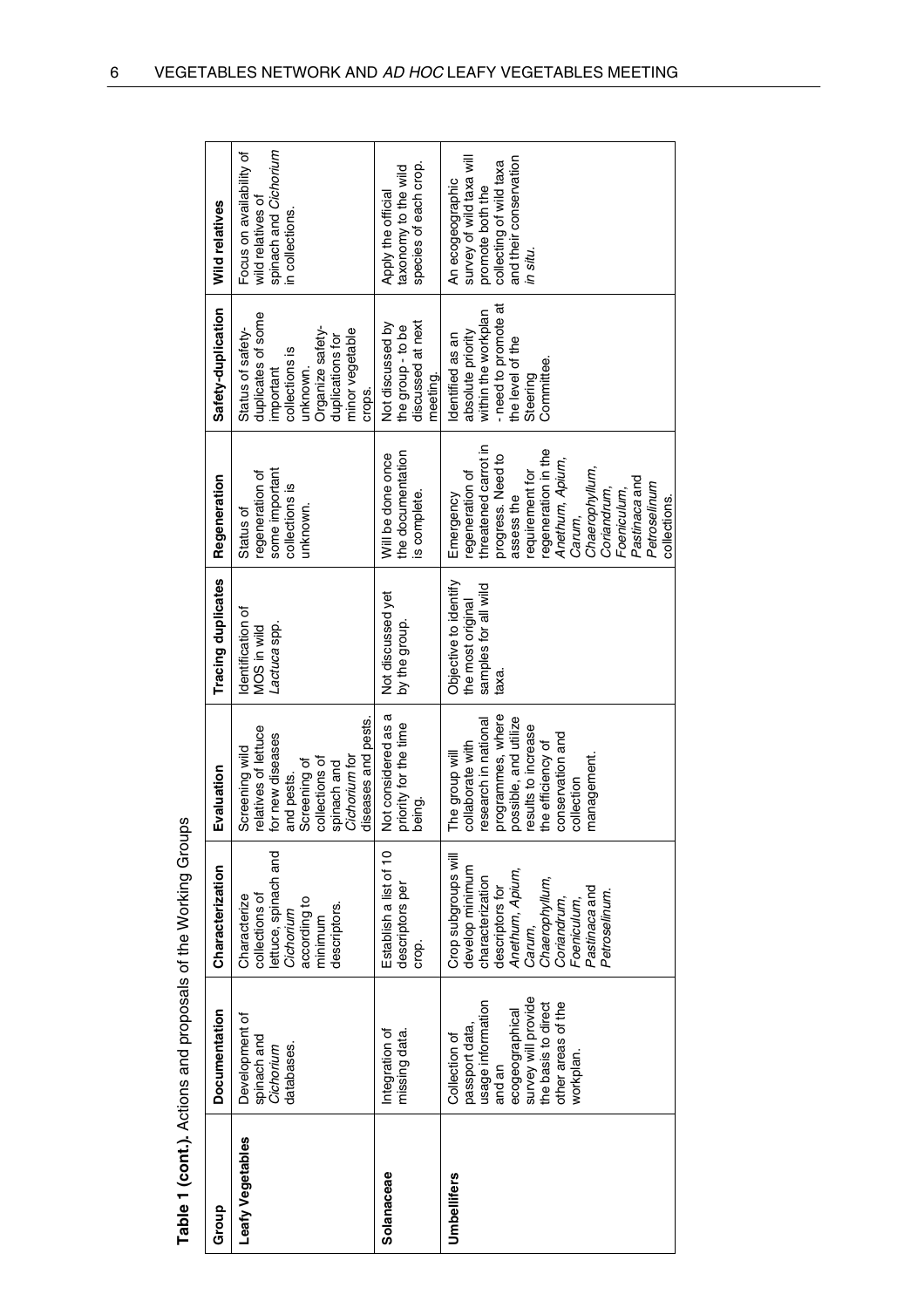## **Discussion and recommendations at Network level**

The discussion of each genetic resource management activity at WG level allowed identifying actions that are relevant for the future work of the whole Network.

 All these common priorities should be considered as the workplan of the Vegetables Network and it will be responsibility of each WG Chair to incorporate these into the individual Working Group activities. The VNCG will be responsible for reviewing the progress of the WGs and revising the workplan at the Network level.

#### **Documentation / Databases**

- It is necessary to clarify the risks of a double approach whereby accession data are incorporated into the EURISCO catalogue and/or into the Central Crop Databases (CCDBs). The importance of the CCDBs should be emphasized, considering that these databases are focused on the WG needs and will contain more detailed and complete documentation. The level of integration between the CCDBs and the EURISCO data, obtained through the national inventories, will also have to be monitored.
- The Network intends to make use of the ECP/GR Web pages to publicize specific highlights of WG activities, especially when these need to be discussed at Network level in order to define the best way to proceed.
- The reinforcement of the role of national WG members is a concern of the Network. The situation could be improved by assigning them the responsibility and coordination of transfer of data sets (or missing data) and information from their national collections to the respective WG CCDB manager.

#### **Regeneration**

Based on the model of the Umbellifer WG experience (collaborative regeneration of VIR accessions), establish a system to deal with emergency regeneration requests.

#### **Tracing duplicates**

The *Brassica* WG proposed to start a process to define a methodology to be used by WG members in order to trace duplicate accessions in the European collections, starting with an analysis of the passport data. This should also lead to the definition of a procedure to identify priorities among the duplicate holders for regeneration and conservation tasks.

 The Network agreed to adopt this task as a common action, using literature and available expertise, *inter alia* from other ECP/GR Networks.

#### **Safety-duplication**

This action will be carried out at Network level, as follows:

- Identifying offers of storage of black boxes at Network level,
- Identifying lack of safety-duplicate arrangements among WG members,
- Encouraging each member to improve the level of safety-duplication during the next phase of ECP/GR.

#### **Wild species management**

The initiative of the *Allium* WG to study the wild genepool taxonomy and structure (see p. 17) was endorsed by the Network. In particular, a clarification of the relationship between genomes of wild relatives and cultivated species should be documented in relation with breeding and use of genetic resources.

 A recommendation is made by the Network to European universities and training institutions to stress the alarming decline in the number of taxonomy experts and to increase the offer of graduate studies in this field.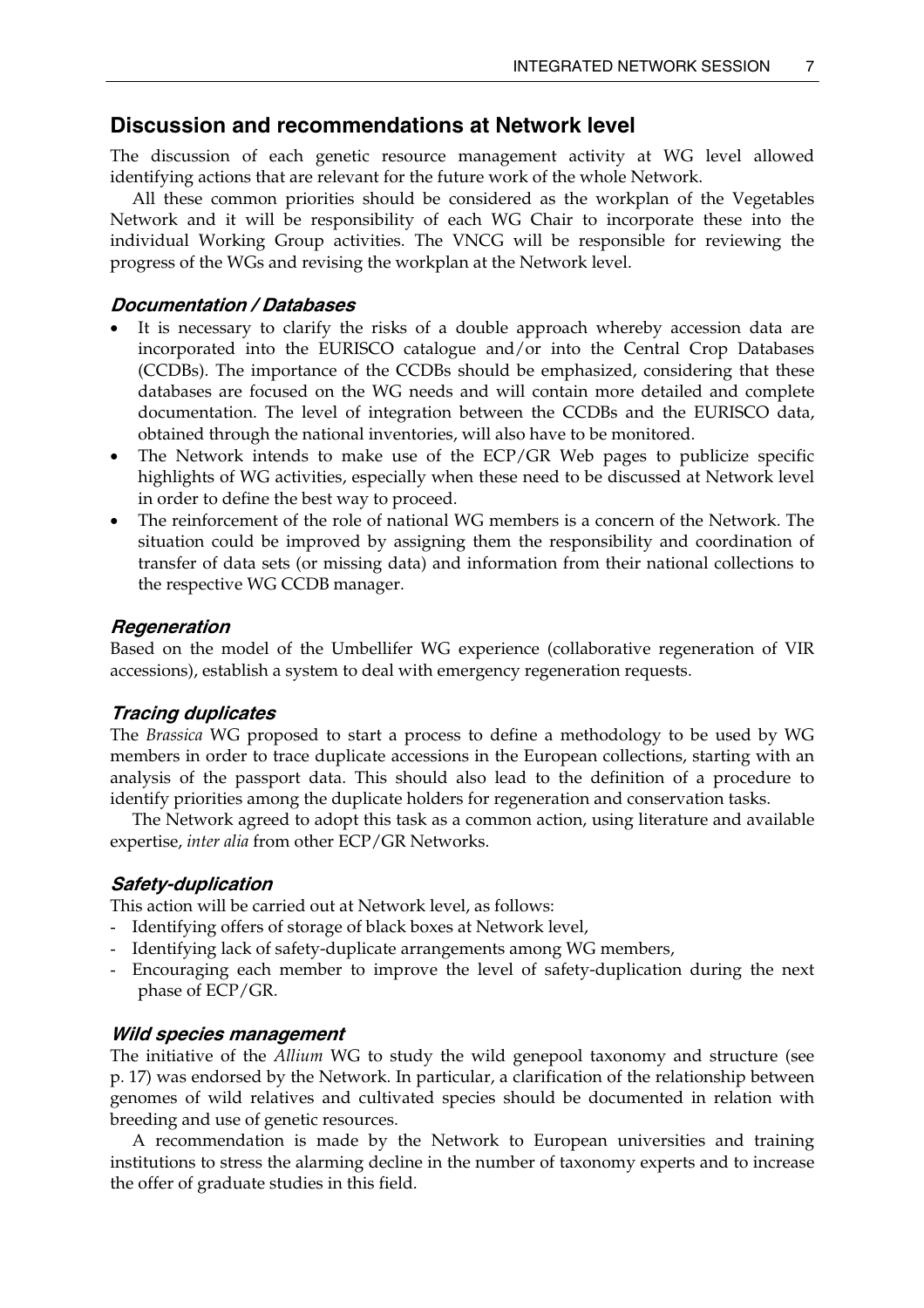### **In situ and on-farm conservation**

 $\overline{a}$ 

On-farm conservation and expertise from the eastern and southern European countries, which are increasingly involved in the WG, is planned to be incorporated into the Network activities, starting with collecting information on ongoing national initiatives, also in cooperation with the ECP/GR *In situ* and on-farm conservation Network.

 The same approach should be adopted for *in situ* actions, considering the richness of wild relatives growing *in situ* in the above-mentioned countries for most vegetable crops.

## **International legislation on access and benefit sharing of plant genetic resources**

L. Maggioni presented the status of the International Treaty on PGRFA (Plant Genetic Resources for Food and Agriculture). On 3 November 2001, the renegotiation of the FAO International Undertaking came to an end. The revised text, adopted through a vote, is called "International Treaty on Plant Genetic Resources for Food and Agriculture" (http://www.fao.org/AG/cgrfa/itpgr.htm). This new legally binding international agreement will enter into force when ratified by at least 40 states.<sup>4</sup> The Treaty establishes a Multilateral System ensuring facilitated access to PGRFA. The system covers a specific list of crops, also including carrot, eggplant and the *Brassica* complex, but excluding tomato, pepper, the cucurbits, *Allium* and the leafy vegetables apart from *Asparagus*. Access and benefit sharing for all crops not included in the Multilateral System would be regulated through the Convention on Biodiversity. The appropriate reference in this case is given by the Bonn guidelines on access to genetic resources and the fair and equitable sharing of the benefits arising from their utilization (http://www.biodiv.org/programmes/socioeco/benefit/bonn.asp).

 The presentation was mailed by ECP/GR Secretariat to all Vegetables Network members after the meeting.

### **Planning a collaboration between national PGR holders and the private sector**

The ECP/GR Secretariat presented a "Proposal for collaboration for conservation and use of genetic resources between genebanks and the private sector".

 This proposal is in line with the ECP/GR objectives for Phase VI (facilitate increased use of PGR and encourage cooperation between all stakeholders, including NGOs and private breeders) and the 6<sup>th</sup> Priority Activity of the Global Plan of Action (June 1996, Leipzig, Germany), recommending the regeneration of threatened *ex situ* accessions.

 The proposal consists of the finalization of a multilateral initiative, based on the principles of the International Treaty (ftp://ext-ftp.fao.org/ag/cgrfa/it/ITPGRe.pdf), involving genebanks requiring emergency regeneration of vegetable accessions and breeders who could be available and are interested in multiplying vegetable genetic material. The overall process could be coordinated and monitored by the ECP/GR Secretariat at IPGRI in Rome.

 The initiative would not involve monetary exchange, but would be based on reciprocal benefit, i.e.:

- the genebanks would make available genetic material to be regenerated and would receive back the multiplied seed
- breeders would have the chance to use unknown material in their field trials and to keep some seed samples.

 Similar examples of collaboration are known to already operate in France and in the Netherlands in collaboration with the national plant genetic resources programmes. This

<sup>4</sup> The International Treaty entered into force on 29 June 2004 (see http://www.fao.org/Legal/TREATIES/033s-e.htm).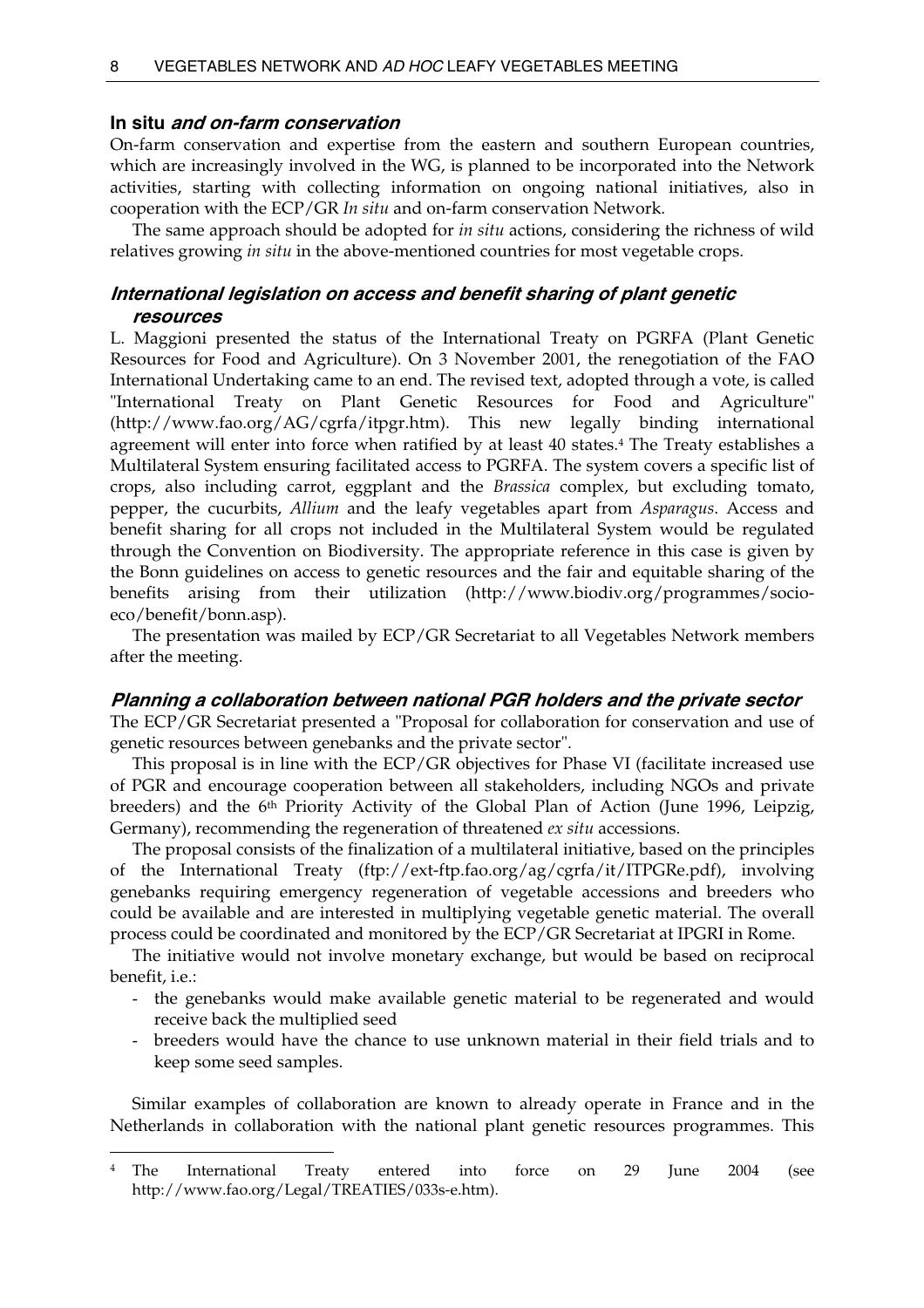initiative would be intended to create additional links, possibly involving east European genebanks and west European breeders, or vice-versa. Expressions of interest for such an initiative were already shown by a few companies, following the meeting on Solanaceae in Nijmegen (September 2001).

 The ECP/GR Secretariat offered to help, in collaboration with the Vegetables Network representatives, to:

- identify genebanks and material to be regenerated
- identify breeders and material they wish to test.

 A possible arrangement for the whole process could include the signature of the following agreements:

- Letter of Agreement between the breeder and IPGRI, to ensure proper regeneration standards and return of multiplied material to genebanks;
- Standard Material Transfer Agreement between breeders and genebanks, to ensure breeders the possibility to use material, according to the principles in line with the International Treaty.

 The Vegetables Network welcomed the idea of the ECP/GR Secretariat being the focal point of the initiative.

 In the case of the Netherlands, I. Boukema confirmed interest expressed by Dutch breeders to regenerate leafy vegetable material through the Centre for Genetic Resources, the Netherlands (CGN, Wageningen), as an intermediary.

 J. Keller welcomed the initiative as a possible opportunity to receive help for the regeneration of wild species of *Allium* conserved in Gatersleben, Germany. These require a great deal of effort for isolation of the accessions to avoid unwanted crossing. Most of them are outbreeders and, because of the high accession number, it is not possible to isolate a sufficient number for true seed production.

 Offers to help in the identification of breeders in their respective countries were made by V. Cadot and M.C. Daunay (France), F. Branca (Italy), A. Lebeda (Czech Republic) and M.J. Díez (Spain).

 Special attention should be placed on the exploitation of existing interpersonal relations between genebanks and breeders to build the agreements.

 A task force was established to advise the Secretariat on the best way to proceed for the preparation of appropriate agreements. The task force will interact by correspondence with the ECP/GR Secretariat, in order to define, before October 2003, the further details of the overall arrangement and to launch the initiative before the next spring planting.

 Members of the task force are: D. Astley, I. Boukema, F. Branca, V. Cadot, M.C. Daunay, M.J. Díez, J. Keller, T. Kotlińska, A. Lebeda, G. Poulsen and W. van Dooijeweert.<sup>5</sup>

## **Priorities for the future**

After having reviewed the activities of the Working Groups, the WGs were asked to stress priorities among their actions, according to the five priority areas identified and proposed by the Steering Committee task force for Phase VII, i.e.:

- 1. Documentation
- 2. Application and use of high technology
- 3. Task sharing

 $\overline{a}$ 

- 4. Characterization and evaluation
- 5. *In situ* and on-farm conservation.

<sup>&</sup>lt;sup>5</sup> Progress made by this initiative at the time of publication is reported in Appendix III.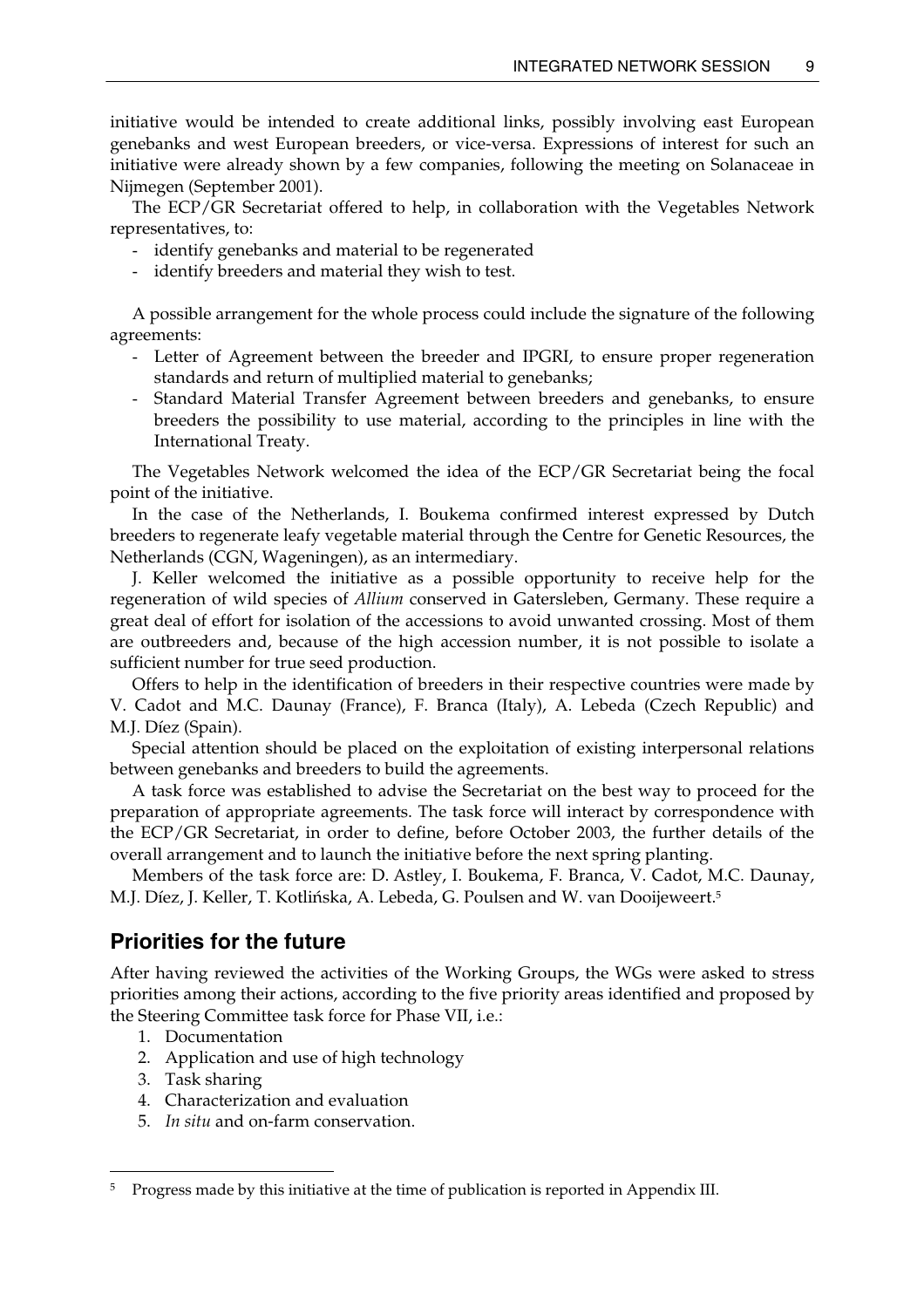At the Network level, the five priorities were recognized as relevant for the activities of the Vegetables Network WGs. A specific request to formalize safety-duplication actions in Priority area 3 is made at Network level.

The review of the WG priorities is summarized in Table 2.

| Group              | <b>Documentation</b> | <b>Application</b><br>and use of<br>high technology | <b>Task sharing</b> | Characterization<br>and evaluation | In situ<br>and on-farm<br>conservation |
|--------------------|----------------------|-----------------------------------------------------|---------------------|------------------------------------|----------------------------------------|
| <b>Allium</b>      |                      | х                                                   | χ                   | x                                  |                                        |
| Brassica           | x                    |                                                     | x                   | x                                  |                                        |
| Cucurbits          |                      |                                                     | x                   |                                    |                                        |
| Leafy Vegetables   | х                    |                                                     |                     | х                                  |                                        |
| Solanaceae         |                      |                                                     | χ                   |                                    |                                        |
| <b>Umbellifers</b> |                      |                                                     |                     |                                    |                                        |

**Table 2.** Main priorities identified by the Working Groups

# **Upcoming EU Regulation on genetic resources – Proposals for projects**

## **Allium**

## **GENRES proposal agreed by the Allium Working Group representatives in the Vegetables Network (VEGNET) meeting at Skierniewice, May 2003**

Considering the much higher labour requirements of vegetatively propagated germplasm in comparison to seed samples, the group decided to focus further activities on this part of the germplasm, which consists of:

- seed sterile material (garlic, some parts of the leek genepool s.l., selected important hybrids),
- traditionally vegetatively bred varieties (shallot), and
- many wild species with low seed sets or high labour requirement because of the isolation measures needed to obtain true seeds.

The objectives of this possible project are:

- to rationalize the European collections by concentrating the germplasm in several competent centres and organizing targeted safety-duplication between these centres, supporting the ongoing process to form a Vegetatively Propagated *Allium* Consortium under the umbrella of ECP/GR,
- to use high technology methods to further rationalize the collections and to improve their sustainable use and conservation,
- to promote the use and secure the conservation of selected wild species of higher priority.

The main tasks of this project are:

- material exchange, definition of partners for safety-duplication and final concentration of the *Allium* groups according to the proposal in the *Allium* Working Group meetings;
- development, application and refinement of in vitro slow-growth methods for the storage of material of defined higher priority;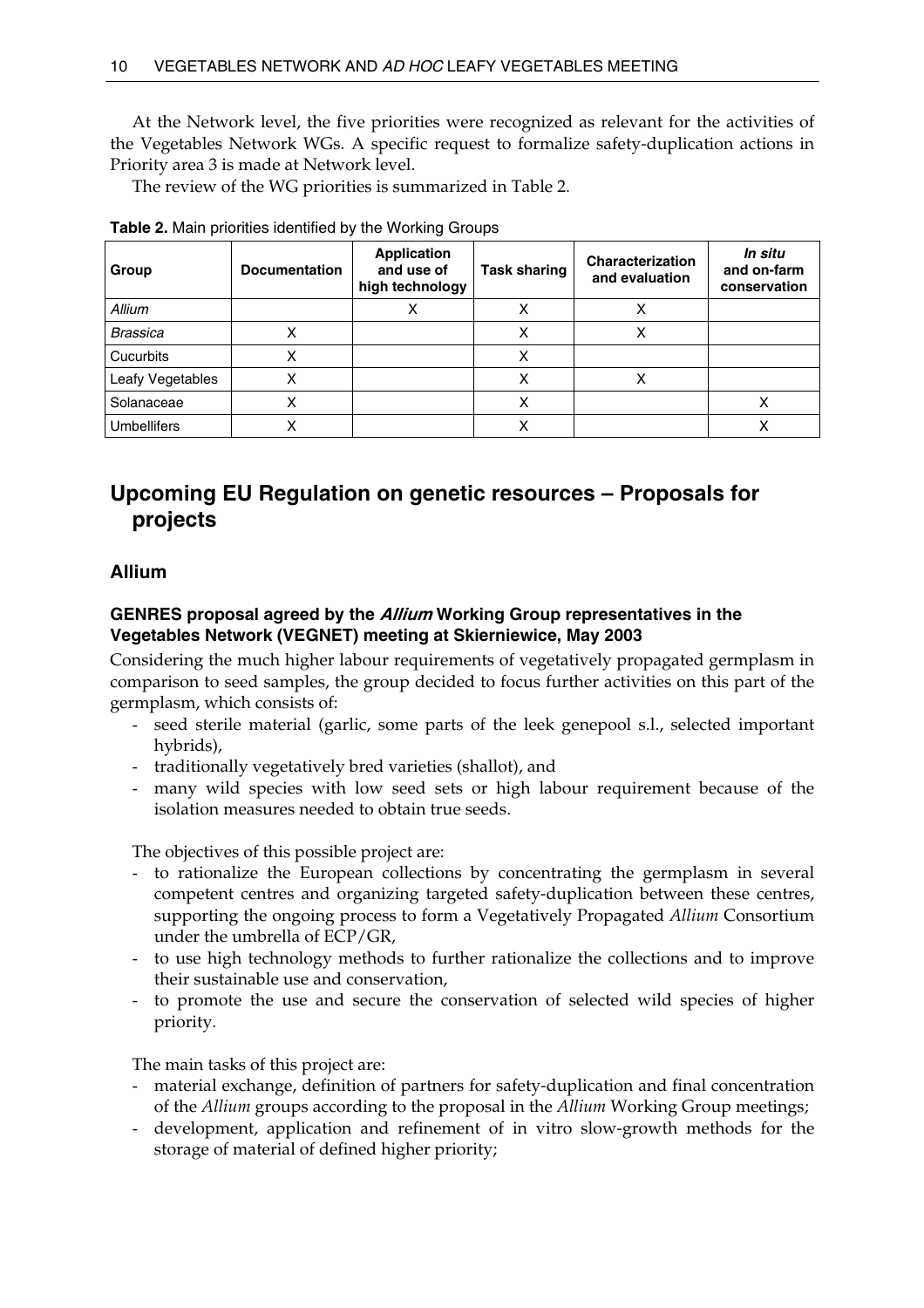- use of meristem culture, thermo- and chemotherapy to clean material of defined higher priority from viruses to create a virus-free core collection of garlic, shallot and other vegetative material of special importance;
- activities for implementation of the proposed phytosanitary standards (especially for virus diseases) for vegetatively propagated material of defined higher priority;
- introduction of the already established garlic core collection into virus-free cryopreservation and establishment of core collections of other vegetatively propagated material;
- promotion of the characterization of material for morphological traits and, where possible, by available molecular markers such as AFLP and microsatellites;
- removal of undesired redundancy of germplasm after its determination by means of passport data comparison, morphological and molecular markers;
- promotion of conservation and characterization of wild species of defined higher priority ("candidate species"), exploration of their diversity and creation of small core collections for these candidate species;
- delivery of the data obtained and collected in the project for common use in EURISCO.

## **Brassica**

The group agreed that it would be necessary to define actions in quite different directions (vs. the previous GENRES project) in order to apply for new EU Regulation funding.

 It was decided that the WG would be the core structure for brainstorming about a new *Brassica* proposal concerning wild species. This could be targeted on availability, *in situ* and *ex situ* conservation, reintroduction and evaluation of wild *Brassica* in relation to public awareness and use.

 The questionnaire on the inventory of wild species organized by the WG will, in this framework, be the necessary basis of discussion.

## **Cucurbits**

The group is interested in principle in developing a proposal to be submitted to the EU for funding and further discussion will have to take place in the next few months.

## **Leafy Vegetables**

The Leafy Vegetables *ad hoc* group expressed interest in presenting a project proposal on leafy vegetables in the framework of the new EU Genetic Resources Programme. This proposal would include the three most important crops (lettuce, spinach and *Cichorium*) and is based on the following elements:

- 1. Lettuce, spinach and *Cichorium* are native to the whole of Europe; wild relatives originate from many parts of Europe.
- 2. All these crops are economically very important in Europe.
- 3. In Europe there are intensive private and institutional breeding activities on these crops.
- 4. Availability of germplasm in spinach and *Cichorium* collections is insufficient.
- 5. No international databases are available for spinach and *Cichorium.*
- 6. More complete characterization of spinach and *Cichorium* collections is needed.
- 7. New important pests and diseases and new races/strains of existing diseases and pests are being found.
- 8. Breeders showed interest to cooperate in regeneration to broaden access of germplasm material for screening important characters.
- 9. The steps mentioned in the Council Regulation fit exactly with the workplan of the Leafy Vegetables group.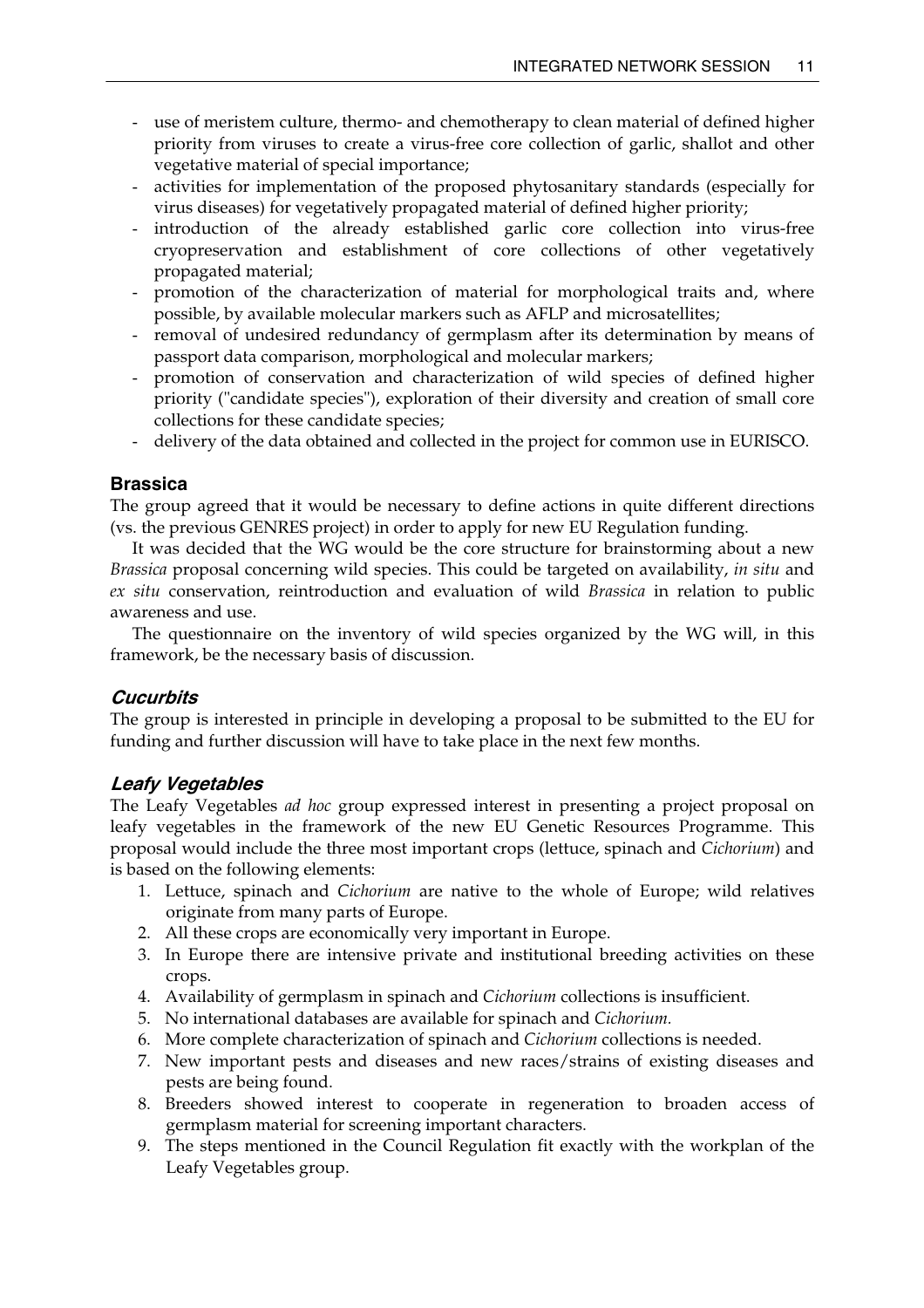## **Solanaceae**

The submission of a project on Solanaceae genetic resources to the next EU call for proposals is considered very important. But due to the facts that (i) in Europe there are many collections hosting an important number of accessions for one or the other of the Solanaceae crops, and (ii) they are scattered in many countries, including non-EU countries, it will unfortunately not be possible to include all the relevant countries in the project.

## **Umbellifers**

## **Proposal for new GENRES project for the Working Group on Umbellifers**

The group proposed preparation for the development of an Umbellifer project under the new GENRES project. The group identified the collection of high quality passport, utilization and ecogeographic data for all the umbellifer genera. The proposal intends to provide the baseline data in order to fill gaps in the collections for wild and cultivated material, identify protected areas of potential value for *in situ* conservation, and develop a proposal for regional on-farm projects in the context of socioeconomic development alongside landrace conservation.

## **At the Vegetables Network level**

E. Rosa presented an integrated proposal based on several vegetables to be submitted to the EU 6th Framework for funding.

## **The value of vegetable genetic resources for human health and environment (VEGEREN)**

Taking into consideration the diversity of potato, tomato, *Brassica*, *Allium* and carrot genetic resources, this project would aim at defining the value of these crops as anti-oxidants for human health as well as their potential for use in environmentally-friendly agriculture, thanks to existing resistance to pests and diseases and to their suitability for organic production. The main steps of the project would include:

- 1. Identification of different accessions;
- 2. Provision of seed to be planted by different partners in parallel trials;
- 3. Analysis of freeze-dried material for assessment of the content of phenolic compounds, glucosinolates, other sulphur compounds, vitamins A, C and E and selenium;
- 4. Evaluation of flavour by evaluation panels and by electronic noses;
- 5. Data analysis and final assessment of anti-oxidant capacity of each accession (quality assessment) and potential health effects;
- 6. Field test of the best material to evaluate the environmental performance in environmental friendly systems and in organic farming, including under different stresses and conditions (salt, drought, frost, pests and diseases and inter-cropping);
- 7. Evaluation of the biocidal effect of this material;
- 8. Multiplication of the best material for public use and inclusion of information into database.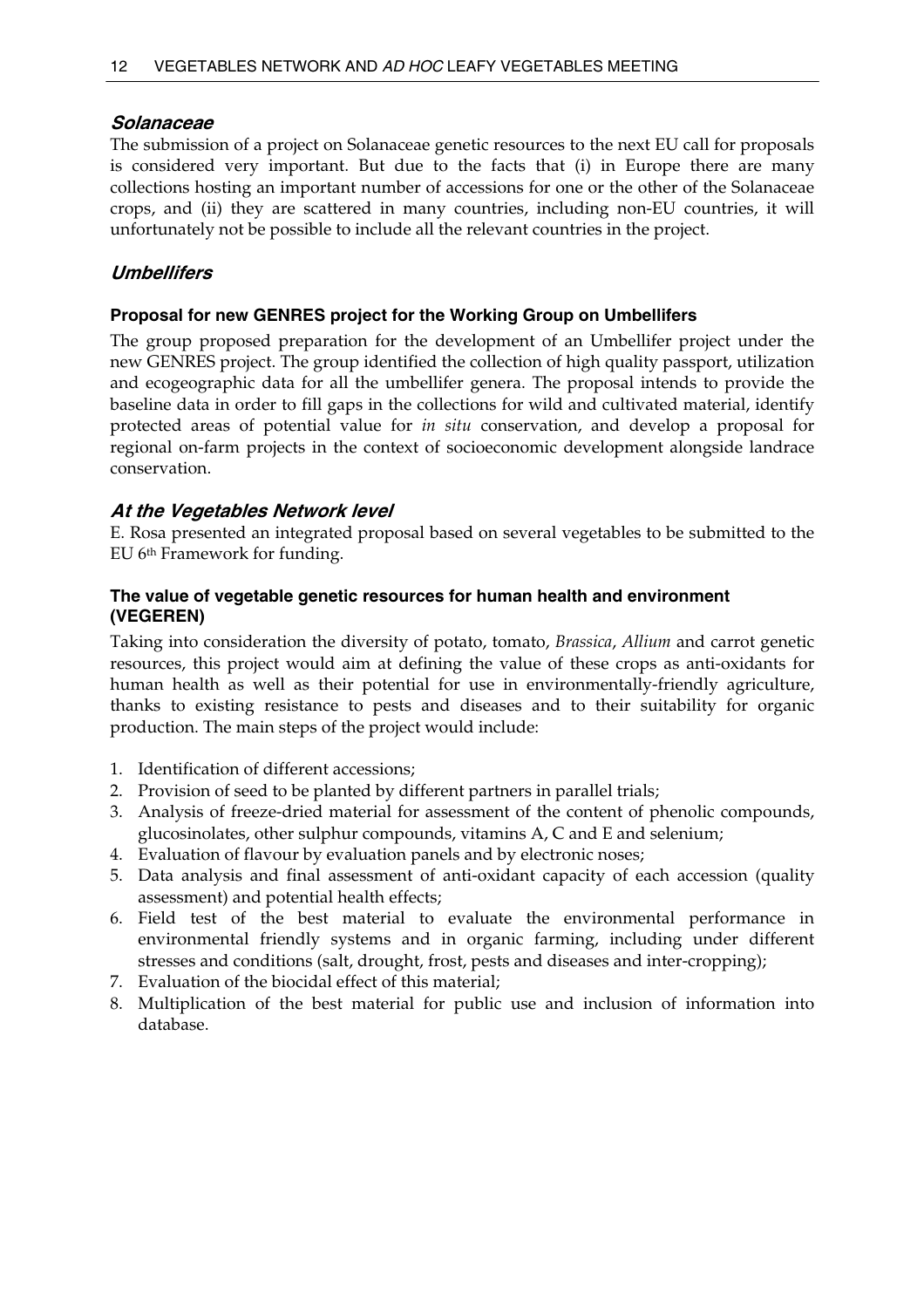## **WORKING GROUP SESSION ON ALLIUM**

### *Joachim Keller and Dave Astley*

In the discussion, 6 members attended: Dave Astley (United Kingdom), Gitte Kjeldsen Bjørn (Nordic Gene Bank), Rina Kamenetsky (Israel), Joachim Keller (Germany), Helena Stavělíková (Czech Republic), Birūta Karpavičienė (Lithuania) and an observer (Rana Geydarova, Azerbaijan).

 In the preparation phase of the meeting, D. Astley sent a questionnaire to the Working Group members requesting an update on the activities of the national programme. We received 4 direct answers, and 5 contributions were delivered before or during the meeting in the form of a country report.

 During the discussion, 5 national reports about activities for *Allium* work were presented: Czech Republic, Germany, Israel, Lithuania and the Nordic Gene Bank. Additional papers were provided by the representatives of Belgium and Poland (see below, *Presentations and Papers*, pp. 19-44).

## **Review of the workplan**

## **Objectives for the Allium Working Group <sup>6</sup>**

- Make European collections better available to users through provision of information (European *Allium* Database, EADB) and collection management, including revision of data management in line with development of EURISCO.
- Improve conservation and safety-duplication of collections, maximizing network efficiency and reducing duplication of inputs.
- Develop European strategy and programme for the maintenance of vegetatively propagated collections, including rationalization based on morphological and molecular information.

### **Discussion of workplan actions**

 $\overline{a}$ 

The workplan discussions followed the topics documented in the Report of the sixth meeting of the *Allium* Working Group7:

- 1. The European *Allium* Database (EADB) is accessible on-line assess accessions of wild taxa for uniqueness to identify "most original sample" and duplicates. Provide the resulting information to the DB manager.
- 2. Provide for safety-duplication of all accessions using specific bilateral "black box".
- 3. Inform EADB manager (D. Astley) about the nature and volume of available characterization data for material in the EADB.
- 4. Clarify taxonomic status of wild material in collections P. Havránek, T. Kotlińska and J. Keller.
- 5. Contribute to the preparation of the IPGRI *Allium* descriptors (published 2001).

<sup>6</sup> Annex IV of the Task Force Document "Priorities for Phase VII" (12 July 2002) (unpublished background document prepared by M. Smith for the ECP/GR Steering Committee). 7 Maggioni, L., D. Astley, H. Rabinowitch, J. Keller and E. Lipman, compilers. 1999. Report of a

Working Group on *Allium*. Sixth meeting, 23-25 October 1997, Plovdiv, Bulgaria. International Plant Genetic Resources Institute, Rome, Italy.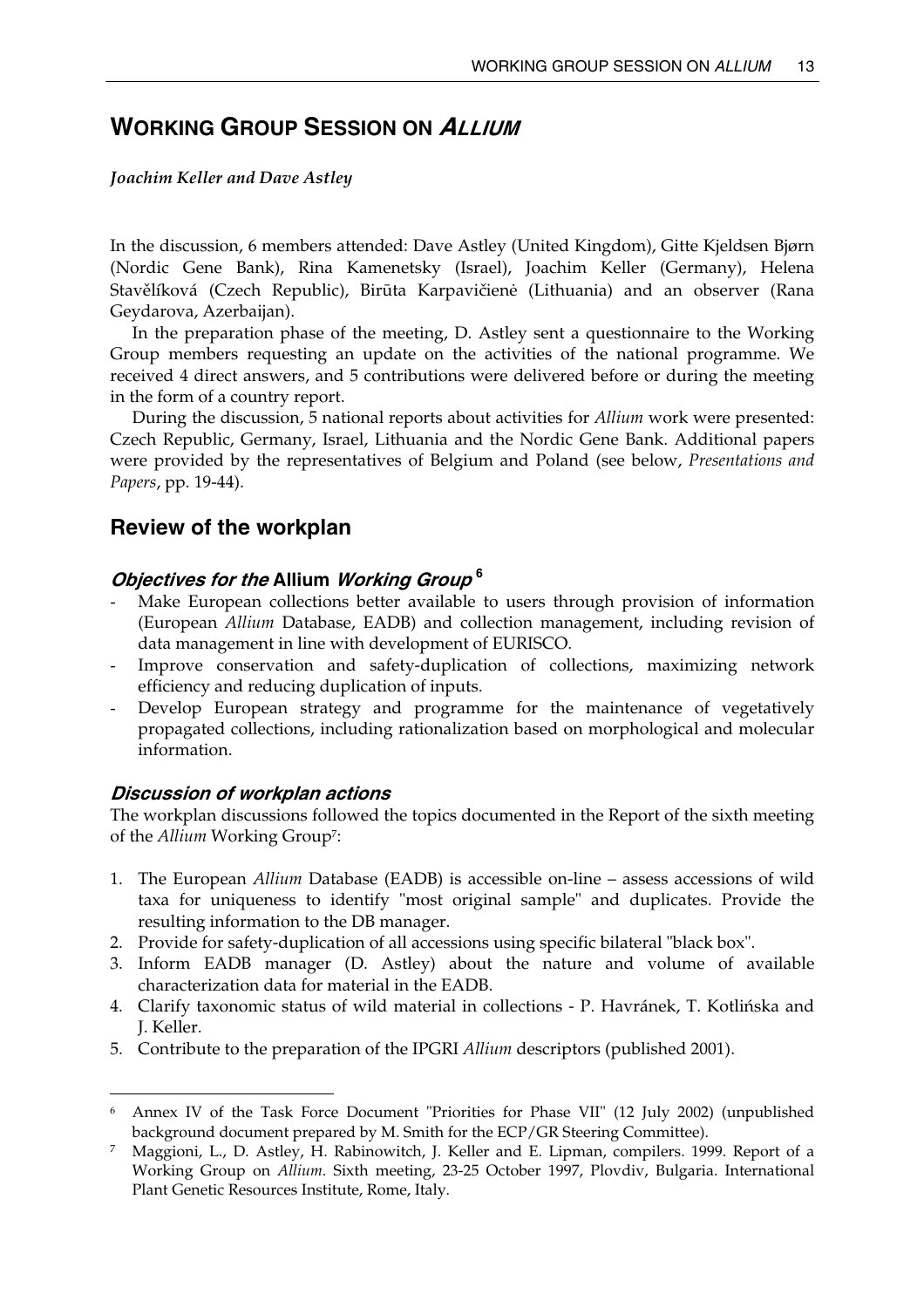#### **1. On-line accessibility of EADB – Identification of MOS in wild taxa**

The EADB was revised continuously between 1998 and 2002; there are significant contributions from the large *Allium* collections, but there are also gaps where national programmes have not provided data even after repeated calls for information.

 The main discussion focused on the relations between crop-specific databases and the future of EURISCO, which will function as a European centralized database. Further development of the central crop databases is expected to continue until EURISCO is fully functional. The long-term sustainability of the EURISCO database was discussed; this question was clarified by L. Maggioni in the plenary VEGNET session. In the transition phase of EURISCO, it was agreed that it is sensible to stop further data collection in order not to duplicate these activities for collection curators. As for the German example, all relevant data have been delivered to the preliminary EURISCO database. J. Keller suggested the need to assign responsibility for the data delivery not only at the country level (national inventory focal person), but also at the crop level by a crop specialist, who could give advice on the need to correct botanical names, etc. This specialist could be the crop-specific database manager. An example was discussed for wild *Allium* species, where all three synonyms of a species have been used in the same list, which is confusing for those not familiar with the specific crop.

 The determination of the most original sample (MOS) of an accession of a wild species is in the initial phase. It was agreed by consensus that most of the samples of the wild species collection of IPK (Institut für Pflanzengenetik und Kulturpflanzenforschung, Gatersleben, Germany) represent MOS status for the major part of the continental (cold-requiring) accessions held in the genebanks. After a previous rationalization phase, IPK is focusing on the maintenance of material collected directly from the location of origin. Thus, 71% of the wild species collection represents MOS samples. A descriptor for the status of originality is included in the IPK *Allium* database managed by R. Fritsch. It may be transferred to the data sets of the future EURISCO database.

 Another situation exists for the so-called "tender" species of Mediterranean or Atlantic origins, which are not so well represented in IPK because of the climatic requirements of the species. The Mediterranean members should review their collections and produce their determination of MOS and duplicates. The following countries should be involved in this action: Israel, Italy, Greece, Spain, Portugal, Turkey and UK. The *Allium* specialist of IPK, R. Fritsch might be able to offer assistance in particular problematic cases.

 So far, no data relating to MOS status have been included in the EADB. Updating of the MOS information should be done within the national inventories for inclusion in EURISCO.

#### **2. Safety-duplication**

There is a clear difference between the management of seed samples and the vegetatively propagated accessions. Therefore the discussion considered the two aspects separately.

#### x **Seed samples**

Black box arrangements have been well established between UK and the Netherlands (the latter sent 100% of the collection to UK for safety-duplication; UK sent 50% of their collection to the Netherlands). Other cases (without concrete figures or crop specification) have been reported in the Austrian questionnaire response, where a number of samples from Austria are duplicated in Germany, other material is duplicated in the Netherlands and *vice versa*. The Memorandum of Understanding between NGB and Latvia was discussed as an example of cooperation for safety-duplication. A proposal was agreed to distribute the paper to all Working Group members again as an example how to formulate such agreements. The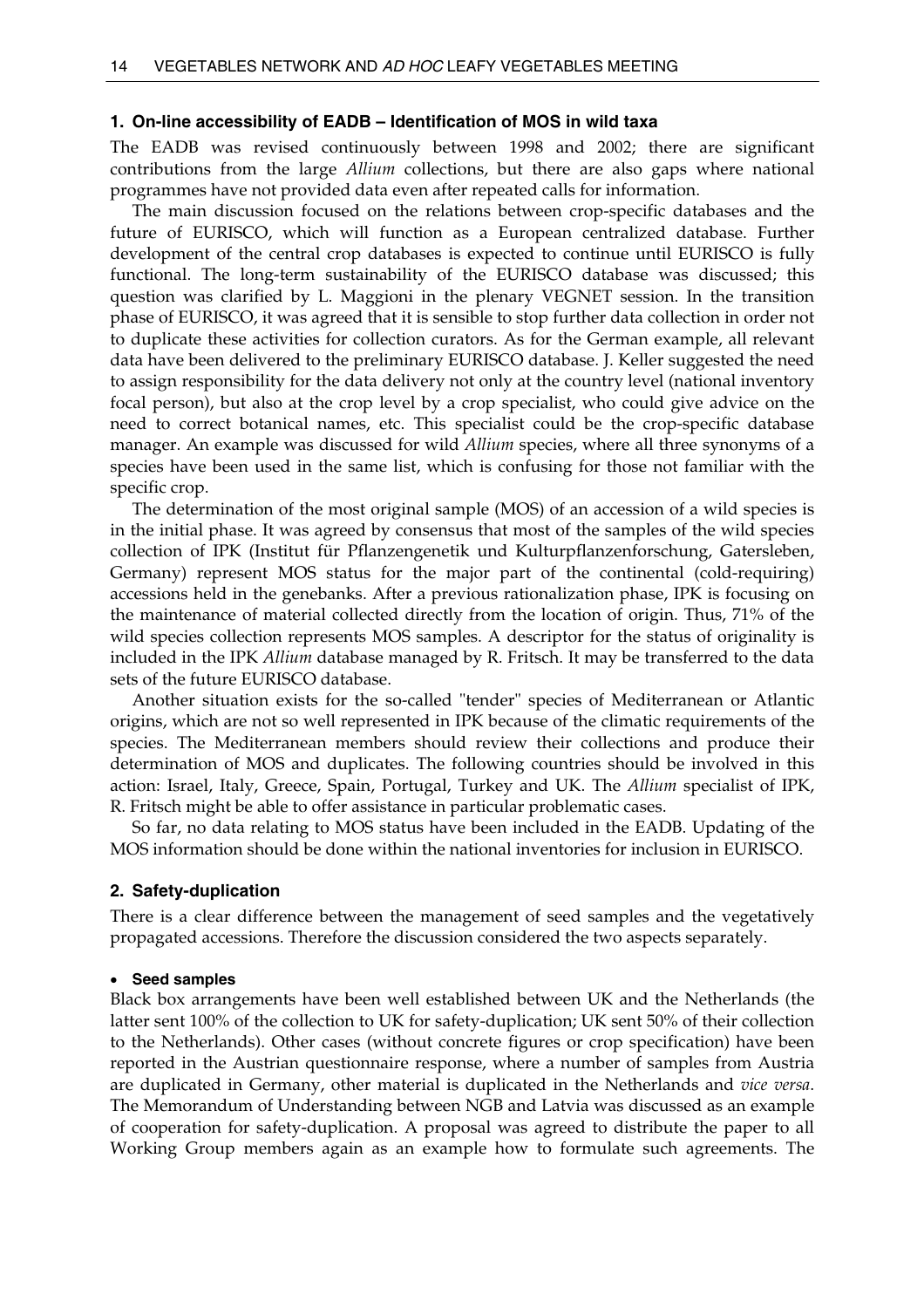recommendation concluded that national programmes not yet involved in safety-duplication should emulate the UK/Netherlands model for this important work.

#### x **Vegetative material**

The fundamental drawback has been stressed that no black box arrangements are possible for vegetatively propagated material. All the germplasm must be cultivated and managed in the same manner as the genebank's "own" material. This situation leads to a much higher labour requirement for this material and is the main reason to strengthen collaboration for rationalization of the vegetative collections. Safety-duplications have been established between the following genebanks: Czech Republic/NGB; Czech Republic/Poland; Czech Republic/Germany (IPK); Poland/Germany (IPK); and Spain/Germany (IPK). With the present level of funding, only very limited offers could be made by the group participants to extend their commitment to this safety-duplication. IPK offered to host 50 garlic accessions to be defined by the members as being of special value. The Czech Genebank, which has sent 105 safety-duplicates to IPK, agreed to accept 30 accessions from IPK in a reciprocal agreement to the former action. A Consortium for the maintenance of vegetatively propagated *Allium* collections has been proposed repeatedly by the group culminating in the proposals of the *ad hoc* meeting at Gatersleben in 2001.8

 Thus far no duplication data were included in the EADB. The group emphasized that some national programmes that will join the EU next year will be potential partners for the maintenance of safety-duplicates. Training in the standard protocols for this work can be provided.

### **3. Characterization data for EADB**

1

It was stressed that there is an evident concentration of the characterization measures within the various project activities. Most characterization data have been collected within the *Allium* EU GENRES project (1996-2000) and the EU research projects (FAIR 1996-2001; "Garlic and Health" 1998-2003). Recent contributions to the characterization and evaluation of garlic were presented by Teresa Kotlińska (Poland) in her PhD thesis. The data for these projects have been reported in the various document reports to the EU. The problem of unifying the data in a common database was considered to involve a high level of subjectivity and the dependence of data scores on the location of the genebanks. Furthermore, especially in large collections, it is difficult to obtain complete data sets even for minimum descriptors because of labour requirements for such work. The data will be completed step by step only slowly, i.e. limited numbers of accessions within a long time frame. The conclusion in the discussion was to concentrate data collection on characterization data rather than on passport data. The most important factor in determining the rapid and complete recording of data is funding for genetic resources projects, whether at the national programme level or the EU.

 Furthermore, the group discussed the value of molecular and evaluation data. As for the morphological characterization, the molecular and evaluation data have been mainly collected in EU-funded projects and for special publications. The main activities have been carried out in the FAIR project for onion (molecular data, sulphur compounds and carbohydrates), GENRES (Plant Research International (PRI), Wageningen, the Netherlands – disease resistance for *Peronospora* and thrips), and the "Garlic and Health" project (sulphur compounds).

<sup>8</sup> Maggioni, L., J. Keller and D. Astley, compilers. 2002. European collections of vegetatively propagated *Allium*. Report of a Workshop, 21-22 May 2001, Gatersleben, Germany. International Plant Genetic Resources Institute, Rome, Italy.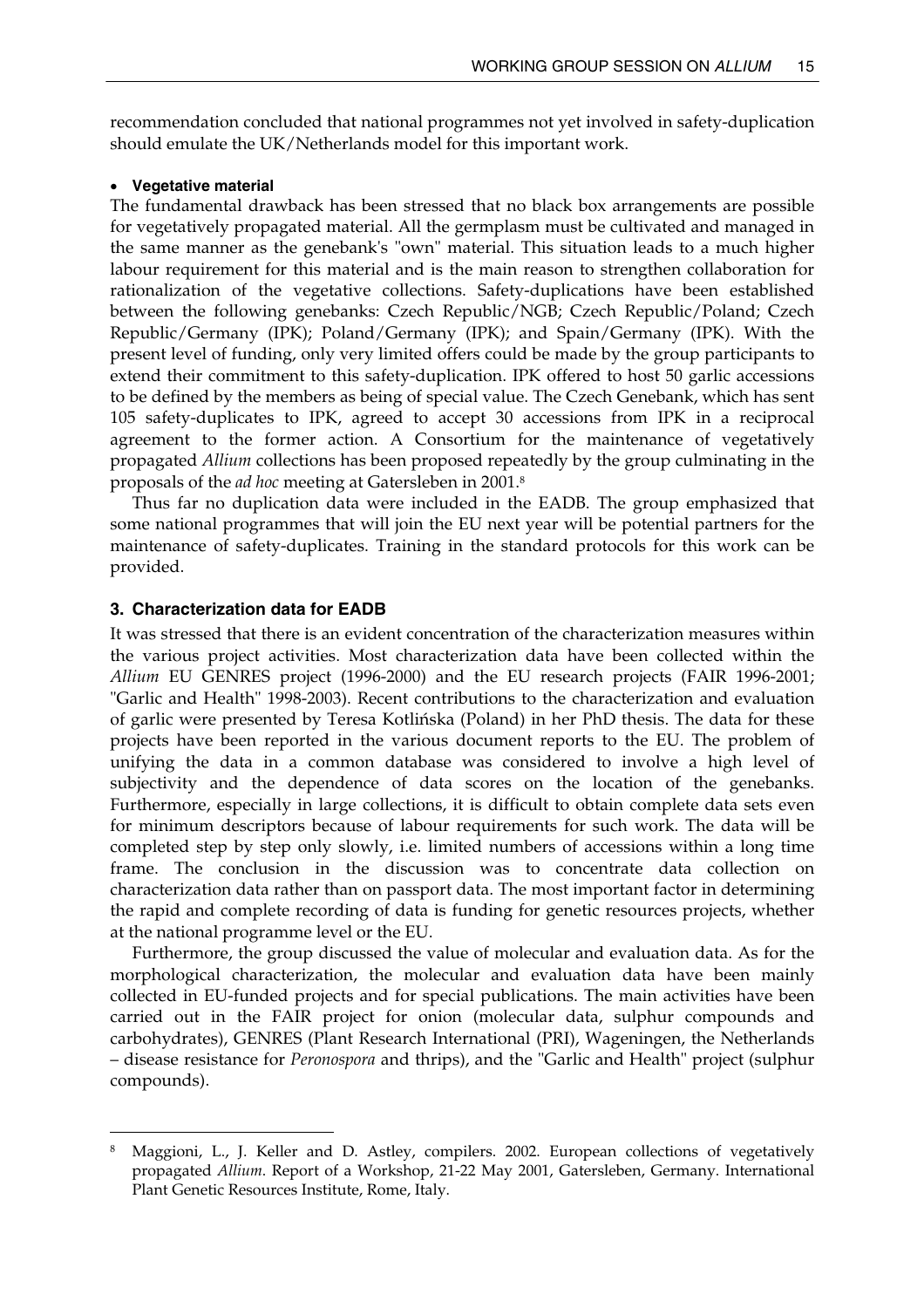The importance of molecular data as an objective tool providing additional characters that are less dependent on local conditions and for tracing duplicates has been stressed. However, the high costs of molecular markers so far hinder the broader application of these methods in genebanks. This has been demonstrated in an example to obtain molecular data for duplicate search in European garlic and shallot collections (proposal made by D. Astley, C. Kik and J. Keller, in order to identify duplicates and reduce the costs of conservation). However, no funding sources were identified for this expensive project (see p. 14 in Maggioni *et al.* 2002 – citation in footnote 8).

## **4. Clarify taxonomic status of wild material in collections**

Wild material is present in many of the collections to a different extent. Taxonomic expertise was offered in the past by the Czech Republic (P. Havránek) and by the Polish (T. Kotlińska) and German (R. Fritsch) genebanks. A major action has been undertaken by R. Fritsch to determine wild material in the Czech genebank (80 accessions). Smaller determination activities were carried out in IPK for CIFA (Centro de Investigación y Formación Agroalimentaria)-Córdoba (Spain) to determine wild leek relatives (4 accessions). Missions for the study of indigenous taxa have been undertaken to Central Asia by IPK. Several international agreements between IPK (Germany) and Central Asia Republics (Tajikistan, Uzbekistan) have been established to validate the taxonomic identity of their wild species material. A project funded by the Volkswagen foundation and a project funded by the German Federal Ministry of Education and Research (Bundesministerium für Bildung und Forschung, BMBF) will contribute to the characterization of wild material. The Polish genebank reported on missions to collect wild species together with the *Allium* crops. Problems are recognized in the determination of wild material because of the increasing limitation of botanical expertise. Taxonomic determination in the near future is offered at a modest level by R. Fritsch. The group wished to give the important wild species collection of IPK Gatersleben (340 *Allium* species and 24 species of related genera in a total of 1920 accessions) a higher "mandatory status" to acknowledge the significance of the collection for the whole of ECP/GR (beyond the level of the German national programme) and thus to strengthen the existence of this collection for the far future.

 A proposal has been made to structure the wild species genepool, which currently totals more than 700 species. Only a part of the genus is of immediate value for direct use and breeding. Thus, a number of candidate species have been selected based on the knowledge accumulated during collecting missions and prebreeding trials (see below, paper by J. Keller, pp. 25-28).

## **5. Contribution to the IPGRI Allium descriptors**

The IPGRI *Allium* descriptor list was published in 2001. Much of it was based on the improvements made to the original IBPGR *Allium* descriptors by the partners collaborating in the EU GENRES *Allium* project and collaborating ECP/GR partners, particularly the German, Czech, Polish and Spanish genebanks for garlic; the Czech genebank and NGB for shallot and chives; and all partners for onion and leek. The specific definition of garlic characters was enhanced by graphic representation of character states produced by the Spanish and German genebanks. The crop-specific descriptor lists are recommended for broader use in the genebanks of the ECP/GR countries. For garlic, 13 descriptors were identified as of special importance during the *ad hoc* meeting on vegetatively propagated *Allium*. The group discussed this proposal again and updated the priorities. Where possible, 16 characters should be used.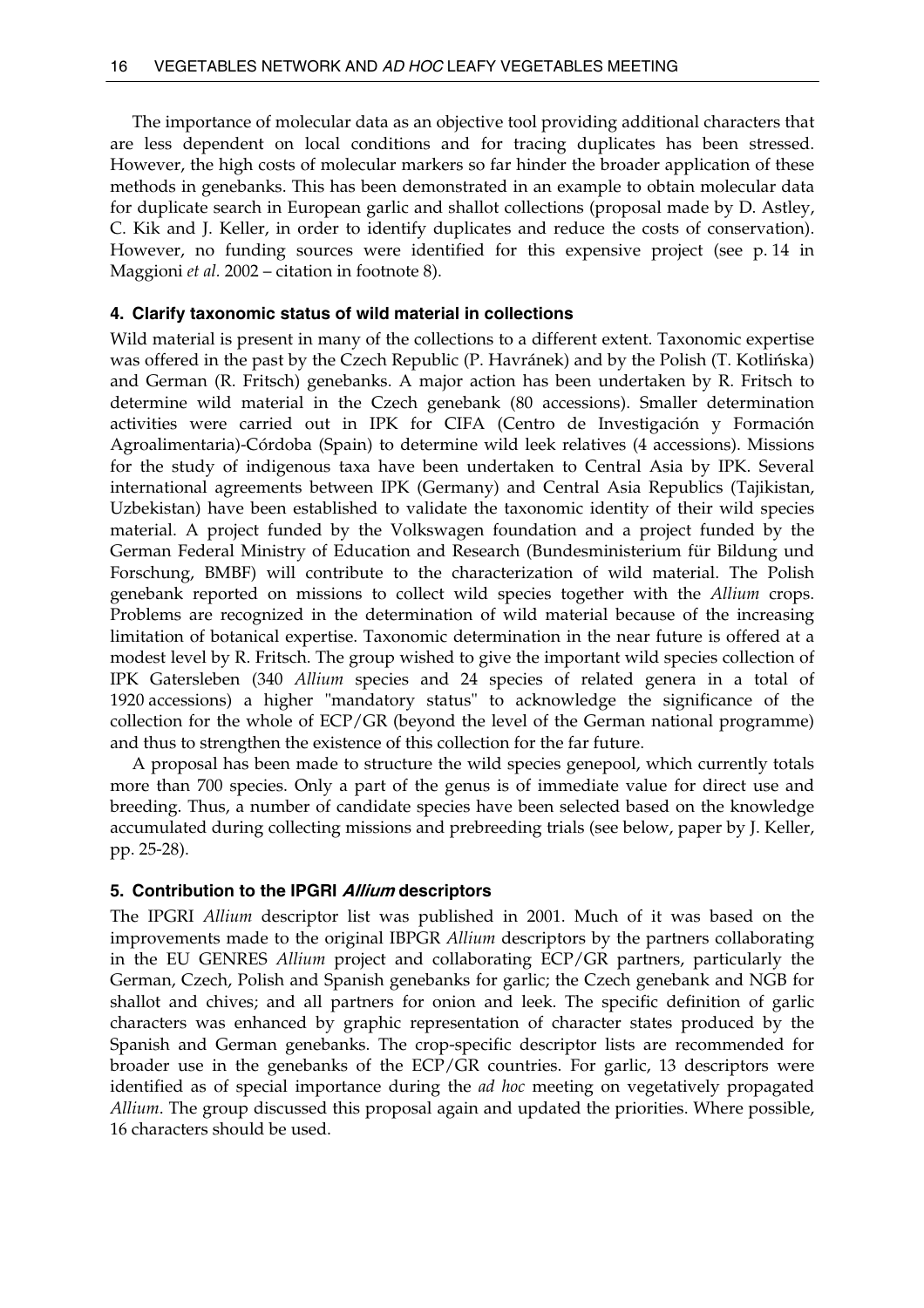### **Additional activities**

1

Further to the activities of the workplan, the following topics were discussed that do not directly fall within the scope of the workplan:

- x **Rationalization measures for reduction of redundancy** (internal duplication within the collection) have been undertaken by CGN (the Netherlands) in onion and leek in the course of the GENRES project.
- There was discussion of the urgent need to develop a Conservation Consortium for **Vegetatively Propagated** *Allium* **Germplasm** as a consequence of the safety-duplicate discussion in point 2.

 The following division of the activities has been proposed, which is an update of the proposal given in the report of the *ad hoc* meeting for vegetatively propagated *Allium* in Gatersleben, 2001 (countries in italics have been added as a consequence of the present discussion).

| Long-day garlic                                         | Czech Republic, Germany, Poland, Spain        |
|---------------------------------------------------------|-----------------------------------------------|
| Short-day garlic                                        | Israel, Spain, France                         |
| Shallot                                                 | Czech Republic, NGB, Lithuania                |
| Vegetative leek + Mediterranean (Atlantic) wild species | Greece, Israel, Netherlands, Spain, UK, Italy |
| Continental wild species, cold requiring                | Czech Republic, Germany, Lithuania, Ukraine   |
| Chives and Chinese chives                               | Netherlands, NGB, United Kingdom              |

 Recognizing the need of funds to implement such a complex, but urgently needed activity, the following statement has been proposed for communication to the Steering Committee:

### **Statement for the Vegetatively Propagated** *Allium* **Consortium**

"A significant problem exists in the secure maintenance of vegetatively propagated *Allium* taxa. The Vegetatively Propagated *Allium* workshop<sup>9</sup> recommended the development of a European Network for Vegetatively Propagated *Allium*. The group reiterates this proposal, which includes the establishment of a system for the maintenance of safetyduplicates within this network.

 The group proposes the development of a costed proposal for security duplicate maintenance based on national programmes for presentation to the Steering Committee. The group recognizes that such a proposal will require inputs in kind from the national programmes in order to achieve the security of this material. The group will attempt to identify national programmes with the knowledge and facilities to join this network initiative. The group is conscious that without the support of the inputs in kind from the national programmes, the material will exist without this essential backup safety net system. In addition, the recommendation from the Working Group included in the report of the Vegetatively Propagated *Allium* workshop and accepted in the objectives of the Task Force for the ECP/GR questionnaire 2002 cannot be achieved."

Maggioni, L., J. Keller and D. Astley, compilers. 2002. European collections of vegetatively propagated *Allium*. Report of a Workshop, 21-22 May 2001, Gatersleben, Germany. International Plant Genetic Resources Institute, Rome, Italy.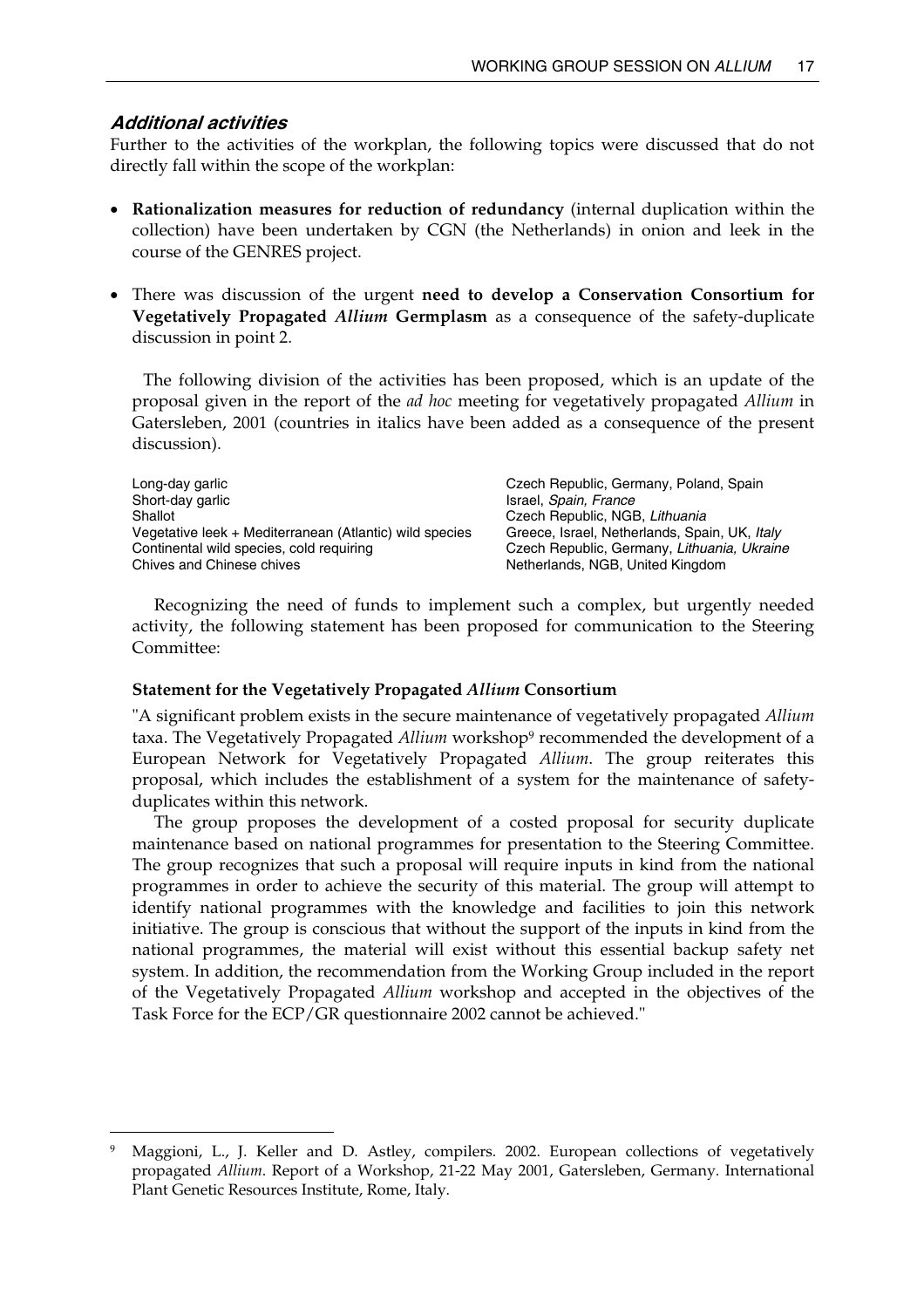- x The group discussed the **report of the Vegetatively propagated** *Allium* **workshop** held in 2001 in Gatersleben with respect to the importance of the following subjects
	- Phytosanitary standards and recommendations,
	- Impact of *in vitro* culture for preservation of vegetative germplasm, and
	- Increasing relevance of cryopreservation, mainly for garlic, in future years.

 The formulations of the recommendations can be found on pp. 8-13 of the above report. All recommendations received the full support of the Working Group members.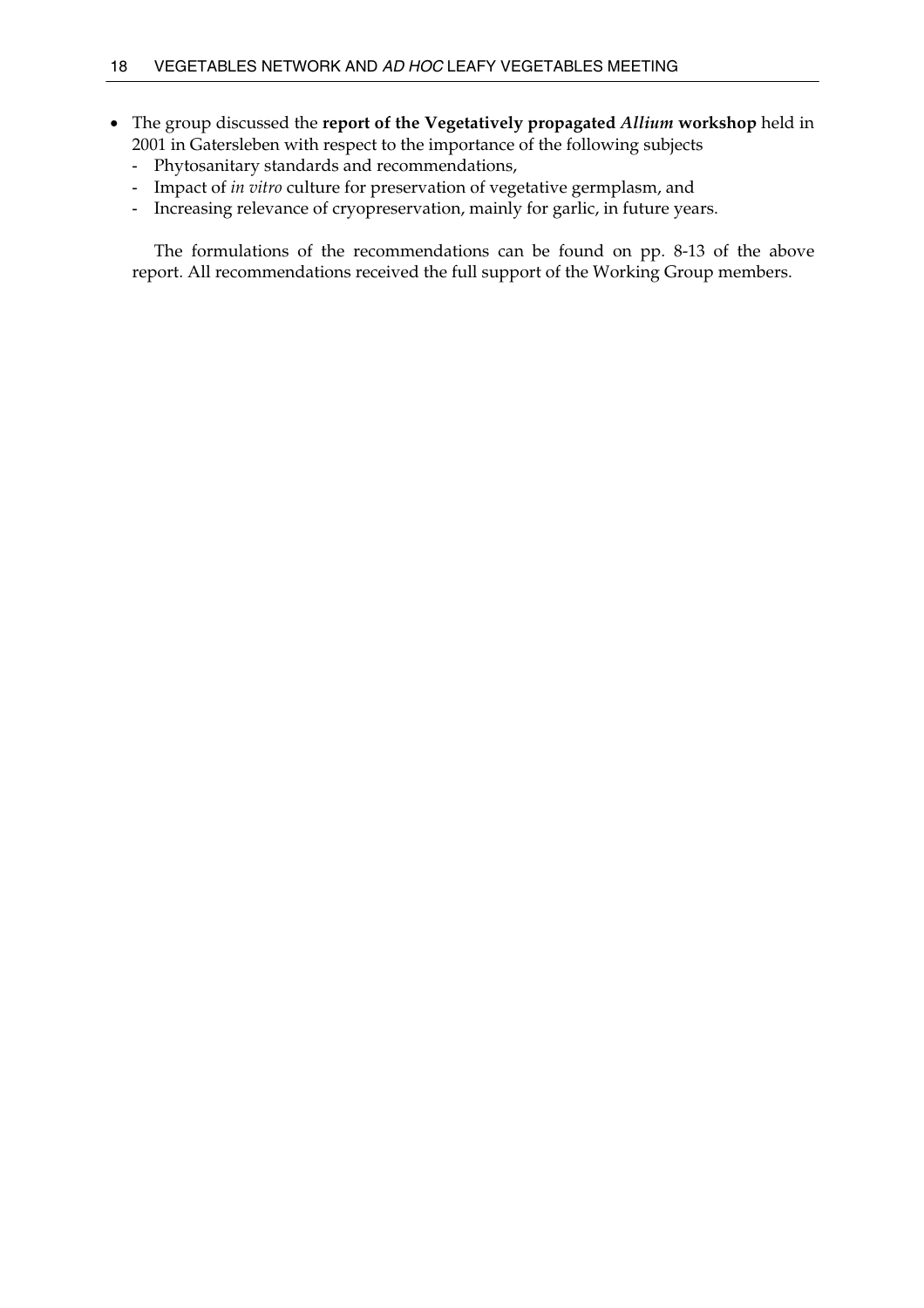# **Presentations and papers**

| Status of Allium collections in Belgium - Update 2003<br>Hervé De Clercq                                            | 20 |
|---------------------------------------------------------------------------------------------------------------------|----|
| Current status of the long-day Allium collection in the Czech Republic<br>Helena Stavělíková and Jiří Záměčník      | 22 |
| Current status of the Allium collections at IPK-Gatersleben, Germany<br>E.R. Joachim Keller and Reinhard M. Fritsch | 25 |
| Allium genetic resources activities in Israel<br>Rina Kamenetsky and Haim D. Rabinowitch                            | 29 |
| Allium germplasm in Lithuania<br>Birūta Karpavičienė and Danguolė Kamštaitytė                                       | 34 |
| The Allium collection in the Nordic Gene Bank<br>Gert Poulsen                                                       | 37 |
| Allium genetic resources maintained in the Polish Gene Bank<br>Teresa Kotlińska                                     | 39 |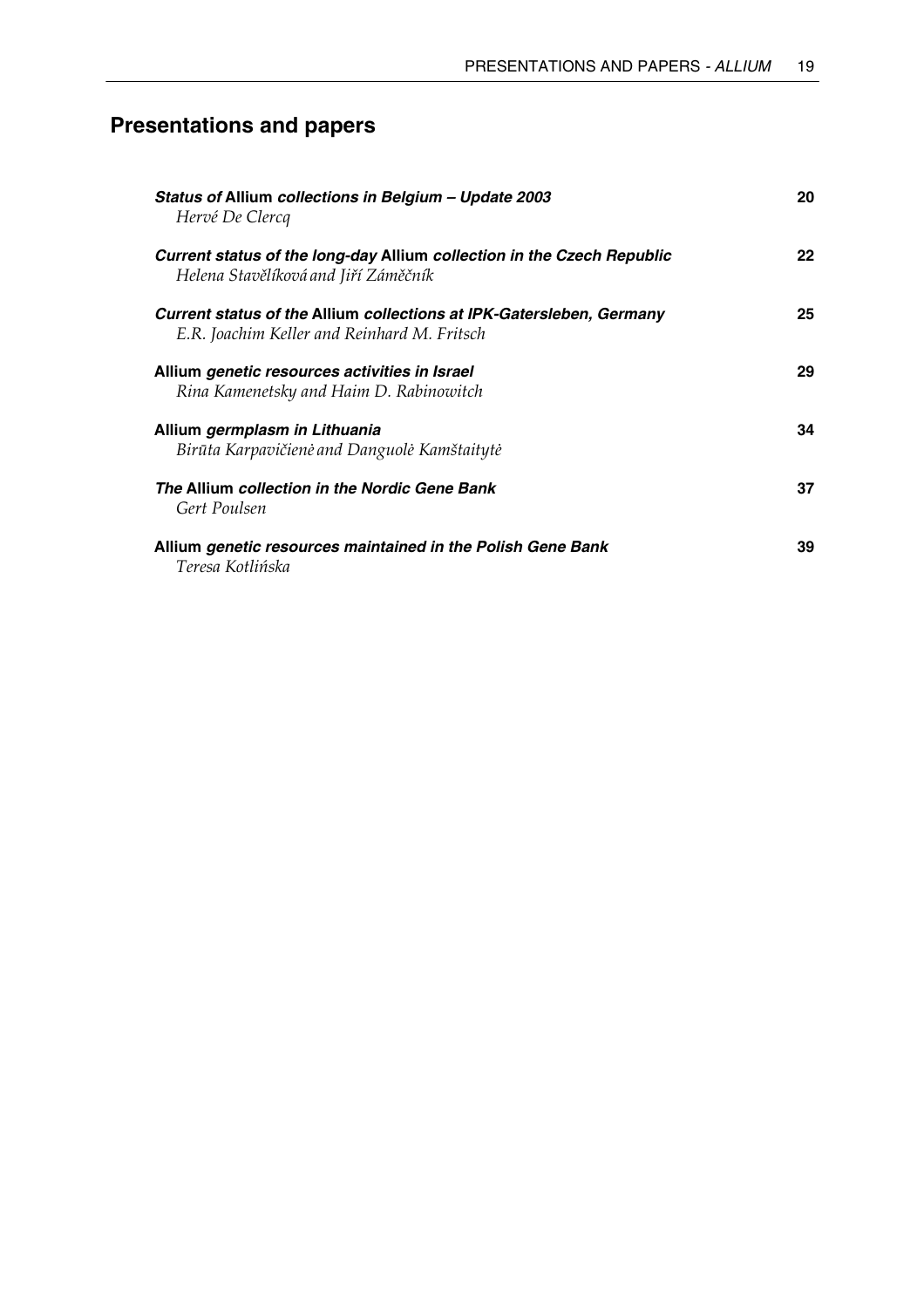### **Status of Allium collections in Belgium – Update 2003**

#### *Hervé De Clercq*

*Departement voor Plantengenetica en –veredeling (DvP-CLO), Melle, Belgium* 

#### **Conservatoire Botanique de Ressources Génétiques de Wallonie**

1 rue Fievez, 1470 Genappe, Belgium Curator L.A. Dutilleux Tel/Fax: +32 2633 2025

This living plant collection has increased over the last years and now contains 81 non-edible, vegetatively propagated flowering *Allium* species, as listed below:

Allium aflatunense B. Tedtach **Allium montanum F.W. Schmidt** Allium montanum F.W. Schmidt<br>Allium albidum Fischer Allium narcissiflorum Vill. Allium albidum Fischer Allium narcissiflorum Vill. Allium altaicum Pall. Allium ampeloprasum L. Allium ochotense Prokh. Allium angulosum L. **Allium ochroleucum Waldst.** et Kit. Allium atropurpureum Waldst. Allium oleraceum L. Allium backhousianum Regel **Allium oreophilum A.** Gray Allium baeticum Boiss. Allium paczoskianum Fuzs Allium bulgaricum Regel **Allium** pskemense B. Fedtsch Allium caesium Schrenk<br>
Allium cardiostemon Fisch. et Mey.<br>
Allium ramosum L. Allium cardiostemon Fisch. et Mey.<br>Allium carinatum L. subsp. pulchellum (Bonn. et Lay.) Allium rosenbachianum Regel Allium carinatum L. subsp. pulchellum (Bonn. et Lay.) Allium rosenbachianu<br>Allium carolinianum D.C. Allium roseum Favios Allium carolinianum D.C.<br>Allium cepa Alice Allium cepa L. viviparum Alef. Allium cepa proliferum L. **Allium schubertii Zucc.** Allium schubertii Zucc. Allium cepa var. ascalonicum Backer<sup>10</sup> Allium scorzonerifolium L. Allium cilicicum Boiss. Allium senescens L. subsp. montanum Fries Allium condensatum Vavilov **Allium sibiricum L.** Allium cristophii Trauv. Allium sikkimense Baker Allium cyaneum Regel **Allium** sphaerocephalon L. Allium cyathophorum Bur. et Franch. Allium stipitatum Regel Allium darwasicum Vavilov **Allium strictum Serach** Allium drbovii Zovo Allium suaveolens Jacq. Allium ebusitanum Sanchez<br>
Allium ericetorum Corbeld<br>
Allium ericetorum Corbeld<br>
Allium textile L. Allium ericetorum Corbeld<br>Allium falcifolium J.D. Hook New York Health Allium tricoccum Feldt Allium falcifolium J.D. Hook **Allium tricoccum Feldt Allium tricoccum Feldt** Allium tricoccum Feldt Allium tricoccum Fe Allium hirtifolium Boiss. Allium hymenorrhizum Turkman **Allium tuberosum odorum L.** Allium iliense Regel Allium tuberosum Rottl. Allium insubricum Boiss. et Reuter **Allium ursinum L.** Allium kansuense Regel and an annual annual allium victorialis L.<br>Allium karataviense Regel annual annual allium victorialis L. Allium kunthii Wol. **Allium vineale L.** Allium vineale L. Allium ledebourianum Schult. **Allium wallichii Kunth.** Allium wallichii Kunth. Allium longicuspis Regel **Allium x** proliferum (Moench) Schrad.<br>Allium Iusitanicum Lam. Allium x proliferum x proliferum (Moench) Schrad. Allium macranthum Baker Allium zebdanense Boiss. et Noë Allium moly L.

 $\overline{a}$ 

Allium neapolitanum (Cyr.)<br>Allium nigrum L. Allium przewalskianum Regel Allium sativum ophioscorodon L.<br>Allium scabriscapum Boiss. Allium victorialis L. var. platyphyllum Mahino Allium yunnanense Diek

<sup>10</sup> The standard used for this taxon in the European *Allium* Database is *A. cepa* Aggregatum Group.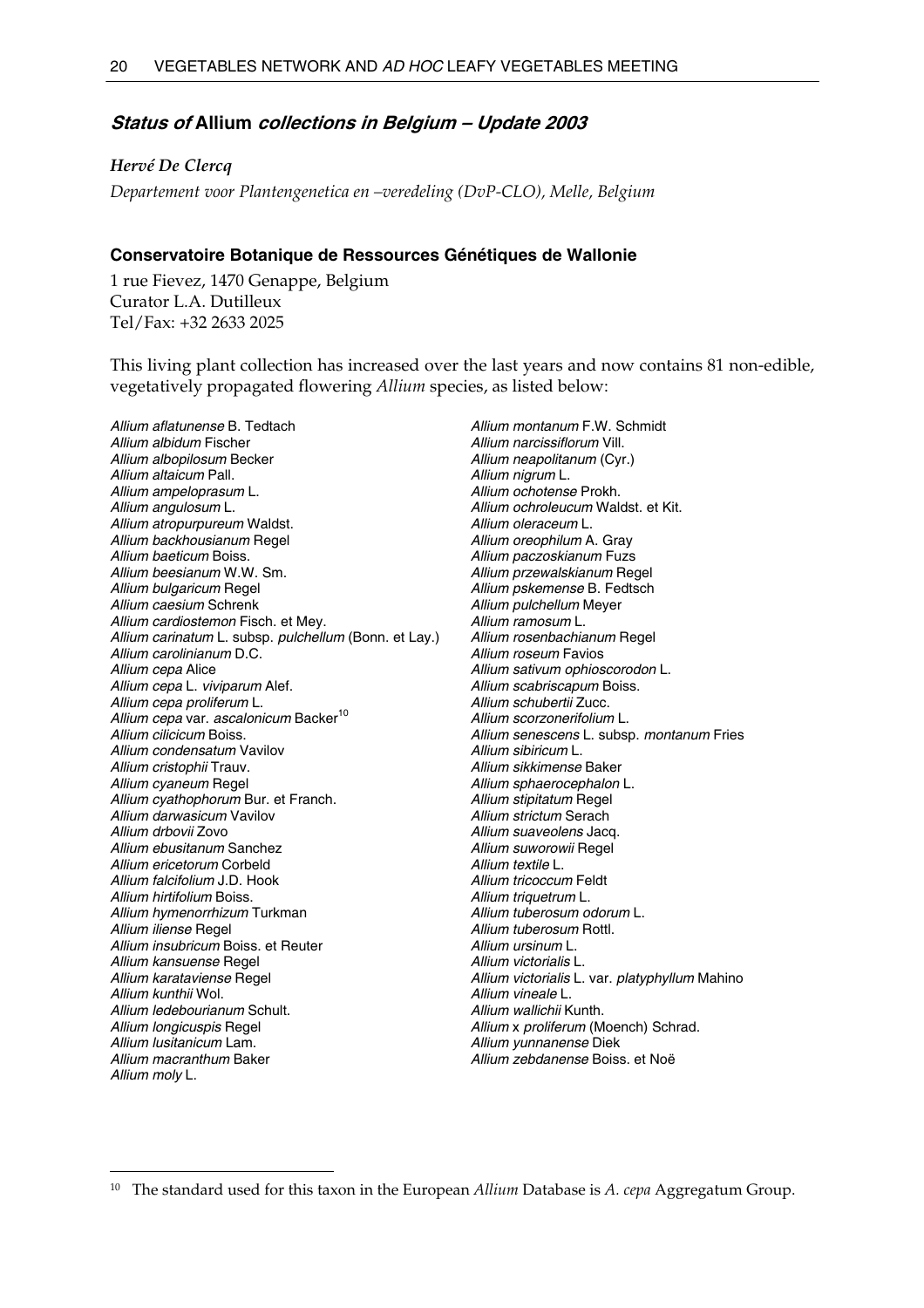### **National Botanic Garden of Belgium**

Domein van Bouchout, 1860 Meise, Belgium Director J. Rammeloo Tel: +32 2 2693905; Fax: +32 2 2701567 Web site: www.br.fgov.be

The Living Plant Collections Database (LIVCOL) is searchable on-line (http://www.br.fgov.be/RESEARCH/COLLECTIONS/LIVING/LIVCOL/index.html). The *Allium* collection currently contains 32 accessions.

## **Faculté Universitaire des Sciences Agronomiques de Gembloux**

Jardin Botanique, 2 avenue de la Faculté, 5030 Gembloux, Belgium Prof. Bodson Tel: +32 81622416; Fax: +32 81614544 Email: bodson.m@fsagx.ac.be

A small living plant collection (about 10 species) is maintained as teaching material.

## **Departement voor Plantengenetica en -veredeling (DvP-CLO)**

Caritasstraat 21, 9090 Melle, Belgium H. De Clercq Tel: +32 9272 2850; Fax: +32 9272 2901 Email: h.declercq@clo.fgov.be

The working collection of seeds contains about 200 varieties of leek (*Allium ampeloprasum* var. *porrum*). About 25 of them are Belgian landraces of leek. Future activities will be the regeneration of the accessions and safety-duplication.

## **UG Plantentuin**

Ledeganckstraat 35, 9000 Gent, Belgium Prof. P. Goedgebuur Tel: +32 9264 5056 Contact person: Chantal Dugardin Tel: +32 9264 5073

There are 15 species of *Allium* in the garden: *A. aflatunense, A. cernuum, A. ampeloprasum* var*. barbington, A. galanthum, A. ramosum, A. sphaerocephalum, A. splendens, A. flavum, A. ericetorum, A. angulosum, A. macranthum, A. neapolitanum, A. pulchellum, A. karataviense* and *A. tuberosum.*

## **Kruidtuin Leuven**

Capucijnenvoer 30, 3000 Leuven, Belgium Contact person: Paul Uyttebroeck, Tel: +32 1623 2400.

This city garden contains 10 species of *Allium: A. schoenoprasum, A. cepa, A. fistulosum, A. porrum, A. sativum, A. ursinum, A. tuberosum, A. platycaule, A. cyathophorum* and *A. moly.*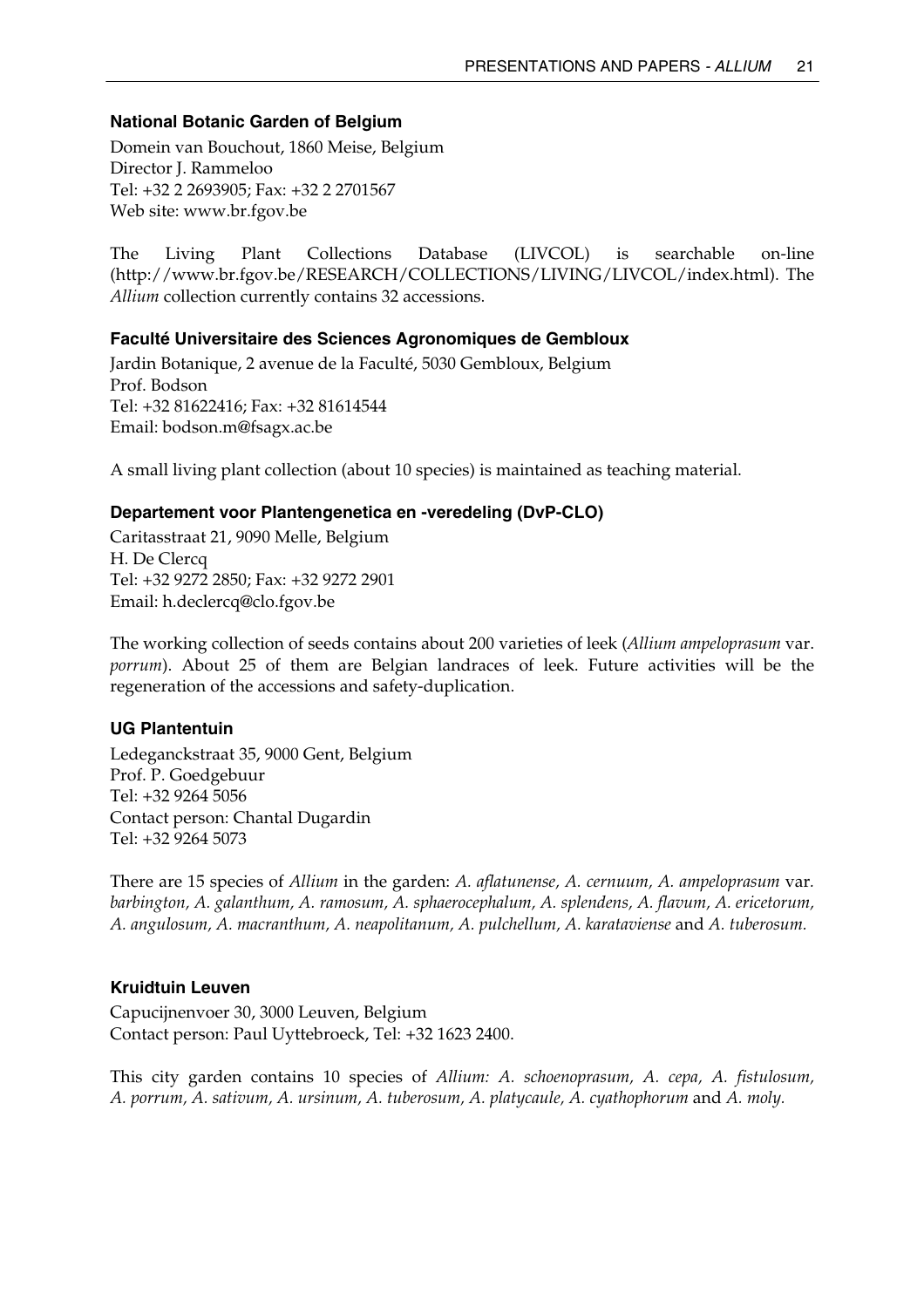#### **Current status of the long-day Allium collection in the Czech Republic**

#### *Helena Stavülíková1 and Jiĥí Zámüìník2*

*1 Research Institute of Crop Production Prague-Ruzyne (RICP), Gene Bank Department, Olomouc Station, Olomouc, Czech Republic* 

*2 Research Institute of Crop Production Prague-Ruzyne (RICP), Czech Republic* 

The Olomouc Station of the Research Institute of Crop Production in Prague-Ruzyne (RICP) holds the extensive collection of genetic resources of long-day *Allium* species. The largest part of this collection is in the international field genebank for vegetatively propagated longday *Allium* spp., established in Olomouc in 1951. The basis of the *Allium* collection was created in the former Research Institute of Vegetable Growing and Breeding (RIVGB) which was founded in Olomouc in 1951 and abolished in 1994. The establishment of this collection resulted from the decision taken at the Second Meeting of the ECP/GR Working Group on *Allium* held in Olomouc in 1986. Since 1994 the group working with plant genetic resources has been affiliated to the RICP.

 The *Allium* collection in the RICP Gene Bank located at Olomouc (RICP-GB Olomouc) is made up of three parts: garlic (*Allium sativum* L.), shallot (*A. cepa* var. *ascalonicum* Backer11), and onion (*Allium cepa* L.). Their current status (May 2003) is presented below.

#### **The garlic collection**

 $\overline{a}$ 

The collection of garlic consists of 643 accessions, including 23 accessions which are maintained virus-free. The contents of the collection are listed by country of origin in Table 1.

 An important part of the collection represents old garlic landraces collected in the Bile Karpaty Mountains and in southern Moravia, as well as advanced Czech varieties. Wild species and primitive forms of garlic were collected during international expeditions in Central Asia (1988) and West Siberia (1990).

 The collection is divided into three parts, according to the ability of plants to produce a scape:

- Group of accessions forming scapes: 303 accessions
- Group of accessions without scapes: 208 accessions
- Group of accessions which bear the topset (bulbil) in different parts of the pseudostem: 109 accessions.

| <b>Country of origin</b>   | No. of accessions |  |
|----------------------------|-------------------|--|
| <b>Former Soviet Union</b> | 151               |  |
| Czech Republic             | 128               |  |
| <b>Bulgaria</b>            | 60                |  |
| Poland                     | 43                |  |
| Slovakia                   | 38                |  |
| Spain                      | 27                |  |
| Austria                    | 26                |  |
| Romania                    | 26                |  |
| Hungary                    | 22                |  |
| Portugal                   | 22                |  |
| Other                      | 77                |  |
| Total                      | 620               |  |

**Table 1.** Structure of the garlic collection in RICP-GB Olomouc according to the country of origin

<sup>11</sup> The standard used for this taxon in the European *Allium* Database is *A. cepa* Aggregatum Group.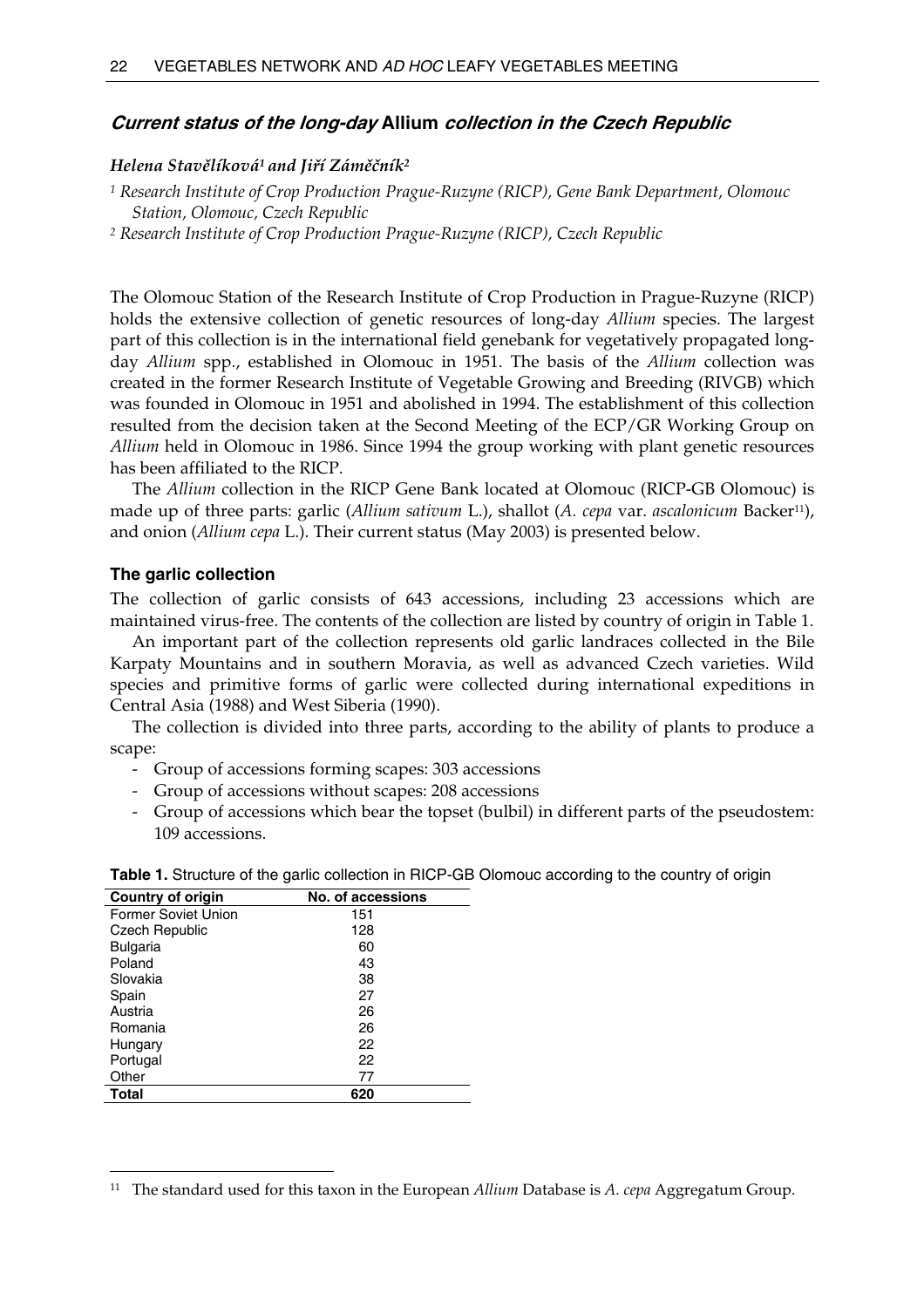## **The shallot collection**

The collection of shallots contains 121 accessions. The countries of origin are shown in Table 2.

| <b>Country of origin</b> | No. of accessions |  |
|--------------------------|-------------------|--|
| Finland                  | 33                |  |
| <b>Czech Republic</b>    | 24                |  |
| Norway                   | 16                |  |
| India                    | 11                |  |
| Former Soviet Union      | 11                |  |
| Germany                  |                   |  |
| France                   | 4                 |  |
| Australia                | 4                 |  |
| Other                    | 11                |  |
| <b>Total</b>             | 121               |  |

**Table 2.** Structure of the shallot collection in RICP-GB Olomouc according to the country of origin

## **The onion collection**

We started to reconstruct the onion collection in 2001. Initially, we made a survey of old and current Czech varieties, in close collaboration with genebanks in Wellesbourne, UK (Dr D. Astley), Gatersleben, Germany (Dr J. Keller) and CGN, Wageningen, the Netherlands (Dr I. Boukema). These genebanks provided us with seed of the old Czech varieties; the seeds of the contemporary Czech varieties were provided by the Czech seed companies SEVA-FLORA, SEMPRA and SEMO. Currently the collection consists of 10 accessions and it will be further extended.

## **Documentation status**

Since 2002, all collections are regularly documented and evaluated according to the *Descriptors for* Allium (IPGRI, ECP/GR, AVRDC 2001). We use 17 characters for garlic, 17 characters for shallot and 12 characters for onion.

## **Evaluation status**

We determined dry matter content in storage organs of all above-mentioned species (garlic, onion and shallot). The following specific chemical substances were also analyzed in the collections of individual species:

- **Garlic:** quantitative detection and qualitative measurement of sulphur compounds (in hexane extract) in selected accessions. The accessions were selected using morphological data; the two-year results are now available and continued evaluation is planned.
- **Shallot:** a similar kind of analysis was carried out in the garlic collection to detect accessions with desirable contents of glucose, fructose and sucrose (in comparison to onion).
- **Onion:** evaluation for pyruvic acid content.

## **Maintenance of the collections**

- **Garlic**: the collection is maintained as a field collection. Within the collection 23 accessions were stabilized in a virus–free state and they are being grown in technical isolation cages in the field.
- **Shallot**: the collection is maintained as a field collection in special isolation cages.
- **Onion**: the onion accessions are grown in the field in the first year, and replanted into isolation cages in the subsequent year.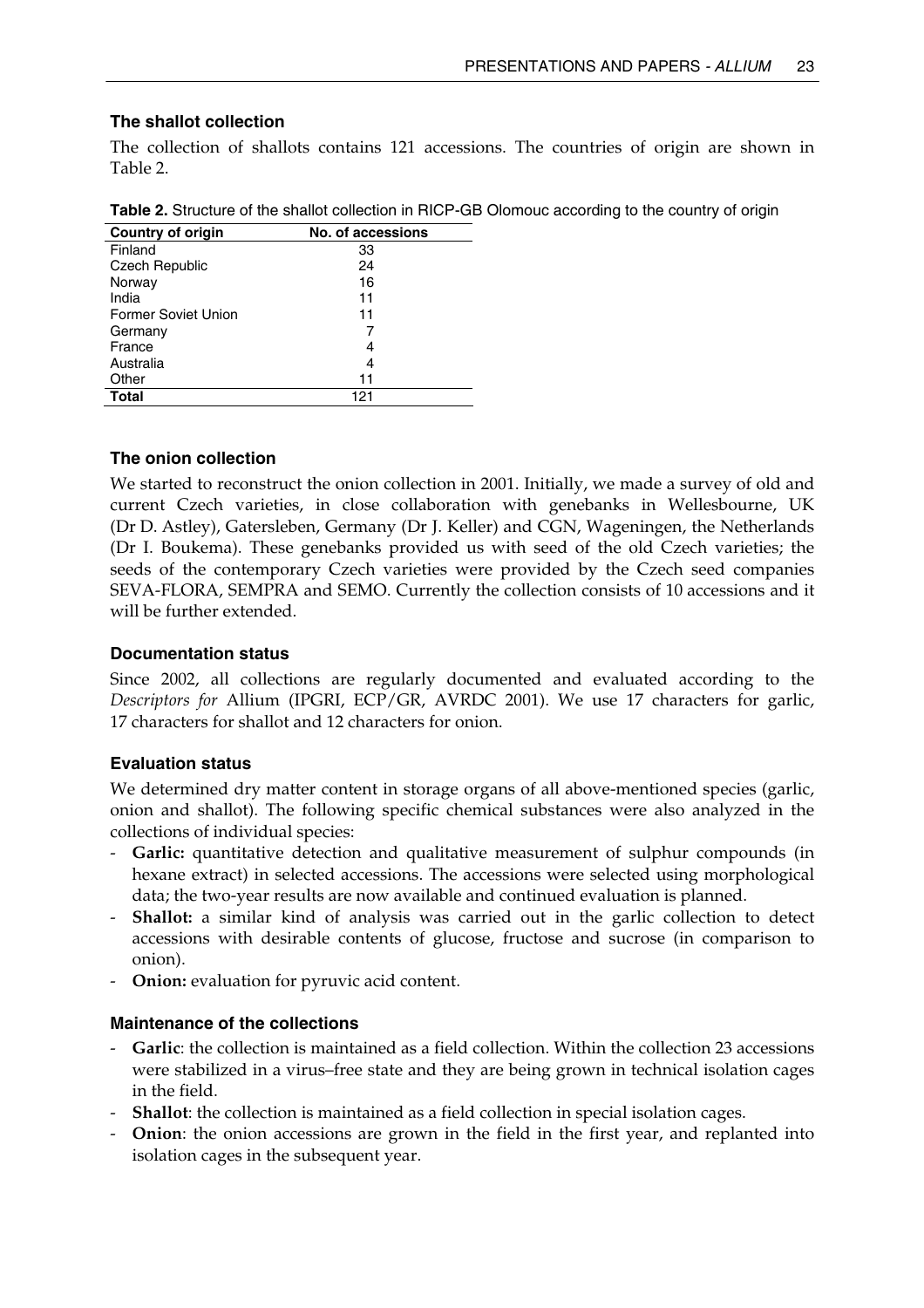### **Availability of accessions**

- Garlic: 90% of the accessions are available for distribution (depending on the health status of the material) during the period between harvesting and planting (July–October).
- Shallot: about 90% of the accessions are available for distribution (depending on their health condition and multiplication status) in the period between harvesting and planting (July–April).
- **Onion:** 80% of the accessions are available for distribution.

### **Documentation of collections**

Passport data of all collections are fully recorded and computerized and they are available in EVIGEZ (Documentation System on Plant Genetic Resources in the Czech Republic – http://genbank.vurv.cz/genetic/resources/). The passport data were also transferred to the ECP/GR *Allium* Database **(**http://www.hri.ac.uk/site2/research/PGB/ecpgr/ecpgr.htm).

### **Safety-duplication**

Arranging for the safe duplication of collections is considered very important, especially in vegetatively propagated species (garlic, shallot). For example, hazards such as flooding and frosts have occurred in Olomouc in the last decade. Therefore, cryoconservation is being developed for safer conservation. Beside securing materials against the hazards of weather, this technology can also improve plant health status and its maintenance.

### **Cryopreservation**

The methods of *Allium* cryopreservation are based on vitrification procedures, dehydration encapsulation or using cryprotectant solutions (PVS2 Sakai). We investigated the various steps needed for these methods with the aim of improving them. The experiments with dynamic dehydration studies demonstrated the necessity for meristem encapsulation. The encapsulation of shoot-tips prolonged the dehydration period. Differential scanning calorimetry was used to determine the temperature of "glass transition". We found two glass transition temperatures during heating of the cryopreserved material. The first glass transition temperature range appeared between -70°C and -60°C and was independent of the water content. The second glass transition temperature range was between -20°C and -10°C and it was dependent on the dehydration level of the shoot-tips.

 Future experiments will focus on the changes of the vitrification temperature to higher temperatures with the aim to enhance the regeneration ability of *Allium* shoot-tips. At first we are starting to improve the cryoprotocol in clones of Czech origin. All samples will be stored in liquid nitrogen at a guaranteed temperature of -196°C. The Czech Crop Cryobank will operate as a safety-duplicate store for the repositories of germplasm kept in the field or in *in vitro* conditions. The Czech Crop Cryobank will be a part of the Gene Bank for plant germplasm storage in Prague-Ruzyne.

### **Conclusion**

In the near future, more precise description and evaluation of collections is planned, including continued chemical analysis and genetic characterization. Data obtained will be processed and put into the EVIGEZ evaluation database. The creation of safety-duplicates is also considered a priority.

### **Reference**

IPGRI, ECP/GR, AVRDC. 2001. Descriptors for *Allium* (*Allium* spp.). International Plant Genetic Resources Institute, Rome, Italy; European Cooperative Programme for Crop Genetic Resources Networks (ECP/GR); Asian Vegetable Research and Development Center, Taiwan.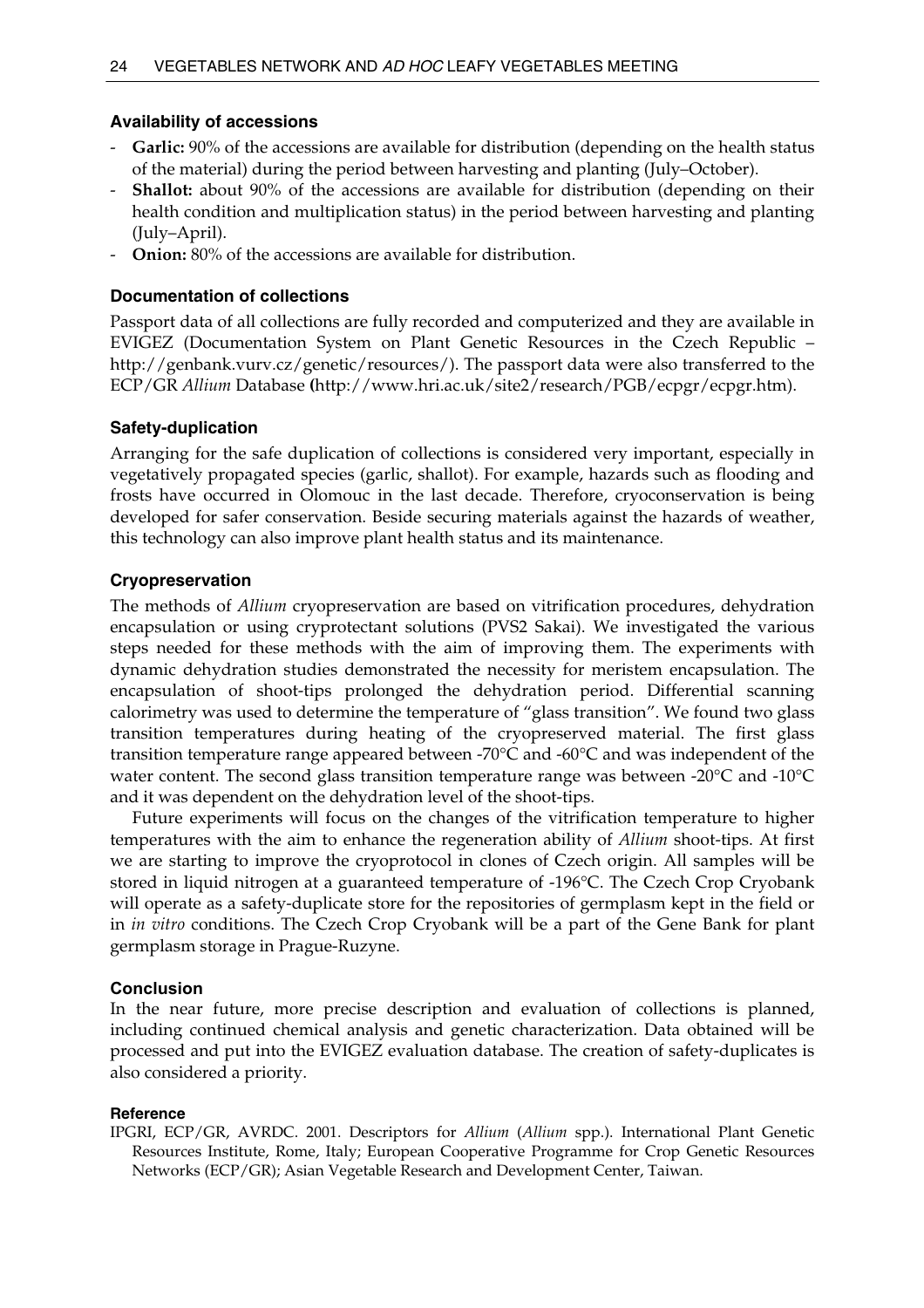#### **Current status of the Allium collections at IPK-Gatersleben, Germany**

*E.R. Joachim Keller and Reinhard M. FritschInstitut für Pflanzengenetik und Kulturpflanzenforschung (IPK) – Genbank, Gatersleben, Germany*

#### **The Genebank Department**

The collection of the Genebank Department includes the main *Allium* crop species. It amounts to 1570 accessions (June 2003). In the course of pre-breeding activities, some wild parent species accessions as well as hybrid material were also included in the genebank collection. Outbreeding species (onion and leek) are in a two-year reproduction cycle. The shallots are replanted in the field and kept in dry in-house storage over winter every year. Garlic and other vegetative material are cultivated in the field in a five-year rotation. The last transfer was carried out in 2002. Table 1 gives a survey of the field cultivation plan followed since 2000.

**Table 1.** Development of the cultivation in the field and in isolation cages since the last meeting of the Allium Working Group

|      |                                          | A. cepa $L$ . $(*)$          |              |              |                     | <b>Vegetative material</b>                |       |
|------|------------------------------------------|------------------------------|--------------|--------------|---------------------|-------------------------------------------|-------|
| Year | <b>Seedling</b><br>plantlets<br>(year 1) | Mother<br>plants<br>(year 2) | <b>Total</b> | A. porrum L. | <b>Crop species</b> | <b>Others (including)</b><br>115 hybrids) | Total |
| 2000 | 29                                       | 38                           | 67           |              | 801                 | 309                                       | 1177  |
| 2001 | 42                                       | 34                           | 76           |              | 812                 | 332                                       | 1220  |
| 2002 | 34                                       | 23                           | 57           |              | 847                 | 336                                       | 1240  |
| 2003 | 41                                       | 34                           | 75           | 11           | 840                 | 337                                       | 1263  |

(\*) Onion seed production is a bi-annual cycle. In the first year, the seedlings are grown to small bulblets, which are stored over winter and re-planted the following year as mother bulbs for seed production. Thus, each accession has to be planted and to be counted twice.

 We have started to rationalize the top onion collection (152 accessions) after recently running an analysis by means of molecular markers, because a relatively high level of undesired duplication was suspected.

 In course of the *Allium* GENRES project (1996-2000), a core collection of garlic was selected ("European Garlic Core Collection, Northern Part") and characterized in detail. Twenty-two of the 25 accessions of the core collection are also present as virus-free samples in *in vitro* culture. The field part of this collection, together with some other priority material, was maintained by the staff of the Working Group on "*In vitro* Maintenance and Cryopreservation" until summer 2002. Since then, the gardening services of the IPK continue to maintain this collection (54 accessions) in an annual cultivation cycle.

 Safety-duplication of vegetatively propagated material is one of the tasks of the IPK genebank (Table 2). Most of the work was done during an emergency mission in 1994. Other material has been exchanged within the *Allium* GENRES project.

| Crop                | No. of accessions | Genebank              | <b>Remarks</b>       |
|---------------------|-------------------|-----------------------|----------------------|
| Garlic              | 78                | Czech Republic        | 62 also in vitro     |
|                     | 42                | Spain                 | 2 also in vitro      |
|                     | 20                | Poland                | 1 also in vitro      |
| Shallot             | 24                | <b>Czech Republic</b> |                      |
|                     |                   | Austria (NGO)         | <i>in vitro</i> only |
| Great-headed garlic |                   | Spain                 | also in vitro        |
| Hybrids             | 4                 | Czech Republic        |                      |
| <b>Total</b>        | 177               |                       | 73 in vitro          |

**Table 2.** Safety-duplication activities on Allium in the IPK genebank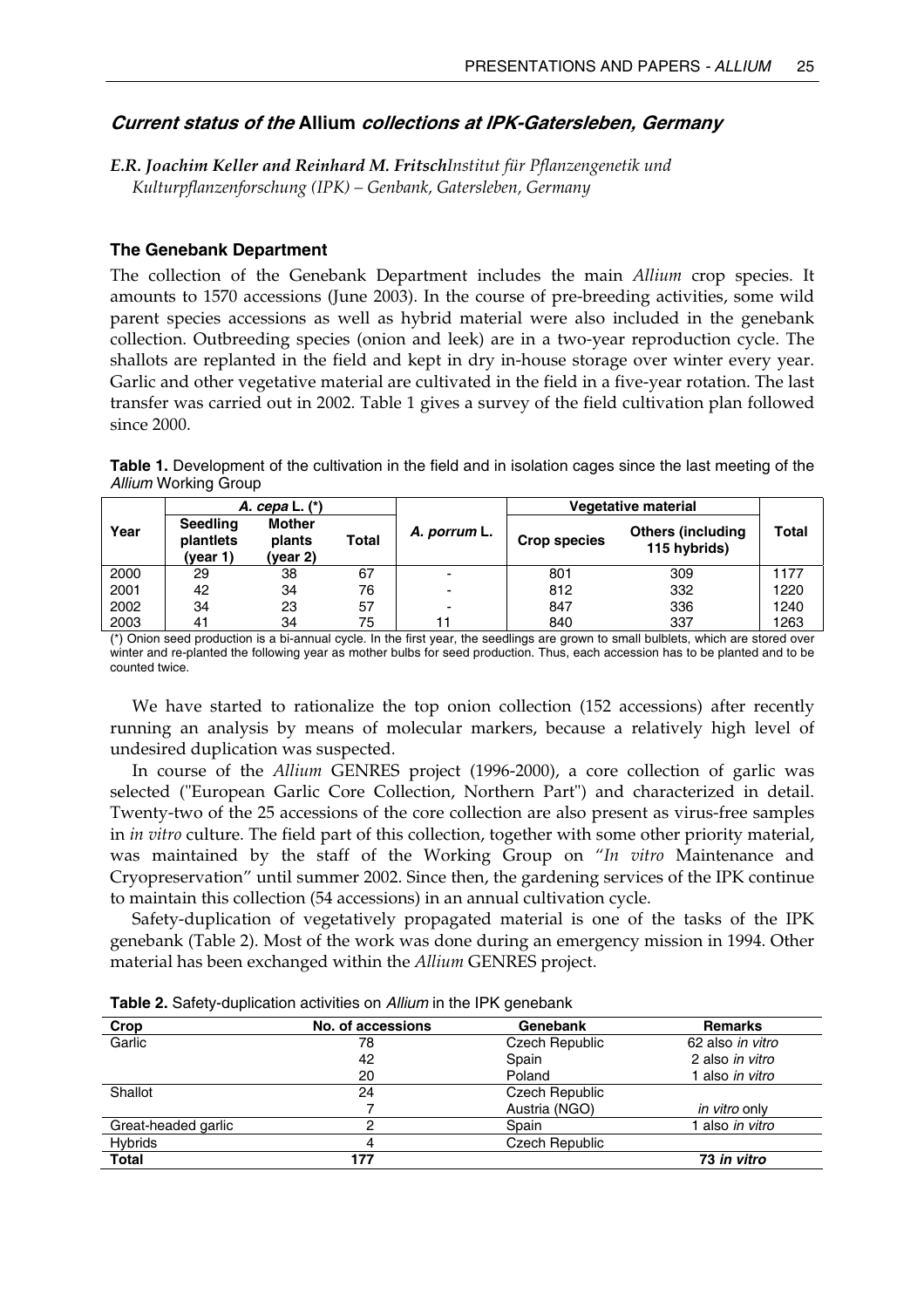*In vitro* storage and cryopreservation are tasks of a special Working Group within the IPK genebank (Keller and Senula 2001). They are mainly aimed at rationalizing the labourintensive conservation of vegetatively propagated material. Slow growth storage (Table 3) is done in culture rooms (cycles of cold storage for 1-1.5 years at 2°C and warm multiplication phases at 20-25°C). One sample consists of a maximum of two independent sets each of 18 plantlets per accession.

| Crop           | No. of accessions |            |  |  |
|----------------|-------------------|------------|--|--|
|                | Total             | Virus-free |  |  |
| Garlic         | 132               | 95         |  |  |
| Shallot        | 40                | 26         |  |  |
| <b>Hybrids</b> | 73                |            |  |  |
| A. chinense    | 4                 |            |  |  |
| A. hookeri     | 2                 |            |  |  |
| <b>Others</b>  | 127               |            |  |  |
| Total          | 378               | 121        |  |  |

Table 3. Slow growth storage using in vitro cultures

 Cryopreservation started to be used for the first time as a routine measure at the beginning of 2003. Seventeen garlic accessions (of which 10 were virus-free) were introduced into the cryo-tanks. For safety reasons, several sets per accessions have been frozen: the total is 42 sets, i.e. 2.5 sets per accession on average (120 explants/accession).

 In 2001, the Genebank Working Group "*In vitro* Maintenance and Cryopreservation" participated in the organization of an *ad hoc* meeting on vegetatively propagated alliums at Gatersleben (Maggioni *et al.* 2002) under the auspices of the ECP/GR Vegetables Network.

#### **The Taxonomy Department**

The taxonomic reference collection is supervised by R. Fritsch and maintained by a special contract gardening service. It amounts to 2067 accessions with 1600 taxa finally determined (July 2003). In the collection, 340 *Allium* species and 24 species of related genera are represented. The number of original samples is 1469. They were either collected by the IPK staff or obtained from botanic gardens. They are regarded as MOS (most original samples) because of their origins.

 The following missions to study indigenous material have been carried out in the last three years: one in 2001 (Uzbekistan), three in 2002 (Turkmenistan, Georgia, Armenia and Turkey) and two in 2003 (Tajikistan and Uzbekistan).

 Based on recent research results, a new *Allium* classification proposal has been published (Fritsch 2001; Fritsch and Friesen 2002). Research revealed that three main evolutionary lines exist in this genus, differing from the former subgenera. This finding should also have consequences for any future breeding and crossing strategies.

#### **Structuring the wild species genepool – List of "candidate species"**

Exploration of the worldwide use of *Allium* crop species, research and pre-breeding activities have allowed us to accumulate knowledge about the different potential usefulness of the species within the genus *Allium*. A small part of this genus, apart from the main species onion/shallot, leek, garlic, bunching onion, chives and Chinese chives, comes into focus in this respect. These species form a secondary genepool, which deserves more active preservation in genebanks. We call this list the "candidate species", which are likely to become more important in future for further breeding and development. They may be arranged in three groups, as follows: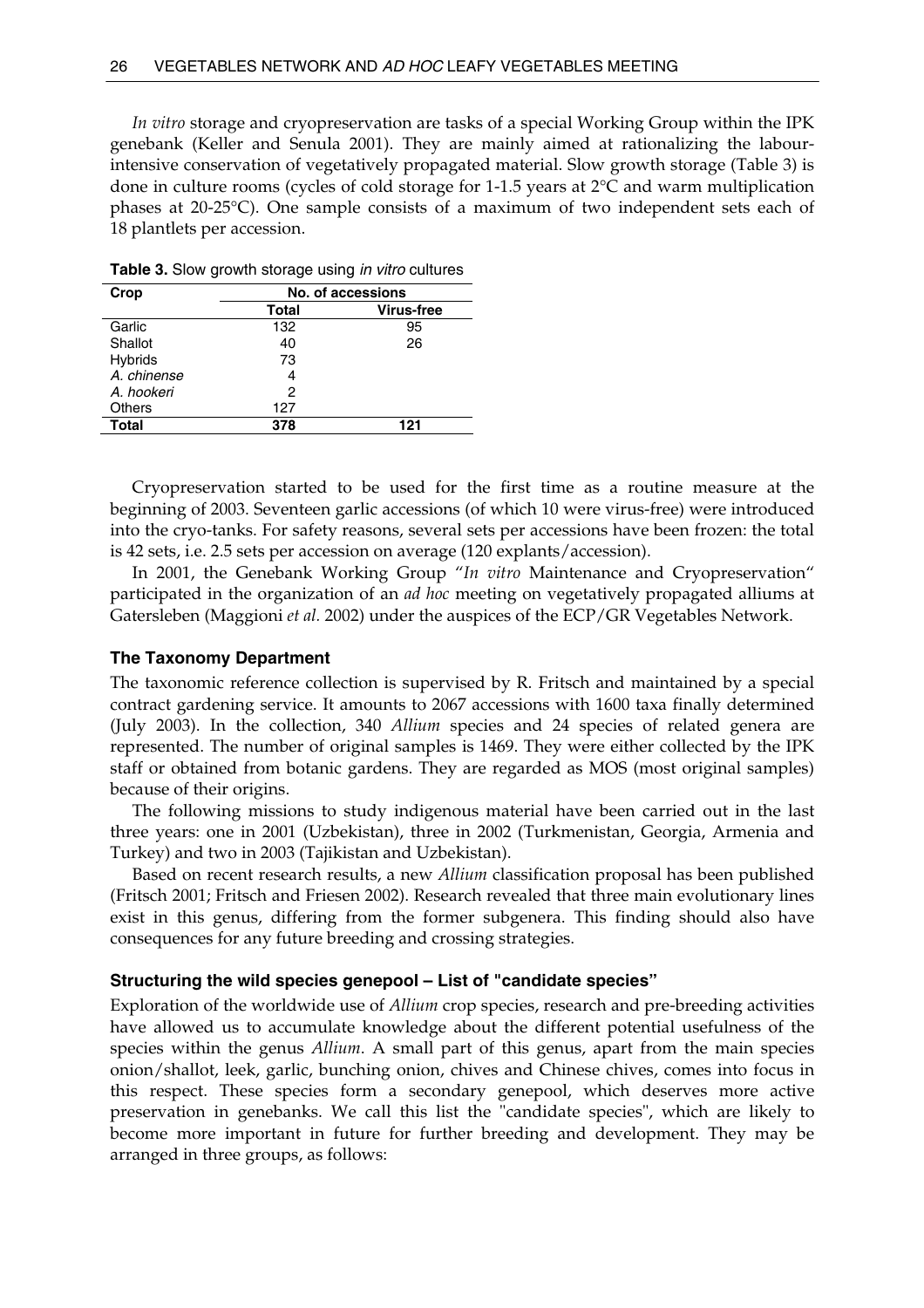#### **Group 1. Species already reported to be cultivated and used (Fritsch and Friesen 2002)**

- *A. altaicum* Pall.
- *A. canadense* L.
- *A. chinense* G. Don
- *A. consanguineum* Kunth
- *A. hookeri* Thw.
- *A. kunthii* G. Don
- *A. macrostemon* Bge.
- *A. neapolitanum* Cyr.

*A. nutans* L. *A. obliquum* L. *A. oschaninii* O. Fedt. *A. pskemense* B. Fedt. *A. rotundum* L. *A. ursinum* L. *A. victorialis* L. *A. wallichii* Kunth.

#### **Group 2. Species of the onion alliance with possibilities for being crossed with onion (for example, see Keller et al. 1996)**

- *A. albidum* Fisch. ex Bieb.
- *A. altyncolicum* Friesen
- *A. angulosum* L.
- *A. carolinianum* DC.
- *A. chevsuricum* Tscholok.
- *A. globosum* M. Bieb. ex Ried.
- *A. hymenorrhizum* Ldb.
- *A. karelinii* Poljak.
- *A. lineare* L.
- *A. lusitanicum* Lam.
- *A. oreoprasum* Schrenk
- *A. roylei* Stearn
- *A. rubens* Schrad. ex Willd.
- *A. saxatile* M. Bieb.
- *A. senescens* L.

#### **Group 3. Species of the leek alliance with possibilities for being crossed with leek (according to Mathew 1996)**

- *A. acutiflorum* Loisel.
- *A. ampeloprasum* L. (s.l.)
- *A. asirense* B. Mathew
- *A. atroviolaceum* Boiss.
- *A. bourgeaui* Rech. fil.
- *A. cappadocicum* Boiss.
- *A. commutatum* Guss.
- *A. gramineum* C. Koch.
- *A. iranicum* Wendelbo
- *A. leucanthum* C. Koch
- *A. macrochaetum* Boiss. & Hausskn.
- *A. oltense* Grossh.
- *A. pardoi* Loscos
- *A. polyanthum* Schultes & Schultes fil.
- *A. pseudoampeloprasum* Miscz. ex Grossh.
- *A. pseudophanerantherum* Rech. fil.
- *A. pyrenaicum* Costa & Vayreda
- *A. rollovii* Grossh.
- *A. sandrasicum* Kollmann, N. Özathay & Bothmer
- *A. scaberrimum* Serres
- *A. talijevii* Klokov
- *A. talyschense* Miscz. ex Grossh.
- *A. truncatum* (Feinbr.) Kollmann & D. Zohary
- *A. tuncelianum* (Kollmann) N. Özhatay, B. Mathew & Siraneci

 The groups are based on experience acquired so far and may be expanded or modified in accordance with any new evidence in future.

#### **References**

- Fritsch, R.M. 2001. Taxonomy of the genus *Allium* L.: contributions from IPK Gatersleben. Herbertia 56:19-50.
- Fritsch, R.M. and N. Friesen. 2002. Evolution, domestication, and taxonomy. Pp. 5-30 *in Allium* Crop Science: Recent Advances (H.D. Rabinowitch and L. Currah, eds). CAB International, Wallingford, UK.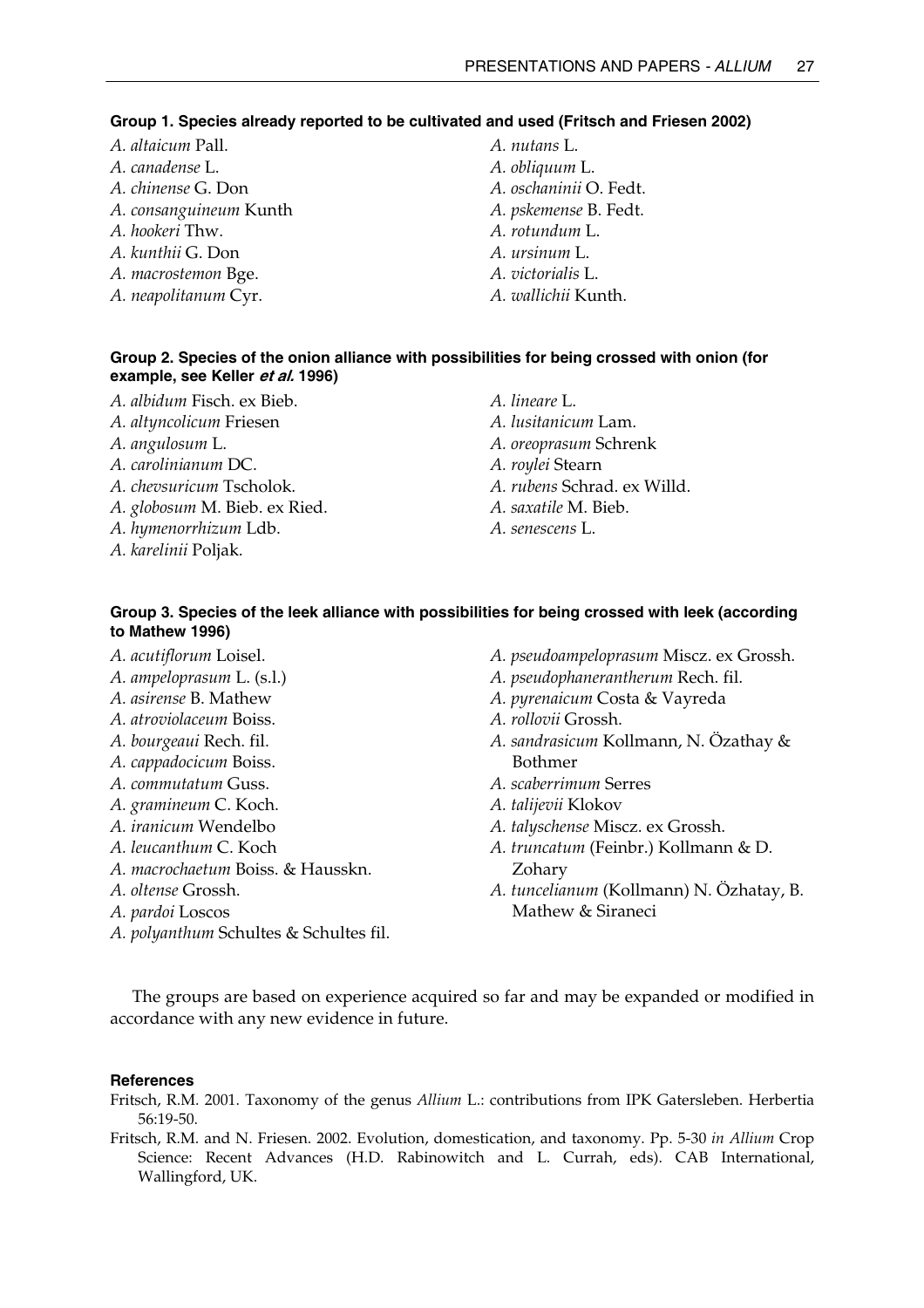- Keller, E.R.J., I. Schubert, J. Fuchs and A. Meister. 1996. Interspecific crosses of onion with distant *Allium* species and characterization of the presumed hybrids by means of flow cytometry, karyotype analysis and genomic *in situ* hybridization. Theor. Appl. Genet. 92:417-424.
- Keller, E.R.J. and A. Senula. 2001. Progress in structuring and maintaining the garlic (*Allium sativum*) diversity for the European GENRES Project. Acta Horticulturae 555:189-193.
- Maggioni, L., J. Keller and D. Astley, compilers. 2002. European collections of vegetatively propagated *Allium*. Report of a Workshop, 21-22 May 2001, Gatersleben, Germany. International Plant Genetic Resources Institute, Rome, Italy.

Mathew, B. 1996. A review of *Allium* section *Allium*. Royal Botanic Gardens, Kew, United Kingdom.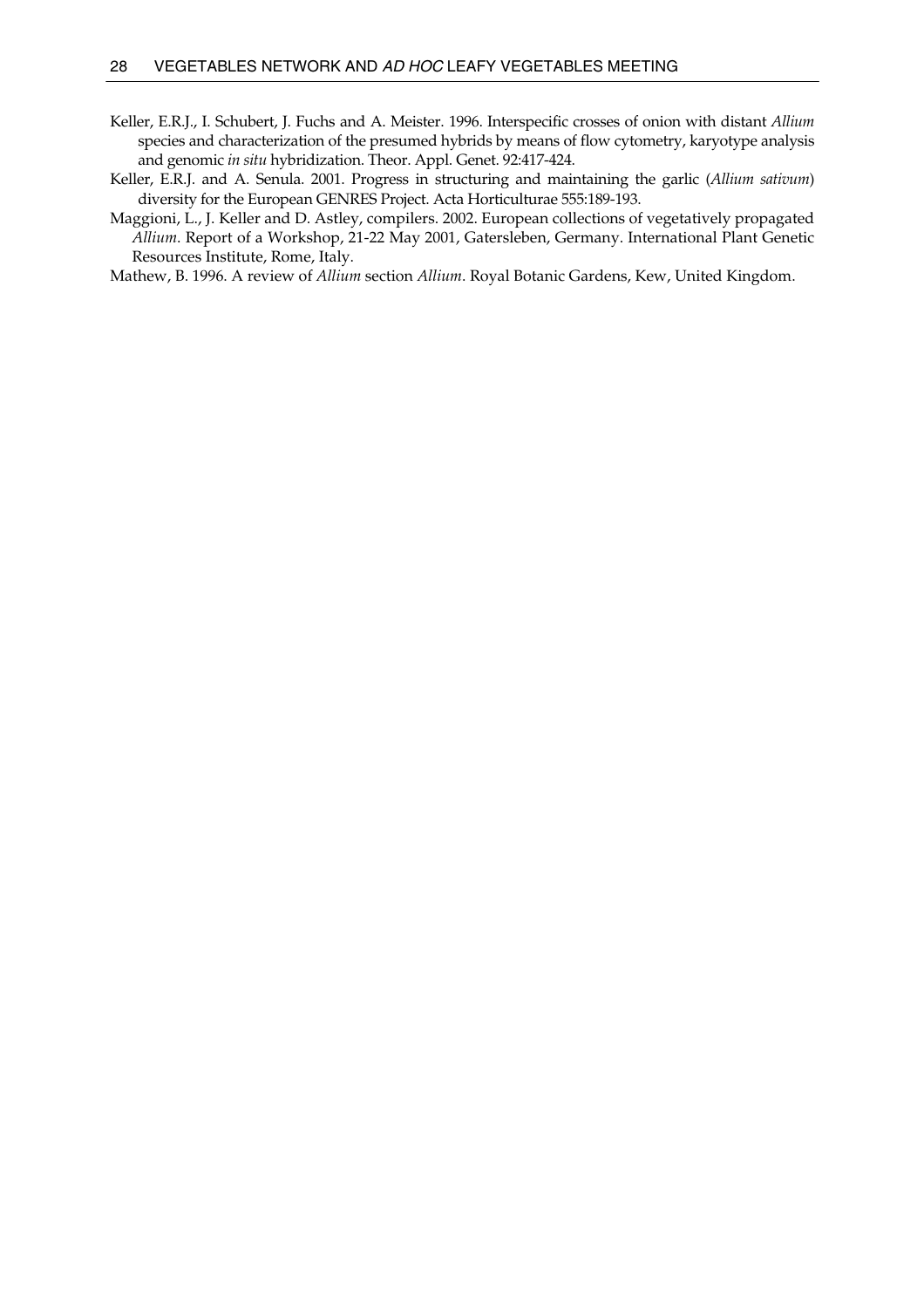#### **Allium genetic resources activities in Israel**

#### *Rina Kamenetsky and Haim D. Rabinowitch*

*Department of Ornamental Horticulture, Agricultural Research Organization (ARO), The Volcani Center, Bet Dagan, Israel*

#### **Current status of the field collection of short-day alliums**

The collection is maintained by Haim D. Rabinowitch of The Hebrew University of Jerusalem, at the experimental farm of the Faculty of Agricultural, Food and Environmental Quality Sciences, Rehovot Campus, and is partially supported by the Israeli Gene Bank (IGB). The collection was started in 1983 and currently contains about 500 entries of garlic, great-headed garlic (elephant garlic, *A. ampeloprasum*), tropical and subtropical shallot, *A. tuberosum* and *Allium* species growing wild in Israel (Table 1).

 The collection includes plant material from Southeast Asia, Africa, Central and South America and Israel. A few accessions from southern Europe and the USA are maintained in the collection as well.

**Table 1.** Allium accessions preserved in the Israeli field collection of short-day vegetatively propagated Allium species (Rehovot, Israel)

| <b>Botanical name</b>           | <b>Horticultural name</b> | No. of accessions |  |
|---------------------------------|---------------------------|-------------------|--|
| Allium sativum                  | Garlic                    | 320               |  |
| A. ampeloprasum                 | Elephant garlic           | 15                |  |
| A. cepa Aggregatum Group        | Shallot                   | 70                |  |
| A. tuberosum                    | Chinese chives            | 15                |  |
| Wild species from Israeli flora | -                         | $80*$             |  |

\* Duplicated samples from various geographical zones in Israel

*Allium* species with ornamental potential, as well as fertile garlic accessions, are maintained by Rina Kamenetsky at the Volcani Center in Bet Dagan. Vegetatively propagated plants are grown in a shaded screenhouse. Evaluation of the species for their value as new ornamentals and to study their florogenesis and flowering physiology was supported by a binational Dutch-Israeli Agricultural Research Program (DIARP) and private funds for limited periods.

**Table 2.** Allium accessions with ornamental potential preserved in the Israeli field collection at the Volcani Center, Bet Dagan

| No. | Genus / species   | <b>Hardiness</b> | No. | Genus / species      | <b>Hardiness</b> |
|-----|-------------------|------------------|-----|----------------------|------------------|
|     | A. moly           | Tender           | 12  | A. giganteum         | Hardy            |
| 2   | A. triguetrum     | Tender           | 13  | A. nevskianum        | Hardy            |
| З   | A. zebdanense     | Tender           | 14  | A. stipitatum        | Hardy            |
| 4   | A. platicaule     | Tender           | 15  | A. oreophilum        | Hardy            |
| 5   | A. amethystinum   | Tender           | 16  | A. regelii           | Hardy            |
| 6   | A. neapolitanum   | Tender           | 17  | A. rubellum          | Hardy            |
|     | A. roseum         | Tender           | 18  | A. cristophii        | Hardy            |
| 8   | A. altissimum     | Hardy            | 19  | A. caspium           | Hardy            |
| 9   | A. sarawschanicum | Hardy            | 20  | A. borszczowiji      | Hardy            |
| 10  | A. suworowii      | Hardy            | 21  | A. nigrum            | Tender           |
|     | A. aschersonianum | Tender           | 22  | Nothoscordum siculum | Tender           |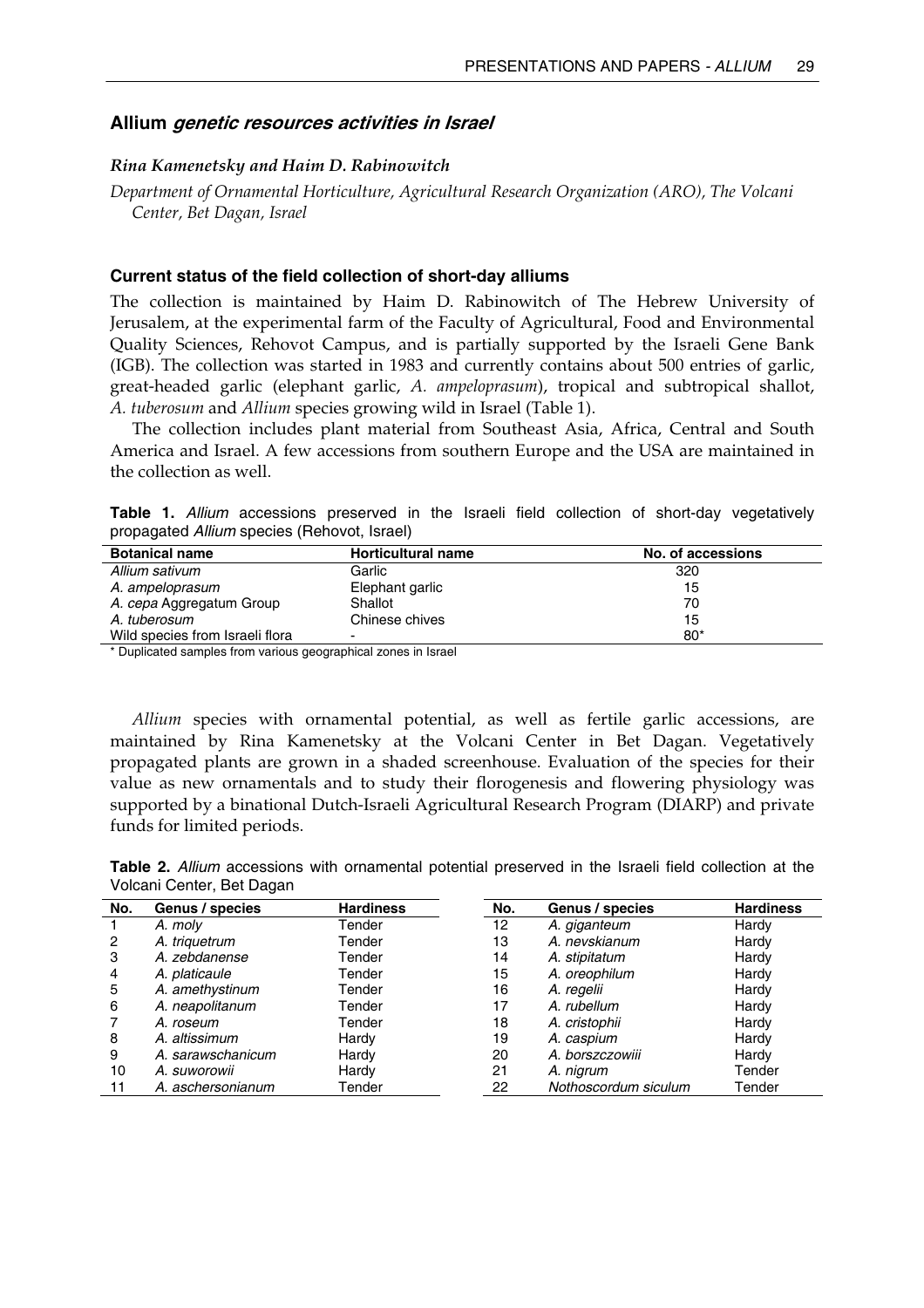The majority of the new acquisitions were obtained in a number of collecting missions to Kazakhstan, Uzbekistan and other former Soviet Republics in Central Asia. These collections were carried out in collaboration with local scientists, and were supported by private funds for limited periods.

 About 800 entries from the vegetatively propagated collections at the Volcani Center and the Faculty of Agricultural, Food and Environmental Quality Sciences in Rehovot are included in the European *Allium* Database (EADB) (Astley 1999).

#### **Collecting missions and research activities**

## x **Project "Expansion and conservation of Allium collection from Kazakhstan and neighbouring areas and its evaluation for ornamental, edible, and medicinal traits"**

Supported by a private fund, 1996-1999.

 R. Kamenetsky and H.D. Rabinowitch (Israel) and I.O. Baitulin, G. Agafonova and A.A. Ivashenko (Kazakhstan).

 Central Asia is the principal centre of genetic diversity of the genus *Allium*. About 230 of the 700 *Allium* species grow wild in this region, and over 100 are endemic to the area. The aim of the project was to collect, document, preserve and initiate the evaluation of representative samples of the *Allium* flora from Kazakhstan and neighbouring areas. Eight long-range and ten short-range collecting missions explored regions in the south, south-west and east of Kazakhstan, Uzbekistan, Kyrgyzia and Turkmenistan. Information on the distribution of wild *Allium* populations was recorded and about 200 accessions of wild *Allium* species and of edible alliaceous landraces were collected. Samples were sorted out, classified, documented and planted in Almaty (in the reconstructed *Allium* plot of the National Botanical Gardens) and in Israel (Bet Dagan collection: ornamentals and wild species; Rehovot collection: edible plants). Florogenesis, developmental morphology and the effect of cold storage on water status in bulb tissues of the ornamental species were investigated (Baitulin *et al.* 2000; Kamenetsky 2002).

#### x **Project "Development of high quality Allium species for cut flower production"**

Supported by the Dutch-Israeli Agricultural Research Program (DIARP), 1996-1999.

R. Kamenetsky and H.D. Rabinowitch (Israel) and C. Kik (The Netherlands).

 This project had two lines of research: one was focused on the study of florogenesis and flowering physiology (R. Kamenetsky and H.D. Rabinowitch, Israel) and the other on disease resistance, especially white rot resistance (Chris Kik, CPRO-DLO). Pre- and postharvest morphological and physiological changes occurring during floral development have been studied for two ornamental *Allium* species from the subgenus *Melanocrommyum: Allium aflatunense* and *A. stipitatum,* under fully controlled conditions. Scanning electron microscopy (SEM) and Magnetic Resonance Imaging (MRI) have been used to study monocarpic shoot development and florogenesis, in connection with the annual life cycle. Cold storage treatment of the *Allium* species considerably affects floral stem elongation. When growing in temperatures of 20/12°C (day and night, respectively) and a photoperiod of 10 hours, the fastest stalk elongation was recorded after treatment at a temperature of 4°C for 16 weeks in *A. aflatunense*, and after treatment at a temperature of 2°C for 12 weeks in *A. stipitatum*. Growth temperatures affect leaf and floral stem elongation. Maximal stalk length was achieved in both species cultivated at 17/9°C (day and night, respectively). Relatively high growth temperatures depressed stalk elongation and vegetative reproduction (Kamenetsky 1997; Zemah *et al.* 1999, 2001; Kamenetsky and Fritsch 2002).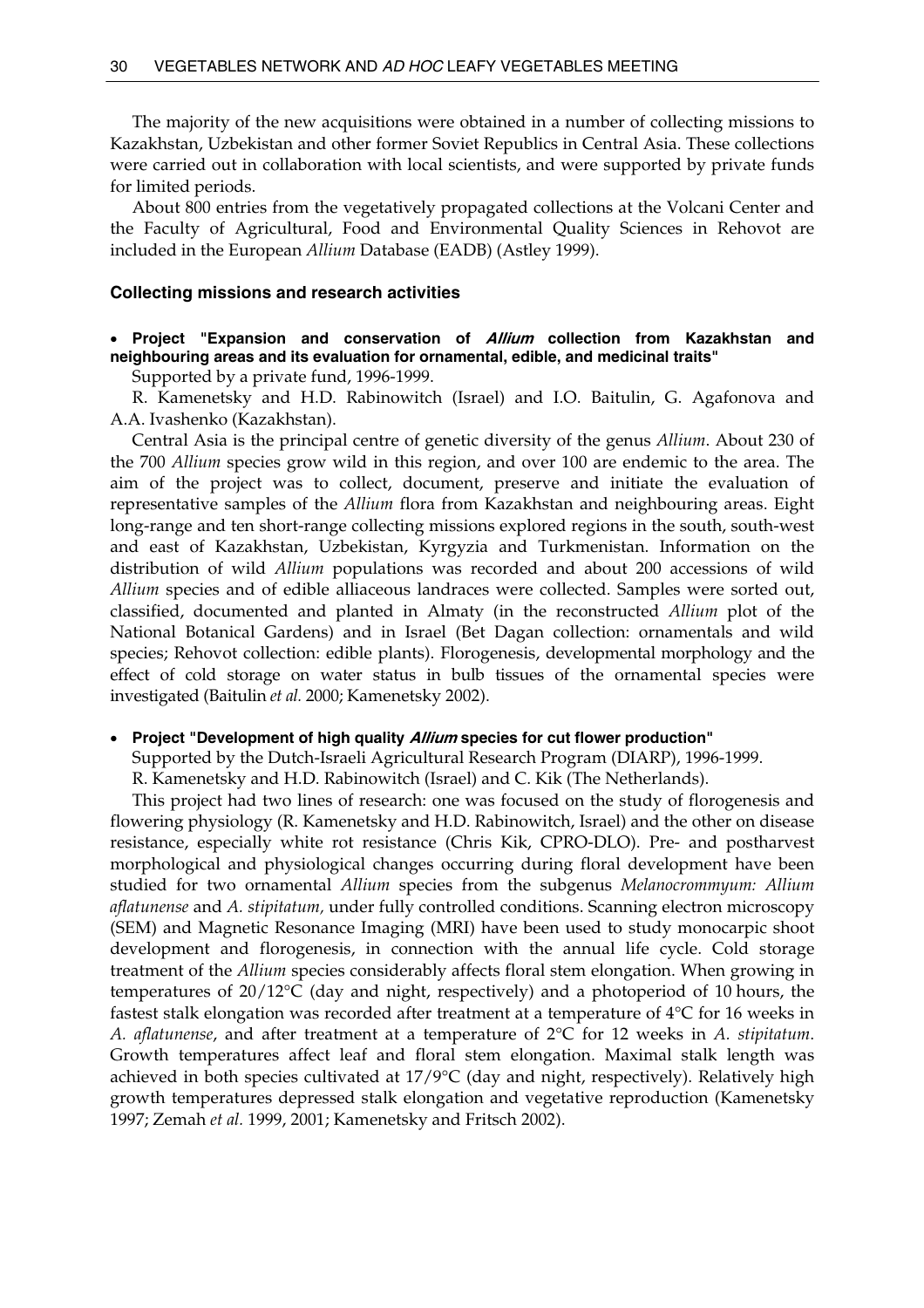## **• Project "Collection and conservation of** *Allium* **species from Uzbekistan and their evaluation for ornamental, edible and ornamental traits"**

Supported by the U.S. Agency for International Development (USAID), 2000-2003.

R. Kamenetsky and H.D. Rabinowitch (Israel) and F. Khassanov (Uzbekistan).

 The aim of the project is the collection, documentation, preservation and initial evaluation of *Allium* flora from Uzbekistan and neighbouring areas. The collecting missions went to the West Tien-Shan area (Chimgan), the southern regions of Uzbekistan and Turkmenistan, to Aksu-Dzhebagly (Kazakhstan), Chatkal biosphere reserve, Ugam-Chatkal national park (Uzbekistan) and to the Fergan depression. The collected material was classified; documented and representative samples of 21 *Allium* species were transferred to Israel for preservation and evaluation. A duplicated parallel collection was established in Tashkent, Uzbekistan. Phenological observations revealed a significant horticultural potential of several *Allium* species as new ornamental crops. The kinetics of florogenesis of *A. ampeloprasum* and the association between phenological cycles and intra-bulb developmental processes were studied, and the scientific foundations were laid for future utilization of these plant species as new ornamental crops in both countries.

## x **Project "Garlic and Health; the development of high quality garlic and its influence on biomarkers of atherosclerosis and cancer in humans for disease prevention"**

Supported by the EU, 1999-2003.

## - **Floral development of garlic**

Garlic was until recently regarded as a completely sterile plant, propagated only vegetatively. The sequence of morphological processes occurring during floral initiation and development of a number of bolting garlic accessions from the *Allium* genebank in Israel was observed by SEM. The garlic inflorescence is an umbel-like flower arrangement, the branches (flower clusters) of which arise from a common meristem. The numerous flowers have a distinct morphology typical of the genus *Allium.* Flower-stalk elongation precedes the swelling of the apical meristem and its subdivision into several centres of floral development. Within clusters, floral primordia develop unevenly. Differentiation of topsets begins after floral differentiation on the peripheral part of the apical surface, and their size, number and rapidity of development vary among genotypes. At least four morphological types, differing in flower/topset ratio were distinguished among 14 clones studied (Kamenetsky and Rabinowitch 2001; Rabinowitch and Kamenetsky 2002).

#### - **Environmental control of garlic growth and florogenesis**

Elucidating the effects of temperature and of photoperiod on garlic (*A. sativum* L.) growth and florogenesis might solve the enigma of garlic sterility and provide environmental tools for flowering regulation and fertility restoration. The effects of storage temperature and growth conditions on the interactive relationships between the developing vegetative and reproductive organs were studied. Exposure of the studied garlic genotype to long photoperiod for more than two weeks is required for both dormancy induction of the axillary buds and clove formation. In contrast, a combination of low temperatures with short photoperiod resulted in sprouting and growth of the axillary buds. Four phases were recognized in the florogenesis of garlic, including: transition of the apical meristem, scape elongation, inflorescence differentiation, and completion of floral development. In garlic accession no. 2091, meristem transition is autonomous and occurs in growing plants under a variety of storage and growth conditions. The temperature effect was quantitative: low storage and growth temperatures and long photoperiod promoted scape elongation; whereas warm temperatures and long photoperiod promoted the translocation of reserves to the cloves, and resulted in the degeneration of the developing inflorescence. Optimal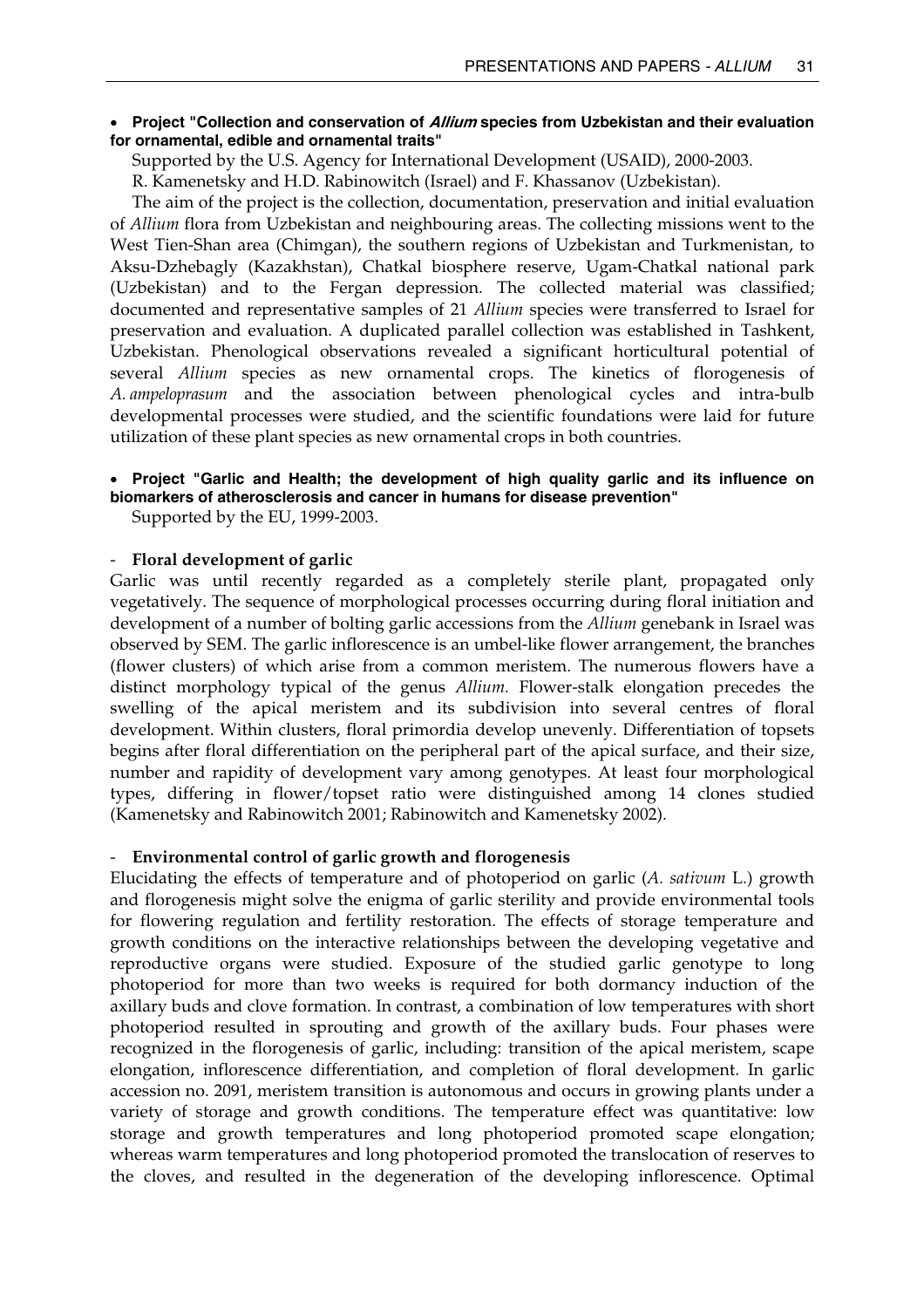inflorescence development occurs under short photoperiods, with a one-week interruption by long photoperiod, which triggers the essential elongation of the scape in post-transitional plants. Differentiation of topsets follows flower formation and is dominated by and requires lengthy exposure to a long photoperiod. Hence, under short photoperiods with only short interruption of long photoperiod, normal development of fertile flowers occurs. We conclude that in bolting garlic genotypes, manipulation of the environment, both prior to and after planting, can regulate the development of flowers in a topset-free umbel, and lead to regained floral fertility. Normal flowering cannot be achieved if any of the four developmental stages of florogenesis listed above is inhibited (Kamenetsky *et al.* 2004b).

## - **Evaluation of the garlic collection for fertility potential**

The collection of a large number of garlic accessions is the only means available for expansion of genetic variability with regard to yield, quality, tolerance to biotic and abiotic traits as well as flowering and possibly fertility restoration. A large number of garlic accessions was recently collected in Central Asia – the main centre of garlic diversity. Plants were documented according to IPGRI rules, and thereafter evaluated and maintained in the field collections of vegetatively propagated alliums in Israel. The studied accessions were subdivided into two distinct sub-populations: semi-bolters and bolters. Most of flowerproducing accessions produced both fertile pollen and receptive stigmas, and true garlic seeds were obtained from about 20 accessions (Kamenetsky *et al.* 2004a).

## - **Diversity in fertility potential and organo-sulphur compounds among garlics from Central Asia**

120 garlic accessions collected in Central Asia were documented and thereafter maintained in field collections in both Israel and the Netherlands. The collection was evaluated for biological and economic traits. Garlic clones vary in most vegetative characteristics (leaf number, bulb size and structure), as well as in floral scape elongation and inflorescence development. A clear distinction was made between semi-bolting and bolting populations; most of the accessions in the latter populations produced flowers with fertile pollen and receptive stigmas. Wide variations were recorded with regard to differentiation of topsets, their size, number and rapidity of development. Furthermore, significant variation in organosulphur compounds (alliin, isoalliin, allicin and related dipeptides) was found within garlic collections and between plants grown under differing environmental conditions. Genetic fingerprinting by means of AFLP markers revealed three distinct groups within this collection, which also differed in flowering ability and organo-S content (Kamenetsky *et al.* 2005).

#### x **Project "Florogenesis and propagation of tropical shallot"**

Haim D. Rabinowitch and Rina Kamenetsky.

 Growth analyses and microscopic observations revealed strong similarities in organ development between shallots and bulb onions. However, some significant differences were observed, mainly with regard to the minimum physiological age for the differentiation of both laterals and floral initials, and to the development of the inflorescence. When grown from seed, the initiation of laterals and the first signs of floral differentiation already become evident after the third and sixth true leaves, respectively, as compared to the bulb onion which first produces 13 or 10-14 leaves, respectively. The shallot inflorescence can be described as an umbel-like flower arrangement, where branches (flower clusters) arise from a common meristem. Leaf formation continues at the axillary meristems in shallots, simultaneously with floral development of the original apex. Shallots can be induced to flower by cold treatment in storage at  $5{\text -}10^{\circ}\text{C}$ , whereas high and intermediate storage temperatures delay the development of the inflorescence. During growth, high temperatures may suppress already-initiated inflorescences. Plants from larger sets flowered more readily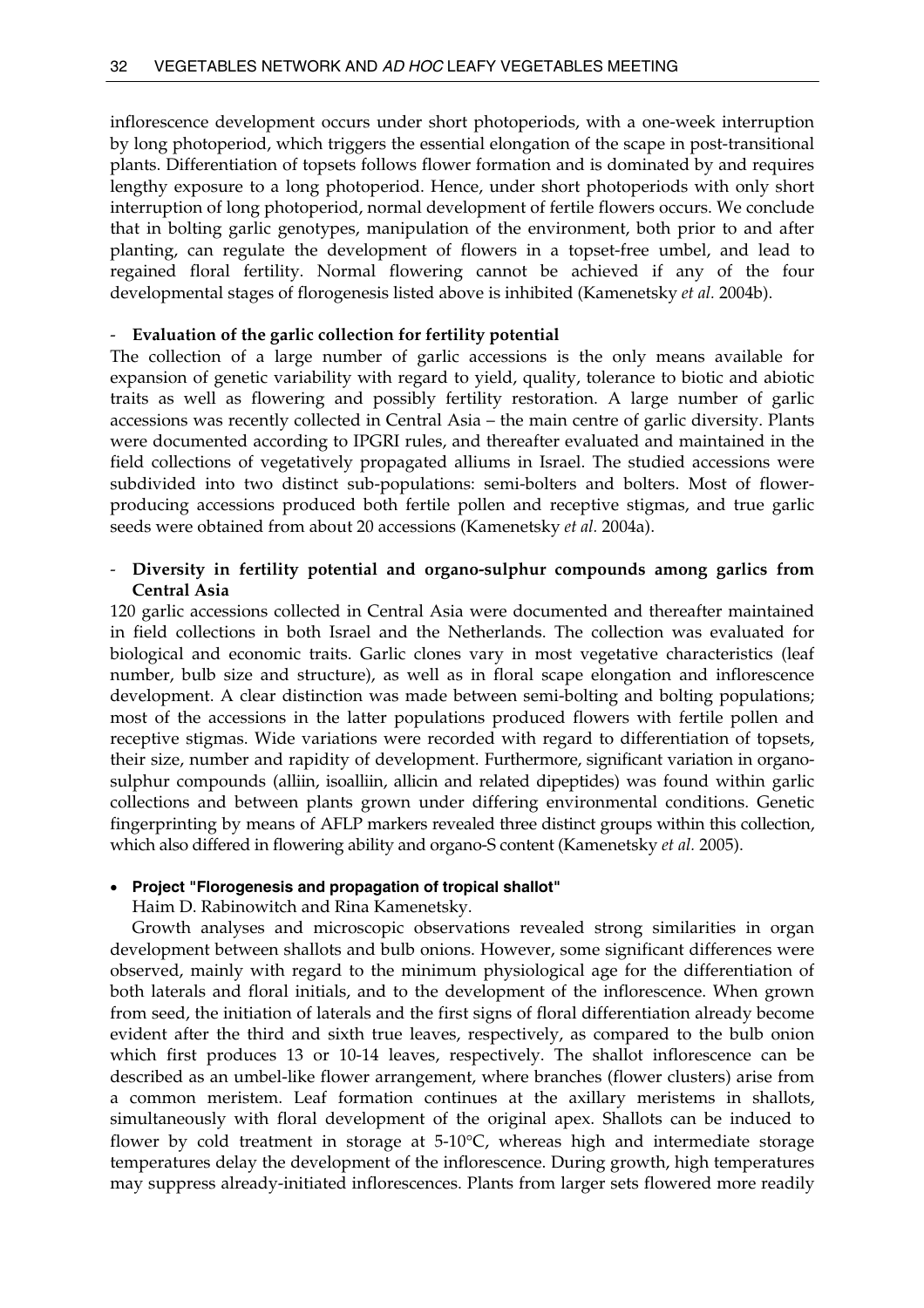than those from small ones, and genotypes varied significantly in their response to cold induction (Krontal *et al.* 1998, 2000; Rabinowitch and Kamenetsky 2002).

#### **References**

- Astley, D. 1999. Current status of the European *Allium* Database (EADB). Pp. 23-25 *in* Report of a Working Group on *Allium*. Sixth meeting, 23-25 October 1997, Plovdiv, Bulgaria (L. Maggioni, D. Astley, H. Rabinowitch, J. Keller and E. Lipman, compilers). International Plant Genetic Resources Institute, Rome, Italy.
- Baitulin, I.O., G. Agafonova , H.D. Rabinowitch and R. Kamenetsky. 2000. Creation of a data bank on the germplasm of species from Central Asia (genus *Allium* L.) – their biology and economic meaning. Pp. 87-94 *in* Status and perspectives of scientific collaboration Kazakhstan-Israel (E.I. Granovsky and E.E. Fain, eds). Almaty, Kazakhstan. (in Russian).
- Kamenetsky, R. 1997. Inflorescence of *Allium* species (subgenus *Melanocrommyum*): structure and development. Acta Horticulturae 430:141-146.
- Kamenetsky, R. 2002. Florogenesis of ornamental *Allium* species as an ecological and physiological phenomenon. Proceedings of the Eighth International Symposium on Flower Bulbs (G. Littlejohn, R. Venter and C. Lombard, eds). Acta Horticulturae 570:129-134.
- Kamenetsky, R. and R. Fritsch. 2002. Ornamental Alliums. Pp. 459-492 *in Allium* Crop Science: Recent Advances (H.D. Rabinowitch and L. Currah, eds). CAB International, Wallingford, UK.
- Kamenetsky, R., I. London Shafir, M. Baizerman, F. Khassanov, C. Kik and H.D. Rabinowitch. 2004a. Garlic (*Allium sativum* L.) and its wild relatives from Central Asia: evaluation for fertility potential. Proceedings of the XXVI<sup>th</sup> International Horticultural Congress. Acta Horticulturae 637:83-91.
- Kamenetsky, R., I. London Shafir, H. Zemah, A. Barzilay and H.D. Rabinowitch. 2004b. Environmental control of garlic growth and florogenesis. Journal of the American Society for Horticultural Science 129:144-151.
- Kamenetsky, R., I. London Shafir, F. Khassanov, C. Kik, A.W. van Heusden, M.V. van Ginkel, K. Burger-Meijer, J. Auger, I. Arnault and H.D. Rabinowitch. 2005. Diversity in fertility potential and organo-sulphur compounds among garlics from Central Asia. Biodiversity and Conservation 14(2):281-285.
- Kamenetsky, R. and H.D. Rabinowitch. 2001. Floral development in bolting garlic. Sexual Plant Reproduction 4:235-241.
- Kamenetsky, R. and H.D. Rabinowitch. 2002. Florogenesis. Pp. 31-58 *in Allium* Crop Science: Recent Advances (H.D. Rabinowitch and L. Currah, eds). CAB International, Wallingford, UK.
- Krontal, Y., R. Kamenetsky and H.D. Rabinowitch 1998. Lateral development and florogenesis of a tropical shallot – a comparison with bulb onion. International Journal of Plant Sciences 159(1):57- 64.
- Krontal, Y., R. Kamenetsky and H.D. Rabinowitch. 2000. Flowering physiology and some vegetative traits of short-day shallot – a comparison with bulb onion*.* The Journal of Horticultural Science and Biotechnology 75(1):35-41.
- Rabinowitch, H.D. and R. Kamenetsky. 2002. Shallots (*A. cepa* Aggregatum Group). Pp. 409-430 *in Allium* Crop Science: Recent Advances (H.D. Rabinowitch and L. Currah, eds). CAB International, Wallinford, UK.
- Zemah, H, P. Bendel, H. Rabinowitch and R. Kamenetsky. 1999. Visualization of morphological structure and water status during storage of *Allium aflatunense* bulbs by NMR imaging. Plant Science 147:65-73.
- Zemah, H., H.D. Rabinowitch and R. Kamenetsky. 2001. Florogenesis and flowering physiology of ornamental geophyte *Allium aflatunense.* The Journal of Horticultural Science and Biotechnology 76(4):507-513.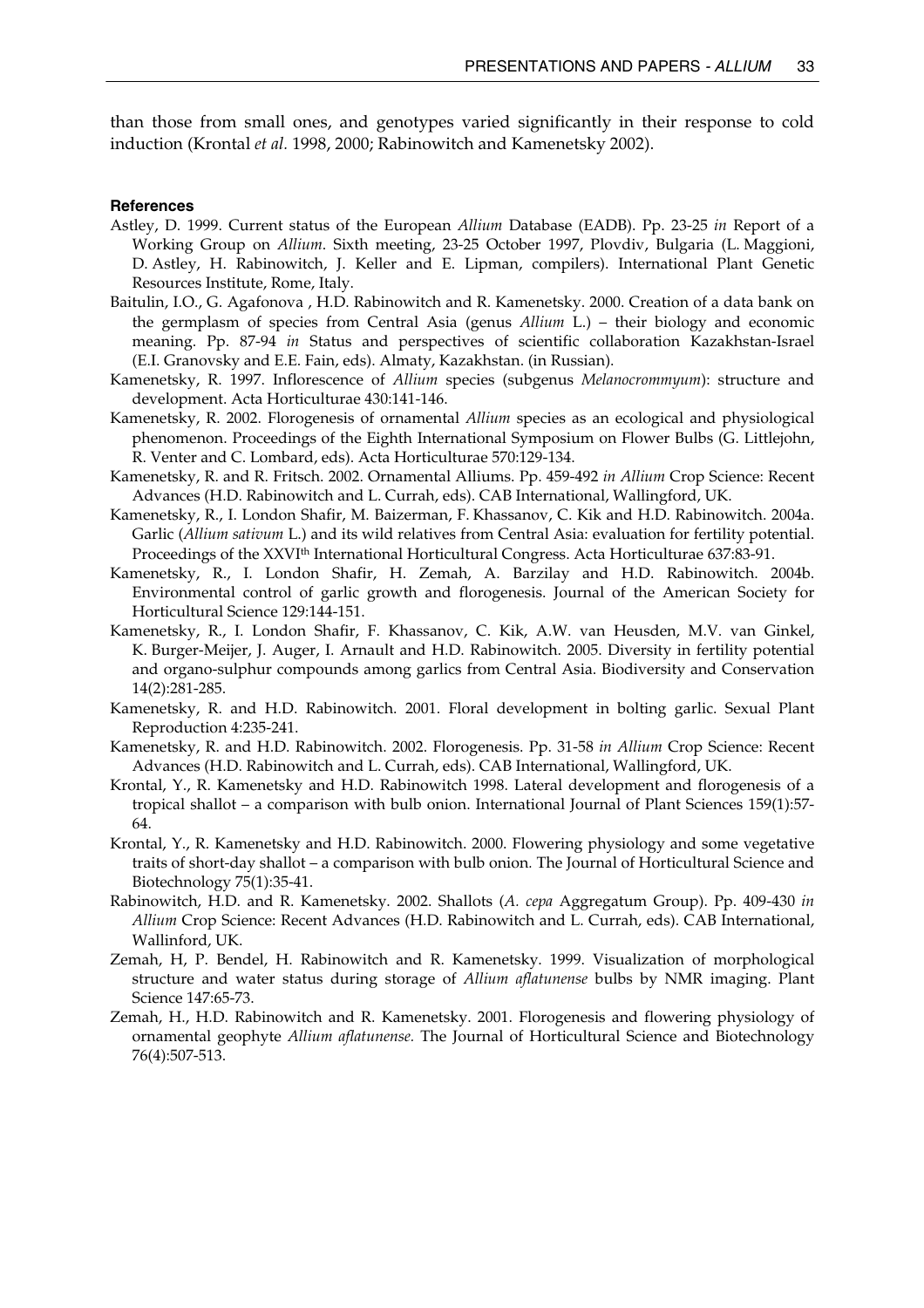## **Allium germplasm in Lithuania**

#### *Birijta Karpaviìienø<sup>1</sup> and Danguolø Kamštaitytø<sup>2</sup>*

*<sup>1</sup> Laboratory of Economic Botany, Institute of Botany, Vilnius, Lithuania 2 Lithuanian Institute of Horticulture, Babtai, Kaunas distr., Lithuania* 

## **Collecting, evaluation and maintenance of vegetatively propagated Allium species at the Lithuanian Institute of Horticulture**

The collection of vegetatively propagated alliums at the Lithuanian Institute of Horticulture was established in 1992. This collection includes mainly the most popular alliums*,* namely, *A. sativum* L. and *A. cepa* var. *aggregatum*12 (Table 1). New accessions enter the collection continually. Almost all material is maintained in the field collection. In order to minimize loss of the material (winter garlic) during unfavourable winter conditions some of the bulbils and bulbs are kept in a storehouse.

 The accessions of garlic are evaluated for 16 characters and those of vegetatively propagated onions for 14 characters. Garlic and onions exhibiting economically important biological and morphological traits are identified for breeding purposes after their evaluation. On the basis of the results obtained, one line of winter garlic has been registered in the National List of varieties (1998) and one line was submitted for official variety testing.

## **Collecting and investigation of wild alliums at the Institute of Botany**

Lithuanian wild *Allium* species have been studied at the Institute of Botany since 1999. There are seven wild species in the genus (and five cultivated ones, except for ornamentals) in Lithuania. The most common are *A. oleraceum* and *A. ursinum*. The other species are rare or very rare. Four species are included into the Red Data Book of Lithuania (Table 2.). The scope of the scientific research here covers species distribution and reproduction as well as the structure of populations. Plant samples are moved from the most investigated populations into the field collection for morphological and biological evaluation after they are characterized in their natural habitats.

 The collection of wild alliums consists of 41 accessions of 6 species. All the accessions were collected in natural or semi-natural habitats and are maintained vegetatively. They are not duplicated in any other collections.

#### **Other Allium collections in Lithuania**

 $\overline{a}$ 

The Botanical Gardens of Vilnius University, Kaunas Botanical Gardens of Vytautas Magnus University, the Botanical Gardens of Klaipėda University and the Botanical Gardens of Šiauliai Universities maintain collections of *Allium* originating mainly from abroad, while most of the accessions at the Institute of Botany and the Lithuanian Institute of Horticulture were collected within the country. In total, 188 accessions representing 34 *Allium* species are held in these collections (Table 3).

<sup>12</sup> The standard used for this taxon in the European *Allium* Database is *A. cepa* Aggregatum Group.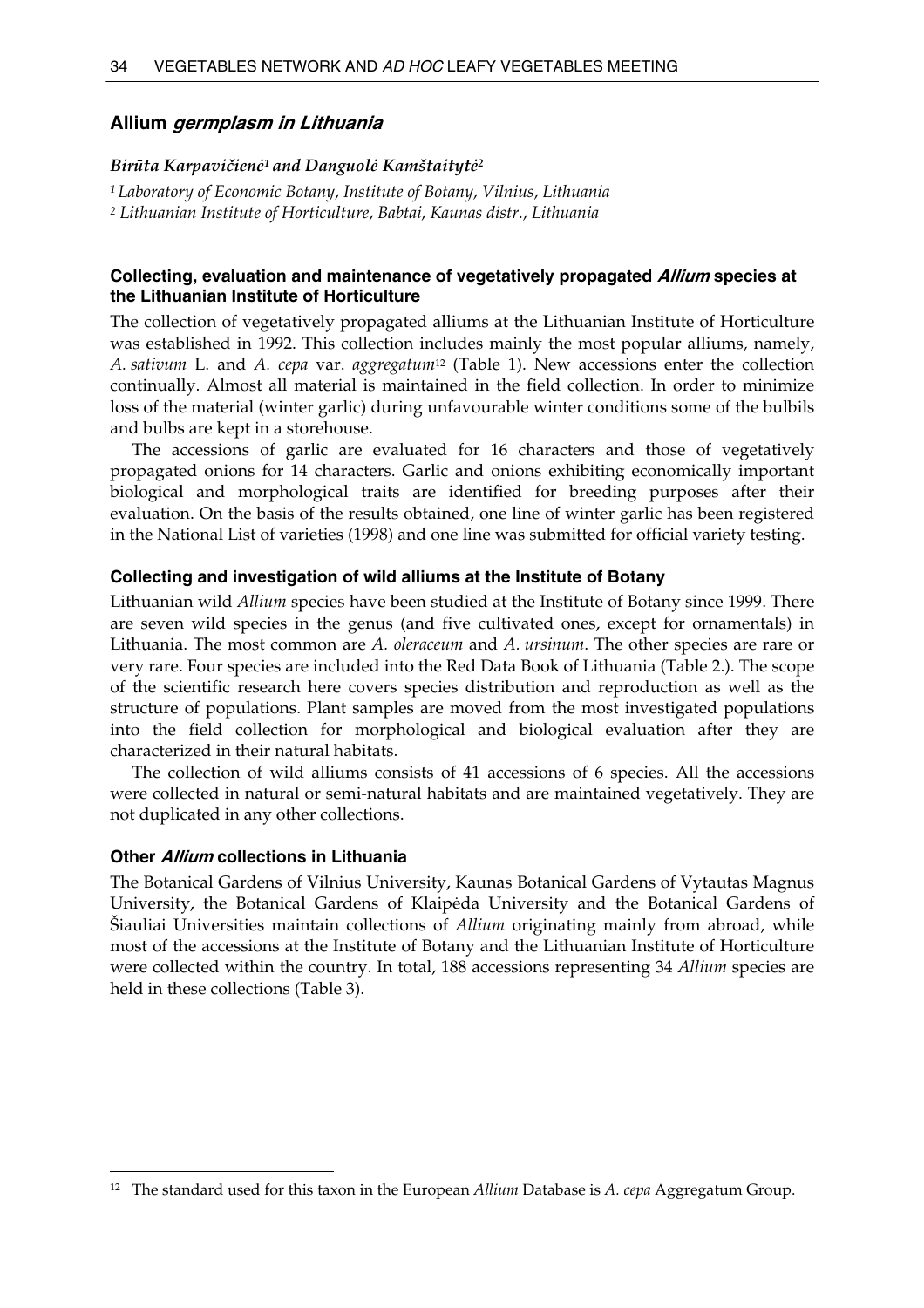| <b>Accession number</b>       | <b>Type of sample</b> | <b>Country of origin</b> | Year of inclusion<br>in the collection |
|-------------------------------|-----------------------|--------------------------|----------------------------------------|
| Garlic                        |                       |                          |                                        |
| $8 - 5$                       | line                  | Lithuania                | 1993                                   |
| 9                             | line                  | Lithuania                | 1993                                   |
| 11                            | line                  | Lithuania                | 1993                                   |
| 13                            | line                  | Lithuania                | 1993                                   |
| $13 - 1$                      | line                  | Lithuania                | 1997                                   |
| $13-3$                        | line                  | Lithuania                | 1999                                   |
| 14                            | line                  | Lithuania                | 1993                                   |
| 15                            | line                  | Lithuania                | 1993                                   |
| $17 - 1$                      | line                  | Lithuania                | 1995                                   |
| 19                            | line                  | Lithuania                | 1993                                   |
| $19-5$                        | line                  | Lithuania                | 1997                                   |
| $19-9$                        | traditional cultivar  | Lithuania                | 1999                                   |
| $20 - 1$                      | traditional cultivar  | Lithuania                | 1999                                   |
| $20 - 2$                      | traditional cultivar  | Lithuania                | 2001                                   |
| $21 - 1$                      | line                  | Denmark                  | 2001                                   |
| $21 - 3$                      | line                  | Denmark                  | 2002                                   |
| Jarus                         | variety               | Poland                   | 2002                                   |
| <b>Winter garlic</b>          |                       |                          |                                        |
| 1                             | line                  | Lithuania                | 1993                                   |
| 4                             | line                  | Lithuania                | 1993                                   |
| 6                             | line                  | Lithuania                | 1994                                   |
| 7                             | line                  | Lithuania                | 1994                                   |
| 11                            | line                  | Lithuania                | 1997                                   |
| 15                            | line                  | Lithuania                | 1997                                   |
| 16                            | line                  | Lithuania                | 1998                                   |
| 21                            | traditional cultivar  | Lithuania                | 2000                                   |
| 22                            | line                  | Estonia                  | 2002                                   |
| Ž1                            | line                  | Lithuania                | 1998                                   |
| Ž2                            | line                  | Lithuania                | 1998                                   |
| Ž3                            | line                  | Lithuania                | 1999                                   |
| 'J.Gribovskij'                | variety               | Russia                   | 1994                                   |
| 'Ziemiai'                     | variety               | Lithuania                | 1993                                   |
| Vegetatively propagated onion |                       |                          |                                        |
| $V2-1$                        | traditional cultivar  | Lithuania                | 1996                                   |
| $V2-2$                        | traditional cultivar  | Lithuania                | 1999                                   |
| $V3-1$                        | traditional cultivar  | Lithuania                | 1997                                   |
| $V3-2$                        | traditional cultivar  | Lithuania                | 1999                                   |
| $V3-4$                        | traditional cultivar  | Lithuania                | 2000                                   |
| $V3-6$                        | traditional cultivar  | Lithuania                | 2000                                   |
| V3-7                          | traditional cultivar  | Lithuania                | 2001                                   |
| $V3-8$                        | traditional cultivar  | Lithuania                | 2001                                   |
| $V3-10$                       | traditional cultivar  | Lithuania                | 2001                                   |
| $V3-12$                       | traditional cultivar  | Lithuania                | 2002                                   |
| V4                            | traditional cultivar  | Lithuania                | 2003                                   |
| 'White Gourmet'               | variety               | The Netherlands          | 1999                                   |

|  |  | <b>Table 2.</b> Wild <i>Allium</i> species of the Lithuanian native flora and number of accessions collected |
|--|--|--------------------------------------------------------------------------------------------------------------|
|--|--|--------------------------------------------------------------------------------------------------------------|

| <b>Species</b>               | <b>Occurrence</b><br>in the wild | Category of the<br><b>Red Data Book</b> | No. of accessions<br>collected |
|------------------------------|----------------------------------|-----------------------------------------|--------------------------------|
| A. angulosum                 | Very rare                        | Rare (3)                                |                                |
| A. oleraceum                 | Common                           |                                         | 16                             |
| A. schoenoprasum             | Very rare                        |                                         | 0                              |
| A. scorodoprasum             | Rare                             | Rare (3)                                | 3                              |
| A. senescens subsp. montanum | Very rare                        |                                         |                                |
| A. ursinum                   | Rare                             | Restored (5)                            | 19                             |
| A. vineale                   | Rare                             | Vulnerable (2)                          |                                |
| <b>Total</b>                 |                                  |                                         | 41                             |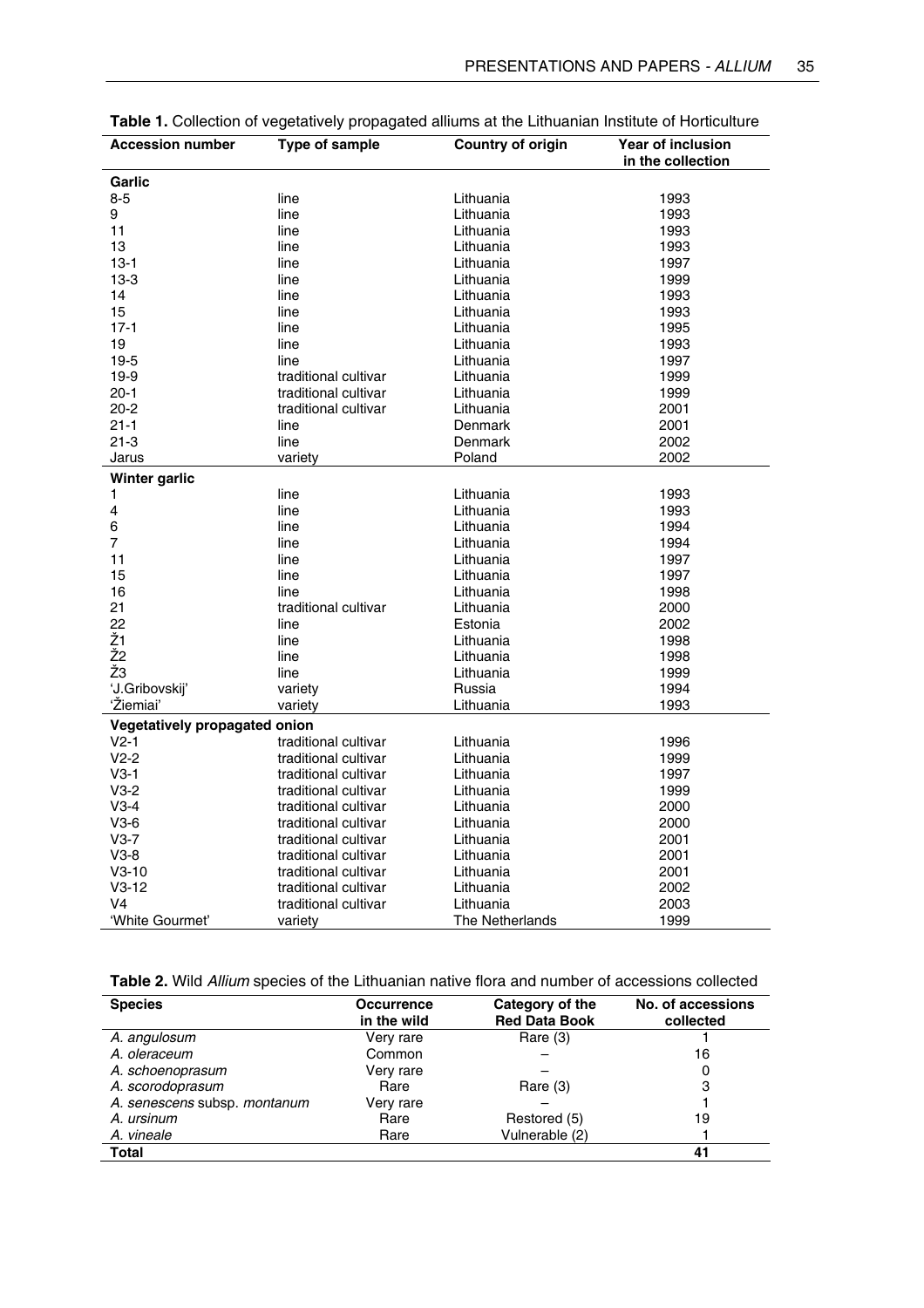|  | Table 3. Allium collections in Lithuania |  |  |
|--|------------------------------------------|--|--|
|--|------------------------------------------|--|--|

| <b>Species</b>                                            |                 |               | <b>Botanical Gardens</b> |              | Inst. of       | Inst. of       | <b>Total</b>   |
|-----------------------------------------------------------|-----------------|---------------|--------------------------|--------------|----------------|----------------|----------------|
|                                                           | <b>Vilnius</b>  | <b>Kaunas</b> | Klaipėda                 | Šiauliai     | <b>Botany</b>  | Hort.          |                |
| A. altaicum Pall.                                         |                 |               |                          |              |                |                | 1              |
| A. altissimum Regel                                       | 1               |               |                          |              |                |                | 1              |
| A. angulosum L.                                           |                 |               |                          | 1            | 1              |                | 2              |
| A. cernuum Roth                                           |                 |               |                          | 1            |                |                | 1              |
| A. caeruleum Pall.                                        |                 | 2             |                          |              |                |                | 2              |
| A. caesium Schrenk                                        |                 | 1             |                          |              |                |                | 1              |
| A. carinatum L. subsp. pulchellum                         |                 | 1             |                          |              |                |                | 1              |
| Bonnier & Layens                                          |                 |               |                          |              |                |                |                |
| A. cepa L.                                                |                 | 1             | 1                        |              |                | 12             | 14             |
| A. cristophii Trautv.                                     |                 | 1             |                          |              |                |                | 1              |
| A. cupuliferum Regel                                      | 1               |               |                          |              |                |                | 1              |
| A. fistulosum L.                                          |                 |               |                          | 1            | $\overline{c}$ |                | 3              |
| A. flavum L.                                              |                 | 1             | 1                        | 1            |                |                | 3              |
| A. galanthum                                              |                 | 1             |                          |              |                |                | 1              |
| A. giganteum Regel                                        | 1               | 1             |                          |              |                |                | 2              |
| A. hymenorrhizum Ledeb.                                   |                 |               |                          |              | 1              |                | 1              |
| A. jesdianum Boiss. 'Purple King'                         |                 | 1             |                          |              |                |                | 1              |
| A. karataviense Regel                                     | 1               | 1             |                          | 1            | 1              |                | 4<br>1         |
| A. ledebourianum Roem. et Schult. f.                      |                 | 1             |                          |              |                |                | 3              |
| A. moly L.                                                | 1<br>1          |               |                          | 1            |                |                | 1              |
| A. moly 'Jeannine'                                        |                 |               |                          |              |                |                |                |
| A. monodelphum Less. ex Kunth.<br>A. narcissifolium Vill. |                 | 1<br>1        |                          |              |                |                |                |
| A. neapolitanum Cyr.                                      |                 | 1             |                          |              |                |                | 1<br>1         |
| A. nutans L.                                              |                 | 2             |                          | 1            |                | $\overline{c}$ | 5              |
| A. obliquum L.                                            | 1               | 1             |                          | 1            | 1              |                | 4              |
| A. oleraceum L.                                           |                 |               |                          |              | 16             |                | 16             |
| A. oreophilum C. A. Mey                                   | 1               | 1             |                          | 1            |                |                | 3              |
| A. paradoxum G. Don                                       |                 |               |                          | 1            |                |                | 1              |
| A. polyphyllum Kar. et Kir.                               |                 |               | 1                        |              |                |                | 1              |
| A. porrum L.                                              |                 | 1             | 1                        |              |                |                | 2              |
| A. proliferum Moench Schrad.                              |                 |               |                          |              |                |                |                |
| ex Wilid                                                  |                 |               | 1                        |              |                |                | 1              |
| A. pskemense B. Fedtsch.                                  |                 | 1             |                          |              |                |                | 1              |
| A. pyrenaicum Costa et Vayr.                              |                 |               | 1                        |              |                |                | 1              |
| A. pulchellum Don                                         |                 |               |                          |              | 1              |                | 1              |
| A. ramosum L.                                             |                 |               | 1                        | $\mathbf{1}$ | $\overline{c}$ |                | 4              |
| A. rosenbachianum Regel                                   | 1               | 1             |                          |              |                |                | 2              |
| A. rosenbachianum 'Michael Hoog'                          | 1               |               |                          |              |                |                | 1              |
| A. rosenbachianum 'Purple King'                           | 1               |               |                          |              |                |                | 1              |
| A. sarawschanicum Regel 'Chinoro'                         | 1               |               |                          | 1            |                |                | 2              |
| A. sativum L.                                             |                 |               | 1                        | 1            |                | 33             | 35             |
| A. schoenoprasum L.                                       |                 | 2             |                          | 1            |                | 5              | 8              |
| A. schubertii Zucc.                                       | 1               | 1             |                          |              |                |                | 2              |
| A. scorodoprasum L.                                       |                 |               |                          | 2            | 3              |                | 5              |
| A. senescens L.                                           |                 |               |                          |              | 1              |                |                |
| A. senescens subsp. montanum Fries                        |                 |               |                          |              | 1              |                |                |
| A. sphaerocephalon L.                                     | 1               | 1             | 1                        | 1            |                |                |                |
| A. stipitatum Regel                                       |                 | 1             |                          |              |                |                |                |
| A. stipitatum Regel f. alba                               |                 | 1             |                          |              |                |                |                |
| A. stipitatum 'Mount Everest'                             | 1               |               |                          |              |                |                |                |
| A. thunbergii G. Don.                                     |                 |               | 1                        |              |                |                |                |
| A. tibeticum Rendle                                       |                 |               |                          | 1            |                |                |                |
| A. turkestanicum Regel                                    |                 |               |                          |              | 1              |                |                |
| A. unifolium Kell.                                        | 1               |               |                          |              |                |                | 1              |
| A. ursinum L.                                             | 1               | 1             | 1                        | 2            | 19             |                | 24             |
| A. victorialis L.                                         |                 | 1             |                          | 1            |                |                | 2              |
| A. vineale L.                                             |                 |               |                          | 2            | 1              |                | 3              |
| A. zebdanense Boiss. et Noë                               | 1               |               |                          | 1            |                |                | $\overline{c}$ |
| Total no. of species                                      | $\overline{15}$ | 28            | 11                       | 21           | 15             | 4              | 34             |
| Total no. of accessions                                   | 18              | 32            | 11                       | 24           | 51             | 52             | 188            |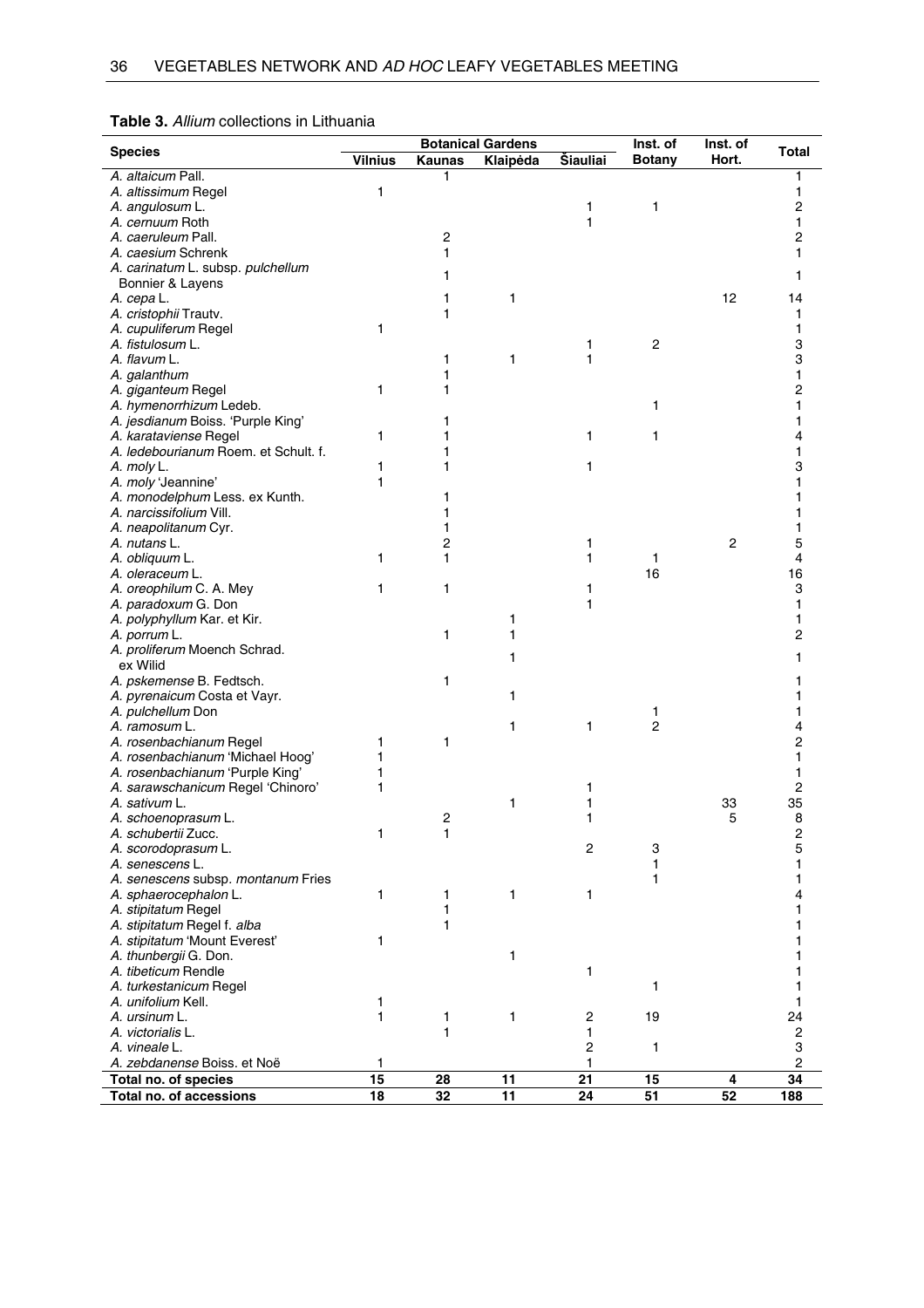## **The Allium collection in the Nordic Gene Bank**

## *Gert Poulsen*

 $\overline{a}$ 

*Nordic Gene Bank (NGB), Alnarp, Sweden* 

The Nordic Gene Bank (NGB) was established more than 20 years ago with the aim of conserving the germplasm from the five participating countries on a regional basis rather than as five national collections. The material in the NGB is only "Nordic" material originating from Denmark, Finland, Iceland, Norway and Sweden, in the sense that it has either been bred in the region or was previously extensively cultivated.

 The NGB is located in Alnarp in the province of Scania, in the southern part of Sweden, on the campus of the Swedish Agricultural University. The Scandinavian region is the home of some *Allium* Breeding companies: Ohlsens Enke, Dæhnfeldt and Hammenhög. Chives are growing wild in the NGB region and several collecting missions have been carried out.

Work with the germplasm is organized by the inter-Nordic vegetable working group.

 The collection comprises traditional seed-propagated material of Nordic origin and vegetatively propagated material that has traditionally been grown in the region:

| Allium cepa var. cepa L.                          | Onion           |
|---------------------------------------------------|-----------------|
| Allium cepa var. solaninum Alef.                  | Potato onion    |
| Allium cepa var. ascalonicum Backer <sup>13</sup> | Shallot         |
| Allium fistulosum L.                              | Welsh onion     |
| Allium porrum L.                                  | Leek            |
| Allium schoenoprasum var. schoenoprasum L.        | Chives          |
| Allium schoenoprasum var. sibiricum (L.)          | Siberian chives |
| Allium sativum L.                                 | Garlic          |

The current status of the collection is shown in Table 1.

|                                         |                             | No. of accessions            |                  |                 |              |  |  |
|-----------------------------------------|-----------------------------|------------------------------|------------------|-----------------|--------------|--|--|
| <b>Species</b>                          | <b>Country</b><br>of origin | <b>Advanced</b><br>cultivars | <b>Landraces</b> | Wild<br>species | <b>Total</b> |  |  |
| Allium cepa var. cepa                   | <b>DNK</b>                  | 28                           |                  |                 |              |  |  |
|                                         | <b>NOR</b>                  | 3                            |                  |                 | 41           |  |  |
|                                         | <b>SWE</b>                  | 9                            |                  |                 |              |  |  |
| Allium cepa var. solaninum              | <b>FIN</b>                  |                              | 52               |                 | 60           |  |  |
|                                         | <b>SWE</b>                  |                              | 8                |                 |              |  |  |
| Allium cepa var. ascalonicum            | <b>DNK</b>                  |                              | 25               |                 |              |  |  |
|                                         | <b>NOR</b>                  |                              | 17               |                 | 42           |  |  |
| Allium schoenoprasum var. schoenoprasum | <b>SWE</b>                  |                              |                  | 30              |              |  |  |
|                                         | <b>DNK</b>                  |                              | 4                | 4               | 43           |  |  |
|                                         | <b>NOR</b>                  |                              |                  | 5               |              |  |  |
| Allium porrum                           | <b>DNK</b>                  | 31                           |                  |                 |              |  |  |
|                                         | <b>NOR</b>                  |                              |                  |                 | 40           |  |  |
|                                         | <b>SWE</b>                  | 7                            |                  |                 |              |  |  |
| Allium fistulosum                       | <b>NOR</b>                  |                              | 4                |                 | 4            |  |  |
| Allium sativum                          | <b>FIN</b>                  |                              | 8                |                 | 8            |  |  |
|                                         |                             |                              |                  |                 |              |  |  |

|  |  |  |  |  |  |  | <b>Table 1.</b> Allium material in the Nordic Gene Bank Collection |
|--|--|--|--|--|--|--|--------------------------------------------------------------------|
|--|--|--|--|--|--|--|--------------------------------------------------------------------|

<sup>13</sup> The standard used for this taxon in the European *Allium* Database is *A. cepa* Aggregatum Group.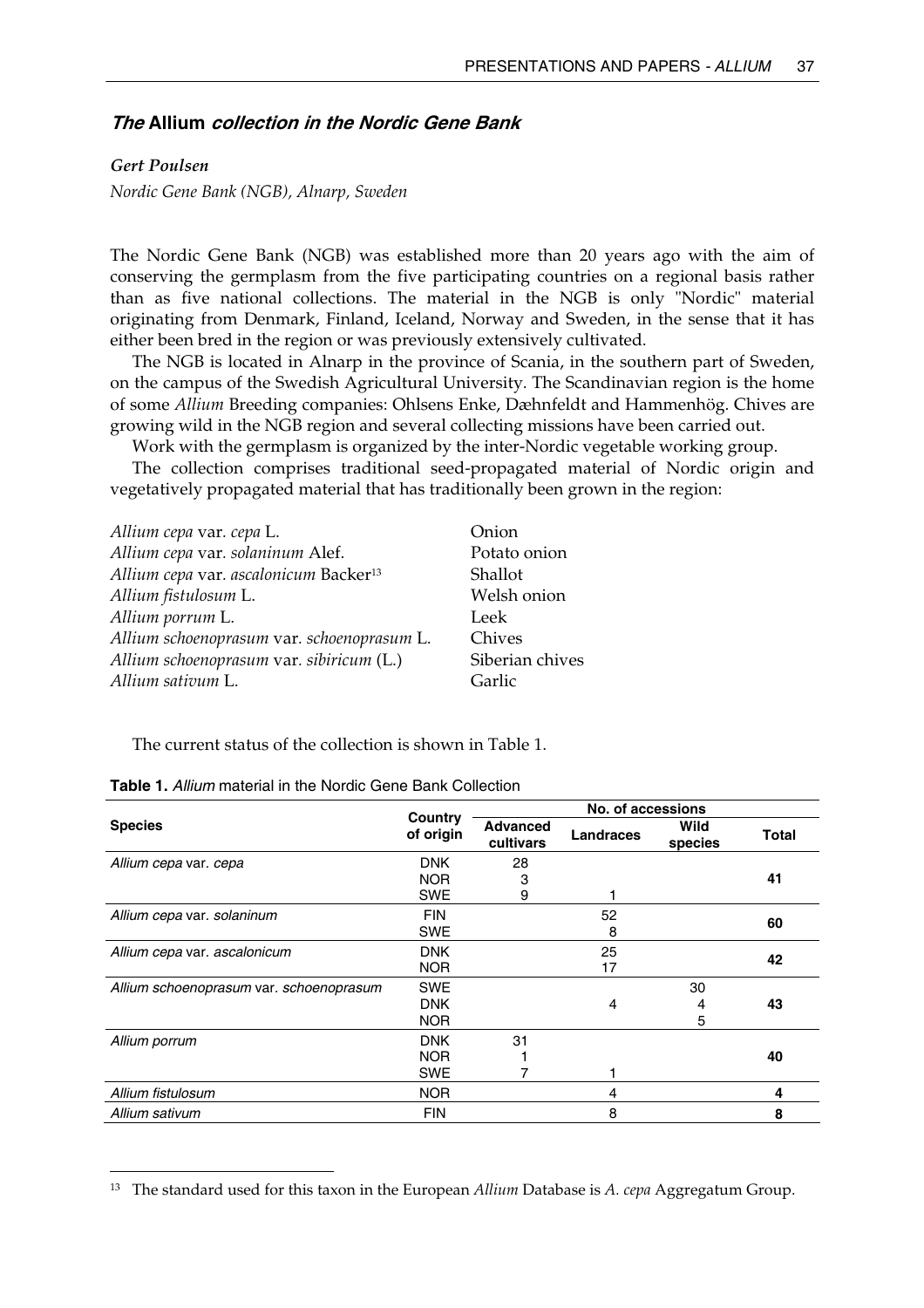The vegetatively propagated material of onions in the Nordic Countries, however, is under national responsibility and is traditionally stored in clonal archives in the country of origin. This material is endangered as its conservation has been threatened several times by virus attacks and economic cut-backs. Fortunately, the safety collection located in the Czech Gene Bank of the Research Institute of Crop Production, Olomouc Station, could supply us with some of the missing accessions. Vegetative onions are therefore highly prioritized as the target crop to be stored in the newly established *in vitro* safety base collection in the Nordic Gene Bank.

## **Storage**

Seeds of the NGB accessions are stored in the base collection and the active collection at -20 $\degree$ C after drying to 5-7% moisture content (FAO/IPGRI 1994). The safety storage is subject to natural conditions at -4 $\degree$ C. Generally, we store 4000 viable seeds in the base collection, 10 000 in the active collection and 500 in the safety store. After 15 years in storage, seed germination of samples in the safety store ranges between 75% and 94%. Viability tests are performed after 10 years and regeneration is initiated when germination drops below 60%.

 Seventy-six seed-propagated accessions accepted for long-term preservation are safetyduplicated, i.e. 92% of the accessions as the chives are not yet officially accepted.

#### **Characterization and evaluation**

The NGB participated in the GENRES-20 project which initiated an increased level of activity in the onions. All the material was characterized using both UPOV test guidelines and the project's minimum descriptor list. An evaluation of 25 accessions for resistance to downy mildew (*Peronospora parasitica*) was performed.

This year a project was initiated to characterize the collection using molecular markers.

#### **Collections**

As part of the GENRES project wild chive material was collected, and this work has continued beyond the expiration of the project. Additionally, shallots from Denmark and Sweden are being collected and eight traditionally-grown Finnish garlic samples have also been included in the collection.

#### **Documentation and availability**

All our material can be found on the NGB homepage at www.ngb.se. The characterization data have not been fully published yet. The material in the NGB is presently available without any restrictions to *bona fida* users. In future we will adapt to international legislation.

#### **References**

FAO/IPGRI. 1994. Genebank Standards. Food and Agriculture Organization of the United Nations, Rome/International Plant Genetic Resources Institute, Rome.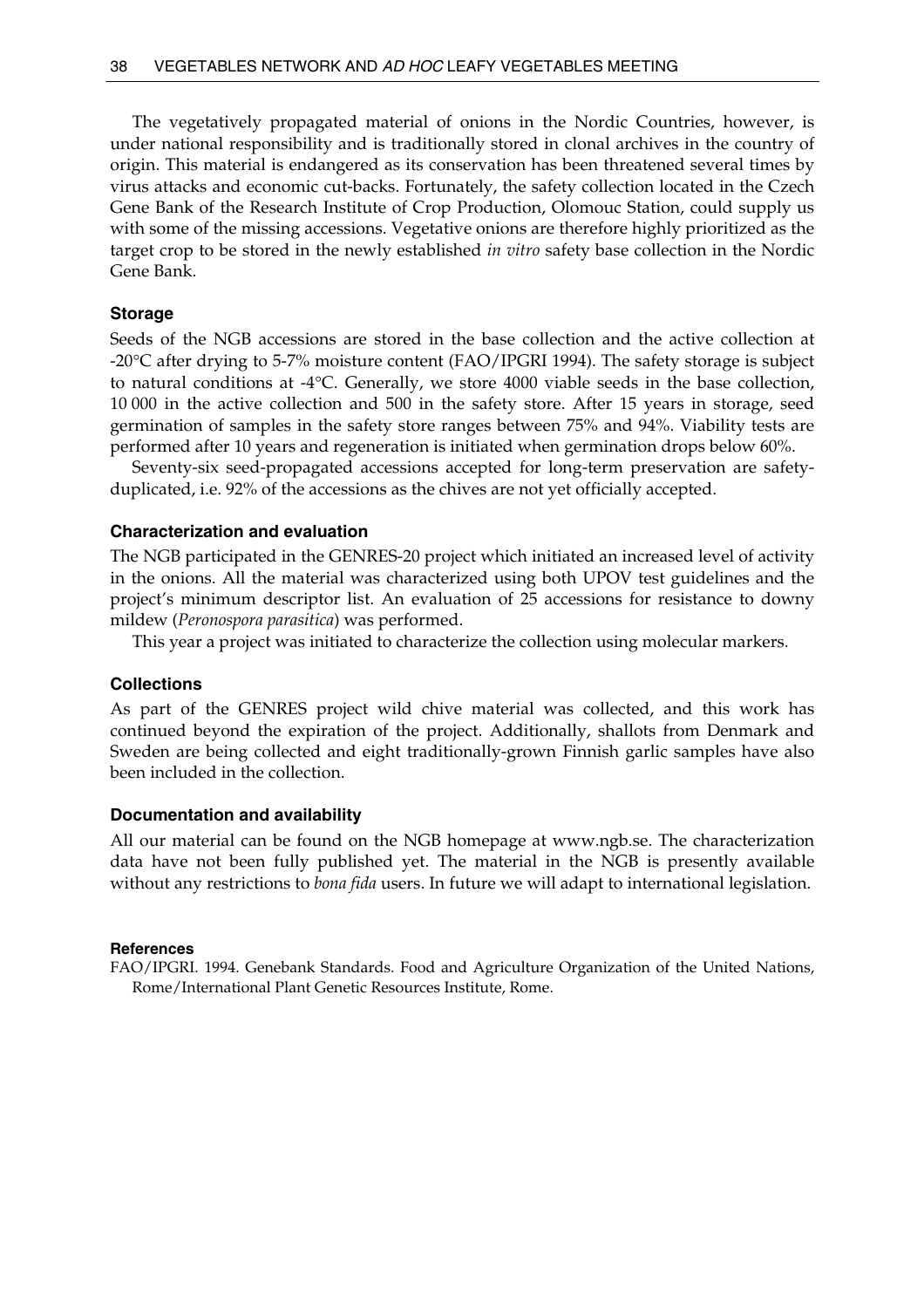## **Allium genetic resources maintained in the Polish Gene Bank**

### *Teresa Kotliēska*

*Plant Genetic Resources Laboratory, Research Institute of Vegetable Crops (RIVC), Skierniewice, Poland*

The *Allium* germplasm collection at the Research Institute of Vegetable Crops (RIVC) includes 1392 accessions of cultivated and wild *Allium* species. The current status of our *Allium* collections is shown in Table 1. Passport data for all the collected accessions have been changed in accordance with the FAO/IPGRI *Multi-crop Passport Descriptors* and FAO WIEWS descriptors.

| <b>Species</b>                        | No. of records<br>in database | Passport<br>data | Evaluation /<br>Characterization | Seed in<br>long-term<br>storage | <b>Field</b><br>collection<br>2003 | <b>Duplication</b> |
|---------------------------------------|-------------------------------|------------------|----------------------------------|---------------------------------|------------------------------------|--------------------|
| A. cepa                               | 267                           | 267              | 94                               | 267                             |                                    | 57                 |
| A. cepa var. aggregatum <sup>14</sup> | 179                           | 179              | 147                              | 34                              | 179                                | 10                 |
| A. sativum                            | 499                           | 499              | 488                              |                                 | 383                                | 78                 |
| A. porrum                             | 23                            | 23               |                                  | 23                              |                                    |                    |
| Other Allium                          | 424                           | 424              | 167                              | 117                             | 300                                |                    |
| Total                                 | 1392                          | 1392             | 896                              | 441                             | 862                                | 145                |

**Table 1.** Status of Allium germplasm collections, RIVC-Skierniewice, 2002

 Within the framework of the national programme of vegetable germplasm conservation, we are continuously maintaining four field collections of the genus *Allium* located in two regions of Poland. During 2000-2003 the following field collections were maintained:

#### **Garlic (A. sativum L.)**

 $\overline{a}$ 

The garlic collection established in 1986 was originally located in Krzczonów in southern Poland, but in 2003 the collection was transferred to a new location (300 km south of Skierniewice) at Janowice near Bielsko-Biađa in the Carpathian mountains. In 2003 the collection included 383 accessions of garlic (Table 1): 141 accessions for winter planting and 242 for spring planting. Some of the material is maintained in the field collection after 3 years in trials, and other accessions are at the stages of multiplication and preliminary characterization.

 The accessions of garlic, after initial multiplication, are included in 3 year trials (3- 4 replications) to evaluate their economic value. After a 3-year research cycle, the accessions are then maintained in the field collection as one bulk sample (100 plants of each accession). Evaluation is conducted according to the descriptors for *Allium* developed by IPGRI and further adapted by RIVC.

 The accessions maintained in the collection are documented for passport data. Minimum characterization (14 traits) was carried out for 259 garlic accessions and data sent to the European *Allium* database (EADB).

 Evaluation has been made on 488 accessions according to IPGRI standards and the needs of breeders. Evaluation data include 31 characters from the IPGRI descriptor list, 39 characters related to the economic value, an estimate of the variability of six enzyme systems, and the content of alliine, dry matter, sugars and vitamin C.

<sup>14</sup> The standard used for this taxon in the European *Allium* Database is *A. cepa* Aggregatum Group.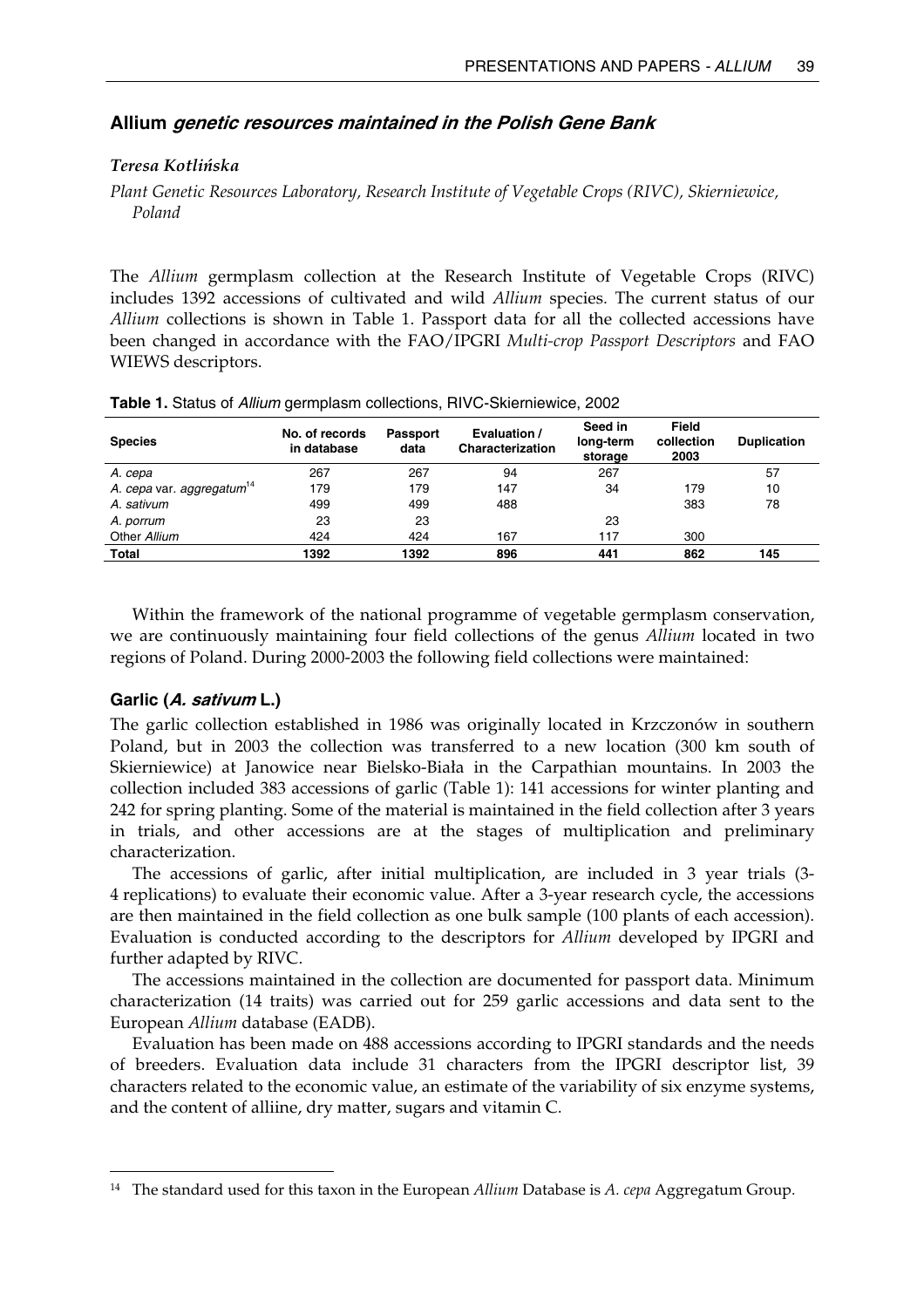Digital documentation is now available for 260 accessions and includes bulbs, cloves, flower stalk and cross-section of heads. Some of the material (about 40%) has also been documented in the form of slides, photographs and video films which record the habitat of the collected accessions.

 On the basis of these results several accessions of garlic have been selected for a breeding programme and three new garlic cultivars ('Arkus', 'Harnas' and 'Orlik') were registered.

Within the framework of the garlic collection, investigations were made dealing with cryopreservation of garlic germplasm. This research work was a continuation of investigations initiated during the IPGRI project carried out at IPK-Gatersleben in collaboration with RIVC-Skierniewice. The aim of the study was to establish an efficient method for garlic germplasm micropropagation and effective methods for long-term conservation using *in vitro* culture and liquid nitrogen. Vitrification methods were investigated. The subjects are the bulbils of 18 accessions of garlic (*Allium sativum* L.) from our collection. Results showed that the best kind of explants to secure high regrowth frequency are shoot tips isolated from bulbils. We found that survival and regrowth after cryopreservation were dependent on the genotype, accession and size of garlic bulbils. The plants of the 18 garlic accessions used in vitrification tests, after a successful adaptation period in the greenhouse, were planted in field trials in 2001 and well-developed bulbs were harvested (Kotlińska 2002a; Makowska and Kotlińska 2000, 2001a,b,c, 2001d). These bulbs are also maintained in the field collection. In 2002 the project dealing with cryopreservation of garlic was stopped because of lack of funds.

 During the period covered by this report, we finished the **i**nvestigations conducted during 1986-2000, including those on 292 accessions of *Allium sativum* L. and *A. longicuspis* Regel from the genebank collection maintained at RIVC-Skierniewice. The accessions originated from 23 countries, and 70 of these accessions came from the centre of diversity in Central Asia.

 The objectives of the research work were: 1) to evaluate the variability of quantitative and qualitative traits of *A. sativum* and *A. longicuspis* collected in Central Asia; 2) to analyze the isozyme variation; 3) to determine alliine content; and 4) to make a useful classification and to evaluate practical germplasm utilization.

 Multivariate statistical methods such as Analysis of Variance (ANOVA) and Multivariate Analysis of Variance (MANOVA) were used. Principal component analysis was performed in order to find which traits have the greatest effect on multitrait variation of the accessions studied and to distinguish these accessions. Then the first two or three principal components were used to show the distribution and similarity of accessions.

 Principal component analyses were performed separately for each experiment. The first five principal components explained from 56.2 to 82.5% of the total variation, while the first three explained from 42.9% to 63.8% of the total variation. Principal component analysis was performed on data matrices from several experiments that included 162 garlic accessions in total and 23 accessions of *A. longicuspis* and *A. sativum*.

 Cluster analysis was used to distinguish groups of accessions characterized by similar type of intra-population variation. Similarity of the accessions was illustrated with trees constructed using data matrices of traits, principal components and electrophoretic phenotypes. Dendrograms were constructed using Euclidian distances and average linkage or Ward methods.

 Bolting garlic accessions revealed great variability for the weight and number of bulbils and also flower number in the inflorescence. On the basis of measurements of these parameters in 97 garlic accessions, five classes for weight and number of bulbils were distinguished. Because these traits are stable over years, they can be used as criteria for grouping accessions in collections.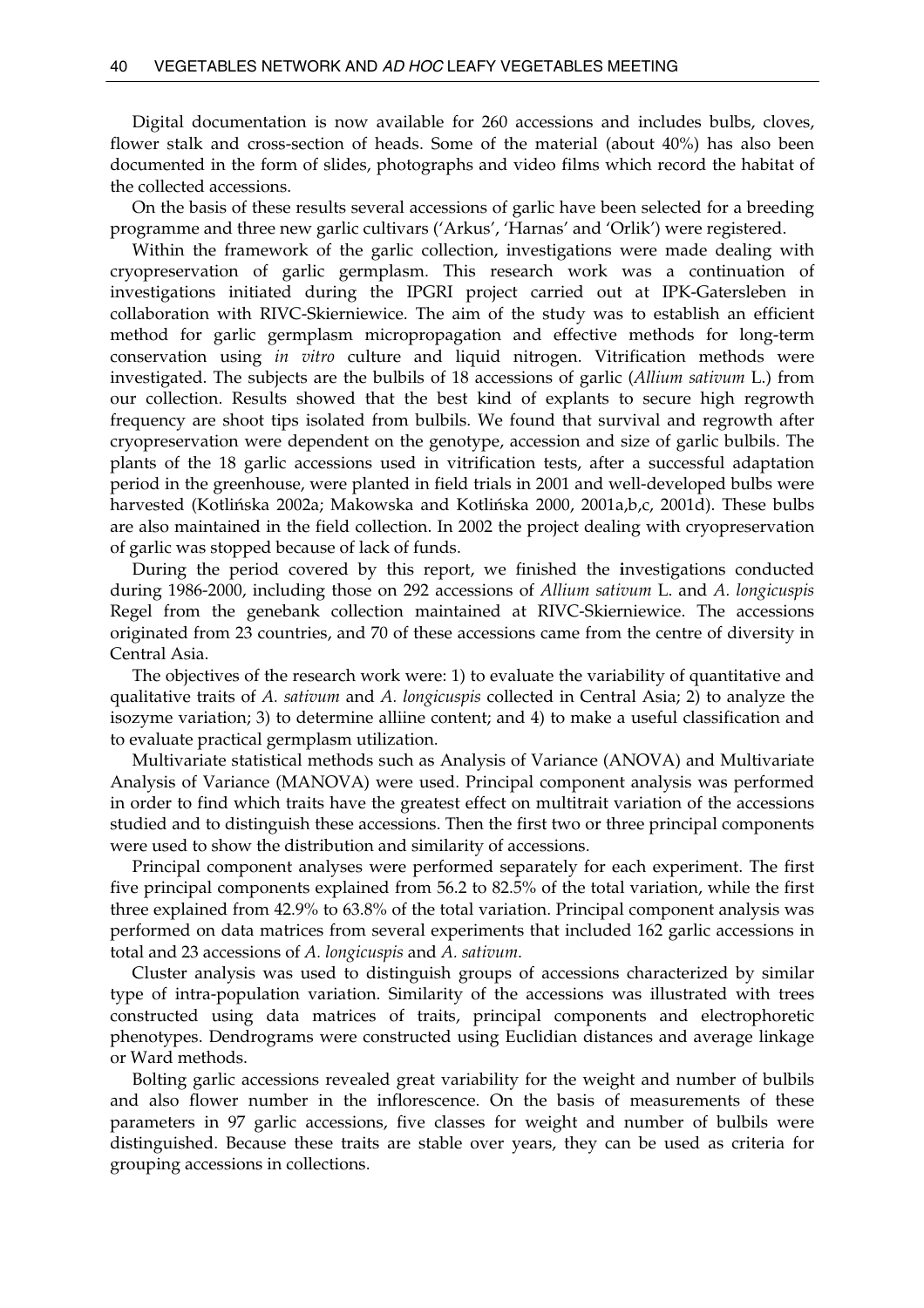Twenty-one types of clove arrangements, based on a transverse cut of the head, were observed in 185 accessions. Among the accessions studied, 47.3% are non-bolting, 43.1% are bolting, 3.4% show incomplete bolting and 6.2% are irregularly bolting.

 Of 292 garlic accessions, 58.2% are suitable for spring growing, 34.9% for autumn growing and 6.9% for both growing seasons.

The content of alliine in 151 analyzed garlic accessions ranged from 0.13% to 1.65%.

 Analyses of 246 clones of cultivated garlic and wild species (*A. longicuspis*) for four enzyme systems revealed 17 banding patterns for six loci (*Tpi-2*, *Est-2*, *Est-4, G6pd, Pgm-1*  and *Pgm-2*) and enabled selection of 55 electrophoretic phenotypes.

 Evaluation was carried out on 23 accessions of *A. sativum* and *A. longicuspis* collected during the expeditions to the centre of diversity in Central Asia and neighbouring areas, for 24 quantitative and qualitative traits during plant vegetative growth and 26 postharvest traits. Results showed that variation of *A. longicuspis* overlaps the variation range of *A. sativum,* in spite of the fact that there were some differences in morphological traits and isozyme markers.

 In addition, six field trials were conducted on a 3-year cycle each. Randomized complete block design was used in field trials, and each accession was replicated 3 or 4 times.

 The observations were carried out in accordance with the descriptor list for the genus *Allium* developed by IPGRI and further adapted by RIVC-Skierniewice. Cluster analysis was used to select from 3 to 6 groups characterized by similar variation of the traits studied from 6 experiments involving 20 to 37 accessions each. The results of evaluation of variation of 27 morphological and usable traits of 162 garlic accessions, originating from 16 countries, allowed us to select the 12 most representative and least correlated traits that were useful for grouping these accessions. The garlic accessions studied were divided into 32 groups based on these traits. These groups included 13 groups of bolting garlic accessions, 2 groups of incompletely bolting accessions, 3 groups of accessions irregularly producing flower stalks and 14 groups of non-bolting accessions.

 Sixty-six of the evaluated accessions which showed high economic value for the most important usable traits have been selected. The majority of the chosen garlic accessions consisted of landraces of Polish origin. The results suggests close affinity between some of the Polish garlic landraces, mainly of the bolting type, and the accessions collected in Central Asia and West Siberia*.*

 The results showed great variability for the morphological, biochemical and usable traits of accessions maintained in the collection. These accessions are a valuable source of new variation and significantly broaden the range of diversity gathered until now. The results confirm the importance and relevance of gathering and maintaining the germplasm collection. The practical result is to provide breeders with an accessible database and initial material characterized by high economic value, suitable for food processing and the pharmaceutical industry (Kotlińska 2002b).

#### **Shallot (A. cepa var. aggregatum)**

The collection of shallot landraces was established at RIVC in 1988 based on landraces originating from Poland and neighbouring areas. There are no advanced cultivars of shallot in Poland, only landraces growing in home gardens (Kotlińska 2002a).

 The shallot collection currently consists of 179 accessions, including 35 originating from Russia, Ukraine, Moldova, Slovakia, Albania and the USA, and the rest from Poland. About 40% of the accessions are capable of producing seeds. We deposited 34 seed samples in seed storage. All of the collected accessions of shallot are documented for passport data and have been evaluated for 40 traits according to IPGRI and UPOV descriptor lists, including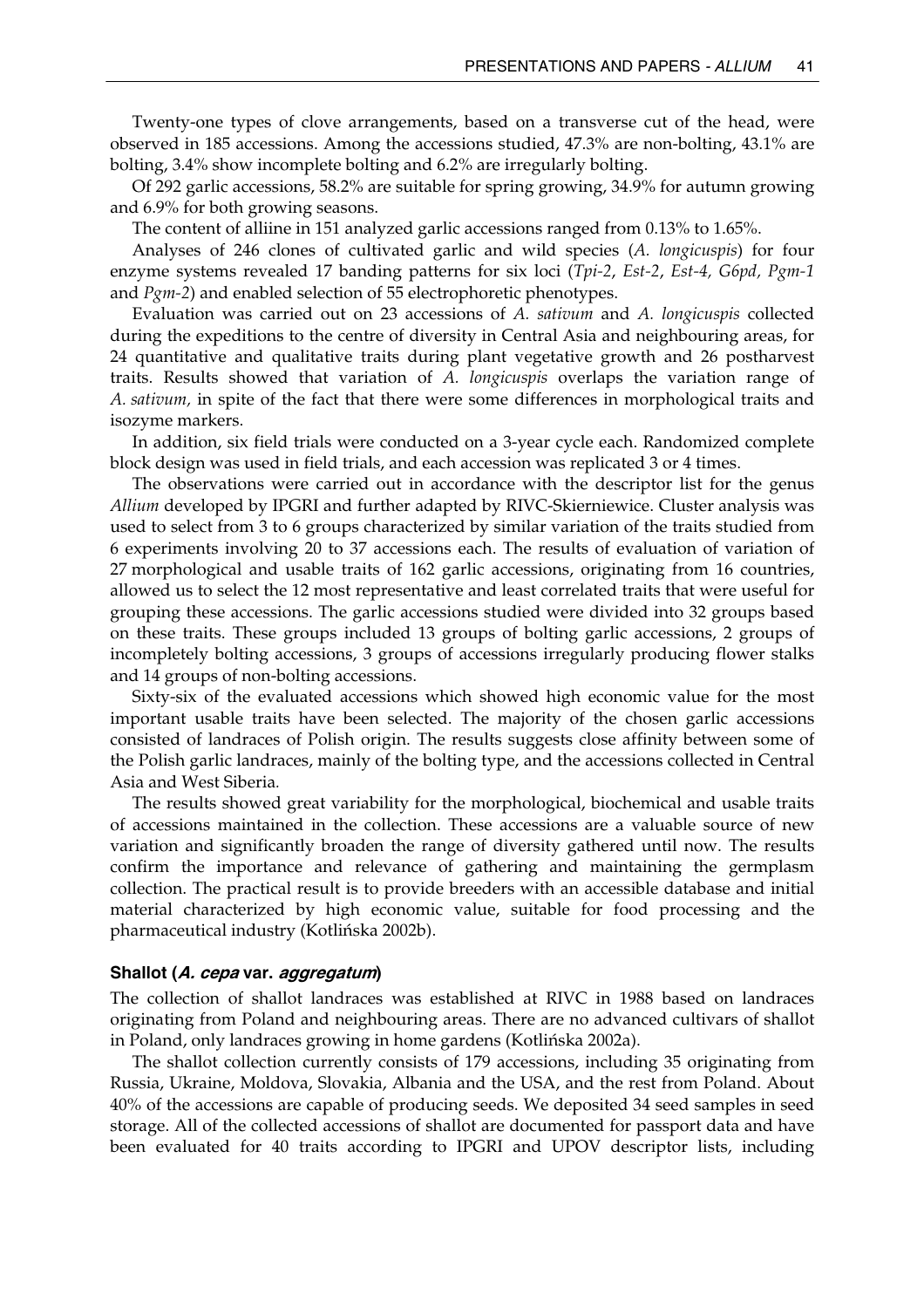susceptibility to onion fly and to virus diseases. Visual digital documentation is available for 40 accessions and includes images of bulbs, aggregates or clusters, cross-sections, etc.

 The amounts and changes in the flavonols (kaempferol, myrecetin, quercetin) content during the vegetation period, during storage and in dehydrated shallot were investigated for 10 landraces of shallot (Horbowicz and Kotlińska 2000, 2001a,b, 2002).

The seeds of 10 shallot accessions are maintained by CGN in Wageningen as duplicates.

## **Edible and wild species**

The collection in Skierniewice includes 300 accessions originally collected in Central Asia and Siberia and wild species occurring in Poland. Among the accessions are vegetatively propagated species and other species which can be more easily propagated vegetatively than by seeds. The accessions are documented for passport data and included in the European *Allium* Database (EADB). Characterization and evaluation, according to IPGRI and USDA descriptor lists, have been done for 167 accessions and cover 49 traits. The evaluation data are included in an electronic database. In the third year, 12 accessions of *Allium fistulosum* are investigated for their usefulness for growing in Polish conditions (Kotlińska and Kojima 2000). Flavonols (myrecetin, kaempferol, quercetin) contents were determined in the leaves and bulbs of nine wild *Allium* species: *A. ledebourianum, A. galanthum, A. altaicum, A. ampeloprasum, A. caesium, A. proliferum, A. fistulosum, A. nutans* and *A. vavilovii* (Horbowicz and Kotlińska 2000).

## **Onion (A. cepa L.)**

The onion collection consists of 267 accessions, mainly old Polish cultivars, landraces and breeding material (Kotlińska 2001a,b, 2002c). Characterization, evaluation and seed increases are conducted periodically on the field collection of onion at RIVC-Skierniewice, whenever newly collected accessions are introduced or regeneration is necessary.

 Minimum characterization (14 traits) was made for 94 onion accessions from the genebank and sent to the EADB. Characterization covers 46 morphological and economic traits, following IPGRI, UPOV and RIVC descriptor lists. Flavonols (kaempferol, myrecetin, quercetin) content was analyzed in 22 onion cultivars (Horbowicz and Kotlińska 2000, 2001; Buciński et al. 2003). The seeds of 57 onion accessions are maintained by CGN in Wageningen as duplicates.

#### **Collecting missions**

Seven expeditions were organized in Poland between 2000 and 2002. A total of 671 accessions of vegetable crops and related wild species were collected, including 100 accessions of the genus *Allium* (see Table 2). A part of the original sample is added to the base collection, and another part of the sample is sent to the field collection for multiplication and characterization.

|                        |  |  |  | <b>Table 2.</b> Allium germplasm collected in Poland during explorations organized by the Polish Gene |  |  |  |
|------------------------|--|--|--|-------------------------------------------------------------------------------------------------------|--|--|--|
| Bank from 2000 to 2002 |  |  |  |                                                                                                       |  |  |  |

| <b>Date</b>  | Area         | No. of accessions collected          |                |        |      |                     |  |  |  |
|--------------|--------------|--------------------------------------|----------------|--------|------|---------------------|--|--|--|
|              |              | Onion                                | <b>Shallot</b> | Garlic | Leek | <b>Other Allium</b> |  |  |  |
| Oct. 2000    | Tarnow       |                                      | ົ              | 6      |      |                     |  |  |  |
| Oct. 2000    | Sokolka      |                                      | 21             | 10     |      |                     |  |  |  |
| Oct. 2001    | Augustów     |                                      | 8              | 4      |      |                     |  |  |  |
| Oct. 2002    | Kurpie I     |                                      |                |        |      |                     |  |  |  |
| Oct. 2002    | Kurpie II    | 2                                    | 5              |        |      | 3                   |  |  |  |
| Nov. 2002    | Mragowo-Pisz |                                      | 10             |        |      |                     |  |  |  |
| Dec. 2002    | Ciechanów    | 0                                    |                |        |      |                     |  |  |  |
| <b>Total</b> |              | 14                                   | 48             | 26     | ≏    | 10                  |  |  |  |
|              |              | Total no. of Allium accessions = 100 |                |        |      |                     |  |  |  |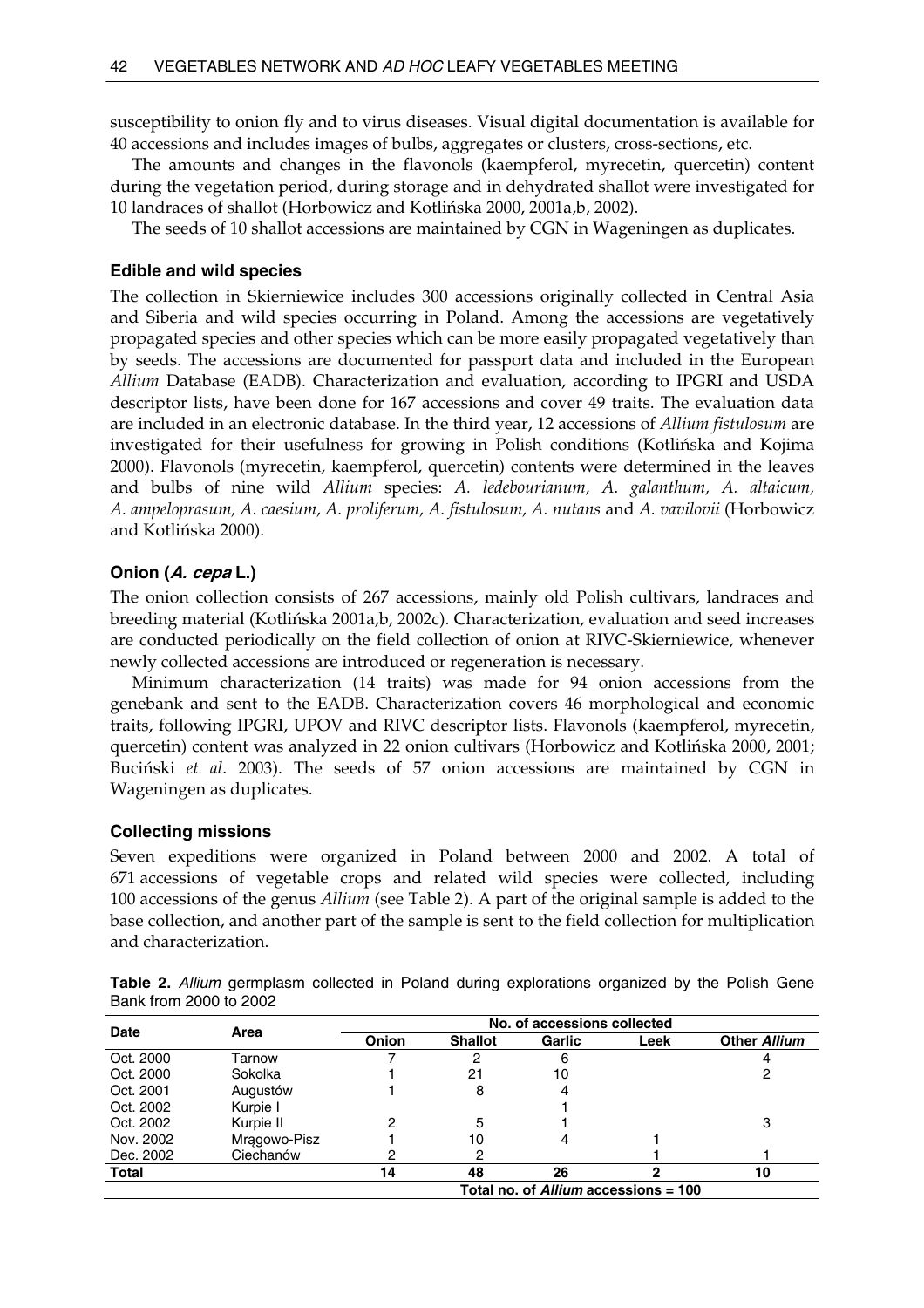During expeditions, detailed records are taken of the collecting site, with the use of GPS (Global Positioning System). In addition, all available information (such as local growing systems, local methods of plant protection, utilization for consumption or as medicinal plants, etc.) is recorded. This information is necessary to choose the proper places for reintroduction and on-farm conservation of old cultivars.

#### **Regeneration and characterization**

During the period 2000-2002, seed was obtained of 13 accessions of *Allium* spp., 18 of shallot and 18 of onion, and 471 accessions were evaluated in field conditions (114 accessions of *Allium* spp., 32 of onion, 147 of shallot and 178 of garlic).

#### **Utilization of germplasm**

During 2000-2002 the genebank obtained 250 *Allium* accessions from Polish donors and 23 accessions from abroad. As a result of seven collecting missions, 100 new *Allium* accessions were added to the collection.

 During the same period, 124 seed samples of *Allium* were distributed to users in Poland, including 63 of onion, 6 of shallot, 16 of garlic, 2 of leek, and 37 of other *Allium* species.

 Since 2000, 55 seed samples were sent to users abroad (3 of onion, 10 of shallot and 42 of other *Allium* species).

 Numerous accessions of *Allium* have been used for studies at the research institutes and universities (Borkowski *et al.* 2001; Buciński *et al.* 2003; Horbowicz and Kotlińska 2002).

 In 2002 we began collaboration with non-governmental organizations in the field of reintroduction of old vegetable landraces and cultivars. This year (2003), farmers are growing 44 accessions of 6 vegetable species from the genebank in five selected organic farms in southern Poland. This material includes 7 garlic landraces and 9 shallot landraces. The aim of this work is to reintroduce old cultivars and landraces to their original locality and also to provide demonstration plots for "green schools" to show children and students the biodiversity of vegetables.

#### **References**

- Borkowski, J., O. Nowosielski, T. Kotlińska, A. Niekraszewicz and H. Struszczyk. 2001. Influence of chitosan and tytanit on the growth and healthiness of the lettuce, top onion and the glasshouse tomato. Pp. 159-168 *in* Progress on chemistry and application of chitin and its derivatives. Monograph. Vol. 7 (Henryk Struszczyk, ed.). Polish Chitin Society, Łódź, Poland.
- Buciński, A., W. Wiczkowski, T. Kotlińska and M. Piskuła. 2003. Principal component analysis as an objective tool for determination of similarity between *Allium cepa* L. and *Allium cepa* var. *aggregatum* G. Don. cultivars based on quercetin and its derivatives. Cenexfood Workshop – Ethical and Methodological Aspects of Phytochemicals Biological Activity Estimation, 12-14 June 2003, Olsztyn, Poland. (Abstract; unpublished).
- Horbowicz, M. and T. Kotlińska. 2000. Level of flavonols in wild and cultivated *Allium* species. Proceedings of XXV International Horticultural Congress, Part 7. Quality of horticultural products: starting materials, auxiliary products, quality control. 2-7 August 1998, Brussels, Belgium (M. Herregods, ed.). Acta Horticulturae 517:375-380.
- Horbowicz, M. and T. Kotlińska. 2001a. Changes of flavonols level during vegetation period in the leaves and bulbs of shallot. P. 86 *in* Broad Variation and Precise Characterization – Limitation for the Future. XVI<sup>th</sup> EUCARPIA Section Genetic Resources Workshop, 16-20 May 2001, Poznań, Poland. (Abstracts). Institute of Plant Genetics, Polish Academy of Sciences, Poznań, Poland.
- Horbowicz, M. and T. Kotlińska. 2001b. Wpływ warunków przechowywania szalotki na zawartość kwercetyny [Influence of storage conditions on quercitine content in shallot]. Pp. 119-120 *in* Ogólnopolska Naukowa Konferencja Warzywnicza: Biologiczne i agrotechniczne kierunki rozwoju warzywnictwa [Proceedings of Country Scientific Vegetable Conference: Biological and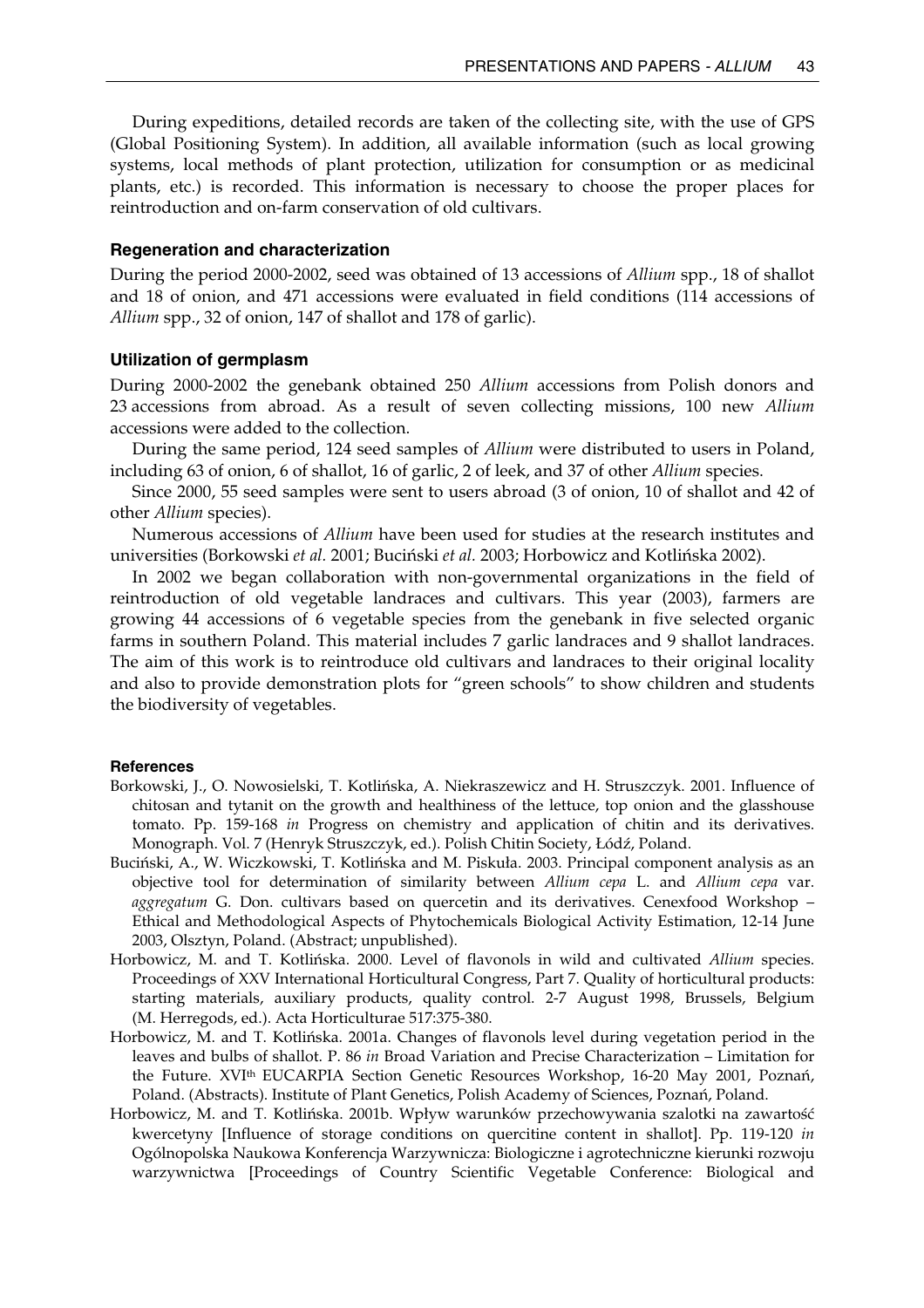agricultural trends of vegetable crops development], 21-22 June 2001, Skierniewice, Poland. Instytut Warzywnictwa, Skierniewice, Poland.

Horbowicz, M. and T. Kotlińska. 2002. Changes of flavonols level during vegetation period in the leaves and bulbs of shallot. Pp. 198-199 *in* Broad Variation and Precise Characterization – Limitation for the Future. XVI<sup>th</sup> EUCARPIA Section Genetic Resources Workshop, 16-20 May 2001, Poznań, Poland (W. Święcicki, B. Naganowska and B. Wolko, eds). Institute of Plant Genetics, Polish Academy of Sciences, Poznań, Poland.

Kotlińska, T. 2001a. Polish cultivars of onions. Acta Horticulturae 555:231-237.

Kotliēska, T. 2001b. Traditional Polish cultivars of onion. *Allium* Improvement Newsletter 10:14-17.

- Kotlińska, T. 2002a. Vegetatively propagated *Allium* genetic resources in Poland. Pp. 56-61 in European collection of vegetatively propagated *Allium*. Report of a Workshop, 21-22 May 2001, Gatersleben, Germany (L. Maggioni, J. Keller and D. Astley, compilers). International Plant Genetic Resources Institute, Rome, Italy.
- Kotlińska, T. 2002b. Zmienność genetyczna populacji miejscowych czosnku (*Allium sativum* L.) i jej wykorzystanie [Genetic variation of garlic (*Allium sativum* L.) landraces and their usefulness]. PhD Thesis, Research Institute of Vegetable Crops, Skierniewice, Poland. 278pp.
- Kotliēska, T. 2002c. Endangered vegetable genetic resources in the Carpathian Mountains. Pp. 85-89 *in* Rare Breeds and Plant Varieties in the Carpathian Mountains – Monitoring and Conservation Strategies. Workshop Report, 26-28 May 1999, Suceava, Romania (Monitoring Institute for Rare Breeds and Seeds in Europe, St. Gallen, Switzerland, ed.). Friedlos Druckoorganisation, Siebnen, Switzerland.
- Kotlińska, T. and A. Kojima. 2000. Siedmiolatka (*Allium fistulosum L.*) jako wartościowa roślina warzywna [Bunching onion (*Allium fistulosum* L.) as valuable vegetable crop]. Roczniki Akademii Rolniczej w Poznaniu CCCXXIII:311.
- Makowska, Ż. and T. Kotlińska. 2000. Regeneration of garlic (Allium sativum L.) genotypes from genebank collection. Vegetable Crops Research Bulletin 53:17-21.
- Makowska, Ż. and T. Kotlińska. 2001a. Warunki przechowywania tkanek roślinnych w ciekłym azocie [Cryopreservation of plant tissue culture]. Biotechnologia 2(53):126-132.
- Makowska, Ż. and T. Kotlińska. 2001b. Elaboration of optimal conditions for micropropagation and crypreservation of garlic (*Allium sativum* L.). Vegetable Crops Research Bulletin 54(1):19-23.
- Makowska, Ż. and T. Kotlińska. 2001c. Opracowanie optymalnych warunków mikrorozmnażania czosnku (*Allium sativum* L.) do przechowywania w ciekđym azocie [Elaboration of optimal conditions for micropropagation and cryopreservation of garlic (*Allium sativum* L.)]. Pp. 50-52 *in* Ogólnopolska Naukowa Konferencja Warzywnicza: Biologiczne i agrotechniczne kierunki rozwoju warzywnictwa [Proceedings of Country Scientific Vegetable Conference: Biological and agricultural trends of vegetable crops development], 21-22 June 2001, Skierniewice, Poland. Instytut Warzywnictwa, Skierniewice, Poland.
- Makowska, Ż. and T. Kotlińska. 2001d. Cryopreservation of garlic (*Allium sativum* L.) germplasm. P. 50 in Broad Variation and Precise Characterization - Limitation for the Future. XVI<sup>th</sup> EUCARPIA Section Genetic Resources Workshop, 16-20 May 2001, Poznań, Poland. (Abstracts). Institute of Plant Genetics, Polish Academy of Sciences, Poznań, Poland.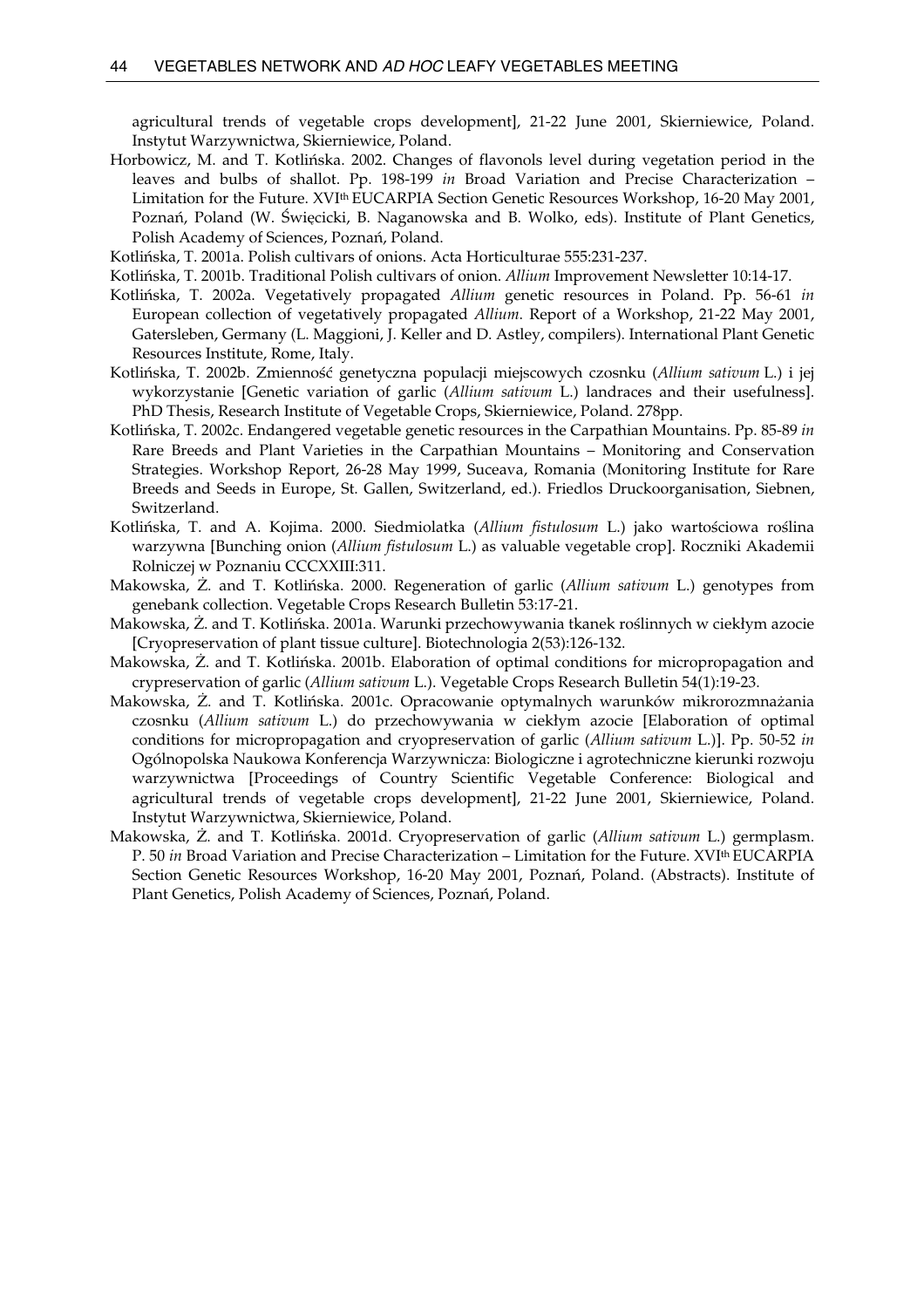# **WORKING GROUP SESSION ON BRASSICA**

*Grégoire Thomas and Eduardo Rosa* 

# **Review of the workplan**

| <b>Action</b>                                                                                                                                                                                         | To be carried out by                                 | <b>Deadline</b>  |
|-------------------------------------------------------------------------------------------------------------------------------------------------------------------------------------------------------|------------------------------------------------------|------------------|
| <b>Questionnaire: review of activities</b>                                                                                                                                                            |                                                      |                  |
| Correct the data already given                                                                                                                                                                        | Members who have already<br>answered                 | June 2003        |
| Send back to G. Thomas the completed questionnaire                                                                                                                                                    | Members who have not<br>answered yet                 | June 2003        |
| <b>Database - Documentation</b>                                                                                                                                                                       |                                                      |                  |
| Identify missing country data sets by comparing<br>questionnaire and database                                                                                                                         | Database manager                                     | June 2004        |
| Send a request to these identified collections/members                                                                                                                                                | <b>ECP/GR Secretariat and WG</b><br>Chair            | <b>June 2004</b> |
| Update the Brassica European Database (Bras-EDB) with<br>these data                                                                                                                                   | DB Manager                                           | Dec. 2004        |
| Reinforce the role of the WG members by asking them to<br>ensure transfer of the missing data from their national<br>collections to the DB Manager (also proposed at the<br>Vegetables Network level) | All                                                  | Ongoing          |
| Create indicators (fields) in the database to indicate the<br>accessions already characterized/evaluated                                                                                              | DB manager                                           | June 2005        |
| Update the Bras-EDB with these indicators                                                                                                                                                             | DB manager                                           | Dec. 2005        |
| Prepare for national data the above indicators and send to<br>DB manager                                                                                                                              | All                                                  | <b>June 2005</b> |
| <b>Characterization</b>                                                                                                                                                                               |                                                      |                  |
| Recommend and stimulate the use of the simple descriptors<br>used in GENRES project to progress with characterization                                                                                 | All                                                  | June 2006        |
| <b>Evaluation</b>                                                                                                                                                                                     |                                                      |                  |
| Identify a list of evaluation characters (per species) and<br>define a priority list to promote evaluation activities                                                                                 | All, in answer to a questionnaire<br>sent by E. Rosa | <b>June 2004</b> |
| Regeneration                                                                                                                                                                                          |                                                      |                  |
| Necessarily ongoing but needs rationalization at mid-term<br>through duplicate tracing                                                                                                                | All                                                  | Ongoing          |
| <b>Tracing duplicates</b>                                                                                                                                                                             |                                                      |                  |
| Trace duplicates through database passport data                                                                                                                                                       | All                                                  | Dec. 2004        |
| Communicate with the other holders to assess these<br>duplicates                                                                                                                                      | All (bilateral relation)                             | June 2005        |
| Provide information and literature on the way to proceed to<br>identify priority (holders) when duplicates exist                                                                                      | G. Poulsen to all                                    | Dec. 2003        |
| Establish a common process to identify priority and<br>responsibility in case of duplicates                                                                                                           | All                                                  | Dec. 2004        |
| Safety-duplication                                                                                                                                                                                    |                                                      |                  |
| Circulate the list of genebanks offering safety-duplication<br>facilities                                                                                                                             | G. Thomas                                            | May 2003         |
| Inform the WG Chair on the state of the safety-duplication                                                                                                                                            | All                                                  | Dec. 2003        |
| <b>Wild relatives</b>                                                                                                                                                                                 |                                                      |                  |
| Establish a questionnaire to assess availability and state of<br>collection for the wild Brassica (n=9 priority)                                                                                      | N. Bas                                               | June 2003        |
| Circulate this questionnaire to members and establish a<br>global overview of the status (in relation to future funding<br>proposal)                                                                  | G. Thomas and N. Bas                                 | <b>July 2003</b> |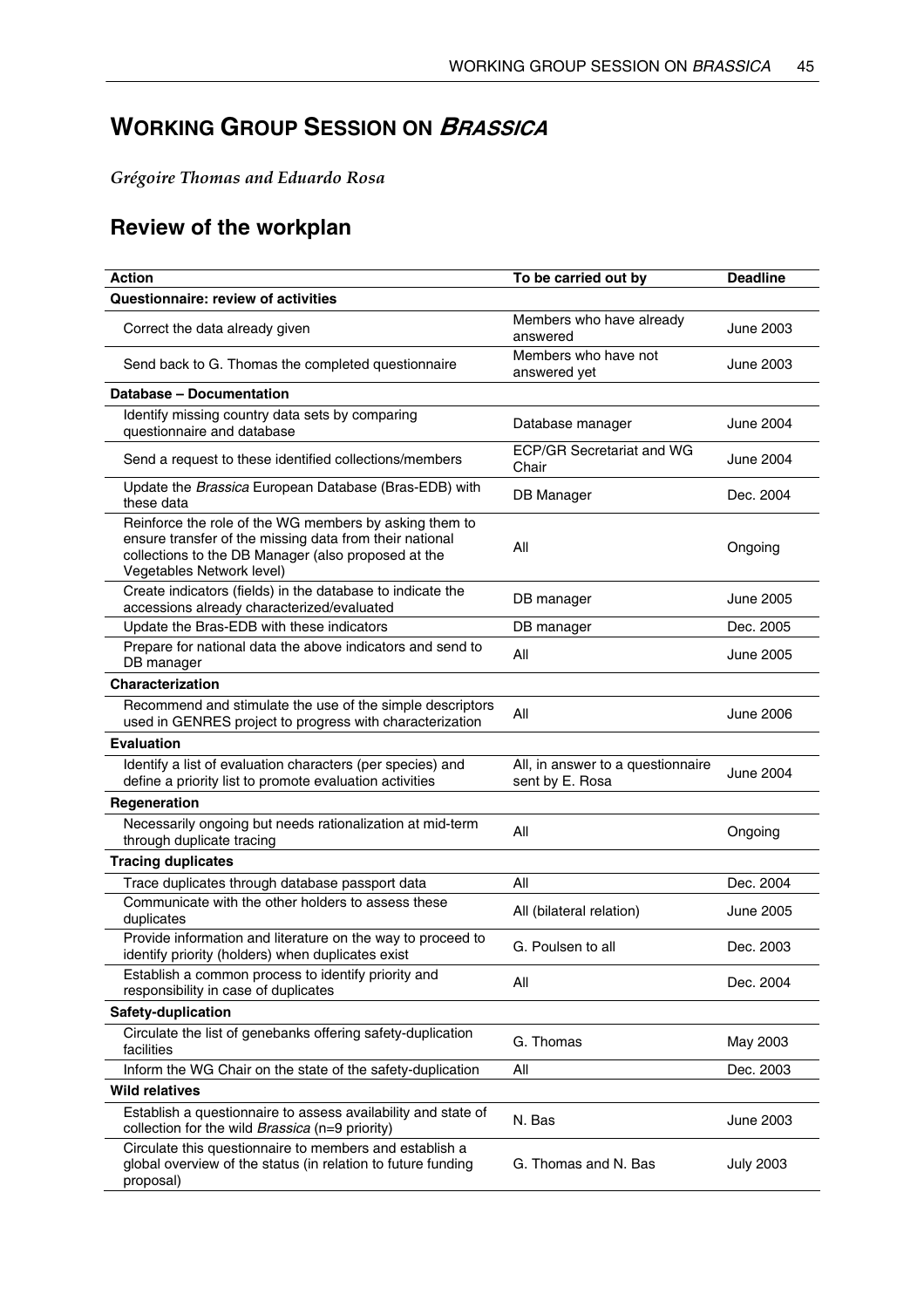# **Presentations and papers**

| Brassica genetic resources in Austria<br>Helmut Reiner                                                                            | 47 |
|-----------------------------------------------------------------------------------------------------------------------------------|----|
| Status of Brassica collections in Belgium - Update 2003<br>Hervé De Clercq                                                        | 49 |
| <b>Brassicaceae collections in Bulgaria</b><br>Stefan Neykov                                                                      | 50 |
| Brassica germplasm in the collection of vegetable crops in Poland<br>Teresa Kotlińska                                             | 51 |
| Status of the Brassica oleracea, leafy B. rapa and B. juncea collections in the Russian<br><b>Federation</b><br>Anna M. Artemyeva | 54 |
| Bioactive substances in Brassica green vegetables<br>Anna M. Artemyeva and Alla E. Solovyova                                      | 58 |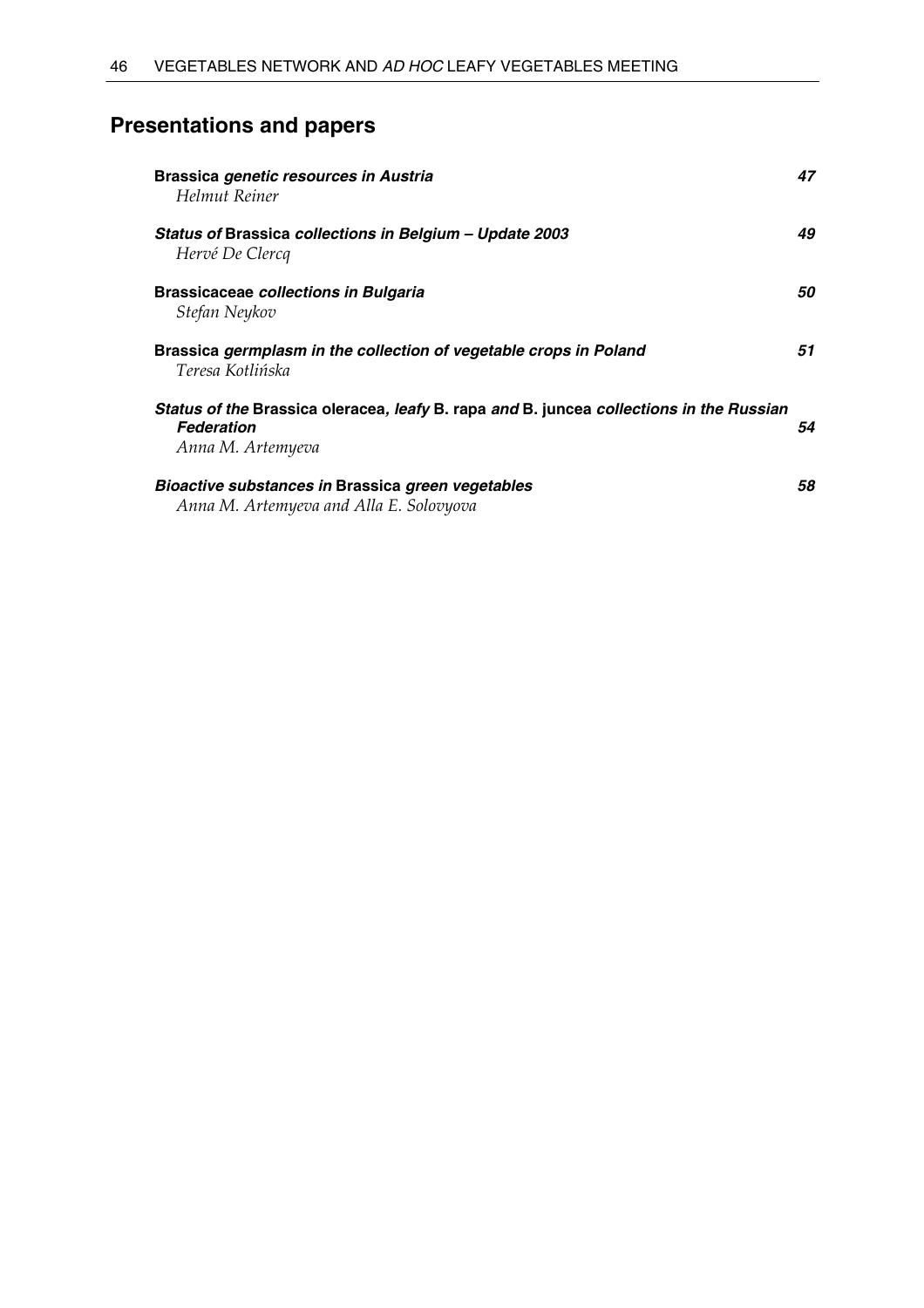## **Brassica genetic resources in Austria**

## *Helmut Reiner*

*Plant-Food-Quality, Vienna, Austria*

## **Introduction**

The last country report on this topic dates from the extraordinary meeting of the ECP/GR Working Group on *Brassica* in Rennes, 22 September 1997.15 Emphasis is therefore given here to developments since 1997.

## **Structure of Austrian genebanks**

**1. Arche Noah Seed Archive,** a non-governmental organization located in Lower Austria, has become the largest and most important genebank for *Brassica* in Austria in recent years. The curator of the collection is Mrs Michaela Arndorfer (sortenarchiv@arche-noah.at). Data will be included in the Austrian *Index Seminum* database and have been submitted to the ECP/GR *Brassica* Database. Arche Noah maintains the major part of the *Brassica* genetic resources in Austria (108 accessions), and also displays them to the public in the garden. Web site: http://www.arche-noah.at.

**2. Austrian genebanks** are now integrated into the Austrian Agency for Health and Food Safety (AGES). The *Index Seminum* (database for all genetic resources in Austria) can now be found on a new homepage (http://www.genbank.at). It is integrated into EPGRIS (European Plant Genetic Resources Information Infra-Structure). Most of the material is kept at AGES-Linz (curator in charge: Wolfgang Kainz). All the material will be transferred to Linz, which will then be the most important collection in Austria for genetic resources. But there are comparatively few *Brassica* accessions in Linz (currently 15).

**3. Genebank Tyrol** (curator: Kaspar Holaus) had to leave its traditional site and regeneration facilities in Rinn near Innsbruck and move to Imst, where it is located at a school. Organizational matters are dealt with in the office of the federal state of Tyrol in Innsbruck (AUT005). The County of Tyrol has not taken its responsibilities for plant genetic resources seriously, and this is a problem in particular for the very valuable collection of alpine spring cereals (summer wheat and summer rye) collected by Erwin Mayr around 1950. This genebank also keeps accessions of alpine turnips (*Brassica rapa* subsp. *rapa*).

**4 Genebank Styria:** the genebank from the County of Styria is located in Wies (curator: Helmut Pelzmann). There are only a few brassicas in this genebank, e.g. a walking stick cabbage. An additional turnip accession is not yet included in the *Index Seminum*.

## **Tasks and projects**

1

A lot of regeneration and characterization work needs to be done for *Brassica* in the next few years in Austria. Projects on alpine turnips (*Brassica rapa* subsp. *rapa*) could not obtain funding, neither from the EU nor from the Austrian Ministry of Agriculture. However, funding was obtained from the EU for a project on the evaluation of *Brassica nigra* for

<sup>15</sup> Reiner, H. 1999. Report on Cruciferae germplasm collections in Austria. Pp. 5-7 *in* Report of an extraordinary meeting of the ECP/GR Working Group on *Brassica*, 22 September 1997, Rennes, France (L. Maggioni, compiler). International Plant Genetic Resources Institute, Rome, Italy.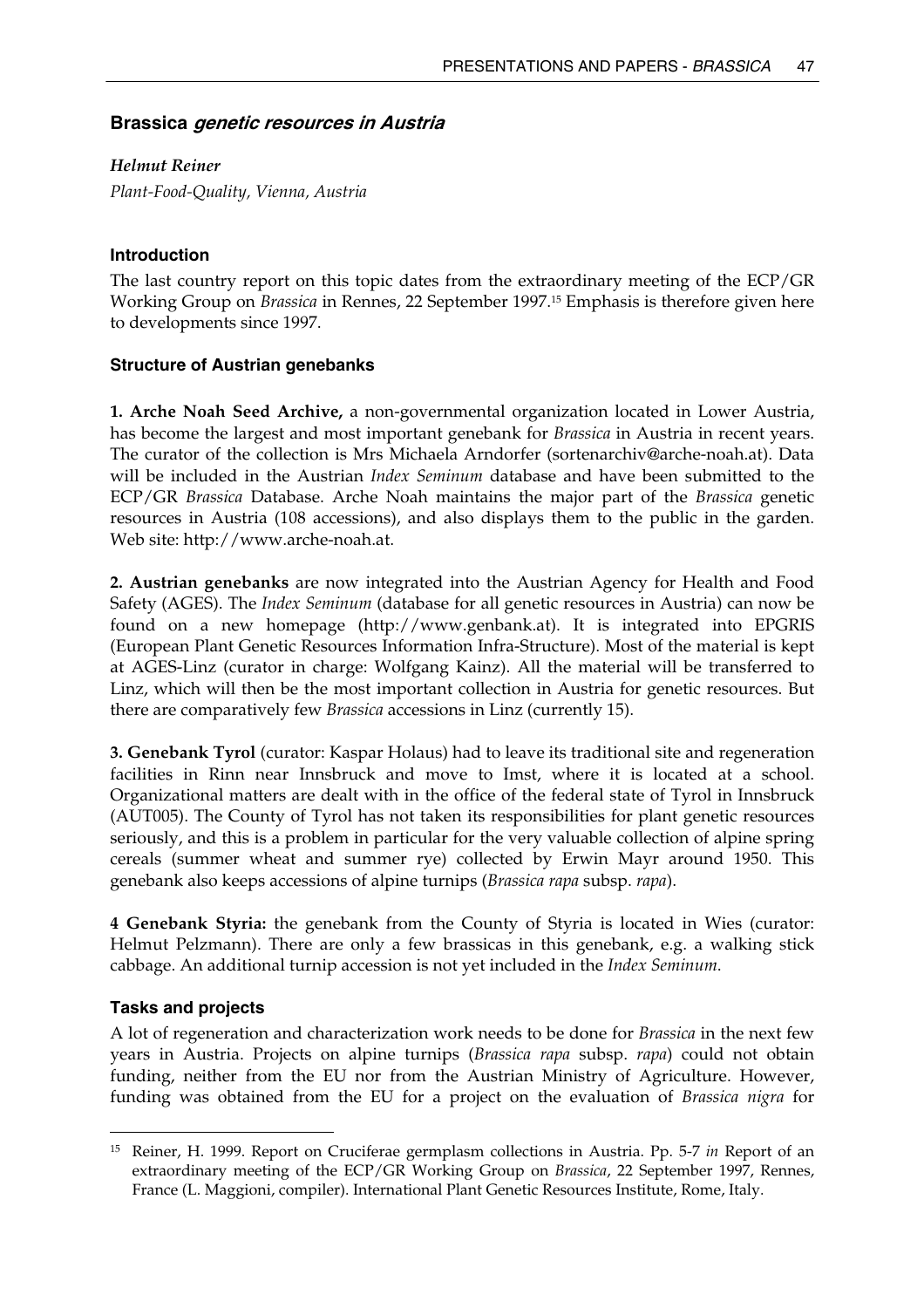mustard production, organized by Lustenauer Senf. At present, a group centred around Christian and Brigitte Vogl-Lukasser is preparing a project about on-farm conservation for genetic resources of alpine turnips (*B. rapa* subsp. *rapa*). I am also working on wild turnip (*B. rapa* subsp. *campestris).* Trials for testing *Brassica* cultivars for culinary use are currently carried out by Wolfgang Palme from the Vegetable Station in Schönbrunn. In recent years trials on *B. oleracea* and *B. rapa* (pak choi and petsai) were done. There are also some very interesting *B. oleracea* white cabbage accessions, candidates for on-farm conservation.

## **Status of Austrian Brassica collections**

(See Table 1)

| Crop<br><b>Species</b> |                         | No. of accessions held by |                        |  |  |  |  |
|------------------------|-------------------------|---------------------------|------------------------|--|--|--|--|
|                        |                         | <b>Arche Noah</b>         | Governmental genebanks |  |  |  |  |
| Brassica oleracea      | white cabbage           | 16                        | 9                      |  |  |  |  |
|                        | red cabbage             | 6                         |                        |  |  |  |  |
|                        | kohlrabi                | 6                         |                        |  |  |  |  |
|                        | Savoy                   | 4                         |                        |  |  |  |  |
|                        | curly kale              | 12                        |                        |  |  |  |  |
|                        | <b>Brussels sprouts</b> | 2                         |                        |  |  |  |  |
|                        | broccoli                | 8                         |                        |  |  |  |  |
|                        | kale                    | 3                         | 1                      |  |  |  |  |
|                        | others + f. oblonga     | 6                         |                        |  |  |  |  |
| Brassica napus         | Swede                   | 10                        |                        |  |  |  |  |
|                        | rapeseed                |                           | 3                      |  |  |  |  |
|                        | var. pabularia          | 2                         |                        |  |  |  |  |
|                        | others                  |                           |                        |  |  |  |  |
| Brassica rapa          | subsp. rapa = turnip    | 12                        | $\overline{c}$         |  |  |  |  |
|                        | subsp. chinensis        | 4                         |                        |  |  |  |  |
|                        | subsp. oleifera         | 3                         |                        |  |  |  |  |
|                        | others                  | 2                         |                        |  |  |  |  |
| B. juncea              |                         | 6                         | 1                      |  |  |  |  |
| B. nigra               |                         | 2                         |                        |  |  |  |  |
| <i>Brassica</i> sp.    |                         | $\overline{c}$            |                        |  |  |  |  |
| <b>Total</b>           |                         | 108                       | 17                     |  |  |  |  |
| <b>Grand total</b>     |                         |                           | 125                    |  |  |  |  |

#### **Table 1.** Accessions of the genus Brassica in Austrian genebanks

#### **Literature**

- Reiner, H., W. Holzner and R. Ebermann. 1995. The development of turnip-type and oilseed-type *Brassica rapa* crops from the wild-type in Europe – An overview of botanical, historical and linguistic facts. Pp. 1066-1069 *in* Rapeseed today and tomorrow. Proceedings of the 9th International Rapeseed Congress, 4-7 July 1995, Cambridge, UK. Vol. 4 (D. Murphy, ed.). Published by the Organising Committee of the Ninth International Rapeseed Congress under the aegis of the Groupe Consultatif International de Recherche sur le Colza (GCIRC), Cambridge, UK.
- Vogl, C.R., B. Vogl-Lukasser and H. Reiner. 2003. A documentation of the last remaining pockets of local knowledge on management and processing of *Brassica rapa* ssp. *rapa* (the turnip) in Alpine Eastern Tyrol (Linz district). Oral presentation at the Annual Conference of the Society for Economic Botany, 2-5 June 2003, Sonora Desert Museum, Tucson, Arizona, USA. (planned for publication in Economic Botany).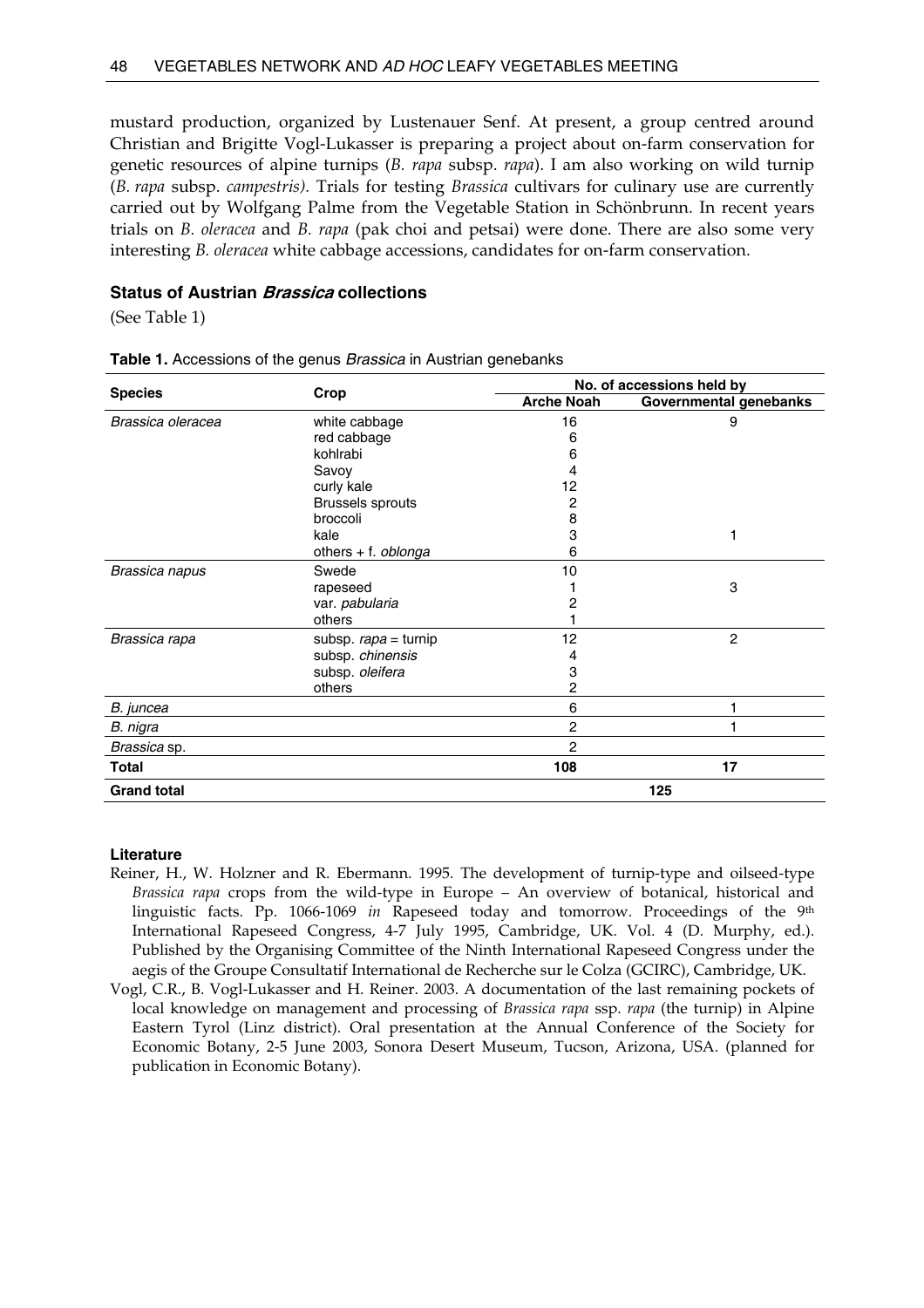## **Status of Brassica collections in Belgium – Update 2003**

## *Hervé De Clercq*

*Departement voor Plantengenetica en –veredeling (DvP-CLO), Melle, Belgium* 

## **Bayer Bio Science n.v.**

Nazarethsesteenweg, 9800 Astene, Belgium Peter De Groot Tel: +32 9381 8400

About 10 years ago this institute was known as PGS (Plant Genetic Systems), a spin-off from the University of Gent, Belgium. It is now part of the company Bayer Bio Science n.v. In the current political and social context relating to genetically modified organisms (GMOs) the testing of GMO oilseed rape has been stopped in Belgium. The working collection of *Brassica* seeds is maintained and regenerated when needed. Safety-duplication is carried out in different locations of the company. Exchange is possible only on a contract basis.

## **National Botanic Garden of Belgium**

Domein van Bouchout, 1860 Meise, Belgium Director J. Rammeloo Tel: +32 2 2693905; Fax: +32 2 2701567 Web site: www.br.fgov.be

The Living Plant Collections Database (LIVCOL) is searchable on-line (http://www.br.fgov.be/RESEARCH/COLLECTIONS/LIVING/LIVCOL/index.html). The collection currently contains 130 accessions of the Brassicaceae family.

## **Departement voor Plantengenetica en -veredeling (DvP-CLO)**

Caritasstraat 21, 9090 Melle, Belgium H. De Clercq Tel: +32 9272 2850; Fax: +32 9272 2901 Email: h.declercq@clo.fgov.be

The working collection of *Brassica* seeds contains varieties of the following species:

- fodder crops: stubble turnip (*B. rapa*) and forage rape (*B. napus)*
- green manure crops: white mustard (*Sinapis alba*) and fodder radish (*Raphanus sativus*).

 There are no characterization data available that could be of interest for the ECP/GR *Brassica* Database. The working collection contains only current varieties, and the data are recorded according to the programmes under way.

 DvP holds a collection of *Brassica rapa* landraces which is safety-duplicated at CGN, Wageningen since 1993. There has been no regeneration so far; it should be considered in the near future.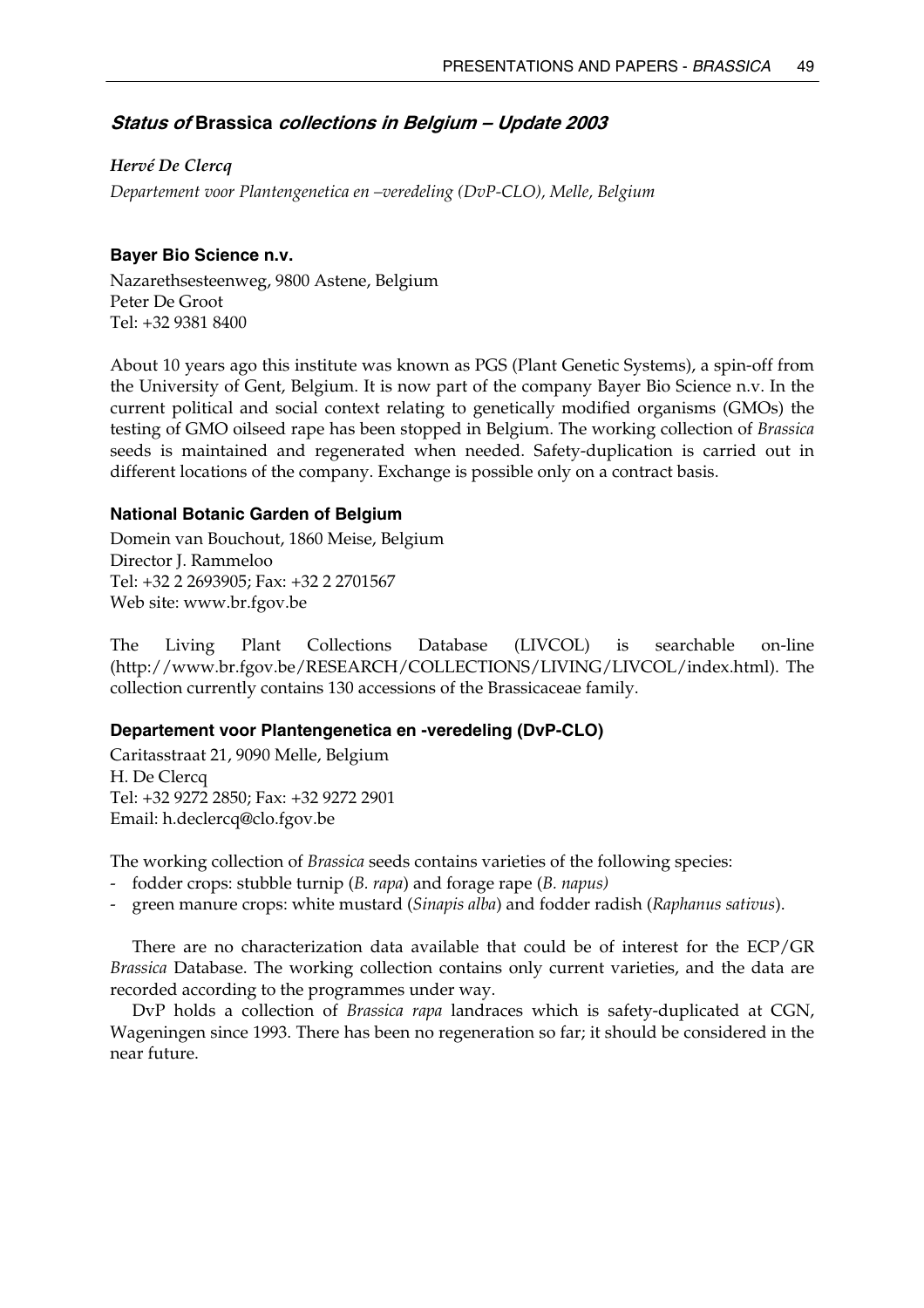## **Brassica collections in Bulgaria**

## *Stefan Neykov*

*Institute of Plant Genetic Resources "K. Malkov" (IPGR), Sadovo, Plovdiv, Bulgaria* 

There are four institutions holding collections of the Brassicaceae family in Bulgaria:

- Institute of Plant Genetic Resources "K. Malkov"-Sadovo, Plovdiv (Curator: Stefan Neykov)
- IHC: Institute of Horticulture and Canning, Plovdiv
- ESVC: Experimental Station for Vegetable Crops, Gorna Oryahovitsa
- Agricultural University, Plovdiv

The status of the collections is shown in Tables 1 and 2.

| <b>Table 1.</b> Brassicaceae collections stored in IPGR-Sadovo |
|----------------------------------------------------------------|
|----------------------------------------------------------------|

| <b>Taxon</b>      | Total no, of<br>accessions |           | No. of accessions<br>evaluated | No. of accessions<br>regenerated |          |    |   |
|-------------------|----------------------------|-----------|--------------------------------|----------------------------------|----------|----|---|
|                   |                            | total     | per year                       | total                            | per year |    |   |
| Brassica oleracea |                            |           |                                |                                  |          |    |   |
| var. capitata     | 307                        | 307<br>58 |                                | 259                              | 19       |    |   |
| var. botrytis     | 47                         | 47<br>4   |                                |                                  |          |    |   |
| var. gemmifera    | 28                         | 25        |                                | 8                                | 2        |    |   |
| var. sabauda      | 9                          | 9         |                                |                                  |          | 6  |   |
| Brassica rapa     |                            |           |                                |                                  |          |    |   |
| var. pekinensis   | 17                         | 17        |                                |                                  |          | 10 | 5 |
| var. oleifera     | 105                        | 62        | 10                             | 95                               | 8        |    |   |
| Brassica napus    |                            |           |                                |                                  |          |    |   |
| var. oleifera     | 293                        | 285<br>32 |                                | 275                              | 25       |    |   |
| Brassica juncea   | 45                         | 45        | 10                             | 40                               | 8        |    |   |
| Brassica nigra    | 24                         | 24        | 3                              | 24                               | 4        |    |   |
| Camelina sativa   | 60                         | 50        | 15                             | 60                               | 4        |    |   |
| Crambe abyssinica | 20                         | 20        |                                | 20                               | 5        |    |   |
| Eruca sativa      | 3                          | 3         |                                | 3                                |          |    |   |
| Sinapis alba      | 55                         | 52        | 5<br>55                        |                                  | 6        |    |   |
| Raphanus sativus  |                            |           |                                |                                  |          |    |   |
| var. radicula     | 45                         | 40        | 3                              | 20                               | 4        |    |   |
| Total             | 1058                       | 986       | 140                            | 910                              | 90       |    |   |

| <b>Holder</b>                          | Taxon                     |       | No. of accessions<br>evaluated | No. of accessions<br>regenerated |          |  |
|----------------------------------------|---------------------------|-------|--------------------------------|----------------------------------|----------|--|
|                                        |                           | total | per year                       | total                            | per year |  |
| <b>IHC Plovdiv</b>                     | B. oleracea var. capitata | 40    | 15                             | 40                               |          |  |
|                                        | B. oleracea var. botrytis | 20    | 5                              |                                  |          |  |
| <b>ESVC Gorna Oryahovitsa</b>          | B. oleracea var. capitata | 50    | 20                             | 50                               |          |  |
| <b>Agricultural University Plovdiv</b> | B. oleracea var. capitata | 25    | 8                              | 25                               |          |  |
| <b>Total</b>                           |                           | 135   | 48                             | 115                              |          |  |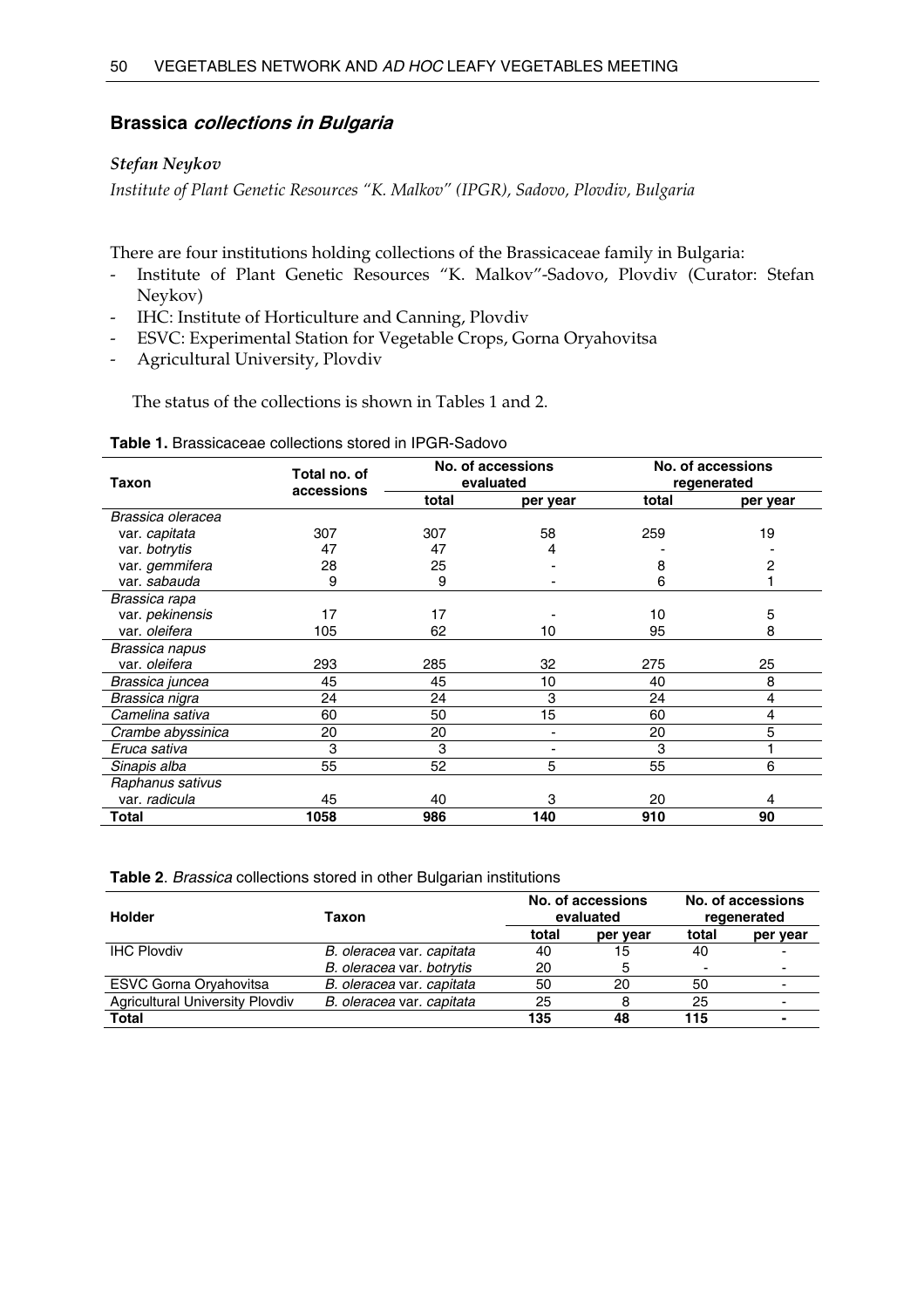## **Brassica germplasm in the collection of vegetable crops in Poland**

#### *Teresa Kotliēska*

*Plant Genetic Resources Laboratory, Research Institute of Vegetable Crops (RIVC), Skierniewice, Poland*

#### **Present status of collections**

The *Brassica* germplasm collection at the Research Institute of Vegetable Crops (RIVC) includes 682 accessions of cultivated vegetable crops. The current status of *Brassica* germplasm is given in Table 1.

 The collection of vegetable *Brassica* genetic resources is maintained by RIVC-Skierniewice. The Plant Breeding and Acclimatization Institute (PBAI) in Poznań is responsible for germplasm collections of other *Brassica* species.

Passport data for all collected accessions were changed in accordance with the FAO/IPGRI *Multi-crop Passport Descriptors* and FAO WIEWS descriptors.

#### **Characterization and evaluation**

Characterization of individual *Brassica* species is dependent on the financial situation. Up to 2002, 49% of the accessions from 11 species had been characterized and partially evaluated (Table 1).

 Part of the collection has been characterized or evaluated for different morphological and agronomic traits according to descriptor lists elaborated by IPGRI, UPOV, RIVC and COBORU (Centralny Ośrodek Badania Odmian Roślin Uprawnych = Research Centre For Cultivar Testing). These computerized data are stored in separate files depending on type of evaluation, year of trial, etc.

The number of characters recorded per crop is as follows:

- White cabbage: 43 characters
- Radish: 9 characters
- Brussels sprout: 31 characters
- Broccoli: 29 characters
- Cauliflower: 30 characters
- Kohlrabi: 33 characters.

 Some accessions have been tested for resistance to downy mildew (110 accessions) and clubroot (130 accessions).

#### **Regeneration**

During the period 1997–2002, 95 accessions from 5 species (ca. 14%) were regenerated (Table 1). It is very difficult to plan the number of accessions to be regenerated each year, because of the lack of stable financial contributions towards genetic resource conservation.

 The accessions with insufficient amounts of seeds or low seed viability in storage are selected for regeneration. The oldest seed samples of *Brassica* germplasm have been kept in storage since 1982.

Regeneration is carried out in isolation cages.

 Collected accessions are stored in controlled conditions (-15°C) in the central store located at the National Centre for Plant Genetic Resources located in the PBAI in Radzików.

Up to now *Brassica* germplasm has not been duplicated elsewhere.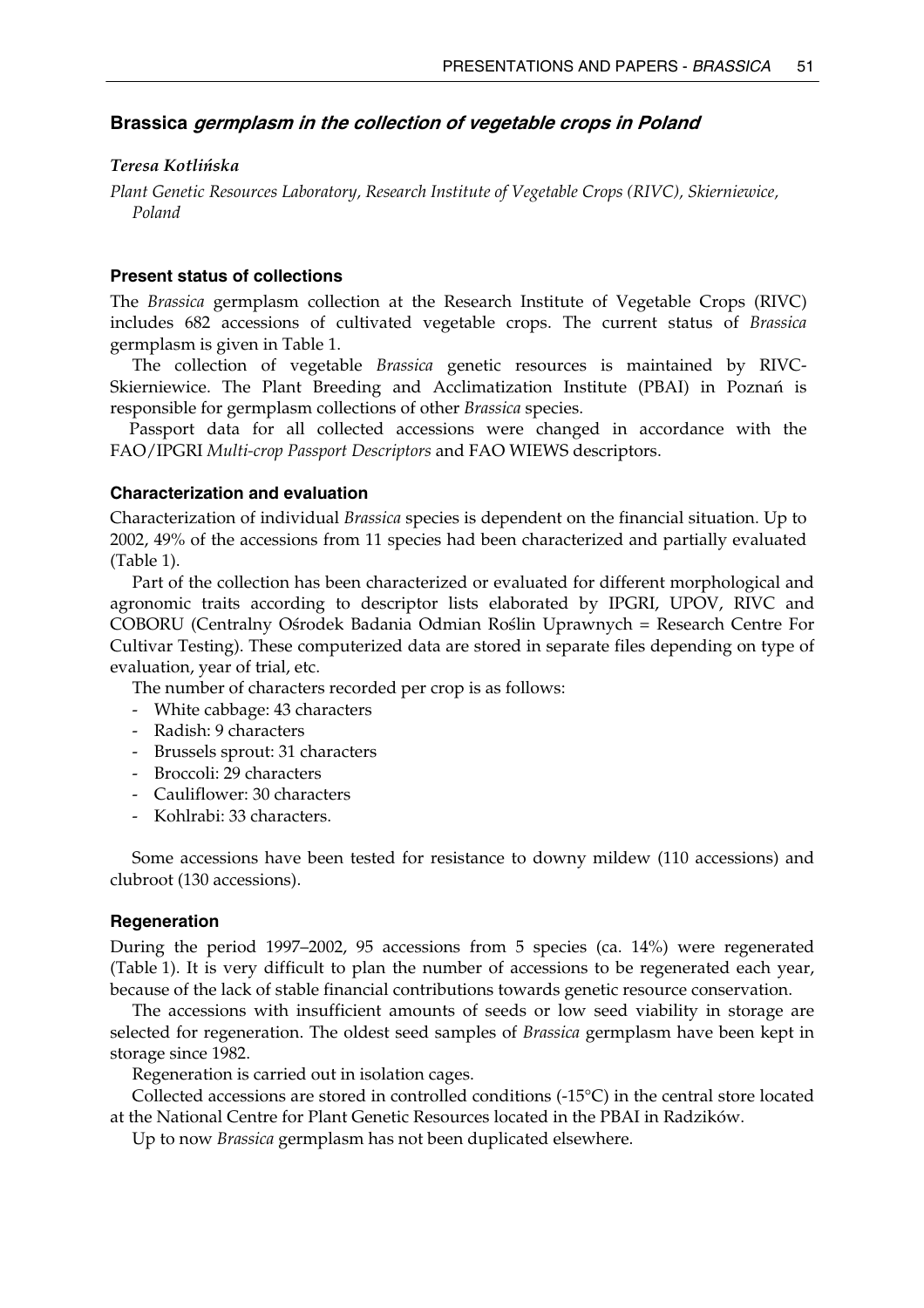| Table 1. Status of Brassica germplasm, RIVC-Skierniewice, 2003   |                    |                    |                            |                  |                                |                                 |                           |
|------------------------------------------------------------------|--------------------|--------------------|----------------------------|------------------|--------------------------------|---------------------------------|---------------------------|
| Taxon                                                            | English name       | Polish name        | Total no. of<br>accessions | Passport<br>data | Characterization<br>Evaluation | long-term<br>storage<br>Seed in | Regeneration<br>1997-2002 |
| B. oleracea L. convar. botrytis L. (Alef.) var. italica (Plenck) | <b>Broccoli</b>    | <b>Brokuł</b>      | $\frac{6}{1}$              | $\frac{6}{1}$    | $\frac{1}{4}$                  | $\frac{6}{5}$                   |                           |
| B. napus L. var. napobrassica L.                                 | Rutabaga           | Brukiew            | $\overline{2}$             | 24               |                                | $\overline{2}$                  |                           |
| Sinapis sp.                                                      | Mustard            | Gorczyca           | <u>ဝှ</u>                  | <u>ဝှ</u>        |                                | စ္                              |                           |
| B. oleracea L. var. acephala D.C.                                | Kale               | Jarmuż             | ю                          | ιΩ               |                                | 5                               |                           |
| B. oleracea L. var. botrytis L.                                  | Cauliflower        | Kalafior           | 164                        | 164              | 102                            | 164                             |                           |
| B. oleracea L.var. gongylodes L.                                 | Kohlrabi           | Kalarepa           | က်<br>(                    | ဗ္               | ∞                              | ဗ္                              |                           |
| B. oleracea L. var. capitata f.alba (D.C.) Helm                  | White cabbage      | Kapusta biala      | $\frac{18}{1}$             | $\overline{8}$   | 150                            | $\frac{18}{1}$                  | 8                         |
| B. oleracea L.var. capitata f.rubra (D.C.) Helm                  | Red cabbage        | Kapusta czerwona   | တ                          | თ                | 4                              | თ                               |                           |
| B. oleracea L. var. sabauda L.                                   | Savoy              | Kapusta włoska     | $\overline{1}$             | $\overline{1}$   | ю                              | 17                              |                           |
| B. oleracea L. var. gemmifera D.C.                               | Brussels sprouts   | Kapusta brukselska | $\frac{1}{2}$              | $\frac{6}{1}$    | Ю                              | ი<br>1                          |                           |
| B. campestris L. subsp. pekinensis (Lour) Olsson                 | cabbage<br>Chinese | Kapusta pekińska   | යි                         | 83               | 25                             | 83                              |                           |
| Raphanus sativus L. var. niger (Miller) Pers.                    | Radish             | <b>Rzodkiew</b>    | 25                         | 25               |                                | 25                              |                           |
| Raphanus sativus L. var. sativus L.                              | Small radish       | <b>Rzodkiewka</b>  | 8                          | 8                | $\overline{4}$                 | 8                               | 88                        |
| B. rapa L. var. rapifera Metzger                                 | Turnip             | Rzepa              | 57                         | 57               | $^\infty$                      | 57                              | ო                         |
| Other brassicas                                                  |                    | Inne kapustne      | 28                         | $\frac{8}{2}$    |                                | 28                              | ო                         |
| Total                                                            |                    |                    | 682                        | 682              | 336                            | 682                             | 95                        |

| $\frac{1}{2}$                |  |
|------------------------------|--|
| <b>Exploration Continued</b> |  |
| an Braccios annonlaco        |  |
|                              |  |
| ة<br>جات<br>.<br>C           |  |
|                              |  |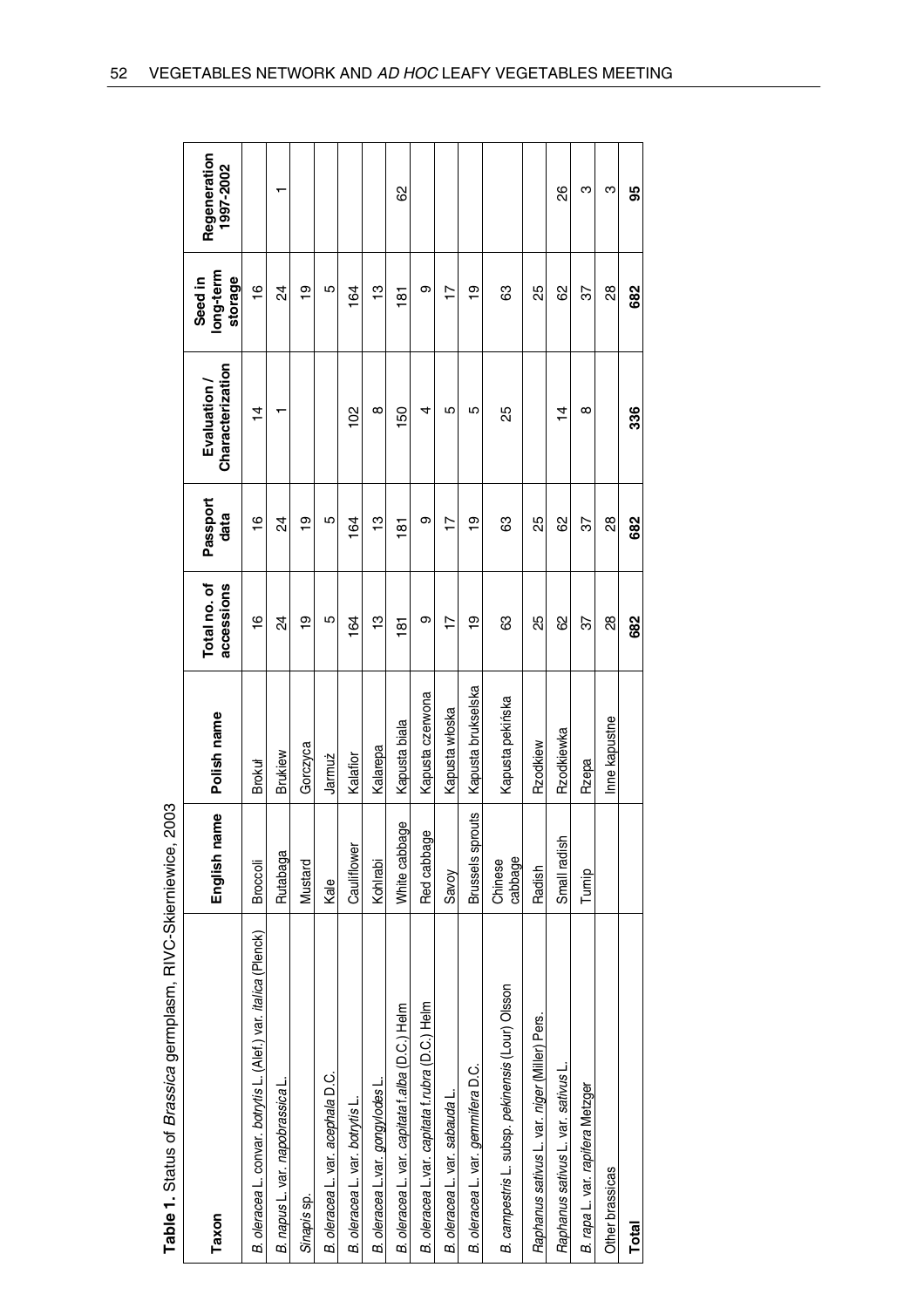## **Collecting missions**

Collecting missions in different regions of Poland and neighbouring countries are organized each year to collect and protect indigenous germplasm which may be in danger of extinction. When possible the Polish Gene Bank joins expeditions organized by other institutions (VIR, USDA, the EKO Foundation, etc.). Between 1997 and 2002 the Polish Gene Bank organized or participated in 31 expeditions, during which a total of 2795 accessions of vegetable crops and wild relatives were collected, including 72 accessions of 9 brassicas (see Table 2).

| Table 2. Brassica germplasm collected during explorations organized by the Polish Gene Bank from |  |  |  |  |  |
|--------------------------------------------------------------------------------------------------|--|--|--|--|--|
| 1997 to 2002                                                                                     |  |  |  |  |  |

|                  |                              |                |                |          | No. of accessions collected           |        |        |              |      |                 |
|------------------|------------------------------|----------------|----------------|----------|---------------------------------------|--------|--------|--------------|------|-----------------|
| <b>Date</b>      | Area                         | Rutabaga       | Mustard        | Kohlrabi | White cabbage                         | Radish | Turnip | Small radish | Kale | Other brassicas |
| Oct. 1997        | Bielsko Biała, Żywiec-Poland | 1              |                |          |                                       |        |        |              |      |                 |
| Nov. 1997        | Zamość, Poland               | 1              |                |          | 3                                     |        | 1      | 3            |      |                 |
| Aug.-Sep. 1998   | Ukraine / Moldova            | $\overline{2}$ |                | 4        | 13                                    |        | 1      | 2            |      | $\mathbf{2}$    |
| Oct. 1998        | Biała-Podlaska, Poland       |                |                |          | 1                                     |        |        | 1            |      |                 |
| Oct. 1998        | Białystok, Poland            | $\overline{2}$ |                |          | 3                                     |        |        | 1            |      |                 |
| Oct. 1998        | Zamość, Poland               |                |                |          | $\overline{c}$                        |        |        |              |      |                 |
| <b>July 1999</b> | Eastern Poland*              | 1              | 4              |          | $\overline{c}$                        |        | 1      | 1            | 1    |                 |
| <b>July 1999</b> | Syria*                       |                |                |          | 1                                     |        |        | 2            |      |                 |
| Aug. 1999        | Greece*                      |                |                |          |                                       |        |        | 1            |      |                 |
| Oct. 2000        | Tarnow, Poland               |                | $\overline{c}$ |          | 1                                     |        |        |              |      |                 |
| Oct. 2000        | Sokolka, Poland              |                |                |          | 4                                     |        | 1      |              |      |                 |
| Oct. 2002        | Kurpie II, Poland            |                |                |          | 1                                     |        |        |              |      |                 |
| Nov. 2002        | Mrągowo-Pisz, Poland         |                |                |          | $\overline{2}$                        |        |        | 1            |      |                 |
| <b>Total</b>     |                              | 10             | 6              | 4        | 34                                    | 1      | 4      | 12           | 1    | 3               |
|                  |                              |                |                |          | Total no. of Brassica accessions = 72 |        |        |              |      |                 |

\* in collaboration with USDA

 In selected areas each village is explored to collect not only seed material, but also all available information about local growing systems, local methods of plant protection, utilization for consumption or as medicinal plants, etc. Detailed records of the collecting site are taken using GPS (Global Positioning System). This information is also very useful to identify suitable sites for on-farm conservation and the reintroduction of old cultivars.

 The sources of collected materials are mostly local markets, home gardens and home stores in isolated villages, where old farmers still maintain landraces of various vegetables in small quantities for domestic use.

## **Utilization**

Between 1997 and 2002, 207 seed samples of *Brassica* genetic resources were distributed to users in Poland and 107 seed samples were sent to users abroad.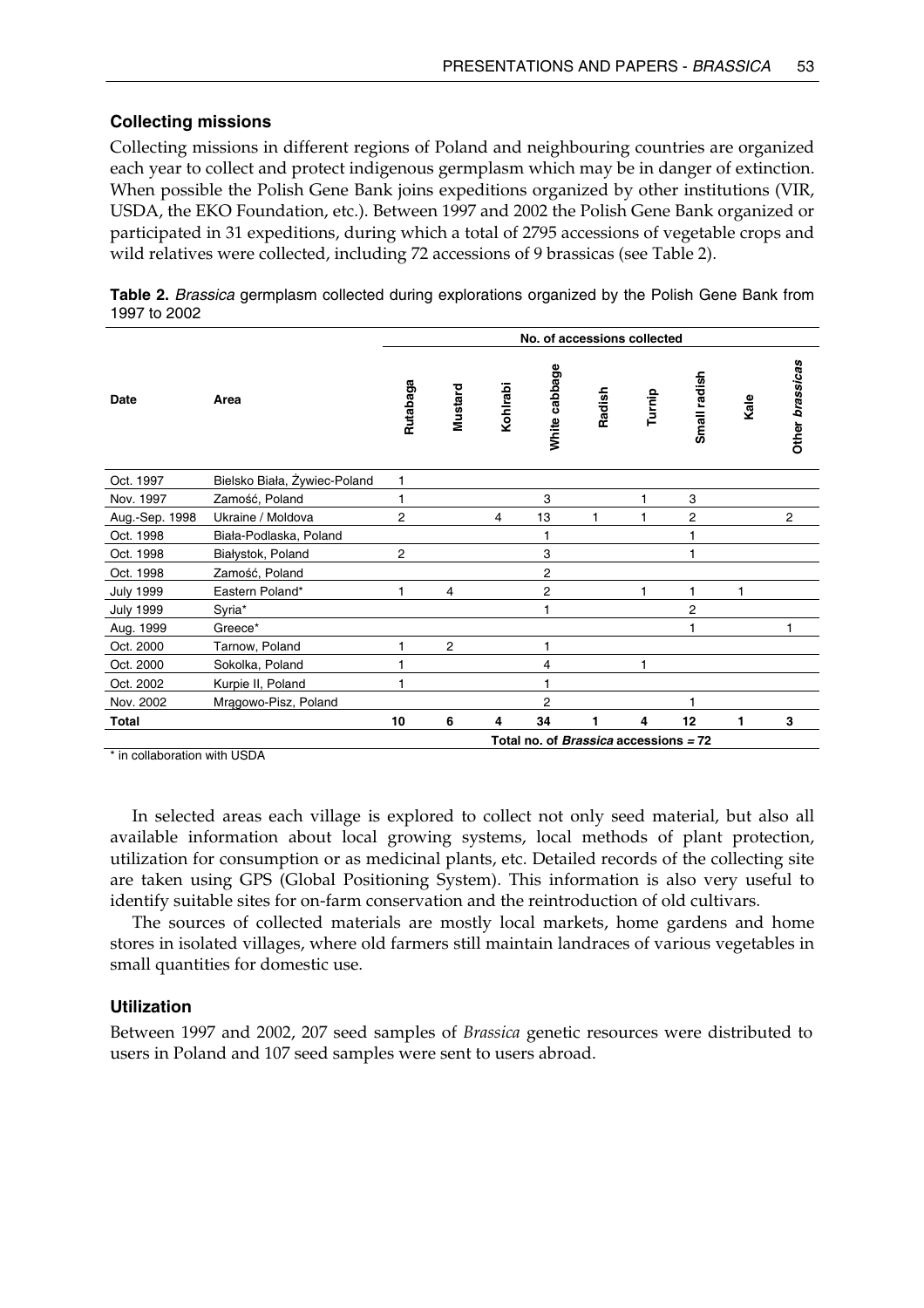## **Status of the Brassica oleracea, leafy B. rapa and B. juncea collections in the Russian Federation**

## *Anna M. Artemyeva*

*N.I. Vavilov Research Institute of Plant Industry (VIR), St. Petersburg, Russian Federation*

## **The collection**

The vegetable *Brassica* collection contains a total of 3231 accessions including 2654 accessions of *Brassica oleracea*, 533 accessions of leafy *B. rapa*, 33 accessions of leafy *B. juncea* and 11 accessions of wild relatives of *B. oleracea*. An overview of the current status of the collection held at VIR is given in Tables 1 and 2.

|                        |                      |                  |                  | Type of sample               |                                                 |
|------------------------|----------------------|------------------|------------------|------------------------------|-------------------------------------------------|
| <b>Taxon</b>           | No. of<br>accessions | <b>Landraces</b> | Old<br>cultivars | <b>Advanced</b><br>cultivars | <b>Breeding</b><br>materials /<br>$F_1$ hybrids |
| B. juncea (L.) Czern.  | 33                   | 27               |                  | 6                            |                                                 |
| B. oleracea L.         |                      |                  |                  |                              |                                                 |
| acephala               | 148                  | 34               | 59               | 45                           | 10                                              |
| alboglabra             | 7                    | 7                |                  |                              |                                                 |
| botrytis               | 669                  | 27               | 159              | 420                          | 63                                              |
| capitata (white group) | 1080                 | 231              | 249              | 347                          | 253                                             |
| capitata (red group)   | 161                  | 3                | 53               | 91                           | 14                                              |
| costata                | 35                   | 35               |                  |                              |                                                 |
| gemmifera              | 113                  |                  | 17               | 49                           | 47                                              |
| gongylodes             | 151                  | 26               | 55               | 57                           | 13                                              |
| italica                | 148                  | 7                | 25               | 56                           | 60                                              |
| sabauda                | 142                  | $\overline{2}$   | 64               | 49                           | 27                                              |
| B. rapa L.             |                      |                  |                  |                              |                                                 |
| chinensis              | 114                  | 57               | 15               | 29                           | 13                                              |
| japonica               | 15                   | 2                |                  | 11                           | $\overline{c}$                                  |
| rapa f. Komatsuna      | 23                   | 14               |                  | 8                            |                                                 |
| pekinensis             | 381                  | 88               | 47               | 50                           | 196                                             |
| Wild                   | 11                   | 11               |                  |                              |                                                 |
| <b>Total</b>           | 3231                 | 571              | 743              | 1218                         | 699                                             |
| % of total             | 100                  | 17.7             | 23.0             |                              | 21.6                                            |

| Table 1. Status of the vegetable Brassica collection in the Vavilov Institute (VIR) |  |  |
|-------------------------------------------------------------------------------------|--|--|
|-------------------------------------------------------------------------------------|--|--|

**Table 2.** Geographical origin of the vegetable Brassica collection

| Country                        | No. of accessions | Country                          | <b>No. of accessions</b> |  |  |  |
|--------------------------------|-------------------|----------------------------------|--------------------------|--|--|--|
| Russia                         | 293               | Poland                           | 22                       |  |  |  |
| <b>Europe</b>                  | 1654              | <b>Others</b>                    | 70                       |  |  |  |
| <b>Netherlands</b>             | 501               | Asia                             | 922                      |  |  |  |
| Germany                        | 240               | Japan                            | 461                      |  |  |  |
| United Kingdom                 | 175               | China                            | 232                      |  |  |  |
| Denmark                        | 130               | Republic of Korea                | 65                       |  |  |  |
| France                         | 90                | Vietnam                          | 38                       |  |  |  |
| Czech Republic                 | 82                | India                            | 38                       |  |  |  |
| Italy                          | 51                | Kazakhstan                       | 24                       |  |  |  |
| Ukraine                        | 48                | <b>Others</b>                    | 64                       |  |  |  |
| Sweden                         | 42                | America                          | 297                      |  |  |  |
| <b>Bulgaria</b>                | 38                | <b>USA</b>                       | 181                      |  |  |  |
| Norway                         | 36                | Canada                           | 70                       |  |  |  |
| Hungary                        | 35                | <b>Others</b>                    | 46                       |  |  |  |
| Georgia                        | 32                | <b>Africa</b>                    | 25                       |  |  |  |
| Spain                          | 31                | <b>Australia and New Zealand</b> | 40                       |  |  |  |
| Portugal                       | 31                |                                  |                          |  |  |  |
| Total no. of accessions = 3231 |                   |                                  |                          |  |  |  |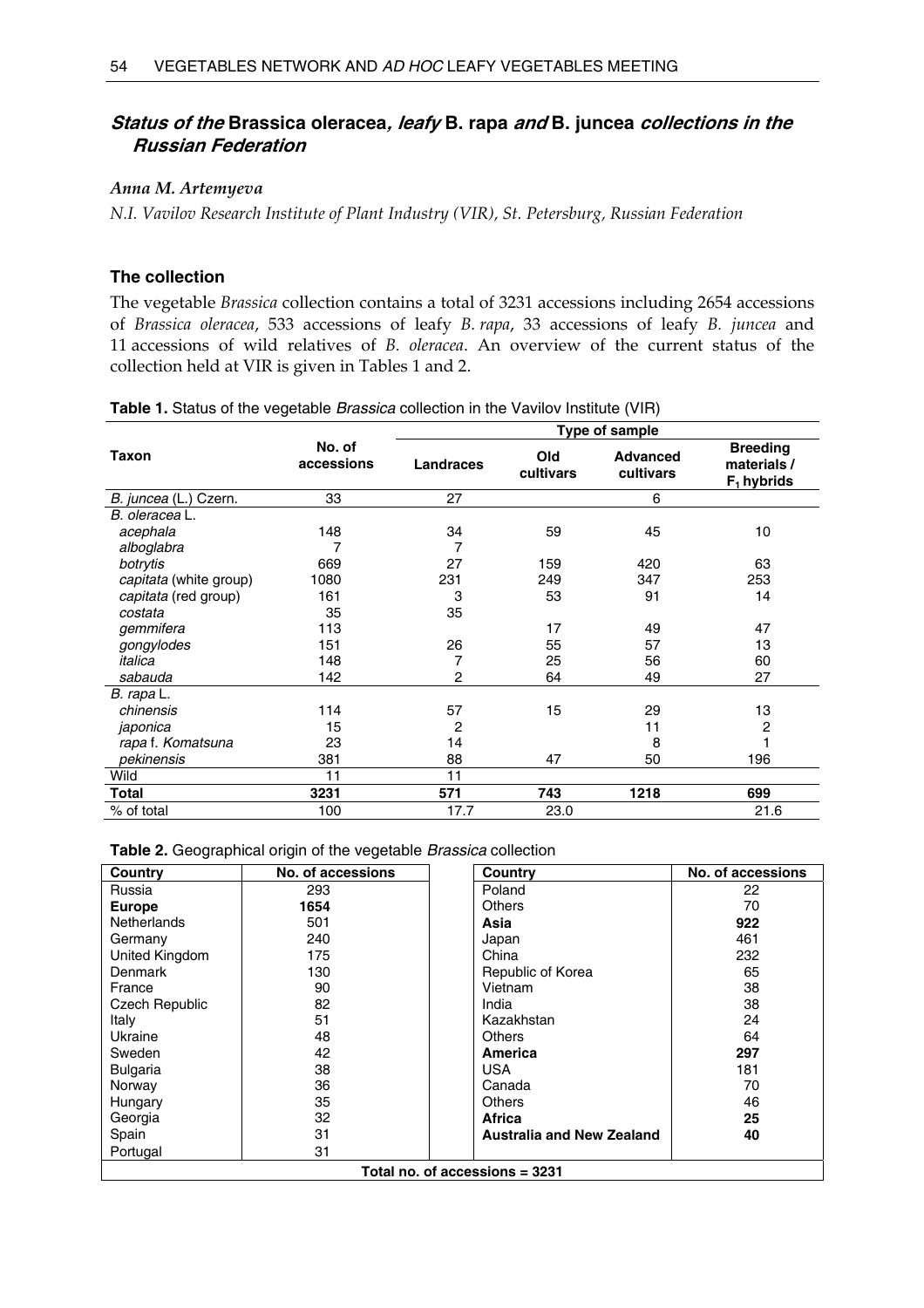The Russian collection of vegetable *Brassica* is divided into two parts: a permanent (base) catalogue (2139 accessions) and a temporary catalogue (1092 accessions). The permanent catalogue includes landraces and breeding cultivars with adequate quantities of seeds per accession (more than 6000 seeds). All accessions of the permanent catalogue are documented for passport data that can be found on VIR's homepage on the Internet (http://www.vir.nw.ru). The temporary catalogue includes  $F_1$  hybrids, breeding materials and samples with insufficient quantities of seeds (less than 6000 seeds). These latter cultivars need to be regenerated and will then be included in the permanent catalogue. Passport data for these accessions are stored in our documents.

 During 2002, the temporary catalogue was revised and decreased by 239 accessions; generally these were breeding materials, obtained by inbreeding of  $F_1$  hybrids. The vegetable *Brassica* collection has increased by 42 accessions and the base part of the collection has increased by 145 accessions after these were multiplied and studied.

 The European Database for *Brassica* (Bras-EDB) contains records for 47.6% of the accessions. The passport data of 300 accessions of leafy *B. rapa* and *B. juncea* were transferred to the Bras-EDB in the multicrop descriptor format in April-May 2003.

#### **Safety-duplication and storage**

All vegetable *Brassica* collections are located in St. Petersburg in paper bags in aluminium boxes at room temperature. From 1970 to 1995, 79.6% of accessions of the *Brassica* base collections were duplicated in St. Petersburg at  $4^{\circ}$ C under vacuum in glass jars (3000 seeds per sample) (Table 3). The *Brassica* accessions are known to maintain a high germination at a temperature of 4°C for 20 years only. In the new cold storage in St. Petersburg, 62.8% of the accessions were deposited at the temperature of 4°C in laminated aluminium packages (for short-term storage) over the last years.

|                        |                          | ັ         |                     |                |                |                         |                         |                                |
|------------------------|--------------------------|-----------|---------------------|----------------|----------------|-------------------------|-------------------------|--------------------------------|
|                        |                          |           |                     | <b>Storage</b> |                |                         |                         |                                |
| Taxon                  | <b>Base</b><br>catalogue | Available | Bras-<br><b>EDB</b> | Long-<br>term  | Short-<br>term | Cold<br>(1970-<br>1995) | NSS*<br>(since<br>1975) | At room<br>temperature<br>only |
| B. juncea (L.) Czern.  | 25                       | 25        |                     | $\overline{7}$ | 25             | 5                       | 9                       |                                |
| B. oleracea L.         |                          |           |                     |                |                |                         |                         |                                |
| acephala               | 96                       | 46        | 39                  | 10             | 61             | 99                      | 45                      | 9                              |
| alboglabra             | 4                        | 4         |                     |                | 1              |                         | 1                       | 2                              |
| botrytis               | 491                      | 316       | 180                 | 110            | 240            | 343                     | 203                     | 69                             |
| capitata (white group) | 760                      | 700       | 604                 | 122            | 520            | 716                     | 367                     | 25                             |
| capitata (red group)   | 97                       | 74        | 50                  | 16             | 53             | 86                      | 17                      | 17                             |
| costata                | 27                       | 25        |                     | 10             | 13             | 20                      | 7                       |                                |
| gemmifera              | 24                       | 20        |                     | $\overline{7}$ | 9              | 20                      | 3                       | 6                              |
| gongylodes             | 113                      | 50        | 40                  | 10             | 58             | 78                      | 43                      | 18                             |
| italica                | 54                       | 44        | 12                  | 21             | 26             | 61                      | 36                      | 9                              |
| sabauda                | 101                      | 67        | 48                  | 9              | 102            | 90                      | 72                      | 11                             |
| B. rapa L.             |                          |           |                     |                |                |                         |                         |                                |
| chinensis              | 68                       | 62        | 5                   | 36             | 44             | 40                      | 27                      | 1                              |
| japonica               | 11                       | 11        | 2                   |                | $\overline{7}$ | 5                       | 9                       |                                |
| rapa f. Komatsuna      | 4                        | 4         | 1                   | 3              | 6              |                         | 2                       |                                |
| pekinensis             | 260                      | 244       | 38                  | 102            | 178            | 139                     | 99                      | 12                             |
| Wild                   | 4                        | 2         |                     |                | $\overline{2}$ | 1                       | 1                       |                                |
| <b>Total</b>           | 2139                     | 1694      | 1019                | 463            | 1343           | 1703                    | 941                     | 179                            |
| % of total             | 100                      | 79.2      | 47.6                | 21.6           | 62.8           | 79.6                    | 44.0                    | 8.3                            |

**Table 3.** Storage and availability of the vegetable Brassica collection at VIR

\* NSS = National Seed Storage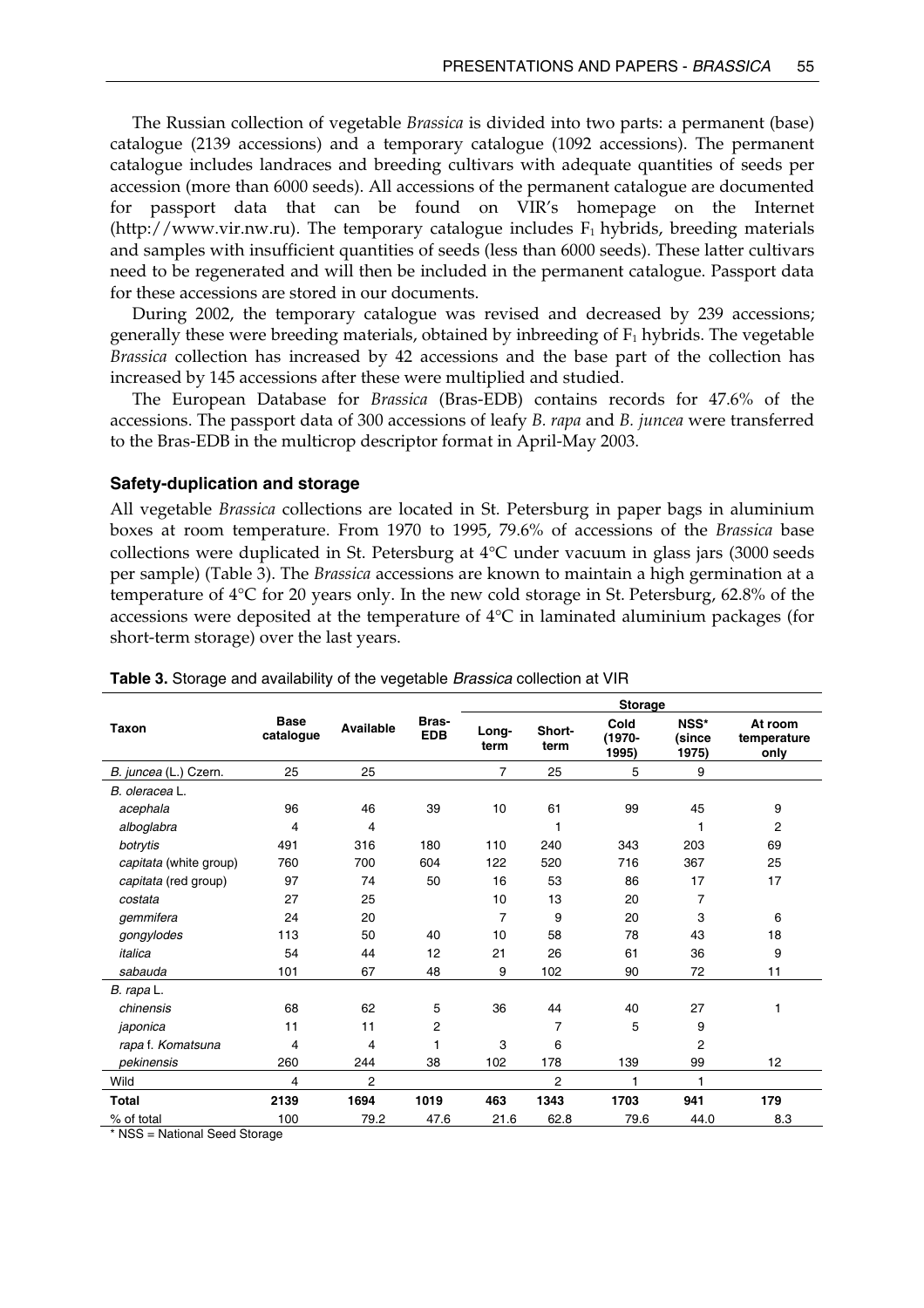21.6% of the accessions of the base *Brassica* collections have been duplicated in the VIR genebank in refrigerators for long-term storage at  $-10^{\circ}C$  in laminated aluminium packages (6000 seeds per accession). The seeds were dried before being stored.

 Since 1975, 44% of the accessions of the base collections of *Brassica* vegetable crops have been duplicated in the National Seed Storage at Kuban Experimental Station at  $+4^{\circ}C$  in glass jars (6000 seeds per accession). The seeds are dried down to a seed moisture content of about 6%. This is our safety-duplication set. Tests on the germination rates of *Brassica* seeds are conducted regularly at the National Seed Storage. The VIR *Brassica* collections are not duplicated elsewhere.

 Accessions of limited size or which are no longer available for exchange due to the small amount of seeds have been prioritized for conservation efforts. During 2002, 400 accessions were deposited in the VIR genebank refrigerators for long-term storage and 200 accessions for short-term storage.

#### **Characterization and evaluation**

Most accessions of vegetable *Brassica* collections have been characterized and evaluated for 40 to 43 morphological, biological and agronomic traits at six experimental stations which are located within different ecological-geographical zones of Russia. The accessions have been studied using the same standardized research methods for three years. Separate catalogues are published for resistance to cold (360 accessions), heat (265 accessions), salt (537 accessions), clubroot (1019 accessions), downy mildew (183 accessions), yellows (438 accessions), leaf spot (88 accessions). Other catalogues include detailed descriptions of promising accessions of white cabbage (393 accessions), red cabbage (22), cauliflower (203), broccoli (17), Chinese cabbage (152), pak choi (45), tatsoi (8), mizuna and mibuna (10)

The documentation status of the collection is given in Table 4.

| <b>Name</b>             | % accessions                 |                        |  |  |  |  |
|-------------------------|------------------------------|------------------------|--|--|--|--|
|                         | <b>Characterization data</b> | <b>Evaluation data</b> |  |  |  |  |
| Kale                    | 90                           | 25                     |  |  |  |  |
| Kailan                  | 100                          | 50                     |  |  |  |  |
| Cauliflower             | 85                           | 65                     |  |  |  |  |
| <b>Broccoli</b>         | 85                           | 45                     |  |  |  |  |
| Tronchuda               | 90                           | 50                     |  |  |  |  |
| White cabbage           | 90                           | 72                     |  |  |  |  |
| Red cabbage             | 90                           | 45                     |  |  |  |  |
| Savoy                   | 95                           | 35                     |  |  |  |  |
| Kohlrabi                | 95                           | 30                     |  |  |  |  |
| <b>Brussels sprouts</b> | 85                           | 30                     |  |  |  |  |
| Chinese cabbage         | 85                           | 65                     |  |  |  |  |
| Pak choi                | 90                           | 70                     |  |  |  |  |
| Mibuna, mizuna          | 90                           | 90                     |  |  |  |  |
| Komatsuna               | 90                           | 90                     |  |  |  |  |
| Mustard                 | 85                           | 20                     |  |  |  |  |

**Table 4.** Documentation status of VIR's vegetable Brassica collection

#### **Availability and utilization**

Availability of the accessions is determined by their status and seed amount. Samples with insufficient quantities of seeds, and breeding material, including donors of some important traits, are not usually available. At present 79.2% of the accessions of the base collection are available.

 During 2002, 250 seed samples of the collection of vegetable *Brassica* were distributed for utilization to breeding institutes/centres and companies, including 80 samples abroad.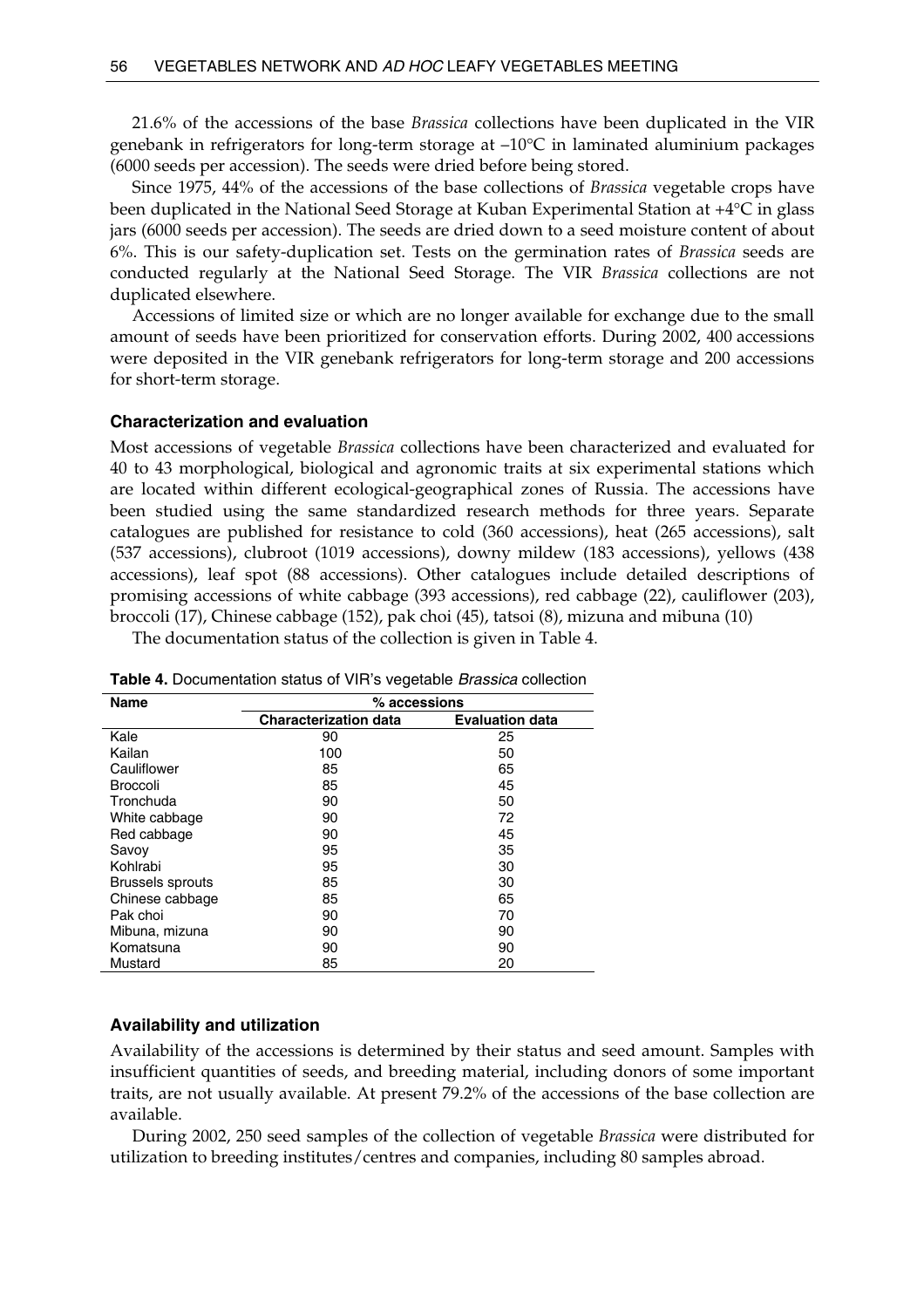## **Collecting activities**

Collecting missions have been reduced. During the period 2000-2002 six local accessions of white cabbage, one of cauliflower and one of mustard were collected.

## **Future activities**

Future activities include the creation of a computerized evaluation database of all *Brassica* accessions. The seeds will be deposited into refrigerators for long- and short-term conservation in St. Petersburg and for safety-duplication in the National Seed Storage. This is considered as the main priority of the National Programme of Plant Genetic Resources.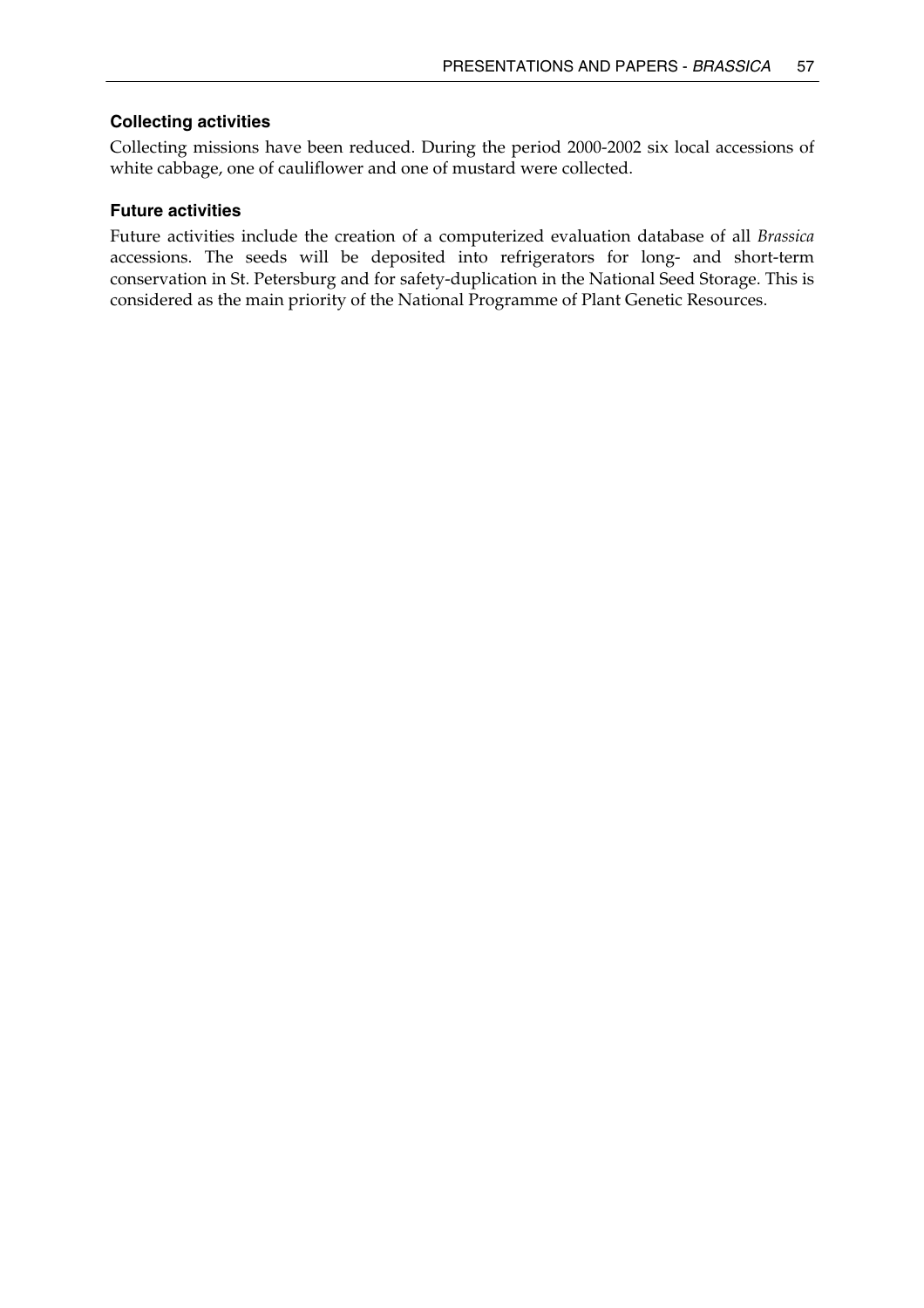## **Bioactive substances in Brassica green vegetables**

#### *Anna M. Artemyeva and Alla E. Solovyova*

*N.I. Vavilov Research Institute of Plant Industry (VIR), St. Petersburg, Russian Federation* 

#### **Introduction**

The genus *Brassica* contains vitamins and minerals necessary to main human metabolic processes, and also a class of structurally uniform compounds known as glucosinolates. Glucosinolates are secondary plant products. They give rise to a wide range of biologically active breakdown products such as isothiocyanates, indoles and oxazolidinethiones upon enzymatic degradation by the endogenous enzyme myrosinase (McGregor *et al.* 1983; Verkerk *et al.* 1998). Frequently their combinations have additional health-promoting effects, e.g. anticancerogenic, antioxidative, immunostimulating and antithrombolic effects (Watzel and Leitzmann 1995). Glucosinolate degradation products also contribute to the formation of the flavour of meals prepared from *Brassica* vegetables (Kassahun *et al.* 1996). These facts have made glucosinolates and their breakdown products one of the most extensively studied secondary plant metabolites in the *Brassica* genus.

 The vegetables of the *Brassica* genus are rich sources of bioactive substances. They are characterized by high contents of carotenoids, chlorophylls, phenolic acids, flavonoids and sulfides. Due to the health-promoting properties of carotenoids and chlorophylls in human nutrition, the *Brassica* genus has been investigated to determine the contents in total carotenoids, total carotenes and the main carotenoids ( $\beta$ -carotene and chlorophylls a and b). Our studies of bioactive substances have been focused on genetic aspects.

#### **Material and methods**

#### x **Material**

The genetic variation in the content of bioactive substances has been investigated on 17 *Brassica oleracea*, *B. rapa* and *B. juncea* from the VIR collection, grown in the field in St. Petersburg and Volgograd areas (Table 1).

|    | <b>Scientific name</b>                                | <b>Common name</b>      | No. of accessions |
|----|-------------------------------------------------------|-------------------------|-------------------|
| 1. | Brassica oleracea L. var. capitata alba               | White cabbage           | 190               |
| 2. | Brassica oleracea L. var. capitata rubra              | Red cabbage             | 38                |
| З. | Brassica oleracea L. var. sabauda                     | Savov                   | 33                |
| 4. | Brassica oleracea L. var. gemmifera                   | <b>Brussels sprouts</b> | 28                |
| 5. | Brassica oleracea L. var. botrytis                    | Cauliflower             | 47                |
| 6. | Brassica oleracea L. var. italica                     | <b>Broccoli</b>         | 42                |
| 7. | Brassica oleracea L. var. gongylodes                  | Kohlrabi                | 40                |
| 8. | Brassica oleracea L. var. acephala                    | Leafy kale              | 31                |
| 9. | Brassica oleracea L. syn. B. sylvestris L.            | Wild                    | 5                 |
|    | 10. Brassica oleracea L. var. selenisia               | Ornamental kale         | 2                 |
|    | 11. Brassica rapa subsp. chinensis (L.) Makino        | Pak choi                | 28                |
|    | 12. Brassica rapa subsp. pekinensis (Lour.) Olson     | Chinese cabbage         | 102               |
|    | 13. Brassica rapa subsp. nipposinica (Bailey) Olson   | Mibuna, Mizuna          | 20                |
|    | 14. Brassica rapa subsp. rapifera f. Komatsuna Sinsk. | Komatsuna               | 14                |
|    | 15. Brassica rapa subsp. narinosa (Bailey) Olsson     | Tatsoi                  | 9                 |
|    | 16. Brassica juncea Czern.                            | Leafv mustard           | 14                |
|    | 17. Brassica carinata A. Braun                        | Ethiopian mustard       | 14                |

**Table 1.** Brassica germplasm used in the study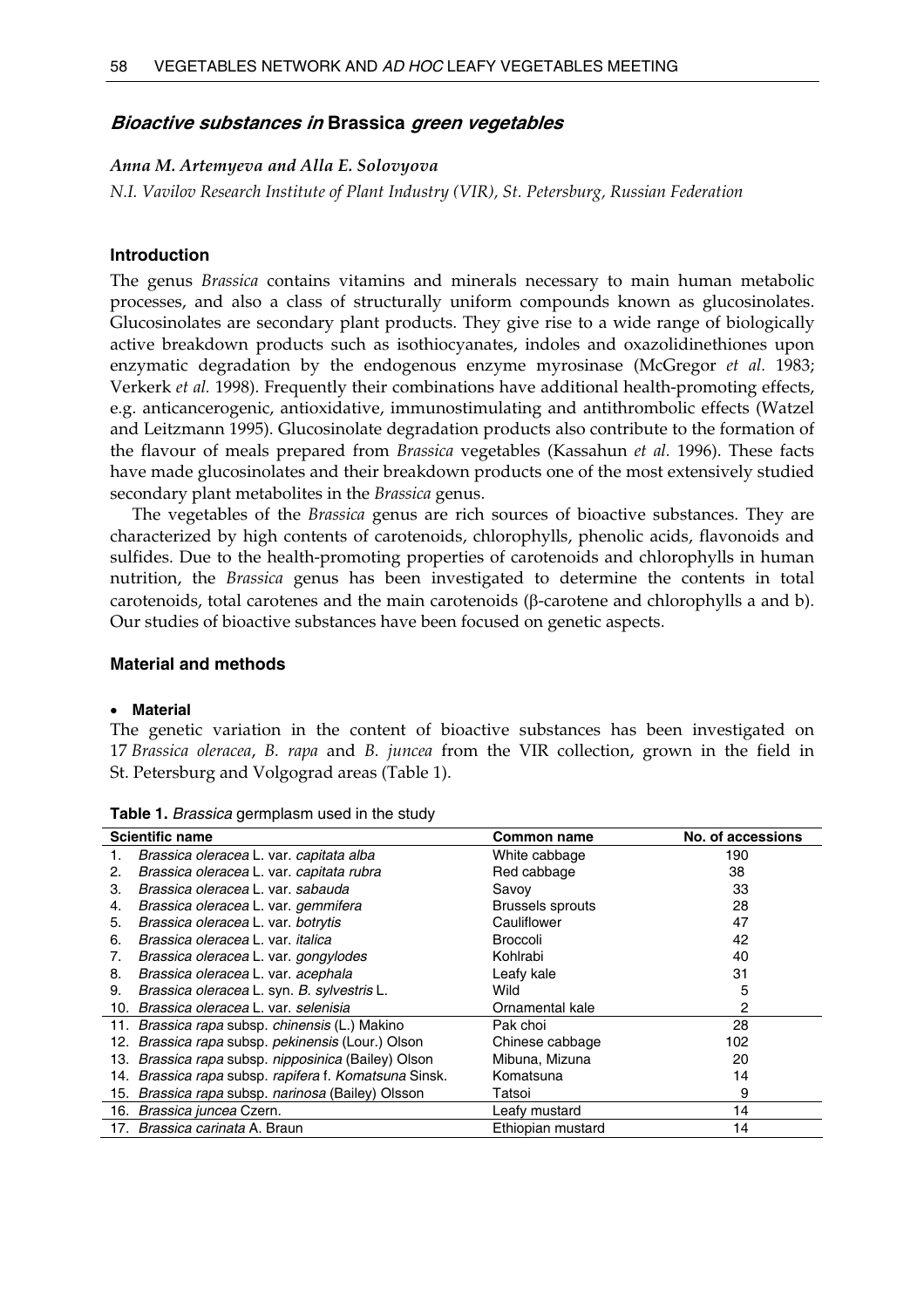#### x **Analysis of bioactive substances**

The plants were harvested when the head or plant diameter had reached its maximum. The samples were analyzed as fresh material. For each cultivar, five plants were selected at random; a section was taken from each plant. These samples were processed and analyzed as described previously (Ermakov *et al.* 1987).

 The quantity of ascorbic acid was determined in direct plant extracts with 2,6-dichloroindophenol by visual titration. The carotenoids and chlorophylls were measured by direct determination of the absorbance at different wavelengths, using a standard spectrophotometer. For determination of the total glucosinolates a modified method by estimation of d-glucose released by enzymatic hydrolysis was used.

## **Results and discussion**

Varietal differences were noted for several bioactive substances in *Brassica.* With the knowledge of these varietal differences it may be possible to improve *Brassica* breeding stock through genetic selection to alter the content of bioactive substances.

 Significant differences were found in the concentration of bioactive substances between crops in the genus *Brassica*. The content of ascorbic acid, chlorophylls, carotenoids, carotenes, E-carotene and glucosinolates are presented in Table 2.

| Species / crop           | Ascorbic acid | Chlorophyll a<br>and b | <b>Carotenoids</b> | <b>Carotenes</b> | <b>B-carotene</b> | <b>Total</b><br>qlucosinolates |
|--------------------------|---------------|------------------------|--------------------|------------------|-------------------|--------------------------------|
| <b>Brassica oleracea</b> |               |                        |                    |                  |                   |                                |
| White cabbage            | $32.74*$      | 57.72                  | 5.19               | 4.47             | 0.024             | 8.86                           |
|                          | 11.0-71.5**   | $1 - 70$               | $1 - 9.18$         | $0.53 - 8.63$    | 0.011-0.037       | 2.80-27.80                     |
| Red cabbage              | 66.56         | 92.88                  |                    | 5.69             |                   | 9.48                           |
|                          | 19.72-135.4   | 14.8-180.4             |                    | 1.77-11.68       |                   | 4.60-23.80                     |
| Savoy                    | 55.65         | 79.08                  | 1.51               | 0.71             | 0.347             | 9.12                           |
|                          | 13.1-163.7    | 2.04-173.7             | 1.06-2.97          | $0.65 - 2.39$    | 0.156-0.461       | 3.60-20.03                     |
| Leafy kale               | 73.41         | 111.19                 |                    | 4.99             |                   | 7.51                           |
|                          | 15.2-163.7    | 12.9-224.4             |                    | $0.20 - 11.80$   |                   | 3.60-10.25                     |
| <b>Brussels sprouts</b>  | 106.17        | 10.39                  | 3.33               | 2.84             | 0.253             | 19.79                          |
|                          | 12.53-207.7   | 3.23-27.50             | 1.41-6.97          | 1.11-5.59        | 0.191-0.372       | 7.90-35.69                     |
| Cauliflower              | 66.20         | 5.21                   | 2.66               | 2.50             | 0.163             | 8.61                           |
|                          | 15.5-189.0    | 1-23.40                | 1.17-7.54          | $0.14 - 5.82$    | 0.015-0.393       | 6.20-16.70                     |
| <b>Broccoli</b>          | 52.57         | 21.82                  | 5.47               | 2.68             | 0.864             | 11.17                          |
|                          | 23.52-118.5   | 4.64-49.36             | 1.36-12.63         | $0.51 - 4.24$    | 0.144-2.500       | 6.54-17.84                     |
| Kohlrabi                 | 49.53         | 87.93                  |                    | 2.77             | 0.160             | 8.59                           |
|                          | 24.66-112.9   | 48.5-166.9             |                    | 2.37-3.36        | 0.070-0.387       | 6.40-10.22                     |
| Wild B. oleracea         | 81.77         | 67.35                  |                    | 2.82             |                   | 8.26                           |
|                          | 8.60-116.80   | 47.0-87.70             |                    | 1.54-5.18        |                   | 7.42-9.10                      |
| Ornamental kale          | 86.64         | 62.33                  |                    | 3.66             |                   | 12.89                          |
|                          | 33.0-137.30   | 1.40-172.50            |                    | $0.17 - 9.27$    |                   | $\blacksquare$                 |
| <b>Brassica rapa</b>     |               |                        |                    |                  |                   |                                |
| Pak choi                 | 33.86*        | 107.81                 | 20.96              | 6.30             | 4.84              | 4.72                           |
|                          | 3.56-145.20** | 64.22-180.8            | 4.71-38.41         | 3.6-15.54        | 2.96-10.18        | 1.24-11.80                     |
| Chinese cabbage          | 22.45         | 72.19                  | 14.36              | 3.87             | 2.961             | 13.30                          |
|                          | 3.15-83.60    | 3.01-163.25            | 0.91-30.30         | 0.17-18.89       | $0.14 - 7.12$     | 0.60-40.00                     |
| Mibuna, mizuna           | 37.79         | 125.46                 | 20.78              | 5.59             | 5.09              | 9.90                           |
|                          | 9.04-126.72   | 59.50-163.18           | 5.38-34.17         | 1.62-12.40       | 1.69-7.08         | 2.90-16.30                     |
| Komatsuna                | 39.20         | 109.78                 | 23.00              | 5.71             | 4.67              | 12.41                          |
|                          | 12.60-92.40   | 67.72-164.99           | 2.21-36.78         | 2.41-8.70        | 2.05-7.40         | 7.50-18.44                     |
| Tatsoi                   | 41.59         | 97.37                  | 19.65              | 5.86             | 4.04              | 9.57                           |
|                          | 4.20-124.08   | 7.06-231.37            | 2.73-29.38         | 2.03-15.30       | $0.32 - 6.38$     | 2.60-25.78                     |
| <b>B.</b> juncea         |               |                        |                    |                  |                   |                                |
| Leafy mustard            | 42.77         | 123.46                 | 23.20              | 6.54             | 5.30              | 13.12                          |
|                          | 3.80-110.88   | 77.24-185.48           | 8.16-41.11         | 4.14-9.52        | $3.43 - 8.17$     | 8.13-24.99                     |
| <b>B.</b> carinata       |               |                        |                    |                  |                   |                                |
|                          | 51.37         |                        |                    | 3.58             |                   | 2.20                           |
| Ethiopian mustard        | 17.92-79.0    |                        |                    | 2.62-4.99        |                   | $\blacksquare$                 |
| $* = average$            |               |                        |                    |                  |                   |                                |

**Table 2.** Content of bioactive substances (mg/100 g fm) in the Brassica germplasm studied

\*\* = ranges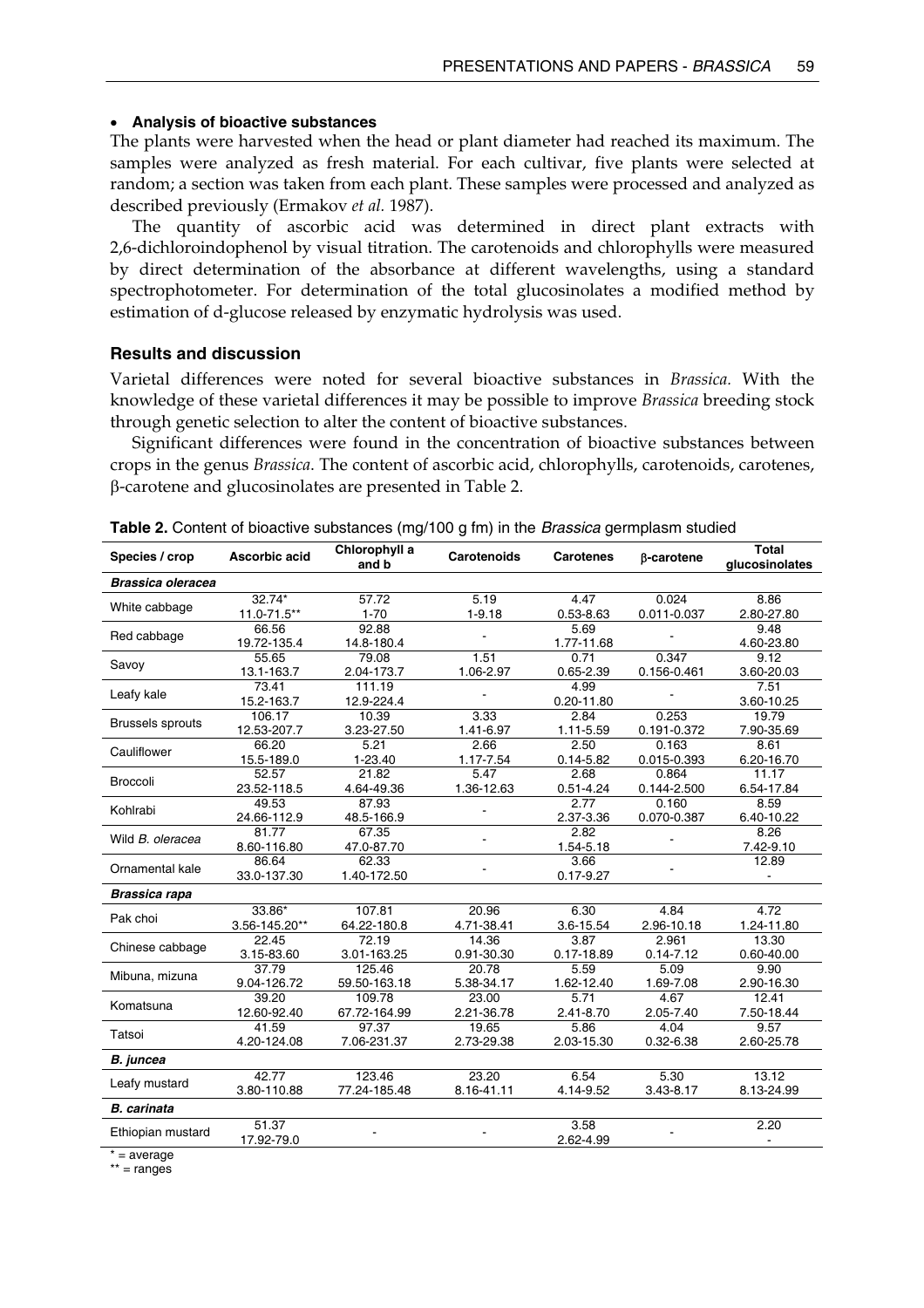#### x **Ascorbic acid**

Higher concentrations of ascorbic acid occur in the green leaves because this vitamin is synthesized in plant leaves. *Brassica* vegetables are among the richest sources of vitamin C (ascorbic acid) for human nutrition. *Brassica* crops constitute an important source of vitamin C which is valued in diets for its beneficial properties: prevention of infarcts, cancer, or infections, and for its antioxidant power.

 Genetic variation for the amount of ascorbic acid (AA) in *Brassica* has been noted. The AA content ranges from 8 to 207 mg/100g fm for *Brassica oleracea* and from 3 to 145 mg/100g for *B. rapa.* 

The adult daily norm of vitamin C is  $60 \mu g$  RDA (Recommended Dietary Allowance). White cabbage, for example, has, on the average, 33 mg of ascorbic acid per 100 g. Thus 100 g white cabbage can supply 55% RDA and only 57 g Brussels sprouts can supply 100% RDA.

#### x **Chlorophylls a and b**

The chlorophylls are the essential catalysts of photosynthesis and occur universally as green pigments in all photosynthetic plant tissues. They can be found in the chloroplasts in relatively large amounts, often bound loosely to protein but are readily extracted into lipid solvents such as acetone or ether.

 Genetic variation has been found for the amount of chlorophylls a and b in *Brassica* crops. Total chlorophyll content ranges from 1 mg/100 g fm (white cabbage, cauliflower) to 224.4 mg/100 g fm (leafy cabbage) for *Brassica oleracea* and from 3 mg/100 g fm (Chinese cabbage) to 231 mg/100 g fm (tatsoi) for *B. rapa.*

#### x **Carotenoids**

Carotenoids, which are  $C_{40}$  tetraterpenoids, are an extremely widely distributed group of liposoluble pigments, found in all kinds of plants. Carotenoids have two principal functions: as accessory pigments in photosynthesis and as colouring matters in flowers and fruits. Carotenoids occur universally, together with  $\beta$ -carotene, in the leaves of higher plants. Carotenoids can be found in the yellow, orange or red colours of plant products. They frequently occur along with chlorophyll in green plant tissue, and thus leafy vegetables such as cabbage are good sources of carotenes, although in these plants the colour of the carotenes is masked by the chlorophyll molecules.

 Carotenoid content ranges from 1 (white cabbage) to 13 mg/100 g (broccoli) for *Brassica oleracea*, from 0.9 (Chinese cabbage) to 38 mg/100 g (pak choi) for *B. rapa* and from 8 to 41 mg/100 g (leafy mustard) for *Brassica juncea*.

 Along with total energy deficiency, vitamin A and protein deficiencies are estimated to be the causes of the most common dietary needs in the world. In some developing countries, inadequate vitamin A consumption leads to the most common form of preventable blindness and is a major contributor to childhood mortality. Evidence from epidemiological studies indicates that higher intake of carotene or vitamin A may reduce the risk of cancer.

 The VIR collection of *Brassica oleracea* contains from 0.14 (white cabbage) to 11.80 mg/100 g fm (leafy cabbage) carotenes; *Brassica rapa* contains from 0.17 to 18.89 (Chinese cabbage).

 Among the 500-600 distinct natural carotenoids identified so far, only 50 of them can be converted to vitamin A in the animal body, and among them the *trans-* $\beta$ -carotene has the greatest vitamin A activity. In *Brassica oleracea* the  $\beta$ -carotene content ranges from 0.011 (white cabbage) to 2.5 (broccoli), in *Brassica rapa* from 0.14 (Chinese cabbage) to 10 mg/100 g (pak choi).

 $\beta$ -carotene makes up a fraction of the total carotenes present in most plant tissues; the size of this fraction, however, may vary from 0.5% in white cabbage to 76-98% in *Brassica rapa* and to 98% in leafy mustard.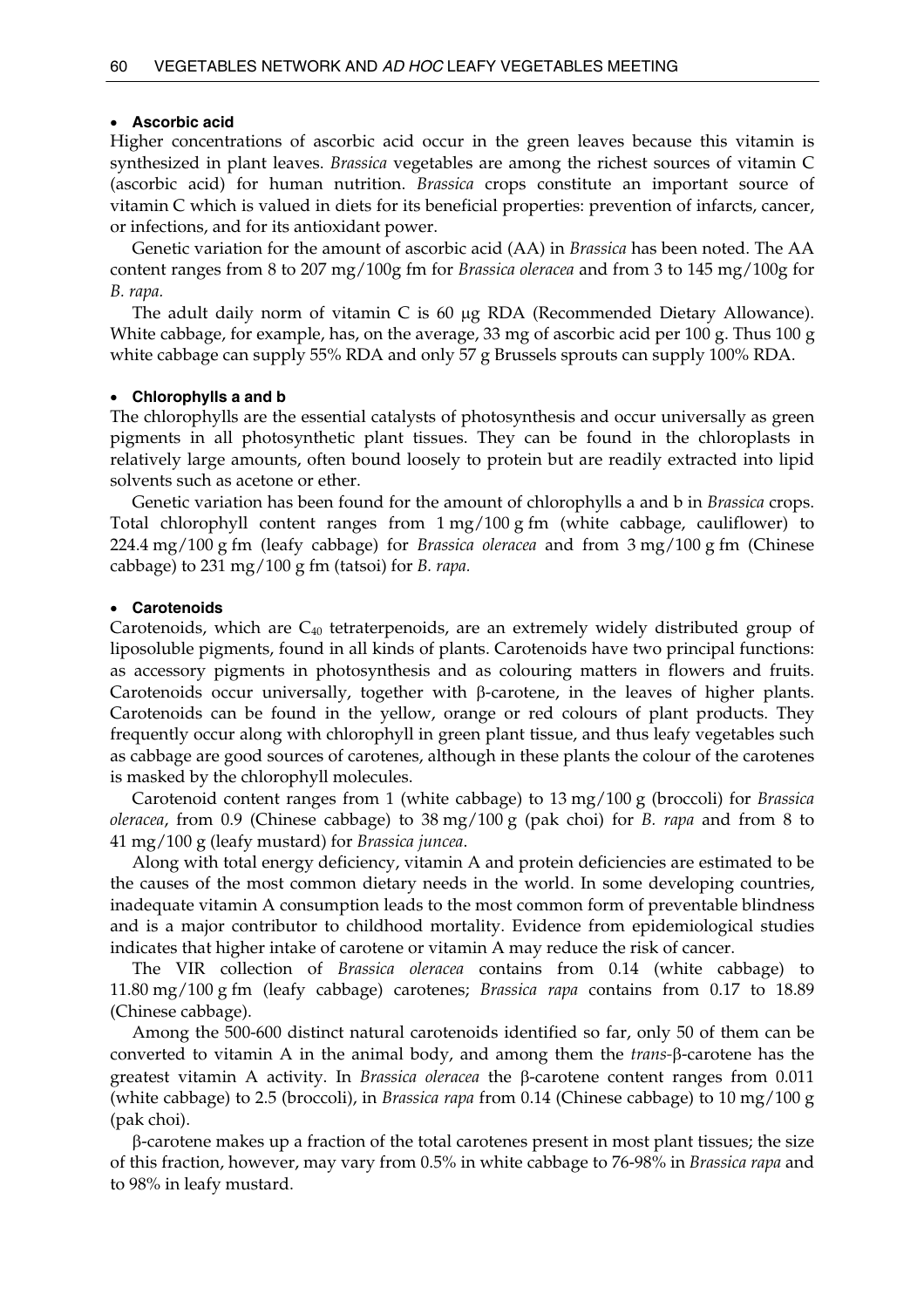#### x **Glucosinolates**

Sulphur compounds play an important part in the aroma of many vegetables, including *Brassica* crops. The pungency of cabbage, mustard, etc. depends largely upon the generation of mustard oils (Fenwick *et al.* 1983). These are produced by enzyme action on a precursor when the two are brought into contact, by damage of cells or membranes in the process of tissue disruption (cutting, crushing, autolysis). The volatiles responsible for the odour are not even present in the intact tissue. The precursors are glucosinolates, or thioglucosides, present in the cell normally as potassium salts which are colourless and water-soluble. They are considered non-toxic, but their presence can affect some insect behaviour (Finch 1978), and some of the derivatives from glucosinolates are said to be potential goitrogens (Wills 1966), particularly when the diet is deficient in iodine.

However, it is becoming apparent that there may also be beneficial effects apart from the effect on flavour. Compounds formed from glucosinolates may have a possible inhibitory effect on chemical carcinogens (Fenwick *et al.* 1983).

 Genetic variation has been found for the amounts of glucosinolates in *Brassica.* Total glucosinolate content ranges from 2.8 mg/100 g fm (white cabbage) to 35.7 (Brussels sprouts) for *Brassica oleracea* and from 0.6 to 40 mg/100 g (Chinese cabbage) for *Brassica rapa.* A significantly higher level in glucosinolates is found in Brussels sprouts and Chinese cabbage.

#### x **Russian old local cultivars of white cabbage**

These cultivars are of great interest. Table 3 compares their contents for four groups of cultivars of different origins.

| <b>Substance</b>                | <b>Cultivar groups</b> |                        |                  |                     |  |  |  |
|---------------------------------|------------------------|------------------------|------------------|---------------------|--|--|--|
|                                 | <b>North-Russian</b>   | <b>Central-Russian</b> | Central-European | <b>East-Russian</b> |  |  |  |
|                                 | $9.07*$                | 9.37                   | 7.88             | 8.50                |  |  |  |
| Dry weight $(\%)$               | $6.0 - 15.2**$         | $5.6 - 15.8$           | $6.3 - 11.2$     | $6.7 - 12.1$        |  |  |  |
| Total sugars (%)                | 3.22                   | 5.27                   | 3.71             | 4.18                |  |  |  |
|                                 | $0.5 - 5.78$           | $1.3 - 8.77$           | $1.9 - 5.2$      | $2.5 - 9.66$        |  |  |  |
|                                 | 46.79                  | 33.57                  | 31.04            | 34.02               |  |  |  |
| Ascorbic acid (mg/100 g)        | 12.0-128.4             | $6.1 - 78.6$           | 12.9-71.5        | 15.8-66.0           |  |  |  |
| Chlorophyll a and b (mg/100 g)  | 70.23                  | 31.58                  |                  |                     |  |  |  |
|                                 | 20.3-163.7             | 13.9-74.6              |                  |                     |  |  |  |
| Total glucosinolates (mg/100 g) | 6.10                   | 11.21                  | 12.89            | 5.92                |  |  |  |
|                                 | $3.2 - 9.1$            | $2.8 - 27.8$           | 7.9-22.3         | $3.1 - 11.3$        |  |  |  |

**Table 3.** Substance content in Russian old local cultivars of white cabbage

 $* = average$ 

 $**$  = ranges

 Genetic variation in the content of bioactive substances between groups of Russian cultivars is rather wide. The cultivars from the North-Russian group are distinguished by a high content of ascorbic acid and chlorophyll, the cultivars from the Central-Russian group are remarkable by their high values for dry weight and sugar content.

 Furthermore, we have shown that there is potential for differentiating between and within species in the *Brassica* genus. The highest content of the investigated bioactive substances are found in broccoli and red cabbage (*Brassica oleracea*), pak choi, tatsoi (*B. rapa*) and leafy mustard (*B. juncea*). We conclude that the North-Russian and Central-Russian groups of cultivars show the importance of studying these groups for their bioactive substance content and may provide a source of genes for valuable biochemical content.

 The information in this report should enable breeders to use their breeding programmes more effectively.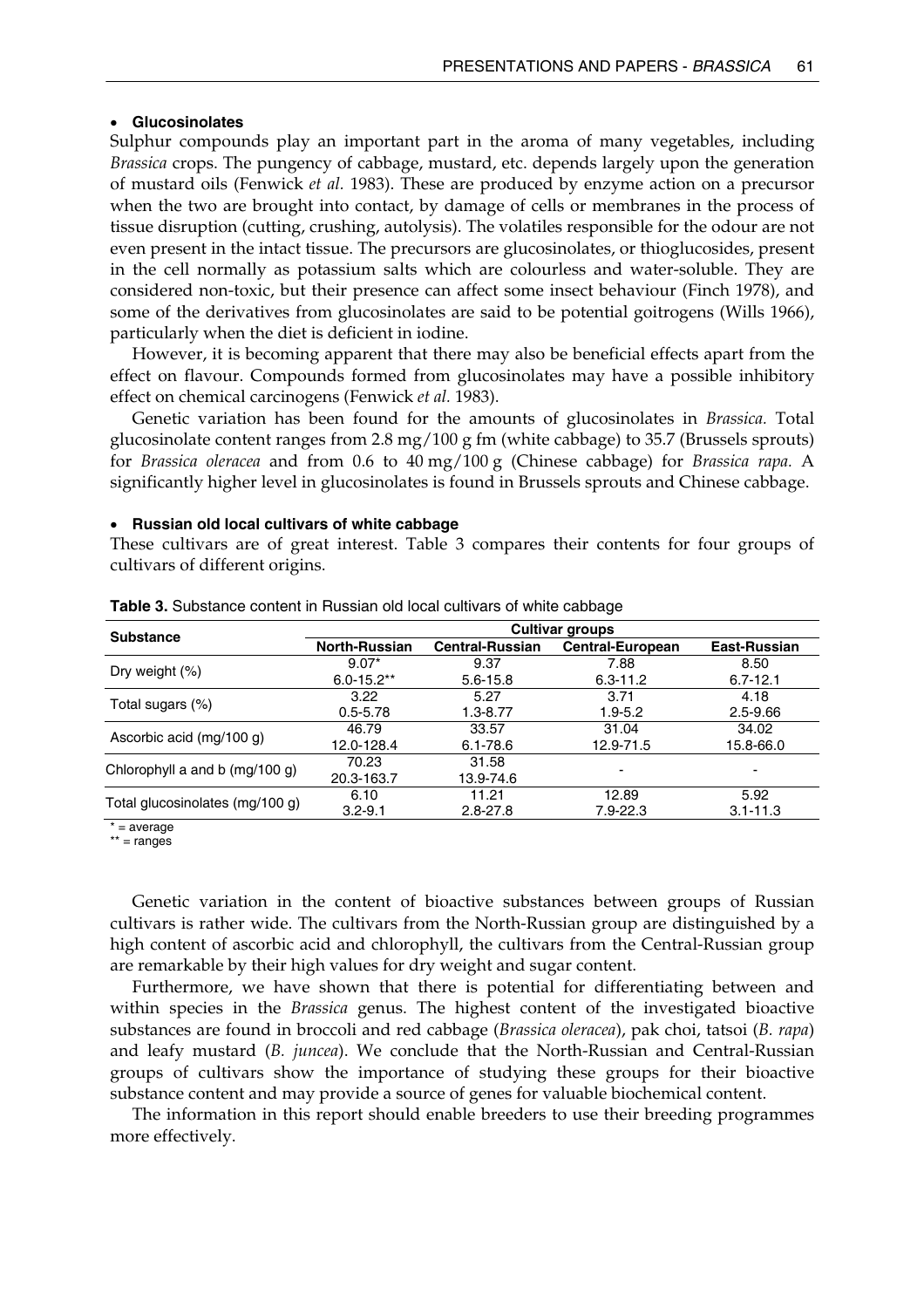#### **References**

- Ermakov, A.I., V.V. Arasimovich and N.P. Yarosh*.* 1987. Metody biokhimicheskogo issledovaniya rastenii [Methods of biochemical investigation of plants]. Agropromizdat, Leningrad, Russian Federation. (in Russian)
- Fenwick, G.R., R.K. Heaney and W.J. Mullin. 1983. Glucosinolates and their breakdown products in food and food plants. Crit. Rev. Food Sci. Nutr. 18(2):123-201.
- Finch, S. 1978. Volatile plant chemicals and their effect on host plant finding by the cabbage root fly (*Delia brassicae*). Ent. Exp. Appl. 24:350-357.
- Kassahun, B.W., J. Velisek and J. Davidec. 1996. The effect of cooking on cabbage glucosinolates. Pp. 329-331 *in* Agri-food quality: an interdisciplinary approach. Proceedings of the international committee 'agri-food quality' organised by the RSC food chemistry group and the RSC agriculture group, 25-29 June 1995, Norwich (G.R. Fenwick, C. Hedley, R.L. Richards and S. Khokhar, eds). RSC special publication no. 179. Royal Society of Chemistry, Cambridge, UK.
- McGregor, D.I., W.J. Mullin and G.R. Fenwick. 1983. Analytical methodology for determining glucosinolate composition and content. J. Assoc. Off. Anal. Chem. 66:825-849.
- Verkerk, R., M. Dekker and W.M.F. Jongen. 1998. Glucosinolates. Pp. 29-53 *in* Natural toxicants in foods (D.H. Watson, ed.). Sheffield Academic Press, Sheffield, UK.
- Watzel, B. and C. Leitzmann. 1995. Bioactive Substanzen in Lebensmitteln [Bioactive substances in food]. Thieme-Hippokrates, Stuttgart, Germany.
- Wills, J.H. 1966. Goitrogens in foods. Pp. 3-17 *in* Toxicants occurring naturally in food. National Academy of Sciences, National Research Council, Washington DC, USA.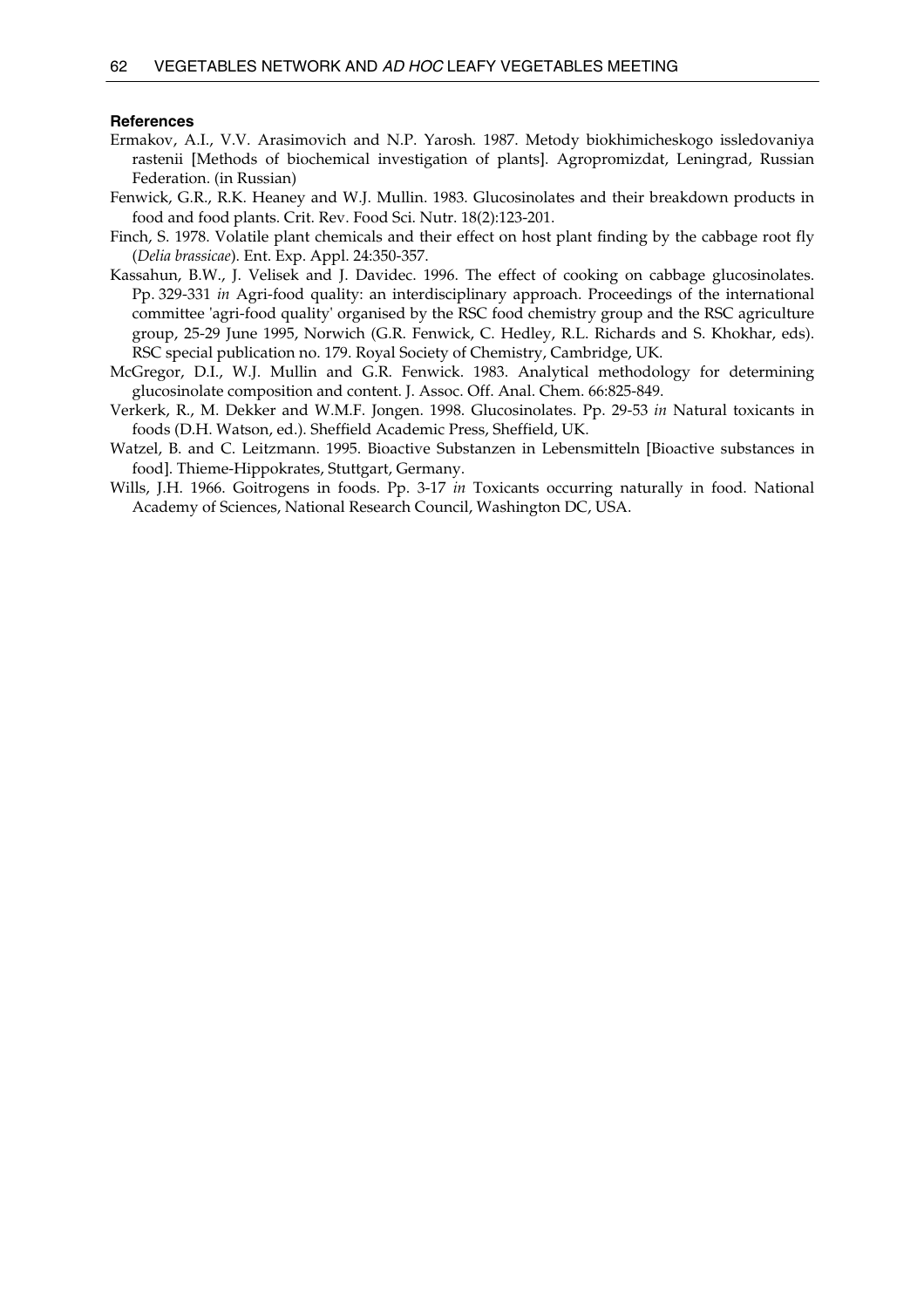# **WORKING GROUP SESSION ON SOLANACEAE<sup>16</sup>**

*Marie-Christine Daunay and Willem van Dooijeweert* 

## **Foreword**

The Working Group on Solanaceae has been recently established and therefore it has not yet reached its stable composition. The assembly was very different from that of the *ad hoc*  meeting held in Nijmegen, the Netherlands, 21 September 2001. Only three participants attended both meetings: M.C. Daunay (France) and W. van Dooijewert (The Netherlands), Chair and Vice-Chair respectively of the WG; and M.J. Díez (Spain), focal person for Cucurbits.

 The representative from Turkey, A. Küçük, has recently retired and has been replaced by S. Mutlu.

 Some countries that had sent participants to the 2001 meeting were not represented here (Bulgaria, Czech Republic, Hungary, Russian Federation and Serbia and Montenegro).

 On the other hand, several new representatives were present: K. Sarikyan (Armenia), W. Palme (Austria), I. Paran (Israel), P. Coelho (Portugal) and O. Shabetya (Ukraine).

 In addition, during the informal inter-sessions, the representatives of Azerbaijan (R. Geydarova) and Poland (T. Kotlińska) expressed their wish to be associated with the Solanaceae WG activities. A. Lebeda (Czech Republic) also expressed his wish to be kept informed of the group's achievements regarding tomato.

## **Introduction**

 $\overline{a}$ 

The Chair presented the context of the recent creation of the WG on Solanaceae. Owing to her capacity as Chair of the GENRES project on eggplant (EGGNET = EGGplant NETwork), funded by the EU during 1999-2004, M.C. Daunay was identified by ECP/GR as a focal person for Solanaceae and was asked to prepare a review of the Solanaceae stakeholders in Europe. The results of this survey were presented at the meeting of the Network Coordinating Group on Vegetables in Vila Real, Portugal, May 2000, whereupon it was decided that a joint *ad hoc* meeting should be organized just after the 2001 EGGNET annual meeting in Nijmegen, the Netherlands, September 2001. This *ad hoc* meeting was held and several decisions were taken at that time.16

 The group decided to submit a letter of application to the ECP/GR Steering Committee to be recognized as a formal Working Group. This request was approved by the Steering Committee at its eighth meeting in St. Petersburg, October 2001.

 The Working Group focuses on cultivated and wild relatives of *Solanum* species (eggplants), *Capsicum* spp., *Lycopersicon* sp., *Physalis* sp. and *Cyphomandra* sp. All of these species originate from other continents than Europe. In Nijmegen, a workplan outlining the first priorities of the group was also established. The achievements of this workplan so far were reviewed during the Skierniewice meeting, but since many new members attended, the session started with the participants introducing themselves and a presentation of the Solanaceae collections held in each of the participating countries.

<sup>16</sup> See also: Daunay, M.C., L. Maggioni and E. Lipman, compilers. 2003. Solanaceae genetic resources in Europe. Report of two meetings - 21 September 2001, Nijmegen, The Netherlands / 22 May 2003, Skierniewice, Poland. International Plant Genetic Resources Institute, Rome, Italy.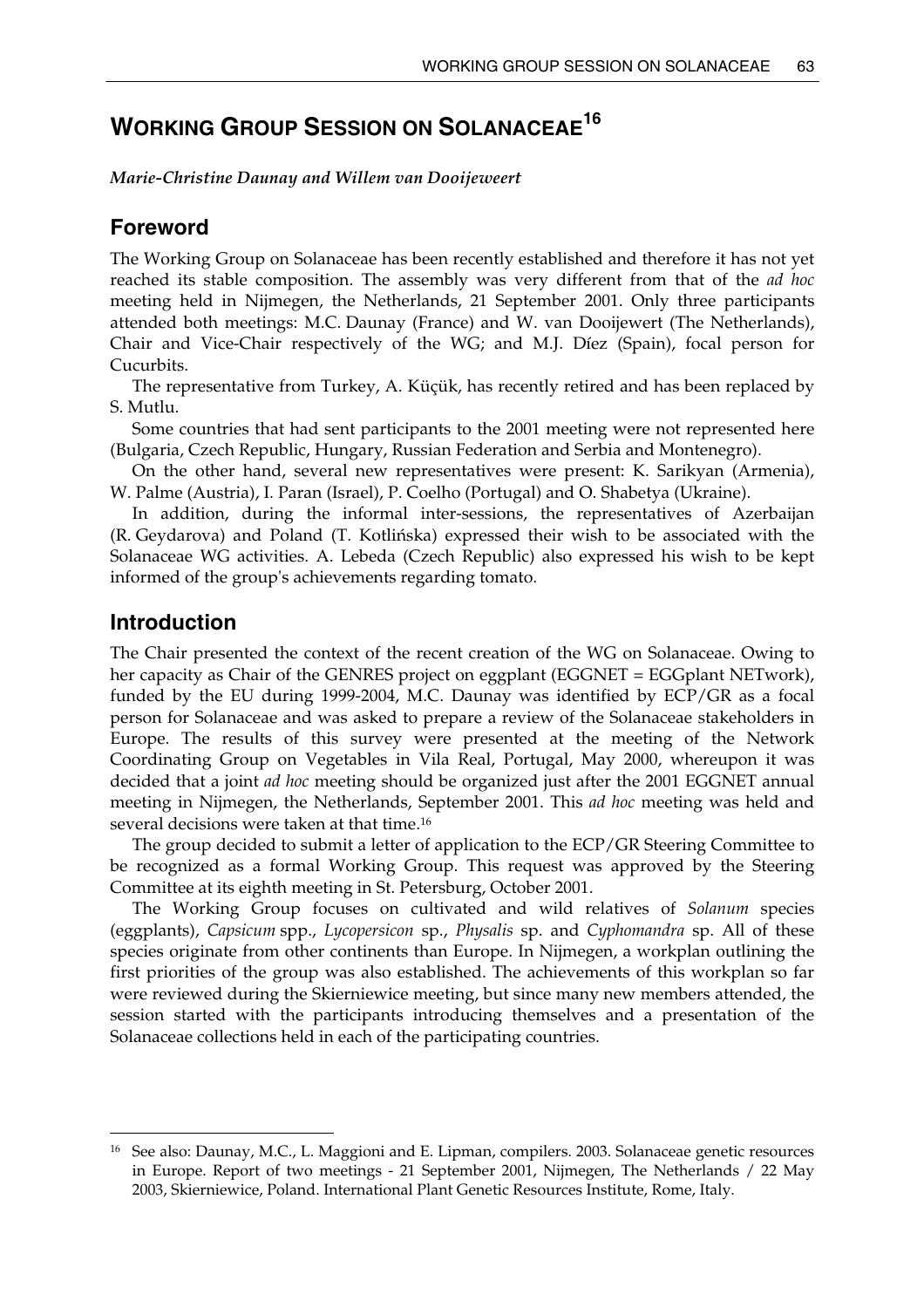## **Presentation of the Solanaceae collections in each country**

A table summarizing the results of the 2000 survey on Solanaceae genetic resources held in Europe was presented, pointing out the places in Europe where particularly big collections are held. Members were requested to check their own data, and some updates were requested by representatives from Portugal and Turkey.

 The status of national collections was then presented by all participants. Members from France, the Netherlands, Spain and Turkey provided only summary reports since full reports had been presented in 2001 in Nijmegen. More extensive presentations were given by the new members from Armenia, Austria, Israel, Portugal and Ukraine.17

 From these presentations, it appeared that some collections were endangered in Israel and Armenia, for the following reasons:

- *-* Israel: (i) regeneration is not carried out in the Israeli Genebank and the seeds are maintained in short-term storage; (ii) accessions are scattered between many research laboratories in the country.
- *-* Armenia: seeds are kept at room temperature for a long time, and therefore their germination ability is rapidly decreasing.

 From the presentation given by Austria, it appeared that the NGO "Arche Noah" holds much more Solanaceae genetic resources than the official institutions.

In Portugal and Ukraine, the Solanaceae collections do not present any specific problem.

 The representatives of Azerbaijan and Poland provided information on their Solanaceae collections to the Chair.

## **Review of progress of the workplan**

The establishment of the Solanaceae Working Group was approved by the Steering Committee in 2001. Other priorities defined at the 2001 Nijmegen meeting are listed below. Those considered as most urgent are underlined.

## x **Compiled inventory of the germplasm for each crop: achievements and problems**

The group agreed that this objective has a high priority.

 According to the large number of Solanaceae accessions held in Europe (about 5000 accessions for eggplant, 13 000 for pepper and 23 000 for tomato), it was decided at the Nijmegen meeting that the compilation of the passport data would be done separately for each crop. The EGGNET coordination board had taken the responsibility for compiling the eggplant lists, Turkey those of pepper, the Russian Federation those of tomato and Spain those of the other Solanaceae crops (*Physalis* and *Cyphomandra*).

## **Passport descriptors**

 $\overline{a}$ 

The first lists obtained from the partners who attended the Nijmegen meeting contained a set of passport data derived from those used by the EGGNET group. In order to ensure that the structure of the WG databases is uniform at the European level, the updated FAO/IPGRI *Multi-crop Passport Descriptors* (MCPD) will be adopted by the WG from now on. This MCPD list was distributed to the new partners, so that they can provide their lists in the suitable format.

<sup>17</sup> All papers are published in Daunay *et al.* 2003 (see footnote 16).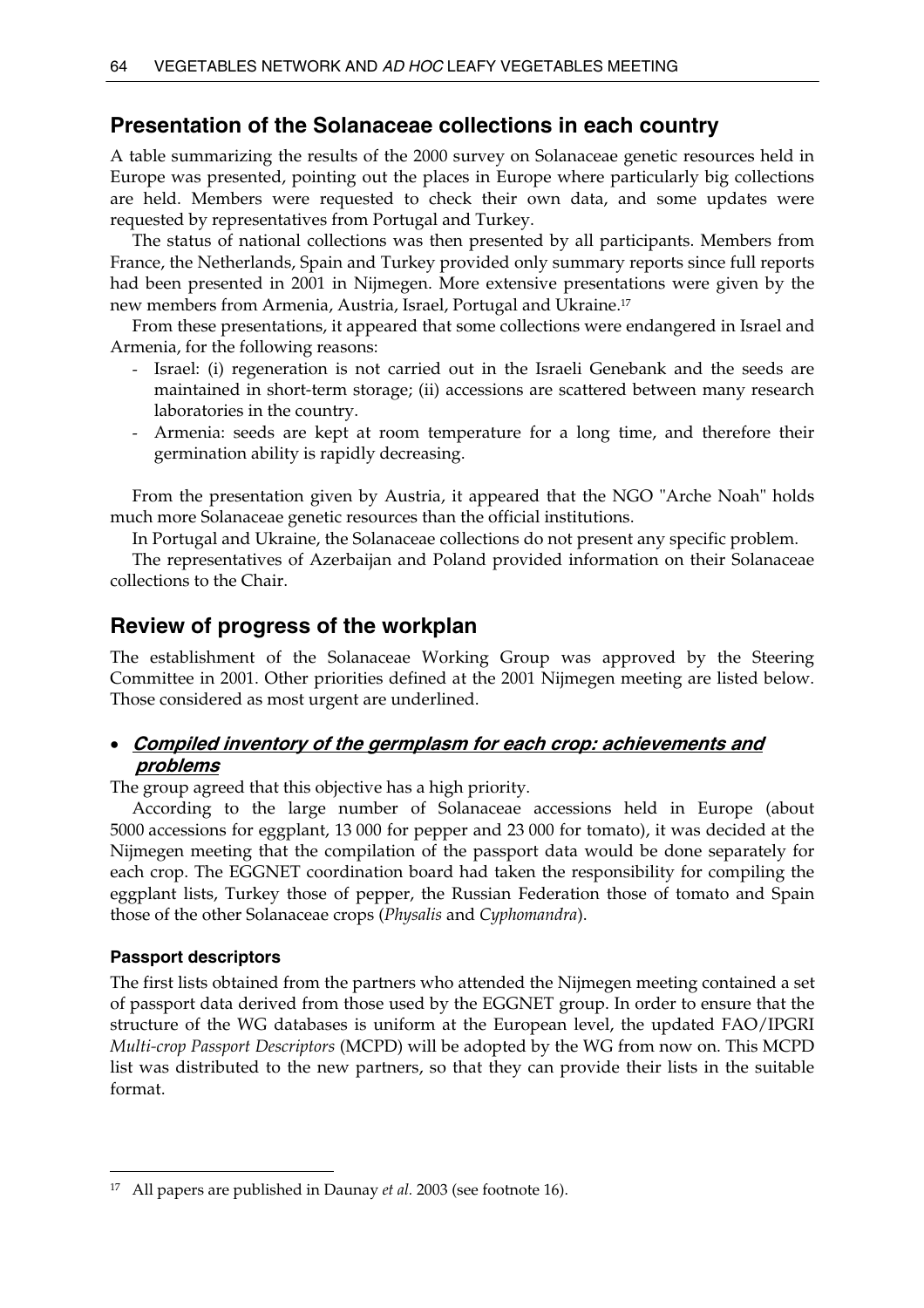## **Compilation of listings for each crop**

## x **Eggplant**

Almost all the lists of the members who were at Nijmegen have been received by M.C. Daunay (eggplant database manager), but they have not been compiled yet and need to be integrated into the EGGNET files. Data supplied by the Skierniewice participants will also be included according to the MCPD structure. The EGGNET database is already accessible from the ECP/GR Web site (http://www.bgard.science.ru.nl/WWW-IPGRI/eggplant.htm).

## x **Pepper**

The lists received were compiled into a single file and given to the Chair at the Skierniewice meeting. The compiled list has to be completed with the lists of the new partners as well as with the lists not sent yet by the Nijmegen participants, in the MCPD structure.

## x **Tomato**

 $\overline{a}$ 

Since the tomato database curator (O. Dmitrieva, VIR, Russian Federation) retired, it was not clear whether VIR still wishes to assume responsibility for this database. No information was obtained before the meeting. However A. Artemyeva, attending the session of the *Brassica* WG, promised that a clarification would be sent to the Chair by VIR in the near future. M.J. Díez indicated that Spain would be willing to take responsibility for the central tomato database in case VIR decided to discontinue this task.18

## x **Physalis and Cyphomandra**

Spain has produced a compiled listing from the lists which were received, and as for eggplant, pepper and tomato, the listings of the members who were at Skierniewice have to be obtained and integrated in the MCPD format.

 Therefore, it can be expected that for pepper and the other crops (*Physalis* and *Cyphomandra)*, the inventory will be made accessible from the ECP/GR Web site in the coming months.19

 An example of the type of passport data expected from the new partners will be prepared by the Vice-Chair and sent to them as an example.

 **Deadline May 2004** was proposed for finalizing the compilation of the listings for all solanaceous crops.

## x **Identify the degree of duplication among collections**

As the inventory for each crop is still far from complete, identification of the probable duplicates on the basis of the passport data comparison is not possible. Therefore, this objective was given second priority.

<sup>&</sup>lt;sup>18</sup> After the meeting the Chair received confirmation from VIR that they would continue to manage the tomato database. The new database manager is Irina Khrapalova (i.khrapalova@vir.nw.ru).

<sup>&</sup>lt;sup>19</sup> Update at time of publication: the databases are now on-line, as follows:

<sup>-</sup> Pepper: http://www.bgard.science.ru.nl/WWW-IPGRI-Capsicum/Pepperdb.htm

<sup>-</sup> *Physalis*: http://www.comav.upv.es/Physalis.html

<sup>-</sup> *Cyphomandra*: http://www.comav.upv.es/Cyphomandra.html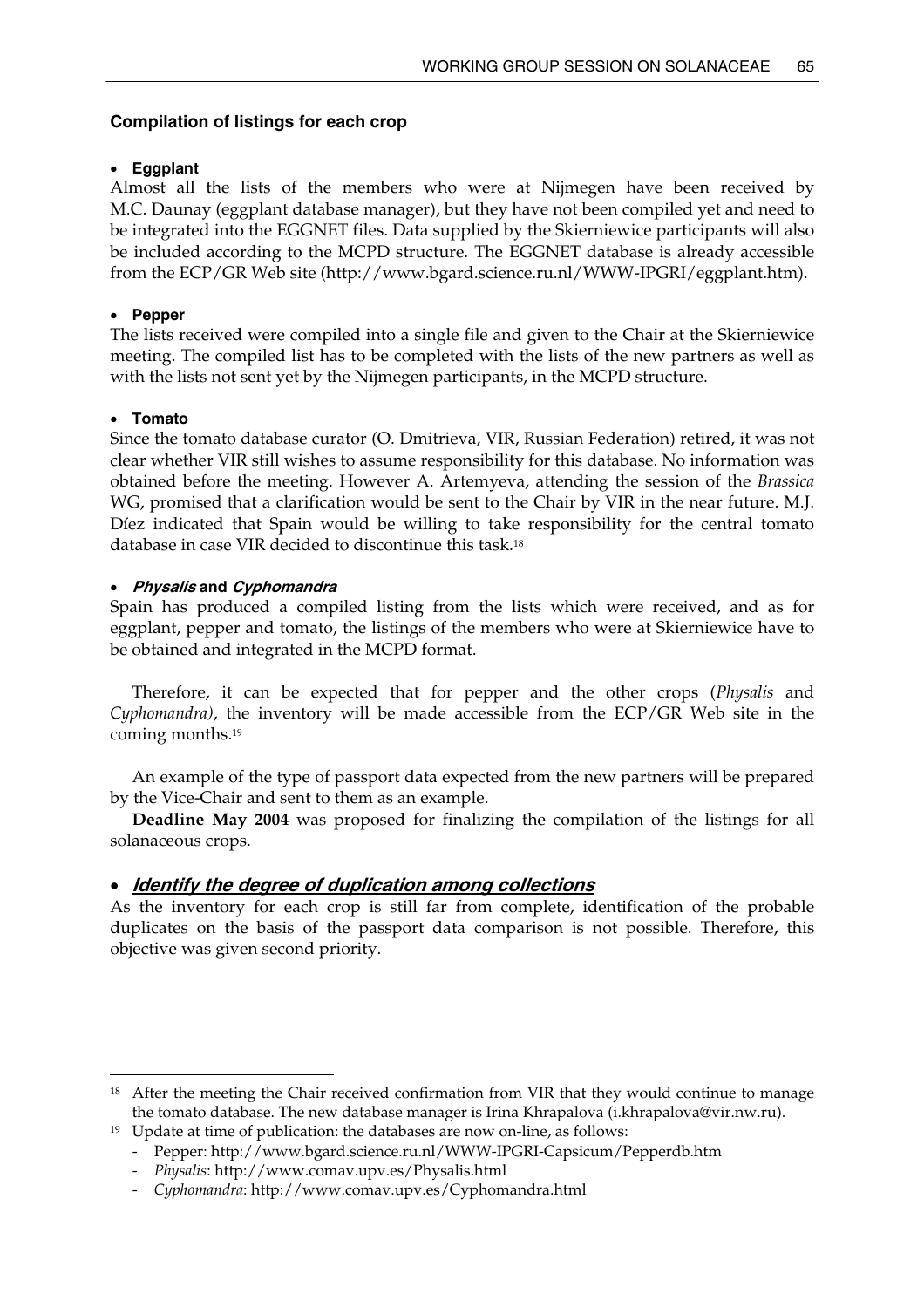## x **Produce harmonized protocols for seed regeneration and storage**

This is one of the first priorities of the group. The attending members decided that the Chair and Vice-Chair (i) would request from all partners their regeneration and storage protocols, and (ii) from the analysis of these, regeneration and storage protocols for each crop will be proposed. This task should be completed within 6 months at most.

## x **Produce harmonized descriptors for primary characterization**

The development of a minimum descriptor list for each solanaceous crop is of high priority for the group. For each crop, one country would take the responsibility of receiving from the partners a proposed minimum list of 10 descriptors, which would be of interest for end-users such as breeders.

 Responsibilities were assigned as follows: France (eggplant), Netherlands (pepper), Spain (tomato) and Austria (*Physalis* and *Cyphomandra*). From all the descriptors received, a set of a maximum of 10 relevant descriptors (one per crop) will be selected and proposed to all the members of the group.

 For *Physalis* and *Cyphomandra*, no descriptor list is available at IPGRI, and few institutions work on those crops in Europe. Therefore the development of a descriptor list will be a bit more difficult and collaboration with experts having good knowledge of these species (in Europe as well as in South America) will be necessary.

## x **Produce a harmonized set of agronomic traits, and corresponding protocols, to be evaluated**

Though evaluation data are of considerable interest to end-users, the production of an agreed list of agronomic traits to be evaluated is presently a second priority.

## x **Disseminate knowledge of international legislation for genetic resources exchanges**

This objective is of high priority for the group, since the legal texts of the Convention on Biodiversity (CBD) and the International Treaty are not easily understandable by the members of the Working Group.

## x **Use the current taxonomy and identify wild species**

The survey conducted in 2000 revealed that in many European Solanaceae collections, the current taxonomy was not used. It is of high priority to replace the erroneous species names by those which are officially accepted by the taxonomists, and this objective should be easily completed if the partners are provided with a proper list of synonymous species names (e.g. *Lycopersicon esculentum racemiflorum* = *L. esculentum*; *C. annuum longum* = *C. annuum*). The Chair and Vice-Chair of the Working Group will be responsible for providing the partners with the relevant information.

 The identification of wild species is not a first priority for the group, but nevertheless a list of relevant taxonomists who can assist in the botanical identification of wild species of *Solanum*, *Capsicum*, *Lycopersicon*, *Physalis* and *Cyphomandra* should be established. One essential contact is G. van der Weerden, curator of the Solanaceae collection held at the Botanical Garden of the Nijmegen University, and his address will be provided to all partners. M.C. Daunay, W. van Dooijeweert and W. Palme will establish this list of relevant taxonomists.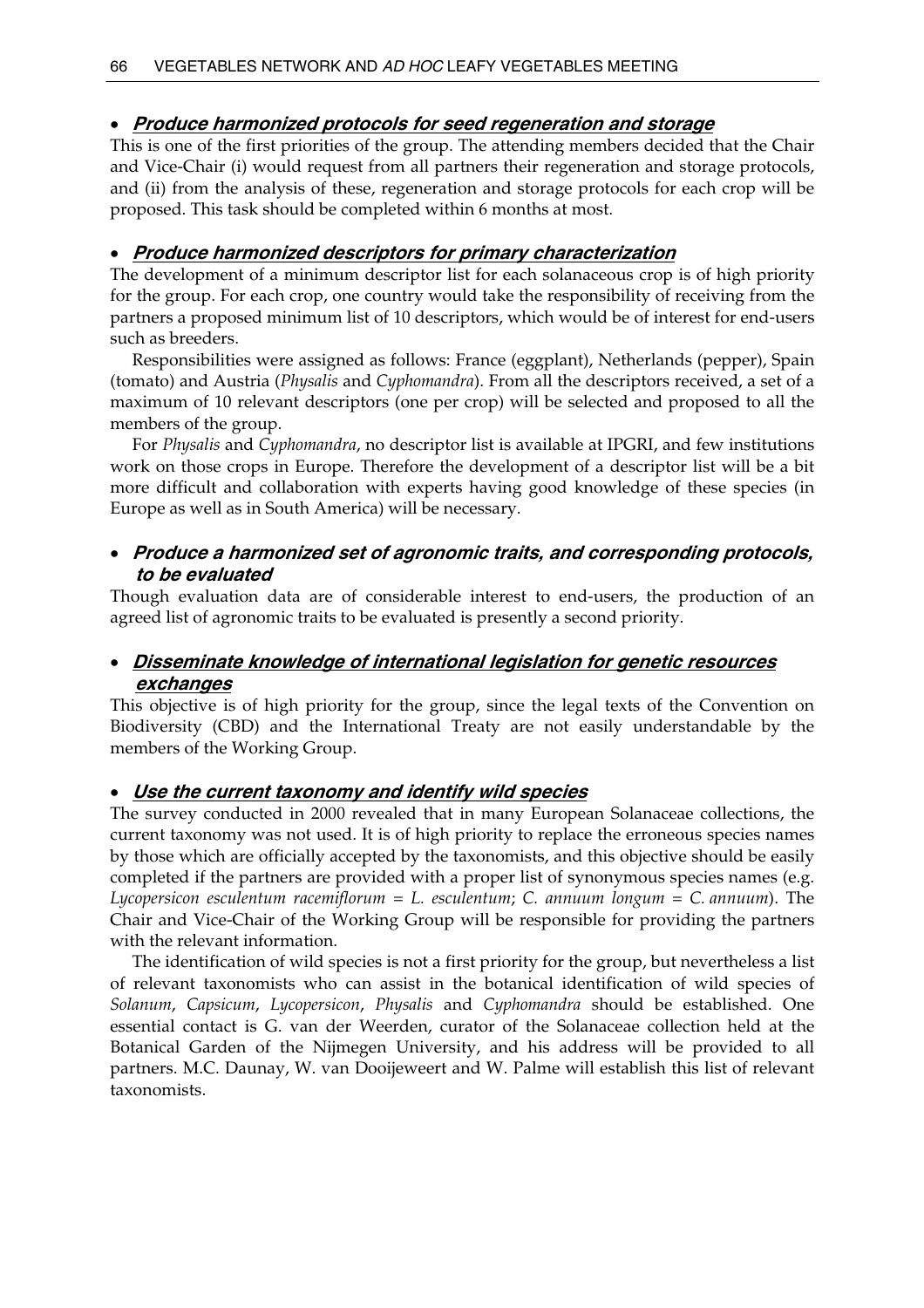## **Conclusion**

This session on Solanaceae was very fruitful: several new partners expressed their interest and provided or agreed to provide information on the Solanaceae collections held in their countries. It was agreed that the new data collected in Skierniewice would be added to those of the Nijmegen meeting to produce a common publication since the Nijmegen report was not yet printed at the time of the Skierniewice meeting.

 It is now confirmed that many countries have actively expressed their wish to participate in the Solanaceae WG, and that the total number of 40 000 accessions for Solanaceae genetic resources held in Europe, established in 2000, must be revised to take into account the new data obtained at Skierniewice.

 The language issue should be given due attention since some members do not communicate fluently in English.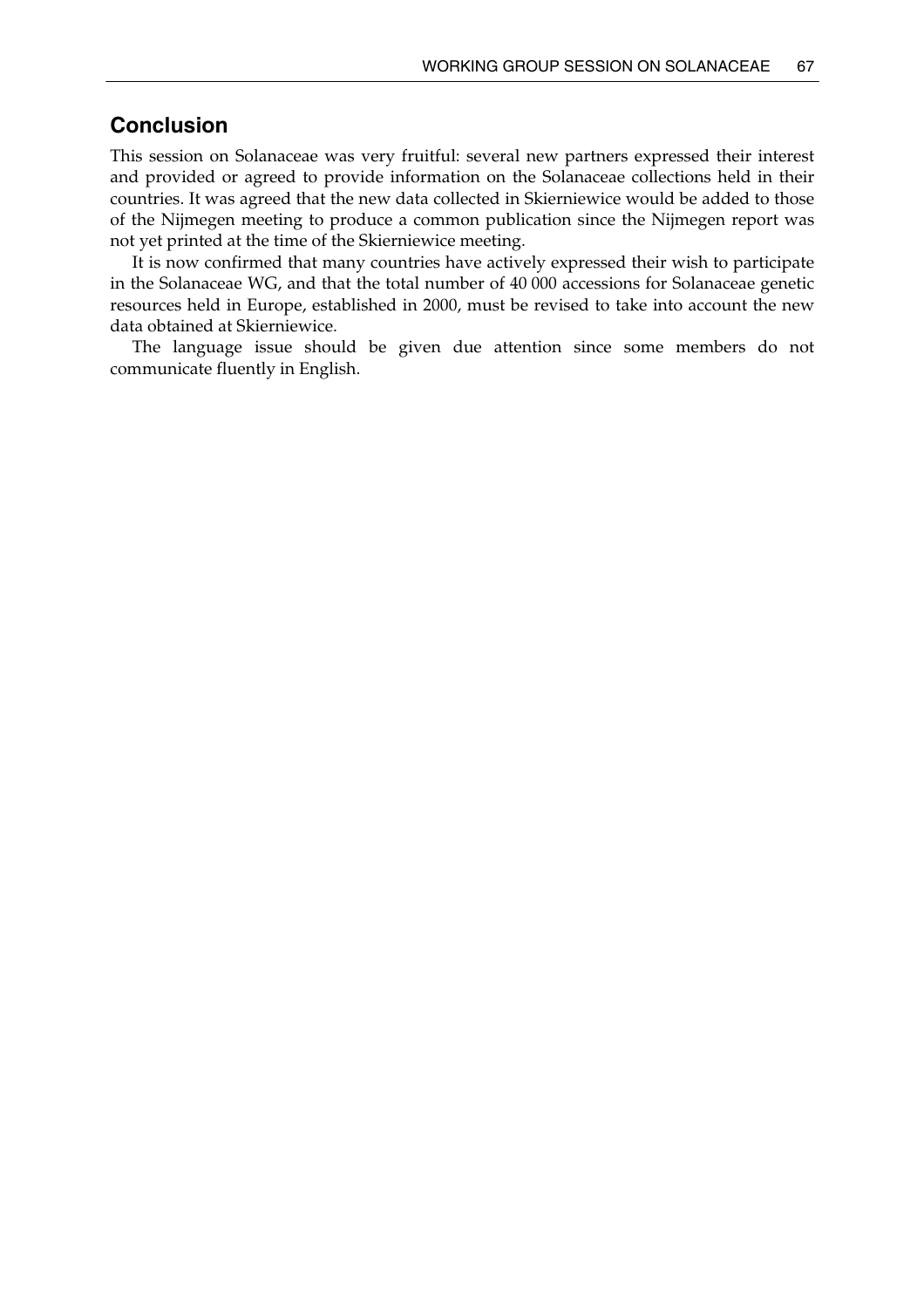## **WORKING GROUP SESSION ON UMBELLIFERS**

*Dave Astley and Teresa Kotliēska*

### **Review of the workplan**

The Umbellifer Working Group was represented at the Vegetables Network (VEGNET) meeting by Dave Astley (Chair, United Kingdom), Teresa Kotlińska (Vice-Chair, Poland), László Holly and Zsuzsanna Kollár (Hungary), Kerstin Olsson (NGB), and Janko Rode (Slovenia). An observer from Lithuania, Nijolė Petraitytė, also participated in the meeting. A short discussion took place with Rana Heydarova (observer, Azerbaijan) on the situation of plant genetic resources in Azerbaijan.

 The Umbellifer Working Group is responsible for the crops and wild taxa within nine genera, namely *Anethum* (dill), *Apium* (celery, celeriac), *Carum* (caraway), *Chaerophyllum* (chervil), *Coriandrum* (coriander), *Daucus* (carrot), *Foeniculum* (fennel), *Pastinaca* (parsnip) and *Petroselinum* (parsley).

 In preparation for the VEGNET meeting a questionnaire was distributed to all national umbellifer specialists requesting an overview of the content of their collections and the activities of their national programme. Up to the meeting date, 13 completed questionnaires had been received. This information has been used to update the overview table of the European Umbellifer collections reported in the VNCG meeting in Vila Real, Portugal, May 2000. The number of accessions now totals 16 079, an increase of 3780 accessions in comparison to 2000 (Table 3). Their distribution over genera is summarized in Table 4.

 The group's activities have been biased heavily towards carrot, partly as a consequence of the existence of the EU GENRES Carrot project, but also because all national programmes have an interest in this crop. In contrast the crops of the other eight genera tend to be limited to a smaller number of national programmes and national genebanks. Therefore it is the intention of the group to identify subgroups of national programmes (3 or 4) for *Anethum, Apium, Carum, Chaerophyllum, Coriandrum, Foeniculum, Pastinaca* and *Petroselinum* to develop workplans in association with the major collections of the crops and active work programmes. We need to investigate whether corresponding members of the Working Group will be willing to accept these responsibilities and develop the subgroups and subsequently the workplans.

 The group acknowledged the development of the Working Group on Medicinal and Aromatic Plants (MAPs), recognizing the possibility of duplication within the workplans of the two Working Groups. The Chairman agreed to contact Dr Dea Baričevič (Chairperson of the MAP Working Group) to discuss the interests of the Groups and ensure that work is neither duplicated nor ignored by either Group because of poor communication. Fortunately Dr Janko Rode is a member of both the Umbellifer and the Medicinal and Aromatics Plants Working Groups, and therefore we hope the possibility of errors will be minimized.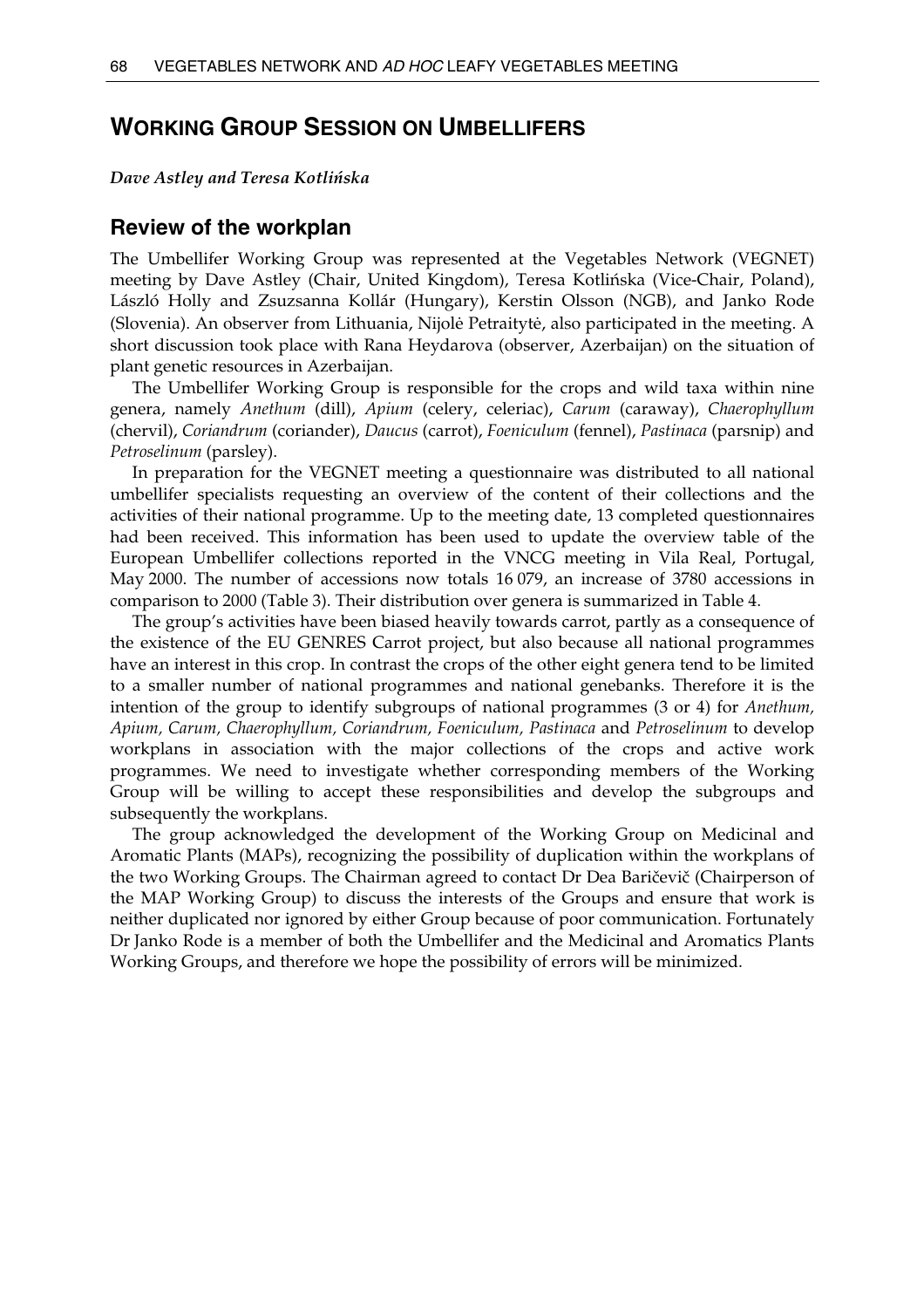|                       |                   |                     |                       |               | Table 3. Umbellifer accessions in European Collections (May 2003) (shaded rows = new or updated data) |                         |                       |                              |                         |                          |                           |                |
|-----------------------|-------------------|---------------------|-----------------------|---------------|-------------------------------------------------------------------------------------------------------|-------------------------|-----------------------|------------------------------|-------------------------|--------------------------|---------------------------|----------------|
| Country               | Institution       | Anethum             | Apium                 | Carum         | Chaerophyllum                                                                                         | Coriandrum              | Daucus<br>$\ddot{a}$  | Daucus<br>wild               | Foeniculum              | Pastinaca                | Petroselinum              | <b>Others</b>  |
| Albania               | Tirana            | 4                   |                       |               |                                                                                                       |                         |                       | ო                            |                         |                          | ဖ                         |                |
| Austria               | Arche Noah        | $\infty$            | $\Omega$              | 4             | 4                                                                                                     | $\frac{1}{2}$           |                       |                              | $\infty$                | $\frac{3}{2}$            | 24                        |                |
|                       | Vienna            | ဗ္                  | S                     | 34            |                                                                                                       |                         | $\frac{1}{2}$         |                              |                         |                          | 4                         | ∞∣ഢ            |
|                       | Linz              |                     |                       |               |                                                                                                       |                         |                       |                              |                         |                          | 4                         |                |
| <b>Belgium</b>        | Genappe           | ×                   | $\boldsymbol{\times}$ | ×             |                                                                                                       | ×                       |                       | $\times$                     |                         | ×                        | $\times$                  |                |
|                       | Merelbeke         |                     | မ္မ                   |               |                                                                                                       |                         |                       |                              |                         |                          | $\vert$ 2                 |                |
| <b>Bulgaria</b>       | Sadovo            | $38\,$              | 56                    | $\frac{3}{2}$ | $\mathbf{r}$                                                                                          | 25                      | 97                    |                              | $\overline{1}$          | <u>က်</u>                | $\frac{24}{3}$            |                |
| Czech Rep.            | Olomouc           | ∣∞                  | အြ                    | $\sqrt{257}$  | $\overline{\mathsf{N}}$                                                                               | ယ                       | 438                   |                              | $\overline{0}$          |                          |                           | $\frac{1}{2}$  |
| France                | INH Angers        |                     |                       |               | ္လ                                                                                                    |                         | 585                   | $\frac{8}{2}$                |                         |                          |                           |                |
| Germany               | Braunschweig      | $\frac{6}{7}$       | 77                    | 17            |                                                                                                       | $\frac{4}{9}$           | 169                   |                              | 8                       |                          | $\overline{24}$           |                |
|                       | Gatersleben       | 144                 | 188                   |               | $\overline{C}$                                                                                        | 412                     | $\frac{5}{3}$         |                              | $\overline{120}$        | $\frac{4}{1}$            | 191                       | 261            |
| Greece                | GGB               | $\sim$              | $\overline{ }$        |               |                                                                                                       |                         |                       | 77                           |                         |                          | $\frac{1}{2}$             |                |
|                       | <b>NAGREF</b>     | 4                   | თ                     |               |                                                                                                       |                         |                       |                              |                         |                          |                           |                |
| Hungary               | Tápiószele        | 77                  | 68                    | 29            |                                                                                                       | 23                      | 168                   | $\mathbf{\Omega}$            | $\mathcal{S}$           | 33                       | 122                       |                |
| <b>Italy</b>          | IDG Bari          |                     | $\overline{2}$        |               |                                                                                                       |                         | မှ                    |                              | $ \bar{z}$              |                          | $\vert 4$                 |                |
| Latvia                | Salaspils         |                     |                       |               |                                                                                                       |                         |                       |                              |                         |                          |                           |                |
| Lithuania             | <b>Babtai</b>     | $\mathbf{\Omega}$   | $\overline{0}$        | 130           |                                                                                                       | ဖ                       | 88                    | $\overline{ }$               | $\mathbf$               | 5                        | $\infty$                  | 4              |
| Netherlands           | <b>ZGN</b>        |                     |                       | 53            |                                                                                                       |                         |                       |                              |                         |                          |                           |                |
| Poland                | Skierniewice      | 169                 | $\overline{9}$        | S             |                                                                                                       | $\mathbf{\Omega}$       | $\sqrt{27}$           | $\overline{259}$             | $\mathbf{\Omega}$       | $\frac{1}{2}$            | 148                       |                |
| Portugal              | <b>BPGV</b>       |                     | $\boldsymbol{\times}$ |               |                                                                                                       | $\frac{4}{3}$           | Ю                     |                              |                         |                          | 46                        |                |
|                       | Vila Real         |                     | $\pmb{\times}$        |               |                                                                                                       | $\pmb{\times}$          |                       |                              |                         |                          | $\circ$                   |                |
| <b>REGIONAL</b>       | <b>NGB</b>        | $\overline{0}$      | $\frac{6}{5}$         | Ņ             |                                                                                                       |                         | 75                    |                              |                         | $\mathbf{\Omega}$        | $\frac{17}{2}$            | ဖ              |
| Romania               | Vidra.Jud.llfov   | Ю                   | ᠇                     |               |                                                                                                       | 26                      |                       | ᠇                            | ω                       |                          | $\frac{2}{20}$            |                |
| Slovakia              | Nove Zamky        | T                   | 얻                     |               |                                                                                                       |                         | $\frac{1}{2}$         |                              |                         |                          |                           |                |
| Slovenia              | Ljubljana         |                     |                       | 4             |                                                                                                       | $\mathbf$               | $\boldsymbol{\infty}$ |                              | ო                       | $\mathbf$                | $\mathfrak{S}$            | $\overline{1}$ |
| Spain                 | <b>CRF Madrid</b> |                     |                       |               |                                                                                                       | 4                       | ო                     |                              |                         |                          | $\vert \frac{6}{5} \vert$ |                |
|                       | Zaragoza          |                     | $\tilde{c}$           |               |                                                                                                       | 4                       | 27                    |                              |                         |                          | $\overline{78}$           |                |
| Switzerland           | Nyon              |                     | Ю                     |               |                                                                                                       |                         | 47                    | ↽                            |                         |                          | 4                         |                |
|                       | St.Gallen         |                     |                       |               |                                                                                                       |                         | $\boldsymbol{\sim}$   |                              |                         |                          | $\overline{ }$            |                |
|                       | Wädenswil         |                     |                       |               |                                                                                                       |                         | $\frac{1}{2}$         |                              |                         |                          |                           |                |
| Turkey                | AARI              | $\overline{c}$      | თ                     | 22            | LO.                                                                                                   | $\overline{\mathbf{c}}$ |                       | 89                           | $\overline{C}$          | $\mathbf{\Omega}$        | 107                       |                |
| <b>Ukraine</b>        | UDS, Poltava      | $\overline{6}$      | Ξ                     |               |                                                                                                       |                         | 122                   |                              | 39                      |                          | $\rm ^{8}$                | 30             |
|                       | IOB, Kharkiv      | $\frac{5}{25}$      | 89                    | S             |                                                                                                       | $rac{4}{5}$             | $\sqrt{341}$          |                              |                         | თ                        | Ճ                         |                |
|                       | Crimea<br>Ē       |                     |                       |               |                                                                                                       | 120                     |                       |                              | 110                     |                          |                           |                |
| United Kingdom        | HRIGRU            |                     | 25                    |               |                                                                                                       | က                       | 735                   | 6                            |                         | 20                       | 21                        |                |
|                       | SASA              |                     | 116                   |               |                                                                                                       |                         | 548                   |                              |                         |                          |                           |                |
| <b>Russia</b>         | $\sqrt{25}$       | 811                 | 580                   | 246           | $\overline{1}$                                                                                        | 586                     | 3067                  | 35                           | 257                     | 5                        | 425                       | 88             |
| Azerbaijan            | <b>Baku</b>       | $\pmb{\times}$      | $\boldsymbol{\times}$ | ×             |                                                                                                       |                         | 117                   |                              | $\pmb{\times}$          | $\pmb{\times}$           | $\pmb{\times}$            |                |
| ECP/GR Total          | 16079             | 1630                | 1393                  | 823           | 60                                                                                                    | 1455                    | 7284                  | 532                          | 730                     | 252                      | 1492                      | 428            |
|                       |                   |                     |                       |               |                                                                                                       |                         |                       |                              |                         |                          |                           |                |
| MIND VOSN<br>LOO STOL | 12299             | 1321                | $\frac{8}{80}$        | 399           | <u>အ</u> န္တြ                                                                                         | $\frac{1202}{150}$      | $\frac{5272}{721}$    | $\left  \frac{4}{3} \right $ | $rac{2}{3}$ $rac{1}{3}$ | 177                      | $rac{95}{154}$            | 1033           |
|                       |                   | $\overline{\infty}$ |                       | န္တ           |                                                                                                       |                         |                       |                              |                         | $\overline{\mathcal{E}}$ |                           |                |

Ŕ  $\frac{1}{2}$ anna) (chi  $\overline{a}$  $\cdot$  $\frac{6}{2}$ Č ū J J.  $\frac{1}{2}$ é  $\frac{1}{2}$ 

 $x =$  undetermined number of accessions x = undetermined number of accessions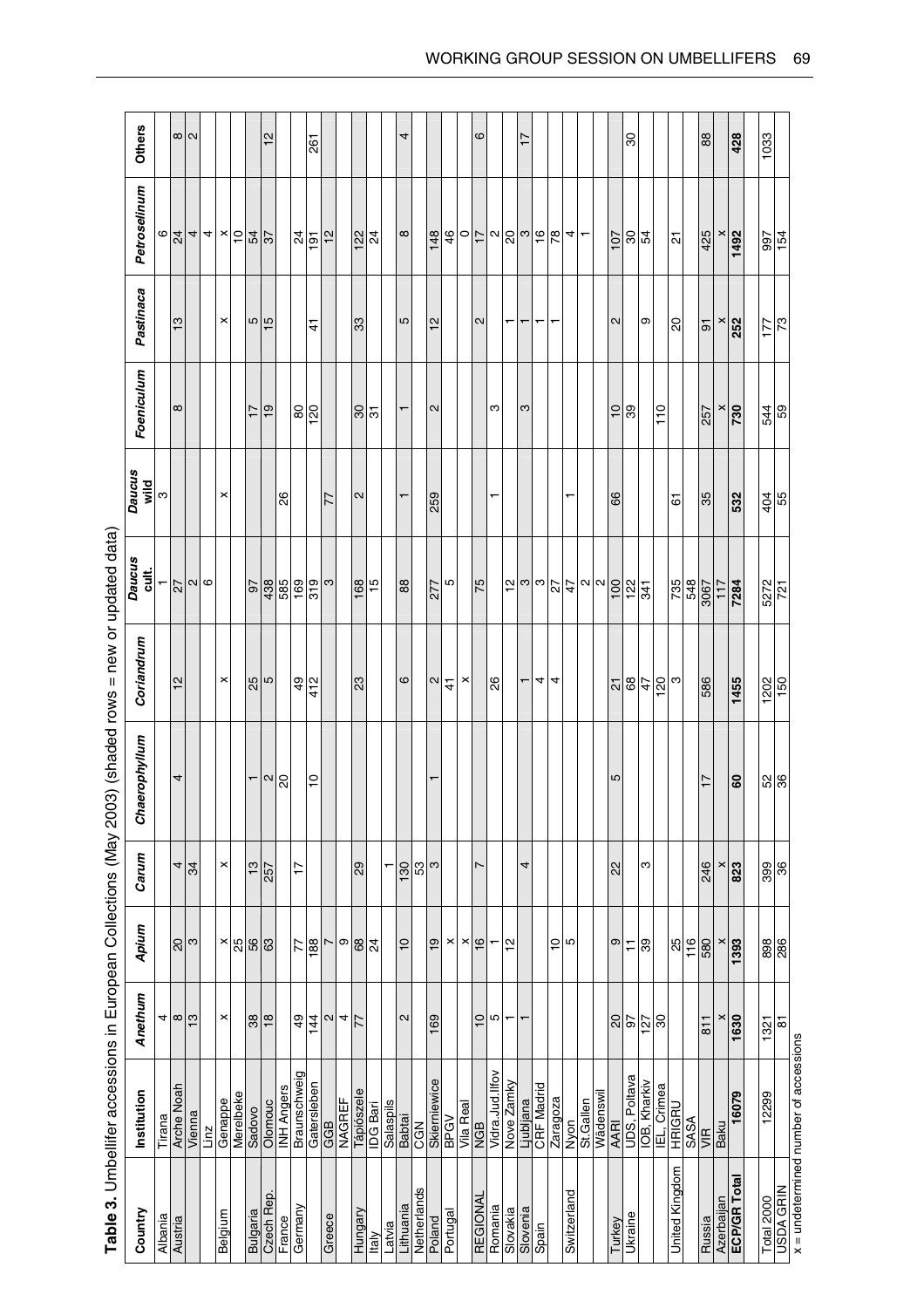| Genus             | No. of accessions |
|-------------------|-------------------|
| Anethum           | 1630              |
| Apium             | 1393              |
| Carum             | 823               |
| Chaerophyllum     | 60                |
| Coriandrum        | 1455              |
| Daucus cultivated | 7284              |
| Daucus wild       | 532               |
| Foeniculum        | 730               |
| Pastinaca         | 252               |
| Petroselinum      | 1492              |
| <b>Others</b>     | 428               |
| Total             | 16079             |

**Table 4.** Number of accessions per genus in the European Umbellifer collections based on data in the questionnaire

## **Documentation**

The European Umbellifer database (EUDB) is available both searchable on-line and as a downloadable file. However, there is a requirement to collect passport data from national programmes not represented in the EUDB in order to direct the future Working Group programme. There was discussion on the possible effects that the EURISCO database will have on the EUDB and the group's requirement for data from national programmes not currently represented. EURISCO will be launched in September 2003. However, the group has a requirement for data in addition to the MCPD, in particular relating to ecogeographic data for wild taxa and socioeconomic data and a review of the uses of cultivated material. Therefore the group decided to contact national umbellifer representatives to request updated data sets including comment on the additional fields. The ecogeographic data will be used to identify possible protected areas containing umbellifer taxa in order to develop an *in situ* conservation programme for the umbellifer taxa. In addition, the ecogeographic data will be used to identify gaps in the existing collections and to target future collection programmes. The *ad hoc* meeting of the Umbellifer Working Group in Edinburgh in 2001 identified areas of priority for the collection of wild taxa and landraces of carrot/*Daucus*. The group will attempt to update this list based on the questionnaire replies and produce a new collection workplan as and when additional information is received from national programmes. The situation in the other 8 umbellifer genera is far from clear and requires the input of specialist subgroups as proposed above. At the initial *ad hoc* meeting of the group in Kraków the group agreed to identify taxonomic experts on umbellifers to assist the group with taxonomic problems. The current discussion identified the lack of taxonomic expertise for umbellifers as an ongoing problem associated with the collection of material and associated data of wild taxa. The group proposed to continue efforts to identify taxonomic experts willing to assist the group.

 The group discussed the inclusion of characterization data in the EUDB. The GENRES Carrot project has produced significant characterization data, which should be associated with the EUDB. However, this work is extremely difficult because of the lack of data set uniformity and the requirement to include multiple data sets over time and from diverse locations. The group concluded that the complexity of such a data set would be greater for the whole of the Umbellifer Working Group and will present extremely difficult problems for the database manager. An additional problem associated with the collection of characterization data is that descriptor lists are available only for carrot/*Daucus* (IPGRI) and celery, celeriac, dill and fennel (UPOV), but not for the other genera in the Working Group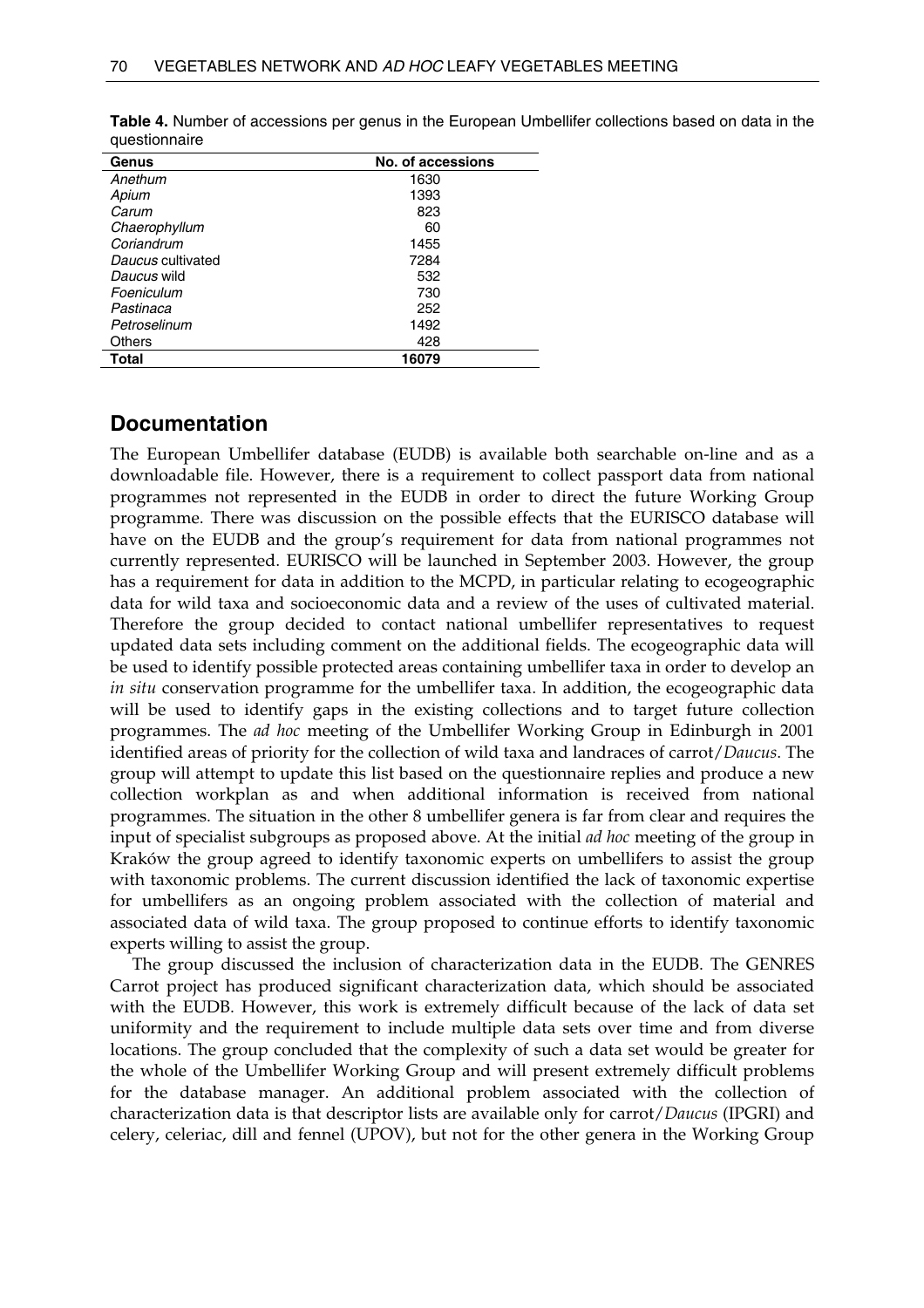remit.20 Therefore the group proposed an alternative solution to highlight specific Working Group actions including characterization work as short paragraphs on the Umbellifer pages of the VEGNET Web site. Following the Network-wide discussions, the group agreed to adopt a recommendation of the *Brassica* WG to include a field in the database indicating the presence of characterization data. A link to multiple data sets can be included in the EUDB.

## **Characterization**

The group has been active within the GENRES Carrot project including collaboration with Teresa Kotlińska, RIVC-Skierniewice, Poland. It was clear that the volume of characterization work achieved was very largely a consequence of the availability of the EU-funded GENRES project. Outside the GENRES project the effort in characterizing genetic resources material is a reflection of local and/or commercial interest, and governed strictly by financial limitations. Many genebanks collaborate with commercial companies and receive characterization data and images from them, but this is irregular and directed by the commercial interests rather than by the genebanks. However, the group is keen to continue these productive collaborations.

 The data received in the 13 questionnaires showed that during 1990-2002 there were 3569 accessions of the total 9101 accessions characterized/evaluated. The percentage of accessions characterized varies widely for the different crops, e.g. carrot 76%, *Petroselinum* 9% and *Apium* 6%.

 Virtually all the effort in characterization has been concentrated on carrot. We reported above the status and availability of descriptor lists for the umbelliferous crops other than carrot. There are descriptor lists available for celery, celeriac, coriander, dill and fennel, but there has been no attempt within the group to identify minimum characterization descriptors for these crops. The group proposed to identify colleagues within the group with specific interests in the various genera and to initiate subgroups to develop specific workplans for these umbelliferous crops and wild taxa including the identification of minimum characterization descriptors. In the questionnaire responses some national programmes reported research activities on umbelliferous crops other than carrot.

## **Evaluation**

 $\overline{a}$ 

The GENRES Carrot project has carried out screening projects to analyze dry matter, carotenes, sugars and nitrate in carrot roots, and to evaluate responses to various diseases of carrot. Also work on the molecular evaluation of carrot was carried out in INH (Institut National d'Horticulture), Angers, France and BAZ (Bundesanstalt für Züchtungsforschung an Kulturpflanzen), Quedlinburg, Germany (GENRES) and in RIVC-Skierniewice/ Agricultural University Kraków. The value of the work was recognized by the group, but many felt that the cost was prohibitively high for many national programmes. The BAZ Quedlinburg reported significant inputs into molecular research for *Apium, Carum, Foeniculum* and *Petroselinum* in association with commercial companies in Germany. Research work at the N.I. Vavilov Research Institute of Plant Industry (VIR), St. Petersburg includes projects on disease and pest resistance, CMS (cytoplasmic male sterility) and increasing the content of specific biochemical components of the plant product. In the Czech Republic there is research on the bactericidal effects of essential oils.

<sup>20</sup> IPGRI has published a monograph on coriander: Diederichsen, A. 1996. Coriander. *Coriandrum sativum* L. Promoting the conservation and use of underutilized and neglected crops. 3. International Plant Genetic Resources Institute, Rome, Italy (available on-line at http://www.ipgri.cgiar.org/publications/pubfile.asp?ID\_PUB=375).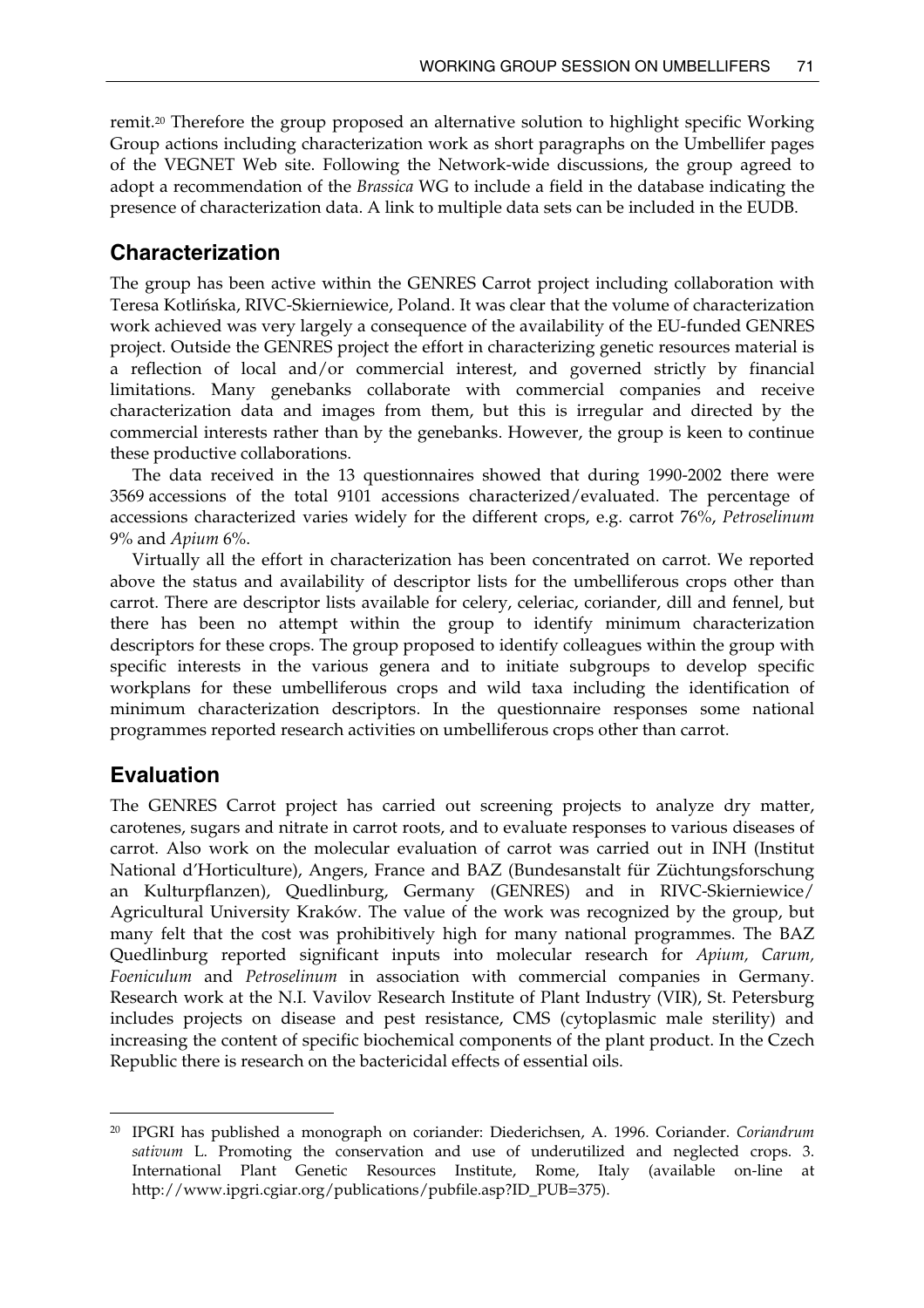## **Regeneration**

The group reported that for carrot a majority of national programmes were in a position to regenerate the material in their own collections. The group is involved in an ongoing emergency action to regenerate accessions of landraces of carrot for the Vavilov Institute (VIR). Tatyana Khmelinskaya, the curator of the *Daucus* collection at VIR provided the group with the passport data of the collection in order to facilitate consultation with her on the selection of material. To date more than 150 accessions have been regenerated under this emergency action programme. An agreement was formulated between VIR and four ECP/GR national programmes (France, Italy, Poland and United Kingdom) to regenerate specific carrot material and return the bulk of the seed produced to VIR for long-term storage. The agreement allowed the GENRES partners to retain seed samples for characterization within the GENRES project.

 The group needs to assess the requirement for regeneration in the *Anethum, Apium, Carum, Chaerophyllum, Coriandrum, Foeniculum, Pastinaca* and *Petroselinum* collections within the national programmes and to review progress.

## **Identification of duplicates**

The *ad hoc* meeting of the Umbellifer Working Group in Edinburgh in 2001 reviewed the question of the identification of duplicate material in the European collections. The group proposed to identify the most original sample (MOS) for the accessions of the wild taxa within the European collections. This work is ongoing and will provide information essential for future collection and *in situ* projects. Mathilde Briard in INH-Angers assessed the accessions of yellow-rooted carrot in the European collections for duplication using molecular markers. This work will continue within the GENRES project and the national programme of France. The group agreed that duplicates in cultivated collections should be identified within national programmes, but for the immediate future material will be maintained in the collections rather than removed.

## **Safety-duplication**

The group identified safety-duplication as an absolute priority within the workplan. The group stressed the need for this topic to be addressed and promoted at the level of the Steering Committee. The group proposed that safety-duplication should appear specifically in the recommendations of Task Sharing in Recommendation 20 of the Task Force for the Phase VII draft document. The questionnaire responses showed that a significant number of national collections are not safety-duplicated. In the 13 recent questionnaire responses only 48 carrot accessions were reported as being safety-duplicated from a total of 9101 accessions. The Chairman will circulate a list of institutions willing to act as "black box" repositories to all national programme umbellifer specialists.

## **Collecting**

During the period 1999-2002 the following collecting missions were organized:

- *-* Greece: collected cultivated and wild *Daucus*.
- *-* Czech Republic: collected landraces of dill, wild parsnip, wild *Daucus*. The main aim of the expeditions was aromatic species such as caraway, chervil.
- *-* Slovenia: in one expedition a total of 1186 accessions were collected, 3% of which were Umbellifers.
- *-* Poland: 7 expeditions in 2000-2002 collected a total of 671 vegetable accessions including 85 Umbellifer accessions (see details in paper by T. Kotlińska, p. 81).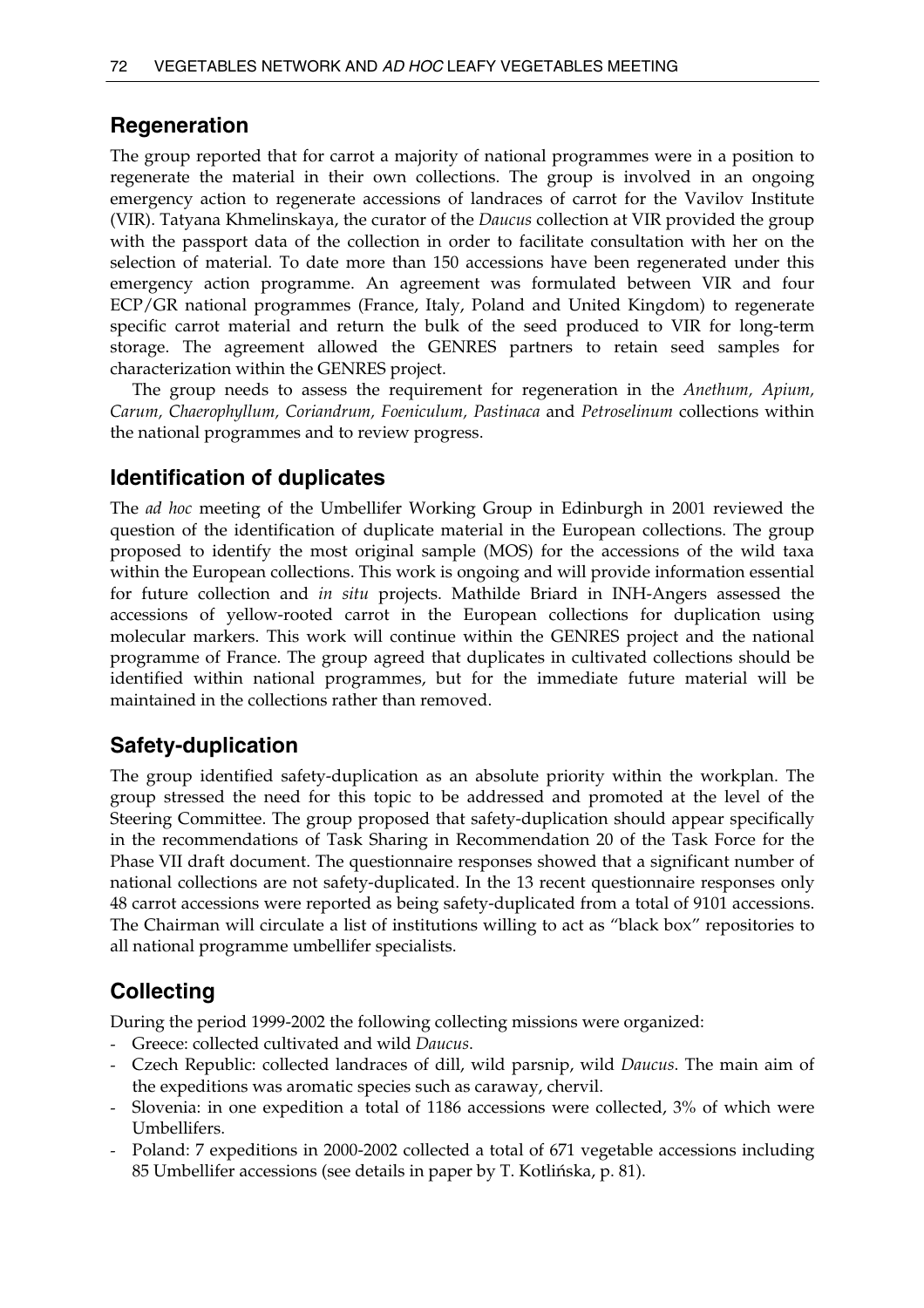## **Conservation of wild relatives**

The group recognized the requirement for a review of the content of the EUDB, the quality of the passport data and the initiation of an ecogeographic survey of the taxa for the nine genera. The results of the data surveys will promote both the collection of wild taxa for *ex situ* conservation and the identification of protected areas where these taxa are conserved *in situ*. The group discussed existing (Hungary/IPGRI) and proposed (Poland) *in situ* and on-farm conservation programmes with regard to the umbellifer wild taxa. The group will carry out an ecogeographic survey in order to direct the future workplans. In addition, the group recognized the value of promoting on-farm conservation of landraces within traditional agriculture in regional socioeconomic development programmes. Programmes planned in Poland will identify areas where traditional agriculture is still practised in order to promote local production and marketing systems, organic production, local crafts, the conservation of crop diversity alongside a public awareness and education programme.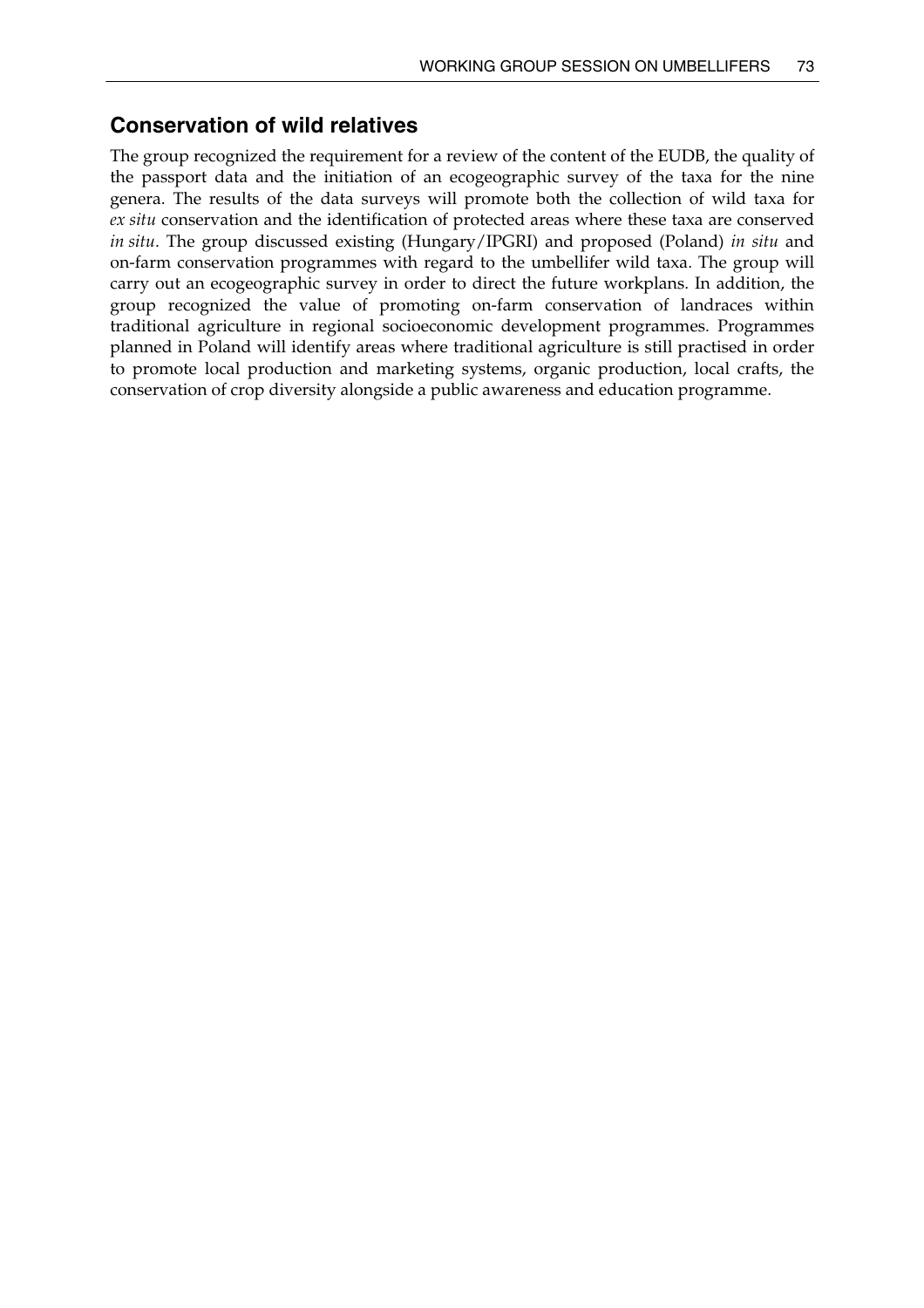# **Presentations and papers**

| Umbellifer genetic resources in Lithuania<br>Nijole Petraitytė, Rasa Karklelienė and Nijole Maročkienė | 75 |
|--------------------------------------------------------------------------------------------------------|----|
| Umbellifer crop genetic resources in Poland<br>Teresa Kotlińska                                        | 78 |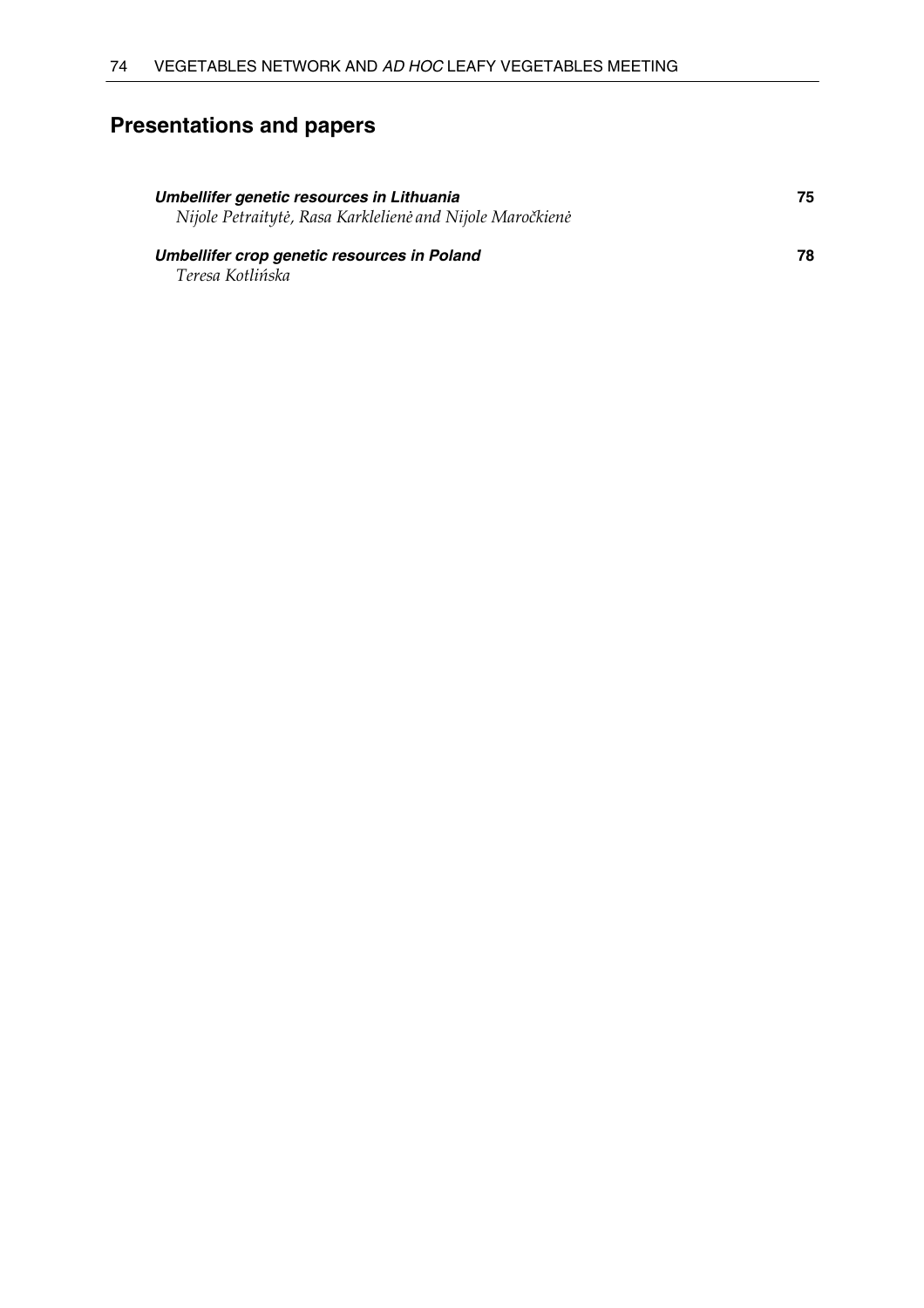#### **Umbellifer genetic resources in Lithuania**

#### *Nijole Petraitytø1, Rasa Karklelienø<sup>2</sup> and Nijole Maroìkienø<sup>2</sup>*

*<sup>1</sup> Department of Agronomy, Lithuanian University of Agriculture, Kaunas-Akademija, Lithuania* 

*<sup>2</sup> Vegetable Breeding Department, Lithuanian Institute of Horticulture, Babtai, Kaunas distr., Lithuania*

#### **Introduction**

In Lithuania the work on genetic resources of Umbellifers is mainly carried out at three research and educational institutions: the Lithuanian Institute of Horticulture *(Daucus, Coriandrum, Apium, Pastinaca, Foeniculum,* etc*.)*, the Lithuanian University of Agriculture (*Carum*) and the Kaunas Botanical Garden of Vytautas Magnus University (*Coriandrum*, *Apium*, *Pastinaca*, *Foeniculum,* etc.). Some field collections are maintained at the Institute of Botany (*Angelica, Myrrhis*).

 In order to facilitate the conservation of genetic resources and reduce the number of regenerations, the seeds of Umbellifer vegetable varieties, herbs and wild populations are kept under long-term seed storage at the national plant genetic resources coordinating centre, the Lithuanian Institute of Agriculture. Seeds are dried for 2-3 months to 5-8% moisture content and stored in foil-laminated bags at -18°C.

#### **Caraway**

Within the Lithuanian National Plant Genetic Resources programme, common caraway (*Carum carvi* L.) is assigned to the group of medicinal and aromatic plants. Historical data show that caraway was already being used as a condiment in Lithuania in the 14<sup>th</sup> century. Work on caraway cultivation techniques was started in 1935 by J. Grybauskas at the Botanical Garden of Kaunas (Dastikaitė 1997) and was later continued by Dr D. Budriūnienė and, since 1974, carried on by Dr A. Dastikaitø who created the variety 'Gintaras', now included in the National List of Varieties.

 Nowadays we find that anthropogenic and technogenic factors are causing decreases in caraway habitats (natural meadows) and leading to a reduction of the genetic resources of the species. Morphological and biochemical investigations of wild caraway populations have been carried out at the Lithuanian University of Agriculture since 1996 (Sliesaravicius *et al.*  2000). The field collection of caraway totals 130 accessions (see Table 1).

Research work on caraway has been developing as follows:

- The influence of environmental conditions (temperature, moisture, light) and anthropogenic factors (mowing, grazing) on the stability of the main plant characters (plant height, branching height, number of inflorescences, essential oil and carvone content, 1000-seed weight, fruit yield per plant) have been studied *in situ* in the natural habitats of common caraway since 1996.
- Biodiversity and stability of main parameters have been studied *ex situ* in the caraway field collection since 1998.
- Plant productivity potential, flowering induction and initiation, and resistance to abiotic factors (low temperature and water stress) have been studied since 2002.
- Investigations on genetic polymorphism started in 2003.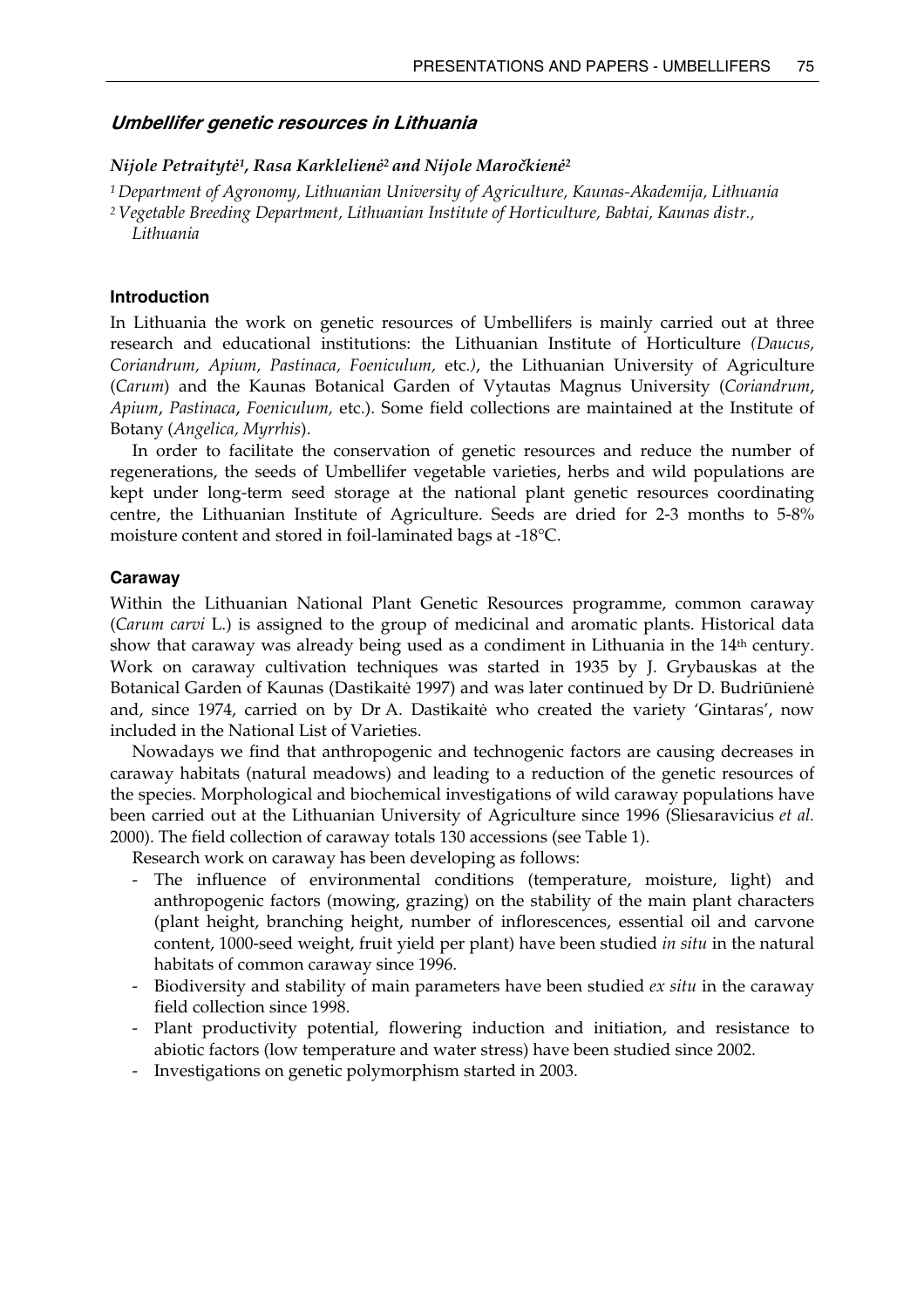#### **Carrot**

Carrot breeding in Lithuania was started in 1948 at the State Breeding Station. Numerous carrot accessions were collected during field trips (Table 1). Intervarietal crossing and the purposeful selection of hybrids were used in variety breeding. In 1957 carrot breeding was transferred to the Vytønai Experimental Station (currently the Lithuanian Institute of Horticulture). Breeding was carried out by Dr J. Mačys, joined later by Dr Armolaitienė.

 In Lithuania the carrots most preferred and appreciated by consumers are traditionally those of the 'Nantes' type (Gaučienė 2001). The objective of carrot breeding is to select and develop productive, storable, disease-resistant varieties and hybrids with carotene content not lower than 15 mg/%. The breeding work so far has produced the carrot varieties 'Garduolės 2', 'Šatrija', 'Vytėnų nanto', 'Vaiguva', and the hybrids 'Svalia F<sub>1</sub>' and 'Skalsa F<sub>1</sub>'.

In 1973 Dr O. Gaučienė initiated a new direction in carrot breeding, the creation of heterotic hybrids. In order to obtain 100% hybrid seeds the female (seed) parent has to possess male sterility. In carrots grown in Lithuania sterile plants are found in the field at 3-7%.

At the Institute sterile lines (which are analogues to varieties) of carrots 'Garduolės 2', 'Šatrija', 'Vytėnų nanto' – i.e., analogues with cytoplasmic male sterility (CMS) – have been created. They are used for the creation of  $F_1$  hybrids. The first carrot hybrids 'Svalia F1' and 'Skalsa F1' have been registered in the National Variety List (Bobinas and Bartkaitø 2001).

#### **Coriander and other Umbellifers**

The coriander (*Coriandrum sativum L.*) variety 'Raslė' was developed at the Lithuanian Institute of Horticulture by individual and mass selection. 'Raslė' is an early, productive and disease-resistant variety, especially selected for resistance to ramulariosis, the disease caused by *Ramuliaria coriandri* Moesz. It is an annual spice herb, cultivated here for its seeds, which have an average content of essential oils of 1.3%. The weight of 1000 seeds is 10.3 g. The period from full seed germination to the beginning of seed maturation spans 76 days. Flowering duration is 34 days. The average seed yield is 1.9 t/ha (Maročkienė 2002).

Dill (*Anethum graveolens* L.), parsnip (*Pastinaca sativa* L.), lovage (*Levisticum officinale* L.), fennel (*Foeniculum vulgare* Mill.) and others are maintained in the field collections of the Lithuanian Institute of Horticulture, the Institute of Botany, and the Kaunas Botanical Gardens of Vytautas Magnus University.

|                                   |                |       |                              |                | No. of accessions  |      |                                      |
|-----------------------------------|----------------|-------|------------------------------|----------------|--------------------|------|--------------------------------------|
| Taxon                             | Common<br>name | Total | <b>Advanced</b><br>cultivars | Land-<br>races | Breeders'<br>lines | Wild | Held in<br>long-term<br>seed storage |
| Anethum L.                        | Dill           | 2     | 2                            |                |                    |      |                                      |
| Apium L.                          | Celery         | 10    | 2                            |                |                    |      |                                      |
| Carum L.                          | Caraway        | 130   |                              |                | 5                  | 124  | 68                                   |
| Coriandrum L.                     | Coriander      | 6     |                              |                | 4                  |      |                                      |
| Daucus sp.                        | Wild species   |       |                              |                |                    |      |                                      |
| Daucus carota L.                  | Carrot         | 94    | 38                           | 6              | 50                 |      | 14                                   |
| <b>Foeniculum Miller</b>          | Fennel         |       |                              |                |                    |      |                                      |
| Pastinaca L.                      | Parsnip        | 5     | 5                            |                |                    |      |                                      |
| Petroselinum Hoffm.               | Parsley        | 8     | 8                            |                |                    |      |                                      |
| Angelica archangelica L.          | Angelica       | 3     |                              |                |                    | 3    |                                      |
| Myrrhis odorata (L.) Scob.        | Myrrh          |       |                              |                |                    |      |                                      |
| Levisticum officinale W.D.J. Koch | Lovage         | 2     |                              |                | 2                  |      |                                      |
| Total                             |                | 263   | 58                           | 6              | 62                 | 128  | 83                                   |

#### **Table 1.** Umbellifer genetic resources in Lithuania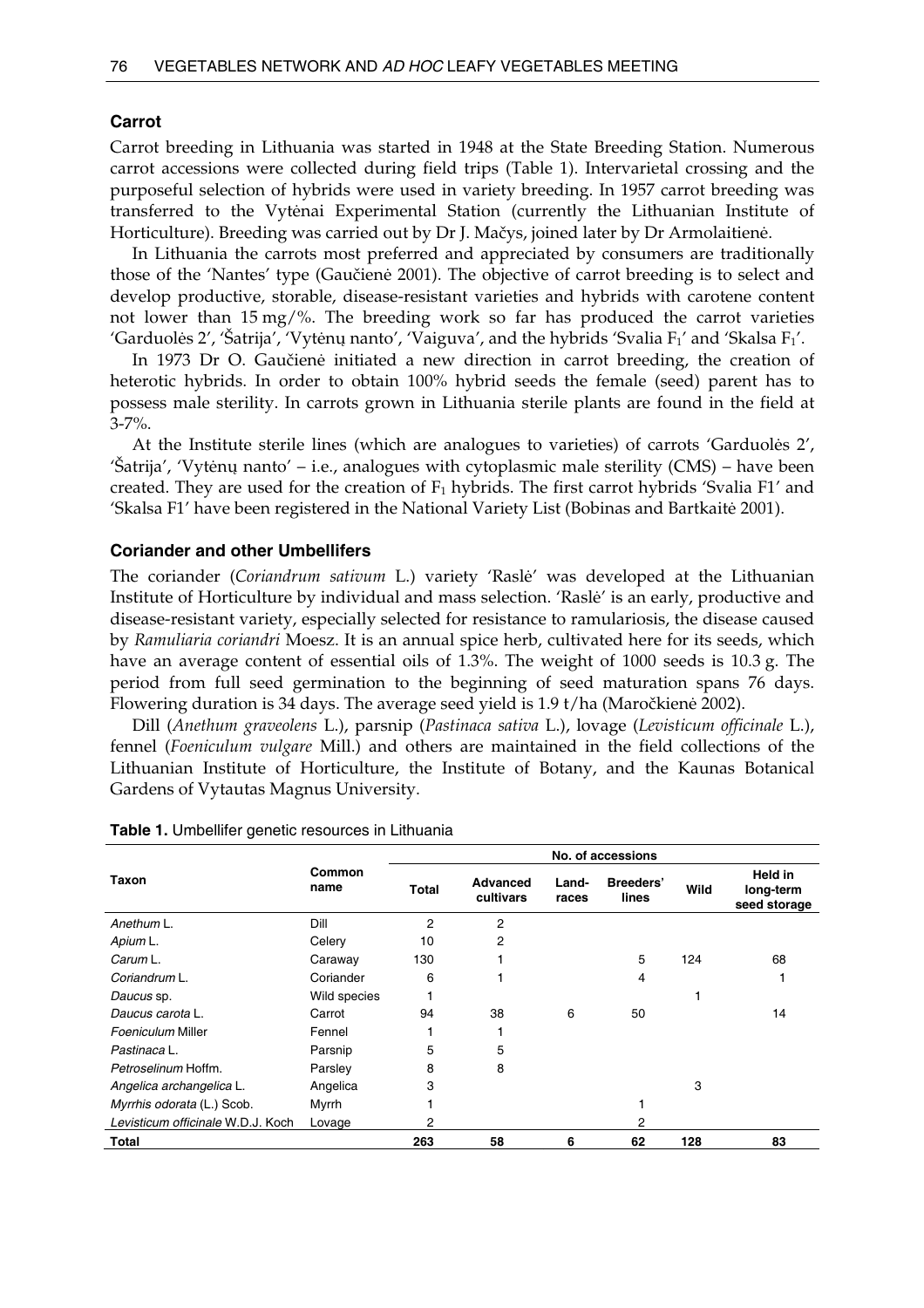#### **References**

- Bobinas, Č. and O. Bartkaitė. 2001. Achievements and perspectives of vegetable breeding in Lithuania. Sodininkystė ir daržininkystė [Horticulture and vegetable growing] 20(3)1:27-34.
- Dastikaitø, A. 1997. Kmynai [Caraway]. LŽIJU, Kaunas, Lithuania. (in Lithuanian).
- Gaučienė, O. 2001. Morkos. [Carrot]. LSDI, Babtai, Lithuania. (in Lithuanian).
- Maročkienė, N. 2002. Blakinės kalendros veislė *Raslė*. [Coriander cultivar Raslė]. Sodininkystė ir daržininkystø [Horticulture and vegetable growing] 21(1)1:27-34. (in Lithuanian).
- Petraitytė, N., A. Dastikaitė and A. Sliesaravicius. 2002. Investigation of common caraway (*Carum carvi* L.) morphobiochemical properties stability *in situ.* LŽI mokslo darbai [Agriculture Scientific Articles of the Lithuanian Institute of Agriculture] 78(2):274-282.
- Sliesaravicius, A., N. Petraitytė and A. Dastikaitė. 2000. Morphobiochemical diversity of common caraway (Carum carvi L.) of South-Southwest Lithuania. Sodininkystė ir daržininkystė [Horticulture and vegetable growing] 20(2):143-154.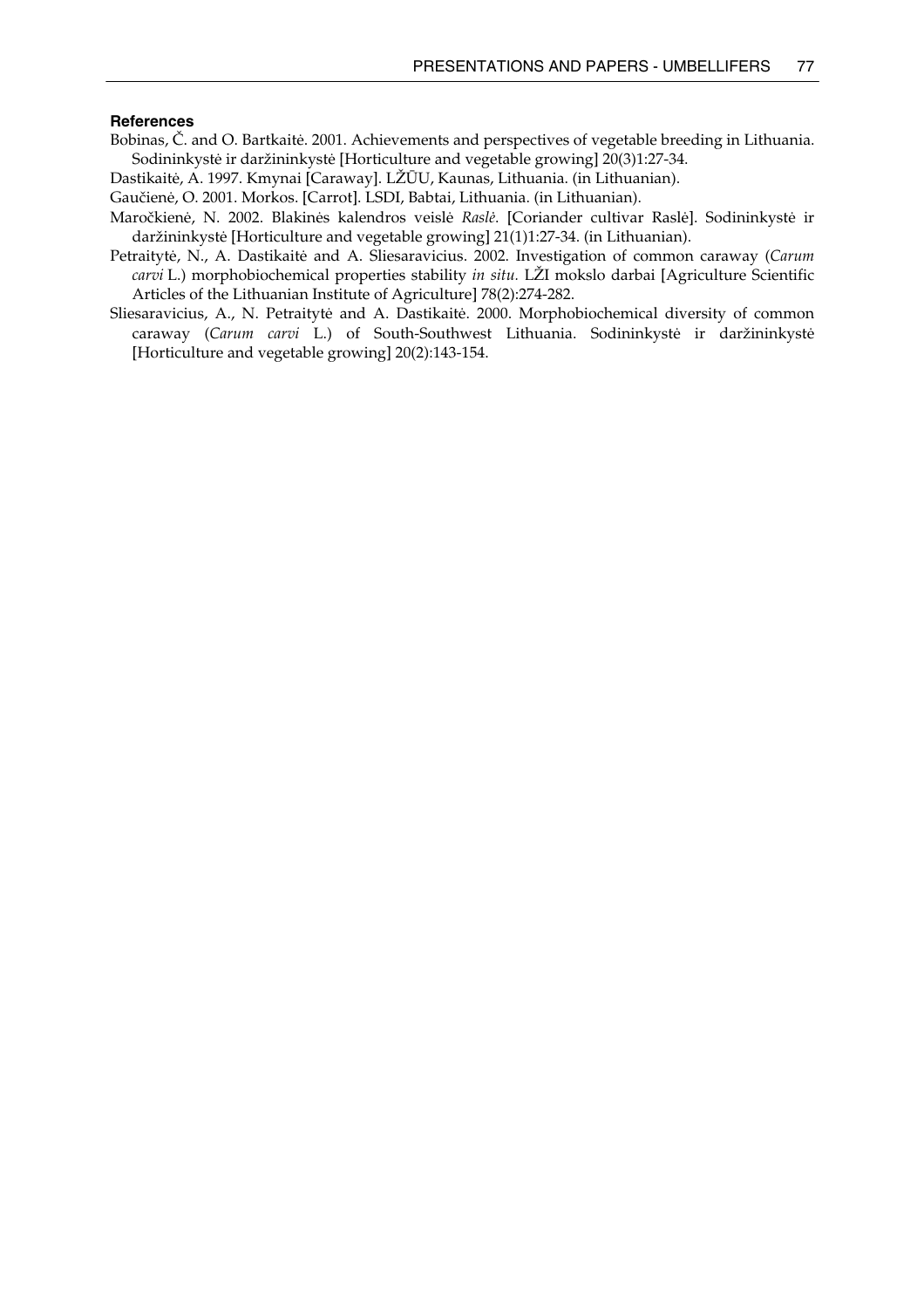#### **Umbellifer crop genetic resources in Poland**

#### *Teresa Kotliēska*

*Plant Genetic Resources Laboratory, Research Institute of Vegetable Crops (RIVC), Skierniewice, Poland*

The collection of genetic resources of Umbellifer crops totals 892 accessions of cultivated and wild species of the following genera: *Anethum* L., *Apium* L., *Coriandrum* L., *Daucus* L., *Foeniculum* Miller, *Pastinaca* L., *Petroselinum* Hoffm., *Carum carvi* L. and *Anthriscus cerefolium* L. (syn. *Chaerophyllum cerefolium* Cranc.) The current status of the collection is given in Table 1. Most of these nine crop species are used as vegetables, culinary herbs and aromatic and medicinal plants. The umbellifer collection consists mainly of *Daucus*, *Anethum* and *Petroselinum*.

 Dill is very popular in the Polish kitchen and as a medicine. Dill landraces grow in almost every home garden, so a wealth of variable material has been maintained here for a long time. During the last decade 8 new dill cultivars were bred and included in the national list. Root parsley and root celery are more popular than the leaf forms, but both the roots and leaves are used for food and in medicine. The national list contains 11 Polish cultivars of root parsley and 8 of root celery. However, each year brings a rapid decrease in the number of root parsley landraces.

 Parsnip is not commonly grown for consumption; some old local cultivars still exist in southwestern Poland. In recent years several breeders have included parsnip in creative breeding programmes.

 Wild *Daucus carota* grows everywhere in Poland, making the maintenance of local carrot cultivars in home gardens difficult. Often the farmers replace old carrot landraces because of contamination by wild carrot, which leads to the production of white, wild-type roots.

 In Poland other native species of the Umbelliferae such as *Chaerophyllum bulbosum, Carum carvi, Sium sisarum, Pimpinella* sp., *Angelica silvestris, Archangelica officinalis* and others are used as vegetables, and as aromatic herbs or medicinal plants. The collection of aromatic and medicinal plants is maintained at Warsaw Agricultural University (SGGW) and at the Institute of Medicinal Plants in Poznaē. The seed material is packed in glass jars and maintained under long-term storage conditions at 5-7% seed moisture content and -15°C.

#### **Documentation**

The passport data prepared in the FAO/IPGRI *Multi-crop Passport Descriptors* format have been sent to the EUDB (European Umbellifer Database). Minimum characterization data for 200 carrot accessions were sent to the EUDB. Characterization and evaluation data were scored for 295 accessions using IPGRI, UPOV and RIVC descriptor lists. These data include 226 accessions of carrot, 47 of parsley and 22 of dill (Table 1). Carrot is characterized for 42 traits, parsley and dill for 11 traits.

 Data relating to the collection are stored in MS Access and MS Excel. Images of leaf and root characteristics made for validated carrot accessions are stored in JPEG format.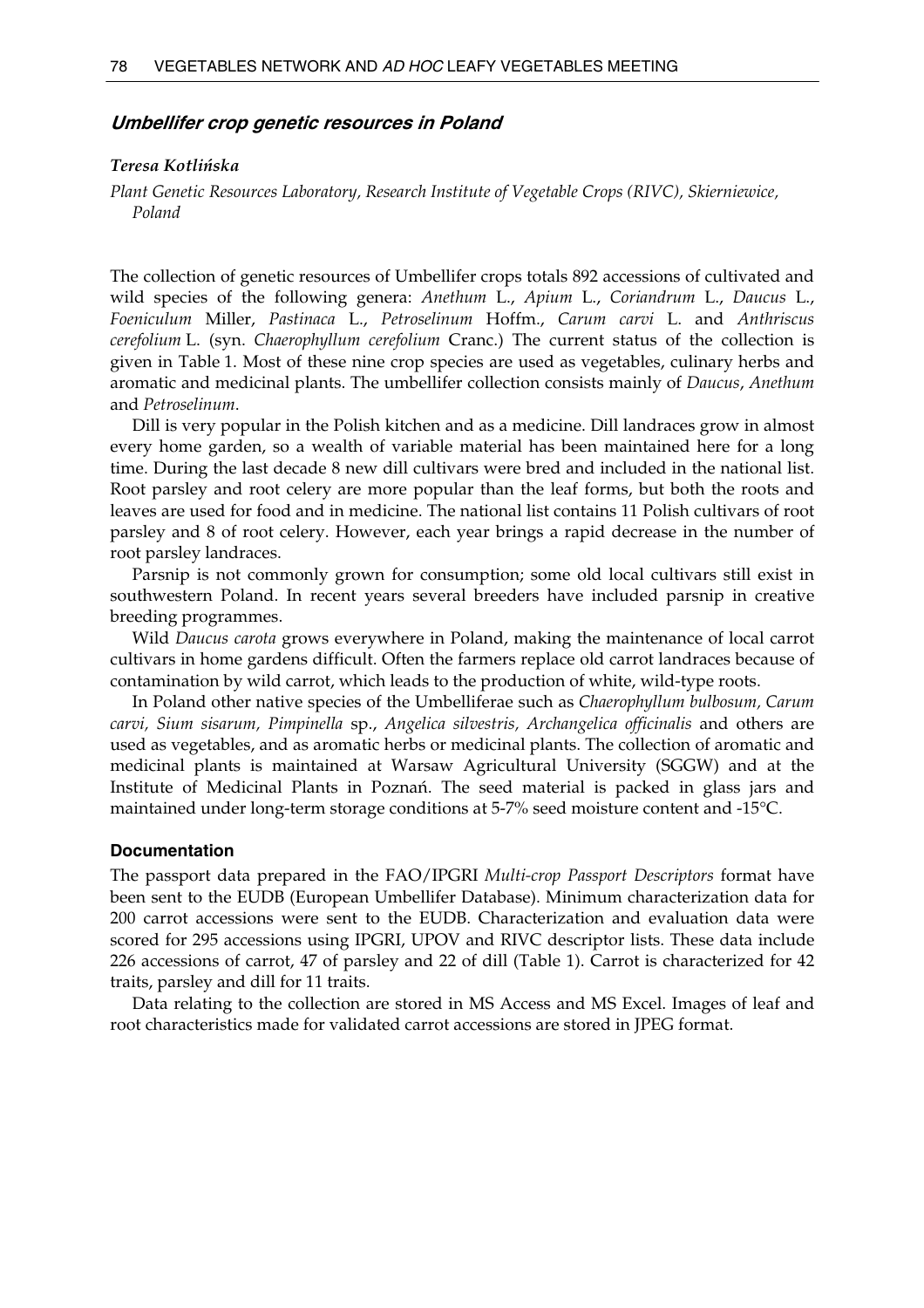|                                                                    |                |                     |                            |     |          | Type of sample*   |     |                | b<br>2                                              | Seed                  |                           |
|--------------------------------------------------------------------|----------------|---------------------|----------------------------|-----|----------|-------------------|-----|----------------|-----------------------------------------------------|-----------------------|---------------------------|
| <b>Species</b>                                                     | English name   | Polish name         | accessions<br>Total no. of | Q   | al       | <u>r</u>          | ⋧   | data           | Passport   characterized<br>accessions<br>evaluated | in storage<br>samples | Regeneration<br>1999-2002 |
| Anethum L.                                                         |                | Koper               | စ္မ                        | 4   |          | 165               |     | စ္မ            | $\frac{2}{3}$                                       | <b>69</b>             |                           |
| Apium L.                                                           | Celery         | Seler               | $\frac{6}{1}$              |     |          | $\frac{2}{1}$     |     | თ<br>T         |                                                     | <u>စု</u>             |                           |
| Coriandrum L.                                                      | Coriander      | Kolendra            | ุ                          |     |          | $\mathbf{\Omega}$ |     | N              |                                                     | $\mathbf{\alpha}$     |                           |
| Jaucus <sub>L</sub>                                                | Carrot         | Marchew             | 536                        | 103 | R        | 105               | 259 | 536            | 226                                                 | 536                   | 52                        |
| Foeniculum Miller                                                  | Fennel         | Koper włoski        | $\scriptstyle\sim$         |     |          | $\mathbf{\alpha}$ |     | $\sim$         |                                                     | $\mathbf{\Omega}$     |                           |
| Pastinaca L.                                                       | Parsnip        | Pasternak           | $\frac{2}{1}$              | ო   |          | σ.                |     | $\frac{2}{1}$  |                                                     | $\frac{1}{2}$         |                           |
| Petroselinum Hoffm.                                                | Parsley        | Pietruszka          | 148                        | 24  |          | 24                |     | $\frac{48}{5}$ | $\overline{4}$                                      | $\frac{48}{5}$        | ≘                         |
| Carum carvi L.                                                     | Caraway        | Kminek              | ო                          |     |          | ო                 |     | ო              |                                                     | ო                     |                           |
| (syn. Chaerophyllum cerefolium Cranc.)<br>Anthriscus cerefolium L. | Garden chervil | anopatoo<br>Tribula |                            |     |          |                   |     |                |                                                     |                       |                           |
| Total                                                              |                |                     | 892                        | 141 | <b>გ</b> | 422               | 259 | 892            | 295                                                 | 892                   | 7                         |
|                                                                    |                |                     |                            |     |          |                   |     |                |                                                     |                       |                           |

Table 1. Status of Umbellifer germplasm, RIVC-Skierniewice, 2003 **Table 1**. Status of Umbellifer germplasm, RIVC-Skierniewice, 2003

 $*$  AC = advanced cultivars; BL = breeding lines; LR = landraces; W = wild  $*$  AC = advanced cultivars; BL = breeding lines; LR = landraces; W = wild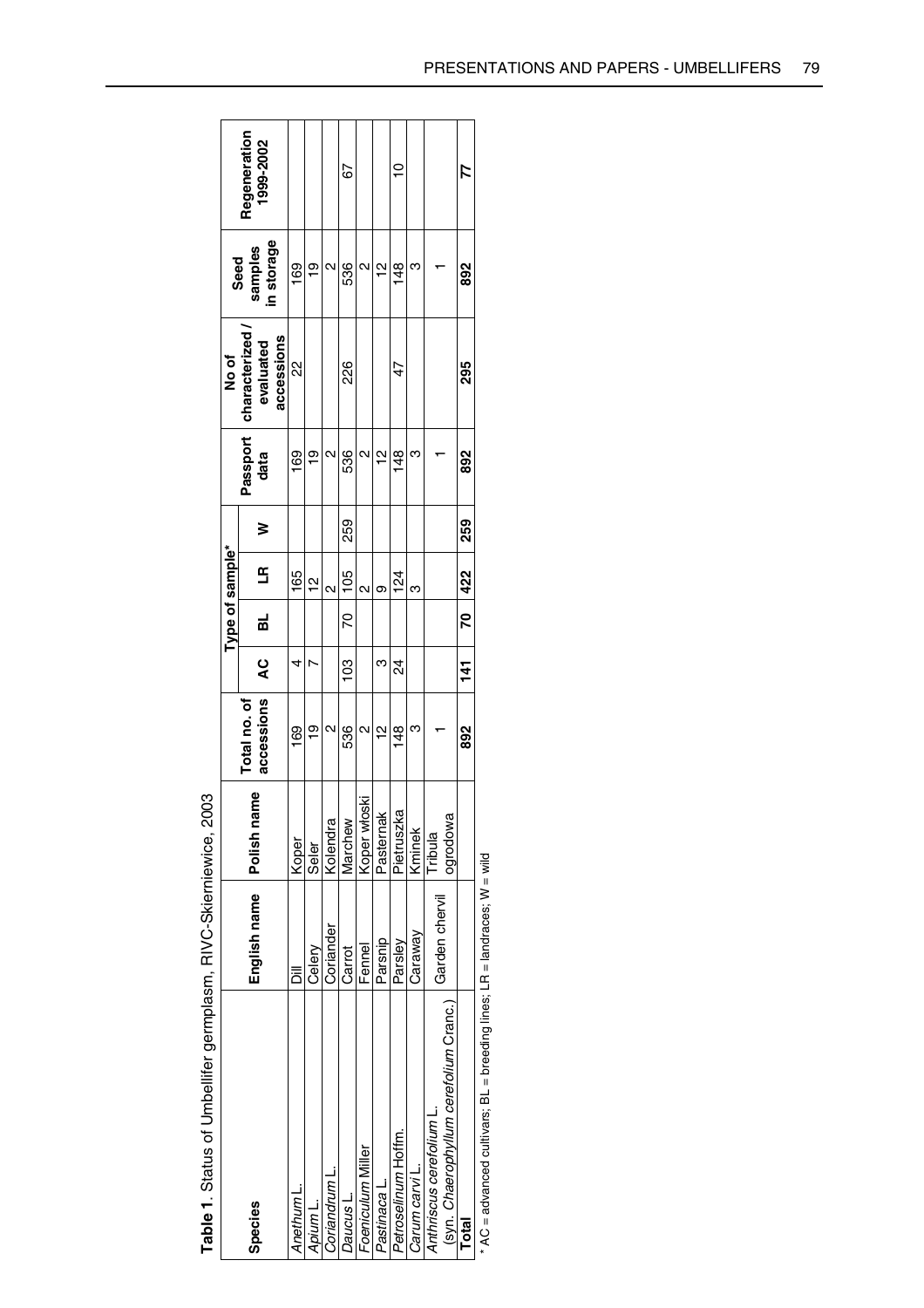#### **Evaluation and regeneration**

In the reporting period 77 accessions were regenerated (67 of carrot and 10 of parsley). Accessions are regenerated in isolation cages using wild bees or pollinated by hand. Observations on morphological traits of leaf and root characteristics are made on 50 random plants from each plot. Characterization of morphological traits and the evaluation of six biochemical compounds were carried out based on IPGRI and UPOV carrot descriptors (Kotliēska *et al.* 2001, 2002).

 In 1998 RIVC received 44 carrot accessions from VIR, St. Petersburg to regenerate. Up to now 16 accessions have been regenerated, 6 of them being multiplied twice. Some of the material did not germinate or the germination rate was very low, therefore it has been difficult to increase seed within the planned timeframe. Regenerated seed samples of 13 accessions were sent back to VIR. The regenerated accessions from VIR have also been characterized and evaluated with regard to morphological and biochemical traits in accordance with IPGRI standards. To date 37 accessions have been characterized (see Table 2). Small seed samples of accessions remain for repeat multiplication.

| <b>VIR Accession</b> | Name of accession        | Country    | <b>Total seed</b> | Sent back | Full                             |
|----------------------|--------------------------|------------|-------------------|-----------|----------------------------------|
| number               |                          | of origin  | increase(*)       | to VIR    | characterization                 |
| 1362                 | Miestnaya                | <b>BGR</b> |                   |           | $+$                              |
| 1276                 | Mestnaya BLR             | <b>BYS</b> |                   |           | $\begin{array}{c} + \end{array}$ |
| 1378                 | Krasnaja                 | <b>HUN</b> |                   |           | $\begin{array}{c} + \end{array}$ |
| 1531                 | Leningradskaja           | <b>RUS</b> |                   |           |                                  |
| 1580                 | Miestnya Krasnaja        | <b>RUS</b> |                   |           | $\ddot{}$                        |
| 1583                 | Miestnaya                | <b>EST</b> |                   |           |                                  |
| 1596                 | Altaiskaja Ukorochennaja | <b>EST</b> | $\pmb{+}$         |           | $\ddot{}$                        |
| 1598                 | Mestnaya                 | <b>UKR</b> | $\ddot{}$         |           | $\ddot{}$                        |
| 1602                 | Miestnya                 | <b>UKR</b> |                   |           | $\ddot{}$                        |
| 1614                 | <b>Miak 195</b>          | <b>UZB</b> |                   |           | $\ddot{}$                        |
| 1616                 | Mirzoj Zeltaja 304       | <b>UZB</b> |                   |           | $\ddot{}$                        |
| 1680                 | Dikorastushchaja         | <b>GEO</b> |                   |           | $+$                              |
| 1622                 | Mestnaya                 | <b>RUS</b> |                   |           | $\ddot{}$                        |
| 1653                 | Miestnya                 | LTU        |                   |           | $\ddot{}$                        |
| 1660                 | Miestaya                 | LTU        | $\ddot{}$         |           | $\ddot{}$                        |
| 1662                 | Mestnaya LTU             | GEO        |                   |           | $\begin{array}{c} + \end{array}$ |
| 1681                 | Osiennaja                | GEO        |                   |           | $+$                              |
| 1683                 | Vesennaja                | GEO        |                   |           |                                  |
| 1705                 | Osinskaja                | <b>RUS</b> |                   |           |                                  |
| 1706                 | Mestnaya                 | <b>UKR</b> |                   |           | $\ddot{}$                        |
| 1932                 | Sibirskaja Krasnaja      | <b>RUS</b> |                   |           | $+$                              |
| 1936                 | Leninakanskaja           | ARM        |                   |           | $+$                              |
| 2042                 | Stupicka Poldluha        | <b>CZE</b> |                   |           |                                  |
| 2067                 | Duvicka-Freege           | <b>POL</b> |                   |           | $\ddot{}$                        |
| 2072                 | Vitaminnaja              | <b>RUS</b> |                   |           |                                  |
| 2197                 | Miestnya                 | <b>AFG</b> |                   |           | $\ddot{}$                        |
| 2339                 | Voronezhskaja            | <b>RUS</b> |                   |           | $+$                              |
| 2478                 | Akhtubinskaja            | <b>RUS</b> |                   |           |                                  |
| 2545                 | Dlinnaja                 | <b>ZAR</b> |                   |           | $\begin{array}{c} + \end{array}$ |
| 1359                 | Miestnya                 | <b>BGR</b> |                   |           | $+$                              |
| 1411                 | Bilkova Bielaja          | <b>RUS</b> |                   |           |                                  |
| 1563                 | Leninakanskaja           | <b>RUS</b> |                   |           |                                  |
| 1934                 |                          | <b>RUS</b> |                   |           |                                  |
| 1307                 | Birjuchekutskaja 415     | <b>RUS</b> |                   |           | $\ddot{}$                        |
| 1370                 | Gribowskaja 514          | <b>RUS</b> | $\pmb{+}$         | +         | $\ddot{}$                        |
|                      | Khibinskaja              |            | $^{++}$           | $\ddot{}$ | $\ddot{}$                        |
| 1365                 | Miestnaya                | <b>BGR</b> | $^{+}$            | $\ddot{}$ | $\ddot{}$                        |
| 1468                 | Krasunskaja              | <b>RUS</b> | $^{+}$            | $\ddot{}$ | $\ddot{}$                        |
| 1613                 | Mirzoj Krasnaja 228      | <b>UZB</b> | $\ddot{}$         | $+$       | $+$                              |
| 1652                 | Mestnaya                 | LTU        | $^{++}$           | $+$       | $\ddot{}$                        |
| 1707                 | Miestnaya                | UKR        | $^{++}$           | $\ddot{}$ | $\ddot{}$                        |
| 1708                 | Miestnaya                | <b>UKR</b> | $^{+}$            | $\ddot{}$ | $\ddot{}$                        |
| 2017                 | Losinoostrovskaja 13     | <b>RUS</b> | $^{++}$           | $\ddot{}$ | $\ddot{}$                        |
| 2066                 | Nantejska-Freege         | POL        | $^{++}$           | $+$       | $\ddot{}$                        |
| 2074                 | Mestnaya                 | <b>KAZ</b> | $^{+}$            | $\ddot{}$ | $\ddot{}$                        |
| 2119                 | Lobberychska SWHIV       | <b>RUS</b> | $\ddot{}$         | $\ddot{}$ | $\ddot{}$                        |
| 2479                 | Volzhskaja               | <b>RUS</b> | $^{++}$           | $+$       | $+$                              |

**Table 2.** Carrot accessions provided in 1998 by VIR to RIVC to increase seeds

 $(*)$  ++ = regenerated twice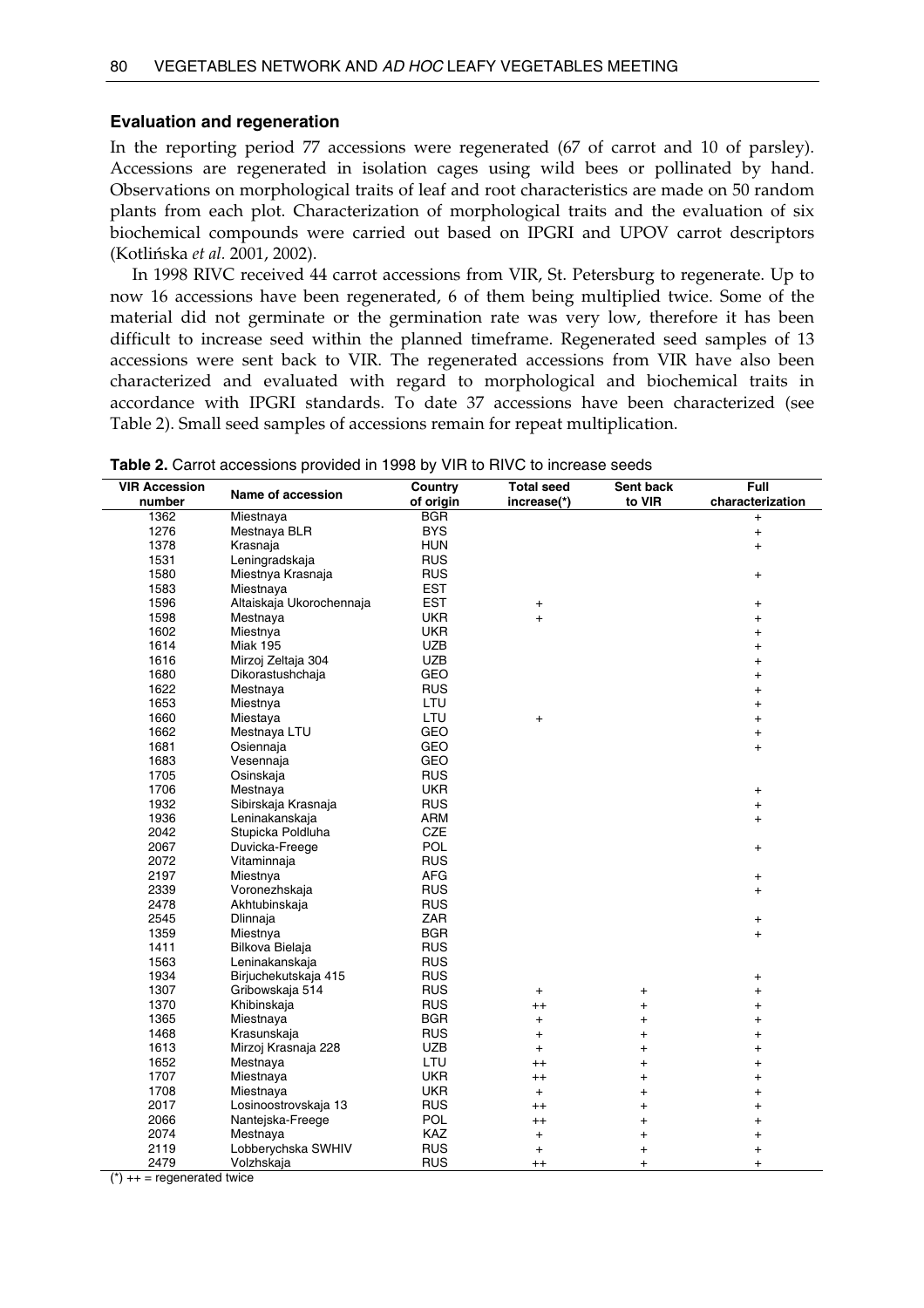#### **Collecting expeditions**

Between 2000 and 2002 seven expeditions were organized in Poland, during which a total of 671 accessions of vegetable crops and wild relatives were collected, including 85 accessions of Umbellifer crops (see Table 3). One part of the original seed sample was added to the base collection, and another part is included in the field collection for multiplication and characterization.

 Provenance data related to collecting sites were recorded using GPS (Global Positioning System). All available information (local growing systems, local methods of plant protection, usage for consumption or as medicinal plants, etc.) was gathered. This information helps to identify suitable farms for the reintroduction and conservation of old cultivars on farms.

**Table 3.** Umbellifer germplasm collected in Poland during expeditions organized by the Polish Gene Bank from 2000 to 2002

| <b>Date</b>  |              |        |                |                                        | No. of accessions collected |         |                   |
|--------------|--------------|--------|----------------|----------------------------------------|-----------------------------|---------|-------------------|
|              | Area         | Carrot | <b>Parsley</b> | Celery                                 | Dill                        | Caraway | <i>Daucus</i> sp. |
| Oct. 2000    | Tarnow       |        |                |                                        | 8                           |         |                   |
| Oct. 2000    | Sokolka      |        |                |                                        | 8                           |         | 3                 |
| Oct. 2001    | Augustów     |        | 2              |                                        |                             |         |                   |
| Oct. 2002    | Kurpie I     |        |                |                                        |                             |         |                   |
| Oct. 2002    | Kurpie II    |        | 13             |                                        | 9                           |         |                   |
| Nov. 2002    | Mragowo-Pisz |        |                |                                        |                             |         |                   |
| Dec. 2002    | Ciechanów    |        |                |                                        |                             |         |                   |
| <b>Total</b> |              |        | 35             |                                        | 36                          | າ       |                   |
|              |              |        |                | Total no. of Umbellifer accessions= 85 |                             |         |                   |

#### **Utilization**

During the period 1999-2002, 451 seed samples of Umbellifer crops were distributed, including 424 samples to breeders and scientists within Poland (277 samples of carrot and wild *Daucus*, 81 of parsley, 58 of dill, 7 of parsnip and 1 of celery), and 27 to users abroad (21 seed samples of carrot, 2 of parsley, 3 of dill and 1 of celery).

 The genetic diversity has been evaluated for 95 accessions of carrot and 105 accessions of wild *Daucus* sp. from the genebank, and carrot accessions are being screened for resistance to *Alternaria* sp. at the Agricultural University in Kraków (Grzebelus *et al.* 2002a, 2002b).

#### **References**

- Grzebelus, D., R. Barański, T. Kotlińska and B. Michalik. 2002a. Genetic diversity in the Polish germplasm collection of carrot (*Daucus carota* L.). Pp. 183–185 *in* Broad Variation and Precise Characterization - Limitation for the Future.  $XVI<sup>th</sup>$  EUCARPIA Section Genetic Resources Workshop, 16-20 May 2001, Poznań, Poland (W. Święcicki, B. Naganowska and B. Wolko, eds). Institute of Plant Genetics, Polish Academy of Sciences, Poznań, Poland.
- Grzebelus, D., R. Baranski, E. Żukowska, A. Zabagło, T. Kotlińska and B. Michalik. 2002b. Assessment of genetic diversity in a carrot (*Daucus carota* L.) germplasm collection. Plant Genetic Resources Newsletter 130:51–53.
- Kotlińska, T. 2001. Umbellifer crops genetic resources in Poland. Umbelliferae Improvement Newsletter 10:1-4.
- Kotlińska, T., A. Zabagło and E. Żukowska. 2002. Characterisation of morphological and economic traits of carrot germplasm. Pp. 218–220 *in* Broad Variation and Precise Characterization – Limitation for the Future. XVI<sup>th</sup> EUCARPIA Section Genetic Resources Workshop, 16-20 May 2001, Poznań, Poland (W. Święcicki, B. Naganowska and B. Wolko, eds). Institute of Plant Genetics, Polish Academy of Sciences, Poznań, Poland.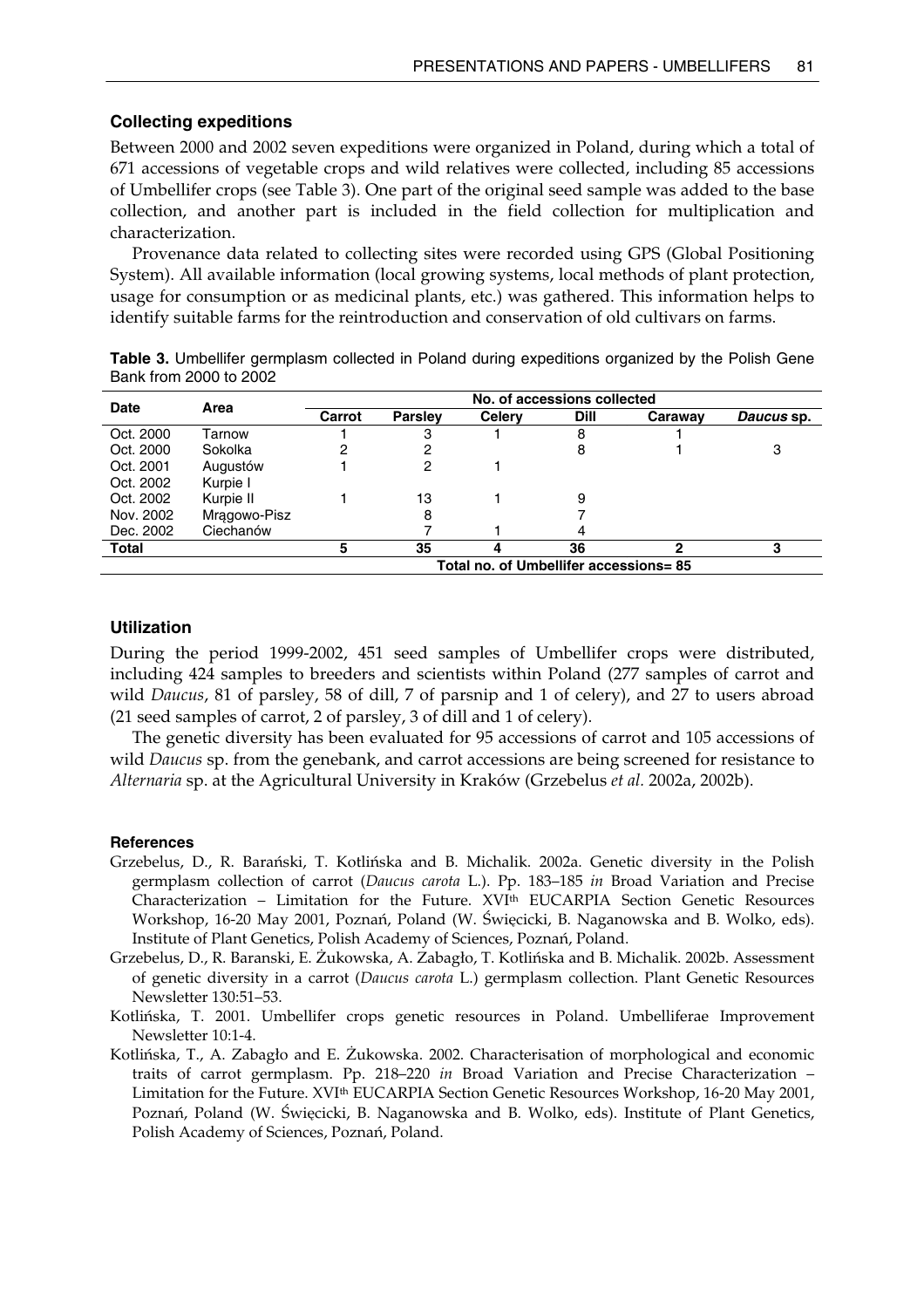## **AD HOC MEETING ON LEAFY VEGETABLES**

*Aleš Lebeda and Ietje W. Boukema* 

## **Introduction**

1

A meeting of the *ad hoc* group on Leafy Vegetables was held during the ECP/GR Vegetables Network meeting (22-24 May 2003, Skierniewice, Poland).

Seven participants attended the meeting: E. Křístková and A. Lebeda (Czech Republic), V. Cadot (France), I.W. Boukema (The Netherlands), K. Wedelsbäck-Bladh (NGB), J.V. Valcárcel Germes (Spain) and D. Pink (United Kingdom),

The agenda is given in Appendix A.

 A. Lebeda introduced the status on leafy vegetables as was discussed during the Network Coordinating Group Meeting in May 2000 (Vila Real, Portugal).21 It was concluded that the Leafy Vegetables group would focus on the most important crops, i.e. lettuce, spinach and *Cichorium* and their wild relatives*.*

## **The European Leafy Vegetable Collections**

The participants presented the current status of the leafy vegetable germplasm collections in their countries (see below, pp. 95-128). Overviews of the collections were given; however, information on some important collections (e.g. Russian Federation, Italy, Germany, Poland, Turkey) is missing and should be requested. From these overviews it became apparent that the major part of these collections represents lettuce, spinach and *Cichorium* and that many minor leafy vegetable crops are only present in small numbers.

 The organization of germplasm collections varies according to the country. France operates in a different way from the other European countries: the management of genetic resources in France is organized with networks in the framework of the National Charter for the Conservation of Genetic Resources coordinated by BRG (Bureau des Ressources Génétiques, Paris, France). In Spain several institutions, such as the Polytechnic University of Valencia (UPV) and AgriFood Research Institute of Zaragoza have their own genebanks.

 During the meeting inventories were made of the status of safety-duplication (Appendix B), characterization and regeneration (Appendix C) and regeneration protocols (Appendix D).

 The status of the already existing *Lactuca* database (ILDB, International *Lactuca* Database) was presented by I. Boukema. This database has not been changed since its creation in 2000.22

<sup>21</sup> See pp. 48-58 *in* Maggioni, L. and O. Spellman, compilers. 2001. Report of a Network Coordinating Group on Vegetables. *Ad hoc* meeting, 26-27 May 2000, Vila Real, Portugal. International Plant Genetic Resources Institute, Rome, Italy.

<sup>&</sup>lt;sup>22</sup> Stavělíková, H., I.W. Boukema and Th.J.L. van Hintum. 2002. Plant Genetic Resources Newsletter 130:16-19.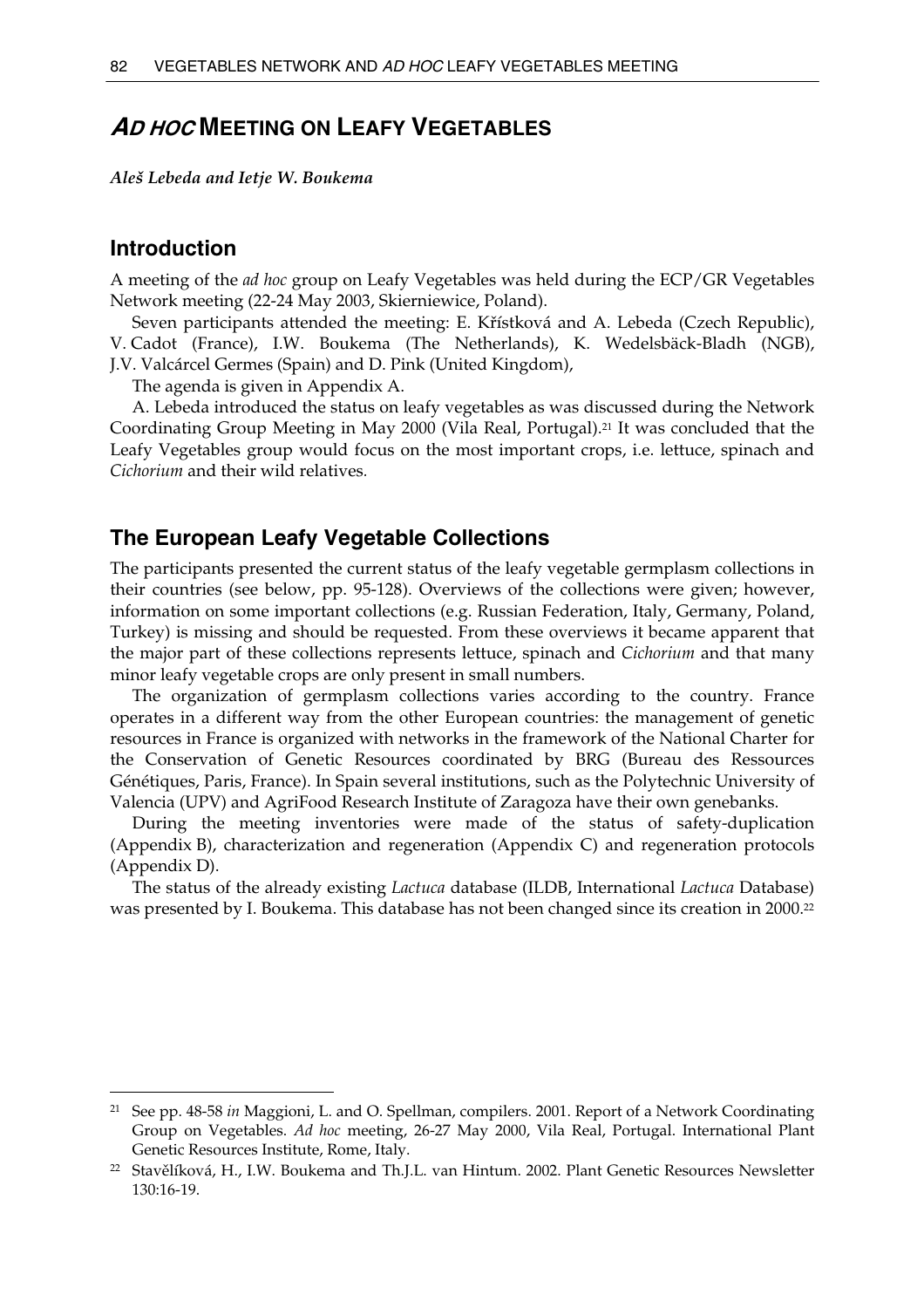## **Discussion and workplan**

## **Databases**

### **Achievements**

- 1. The participants gave overviews about leafy vegetable collections in national genebanks including all the leafy vegetable crops involved. However, the attention was further focused on the three most important crops: lettuce, spinach and *Cichorium* and their wild relatives.
- 2. International database: CGN established the International *Lactuca* Database (ILDB) in 2000. Information about this database was published in the *Plant Genetic Resources Newsletter* in 2002 (see above).

### **Main problems**

- 1. Some collections are not yet included in the ILDB (e.g. NGB, Italy).
- 2. There are so far no European (or international) databases for spinach and *Cichorium*.

### **Proposed solutions and actions**

- 1. It was agreed that spinach had the highest priority for the development of a European database. Participants (CGN, Wageningen or UPV, Valencia) will look for possibilities to develop these databases. Action: **before end of 2003**: decide who will carry out this task.
- 2. The development of a European *Cichorium* database has the second priority. V. Cadot (GEVES, Brion, France) will investigate the possibility of carrying out this task. Action: **before end of 2004:** decide who will carry out this task.23

## **Characterization and evaluation**

## **Achievements**

- 1. All participants have developed their own descriptors for the characterization of lettuce, spinach and *Cichorium,* because IPGRI descriptors are not yet available. Some countries (Czech Republic) have published specific descriptors (e.g. for wild *Lactuca* spp.).
- 2. An inventory of the status on characterization was made by the participants during the meeting.
- 3. The minimum descriptors were discussed and agreed upon during the meeting for all three crops, i.e. lettuce and wild *Lactuca* spp., spinach, and four groups of *Cichorium*. Per group of crops 7 to 8 characters were selected (Appendix E).

## **Main problems**

- 1. Common IPGRI descriptors are not available.
- 2. No evaluation data available on new diseases (or new races of existing diseases) in lettuce, spinach and *Cichorium.*

 $\overline{a}$ <sup>23</sup> It was subsequently agreed that CGN, Wageningen, The Netherlands would be responsible for the ECP/GR Spinach database end GEVES, Brion, France for the ECP/GR *Cichorium* database.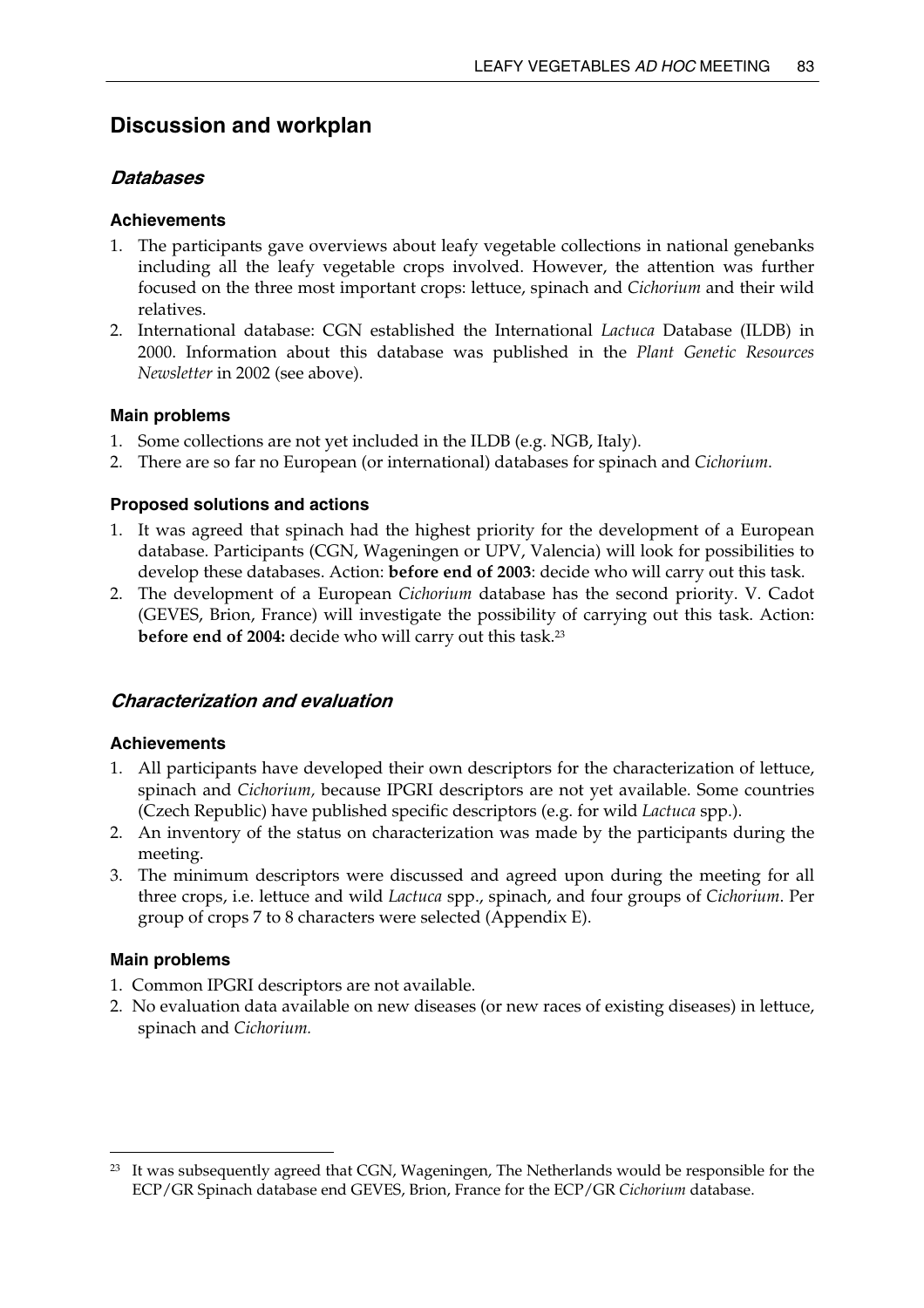### **Proposed solutions and actions**

- 1. Basic descriptors on wild *Lactuca* spp. were published in the *Plant Genetic Resources Newsletter* as a result of an international cooperation (GENE-MINE project).<sup>24</sup>
- 2. The minimum list of descriptors, as agreed during the meeting, is given in this report (Appendix D).
- 3. To screen in collaborative (EU-funded) projects wild relatives of lettuce and collections of spinach and *Cichorium* for resistance to these diseases.

## **Regeneration**

### **Achievements**

- 1. The status of regeneration and regeneration protocols as given by the participants are summarized in Appendix C of this report.
- 2. It became clear that the participants can manage the regeneration of their own collections.

### **Main problems**

1. No information is available about the status of regeneration of some other important collections (e.g. VIR, Russian Federation).

### **Proposed solutions and actions**

1. To obtain information about the status of regeneration in these collections.*<sup>25</sup>*

## **Safety-duplication**

### **Achievements**

1. The status of safety-duplications of the national collections was given by the participants. All partners have arranged this already. Most partners offered space in their long-term storage facilities to host safety-duplicates (see Appendix B).

### **Main problems**

 $\overline{a}$ 

- 1. Some other important collections have not yet arranged their safety-duplication (e.g. VIR).
- 2. Collections of minor leafy vegetable crops are endangered because of their low priority. Safety-duplications of minor leafy vegetable crops have not been arranged.

## **Proposed solutions and actions**

1. To obtain information on the status of safety-duplications of minor leafy vegetables and stress the importance of safety-duplication for the collections which have not yet arranged this.

<sup>&</sup>lt;sup>24</sup> Doležalová, I., E. Křístková, A. Lebeda, V. Vinter, D. Astley and I.W. Boukema. 2003. Plant Genetic Resources Newsletter 134:1-9.

<sup>&</sup>lt;sup>25</sup> Information about the status of regeneration of several collections were received after the meeting and included in Appendix C. The VIR collection includes 660 spinach accessions, 1540 lettuce accessions and 370 accessions of *Cichorium*.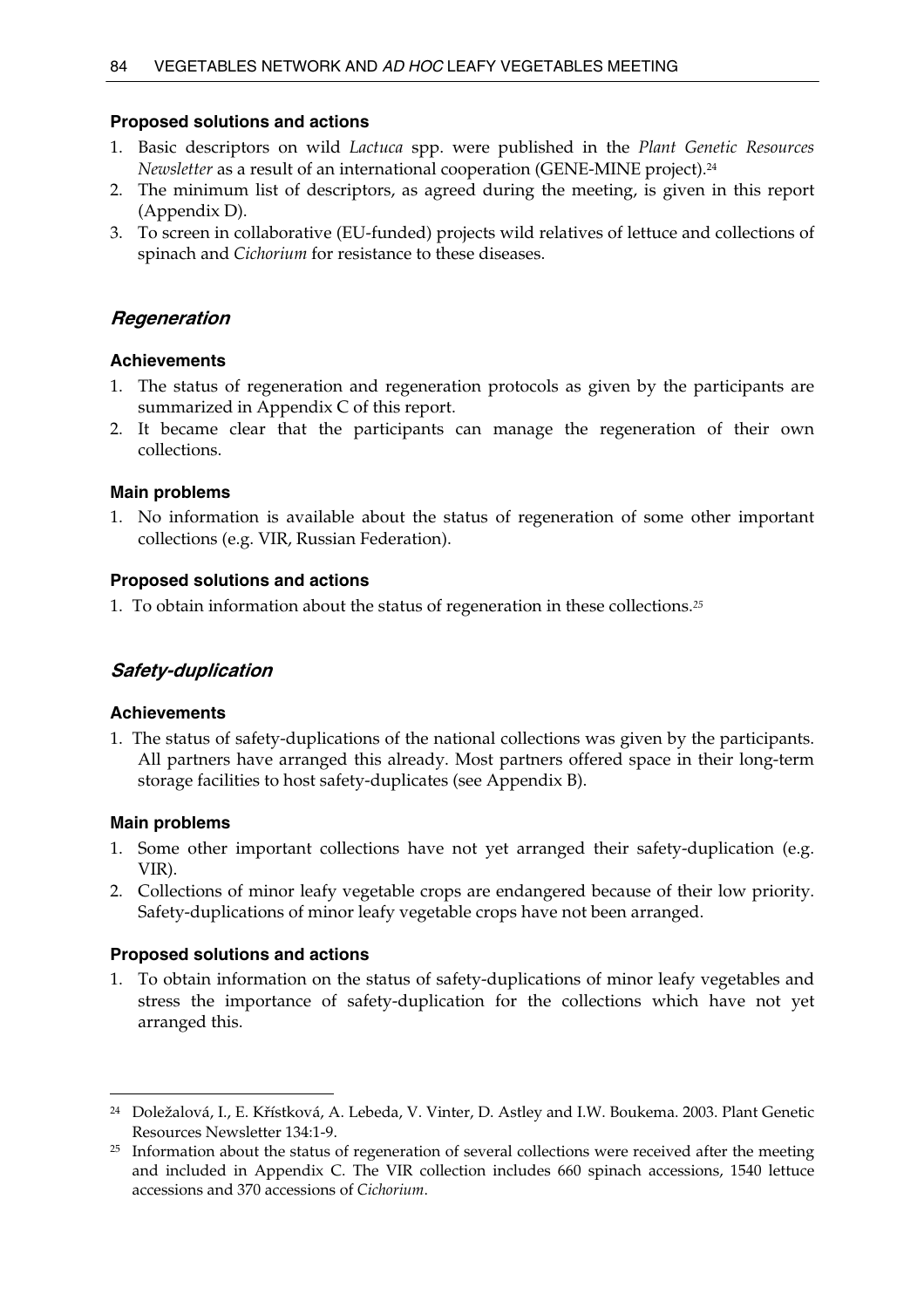## **Duplication**

### **Achievements and problems**

1. The partners recognized that in lettuce collections a high percentage of duplication within and between collections exists. For wild *Lactuca* spp. the detection of duplicates is considered to be very important for the screening efficiency of these collections. The detection of duplicates is also important for a good overview of the available diversity in collections.

### **Proposed solutions and actions**

1. To detect, where possible, the most original samples (MOSs) for wild *Lactuca* species in the collections. The database manager is expected to do this in cooperation with the collection holders (on the basis of passport data). The information obtained is to be added to the ILDB.

### **Conservation and management of wild relatives**

### **Achievements**

1. In Europe wild relatives of lettuce and *Cichorium* are very common. For lettuce wild species are available in the most important collections.

### **Main problems**

 $\overline{a}$ 

- 1. The poor availability of accessions of some wild *Lactuca* spp., especially from the secondary and tertiary genepools.
- 2. Only very limited numbers of wild spinach and *Cichorium* spp. are available.

#### **Proposed solutions and actions**

1. A more intensive cooperation with the countries of origin for collecting activities of the three species (*Lactuca*, *Spinacia* and *Cichorium)*.

## **Conclusions and proposals for the future**

- x The *ad hoc* group will apply for the status of a formal Working Group to the Steering Committee of ECP/GR.26
- The group wanted to apply for an EU-funded project focused on leafy vegetables.
- x The group decided that the people responsible for the *ad hoc* group on Leafy Vegetables will be Aleš Lebeda (Palacký University, Olomouc, Czech Republic) and Ietje Boukema (CGN, Wageningen, The Netherlands).

<sup>&</sup>lt;sup>26</sup> The establishment of the Working Group was endorsed by the Steering Committee (see Report of the Ninth Steering Committee Meeting, Menemen, Izmir, Turkey, 22-25 October 2003 http://www.ecpgr.cgiar.org/SteeringCommittee/Outcome\_SC9/SC9Report\_nocover.pdf).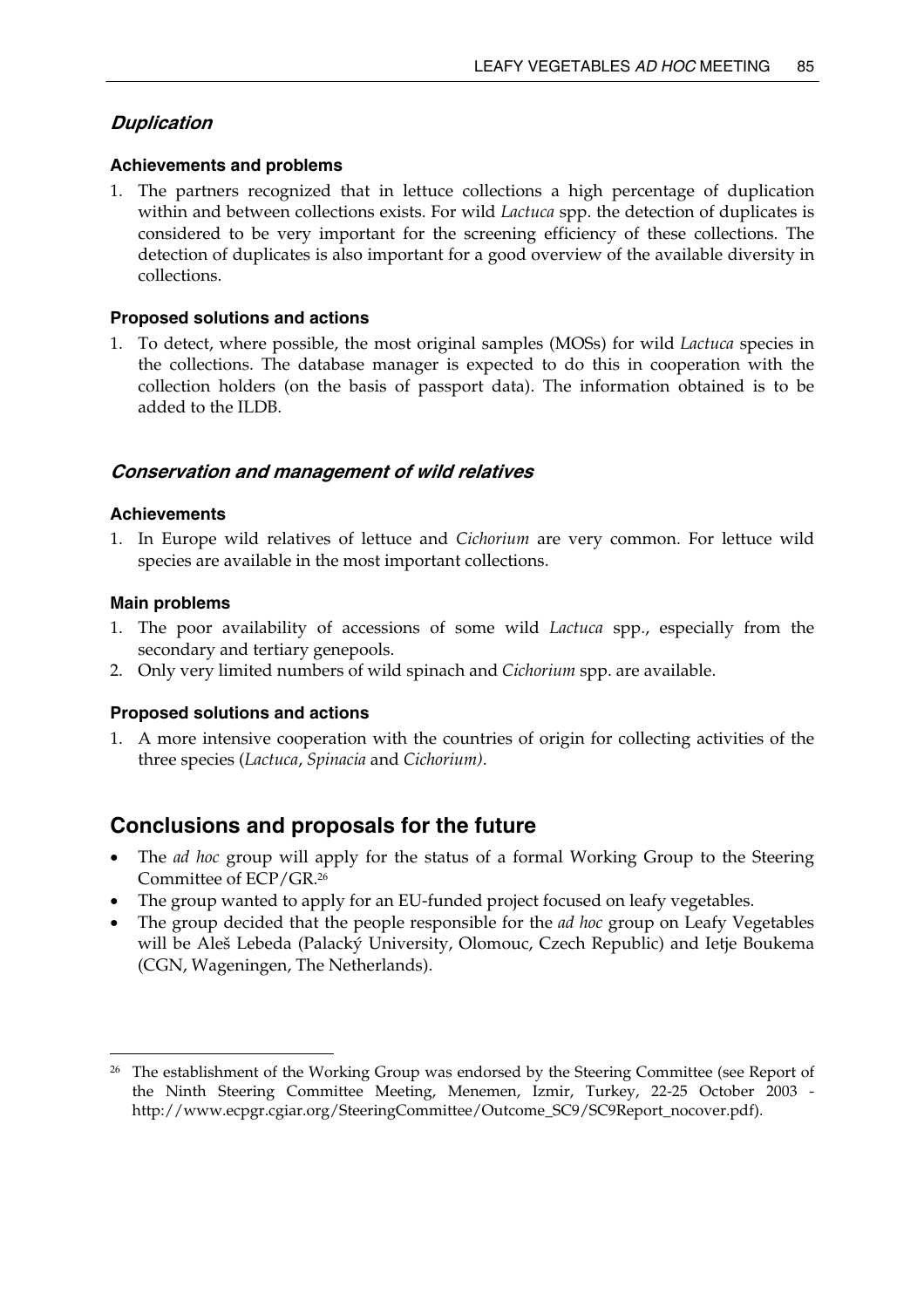# **Appendices**

| Appendix A. Agenda of the Ad hoc Meeting on Leafy Vegetables, Skierniewice, Poland,<br>22 May 2003                                    | 87 |
|---------------------------------------------------------------------------------------------------------------------------------------|----|
| Appendix B. Leafy vegetable European collections: safety-duplication status                                                           | 88 |
| Appendix C. Leafy vegetable European collections: status of characterization and<br>regeneration                                      | 89 |
| Appendix D. Leafy vegetable European collections: regeneration protocols (number of<br>plants per accessions, isolation, pollinators) | 90 |
| Appendix E. Minimum descriptors for leafy vegetables                                                                                  | 91 |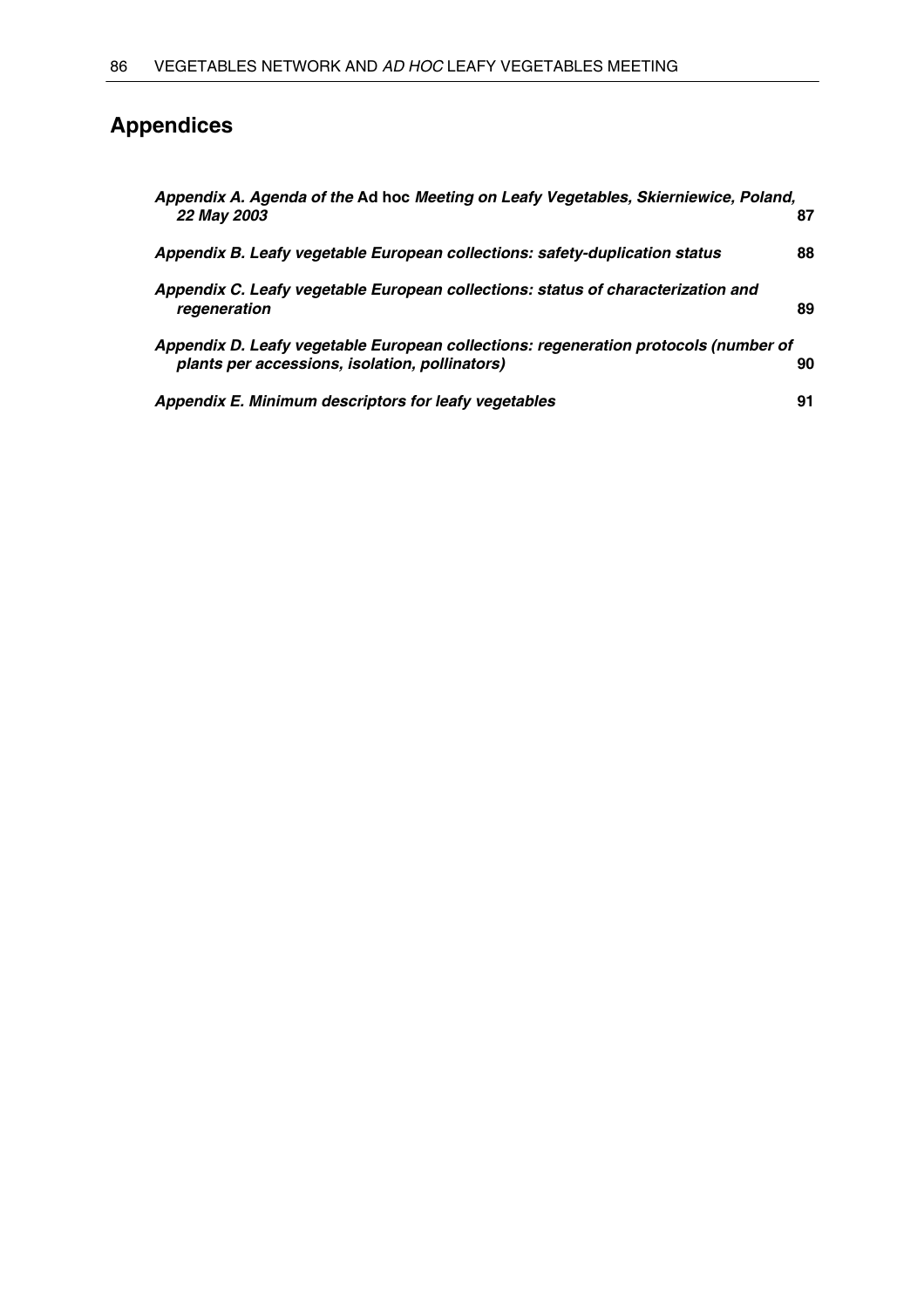## **Appendix A. Agenda of the Ad hoc Meeting on Leafy Vegetables, 22 May 2003, Skierniewice, Poland**

## **The ECP/GR ad hoc group on Leafy Vegetables (10:45–12:30 and 14:00-14:45)**

- Self-introduction of the participants
- Scope of the informal group on Leafy Vegetables (crops: lettuce, endive/chicory, spinach, others) (*A. Lebeda and I. Boukema*)
- x Leafy vegetables genetic resources in Europe: general situation (*A. Lebeda and I. Boukema)*
- Short review of national collections and activities (per partner, on the topics below)
- Introduction to the topics for discussion (see below) and proposal for defining an agreed workplan (*I. Boukema and A. Lebeda*)

## **Discussion of the workplan and schedule (14:45–15:30 and 16:00–17:15)**

x **General topics** 

## **1. Leafy Vegetables Databases**

- *-* recent status ILDB
- *-* need for other leafy vegetable crop databases
- **2. Status of national databases** and possibility of compilation of data from holding institutions to create crop databases (who will do the work?)
- **3. Storage**
	- *-* identification of duplicates
	- *-* safety-duplication
	- *-* availability of long-term conservation facilities
	- *-* institutions available to host safety-duplicates
- **4. Regeneration protocols** (for most important crops; lettuce endive/chicory, spinach, others?), status of regeneration
- **5. Primary characterization, descriptor lists** 
	- *-* availability of descriptors for leafy vegetable crops
	- *-* status of characterization
	- *-* agree on minimal lists of descriptors per crop
- x **Specific topics (17:15–17:45)**
- **1. Collecting missions, recent status and need for further collecting**
- **2. Current and future research directions in leafy vegetable crops in Europe**
- **3. Cooperation between holding institutions and others** (Universities, research institutions, plant breeders, etc.)
- **4. Financial support (???)**

### **Conclusion (17:45–18:00)**

- *-* Future contacts and activities inside and outside the group in Phase VII of ECP/GR
- *-* Responsible persons (Chair, Vice-Chair, etc.)
- *-* Concluding remarks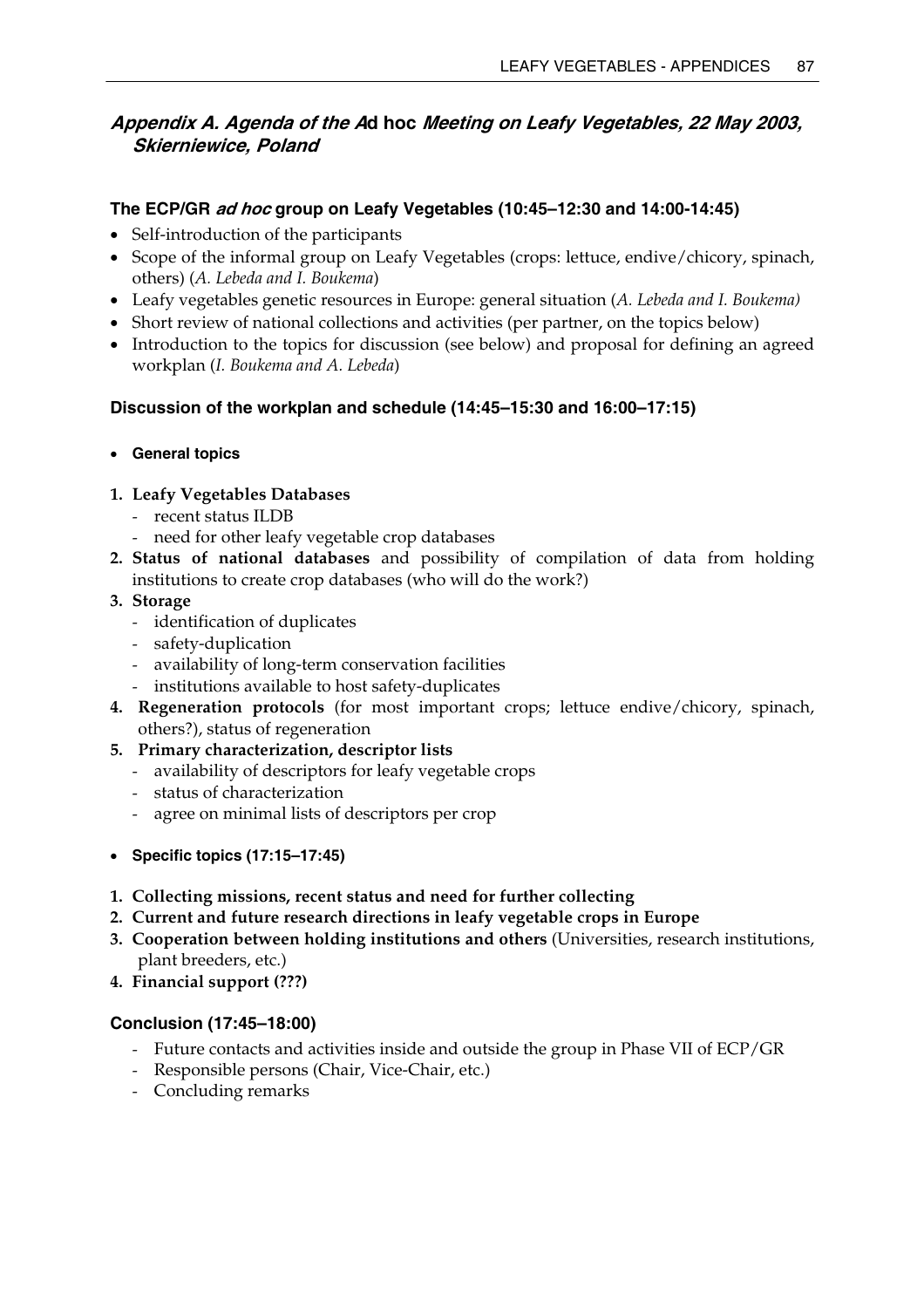| <b>Country</b>            | <b>Institute</b> | <b>Storage</b><br>temperature for<br>duplicates | <b>Already</b><br>arranged | Institute              | Offering to host<br>accessions |
|---------------------------|------------------|-------------------------------------------------|----------------------------|------------------------|--------------------------------|
| <b>Bulgaria</b>           | <b>IPGR</b>      | $-18^{\circ}$ C                                 |                            |                        |                                |
| <b>Czech Republic</b>     | <b>RICP</b>      | $-20^{\circ}$ C                                 | <b>YES</b>                 | <b>RICP Piešťany</b>   | <b>YES</b>                     |
| France                    | <b>GEVES</b>     | $-18^{\circ}$ C                                 | <b>YES</b>                 | <b>SNES</b>            | <b>YES</b>                     |
| Germany                   | <b>IPK</b>       | $-15^{\circ}$ C                                 |                            |                        |                                |
| Hungary                   | <b>RCA</b>       | -20°C at NBC                                    |                            | <b>TABI Tápiószele</b> | <b>YES</b>                     |
| The Netherlands           | <b>CGN</b>       | $-20^{\circ}$ C                                 | <b>YES</b>                 | <b>HRI</b>             | <b>YES</b>                     |
| <b>Nordic Countries</b>   | <b>NGB</b>       | -4°C                                            | <b>YES</b>                 |                        | <b>YES</b>                     |
| Poland                    | <b>RIVC</b>      | $-18^{\circ}$ C<br>at POLIHAR                   | Not Yet                    |                        | <b>YES</b>                     |
| Portugal                  | <b>BPGV</b>      | $-20^{\circ}$ C                                 |                            |                        |                                |
| <b>Russian Federation</b> | <b>VIR</b>       | $-10^{\circ}$ C                                 | Not Yet                    |                        | <b>NO</b>                      |
| Spain                     | COMAV-UPV        | - 3°C                                           | <b>YES</b>                 | <b>BGHZ and CRF</b>    | <b>NO</b>                      |
| Spain                     | <b>BGHZ</b>      | $-18^{\circ}$ C                                 | <b>YES</b>                 | UPV and CRF            | ٠                              |
| United Kingdom            | <b>HRI</b>       | $-20^{\circ}$ C                                 | <b>YES</b>                 | <b>CGN</b>             | <b>YES</b>                     |

# **Appendix B. Leafy vegetable European collections: safety-duplication status**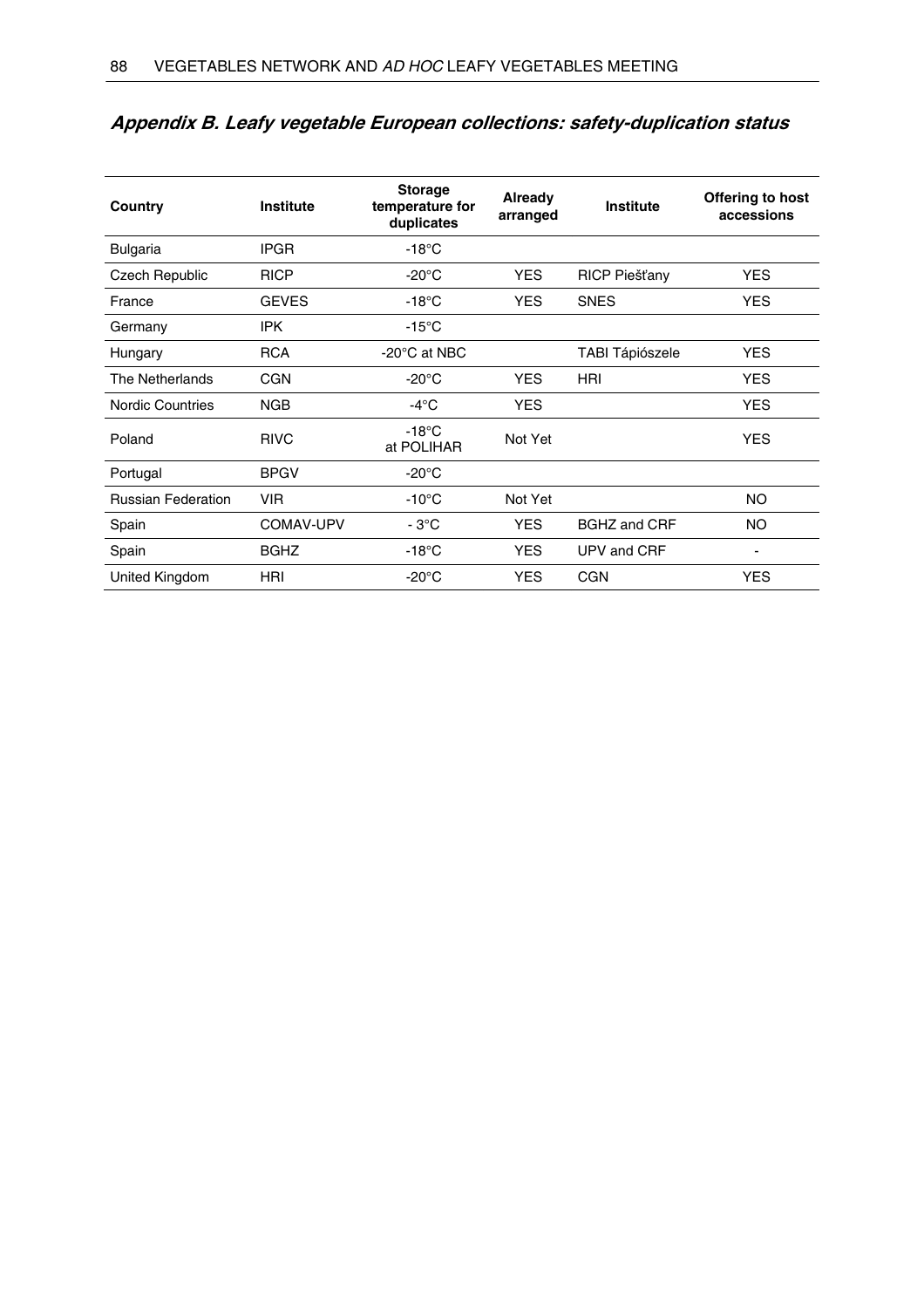## **Appendix C. Leafy vegetable European collections: status of characterization and regeneration**

| Country                   | <b>Institute</b> | Lettuce<br>(%) | Spinach<br>$(\%)$ | <b>Cichorium</b><br>$(\%)$ | <b>Others</b><br>$(\%)$ |
|---------------------------|------------------|----------------|-------------------|----------------------------|-------------------------|
| <b>Bulgaria</b>           | <b>IPGR</b>      | 30             | 25                |                            |                         |
| <b>Czech Republic</b>     | <b>RICP</b>      | 50             | 100               |                            |                         |
| France                    | <b>GEVES</b>     | $62*$          | $73*$             | 70                         |                         |
| Germany                   | IPK.             | 80             | 80                | 95                         |                         |
| Hungary                   | <b>RCA</b>       | 90             | 40                | 100                        | 30                      |
| The Netherlands           | <b>CGN</b>       | 95             | 95                | $(\cdot)$                  | $(\cdot)$               |
| Nordic countries          | <b>NGB</b>       | 50             | 10                |                            |                         |
| Poland                    | <b>RIVC</b>      | 10             |                   |                            |                         |
| <b>Russian Federation</b> | <b>VIR</b>       | 95             | 90                | 90                         |                         |
| Spain                     | <b>COMAV-UPV</b> | 55             | 15                |                            |                         |
| United Kingdom            | HRI              | 10             |                   |                            |                         |

#### **Percentage of accessions that have been characterized**

 $(-)$  = no collection present

\* ownership not GEVES but breeders

#### **Percentage of accessions that have been regenerated**

| Country                   | <b>Institute</b> | Lettuce<br>$(\%)$ | Spinach<br>$(\%)$ | <b>Cichorium</b><br>$(\%)$ | <b>Others</b><br>$(\%)$ |
|---------------------------|------------------|-------------------|-------------------|----------------------------|-------------------------|
| Bulgaria                  | <b>IPGR</b>      | 30                | 55                |                            |                         |
| <b>Czech Republic</b>     | <b>RICP</b>      | 50                | 100               |                            |                         |
| France                    | <b>GEVES</b>     |                   |                   | 50                         |                         |
| Germany                   | <b>IPK</b>       | 80                | 80                | 90                         |                         |
| Hungary                   | <b>RCA</b>       | 90                | 40                | 100                        | 30                      |
| The Netherlands           | <b>CGN</b>       | 95                | 95                | $(-)$                      | $(\cdot)$               |
| Nordic countries          | <b>NGB</b>       | 100               | 100               | 100                        |                         |
| Poland                    | <b>RIVC</b>      | 10                |                   |                            |                         |
| <b>Russian Federation</b> | <b>VIR</b>       | 90                | 90                | 90                         |                         |
| Spain                     | <b>COMAV UPV</b> | 55                | 20                | 60                         |                         |
| United Kingdom            | HRI              | 55                | 80                | 65                         |                         |

 $(-)$  = no collection present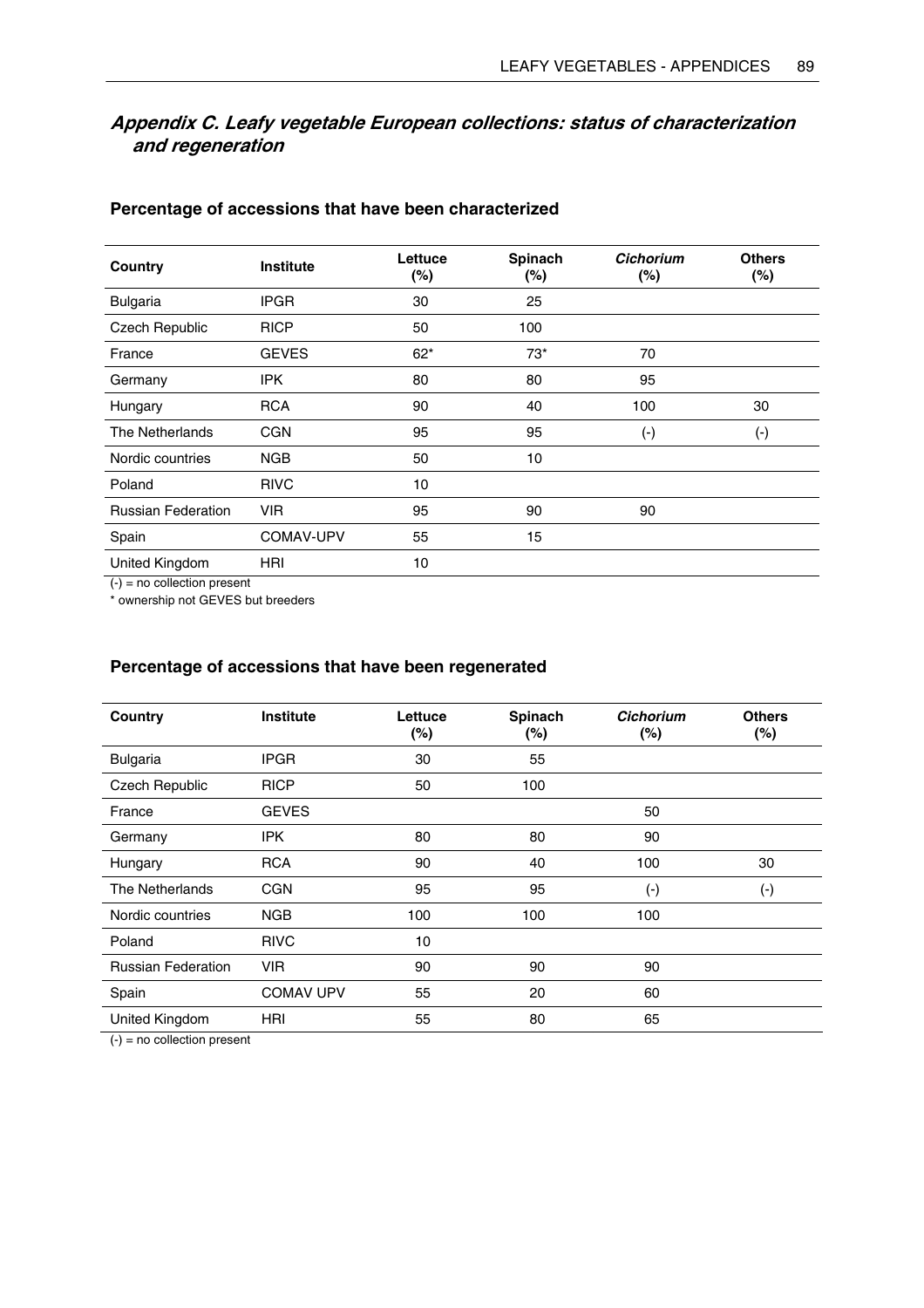## **Appendix D. Leafy vegetable European collections: regeneration protocols (number of plants per accessions, isolation, pollinators)**

| Country                   | <b>Institute</b> | Lettuce                                                                                                                                                                                                                                                                                                                 | Spinach                                                                       | <b>Cichorium</b>                                                                                                              |
|---------------------------|------------------|-------------------------------------------------------------------------------------------------------------------------------------------------------------------------------------------------------------------------------------------------------------------------------------------------------------------------|-------------------------------------------------------------------------------|-------------------------------------------------------------------------------------------------------------------------------|
| <b>Bulgaria</b>           | <b>IPGR</b>      | 40-60 plants/accession in<br>the field                                                                                                                                                                                                                                                                                  | 100-120 plants/accession<br>isolated in the field                             |                                                                                                                               |
| <b>Czech Republic</b>     | <b>RICP</b>      | - cultivated: 15-18<br>plants/accession in<br>isolation cages.<br>- wild: 16-20 plants/<br>accession in greenhouse                                                                                                                                                                                                      | 40 plants/accession in<br>isolation cages with pollen-<br>proof plastic gauze | $(\cdot)$                                                                                                                     |
| France                    | <b>GEVES</b>     |                                                                                                                                                                                                                                                                                                                         |                                                                               | cross-pollinated species:<br>60 plants/accession;<br>insect-proof cages; bees<br>or flies                                     |
| Germany                   | <b>IPK</b>       | 20 plants/accession in the<br>field                                                                                                                                                                                                                                                                                     | 100 to 150 plants per<br>accession isolated in the<br>field                   | 24 plants per accession<br>isolated in the field or<br>green-house                                                            |
| Hungary                   | <b>RCA</b>       | 24 plant/accession, in<br>open field; no isolation                                                                                                                                                                                                                                                                      | 36 plants/accession,<br>in the field and backyards,<br>isolation in space     | 18 plants/ accessions,<br>in experimental fields<br>isolation in space                                                        |
| The Netherlands           | <b>CGN</b>       | - cultivated: 8<br>(homogeneous) or 16<br>(heterogeneous)<br>plants/accession; heading<br>types: GA3 20 ppm; no<br>isolation.<br>- wild: 16-24<br>plants/accession;<br>vernalization; no isolation;<br>panicles hulled in<br>perforated plastic bags.<br>- cross-breeding species:<br>isolation cages with<br>blowflies | 50-80 plants/accession;<br>distance isolation in<br>glasshouses; wind         | $(\cdot)$                                                                                                                     |
| Nordic countries          | <b>NGB</b>       | 50-100 plants/accession in<br>glasshouse                                                                                                                                                                                                                                                                                | 50-100 plants/accession in<br>isolated cages                                  |                                                                                                                               |
| Poland                    | <b>RIVC</b>      | 30-50 plants/accession in<br>glasshouse in isolation<br>cages                                                                                                                                                                                                                                                           |                                                                               |                                                                                                                               |
| <b>Russian Federation</b> | <b>VIR</b>       | 15 plants/accession<br>- cultivated: no isolation<br>- wild: in isolation cages                                                                                                                                                                                                                                         | 30-40 plants/accession in<br>isolation cages<br>wind                          | about 30 plants/accession<br>50% acc. in isolation<br>cages<br>50% acc. in isolation plots<br>pollinated by bees and<br>flies |
| Spain                     | COMAV-UPV        | cultivated: 15-20<br>plants/accession                                                                                                                                                                                                                                                                                   | 40-50 plants/accession in<br>isolated fields                                  | $(\cdot)$                                                                                                                     |
| United Kingdom            | HRI              | - cultivated: 20<br>plants/accession in<br>glasshouse with cooling;<br>no isolation;<br>- wild: panicles hulled in<br>perforated plastic bags                                                                                                                                                                           | 80 plants/accession in<br>isolation under glasshouse<br>conditions            | 40 plants/accession in<br>insect-proof cages<br>pollinated by blow flies                                                      |

 $(-) = no$  collection present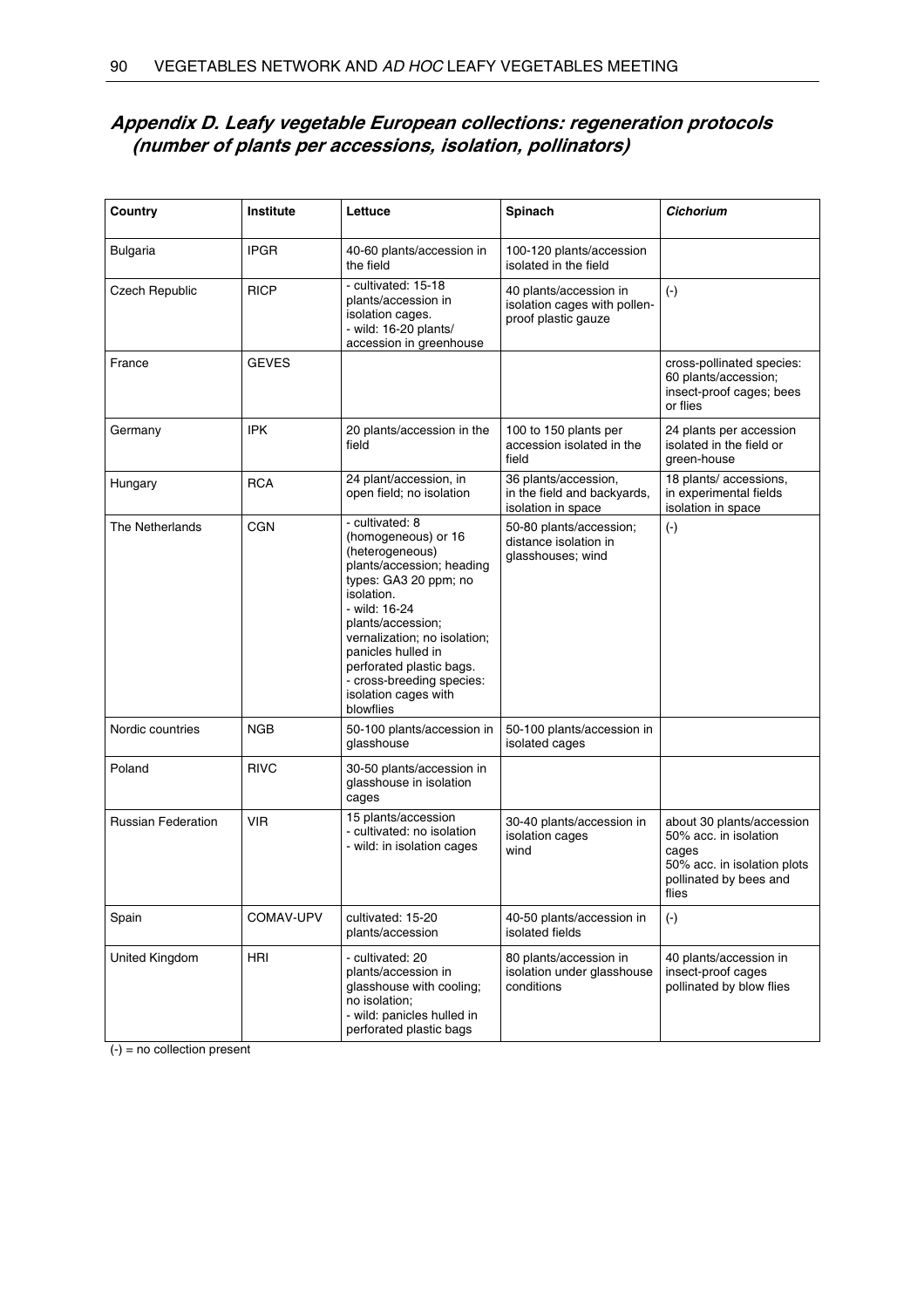## **Appendix E. Minimum descriptors for leafy vegetables**

| <b>Descriptor name</b>      | <b>Descriptor state</b>        | <b>Note</b>                         |
|-----------------------------|--------------------------------|-------------------------------------|
| Seed colour                 | $1 = \text{white/cream}$       |                                     |
|                             | $2 =$ yellow                   |                                     |
|                             | $3 =$ brown                    |                                     |
|                             | $4 = black$                    |                                     |
| Flower anthocyanin content  | $0 =$ absent                   |                                     |
|                             | $1 = present$                  |                                     |
| Leaf anthocyanin content    | $0 =$ absent                   | At harvest maturity                 |
|                             | $3 =$ weak                     |                                     |
|                             | $5 = \text{medium}$            |                                     |
|                             | $7 =$ strong                   |                                     |
| Outer leaf colour           | $1 =$ yellow green             | At harvest maturity                 |
|                             | $2 =$ green                    |                                     |
|                             | $3 =$ grey green               |                                     |
|                             | $4 = blue$ green               |                                     |
|                             | $5 = red$ green                |                                     |
| Outer leaf colour intensity | $3 =$ light                    | At harvest maturity                 |
|                             | $5 = \text{medium}$            |                                     |
|                             | $7 =$ dark                     |                                     |
| Head shape                  | $0 =$ head not formed          | At harvest maturity in longitudinal |
|                             | $1 =$ elliptic                 | section                             |
|                             | $2 = broad$ elliptic           |                                     |
|                             | $3 =$ circular                 |                                     |
|                             | $4 =$ transverse elliptic      |                                     |
| <b>Heart formation</b>      | $0 =$ absent                   | At harvest maturity                 |
|                             | $3 =$ slight                   |                                     |
|                             | $5 =$ moderate                 |                                     |
|                             | $7 =$ well developed           |                                     |
| Homogeneity                 | $1 =$ completely homogeneous   | At harvest maturity                 |
|                             | $3 =$ slightly heterogeneous   |                                     |
|                             | 5 = moderate heterogeneous     |                                     |
|                             | $7 =$ very heterogeneous       |                                     |
|                             | $9 =$ completely heterogeneous |                                     |

## **Cultivated lettuce (Lactuca sativa L.)**

### **Wild Lactuca spp. (L. serriola and related species from primary genepool L. saligna, L. virosa)**

| <b>Descriptor name</b>          | <b>Descriptor state</b>           | <b>Note</b>                      |
|---------------------------------|-----------------------------------|----------------------------------|
| Seed colour                     | $1 = white/cream$                 |                                  |
|                                 | $2 =$ vellow                      |                                  |
|                                 | $3 =$ brown                       |                                  |
|                                 | $4 = black$                       |                                  |
| Spines on stem                  | $0 =$ absent                      |                                  |
|                                 | $3 = few$                         |                                  |
|                                 | $5 =$ moderate                    |                                  |
|                                 | $7 =$ many                        |                                  |
| Spines on leaf midrib           | $0 =$ absent                      |                                  |
|                                 | $3 = few$                         |                                  |
|                                 | $5 =$ moderate                    |                                  |
|                                 | $7 =$ many                        |                                  |
| Leaf incision of rosette leaves | $1 = not incised$                 | Depth of incisions from blade    |
|                                 | $2 =$ pinnatilobed (up to $1/3$ ) | margin to the main vein          |
|                                 | $3 =$ pinnatifid $(1/2)$          |                                  |
|                                 | $4 =$ pinnatipart (2/3)           |                                  |
|                                 | $5 =$ pinnatisect (more than 2/3) |                                  |
| Leaf incision of cauline leaves | $1 = not incised$                 | Depth of incisions from blade    |
|                                 | $2 =$ pinnatilobed (up to $1/3$ ) | margin to the main vein          |
|                                 | $3 =$ pinnatifid $(1/2)$          |                                  |
|                                 | $4 =$ pinnatipart (2/3)           |                                  |
|                                 | $5 =$ pinnatisect (more than 2/3) |                                  |
| Flower anthocyanin content      | $0 =$ absent                      |                                  |
|                                 | $1 = present$                     |                                  |
| Flowering time                  |                                   | Number of days from sowing until |
|                                 |                                   | first flower head                |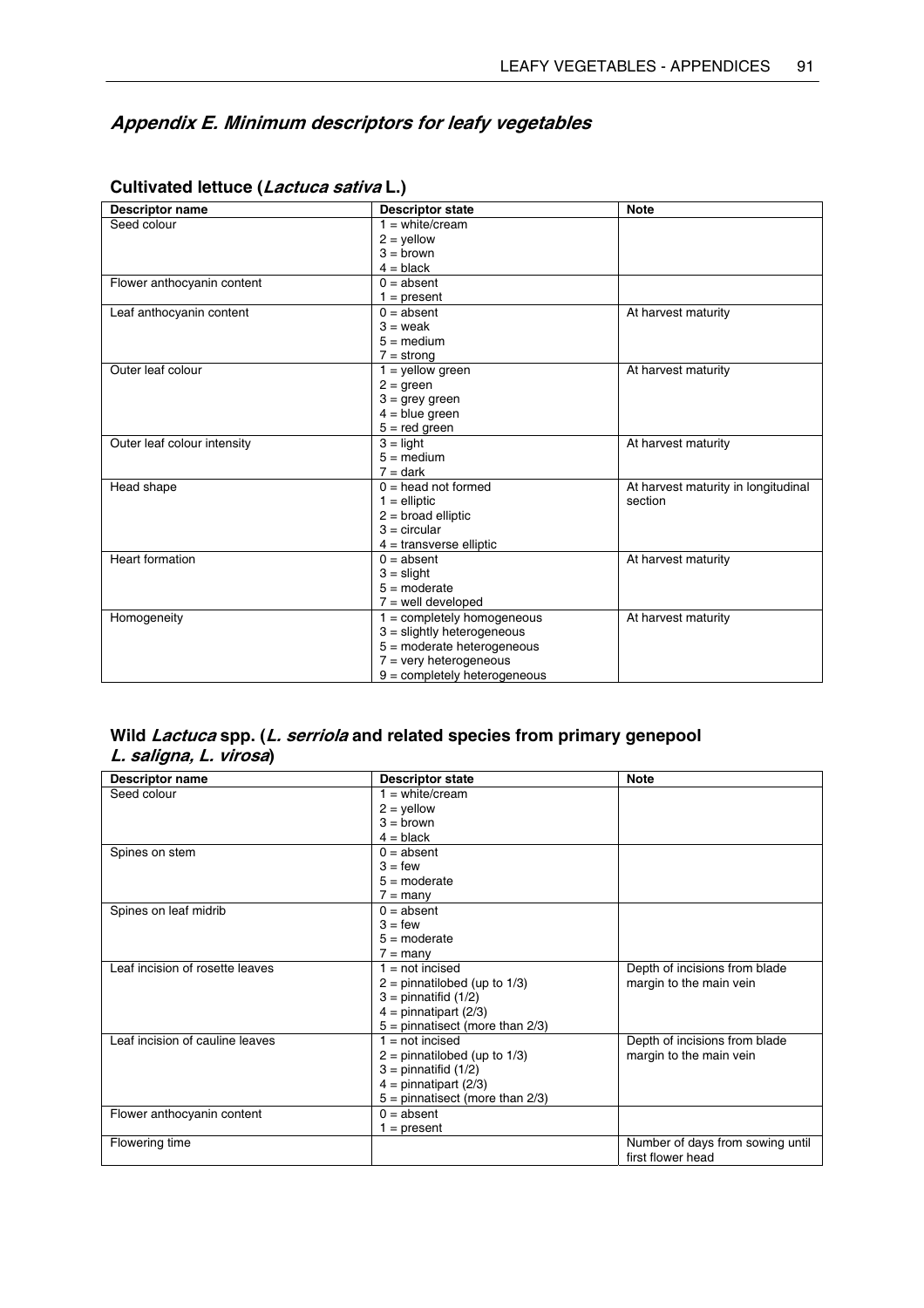## **Spinach (Spinacia oleracea L.)**

| Descriptor name                  | <b>Descriptor state</b>    | <b>Note</b>                      |
|----------------------------------|----------------------------|----------------------------------|
| Seed spines                      | $0 =$ absent               |                                  |
|                                  | $1 = present$              |                                  |
| Stem anthocyanin content         | $0 =$ absent               |                                  |
|                                  | $3 =$ weak                 |                                  |
|                                  | $5 = \text{medium}$        |                                  |
|                                  | $7 =$ strong               |                                  |
| Leaf shape excluding basal lobes | $1 =$ elliptic             | Score at 7th leaf stage          |
|                                  | $2 = broad$ elliptic       |                                  |
|                                  | $3 =$ circular             |                                  |
|                                  | $4 = 0$ vate               |                                  |
|                                  | $5 =$ broad ovate          |                                  |
|                                  | $6 =$ triangular           |                                  |
| Leaf colour                      | $1 =$ yellow green         | Score at 7th leaf stage          |
|                                  | $2 =$ grey green           |                                  |
|                                  | $3 =$ dark green           |                                  |
| Leaf colour intensity            | $3 =$ light                | Score at 7th leaf stage          |
|                                  | $5 = \text{medium}$        |                                  |
|                                  | $7 =$ dark                 |                                  |
| Leaf blistering                  | $3 =$ weak                 | Score at 7th leaf stage          |
|                                  | $5 = \text{medium}$        |                                  |
|                                  | $7 =$ strong               |                                  |
| Bolting time                     |                            | Number of days from sowing until |
|                                  |                            | 15% of plants have stem of 5 cm  |
| <b>Monoeciousness</b>            | $0 = no$ monoecious plants | % of monoecious plants           |
|                                  | $3 = 25%$                  |                                  |
|                                  | $5 = 50%$                  |                                  |
|                                  | $7 = 75%$                  |                                  |
|                                  | $9 = all$                  |                                  |

## **Leaf chicory (***Cichorium intybus* **L.) UPOV TG/154/3**

| <b>Descriptor name</b>                      | <b>Descriptor state</b>             | <b>Note</b> |
|---------------------------------------------|-------------------------------------|-------------|
| UPOV n°7: Leaf: colour (excluding midrib)   | $1 =$ green                         |             |
|                                             | $2 =$ yellowish green               |             |
|                                             | $3 =$ reddish green                 |             |
|                                             | $4 = red$                           |             |
| UPOV n°8: Leaf: intensity of colour         | $3 =$ light                         |             |
|                                             | $5 = \text{medium}$                 |             |
|                                             | $7 =$ dark                          |             |
| UPOV n°11: Leaf: anthocyanin colouration at | $1 = absent$                        |             |
| harvest maturity                            | $9 = present$                       |             |
| UPOV n°19: Plant: head formation            | $=$ absent                          |             |
|                                             | $9 = present$                       |             |
| Head: colour of outer leaves                | Main colour of outer leaves         |             |
|                                             | $1 = green$                         |             |
|                                             | $2 =$ yellowish green               |             |
|                                             | $3 =$ reddish green                 |             |
|                                             | $4 = red$                           |             |
| UPOV n°32: Time of beginning of bolting     | $1 = \text{very early}$             |             |
|                                             | $3 =$ early                         |             |
|                                             | $5 = \text{medium}$                 |             |
|                                             | $7 =$ late                          |             |
|                                             | $9 = \text{very late}$              |             |
| Morphotype (cultigroup)                     | $1 =$ Barba di Cappuccino           |             |
|                                             | 2 = Améliorée                       |             |
|                                             | $3 =$ Catalogna                     |             |
|                                             | $4 =$ Pan di Zucchero               |             |
|                                             | 5 = Rossa di Treviso                |             |
|                                             | 6 = Rossa di Verona                 |             |
|                                             | 7 = Palla rossa (Rossa di Chioggia) |             |
|                                             | $99 =$ others                       |             |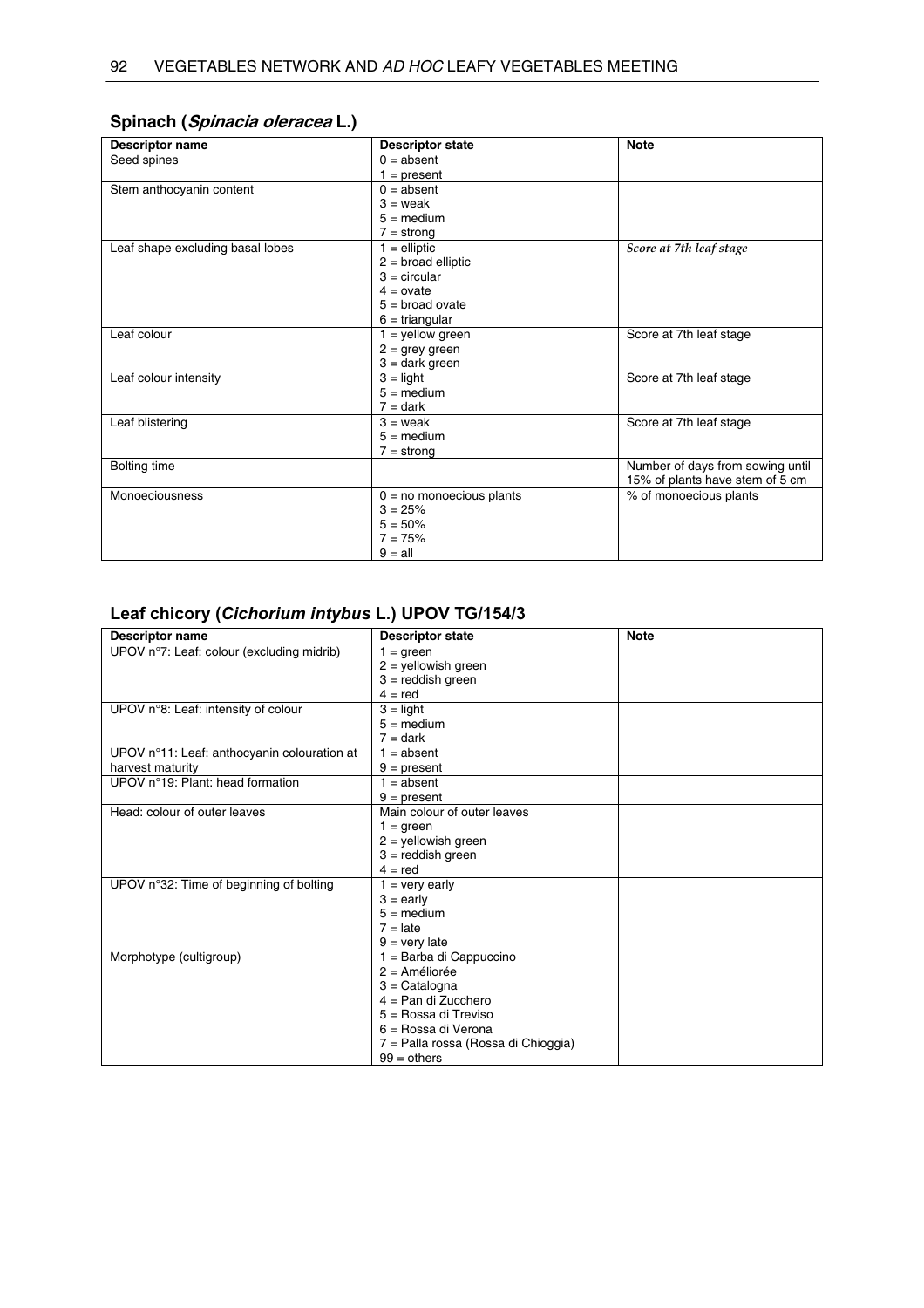| <b>Descriptor name</b>                     | <b>Descriptor state</b>   | <b>Note</b>                      |
|--------------------------------------------|---------------------------|----------------------------------|
| UPOV $n^{\circ}6$ : Leaf: length           | $1 = short$               |                                  |
|                                            | $5 = \text{medium}$       |                                  |
|                                            | $7 =$ long                |                                  |
|                                            | $9 = \text{very long}$    |                                  |
| UPOV n°10: Leaf: intensity of green colour | $3 =$ light               | All observations on the leaf     |
|                                            | $5 = \text{medium}$       | should be made on the full grown |
|                                            | $7 =$ dark                | leaf                             |
| Leaf: anthocyanin content                  | $1 = absent$              | All observations on the leaf     |
|                                            | $9 = present$             | should be made on the full grown |
|                                            |                           | leaf                             |
| UPOV n°21: Bolting tendency (from an early | $3 =$ weak                |                                  |
| sowing)                                    | $5 = \text{medium}$       |                                  |
|                                            | $7 =$ strong              |                                  |
| Head: shape                                | $1 =$ cylindrical         |                                  |
|                                            | $2 =$ cylindrico-globular |                                  |
|                                            | $3 =$ globular            |                                  |
| UPOV n°27: Head: length                    | $1 = \text{very short}$   |                                  |
|                                            | $3 = short$               |                                  |
|                                            | $5 = \text{medium}$       |                                  |
|                                            | $7 =$ long                |                                  |
|                                            | $9 = \text{very long}$    |                                  |
| Head: colour                               | $1 =$ yellow              | All the observations on the head |
|                                            | $2 = red$                 | should be made at the time of    |
|                                            |                           | harvesting of the heads before   |
|                                            |                           | exposure to daylight             |

## **Witloof (Cichorium intybus L. var. foliosum) UPOV TG/173/3**

## **Endive - cut and plain chicory (Cichorium endivia L.) UPOV TG/118/4**

| <b>Descriptor name</b>                        | <b>Descriptor state</b>                    | <b>Note</b>                      |
|-----------------------------------------------|--------------------------------------------|----------------------------------|
| UPOV n°1: Plant: botanical type               | $1 =$ plain type                           |                                  |
|                                               | $2$ = intermediate type (between cut and   |                                  |
|                                               | plain types)                               |                                  |
|                                               | $3 = cut type$                             |                                  |
| UPOV n°2: Plain-type varieties only: sub-type | $1 =$ Grosse Bouclée                       |                                  |
|                                               | $2 = A$ coeur Plein                        |                                  |
|                                               | $3 =$ Géante maraîchère                    |                                  |
|                                               | $4 =$ Cornet                               |                                  |
| UPOV n°3: Non-plain type varieties only:      | $1 =$ Wallonne type                        |                                  |
| Plant: sub-type                               | $2 = De$ Louviers type                     |                                  |
|                                               | 3 = D'été à Coeur Jaune type               |                                  |
|                                               | $4 =$ others (including intermediate types |                                  |
|                                               | between cut and plain types)               |                                  |
| UPOV n°7: Heart : colour                      | $1 =$ yellowish green                      |                                  |
|                                               | $2 = green$                                |                                  |
| UPOV n°8: Heart: intensity of green colour    | $3 =$ light                                |                                  |
|                                               | $5 = \text{medium}$                        |                                  |
|                                               | $7 =$ dark                                 |                                  |
| UPOV n°14: Leaf: colour                       | $1 =$ yellowish                            | All the observations on the leaf |
|                                               | $2 = green$                                | should be made just before       |
|                                               | $3 =$ greyish green                        | harvest maturity on leaves       |
|                                               |                                            | excluding the outer and center   |
|                                               |                                            | leaves                           |
| UPOV n°15: Leaf: intensity of green colour    | $3 =$ light                                |                                  |
|                                               | $5 = \text{medium}$                        |                                  |
|                                               | $7 =$ dark                                 |                                  |
| UPOV n°28: Flower: colour                     | $1 =$ white                                |                                  |
|                                               | $2 = pink$                                 |                                  |
|                                               | $3 =$ blue                                 |                                  |
|                                               | $4 =$ violet blue                          |                                  |
| UPOV n°30: Time of bolting                    | $3 =$ early                                |                                  |
|                                               | $5 = \text{medium}$                        |                                  |
|                                               | $7 =$ late                                 |                                  |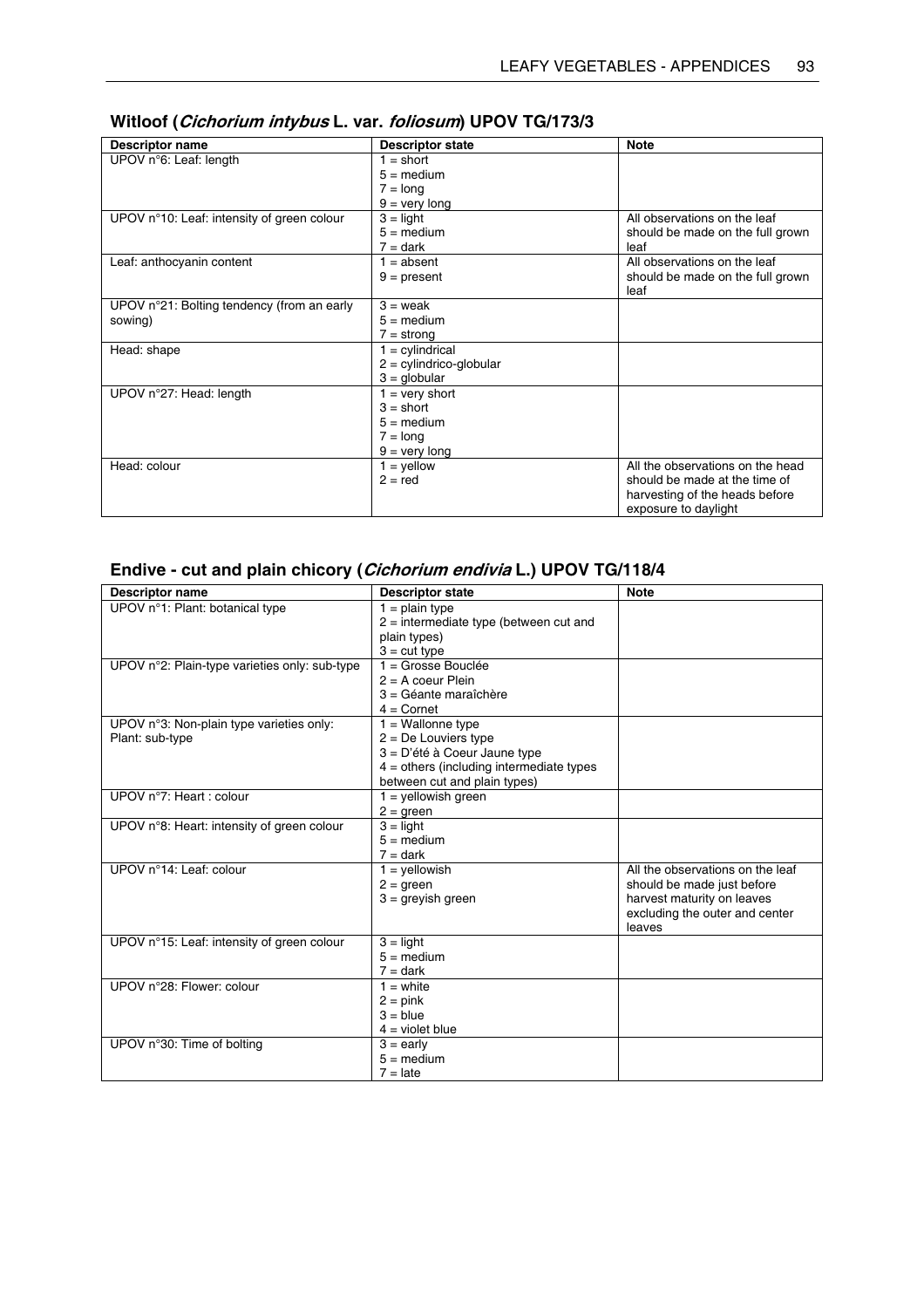| <b>Descriptor name</b>                               | <b>Descriptor state</b> | <b>Note</b>         |
|------------------------------------------------------|-------------------------|---------------------|
| Root: shape                                          | $3$ = cylindrical       |                     |
|                                                      | $5 =$ cylindro-conical  |                     |
|                                                      | $7 = \text{conical}$    |                     |
| Insertion of root crown                              | $3 = raised$            |                     |
|                                                      | $5 = \text{flat}$       |                     |
|                                                      | $7 =$ depressed         |                     |
| Dry matter content of root (optional)                | $3 =$ weak              |                     |
|                                                      | $5 = \text{medium}$     |                     |
|                                                      | $7 = high$              |                     |
| UPOV n°3: Leaf: attitude                             | $1 =$ erect             |                     |
|                                                      | $3 =$ semi-erect        |                     |
|                                                      | $5 =$ horizontal        |                     |
| UPOV n°4: Leaf: length                               | $3 = short$             | $3 = De Maqdebourq$ |
|                                                      | $5 = \text{medium}$     | $5 =$ Halles        |
|                                                      | $7 =$ long              | $7 =$ Flandres      |
| UPOV n°5: Leaf/ width                                | $3 =$ narrow            | $3 =$ Dageraad      |
|                                                      | $5 = \text{medium}$     | $5 =$ Halles        |
|                                                      | $7 = broad$             | $7 =$ Flandres      |
| UPOV $n^{\circ}$ 18: Bolting tendency (from an early | $3 =$ weak              |                     |
| sowing)                                              | $5 = \text{medium}$     |                     |
|                                                      | $7 =$ strong            |                     |

## **Industrial chicory (Cichorium intybus L.) UPOV TG/172/3**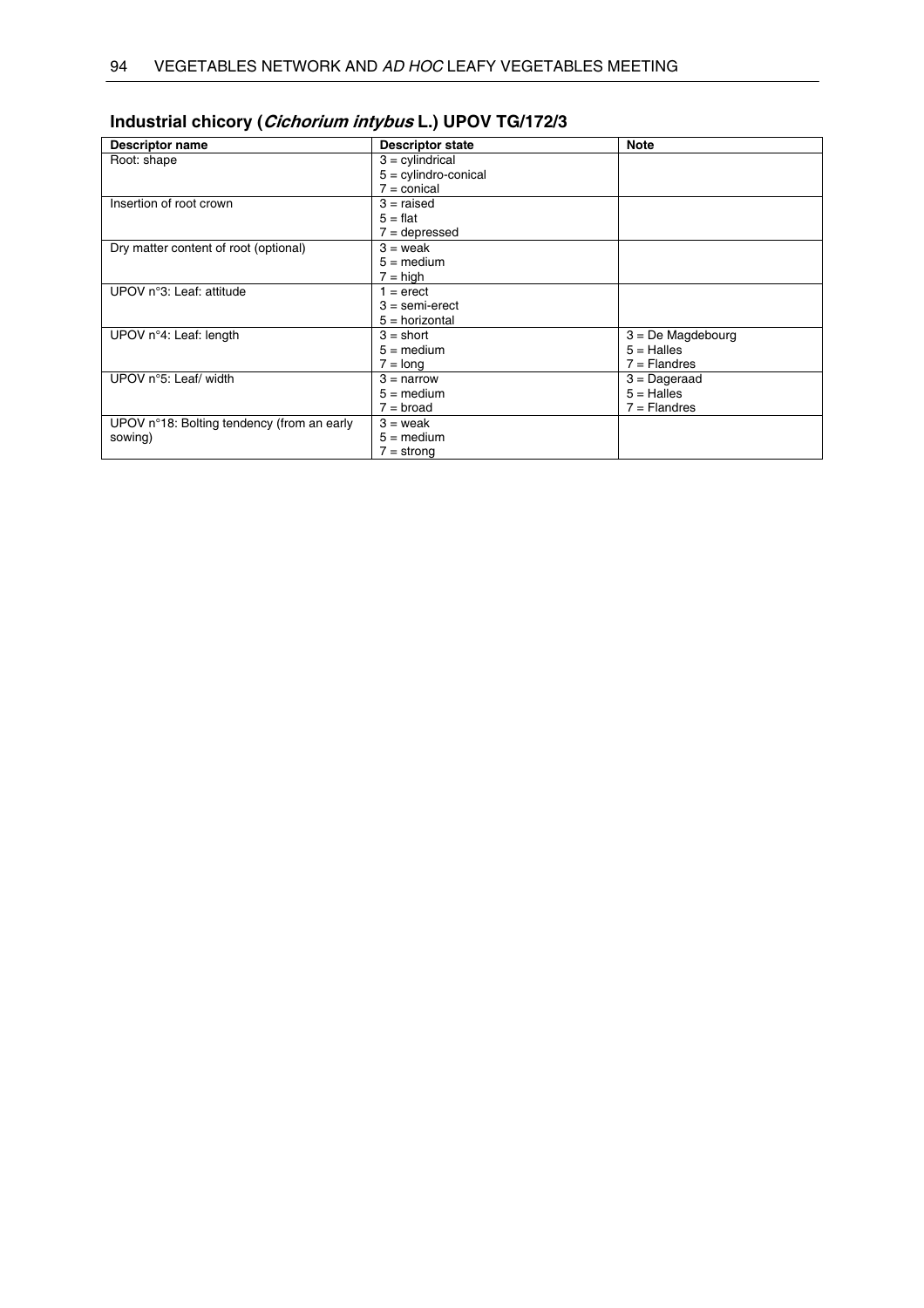# **Presentations and papers**

| Genetic resources of leafy vegetables in the Czech Republic<br>Eva Křístková and Věra Chytilová                                                           | 96  |
|-----------------------------------------------------------------------------------------------------------------------------------------------------------|-----|
| The working collection of the genus Lactuca at the Palacký University,<br><b>Czech Republic</b><br>Aleš Lebeda, Ivana Doležalová and Drahomíra Vondráková | 103 |
| The National Collection of Cichorium genetic resources in France<br>Valérie Cadot and François Boulineau                                                  | 108 |
| Status of the CGN leafy vegetables collection<br>Ietje Boukema and Liesbeth de Groot                                                                      | 113 |
| <b>Collections of leafy vegetables in the Nordic Gene Bank</b><br>Katarina Wedelsbäck Bladh                                                               | 117 |
| Genetic resources of leafy vegetables in Poland<br>Teresa Kotlińska                                                                                       | 119 |
| Status of leafy vegetable collections in Spain<br>José Vicente Valcárcel, M <sup>a</sup> José Díez and Fernando Nuez                                      | 122 |
| Leafy vegetables in the United Kingdom<br>David Pink and Dave Astley                                                                                      | 127 |
| The International Lactuca Database (ILDB)                                                                                                                 | 129 |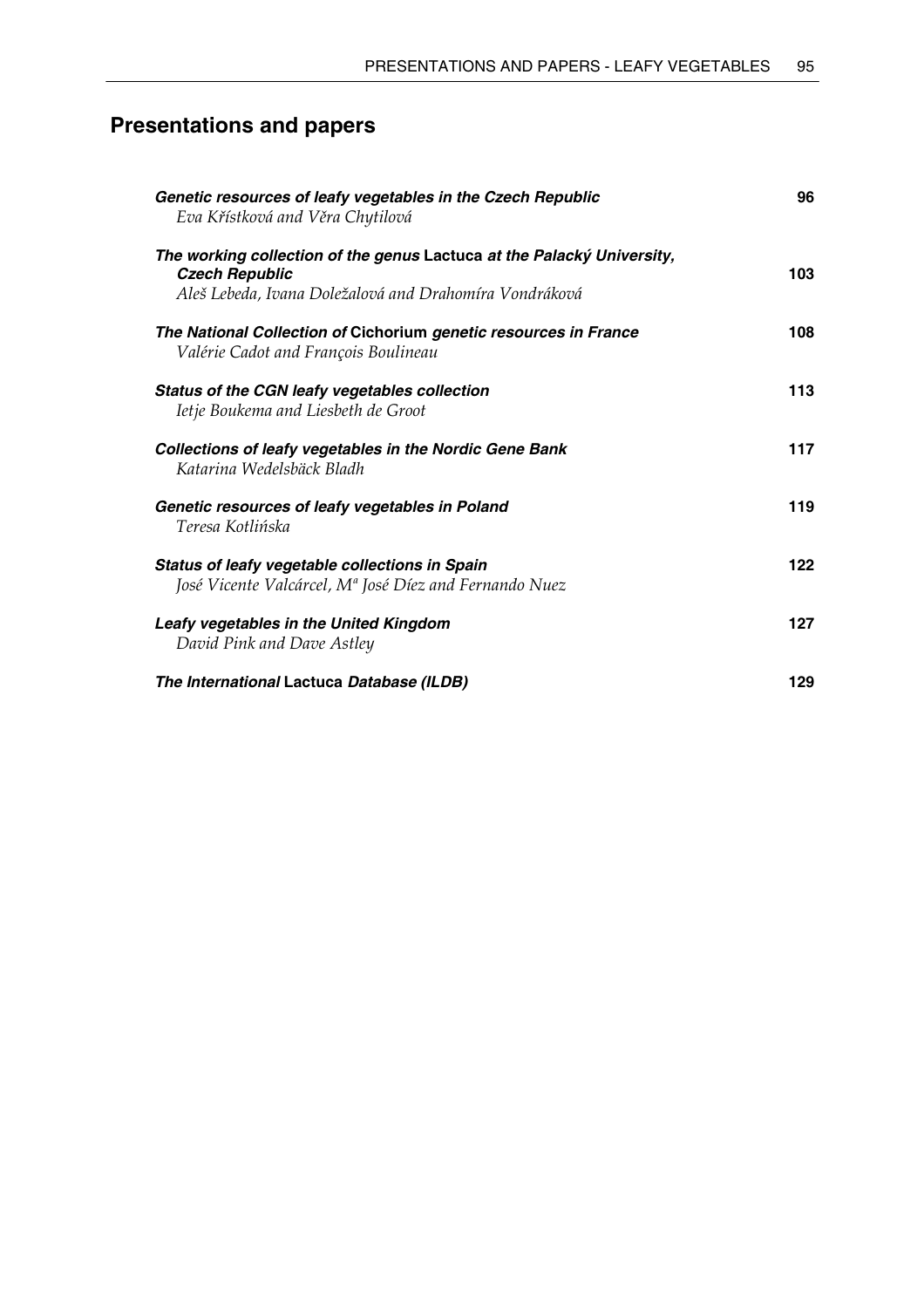### **Genetic resources of leafy vegetables in the Czech Republic**

#### *Eva Kĥístková and Vüra Chytilová*

*Research Institute of Crop Production Prague-Ruzyne (RICP), Division of Genetics and Plant Breeding, Gene Bank Department, Olomouc Station, Olomouc-Holice, Czech Republic* 

#### **Introduction**

Activities connected with the preservation, documentation and utilization of plant genetic resources in the Czech Republic are funded by the Ministry of Agriculture through the National Programme of Conservation and Utilization of Genetic Resources of Cultivated Plants. The Research Institute of Crop Production in Prague-Ruzyne (RICP) is the national coordinator of this programme, which includes the activities of 10 private and/or state institutions for the maintenance of genetic resources of all plant species cultivated in our climatic area.

 The Gene Bank in Olomouc, a branch of the RICP, is responsible for the genetic resources of vegetable, medicinal, aromatic and spice plant species traditionally grown in the Czech Republic. Work with genetic resources has a tradition of more than 50 years. Collections maintained by the Gene Bank in Olomouc include more than 10 000 accessions, i.e. 1/5 of all accessions maintained in the Czech Republic (Dušek *et al*. 1998).

#### **Structure of the leafy vegetable collection**

Resulting from historical developments, cultivation traditions and customer tastes, the most important leafy vegetables in the Czech Republic are the lettuces (*Lactuca sativa* L.). Of the other species, spinach (*Spinacia oleracea* L.) is the most cultivated (and/or imported) and consumed. An overview on leafy vegetable growing and breeding in the Czech Republic was written by Moravec *et al.* (1999).

 Other leafy species have only a limited economic importance, but their genetic resources should be taken in consideration in the context of plant diversity protection. The list of leafy vegetable genetic resources conserved in the Czech Republic is given in Table 1.

| Family                                                                                 | Genus / species                                        | No. of accessions | Holding institutions /<br>curators * |  |
|----------------------------------------------------------------------------------------|--------------------------------------------------------|-------------------|--------------------------------------|--|
| Asteraceae                                                                             | Lactuca spp.                                           | 1524              | RICP/EK                              |  |
|                                                                                        | Cichorium endivia L.                                   | 24                | RICP/EK                              |  |
|                                                                                        | Cichorium intybus L.                                   | 28                | RICP/EK                              |  |
|                                                                                        | Cynara scolymus L.                                     | 3                 | RICP / VCh                           |  |
|                                                                                        | Chrysanthemum coronarium L.                            |                   | RICP / VCh                           |  |
| Brassicaceae                                                                           | Eruca vesicaria (L.) Cav. subsp. sativa (Mill.) Thell. | 2                 | RICP/EK                              |  |
|                                                                                        |                                                        | 17                | Oseva                                |  |
|                                                                                        | Lepidium sativum L.                                    |                   | RICP / VCh                           |  |
| Chenopodiaceae                                                                         | Spinacia oleracea L.                                   | 17                | RICP / VCh                           |  |
| Liliaceae                                                                              | Asparagus officinalis L.                               | 11                | <b>MUAF</b>                          |  |
| Polygonaceae                                                                           | Rheum rhabarbarum L.                                   | 11                | <b>MUAF</b>                          |  |
| Tetragoniaceae                                                                         | Tetragonia expanza Murr.                               | 15                | RICP / VCh                           |  |
| Valerianaceae                                                                          | Valerianella locusta (L.) Latterade em. Betcke         | 1                 | RICP / VCh                           |  |
| * Institutions:<br>RICP = Research Institute of Crop Production, Gene Bank in Olomouc; |                                                        |                   |                                      |  |

**Table 1.** Genetic resources of leafy vegetables in the Czech Republic

MUAF = Mendel University of Agriculture and Forestry, Faculty of Horticulture, Lednice na Moravě

Oseva = Oseva Pro Ltd., Opava

Curators: EK = Eva Křístková, VCh = Věra Chytilová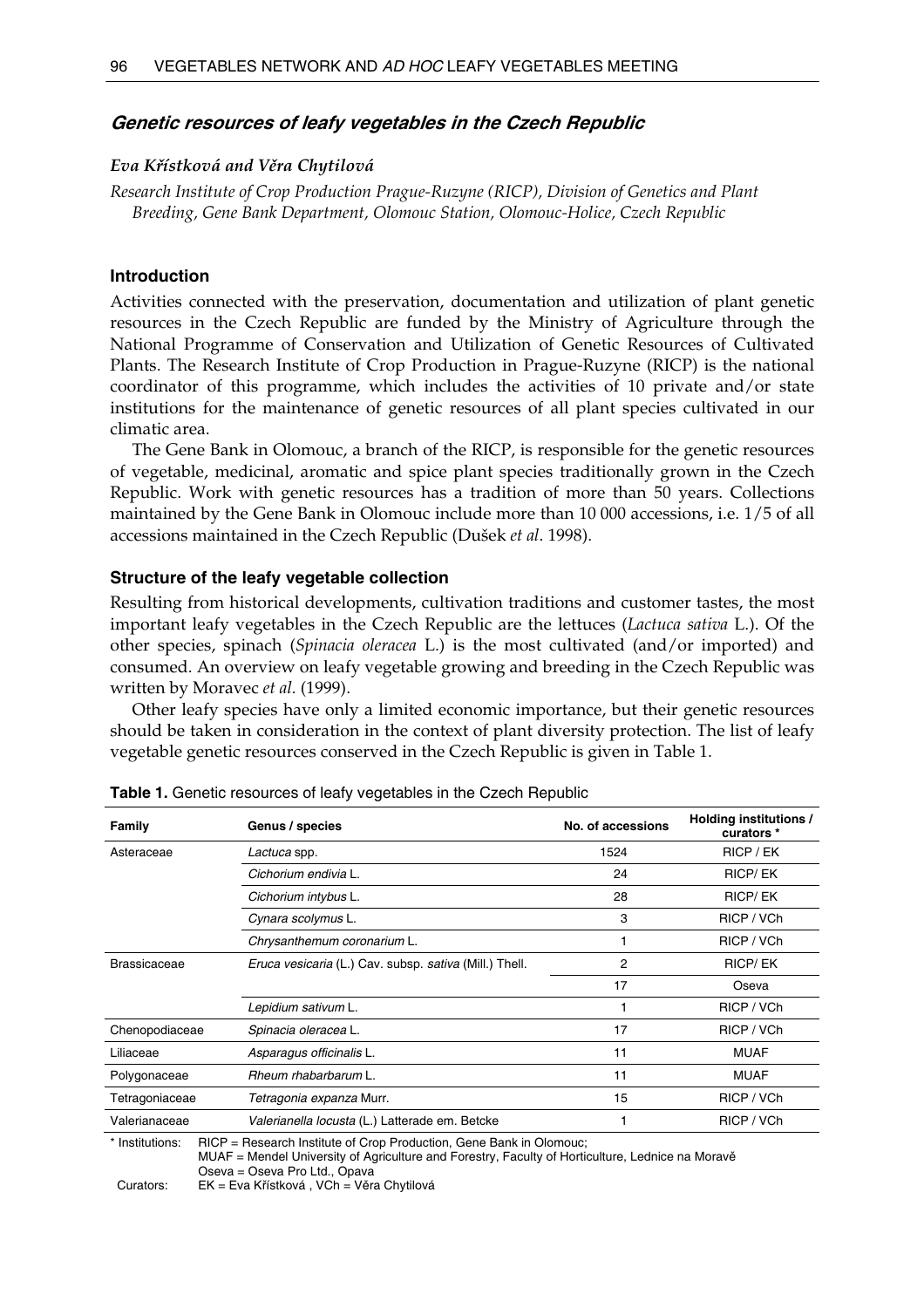Passport data for all accessions of leafy vegetable genetic resources are available on the Web site (http://genbank.vurv.cz/genetic/resources/).

#### **Collection of Lactuca genetic resources**

#### x **Recent development of the collection**

During the last eight years the number of accessions has increased considerably. During the period 1994-2002 810 new accessions were added to the collection (Table 2). Old missing Czech lettuce cultivars available in the world's genebanks and in Czech breeding and seed companies were reintroduced.

**Table 2.** New accessions of Lactuca genetic resources acquired by the RICP Gene Bank in Olomouc in 1994-2002

| <b>Species</b> | No. of accessions acquired in year |      |      |      |      |      |      |      |      |
|----------------|------------------------------------|------|------|------|------|------|------|------|------|
|                | 1994                               | 1995 | 1996 | 1997 | 1998 | 1999 | 2000 | 2001 | 2002 |
| Lactuca sativa | 42                                 | 99   |      | 31   |      |      | 19   |      |      |
| Wild species   |                                    | 131  | 195  | 10   |      | 44   | 136  |      | 49   |

 Approximately 500 newly acquired accessions were kindly provided by Prof A. Lebeda (Palacký University in Olomouc, Czech Republic). These accessions are represented mostly by wild species and originated from USDA/ARS germplasm collections in Salinas, IVT (Institute for Horticultural Breeding, now part of Plant Research International, Wageningen, The Netherlands), HRIGRU (Genetic Resources Unit, Horticulture Research International, Wellesbourne, UK), IPK (Institute of Plant Genetics and Crop Plant Research, Gatersleben, Germany) and VIR (Vavilov Research Institute, St. Petersburg, Russian Federation). The set of differential genotypes for the determination of *Bremia lactucae* races originates from the collections of Prof. A. Lebeda.

 Collecting activities developed in cooperation with Palacký University in Olomouc resulted by the end of April 2003 in a total of 275 new and original accessions. Additional information is given below in the section "Collecting, characterization and evaluation activities".

#### x **Structure of the collection**

By the end of April 2003 the collection consisted of 878 accessions and/or records of *Lactuca sativa* and 646 accessions and/or records of wild *Lactuca* species. The butterhead lettuce is the most frequently represented in the group of cultivated lettuces (Table 3).

 On the basis of passport data, especially donor number, duplicates within accessions can be detected. Some accessions having the same cultivar name originate from different sources. For example, the cultivar 'Attraction' is represented by 13 accessions. However, some cultivars have the same name but are morphologically different.

**Table 3.** Structure of the Lactuca sativa collection in the RICP Gene Bank in Olomouc (April 2003)

| Subtaxon*                                                                                         | <b>Morphotype</b>     | No. of accessions |
|---------------------------------------------------------------------------------------------------|-----------------------|-------------------|
| Lactuca sativa L.                                                                                 |                       |                   |
| var. capitata L. nidus tenerrima Hel.                                                             | Butterhead lettuce    | 663               |
| var. capitata L. nidus jäggeri Hel.                                                               | Crisphead lettuce     | 21                |
| var. longifolia Lam. (syn. var. romana hort. in Bailey)                                           | Cos (Romaine) lettuce | 16                |
| var. angustana Irish ex Bremer (syn. var. asparagina Bailey,<br>syn. L. angustana hort. in Vilm.) | Stalk lettuce         | 2                 |
| var. acephala Alef. (syn. var. secalina Alef., syn. var. crispa L.)                               | Cutting lettuce       | 52                |
|                                                                                                   | not specified         | 124               |
| <b>Total</b>                                                                                      |                       | 878               |

\* Intraspecific classification based on Rodenburg (1960) and de Vries and Raamsdonk (1994)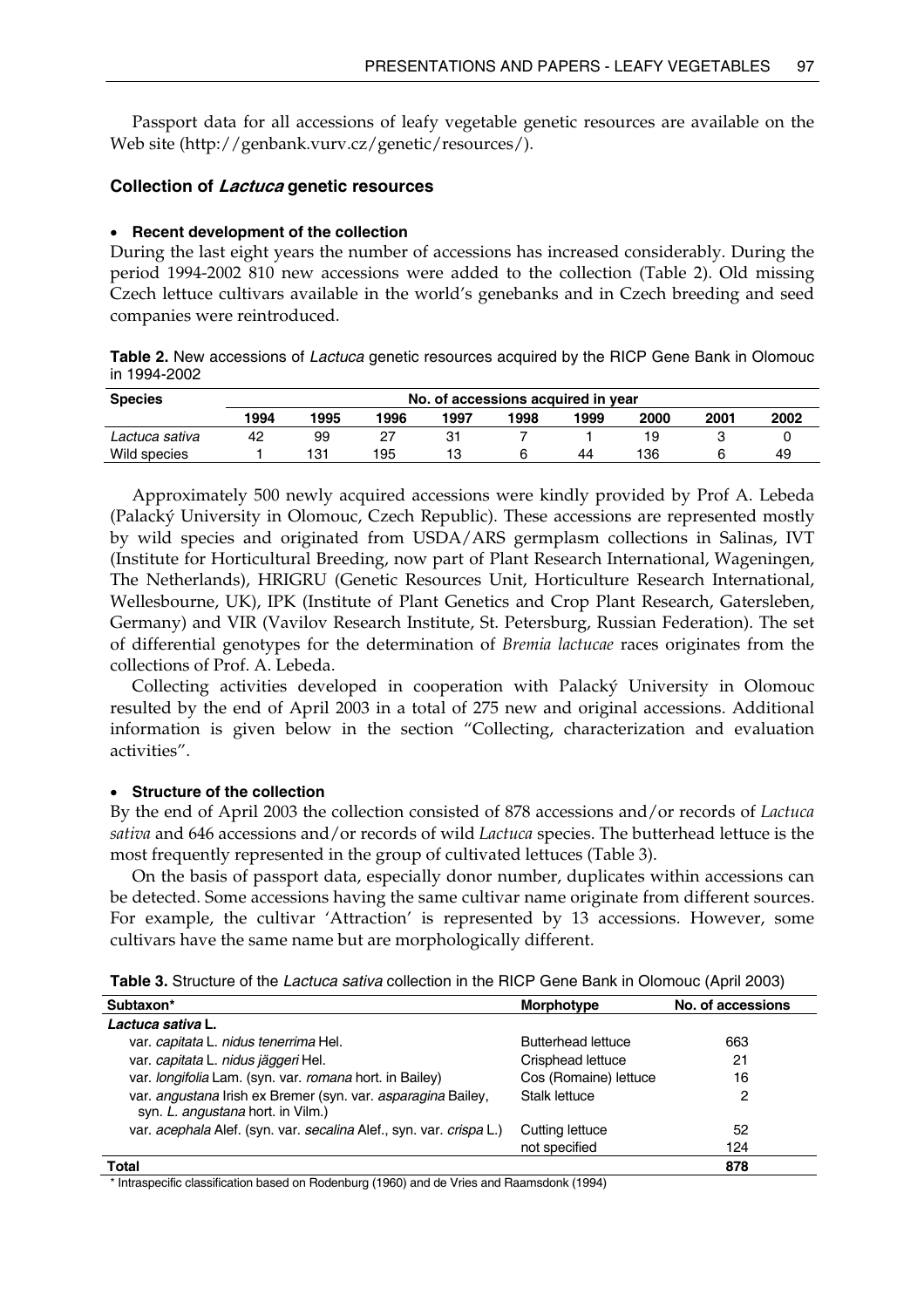The group of wild *Lactuca* species includes 24 species and interspecific hybrids of *L. serriola* and *L. sativa* (Table 4). Infraspecific classification is not shown; however, it was done for some species (e.g. *L. serriola, L. saligna, L. viminea*). The taxonomy of wild species was verified and some accessions were re-determined (Doležalová *et al.* 2003). The taxonomic classification of Table 4 below does not follow the new classification, as it was established before publication of the above-mentioned paper.

| Section / subsection*                            | Genus / species                                                              | No. of<br>accessions |
|--------------------------------------------------|------------------------------------------------------------------------------|----------------------|
| Lactuca spp.*                                    |                                                                              |                      |
| Interspecific hybrids                            | L. serriola L. x sativa L.                                                   | 4                    |
|                                                  | L. aculeata Boiss. & Ky.                                                     | 4                    |
|                                                  | L. altaica Fisch. & Mey.                                                     | 5                    |
|                                                  | L. angustana All.                                                            | 1                    |
| Lactuca L. / Lactuca L.                          | L. livida Boiss, & Reut.                                                     | 4                    |
|                                                  | L. saligna L.                                                                | 99                   |
|                                                  | L. serriola L.                                                               | 401                  |
|                                                  | L. virosa L.                                                                 | 86                   |
|                                                  | L. perennis L.                                                               | 5                    |
| Lactuca L. / Cyanicae DC.                        | L. tenerrima Pourr.                                                          | 1                    |
| Phoenixopus (Cass.) Bentham                      | L. viminea (L.) J. & C. Presl                                                | 5                    |
|                                                  | L. taraxacifolia Chalk.                                                      | 1                    |
| Mulgedium (Cass.) C.B. Clarke                    | L. tatarica (L.) C.A.Mey.                                                    | 1                    |
| Lactucopsis (Schultz Bip. ex Vis. et Panč.) Rouy | L. quercina L.                                                               | 3                    |
|                                                  | L. indica L.                                                                 | 4                    |
| Tuberosae Boiss.                                 | L. squarrosa (Thunb.) Miq.<br>(syn. L. indica L.)                            | 2                    |
|                                                  | L. capensis Thunb.                                                           | 1                    |
| African group                                    | L. dregeana DC.                                                              | 3                    |
|                                                  | L. homblei De Wild.                                                          | 1                    |
|                                                  | L. biennis (Moench) Fernald                                                  | 3                    |
| North American group                             | L. canadensis L.                                                             | 1                    |
| Genera related to the genus Lactuca*             |                                                                              | 1                    |
|                                                  | Cicerbita alpina (L.) Wallr.<br>(syn. L. alpine (L.) Gray)                   | $\overline{c}$       |
|                                                  | Ixeris dentata (Thunb.) Nakai<br>(syn. L. dentata L. (Thunb.) Robins.)       |                      |
|                                                  | Mycelis muralis (L.) Dum.<br>(syn. L. muralis (L.) Gaertn.)                  | 1                    |
|                                                  | Youngia denticulata (Houtt.) Kitam.<br>(syn. L. denticulata (Houtt.) Maxim.) | 1                    |
| Species unknown                                  |                                                                              | 6                    |
| <b>Total</b>                                     |                                                                              | 646                  |

\* Classification based on Lebeda and Astley (1999)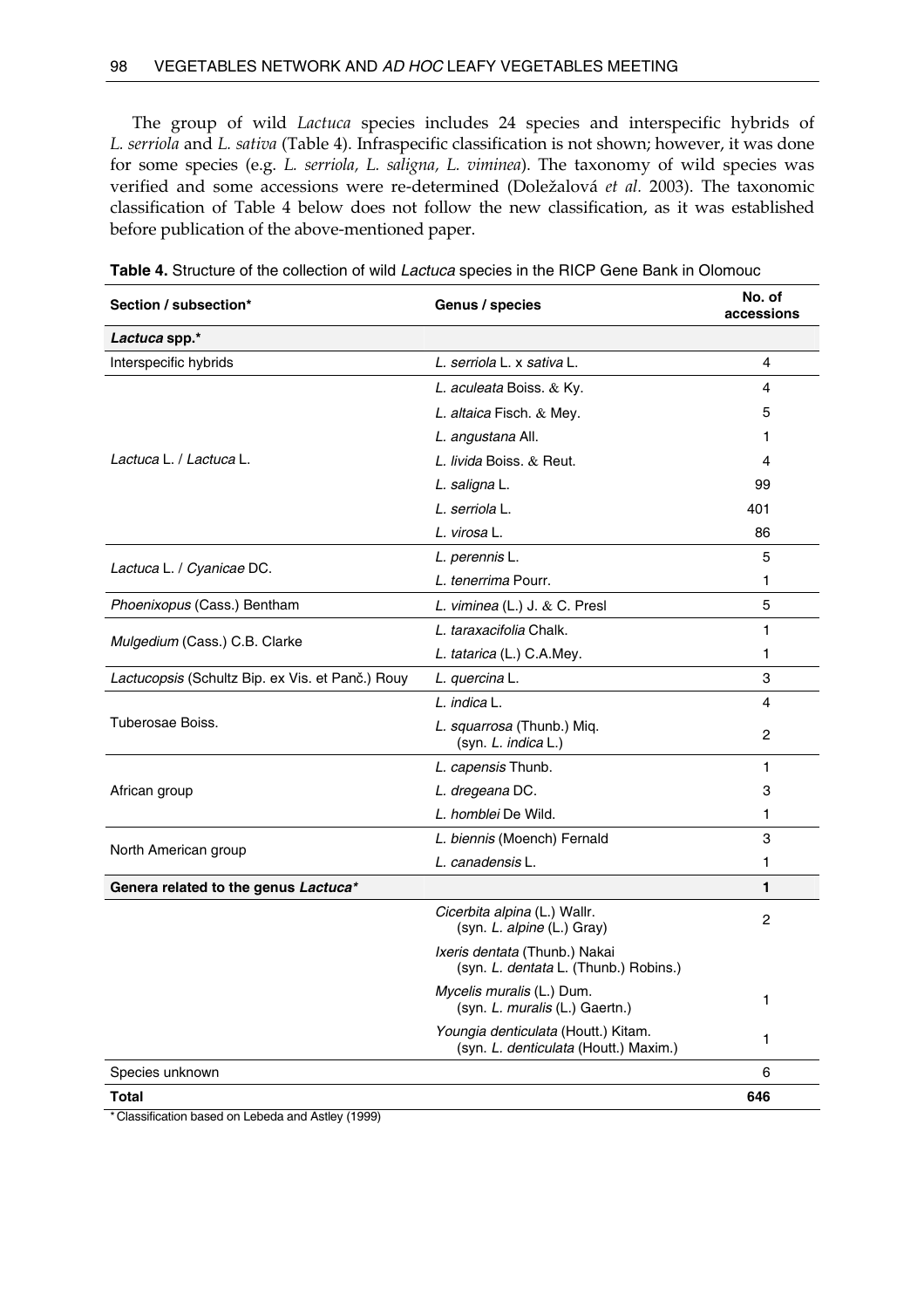#### x **Status and origin of accessions**

The records of *Lactuca sativa* accessions include 43 landraces, 804 advanced cultivars, 28 breeding lines and 5 accessions of unknown status.

 Accessions of *Lactuca* spp. originate from approximately 34 countries worldwide (Table 5). The majority of the accessions are from Europe.

| <b>Country of origin</b>             | No. of accessions                |                      |                   | No. of accessions |                      |  |
|--------------------------------------|----------------------------------|----------------------|-------------------|-------------------|----------------------|--|
|                                      | L. sativa                        | <b>Other species</b> | Country of origin | L. sativa         | <b>Other species</b> |  |
| <b>Europe</b>                        |                                  |                      | <b>Americas</b>   |                   |                      |  |
| Austria                              | 32                               | 4                    | Brazil            | $\overline{c}$    |                      |  |
| Belgium                              |                                  | 2                    | Canada            |                   | 3                    |  |
| Bulgaria                             |                                  | 4                    | <b>USA</b>        | 68                | 33                   |  |
| Czech Republic*                      | 110                              | 132                  | Venezuela         |                   |                      |  |
| Denmark                              | 11                               |                      |                   |                   |                      |  |
| France                               | 72                               | 52                   | Asia              |                   |                      |  |
| Germany                              | 145                              | 11                   | China             | 14                |                      |  |
| Greece                               |                                  | 25                   | Iran              |                   |                      |  |
| Hungary                              | 14                               | 5                    | Irag              |                   | 2                    |  |
| Italy                                | 8                                | 42                   | Israel            |                   | 39                   |  |
| The Netherlands                      | 171                              | 4                    | Japan             |                   |                      |  |
| Poland                               |                                  |                      | Turkey            |                   | 59                   |  |
| Portugal                             |                                  | 3                    |                   |                   |                      |  |
| Romania                              | 2                                |                      | <b>Africa</b>     |                   |                      |  |
| Slovak Republic                      | 4                                | 9                    | Kenya             |                   | 1                    |  |
| Slovenia                             |                                  | 5                    |                   |                   |                      |  |
| Former Soviet Union                  | 10                               | 17                   | <b>Australia</b>  |                   |                      |  |
| Spain                                |                                  | 25                   | Australia         |                   |                      |  |
| Sweden                               | 12                               | 5                    |                   |                   |                      |  |
| Switzerland                          | 30                               | 7                    | <b>Unknown</b>    | 102               | 142                  |  |
| United Kingdom                       | 58                               | 10                   |                   |                   |                      |  |
| Former Yugoslavia                    | 8                                |                      |                   |                   |                      |  |
|                                      | Total L. sativa = 878 accessions |                      |                   |                   |                      |  |
| Total other species = 646 accessions |                                  |                      |                   |                   |                      |  |

| Table 5. Origin of Lactuca genetic resources in the RICP Gene Bank in Olomouc |  |  |  |
|-------------------------------------------------------------------------------|--|--|--|
|-------------------------------------------------------------------------------|--|--|--|

\* including former Czechoslovakia

### **Availability of accessions**

Accessions are freely available for research, breeding and educational purposes on the basis of international agreements and standards. Availability of accessions in the Czech national germplasm collection, derived from their passport data, is listed in Table 6. Accessions with a sufficient amount of seed are generally considered as available (letter Y). If the amount of seeds is low and/or germination rate has decreased, the accession must be regenerated and is temporarily not available (letter N). The availability of certain accessions (e.g. breeding lines) is possible after permission of the donor (letter L). If the accession does not exist any more because of the loss of seeds, elimination of a duplicate and/or other reasons, only passport data remain in the database. The availability of such an accession is marked by the letter X and its number cannot be used again for another sample. Within the *Lactuca* spp. germplasm collection, for a total of 47 *Lactuca sativa* accessions and 42 wild species accessions, the seeds are no longer available and only records in the passport data exist.

| Table 6. Availability of Lactuca spp. accessions in the RICP Gene Bank in Olomouc (April 2003) |  |  |  |
|------------------------------------------------------------------------------------------------|--|--|--|
|------------------------------------------------------------------------------------------------|--|--|--|

| Genus / Group            | No. of accessions according to availability* |     |     |  |
|--------------------------|----------------------------------------------|-----|-----|--|
|                          |                                              |     |     |  |
| Lactuca sativa           | 801                                          | 18  |     |  |
| Wild <i>Lactuca</i> spp. | 211                                          | 116 | 277 |  |

 $Y =$  available; N = temporarily not available (low seed amount); L = available with donor permission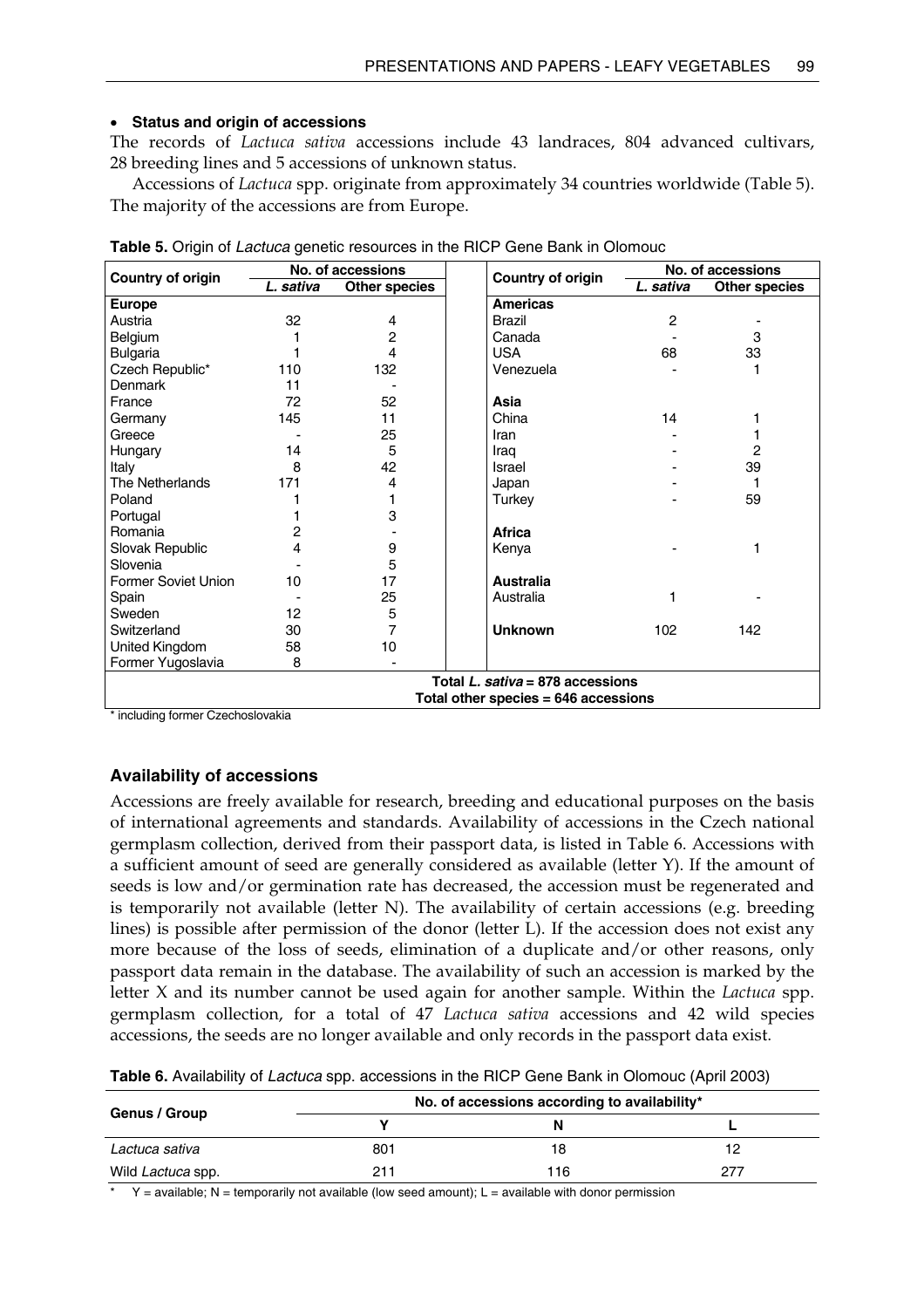### **Regeneration of accessions, storage conditions, safety-duplication**

#### **•** Regeneration

During the regeneration process, international standards are followed and biological requirements of individual species are taken into account. *Lactuca sativa* accessions are regenerated in isolation cages placed on the soil and spaced at  $2.3 \text{ m} \times 5.5 \text{ m}$  each, covered by glass or by plastic net. Wild species are regenerated in plastic containers with garden soil in the greenhouse. Each accession is represented by 15-20 plants. Our technical capacity enables the regeneration of approximately 100 accessions of *L. sativa* and 40 accessions of wild *Lactuca* species each year.

#### x **Storage**

Harvested seeds are dried at room temperature, cleaned and then sent to the main store in the RICP Gene Bank in Prague-Ruzyne, where seeds are dried to 5-6% moisture content, placed in hermetically closed jars and stored at about -5°C in separate active and base collections. The working collection is kept by the Gene Bank branch in Olomouc.

#### x **Safety-duplications and "black-boxes"**

We would like to offer the capacity of the RICP Gene Bank in Prague–Ruzyne for "blackboxes" and/or safety-duplication to other genebanks.

 Under an agreement between representatives of the Czech Republic and Slovakia, duplicate samples of the collection of the most important accessions, consisting predominately of Czechoslovak original cultivars and landraces, are being prepared for transfer to the Gene Bank in Piešťany (Slovak Republic).

### **Collecting, characterization and evaluation**

#### x **Collecting**

Collecting wild *Lactuca* species is a very important part of the genebank's activities. It has been developed in cooperation with Palacký University in Olomouc. During collecting missions to European countries in 1995–2002 a total of 1624 seed samples were collected (Doležalová *et al.* 2001; Lebeda *et al.* 2001). These samples are being regenerated, characterized for morphological traits and used for further research and education purposes (Kĥístková *et al.* 2002). A total of 275 new and original accessions of *L. serriola, L. saligna* and *L. viminea* were included into the Czech national *Lactuca* spp. collection.

#### x **Characterization and evaluation**

Basic morphological characterization and photographic documentation of accessions are carried out either during their regeneration or in special trials under field conditions. Documentation of wild species is completed by the preparation of herbarium specimens. National descriptor lists were elaborated for *L. sativa* with 47 descriptors (Křístková *et al.* 2005) and for wild *Lactuca* species with 88 descriptors (Doležalová *et al.* 2002). The list of 26 basic descriptors for wild *Lactuca* species was prepared for the purposes of the EU-funded project GENE-MINE –"Improved use of germplasm collections with the aid of novel methodologies for integration, analysis and presentation of genetic data sets" (Doležalová *et al.* 2003).

 The morphological description serves as the base for the confirmation of the taxonomic status of wild *Lactuca* species, evaluation of infraspecific variability and identification of duplicates. Descriptive approaches are complemented by other methods, including molecular biology and biochemistry. In general the results obtained confirmed the existence of wide morphological and physiological variability within the accessions under study.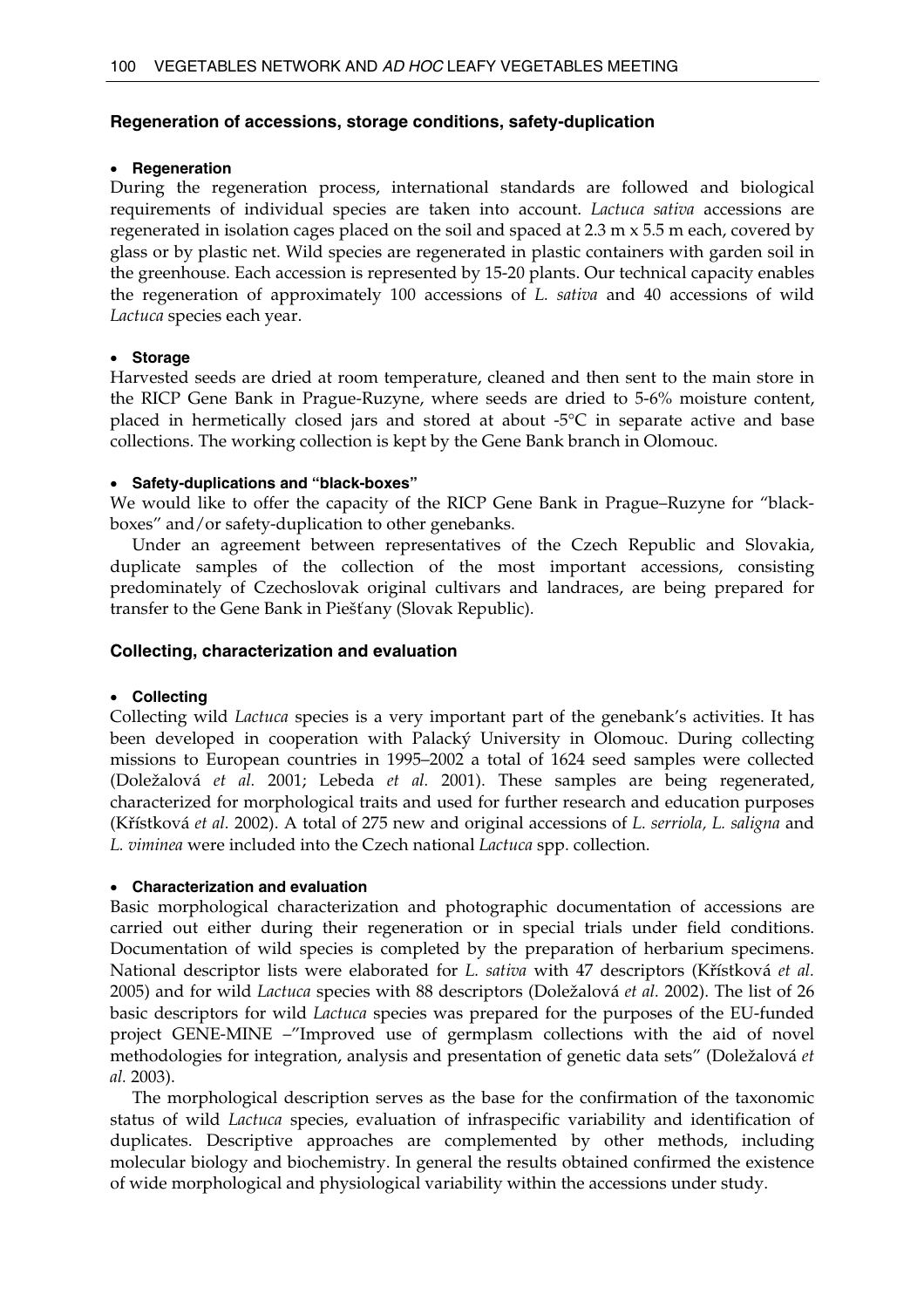#### **National and international links and cooperation**

The Olomouc station has good conditions for the preservation of the vegetable genetic resources of the Czech Republic. Beside the advantages of tradition, technical equipment and an experienced staff, the links with universities, research institutes and breeding stations also have a fundamental importance. The RICP Gene Bank in Olomouc is open to all researchers, breeders and students.

 In the period 1995–2002 a total of 758 accessions were provided to users in the Czech Republic and abroad. In addition approximately 50 accessions are used each year for morphological studies carried out at Olomouc.

 Research work with the *Lactuca* spp. germplasm collection is being developed in cooperation with the Palacký University in Olomouc. In 1999 the EUCARPIA International Scientific Conference on Leafy Vegetable Genetics and Breeding was organized in Olomouc (Lebeda and Křístková 1999).

 The Gene Bank in Olomouc participates in the EU project GENE-MINE. One of its main tasks is the study of morphological and biological variation within and between European sub-populations of *L. serriola.* 

#### **Acknowledgements**

This work is supported by the Ministry of Agriculture (Czech Republic) through the National Programme of Conservation and Utilization of Genetic Resources of Cultivated Plants, Grant number E-79/01-3160-0200.

#### **References**

- Doležalová, I., E. Kĥístková, A. Lebeda and V. Vinter. 2002. Description of morphological characters of wild *Lactuca* L. spp. genetic resources (English-Czech version). Hort. Sci. (Prague) 29 (2):56-83.
- Doležalová, I., E. Kĥístková, A. Lebeda, V. Vinter, D. Astley and I.W. Boukema. 2003. Basic morphological descriptors for genetic resources of wild *Lactuca* spp. Plant Genetic Resources Newsletter 134:1-9.
- Doležalová, I., A. Lebeda, M. Dziechciarková, E. Kĥístková, D. Astley and C.C.M. van de Wiel. 2003. Relationships among morphological characters, isozyme polymorphism and DNA variability – the impact on *Lactuca* germplasm taxonomy. Czech J. Genet. Plant Breed. 39:59-67.
- Doležalová, I., A. Lebeda and E. Kĥístková. 2001. Prickly lettuce (*Lactuca sativa* L.) germplasm collecting and distribution study in Slovenia and Sweden. Plant Genetic Resources Newsletter 128:41-44.
- Dušek, K., E. Křístková, P. Havránek, V. Chytilová, J. Losík and H. Stavělíková. 1998. Genetic resources of vegetables, aromatic, culinary and medicinal plants in the Czech Republic. Acta Horticulturae et Regiotecturae [Scientific Journal of the Faculty of Horticulture and Landscape Engineering, Nitra, Slovak Republic] 1(Suppl.):225-226.
- Kĥístková, E., I. Doležalová, A. Lebeda, V. Vinter and I. Fáberová. 2005. Descriptor list for *L. sativa*  genetic resources. National Council of Plant Genetic Resources, Czech Republic.
- Kĥístková, E., A. Lebeda and I. Doležalová. 2002. Collecting and evaluation of wild *Lactuca* spp. germplasm in Europe. Pp. 49–52 *in* Broad Variation and Precise Characterization – Limitation for the Future. XVI<sup>th</sup> EUCARPIA Section Genetic Resources Workshop, 16-20 May 2001, Poznań, Poland (W. Święcicki, B. Naganowska and B. Wolko, eds). Institute of Plant Genetics, Polish Academy of Sciences, Poznań, Poland.
- Lebeda, A. and D. Astley. 1999. World genetic resources of *Lactuca* spp. and their taxonomy. Pp. 81-94 *in* EUCARPIA Leafy Vegetables ´99. Proceedings of the EUCARPIA Meeting on Leafy Vegetables Genetics and Breeding, 8-11 June 1999, Olomouc, Czech Republic (A. Lebeda and E. Křístková, eds). Palacký University Olomouc, Czech Republic.
- Lebeda, A., I. Doležalová, E. Kĥístková and B. Mieslerová. 2001. Biodiversity and ecogeography of wild *Lactuca* spp. in some European countries. Gen. Res. Crop Evol. 48:153-164.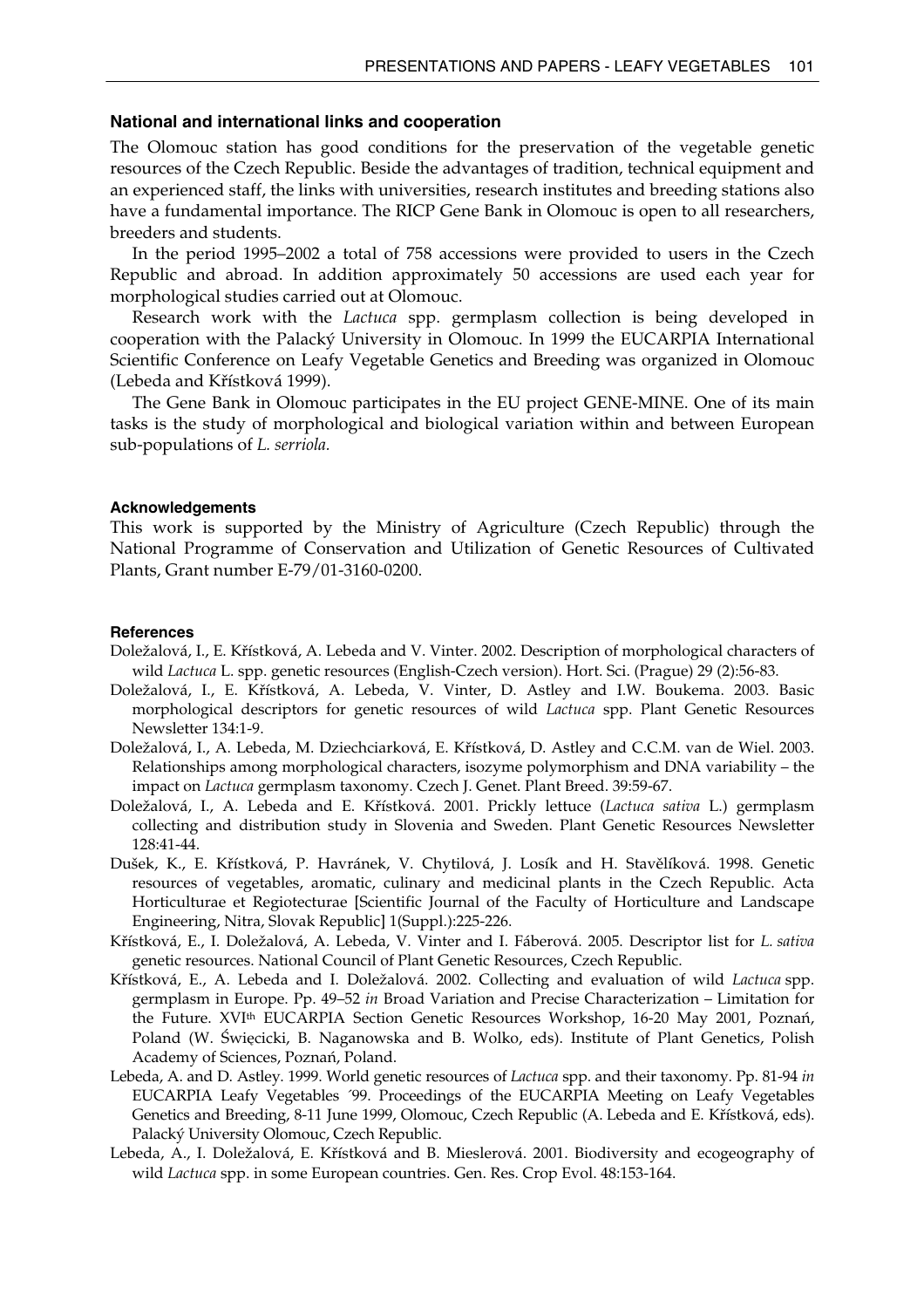- Lebeda, A. and E. Křístková, editors. 1999. EUCARPIA Leafy Vegetables '99. Proceedings of the EUCARPIA Meeting on Leafy Vegetables Genetics and Breeding, 8-11 June 1999, Olomouc, Czech Republic. Palacký University Olomouc, Czech Republic. 302pp.
- Moravec, J., E. Křístková and A. Lebeda. 1999. Leafy vegetable growing and breeding in the Czech Republic – history and the present time. Pp. 17-32 *in* EUCARPIA Leafy Vegetables ´99. Proceedings of the EUCARPIA Meeting on Leafy Vegetables Genetics and Breeding, 8-11 June 1999, Olomouc, Czech Republic (A. Lebeda and E. Kĥístková, eds). Palacký University Olomouc, Czech Republic.
- Rodenburg, C.M., editor. 1960. Varieties of lettuce. An international monograph. Instituut voor de Verdeling van Tuinbouwgewassen (IVT), Wageningen, The Netherlands.
- Vries, I.M. de and W.D. van Raamsdonk. 1994. Numerical morphological analysis of lettuce cultivars and species (*Lactuca* sect. *Lactuca,* Asteraceae). Pl. Syst. Evol. 193:125-141.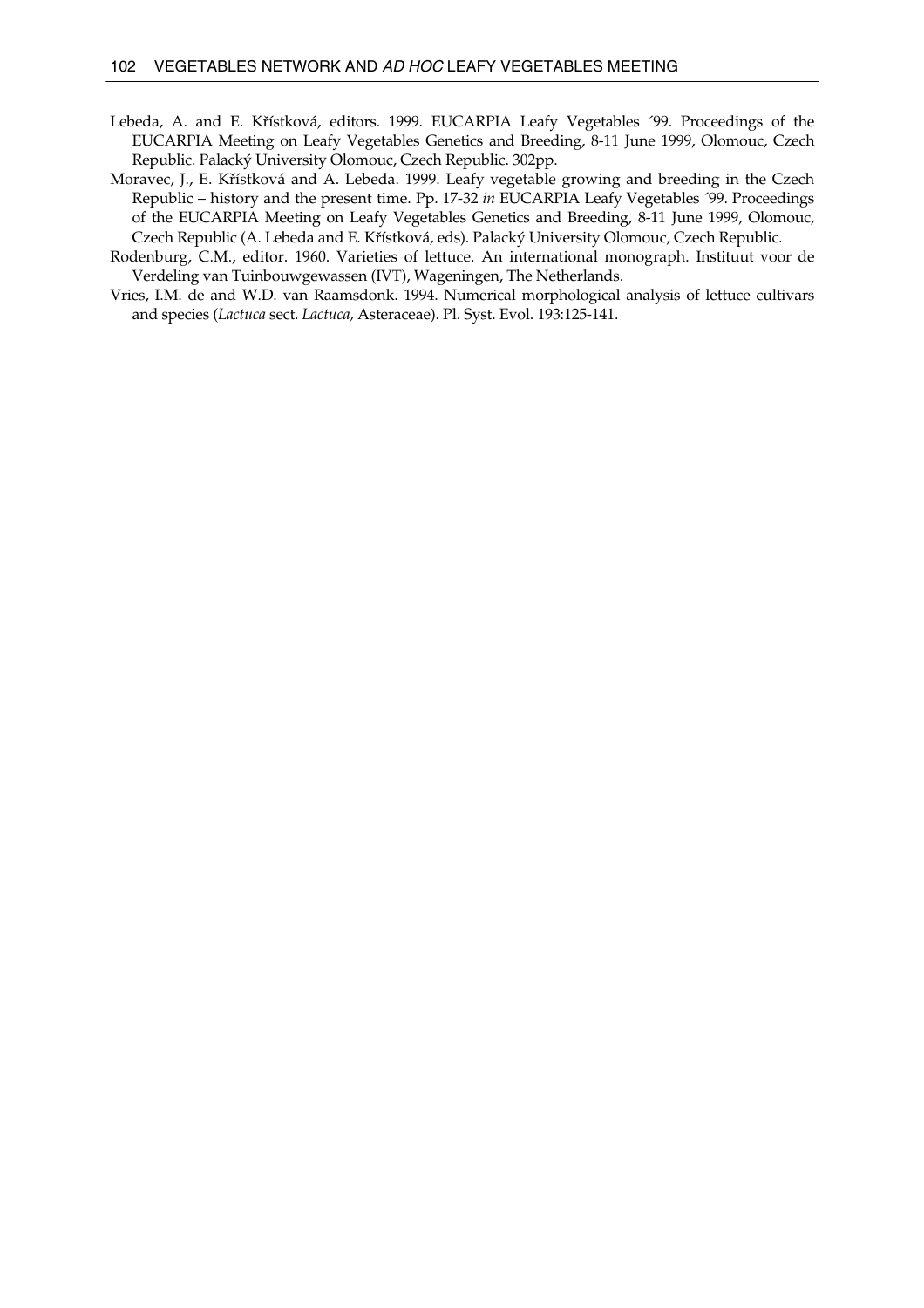# **The working collection of the genus Lactuca at the Palacký University, Czech Republic**

## *Aleš Lebeda, Ivana Doležalová and Drahomíra Vondráková*

*Palacký University, Faculty of Science, Deparment of Botany, Olomouc-Holice, Czech Republic*

#### **Introduction**

The active preservation of genetic variability of wild plant species plays an irreplaceable role in crop improvement and food production (Gass *et al.* 1999). A clear understanding of genetic resources is an important key for their practical conservation and utilization (Lebeda and Astley 1999; Lebeda and Boukema 2001). From almost 100 wild *Lactuca* species known, only *L. sativa* is cultivated throughout the world. Despite the extensive utilization of wild *Lactuca* relatives (progenitors) in common lettuce breeding, information on their taxonomy and ecobiology is still rather limited (Lebeda *et al*. 1999, 2001a,b). The Department of Botany of Palacký University at Olomouc, Czech Republic holds a working collection of the genus *Lactuca*, which has been widely used in basic research and education. This collection builds upon studies initiated in the 1970s by A. Lebeda at the Plant Breeding Station Smržice, Czechoslovakia (Lebeda 1996).

### **The Lactuca working collection**

The collection contains 678 accessions of 16 species originating from various ecogeographical areas of Europe, Asia, Africa, North America, hybrids of *L. serriola* x *L*. *sativa* and undetermined *Lactuca* species. Within the collection there are 81 accessions and seed samples representing three species, *L*. *canadensis*, *L. serriola* and *L. tatarica* from North America (Table 1). It also conserves a differential set for lettuce downy mildew (*Bremia lactucae*) consisting of nearly 60 *L. sativa*, *L. serriola* and *L. saligna* accessions (genotypes). The working collection was primarily established for phytopathological research and for the research activities of students. Recently, it has been enriched with new and unique accessions with the aim of conserving biodiversity and advancing the study of inter- and intraspecific variability, taxonomy and ecobiology, as well as the phylogenetic and evolutionary relationships of wild *Lactuca* species.

#### **Maintenance**

Accessions (16 plants per population) are regenerated in an insect-free glasshouse under controlled conditions following international standards for genetic resources (van Hintum and Boukema 1999). Accessions are multiplied under long-day conditions; however, species flowering under shorter photoperiods (e.g. *L. indica*) are kept in a vegetative stage till late autumn. Biennial (*L. biennis*, *L. canadensis*, *L. virosa*) and perennial (*L. viminea*, *L. perennis*, *L. tatarica*, *L. tenerrima*) species are overwintered as basal rosettes. Since *L. sativa* and the majority of wild species are self-fertilizing, the accessions are not isolated during multiplication. However, accessions of allogamous species (*L. perennis*, *L. viminea* subsp. *chondrilliflora*) are isolated (the minimum isolation distance between accessions is approximately 0.75 m) and pollinated manually.

 Seed sample viability is determined in germination tests and ranges between 85-90%. Seeds are dried to a moisture content of about 5% before packing. Accessions are preserved in laminated aluminium bags in medium-term storage at  $+4^{\circ}C$  and/or in a deep-freezer at -20°C for long-term storage.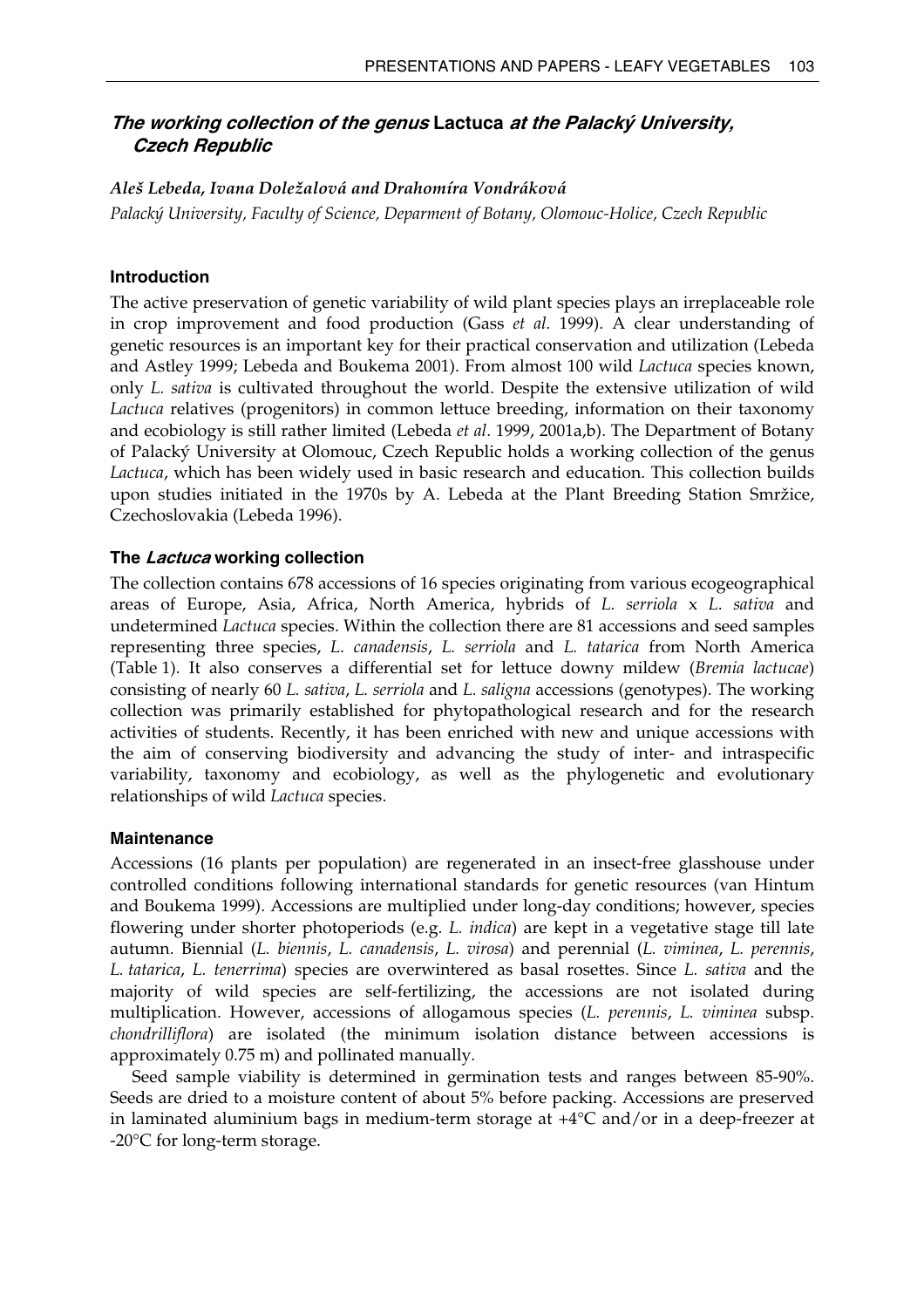| Taxon                             | No. of accessions | No. of seed samples* |
|-----------------------------------|-------------------|----------------------|
| L. aculeata Boiss.                | 2                 |                      |
| L. altaica Fisch. et C.A. Mey.    |                   |                      |
| L. biennis (Moench) Fernald       |                   |                      |
| L. capensis Thunb.                |                   |                      |
| L. canadensis L.                  |                   | 8                    |
| L. dregeana DC.                   | 4                 |                      |
| L. indica L.                      | 3                 |                      |
| L. perennis L.                    |                   |                      |
| L. saligna L.                     | 67                |                      |
| L. sativa L.                      | 53                |                      |
| L. serriola L.                    | 516               | 72                   |
| L. serriola x L. sativa           | 3                 |                      |
| L. taraxacifolia Schum. et Thonn. |                   |                      |
| L. tatarica C.A. Mey.             |                   |                      |
| L. tenerrima Pourr.               |                   |                      |
| L. viminea (L.) J. et C. Presl    | 3                 |                      |
| L. virosa L.                      | 16                |                      |
| Lactuca sp.                       | 3                 |                      |
| Total                             | 678               | 81                   |

**Table 1.** Number of accessions and seed samples stored in the Lactuca working collection of the Department of Botany, Faculty of Science, Palacký University

\* Not regenerated sample of seeds, not included in the regular genebank collection

## **Characterization and evaluation**

Accessions of wild *Lactuca* spp. have been assessed throughout the growing period following basic morphological descriptors (Doležalová *et al.* 2002a, 2003a) and botanical names have been verified (Doležalová *et al.* 2003b). About 100 accessions of *L. sativa,* 150 accessions of *L. serriola* and other wild *Lactuca* species have been screened for downy mildew (*Bremia lactucae*) resistance during the last six years. Response to natural infection by powdery mildew (*Golovinomyces cichoracearum,* syn. *Erysiphe cichoracearum*) has been evaluated in nearly 70 accessions of *L. serriola* and wild *Lactuca* species (Lebeda 1994)*.* The evaluation database of our working collection includes information on chromosome number, relative 2C nuclear DNA content, esterase zymograms and AFLP analysis of almost 50 accessions of wild species (Doležalová *et al*. 2002b). Detailed records of the characteristics of anatomical features of the accessions, including photographic documentation, are also available (Lebeda *et al.* 1999, 2001b). Most passport data are computerized; however, considerable amounts of the characterization and evaluation data are only recorded in publications or notebooks and need to be computerized.

## **Collecting**

The main goals of collecting missions to unexplored areas of the Czech Republic, Europe and the USA have been the ecogeographic study of *Lactuca* populations in the nature and the enrichment of the germplasm collection with new and unique *Lactuca* accessions useful for future research. In the years 1995-2002, expeditions were conducted in 11 European countries (Austria, Czech Republic, France, Germany, Greece, Italy, the Netherlands, Slovenia, Sweden, Switzerland, United Kingdom), 8 states of USA (Arizona, California, Idaho, Iowa, South Dakota, Utah, Wisconsin, Wyoming) and Canada. Some field observations were also made in New Zealand in February 2003. Almost 1000 seed samples of 4 wild *Lactuca* species were collected (Kĥístková and Lebeda 1999; Doležalová *et al.* 2001; Kĥístková *et al*. 2001; Lebeda *et al.* 2001a) following international standards for germplasm acquisition (Guarino *et al.* 1995), with the majority of the collections being provided to the RICP (Research Institute of Crop Production in Prague-Ruzyne ), Genebank in Olomouc.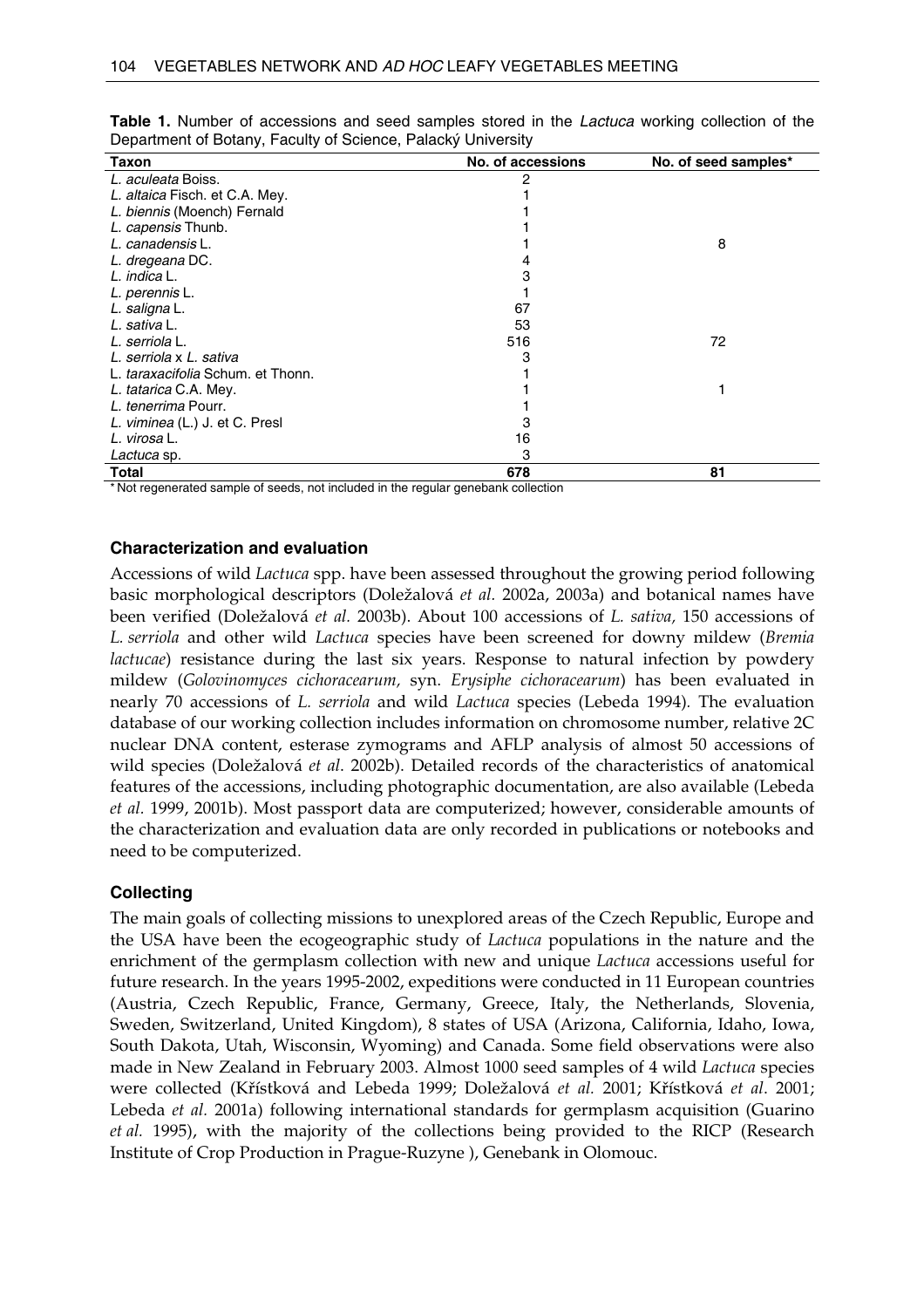# **Research activities**

Comprehensive research on taxonomy, ecobiology and plant pathology of the genus *Lactuca* initiated and organized by the Department of Botany of Palacký University at Olomouc has focused on wild species occurring in their natural habitats as well as on genetic resources already maintained in genebanks. These activities began in 1995 (Lebeda *et al.* 1999) and are summarized below.

- Genetic resources of wild *Lactuca* species, their geographic distribution, ecology and representation in genebank collections (Doležalová et al. 2001; Křístková et al. 2001; Lebeda *et al*. 2001a, 2004a,b);
- Morphological and anatomical characterization of wild *Lactuca* (Doležalová *et al.* 2003c; Lebeda *et al.* 1999, 2001b);
- Development of morphological descriptors of *Lactuca* (Doležalová *et al*. 2002a, 2003a,c);
- Karyological and DNA content variation in *Lactuca* species (Doležalová *et al.* 2002b);
- Isozyme and AFLP variation in *Lactuca* species (Doležalová *et al.* 2003c; Dziechciarková *et al.* 2004);
- Taxonomic revision of some wild *Lactuca* genetic resources (Doležalová *et al.* 2002b, 2003b);
- Research of *L. serriola* populations for resistance to downy mildew (*Bremia lactucae*) (Lebeda and Zinkernagel 2003);
- Occurrence of diseases and their spatial and temporal distribution in natural *Lactuca* habitats (Lebeda 2002; Lebeda *et al*. 2002a,b; Lebeda and Petrželová 2003; Petrželová and Lebeda 2003);
- Genetic background of spatial and temporal variation in the virulence of pathogen populations (e.g. *B. lactucae*) on naturally occurring wild *Lactuca* species (Lebeda 2002; Lebeda and Petrželová 2003);
- Research on mechanisms of resistance in *Lactuca* species against biotrophic parasites (Lebeda *et al.* 2001c, Lebeda and Sedlářová 2003);
- Creation of a collection of pathogen isolates (e.g. *B. lactucae*) for the exploitation of variability of resistance in *Lactuca* (Lebeda and Petrželová 2003).

 Within the framework of the EU Project GENE-MINE – "Improved use of germplasm collections with the aid of novel methodologies for integration, analysis and presentation of genetic data sets", the following topics have been investigated:

- Determination of the natural distribution areas of wild *Lactuca* species based on a literature survey and comparison with genebank holdings in order to identify natural areas absent from or under-represented in the collections;
- Examination of the genetic diversity across the European distribution area, focusing on natural populations of *Lactuca serriola,* based on morphological description, molecular characterization and screening for functional characters;
- Identification of areas of over- or under-representation within the genebank collections based on the assessed distribution of genetic diversity;
- A functional assessment directed towards characters conferring resistance to *Bremia lactucae* because of the serious impact of this pathogen in lettuce.

# **International cooperation**

Over more than 20 years, an extensive network of cooperating institutions has been created around the world. Some of the most important partners include: IPGRI (Rome, Italy), HRI (Wellesbourne, UK), CGN, PRI and WU (Wageningen, the Netherlands), USDA/ARS (Salinas, Pullman, Ames, USA), University of California (Davis, USA), TU München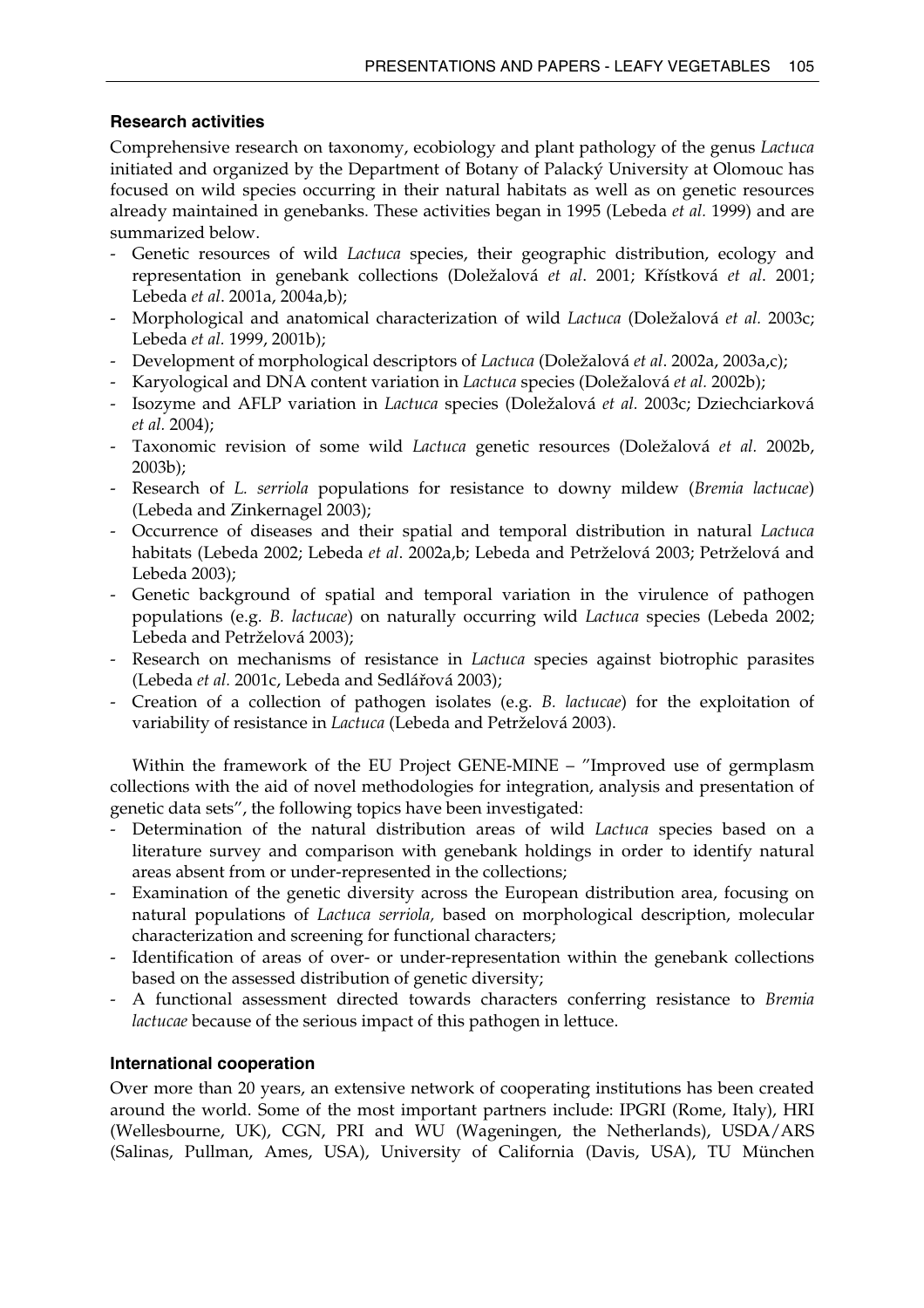(Freising-Weihenstephan, Germany) and Komenský University (Bratislava, Slovak Republic).

#### **Conclusion**

New information obtained from the Palacký University working collection through a comprehensive research programme is contributing to the enrichment of knowledge on the complex variability of the genus *Lactuca*. Based on the results of our research, the working collection can be utilized to study the structure, biodiversity and ecobiology of natural populations and the taxonomic status of *Lactuca* germplasm in genebank collections.

#### **References**

- Doležalová, I., E. Kĥístková, A. Lebeda and V. Vinter. 2002a. Description of morphological characters of wild *Lactuca* L. spp. genetic resources (English-Czech version). Hort. Sci. (Prague) 29:56-83.
- Doležalová, I., E. Kĥístková, A. Lebeda, V. Vinter, D. Astley, and I.W. Boukema. 2003a. Basic morphological descriptors for genetic resources of wild *Lactuca* spp. Plant Genetic Resources Newsletter 134:1-9.
- Doležalová, I., A. Lebeda, M. Dziechciarková, E. Kĥístková, D. Astley and C.C.M. van de Wiel. 2003b. Relationships among morphological characters, isozyme polymorphism and DNA variability – the impact on *Lactuca* germplasm taxonomy. Czech J. Genet. Plant Breed. 39: 59-67.
- Doležalová, I., A. Lebeda, J. Janeček, J. Číhalíková, E. Křístková and O. Vránová. 2002b. Variation in chromosome numbers and nuclear DNA contents in genetic resources of *Lactuca* L. species (Asteraceae). Genet. Res. Crop Evol. 49:383 -395.
- Doležalová, I., A. Lebeda and E. Kĥístková. 2001. Prickly lettuce (*Lactuca serriola* L.) germplasm collecting and distribution study in Slovenia and Sweden. Plant Genetic Resources Newsletter 128:41-44.
- Doležalová, I., A. Lebeda, V. Vinter and E. Křístková. 2003c. Indumentum and epidermis structure variation in wild *Lactuca* spp. genetic resources. P. 160 *in* EUCARPIA Leafy Vegetables 2003. Proceedings of the EUCARPIA Meeting on Leafy Vegetables Genetics and Breeding, 19-21 March 2003, Noordwijkerhout, The Netherlands (Th.J.L van Hintum, A. Lebeda, D.A. Pink and J.W. Schut, eds). CGN (Centre for Genetic Resources, The Netherlands), Wageningen, The Netherlands.
- Dziechciarková, M., A. Lebeda, I. Doležalová and D. Astley. 2004. Characterization of *Lactuca* spp. germplasm by protein and molecular markers – a review. Plant Soil Environ. 50:47-58.
- Gass, T., L. Frese, F. Begemann and E. Lipman, compilers. 1999. Implementation of the Global Plan of Action of Europe – Conservation and Sustainable Utilization of Plant Genetic Resources for Food and Agriculture. Proceedings of the European Symposium, 30 June-3 July 1998, Braunschweig, Germany. International Plant Genetic Resources Institute, Rome, Italy.
- Guarino, L., R.V. Rao and R. Reid, editors. 1995. Collecting Plant Genetic Diversity. Technical Guidelines. CAB International, Wallingford, UK.
- Hintum, Th.J.L. van and I.W. Boukema. 1999. Genetic resources of leafy vegetables. Pp. 59-71 *in* EUCARPIA Leafy Vegetables ´99. Proceedings of the EUCARPIA Meeting on Leafy Vegetables Genetics and Breeding, 8-11 June 1999, Olomouc, Czech Republic (A. Lebeda and E. Křístková, eds). Palacký University Olomouc, Czech Republic.
- Kĥístková, E. and A. Lebeda. 1999. Collection of *Lactuca* spp. genetic resources in the Czech Republic. Pp. 109-116 *in* EUCARPIA Leafy Vegetables ´99. Proceedings of the EUCARPIA Meeting on Leafy Vegetables Genetics and Breeding, 8-11 June 1999, Olomouc, Czech Republic (A. Lebeda and E. Křístková, eds). Palacký University Olomouc, Czech Republic.
- Kĥístková, E., A. Lebeda and I. Doležalová. 2001. Collecting and evaluating of *Lactuca serriola*  germplasm in Europe. Pp. 49-52 *in* Broad Variation and Precise Characterization – Limitation for the Future. XVI<sup>th</sup> EUCARPIA Section Genetic Resources Workshop, 16-20 May 2001, Poznań, Poland (W. Święcicki, B. Naganowska and B. Wolko, eds). Institute of Plant Genetics, Polish Academy of Sciences, Poznań, Poland.
- Lebeda, A. 1994. Evaluation of wild *Lactuca* species to natural infection of lettuce powdery mildew (*Erysiphe cichoracearum*). Genet. Res. Crop Evol. 41:55-57.
- Lebeda, A. 1996. Research on resistance of genetic resources of horticultural crops a model relationship between *Lactuca* spp. and *Bremia lactucae*. Zahradnictví (Hortic. Sci., Prague) 23:63-70.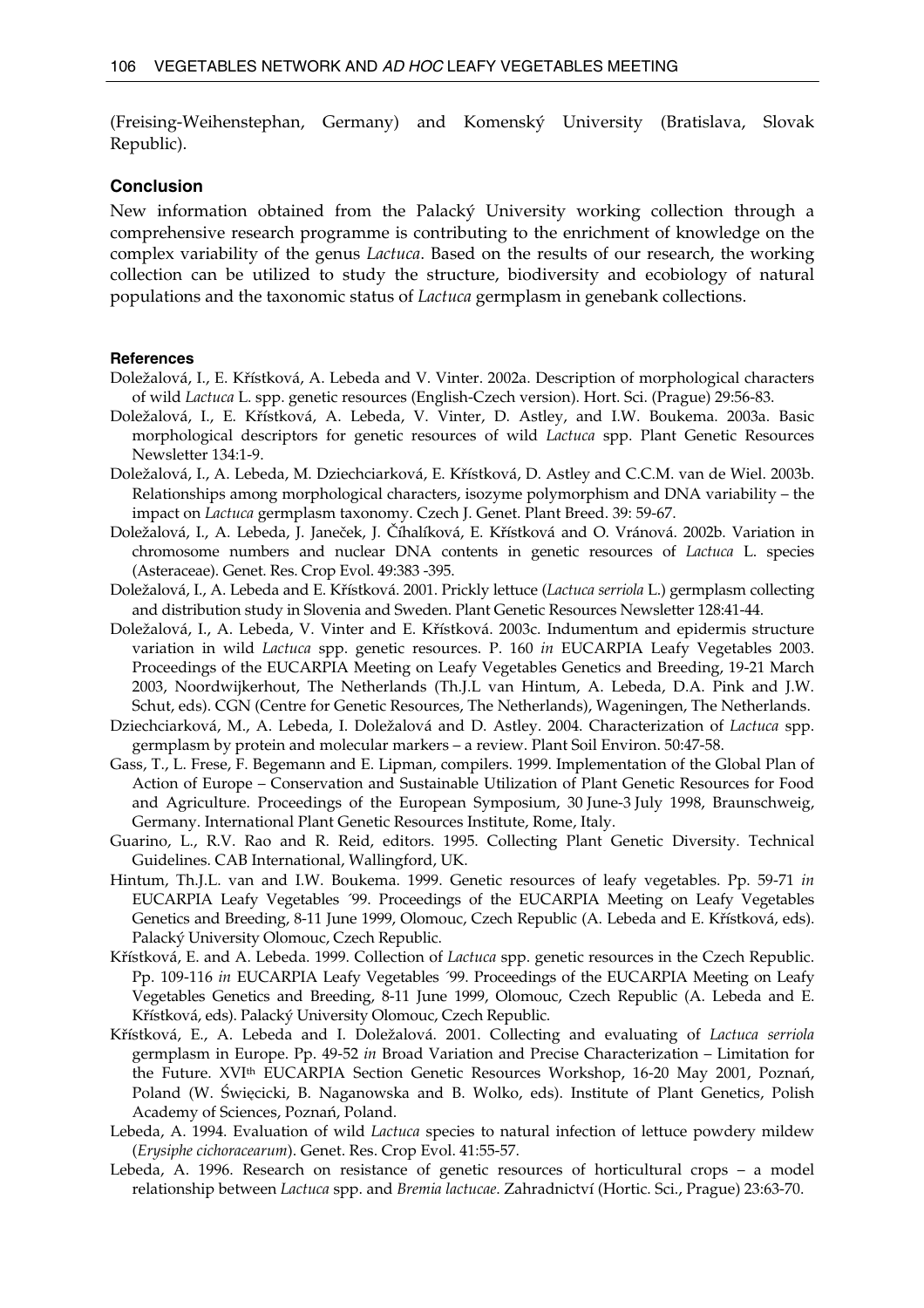- Lebeda, A. 2002. Occurrence and variation in virulence of *Bremia lactucae* in natural populations of *Lactuca serriola.* Pp. 179-183 *in* Advances in downy mildew research (P.T.N. Spencer-Phillips, U. Gisi and A. Lebeda, eds). Kluwer Academic Press, The Netherlands.
- Lebeda, A. and D. Astley. 1999. World genetic resources of *Lactuca* spp., their taxonomy and biodiversity. Pp. 81-94 *in* EUCARPIA Leafy Vegetables ´99. Proceedings of the EUCARPIA Meeting on Leafy Vegetables Genetics and Breeding, 8-11 June 1999, Olomouc, Czech Republic (A. Lebeda and E. Křístková, eds). Palacký University Olomouc, Czech Republic.
- Lebeda, A. and I.W. Boukema. 2001. Leafy vegetables genetic resources. Pp. 48-57 *in* Report of a Network Coordinating Group on Vegetables. *Ad* hoc meeting, 26-27 May 2000, Vila Real, Portugal (L. Maggioni and O. Spellman, compilers). International Plant Genetic Resources Institute, Rome, Italy.
- Lebeda, A., I. Doležalová and D. Astley. 2004a. Representation of wild *Lactuca* spp. (Asteraceae, Lactuceae) in world genebank collections. Genet. Res. Crop Evol. 51:167-174.
- Lebeda, A., I. Doležalová, V. Feráková and D. Astley. 2004b. Geographical distribution of wild *Lactuca* species (Asteraceae, Lactuceae). Botan. Rev. 70:328-356.
- Lebeda, A., I. Doležalová, E. Kĥístková and B. Mieslerová. 2001a. Biodiversity and ecogeography of wild *Lactuca* spp. in some European countries. Genet. Res. Crop Evol. 48:153-164.
- Lebeda, A., I. Doležalová, E. Křístková, J. Janeček, V. Vinter, O. Vránová, K. Doležal, P. Tarkowski, I. Petrželová, B. Trávníìek and R. Novotný. 2001b. Biodiversity of genetic resources of wild *Lactuca* spp. Pp. 53-56 *in* Broad Variation and Precise Characterization – Limitation for the Future. XVIth EUCARPIA Section Genetic Resources Workshop, 16-20 May 2001, Poznań, Poland (W. Święcicki, B. Naganowska and B. Wolko, eds). Institute of Plant Genetics, Polish Academy of Sciences, Poznań.
- Lebeda, A., I. Doležalová, E. Kĥístková, V. Vinter, O. Vránová, K. Doležal, P. Tarkowski, I. Petrželová, B. Trávníček, R. Novotný and J. Janeček. 1999. Complex research of taxonomy and ecobiology of wild *Lactuca* spp. genetic resources. Pp. 117-131 *in* EUCARPIA Leafy Vegetables ´99. Proceedings of the EUCARPIA Meeting on Leafy Vegetables Genetics and Breeding, 8-11 June 1999, Olomouc, Czech Republic (A. Lebeda and E. Křístková, eds). Palacký University Olomouc, Czech Republic.
- Lebeda, A., B. Mieslerová, I. Doležalová and E. Křístková. 2002a. Occurrence of powdery mildew on *Lactuca viminea* subsp. *chondrilliflora* in South France. Mycotaxon LXXXIV:83-87.
- Lebeda, A. and I. Petrželová. 2003. Structure and variation of the *Lactuca serriola* (prickly lettuce) *Bremia lactucae* (lettuce downy mildew) pathosystem. P. 145 *in* Abstracts of Offered Papers, Vol. 2. 8<sup>th</sup> International Congress of Plant Pathology, 2-7 February 2003, Christchurch, New Zealand.
- Lebeda, A., D.A.C. Pink and D. Astley. 2002b. Aspects of the interactions between wild *Lactuca* spp. and related genera and lettuce downy mildew (*Bremia lactucae*). Pp. 85-117 *in* Advances in downy mildew research (P.T.N. Spencer-Phillips, U. Gisi and A. Lebeda, eds). Kluwer Academic Press, The Netherlands.
- Lebeda, A., D.A.C. Pink and B. Mieslerová. 2001c. Host-parasite specificity and defence variability in the *Lactuca* spp. – *Bremia lactucae* pathosystem. J. Plant Pathol. 83:25-35.
- Lebeda, A. and M. Sedlářová. 2003. Cellular mechanisms involved in the expression of specificity in *Lactuca* spp. – *Bremia lactucae* interactions. Pp. 55-60 *in* EUCARPIA Leafy Vegetables 2003. Proceedings of the EUCARPIA Meeting on Leafy Vegetables Genetics and Breeding, 19-21 March 2003, Noordwijkerhout, The Netherlands (Th.J.L van Hintum, A. Lebeda, D.A. Pink and J.W. Schut, eds). CGN (Centre for Genetic Resources, The Netherlands), Wageningen, The Netherlands.
- Lebeda, A. and V. Zinkernagel. 2003. Characterization of new highly virulent German isolates of *Bremia lactucae* and efficiency of resistance in wild *Lactuca* spp. germplasm. J. Phytopathol. 151:1-9.
- Petrželová, I. and A. Lebeda. 2003. Distribution of compatibility types and occurrence of sexual reproduction in natural populations of *Bremia lactucae* on wild *Lactuca serriola* plants. Acta Phytopathol. Entom. Hung. 38:43-52.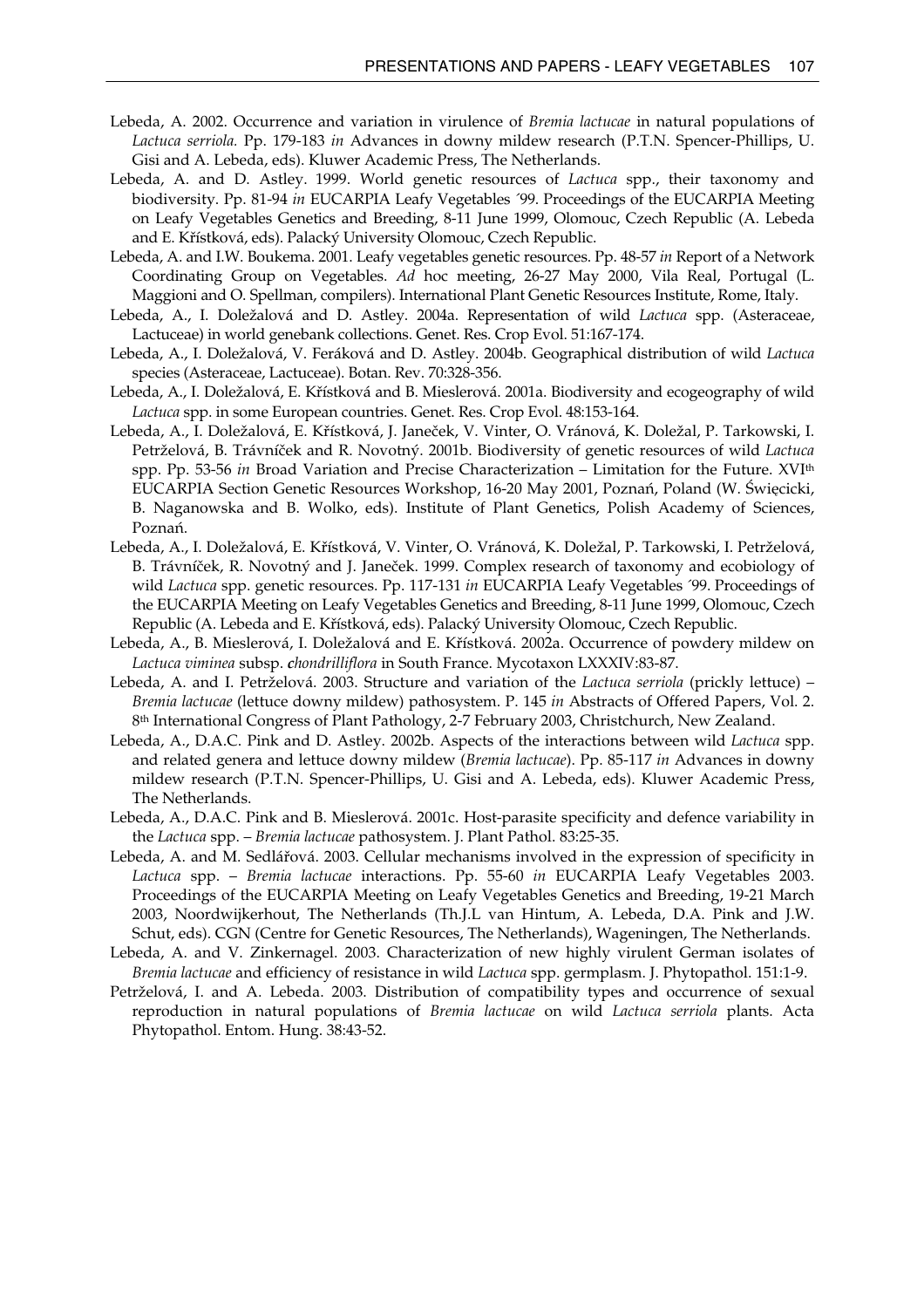# **The National Collection of Cichorium genetic resources in France** *<sup>27</sup>*

# *Valérie Cadot and François Boulineau*

*Groupe d'Etude et de contrôle des Variétés et des Semences (GEVES), Brion, France* 

# **Introduction**

In accordance with the commitments taken through the International Undertaking on Plant Genetic Resources for Food and Agriculture, within the Global Plan of Action of the FAO on plant genetic resources, and within the Convention on Biological Diversity, France has set up a national strategy for the management of animal, plant and microbial genetic resources, coordinated by the Bureau des Ressources Génétiques (BRG). The management of genetic resources is organized within networks in the framework of the National Charter for the Conservation of Genetic Resources. By 2003, 30 cooperative networks had been set up, among which the chicory network concerns leafy vegetables.

 Since 1994, the *Cichorium* network, led by V. Cadot from the Groupe d'Etude et de contrôle des Variétés et des Semences (GEVES) of Brion has carried out standard operations such as regeneration, evaluation and characterization, conservation, distribution and management of the database, according to the procedures defined in the chicory charter. The aim is to manage a national collection which has been identified, classified and stored, and which is available for use by the research community.

## **Structure of the chicory network**

The cooperative network is made up of 13 curators and a coordination unit. It is assisted by a steering committee (Table 1).

## x **The curators**

The curators are associated with public or private bodies participating in the conservation, characterization, evaluation and regeneration of material.

## **• The coordination unit**

The primary role of the coordination unit is to organize and to monitor the operation of the network and to ensure the distribution of seeds of the national collection of chicory genetic resources and of some information about associated data. The coordination unit is made up of a coordinator, nominated for 5 (renewable) years by the steering committee, and 7 representatives of the curators, nominated by the curators for 3 (renewable) years.

## x **The steering committee**

The steering committee lays down the main lines of the network's activities and guarantees the scientific and technical quality of the work. The chairman of the steering committee is the director of the BRG or his representative. The steering committee meets once a year.

 $\overline{a}$ 

<sup>27 (</sup>updated June 2005)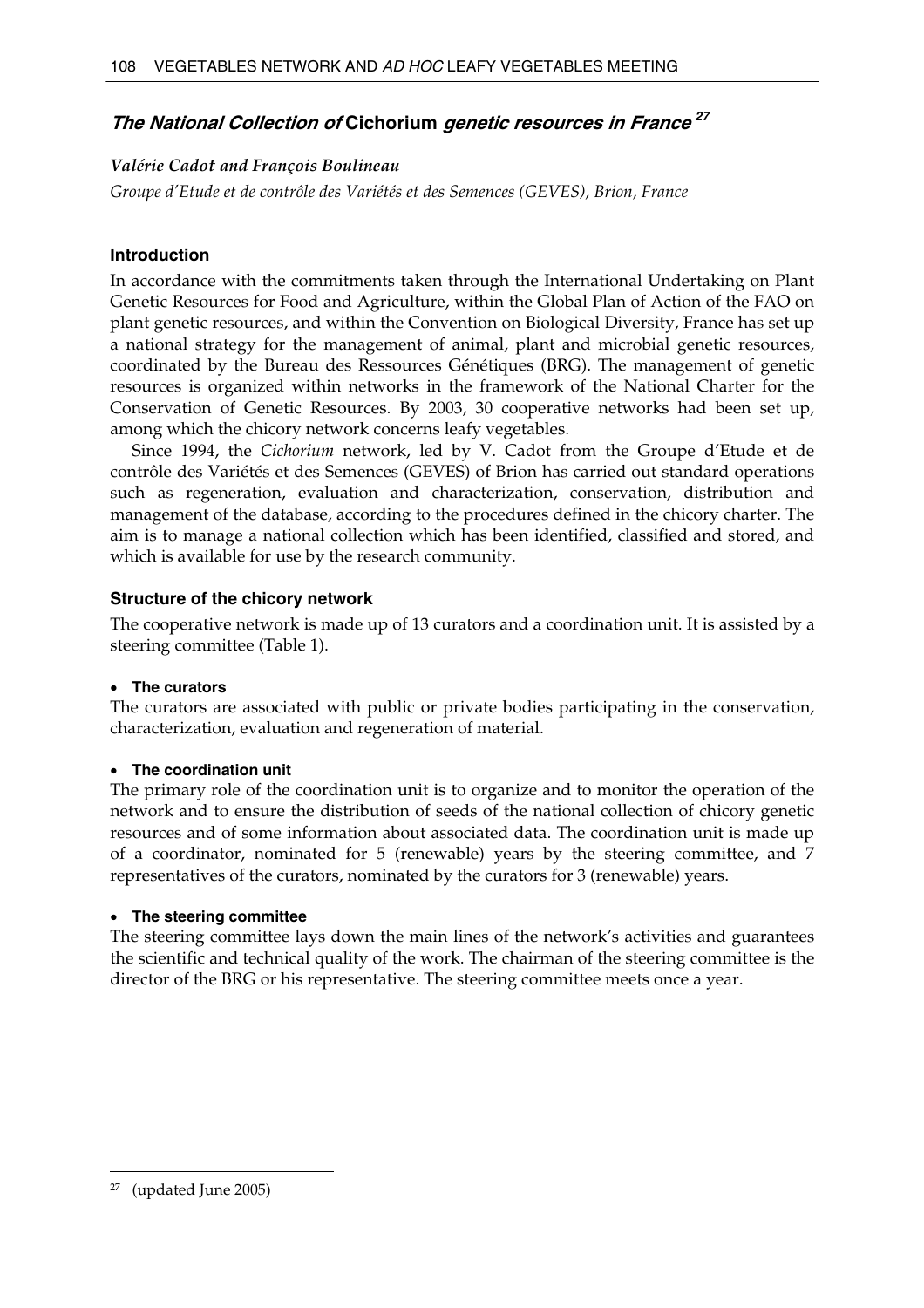| <b>Partner status</b>         | Institution (*)          | <b>Curators (activities)</b>       | <b>Coordination unit</b> | <b>Steering Committee</b> |
|-------------------------------|--------------------------|------------------------------------|--------------------------|---------------------------|
|                               |                          | Moderator                          |                          |                           |
|                               | GEVES, Brion             | Conservation<br>Evaluation         | Yes                      | Yes                       |
|                               |                          | Passport data                      |                          |                           |
|                               | INH, Angers              | Evaluation<br>Regeneration         | Yes                      | Yes                       |
| <b>State</b><br>organizations | <b>CRRG</b>              | Regeneration                       | Yes                      | Yes                       |
|                               | <b>CTPS</b>              |                                    |                          | Yes                       |
|                               | <b>SNES</b>              | Evaluation<br>(disease resistance) |                          | Yes                       |
|                               | <b>BIOGEVES</b>          | Evaluation<br>(molecular markers)  |                          | Yes                       |
|                               | Clause Tezier            | Regeneration                       | Yes                      | Yes                       |
|                               | Enza Zaden               | Regeneration                       |                          |                           |
|                               | <b>Florimond Desprez</b> | Regeneration<br>Evaluation         | Yes                      | Yes                       |
|                               | Gautier                  | Regeneration                       |                          |                           |
| <b>Breeders</b>               | <b>Hoquet Graines</b>    | Regeneration                       | Yes                      | Yes                       |
|                               | Momont                   | Regeneration                       |                          |                           |
|                               | <b>Novartis</b>          | Regeneration                       |                          |                           |
|                               | Rijk Zwaan               | Regeneration                       |                          |                           |
|                               | Seminis                  | Regeneration                       |                          |                           |
|                               | Vilmorin                 | Regeneration                       | Yes                      | Yes                       |
|                               | <b>FNPE</b>              | Evaluation                         |                          | Yes                       |
| Interprofessional             | <b>AFCEV</b>             |                                    |                          | <b>Yes</b>                |
| institutes                    | <b>CTIFL</b>             |                                    |                          | Yes                       |
|                               | <b>FNAMS</b>             |                                    |                          | Yes                       |
| <b>Others</b>                 | Scientific expert        |                                    |                          | Yes                       |
|                               | <b>Botanical expert</b>  |                                    |                          | Yes                       |

**Table 1.** Composition of the chicory network

(\*) GEVES: Groupe d'Etude et de contrôle des Variétés et des Semences

INH: Institut National d'Horticulture

CRRG: Centre Régional de Ressources Génétiques Nord Pas-de-Calais

CTPS: Comité Technique Permanent de la Sélection

SNES: Station Nationale d'Essais de Semences

FNPE: Fédération Nationale des Producteurs d'Endives

AFCEV: Association Française pour la Conservation des Espèces Végétales

CTIFL: Centre Technique des Fruits et Légumes

## **Operation of the network**

## x **Status of the national collection**

Chicory, known since 2500 BC, belongs to the genus *Cichorium* (family Asteraceae), which comprises two main species of interest to breeders and farmers: *Cichorium intybus* and *Cichorium endivia.* In May 2003, the national collection contains 236 accessions belonging to these two species (Table 2).

The *Cichorium intybus* collection contains three main crops:

- witloof chicory, consisting mainly of old Belgian populations which had to be urgently regenerated, since they were threatened by genetic erosion because of hybrid development;
- leaf chicory (radicchio, 'Treviso' types, 'Verona' types,…) originating mainly from Italy where several types are grown, and of which different plant parts can be consumed (stems for Catalogna, leaves for Chioggia); and
- root chicory, comprising roasting chicory, sugar chicory and fodder chicory.

FNAMS: Fédération Nationale des Agriculteurs Multiplicateurs de Semences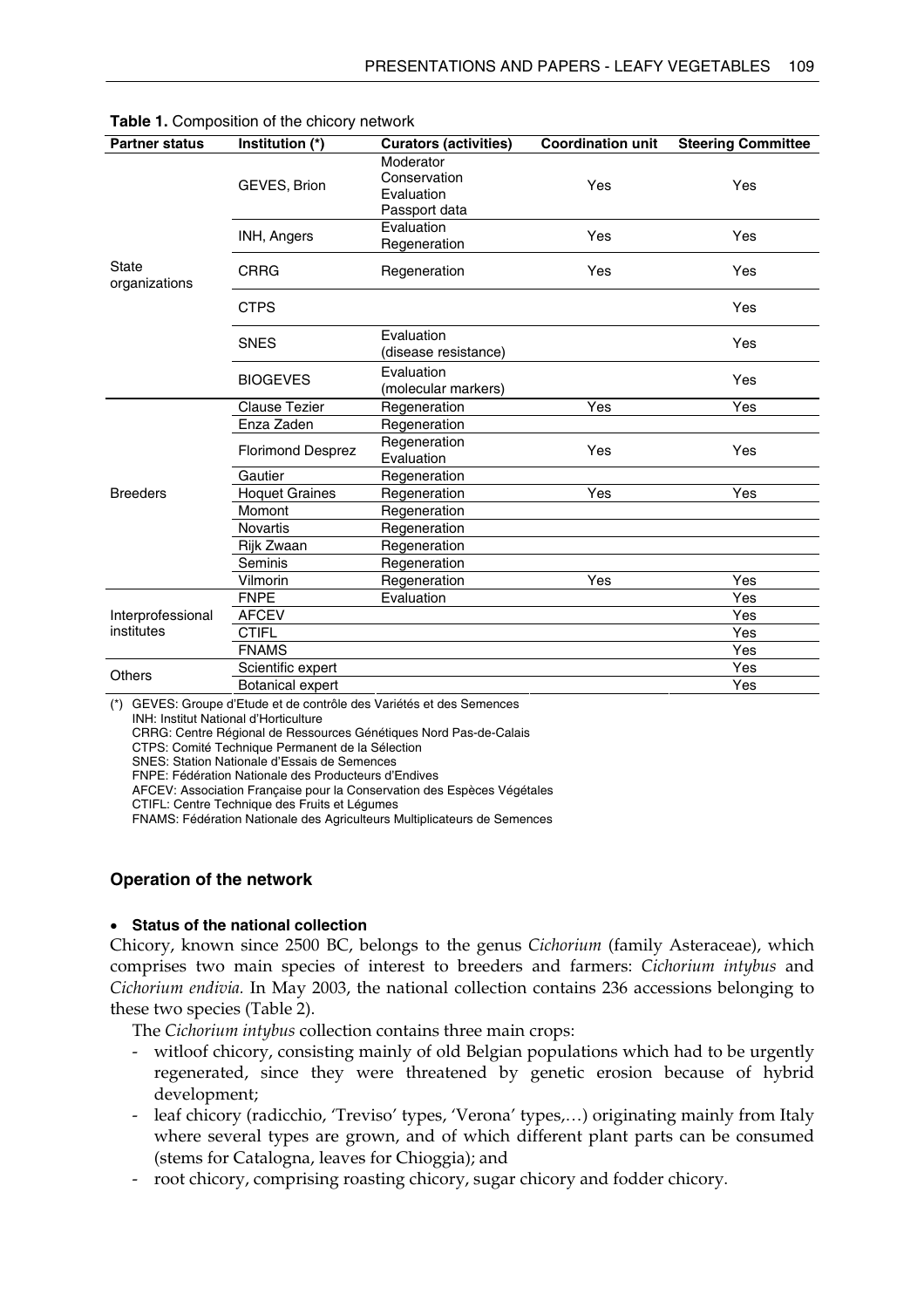The *Cichorium endivia* collection contains two crops: plain and cut chicory, used in fresh salad and in pre-packed processed food.

| <b>Species</b> | Crop               | No. of accessions |
|----------------|--------------------|-------------------|
| C. endivia     | Cut chicory        | 42                |
|                | Plain chicory      | 36                |
|                | Total endivia      | 78                |
| C. intybus     | Witloof chicory    | 96                |
|                | Leaf chicory       | 34                |
|                | Industrial chicory | 11                |
|                | Fodder chicory     | 3                 |
|                | Wild               | 4                 |
|                | <b>Others</b>      | 10                |
|                | Total intybus      | 158               |
| Total          |                    | 236               |

|  |  |  | Table 2. Composition of the chicory national collection |
|--|--|--|---------------------------------------------------------|
|--|--|--|---------------------------------------------------------|

 Criteria for admission into the national collection have been defined in the chicory charter, as follows:

## **a. Criteria for admission into the national collection**

- 1. French cultivars deleted from the National List of French varieties (lists a and b)
- 2. French landraces and local varieties
- 3. French or foreign breeding lines, in particular those which were used in breeding currently cultivars, registered in the French or European official list.
- 4. Original or wild material obtained from collecting in French territory
- 5. Material valued because it contains identified genes, such as genotypes used as controls in certain nurseries or trials, differential hosts, etc.
- 6. Material which is little known but which is recognized as a genetic resource and which is difficult to obtain.

## **b. Criteria for withdrawal from the national collection**

Obvious, partial or total duplication.

## **Management of the national collection**

## **a. Conservation**

The collection is conserved within three genebanks, managed by the network coordinator:

- A long-term bank where seed material is stored in a deep freezer at about -18°C, located at GEVES of Brion;
- A safety bank where the duplicate of the collection is kept at a site different from the longterm bank, at SNES in Angers, in a deep freezer at about -18°C;
- An active bank where seed samples for distribution are stored in a cold room at about  $4^{\circ}C$ and 30% RH.

 After partial desiccation, the seed samples are stored under vacuum in special aluminium foil bags of 0.3 g, or 3 g for distribution, the safety bank and the long- term-bank, and of 25 g for the maintenance stock in the active bank.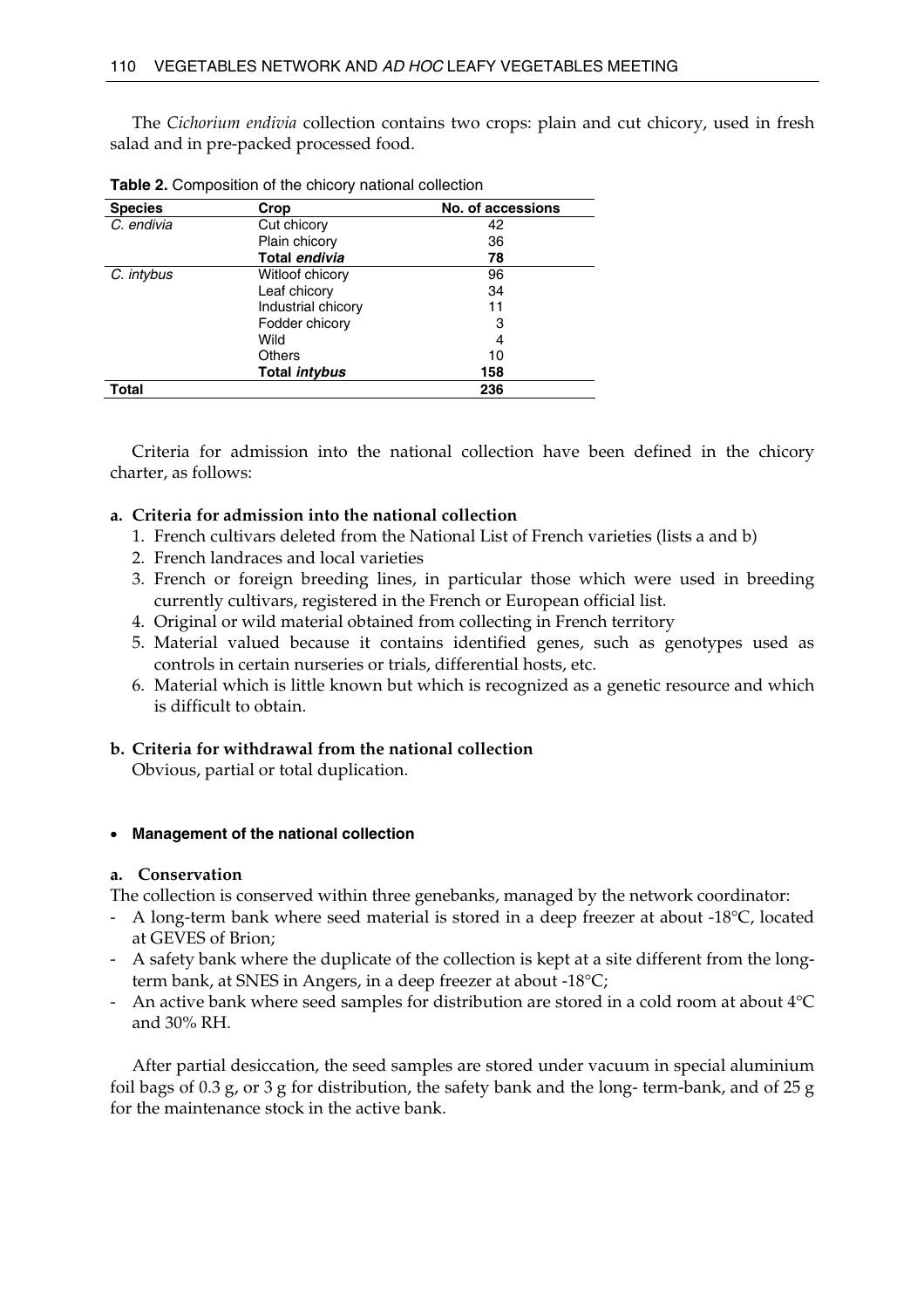# **b. Regeneration**

As *Cichorium intybus* and *C. endivia* are cross-pollinated species, multiplication under insectproof conditions using flies or bees is recommended, with a minimum of 60 plants per population to avoid genetic drift. Eleven curators participate each year to carry out 35 to 40 multiplications. Germination tests are carried out just after regeneration and then periodically. The renewal frequency depends on the agreed multiplication years for national genotypes (every 10 years), but also on the stock quantity produced and the percentage of germination. By 2003, more than 50% of the accessions had been regenerated (123/236).

 Subsidies from the French Ministry of Agriculture in 1996-97 enabled the network to acquire a cold room, two deep-freezers and 40 insect-proof pollination cages.

# **c. Characterization and evaluation**

Since 1995, the curators have carried out evaluation and characterization studies in order to obtain descriptions, to eliminate duplicates and to verify regenerated sample identification.

# - **Morphological and physiological characters**

Descriptors used are either UPOV or national descriptors. The numbers of descriptors per crop and the curator's company name are given in Table 3. The steering committee has advised that all these descriptors can be potentially used as primary descriptors. In 2003, more than 2/3 of the collection has been characterized (168 descriptions/236).

**Table 3.** Morphological descriptors for Cichorium and curators in charge of evaluation

| Crop                | No. of descriptors | <b>Curators</b>          |
|---------------------|--------------------|--------------------------|
| Endive (C. endivia) | 28                 | GEVES. INH               |
| Witloof chicory     | 29                 | FNPE, GEVES              |
| Leaf chicory        | 25                 | <b>GEVES, INH</b>        |
| Industrial chicory  | 12                 | <b>Florimond DESPREZ</b> |

# - **Disease resistance descriptors**

Since 1998, three pathology laboratories (INRA = Institut National de la Recherche Agronomique; SNES = Station Nationale d'Essais de Semences; and FNPE = Fédération Nationale des Producteurs d'Endives) have been able to set up resistance tests on *Cichorium intybus* (especially on witloof) for three important diseases: *Thielaviopsis basicola, Phytophthora cryptogea* and *Dickeya dianthicola*. Evaluations for resistance to these diseases started in 2001 and are supported by the French Ministry of Research. Another programme, supported by the Ministry of Agriculture (Contrat Plan Etat Region) for 2000–2006, is carried out by GEVES, SNES, CTIFL, Momont and Vilmorin, to evaluate chicory for resistance to two foliar diseases: *Alternaria dauci* f.sp. *cichorii* and *Puccinia cichorii*. In the future, these five descriptors will be introduced as secondary descriptors but information about the protocols and the evaluation results are not yet accessible to non-members of the diseases working group.

# **d. Distribution**

The distribution of samples is ensured by the network coordinator. Access to national genetic resources is unrestricted and free of charge for partners of the network (supply and distribution of seeds) and for non-members (except for management and postage fees). For the latter, in case of non-reciprocal exchange, the steering committee's opinion will be requested.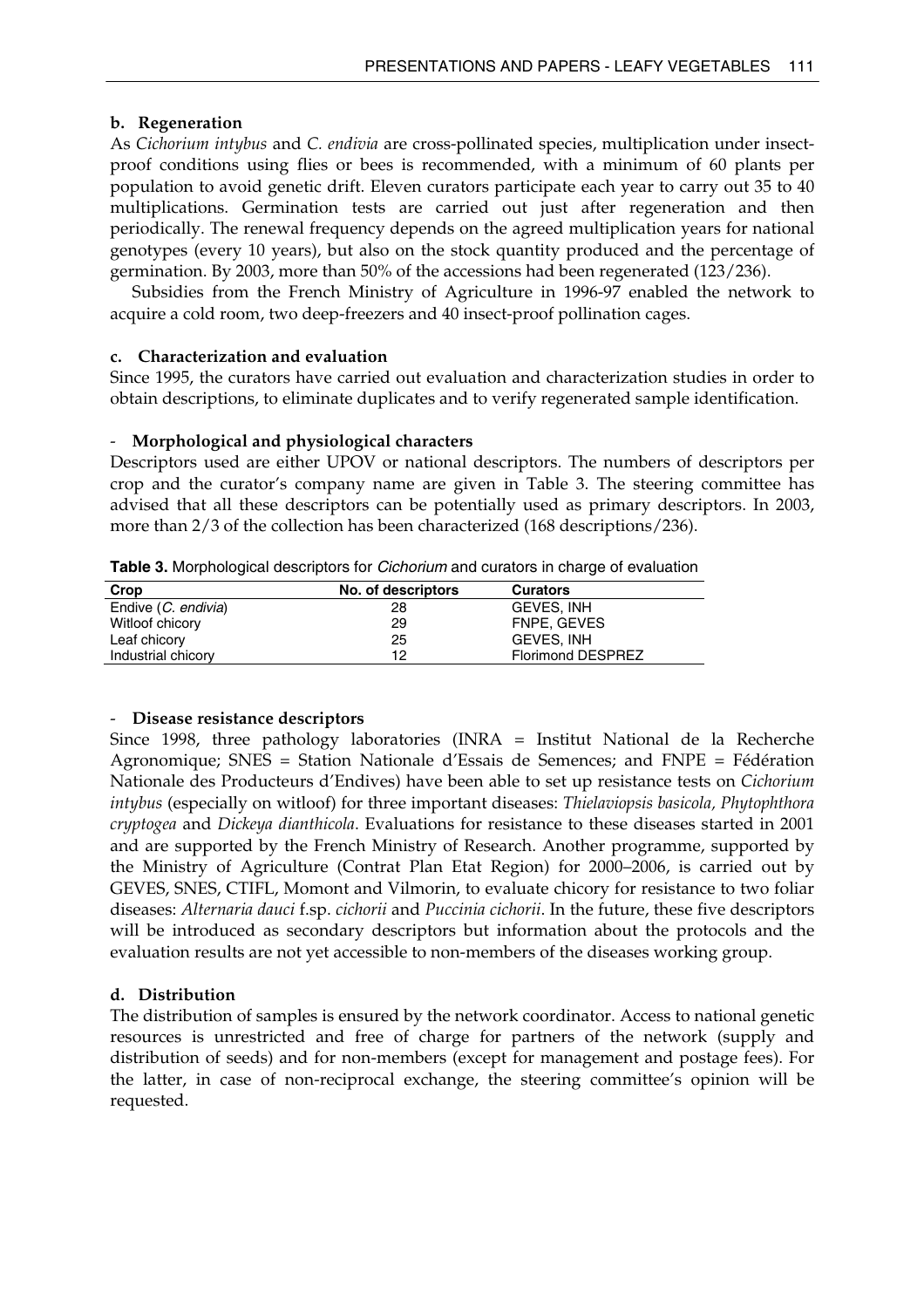## **e. Database**

Until now, a first database created in 1994 by GEVES of Brion has managed the passport, seed storage, regeneration, evaluation and germination data, while a second database contains the descriptions. In 2003 a student was assigned the mission to create a unique database to facilitate the extraction of data for the network's users. For this new database, 22 items of passport data, either EURISCO (European Plant Genetic Resources Search Catalogue) descriptors or national descriptors, have been selected.

## **Future activities**

- To publish passport data and minimal descriptors on the BRG Web site (www.brg.prd.fr), on the EURISCO Server and as a printed catalogue.
- To start collaboration with the BIOGEVES in order to begin molecular characterization by ISSR (Inter Simple Sequence Repeat) for endives and then to extend this to other crops in order to find out more about the structure of the national collection and to define a core collection.
- To develop procedures in order to become an accredited network for genetic resources.
- To contribute to the activities of the ECP/GR Working Group on Leafy Vegetables.

## **Literature**

- Boulineau, F., V. Kelechian, C. Doré and B. Desprez. 1994. Les Chicorées [*Cichorium*]. Sauve qui peut (La lettre des ressources génétiques végétales de l'INRA) 6-7:26-28.
- BRG. 1999. National charter for the management of genetic resources. Bureau des Ressources génétiques, Paris, France.
- Cadot, V. 1998. Mise en place d'un réseau national de conservation des ressources génétiques chicorées. [Establishment of a national network for the conservation of *Cichorium* genetic resources. Pp. 48-50 *in* Méthodologies de gestion et de conservation des ressources génétiques. Actes du Colloque BRG-USTL [Genetic resources management and conservation methodologies. Proceedings of the BRG-USTL Symposium], 8-10 October 1997, Lille, France. Genetics Selection Evolution (suppl. 1). BRG-INRA-Elsevier.
- Cadot, V. and F. Boulineau. 2002. Caractérisation et valorisation de la collection nationale des *Cichorium* [Characterization and development of the *Cichorium* national collection]. 4ème colloque national du BRG – Le patrimoine génétique: la diversité et la ressource [BRG 4<sup>th</sup> national symposium – Genetic heritage: diversity and resource]. 14-16 October 2002, La Châtre, France. (Poster).
- Cadot, V., V. Molinero-Demilly, F. Boulineau, M. Guenard, C. Giroult, A. Ricart, R. Samson, M. Benigni, B. Desprez, T. Dumont, M. Hoquet, E. Leclaire and M.P. Mathon. 2003. Biological Resources Centres: A French concept of genetic resources management. Towards a *Cichorium* BRC. EUCARPIA Leafy Vegetables 2003. EUCARPIA Meeting on Leafy Vegetables Genetics and Breeding, 19-21 March 2003, Noordwijkerhout, The Netherlands. (Poster).
- Cadot-Kelechian, V. and F. Boulineau. 1996. Setting up a French network for the management of genetic resources. Sixth Seminar on Inuline, colloque Lawine, Braunschweig, Germany, 14-15 November 1996. (Poster and oral communication).
- Kelechian, V., F. Boulineau, M. Delalande, M.H. Gandelin, R. Brand, A. Leblanc and V. Gensollen. 1996. Le GEVES au cœur de la gestion des réseaux génétiques [The central role of GEVES in the management of genetic networks] International Technical Conference on plant genetic resources, 17-23 June 1996, Leipzig, Germany. (Poster).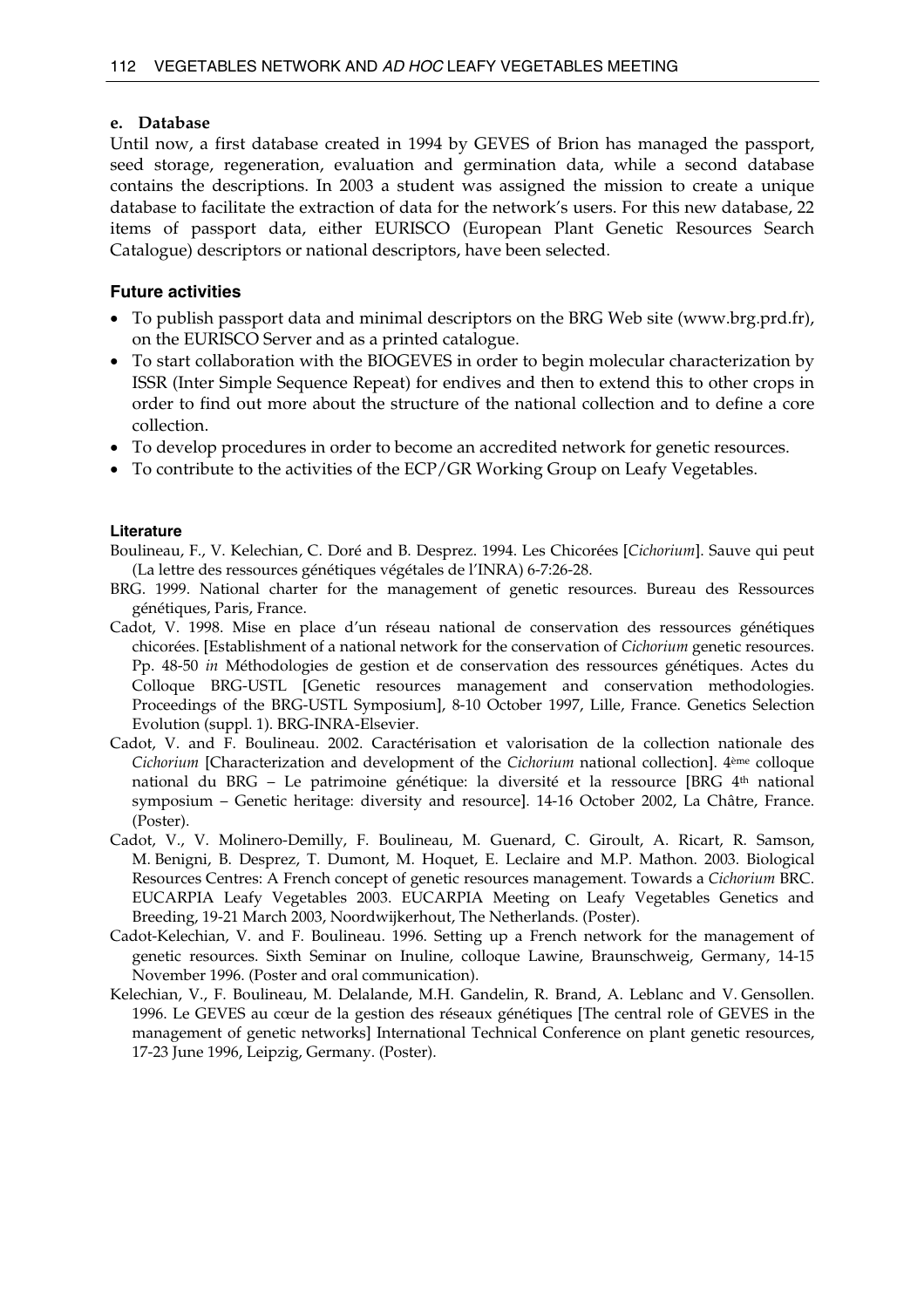#### **Status of the CGN leafy vegetables collection**

#### *Ietje Boukema and Liesbeth de Groot*

*Centre for Genetic Resources, the Netherlands, Wageningen, The Netherlands*

#### **Introduction**

The Centre for Genetic Resources, the Netherlands (CGN) holds the mandate for conserving and promoting the utilization of animal and plant genetic resources in the Netherlands. CGN is an independent research unit of the Wageningen University and Research Centre which assists the government in its statutory tasks. The reliable and independent implementation of this work is guaranteed by the Statute of Statutory Tasks.

 CGN focuses on a limited number of collections, for which it attempts to maintain stocks of high quality seed which is readily available to *bona fide* users. CGN strives to increase knowledge about its germplasm relevant to the users. The Plant Genetic Resources Unit of CGN (CGN/PGR) uses the facilities and labour of Plant Research International (PRI).

The complete CGN/PGR collection holds about 22 000 accessions, comprising 23 crops.

#### **The leafy vegetables collection**

The leafy vegetables collection of CGN consists of two collections: lettuce and spinach. These collections originate from the former Institute for Horticultural Plant Breeding (IVT) and were working collections for breeding purposes. In particular, they were used for the search for resistance to *Bremia* and aphids in lettuce and *Peronospora* in spinach. CGN adopted the collections in 1985 (lettuce) and 1987 (spinach).

 The lettuce collection is one of the most important collections of the CGN. High priority is given to creating a representative sample of the total genetic variation in cultivated lettuce and its wild relatives and to obtain as much information as possible via evaluation and research (Boukema *et al.* 1990). The collection is regularly replenished with representative samples of new Dutch and other European cultivars. Part of the collection originates from expeditions to Egypt, Israel, Turkey, Russia (Daghestan), Azerbaijan, Uzbekistan and Kyrgyzstan (van Soest *et al.* 1998). Wild material was also introduced from Botanical Gardens and from other genebanks. Currently (May 2003) the lettuce collection holds 2506 accessions. Alongside the collections in the USA, it is one of the major collections in the world. The collection includes 1169 cultivars, 970 accessions of wild species, 203 landraces, 22 accessions of research material and 142 of unknown population type. Most of the wild species originate from Europe and the Near East. Of the cultivated material the greater part originates from Europe. The cultivated lettuces include butterhead (746), crisp (241), cos (228), cutting (168), latin (63), stalk (34) and oilseed (16). In the crisp lettuce group a large number of accessions originate from the USA. The stalk lettuce is mainly from China, and the oilseed from Egypt. The population type per cultivar group or species is shown in Table 1.

 The spinach collection includes 385 accessions, 382 cultivated and 3 wild (*S*. *turkestanica*) This spinach collection is one of the largest in the world, comparable with the collections in the USA and Russia. Most of the material originates from Europe. Some of the landraces comes from the Far East. One accession of *S. turkestanica* originates from Uzbekistan, the origin of the other two is not known.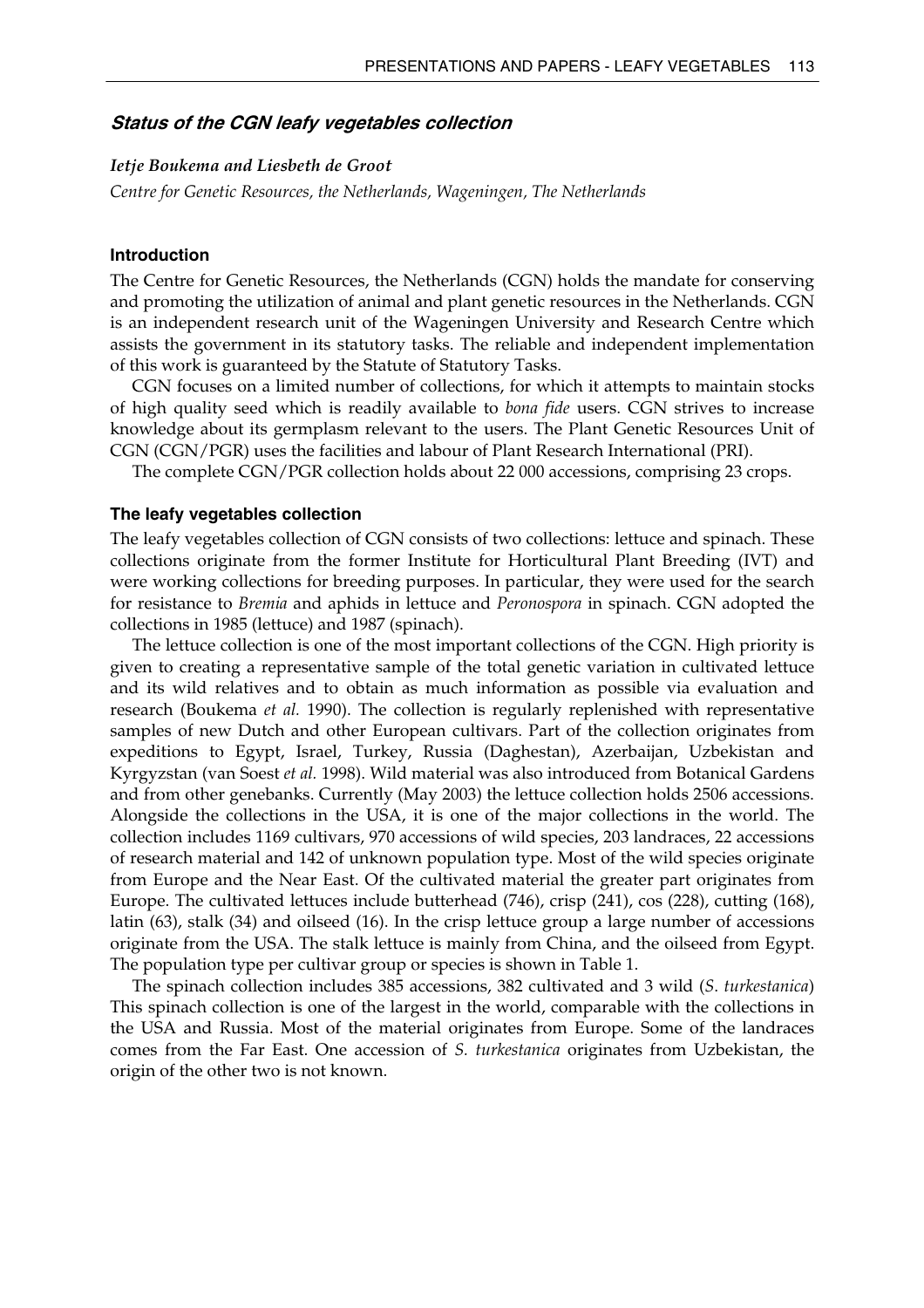| <b>Cultivar type/species</b>                       | <b>Cultivar</b> | Landrace | Research | Wild           | <b>Unknown</b> | <b>Total</b>   |
|----------------------------------------------------|-----------------|----------|----------|----------------|----------------|----------------|
| L. sativa group Butterhead lettuce                 | 690             | 17       | 10       |                | 29             | 746            |
| L. sativa group Crisp lettuce                      | 207             | 18       | 5        |                | 11             | 241            |
| L. sativa group Latin lettuce                      | 52              | 5        | 1        |                | 5              | 63             |
| L. sativa group Cos lettuce                        | 109             | 88       |          |                | 31             | 228            |
| L. sativa group Cutting lettuce                    | 92              | 43       |          |                | 33             | 168            |
| L. sativa group Stalk lettuce                      | $\overline{c}$  | 10       |          |                | 22             | 34             |
| L. sativa, cultivar group not known                | 17              | 3        |          |                | 4              | 24             |
| L. serriola or L. sativa group Oilseed lettuce     |                 | 16       |          |                |                | 16             |
| L. sativa x L. serriola                            |                 |          | 5        | 4              | 7              | 16             |
| L. serriola                                        |                 |          | 1        | 730            |                | 731            |
| L. dregeana                                        |                 |          |          | $\overline{2}$ |                | 2              |
| L. aculeata                                        |                 |          |          | $\overline{2}$ |                | $\overline{c}$ |
| L. altaica                                         |                 |          |          | $\overline{2}$ |                | $\overline{c}$ |
| L. saligna                                         |                 |          |          | 69             |                | 69             |
| L. virosa                                          |                 |          |          | 104            |                | 104            |
| L. indica                                          |                 | 3        |          | 3              |                | 6              |
| Other Lactuca species (wild material) <sup>1</sup> |                 |          |          | 38             |                | 38             |
| Lactuca, undetermined species                      |                 |          |          | 1              |                | 1              |
| Species of genera related to Lactuca <sup>2</sup>  |                 |          |          | 15             |                | 15             |
| <b>Total</b>                                       | 1169            | 203      | 22       | 970            | 142            | 2506           |

Lactuca biennis, L. canadensis, L. dentata, L. homblei, L. raddeana, L. perennis, L. tatarica, L. tenerrima, L. viminea, L.

quercina<br><sup>2</sup> Chondrilla juncea, Cicerbita alpina and C. plumieri, Mycelis muralis, Steptorhamphus tuberosus

#### **Regeneration**

Most of the lettuce and spinach material (95%) has been regenerated under controlled conditions. Since *L. sativa* and most of the wild species are obligate self-fertilizing species, no isolation is needed during regeneration. For homogeneous cultivars 8 plants are used for regeneration, and for heterogeneous landraces and wild species, at least 16 plants. The outbreeding species such as *L. perennis* and *L. tatarica* are regenerated in isolation rooms. Blow flies are used for pollination. The wild species are either annuals, winter annuals, biennials or perennials. To obtain seeds in one growing season, all wild species are vernalized for 6 weeks at 1°C, when the seeds are just germinating. Heading types are treated with gibberellic acid (20 ppm GA3) at a young stage to speed up bolting and to prevent the plants from rotting. Some species like *L. indica* need short days for flower initiation. To prevent seed contamination with lettuce mosaic virus (LMV), all plants used for seed production are leaf sampled and tested for LMV at a young stage. Panicles of wild species are hulled in perforated plastic bags to prevent seed shattering or contamination with seeds from adjoining accessions.

 Spinach is wind-pollinated and in general dioecious. Regeneration takes place in isolation rooms and 80 plants per accession are used.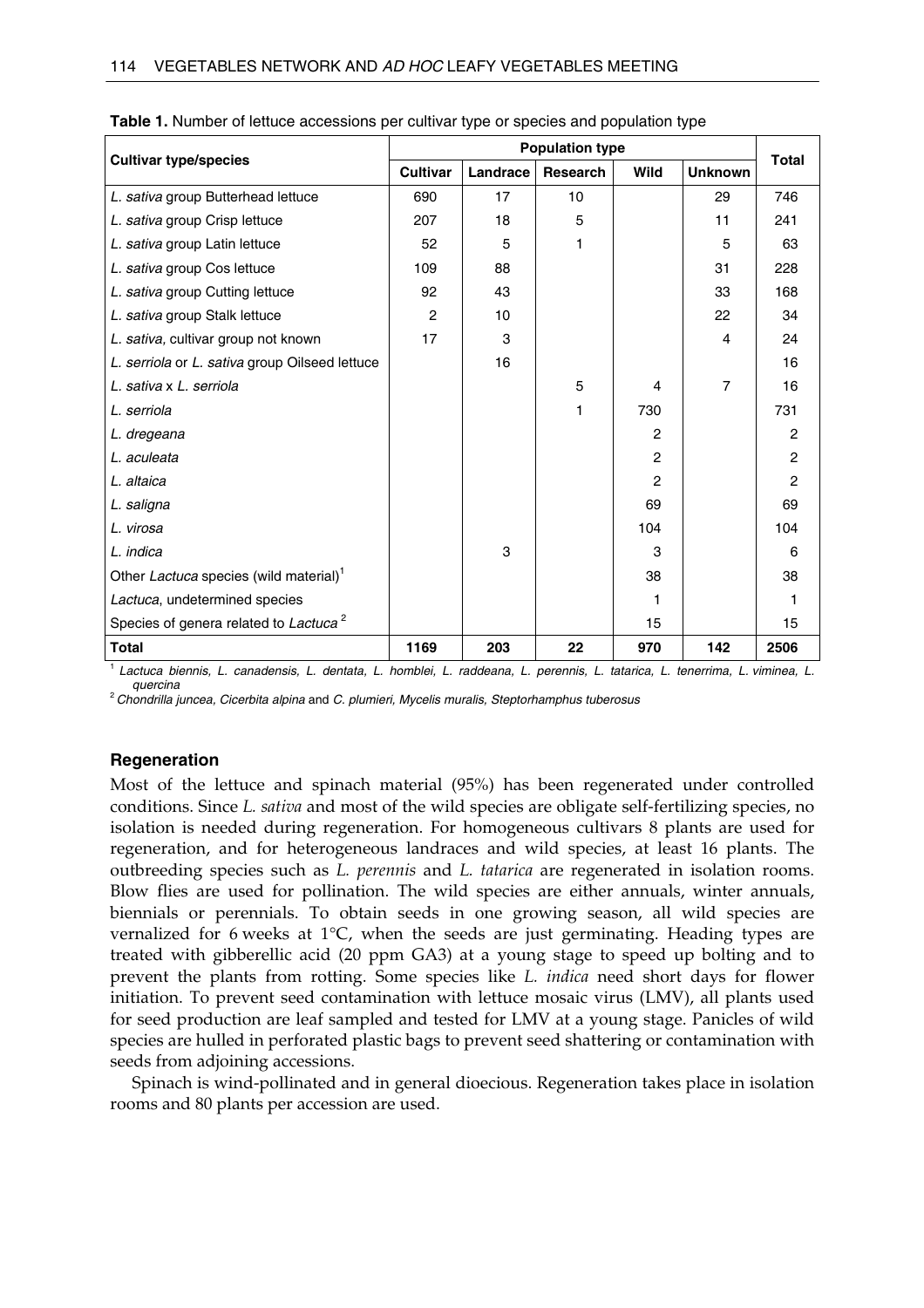#### **Storage**

Seeds are dried until the moisture content is 5%. Sample viability is determined in germination tests. The germination percentage should be at least 80% for cultivars and 60% for wild species.

 Five different samples for storage can be distinguished: germination samples (200 seeds), regeneration and safety-duplication samples (100), user samples (100) and a residual sample.

The seeds are packed in laminated aluminium foil bags and stored at  $-20^{\circ}$ C. The seed storage facilities of CGN consist of the following different compartments: two deep-freeze stores at -20°C, a cool store at +4°C with eight deep-freezers, a drying room at 15°C and 15% RH, and a working room at 20°C.

 All samples except the user samples are stored in the deep-freeze stores. The user samples are stored in deep-freezers in the cool store.

 The samples are placed in numbered boxes, which are grouped by crop and placed on numbered shelves in the storage rooms. The location (box, shelf) of each accession is recorded in the CGN information system.

#### **Safety-duplication**

The whole collection is duplicated at the Genetic Resources Unit of HRI, Wellesbourne, UK.

#### **Characterization and evaluation**

Large parts of the lettuce and spinach collection have been characterized for 35 and 15 different characters respectively. Most of these characters are morphological plant and seed traits. Cultivars are characterized in field trials, during which the identity of the accessions is also checked with the help of crop specialists. The wild lettuce species are characterized during regeneration in the glasshouse.

 Evaluation data on characters like disease resistance are derived from users of the material. Users are requested to return their evaluation data. These data are recorded in the CGN information system. For lettuce, data are available on resistance to *Bremia lactucae*, *Erysiphe cichoracearum* and different aphid species (Lebeda *et al.* 1991; Bonnier *et al.* 1992). Data on resistance to *Peronospora farinosa* are available for spinach. Both crops were screened for nitrate content.

 Almost the entire lettuce collection was used in the EU demonstration project "Application of marker technology for the improvement of *ex situ* germplasm conservation methodology". With these results, we can trace duplicates and discard them from the collection (van Hintum *et al.* 2003).

## **Utilization**

Seeds are sent upon request to *bona fide* users after they have signed a Material Transfer Agreement (MTA).

 Both collections have been very much used. About 1100 samples of lettuce and 280 samples of spinach are distributed to users per year.

## **Documentation**

Passport, characterization, evaluation and genebank management data are fully computerized. Passport data of both crops and most of the characterization and evaluation data on lettuce are searchable on-line. All data can be downloaded from www.cgn.wur.nl/pgr.

 Furthermore, CGN has established the International *Lactuca* Database (ILDB) (Stavülíková *et al.* 2002). The status of the database is presented p. 129. The ILDB can be searched on-line or downloaded from http://www.cgn.wur.nl/pgr/collections/ildb/.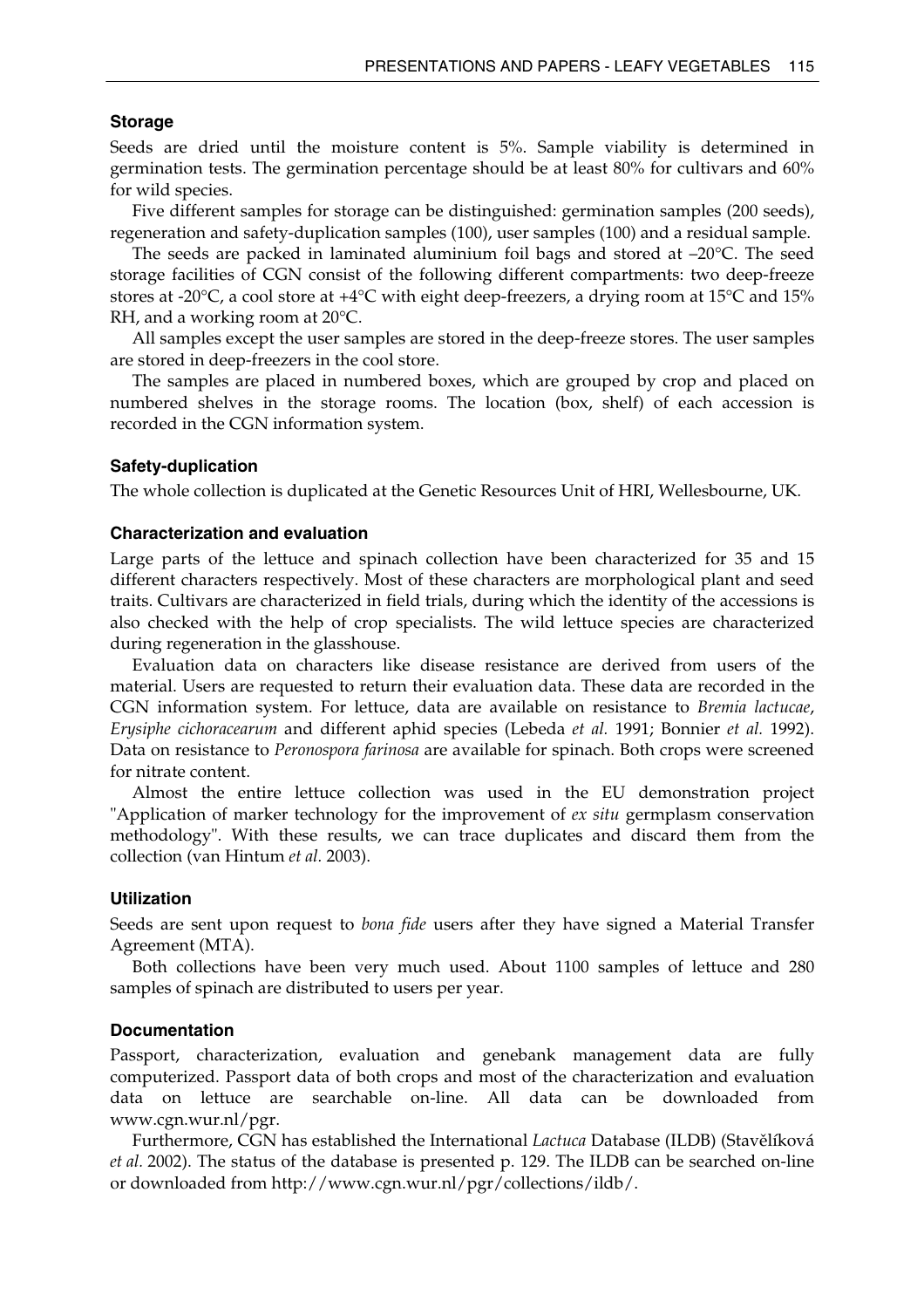#### **References**

- Bonnier, F.J.M., K. Reinink and R. Groenwold, 1992. New sources of major gene resistance in *Lactuca* to *Bremia lactucae*. Euphytica 61:403-211.
- Boukema, I.W., Th. Hazekamp and Th.J.L. van Hintum. 1990. CGN Collection Reviews: The CGN Lettuce collection. December 1990. Centre for Genetic Resources, the Netherlands (CGN), Wageningen, The Netherlands.
- Hintum, Th.J.L van. 2003. Molecular Characterisation of a Lettuce Germplasm Collection. Pp. 99-104 *in* EUCARPIA Leafy Vegetables 2003. Proceedings of the EUCARPIA Meeting on Leafy Vegetables Genetics and Breeding, 19-21 March 2003, Noordwijkerhout, The Netherlands (Th.J.L van Hintum, A. Lebeda, D.A. Pink and J.W. Schut, eds). CGN (Centre for Genetic Resources, the Netherlands), Wageningen, The Netherlands.
- Lebeda, A. and I.W. Boukema, 1991. Further investigation of the specificity of interactions between wild *Lactuca* spp. and *Bremia lactucae* isolates from *Lactuca serriola*. J. Phytopathology 133:57-64.
- Soest, L.J.M. van, K.I. Baimatov, V.F. Chapurin and A.P. Pimakhov. 1998. Multicrop collecting mission to Uzbekistan. Plant Genetic Resources Newsletter 116:32-35.
- Stavülíková, H., I.W. Boukema and Th.J.L. van Hintum. 2002. The International *Lactuca* Database. Plant Genetic Resources Newsletter 130:16-19.

More references can be found at: www.cgn.wur.nl/pgr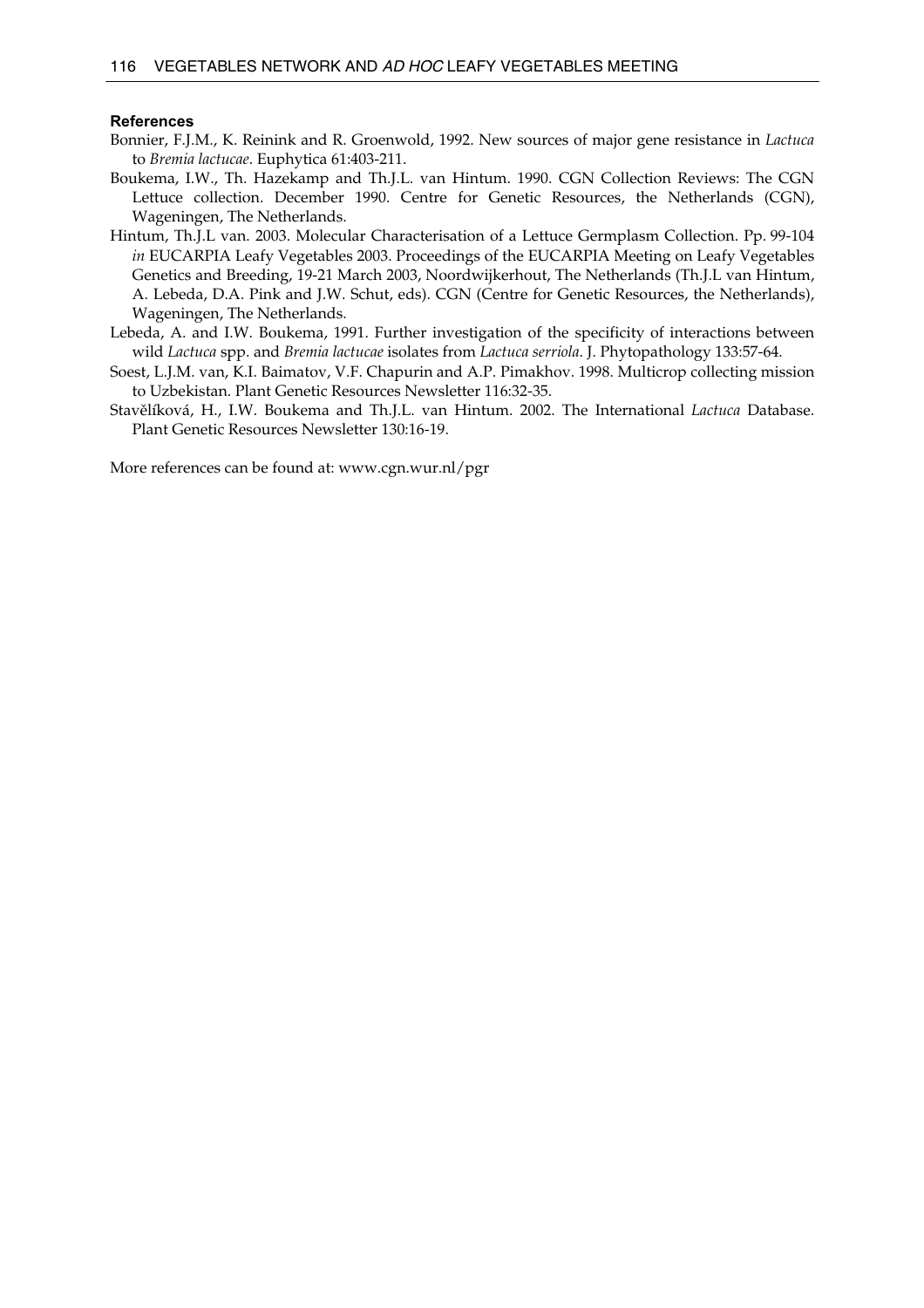# **Collections of leafy vegetables in the Nordic Gene Bank**

## *Katarina Wedelsbäck Bladh*

*Nordic Gene Bank (NGB), Alnarp, Sweden* 

### **Introduction**

The Nordic Gene Bank (NGB), an institution which reports to the Nordic Council of Ministers, is a centre for the conservation and utilization of plant genetic resources in the Nordic countries. The NGB was established 24 years ago. The genebank is situated in the south of Sweden, about 10 kilometres north of the centre of Malmö.

 NGB has a seed store containing approximately 31 000 seed samples. The collection consists of bred varieties, old landraces and wild populations of cultivated crops. A large part of the stored material consists of "special collections". These consist of material from various research projects.

### **The collections**

At the Nordic Gene Bank 98 accessions from the leafy vegetables group are stored at the genebank, divided in three different taxa. The largest group is *Spinacia oleracea* with 66 accessions, followed by *Lactuca sativa* with 30 accessions and *Cichorium endivia* with 2 accessions. About 2/3 of the accessions in the group originate from Denmark (Table 1).

|                                   | Country of                             | Type of sample |                  |                          |                 |       |  |  |
|-----------------------------------|----------------------------------------|----------------|------------------|--------------------------|-----------------|-------|--|--|
| <b>Species</b>                    | <b>Advanced</b><br>origin<br>cultivars |                | <b>Landraces</b> | <b>Breeding</b><br>lines | Wild<br>species | Total |  |  |
| Lactuca sativa - garden lettuce   | 24 DNK<br>6 SWE                        | 30             |                  |                          |                 | 30    |  |  |
| Spinacia oleracea - spinach       | <b>52 DNK</b><br>14 SWE                | 66             |                  |                          |                 | 66    |  |  |
| Cichorium endivia - garden endive | 2 DNK                                  | 2              |                  |                          |                 | 2     |  |  |
| <b>Total</b>                      |                                        | 98             |                  |                          |                 | 98    |  |  |

**Table 1.** The leafy vegetable collection maintained at NGB

#### **Storage conditions**

After harvest the seed samples are thoroughly dried before they are packed in aluminium bags. All seeds are stored in freezers at -20°C. Their ability to germinate is regularly checked in order to find accessions with decreasing germination percent. The regeneration of the seeds is made by different institutions and breeding companies in the Nordic countries.

 NGB has established a safety base collection in the permafrost of the Svalbard Islands. The store is in a coal mine belonging to the Norske Spitsbergen Kulkompani. The seed samples can be preserved there for the future without additional inputs of energy being required. The temperature in the mine is constant, varying between  $-3^{\circ}C$  and  $-4^{\circ}C$ . About two-thirds of the accessions in the leafy vegetable group are stored in Svalbard.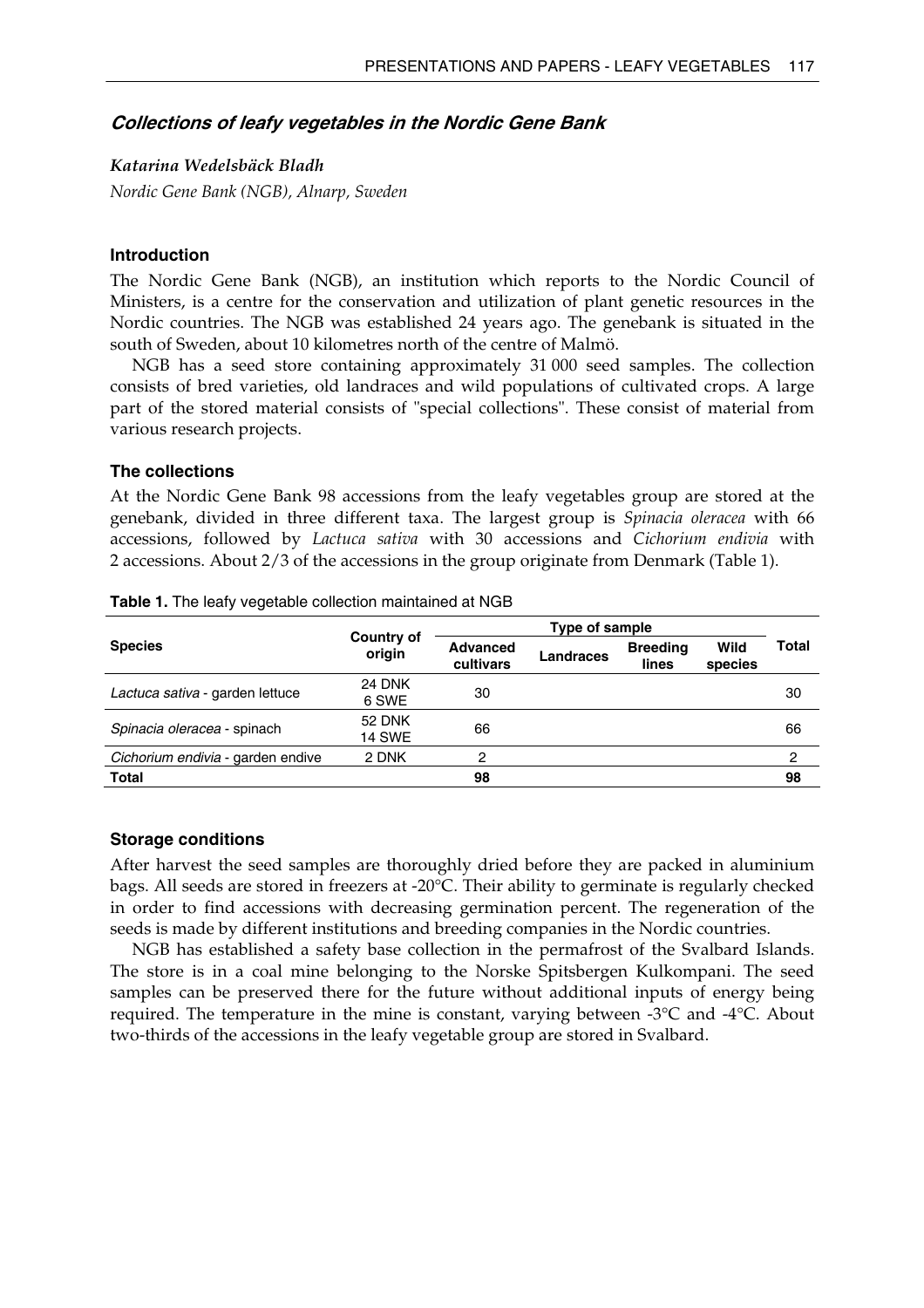## **Documentation**

For all 98 accessions in the leafy vegetable group passport data are stored at the NGB. In total 25 accessions were distributed during the years 1999-2002 as shown in Table 2.

| <b>Species</b>    | Total no. of<br>accessions | <b>Passport</b><br>data | Seed in long-<br>term storage | Regeneration |    | <b>Distributed</b><br>since 1999 |
|-------------------|----------------------------|-------------------------|-------------------------------|--------------|----|----------------------------------|
| Lactuca sativa    | 30                         | 30                      | 23                            |              | 22 | 14                               |
| Spinacia oleracea | 66                         | 66                      | 46                            | 10           | 32 |                                  |
| Cichorium endivia |                            |                         |                               |              |    |                                  |
| Total             | 98                         | 98                      |                               | 16           | 56 | 25                               |

**Table 2.** Status of the NGB leafy vegetable collection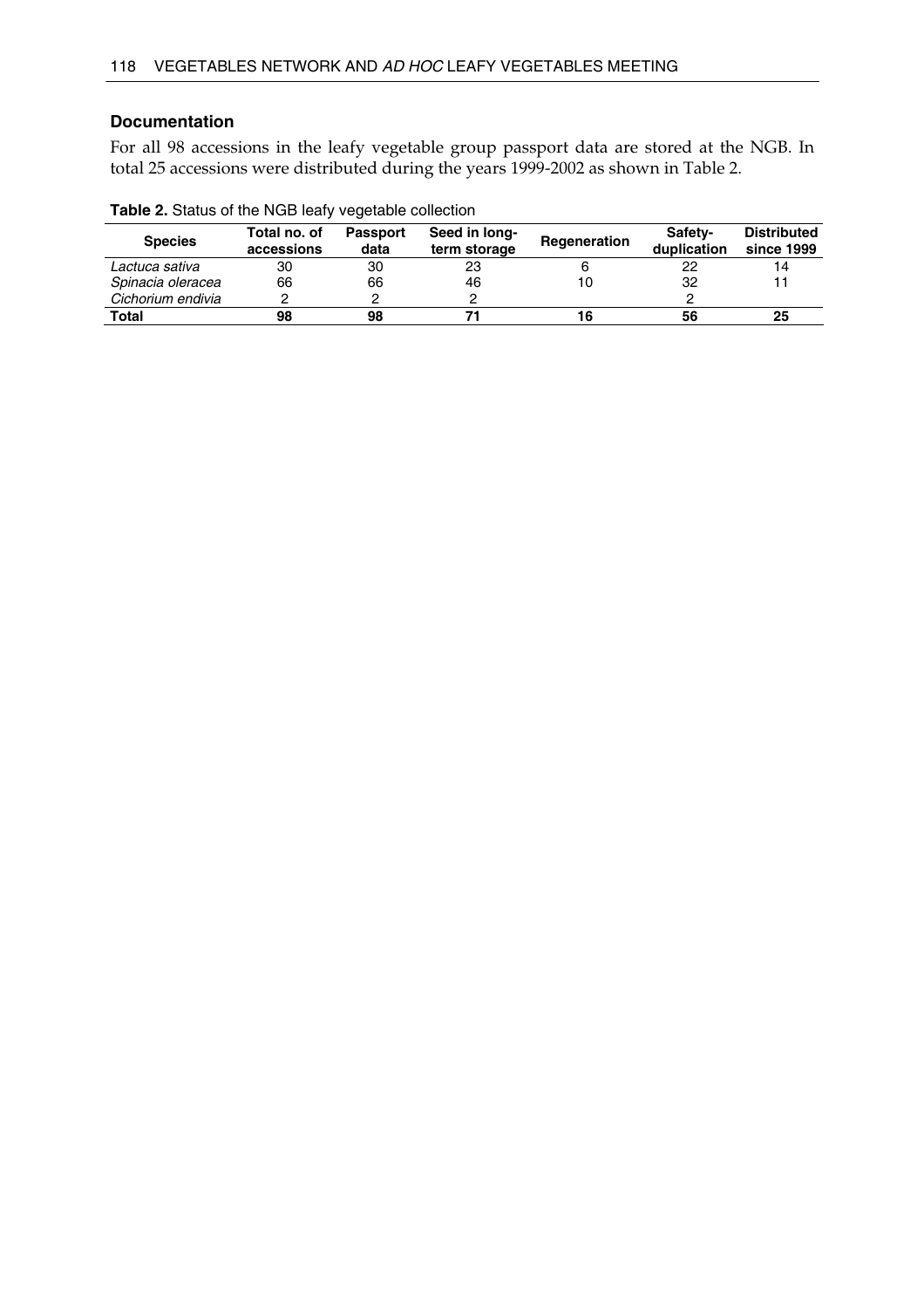## **Genetic resources of leafy vegetables in Poland**

### *Teresa Kotliēska*

*Plant Genetic Resources Laboratory, Research Institute of Vegetable Crops (RIVC), Skierniewice, Poland*

The germplasm collection of leafy vegetables is maintained at the Research Institute of Vegetable Crops (RIVC) within the national programme on genetic resources of vegetable crops. The collection includes 515 accessions representing 17 families and 10 genera. Numbers of accessions, type of sample and countries of origin are given in Table 1. The major collections are of lettuce and red beet.

#### **Storage and regeneration**

The seed samples are deposited in the central genebank storage located at the National Centre for Plant Genetic Resources (Plant Breeding and Acclimatization Institute, PBAI) in Radzików under controlled conditions (0°C or -18oC). Seeds are dried to 5–7% moisture content and stored in screw-top glass jars. The oldest seeds in our store have been kept for 22 years.

 Those accessions which consist of a very small amount of seeds are progressively regenerated. Regeneration and evaluation are carried out in the seed and breeding companies or agricultural universities on the basis of an agreement with the Plant Genetic Resources Laboratory in Skierniewice. Regeneration of accessions depends on the financial resources available each year. Seed samples of the accessions are freely available if there are enough seeds. To date the collected accessions of leafy vegetable have not been duplicated.

#### **Documentation and characterization**

Passport data for all accessions, prepared in accordance with FAO/IPGRI *Multi-crop Passport Descriptors* and FAO WIEWS descriptors, are included in the ILDB (International *Lactuca* Database, available at http://www.cgn.wur.nl/pgr/collections/ildb/). Characterization and evaluation data are stored in a computerized database using Dbase, MS Access and MS Excel softwares. Information is available upon request, as email attachments, on CD-ROM and floppy discs.

 Characterization has been done for 157 accessions, including 48 of red beet, 54 of asparagus and 55 of lettuce (Table 1). Characterization according to IPGRI, UPOV and RIVC descriptor lists includes morphological and agronomic traits, disease resistance and reaction to stress conditions.

### **Collecting expeditions**

Each year the genebank organizes collecting expeditions in different regions of Poland and neighbouring countries to collect local forms and wild relatives. During the period 2000-2002 seven expeditions covering different regions of Poland were organized. A total of 671 accessions were collected, including 50 accessions of leafy vegetables (see Table 2).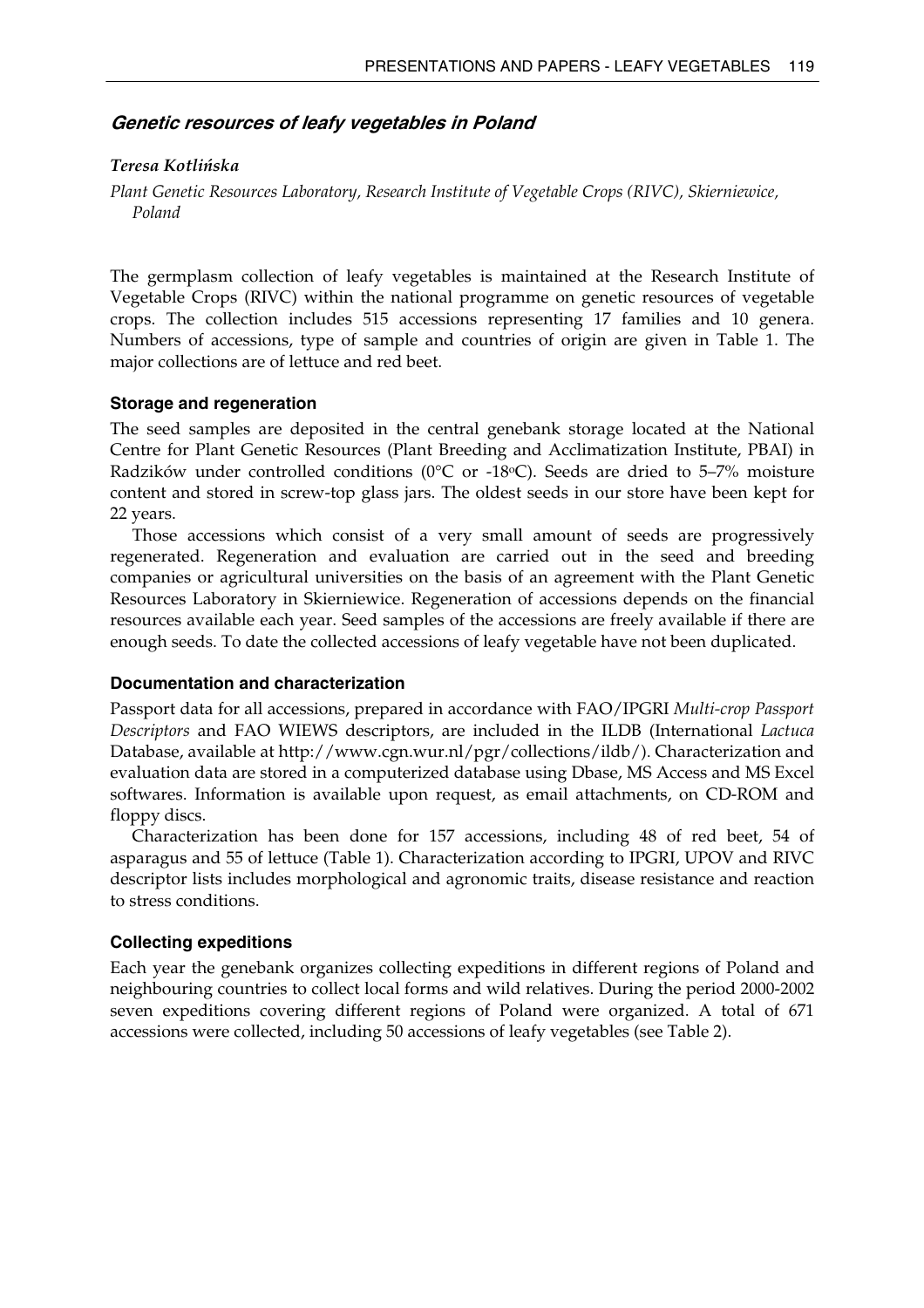|                                                                                                                                                                                                                               | characterized<br>accessions<br>No.of |              |                                                            |                           |                      |                     |                  |                     |                                                   | 54                                                | 55                                                                                                                                                                                                 |                                  |                  |                 |                |                   | $\frac{8}{4}$                                             |                           |                               | 157   |
|-------------------------------------------------------------------------------------------------------------------------------------------------------------------------------------------------------------------------------|--------------------------------------|--------------|------------------------------------------------------------|---------------------------|----------------------|---------------------|------------------|---------------------|---------------------------------------------------|---------------------------------------------------|----------------------------------------------------------------------------------------------------------------------------------------------------------------------------------------------------|----------------------------------|------------------|-----------------|----------------|-------------------|-----------------------------------------------------------|---------------------------|-------------------------------|-------|
|                                                                                                                                                                                                                               | Country of origin<br>(ISO code)      |              | $\overline{\phantom{0}}$<br>POL - 6, UKR - 1, USA - 2, SYR | ALB - 2, POL - 1, MDA - 1 | FRA-1, POL-1         | ALB-1, POL-4, UKR-1 | POL-1, SYR-1     | POL-7, ALB-1, GRC-1 | JPN - 12, POL - 7, SYR - 1, TUR - 2,<br>$GHC - 1$ | NLD - 5, DEU - 15, CHN -1, USA - 1,<br>$POL - 33$ | I, UKR - 6, ALB -<br>SVK - 5, SWE - 1, DNK - 4, CHE<br>POL - 113<br>$FRA - 8$ , $HUN - 4$ , $ROM - 2$ , ISR<br>NLD - 19, GBR - 16, AUS - 3,<br>DEU - 14, JPN - 71, USA - 25<br>$LTV - 1$ , MDA - 1 | JPN-4, POL-2                     | $JPN - 15$       | JPN-2           | $P - 10$       | GRC-1             | RUS - 4, UKR - 11, MDA - 1,<br>ROM - 1, LVA - 1, POL - 52 | GRC-2                     | GRC-2                         |       |
|                                                                                                                                                                                                                               |                                      | ⋧            |                                                            | 4                         |                      |                     |                  |                     |                                                   |                                                   |                                                                                                                                                                                                    |                                  | $\frac{15}{2}$   | Z               | $\overline{C}$ |                   |                                                           |                           |                               | 32    |
|                                                                                                                                                                                                                               |                                      | $\mathbf{a}$ | ဖ                                                          |                           | T                    | Ю                   | N                | $\infty$            | L                                                 |                                                   | 77                                                                                                                                                                                                 |                                  |                  |                 |                |                   | 8                                                         |                           |                               | 170   |
|                                                                                                                                                                                                                               | Type of sample*                      | ᆱ            |                                                            |                           |                      |                     |                  |                     |                                                   | თ                                                 | $\frac{6}{1}$                                                                                                                                                                                      |                                  |                  |                 |                |                   |                                                           |                           |                               | 25    |
|                                                                                                                                                                                                                               |                                      | Q            | ო                                                          |                           | ┯                    | ┯                   |                  | ۳                   | $\frac{6}{1}$                                     | 45                                                | 203                                                                                                                                                                                                | 5                                |                  |                 |                |                   | $\infty$                                                  |                           |                               | 283   |
|                                                                                                                                                                                                                               | accessions<br>No.of                  |              | $\frac{1}{2}$                                              | 4                         | N                    | ဖ                   | Ν                | თ                   | 23                                                | 55                                                | 296                                                                                                                                                                                                | ဖ                                | $\frac{15}{2}$   | Ν               | $\frac{1}{1}$  | ┯                 | 50                                                        | $\boldsymbol{\mathsf{N}}$ | $\mathbf{\Omega}$             | 515   |
|                                                                                                                                                                                                                               | Polish name                          |              | Cykoria                                                    | ogrodowa<br>Loboda        | Roszponka            | Rabarbar            | Rzezucha         | <b>Szczaw</b>       | <b>Szpinak</b>                                    | Szparag                                           | Sałata                                                                                                                                                                                             | krakowskie<br>Glabiki            |                  |                 |                | Endywia           | Burak czerwony                                            | Burak liściowy            |                               |       |
|                                                                                                                                                                                                                               | English name                         |              | Chicory                                                    | Garden orach              | Corn salad           | Rhubarb             | Garden cress     | Sorrel              | Spinach                                           | Asparagus                                         | Lettuce                                                                                                                                                                                            | (garden lettuce)<br>Stem lettuce |                  |                 |                | Endive            | Red beet                                                  |                           | Sea beet                      |       |
| ANAL SALLAR SALLAR SALLAR SALLAR SALLAR SALLAR SALLAR SALLAR SALLAR SALLAR SALLAR SALLAR SALLAR SALLAR SALLAR SALLAR SALLAR SALLAR SALLAR SALLAR SALLAR SALLAR SALLAR SALLAR SALLAR SALLAR SALLAR SALLAR SALLAR SALLAR SALLAR | Genus / species                      |              | Cichorium intybus                                          | Atriplex hortensis        | Valerianella locusta | Rheum rhabarbarum   | Lepidium sativum | Rumex acetosa       | Spinacia spp.                                     | Asparagus officinalis                             | Lactuca sativa                                                                                                                                                                                     | Lactuca sativa                   | Lactuca serriola | Lactuca saligna | Lactuca virosa | Cichorium endivia | Beta vulgaris                                             | Beta vulgaris var. cicla  | Beta vulgaris subsp. maritima | Total |

Table 1. Status of the leafy vegetable collection in the Polish Gene Bank, BIVC-Skierniewice, 2003 **Table 1.** Status of the leafy vegetable collection in the Polish Gene Bank, RIVC-Skierniewice, 2003

\* AC = advanced cultivar; BL = breeding line; LR = landrace;  $W =$  wild  $*$  AC = advanced cultivar; BL = breeding line; LR = landrace; W = wild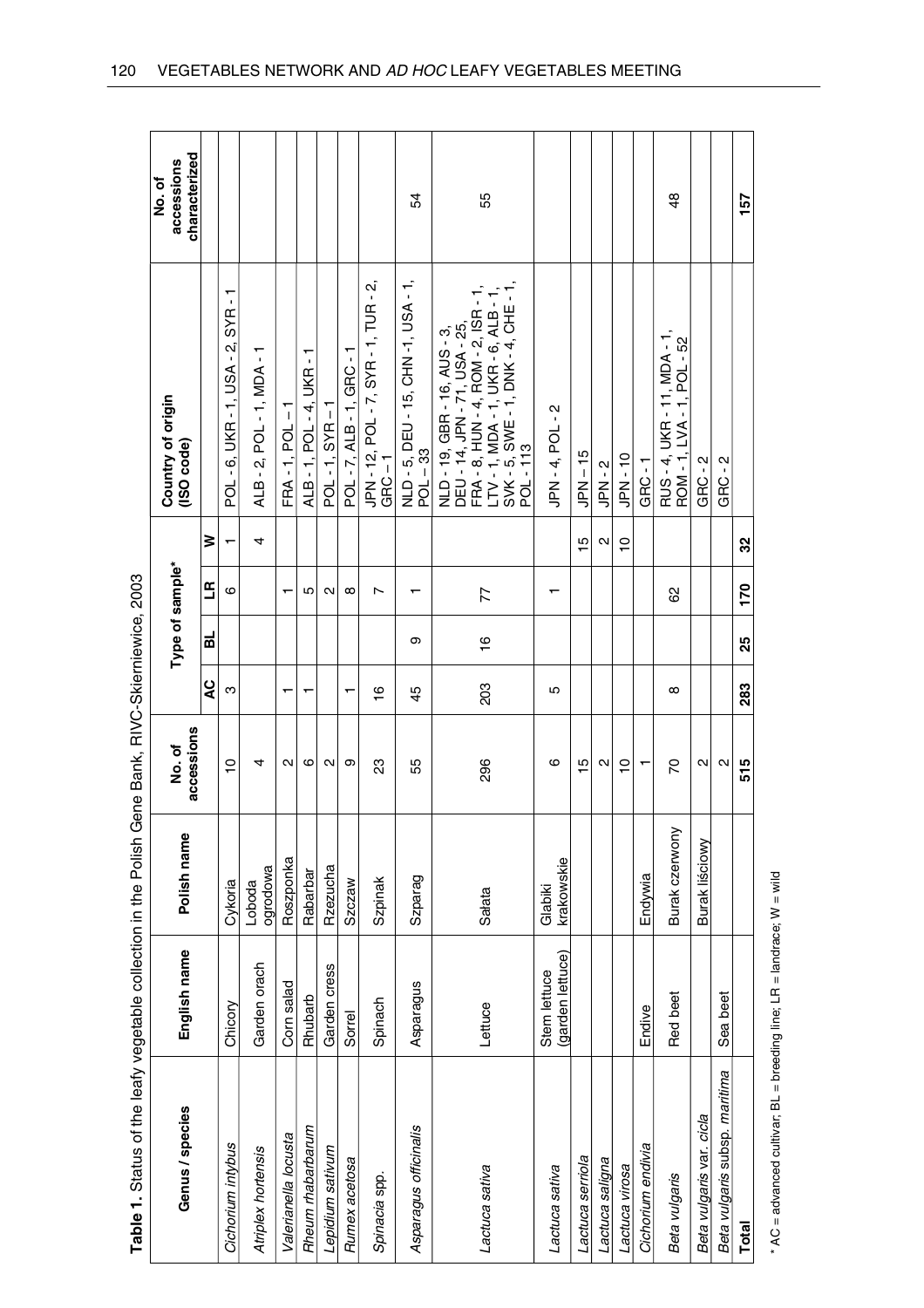| <b>Date</b>  | Area         | No. of accessions collected                   |                 |            |               |         |                  |  |  |  |
|--------------|--------------|-----------------------------------------------|-----------------|------------|---------------|---------|------------------|--|--|--|
|              |              | Lettuce                                       | <b>Red beet</b> | Corn salad | <b>Sorrel</b> | Spinach | <b>Asparagus</b> |  |  |  |
| Oct. 2000    | Tarnow       |                                               | 2               |            |               |         |                  |  |  |  |
| Oct. 2000    | Sokolka      | 6                                             | 5               |            |               |         |                  |  |  |  |
| Oct. 2001    | Augustów     | 4                                             | 4               |            |               |         |                  |  |  |  |
| Oct. 2002    | Kurpie I     |                                               |                 |            |               |         |                  |  |  |  |
| Oct. 2002    | Kurpie II    | 6                                             | 3               | 1          |               |         |                  |  |  |  |
| Nov. 2002    | Mragowo-Pisz | 3                                             | 3               |            |               |         |                  |  |  |  |
| Dec. 2002    | Ciechanów    | 4                                             | 3               |            | 2             |         |                  |  |  |  |
| <b>Total</b> |              | 24                                            | 21              |            | 2             |         |                  |  |  |  |
|              |              | Total no. of leafy vegetables accessions = 50 |                 |            |               |         |                  |  |  |  |

**Table 2.** Leafy vegetable germplasm collected in Poland during expeditions organized by the Polish Gene Bank from 2000 to 2002

## **Utilization of the germplasm**

The Plant Genetic Resources Laboratory cooperates with breeding companies and agricultural universities in carrying out research work or breeding programmes on the plant species of interest. The cooperation covers regeneration of seeds or vegetative parts, maintenance of field collections (e.g. asparagus), evaluation of morphological and marketable characters, resistance to pathogens, etc. The genebank material is used in creative breeding programmes and other studies such as:

- *Lactuca sativa*: resistance to diseases, influence of chemical compounds on the level of disease infection (Borkowski *et al.* 2001);
- *Beta vulgaris*: phylogeny study, molecular markers, biochemical analyses, nutrition components, marketable value, resistance to *Cercospora beticola*;
- *Asparagus officinalis*: study on marketable value, *in vitro* propagation, resistance to diseases.

## **Reference**

Borkowski, J., O. Nowosielski, T. Kotlińska, A. Niekraszewicz and H. Struszczyk. 2001. Influence of chitosan and tytanit on the growth and healthiness of the lettuce, top onion and the glasshouse tomato. Pp. 159-168 *in* Progress on chemistry and application of chitin and its derivatives. Monograph. Vol. 7 (Henryk Struszczyk, ed.). Polish Chitin Society, Łódź, Poland.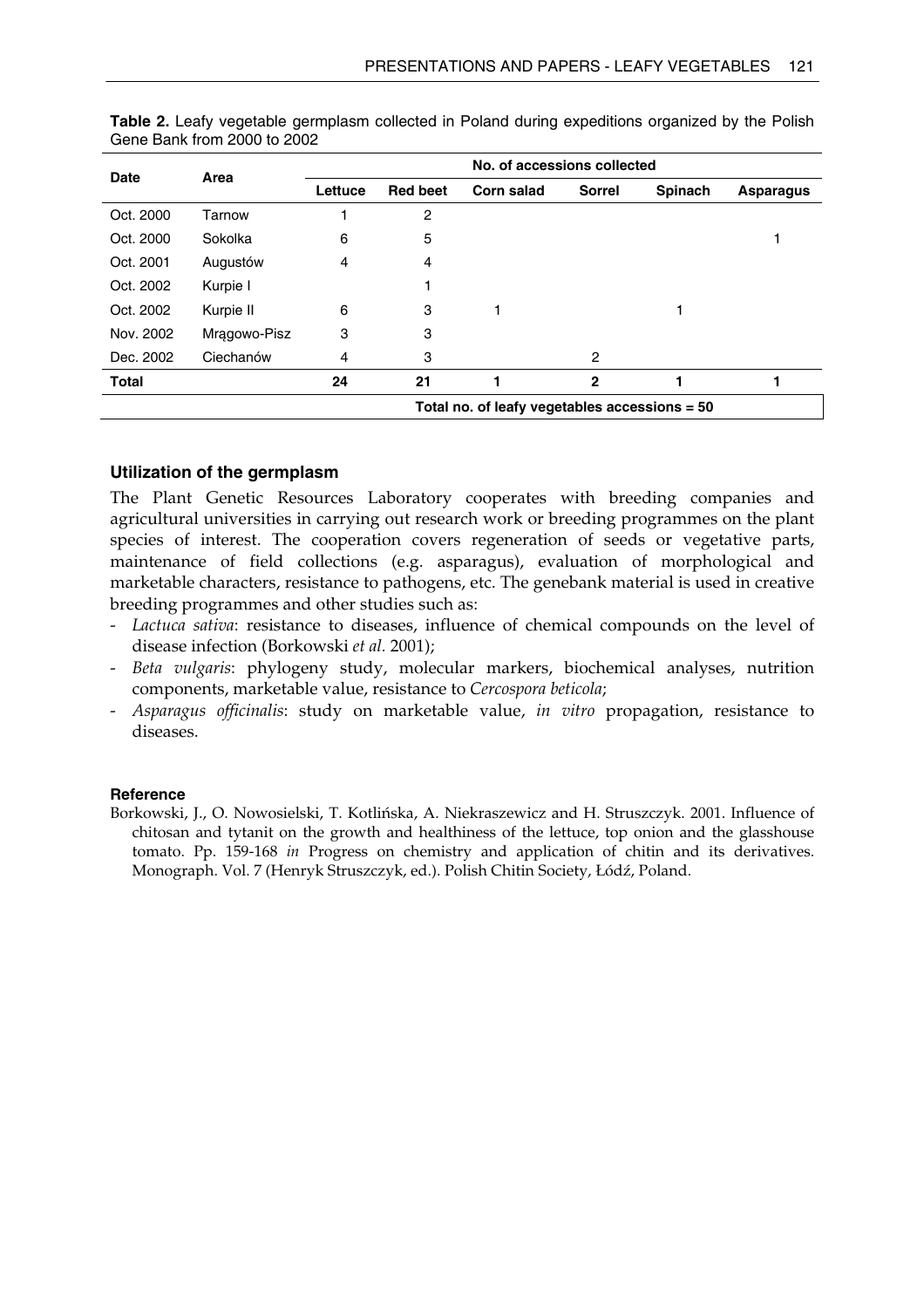#### **Status of leafy vegetable collections in Spain**

#### *José Vicente Valcárcel, Mª José Díez and Fernando Nuez*

*Centre for the Conservation and Breeding of the Agricultural Biodiversity (COMAV), Polytechnic University of Valencia, Valencia, Spain* 

#### **Introduction**

The increasing concern regarding the process of genetic erosion of traditional varieties in Spain led to the setting-up in the early 1980s of the Centre of Conservation of Plant Genetic Resources (CCRF), dedicated to the *ex situ* conservation of this material. At the same time, several institutions, such as the Polytechnic University of Valencia (Universidad Politécnica de Valencia, UPV) and the AgriFood Research Institute of Zaragoza (Servicio de Investigación Agroalimentaria de Zaragoza, SIA), created their own genebanks to conserve mainly traditional varieties (Nuez and Fernández de Córdova 1994).

 Activities related to the conservation of agrodiversity supported by the government were boosted in 1988 with the funding of the project "Collecting, Multiplication and Evaluation of Vegetable Genetic Resources for their Conservation in Genebanks", and later in 1993 with the establishment of the "Programme for the conservation and use of genetic resources". The National Plant Genetic Resources Network was created as a consequence of this programme, and the CCRF gave rise to the Centre for Plant Genetic Resources (Centro de Recursos Fitogenéticos, CRF). This institution maintains the base collection of this network and also constitutes the documentation centre for the whole network. At the moment, all these activities still have the support of the government.

 The genebank of the Centre for Conservation and Breeding of Agricultural Biodiversity (COMAV), formerly the genebank of the UPV, and the vegetable genebank of the SIA (Zaragoza Germplasm Bank, BGHZ) centre their activities on the conservation of vegetable varieties, whilst the CRF keeps a collection not only based upon vegetables but also of other crops such as legumes, cereals, etc.

 This report analyzes the recent status of the main Spanish collections of the following leafy vegetables: lettuce (*Lactuca sativa* L.), spinach (*Spinacia oleracea* L.), endive (C*ichorium endivia* L.) and chicory (C*ichorium intybus* L.).

#### **Economic importance of leafy vegetables**

In Spain 14% of vegetable production is of the leafy vegetables, of which 67% belong to the four species analyzed in this report (Table 1).

 Spain and Italy are the major lettuce producers in Europe, each with 30% of the total European production (FAOSTAT 2003). In Spanish horticulture, lettuce is the third most important crop in production (in tons), following tomato and melon. This species is the most important of the leafy vegetables, representing 60% of their production. Two-thirds of the lettuce production is based on heading lettuces, and the remainder consists of 'romana' or 'romaine' type (or loose head). Almost 40% of Spanish production is exported. Major producer areas are located in the southeast of Spain, where almost all heading varieties are produced.

 Spain is the third European producer of spinach, of which 6% is exported. Most cultivated varieties are hybrids, due to their higher yields and resistance to more races of mildew (Irigoyen and Muro 2000). Spinach production is centred in Extremadura, Navarra and Cataluña.

 Fifty percent of the production of endive is in Cataluña. Varietal types intended for the processing industry (cut endive) are evolving (Alba 2000). Chicory, despite being a minor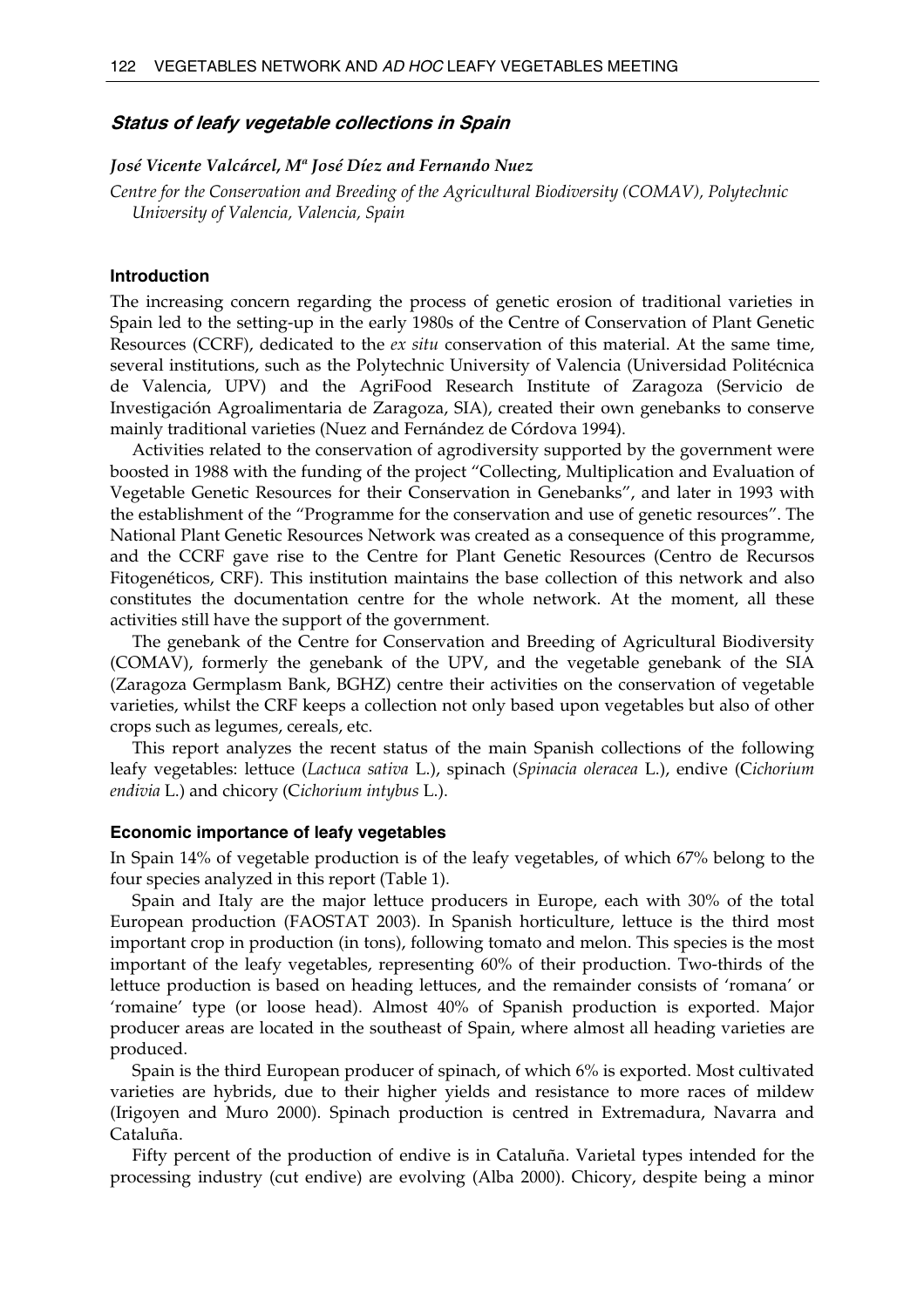crop, is increasing in importance (Roselló 2000). Thirty-five percent of the production of both vegetables is currently being exported.

Most of the production of leafy vegetables takes place in open-air conditions.

| Crop                   | <b>Production</b><br>(t) | %     |
|------------------------|--------------------------|-------|
| Lettuce                | 1 018 503                | 59.53 |
| Cabbage*               | 340 174                  | 19.88 |
| Celery                 | 85 4 88                  | 5.00  |
| Chard                  | 59 880                   | 3.50  |
| Spinach                | 52 639                   | 3.08  |
| Endive                 | 50 805                   | 2.97  |
| Kale                   | 43 786                   | 2.56  |
| Chicory                | 14 759                   | 0.86  |
| Other leafy vegetables | 44 782                   | 2.62  |
| Total                  | 1710816                  | 100   |

**Table 1**. Production of leafy vegetables in Spain (Source: MAPA 2000)

\* Includes different types of cabbage and Brussels sprouts

 Cabbage, celery, chard and kale are included in other ECP/GR Working Groups so they will not be considered in this report.

 Production of lettuce, spinach and endive has remained stable during the last 10 years (Fig. 1).



**Fig.1.** Evolution of lettuce, endive and chicory production (Mt) (Source: MAPA 2000)

## **Status of collections**

Although several institutions hold seed collections of the leafy vegetables, the major part of the conserved material is kept in the genebanks of CRF, COMAV-UPV and BGHZ. Ever since the 1980s these centres have maintained materials collected during their own prospecting expeditions in Spain, or seeds transferred from other institutions. The collection is based on traditional or local varieties, though advanced cultivars and related wild species re conserved as well (Table 2).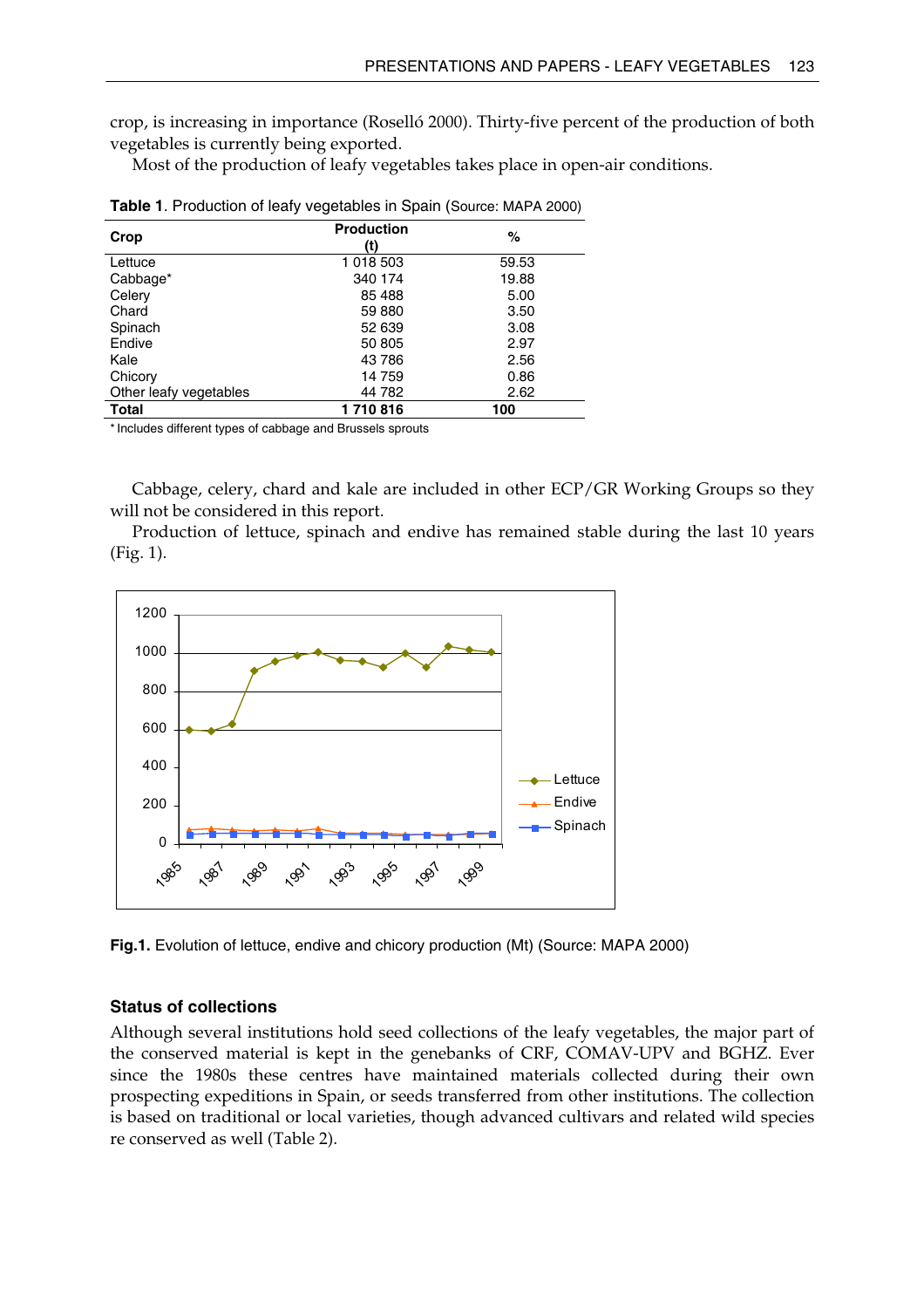|                           | Genebank       |                 |                |                  |                   |                |  |
|---------------------------|----------------|-----------------|----------------|------------------|-------------------|----------------|--|
| Origin                    |                | <b>CRF</b>      |                | <b>COMAV-UPV</b> | BGHZ <sup>1</sup> |                |  |
|                           | $LR^2$         | AC <sup>3</sup> | <b>LR</b>      | AC               | <b>LR</b>         | AC             |  |
| Spain                     |                |                 |                |                  |                   |                |  |
| Andalucía                 | 60             |                 | 44             |                  |                   |                |  |
| Aragón                    | 6              |                 | 14             | $\mathbf{1}$     |                   |                |  |
| Asturias                  | $\frac{3}{3}$  |                 |                |                  |                   |                |  |
| <b>Baleares</b>           |                |                 | $\overline{7}$ |                  |                   |                |  |
| Canarias                  |                |                 | 18             | 1                |                   |                |  |
| Cantabria                 | $\overline{7}$ |                 |                |                  |                   |                |  |
| Cataluña                  |                |                 | 50             |                  |                   |                |  |
| Castilla La Mancha        | 56             |                 | 11             |                  |                   |                |  |
| Castilla León             | 91             |                 | 48             |                  |                   |                |  |
| Extremadura               | 21             |                 | $\overline{7}$ |                  |                   |                |  |
| Madrid                    | 1              |                 |                |                  |                   |                |  |
| Murcia                    | 11             |                 |                |                  |                   |                |  |
| Navarra                   | 10             |                 |                |                  |                   |                |  |
| Valencia                  |                |                 | 33             | 5                |                   |                |  |
| Africa                    |                |                 | 1              | 1                |                   |                |  |
| America (Argentina, Cuba) | $\overline{c}$ |                 |                | 3                |                   |                |  |
| Iran                      |                | 1               |                |                  |                   |                |  |
| Turkey                    |                | 1               |                |                  |                   |                |  |
| Unknown                   | 8              | 42              |                |                  |                   |                |  |
|                           | 279            | 44              | 233            | 11               | $\blacksquare$    | $\blacksquare$ |  |
| <b>Total</b>              |                | 323             |                | 244              |                   | 456            |  |
|                           |                |                 |                | 1023             |                   |                |  |

# **Table 2**. Collections of leafy vegetables of CRF, COMAV-UPV and BGHZ and their origin

| Spinacia oleracea  |                |                 |    |                  |                   |           |  |
|--------------------|----------------|-----------------|----|------------------|-------------------|-----------|--|
|                    | Genebank       |                 |    |                  |                   |           |  |
| Origin             | <b>CRF</b>     |                 |    | <b>COMAV-UPV</b> | BGHZ <sup>1</sup> |           |  |
|                    | $LR^2$         | AC <sup>3</sup> | LR | AC               | LR                | <b>AC</b> |  |
| Spain              |                |                 |    |                  |                   |           |  |
| Andalucía          |                |                 | 4  |                  |                   |           |  |
| Aragón             |                |                 | 7  |                  |                   |           |  |
| <b>Baleares</b>    |                |                 |    |                  |                   |           |  |
| Canarias           |                |                 | 2  |                  |                   |           |  |
| Cataluña           |                |                 | 5  |                  |                   |           |  |
| Castilla La Mancha | 4              |                 | 5  |                  |                   |           |  |
| Castilla León      | $\overline{2}$ |                 |    |                  |                   |           |  |
| Valencia           |                |                 | 12 |                  |                   |           |  |
| Cuba               |                |                 |    |                  |                   |           |  |
| Asia               |                |                 |    |                  |                   |           |  |
|                    | 6              | -               | 36 | $\mathbf{2}$     |                   |           |  |
| Total              |                | 6               |    | 38               |                   | 52        |  |
|                    |                |                 |    | 96               |                   |           |  |

#### *Cichorium endivia*

|                    | Genebank   |                 |                  |     |                   |    |  |
|--------------------|------------|-----------------|------------------|-----|-------------------|----|--|
| Origin             | <b>CRF</b> |                 | <b>COMAV-UPV</b> |     | BGHZ <sup>1</sup> |    |  |
|                    | $LR^2$     | AC <sup>3</sup> | LR               | AC  | LR                | AC |  |
| Spain              |            |                 |                  |     |                   |    |  |
| Andalucía          |            |                 | 2                |     |                   |    |  |
| Aragón             |            |                 |                  |     |                   |    |  |
| Cataluña           | 2          |                 | 16               |     |                   |    |  |
| Castilla La Mancha | 6          |                 |                  |     |                   |    |  |
| Castilla León      | 13         |                 | 5                |     |                   |    |  |
| Extremadura        |            |                 |                  |     |                   |    |  |
| Madrid             | 2          |                 |                  |     |                   |    |  |
| Murcia             |            |                 |                  |     |                   |    |  |
| Navarra            | 4          |                 |                  |     |                   |    |  |
| Valencia           |            |                 |                  |     |                   |    |  |
|                    | 29         | $\blacksquare$  | 25               | -   | -                 | -  |  |
| <b>Total</b>       |            | 29              |                  | 25  |                   | 68 |  |
|                    |            |                 |                  | 122 |                   |    |  |

<sup>1</sup> Data regarding origin of accessions not available<br><sup>2</sup> Landrace<br><sup>3</sup> Advanced cultivar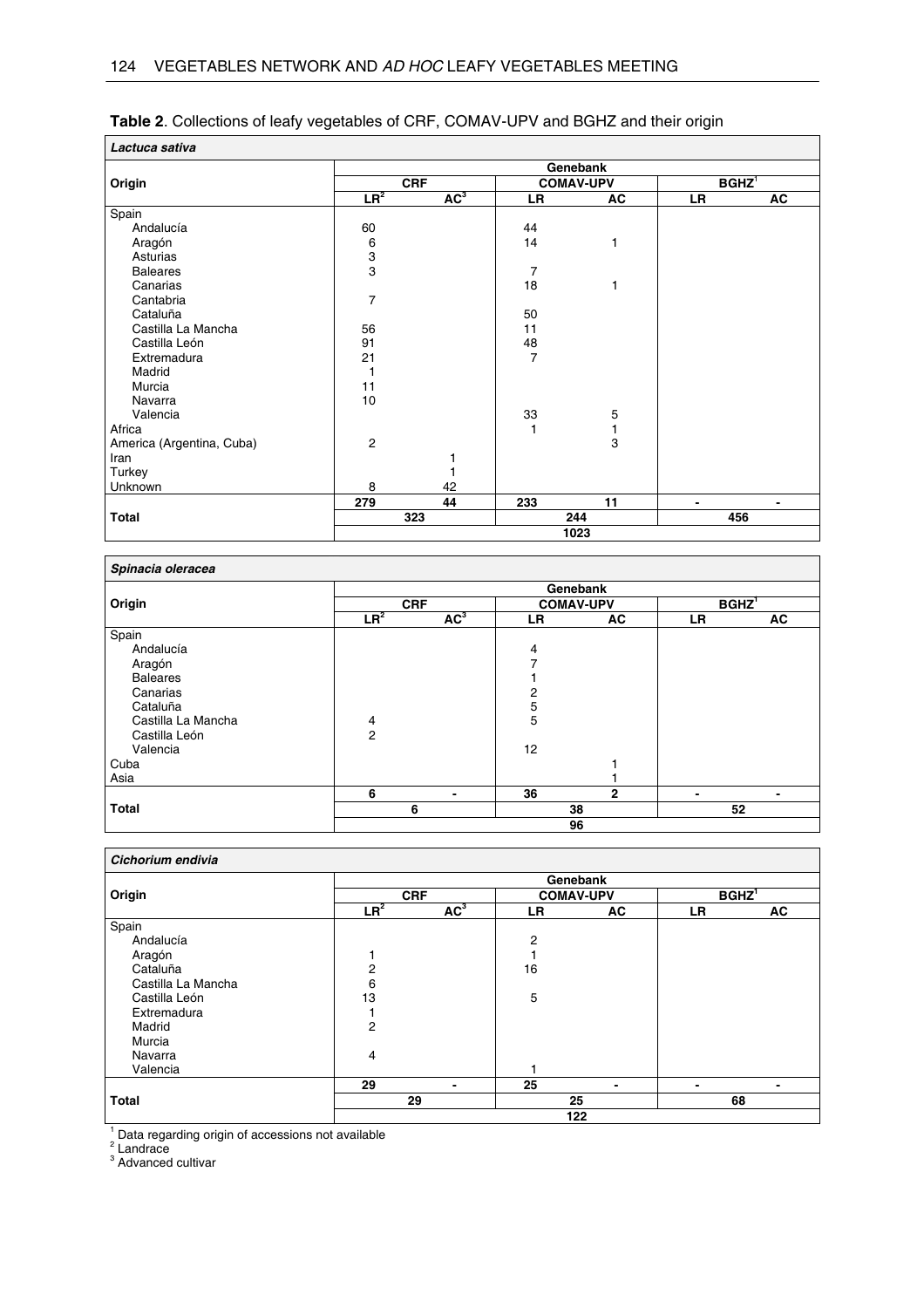Only three accessions of chicory are maintained in BGHZ.

 Concerning species related to lettuce, the CRF collection also includes one accession of *Lactuca indica* L. and one of *Lactuca saligna* L.

# **Storage conditions in genebanks**

In order to ensure the viability of the stored seeds, the recommendations of FAO/IPGRI (1994) regarding temperature and humidity are followed. Before being placed in the refrigerated chambers, seeds are desiccated, reducing seed water content to 6%. CRF, which keeps a base collection, stores the seeds at a temperature below -18ºC. BGHZ conserves multiplied accessions at  $-18^{\circ}C$ , and accessions to be multiplied at  $-3^{\circ}C$ . COMAV is constituted as an active collection which deals with seed requests from public or private institutions. In this centre the storage conditions in the chambers are -3ºC and 30% relative humidity.

## **Multiplication and regeneration**

Besides collection activities and storage of seeds, multiplication and regeneration are other tasks developed in the project "Collecting, Multiplication and Evaluation of Vegetable Genetic Resources for their Conservation in Genebanks". This project is coordinated by Fernando Nuez (COMAV-UPV) and participants are the CRF, BGHZ, COMAV-UPV and eight other institutions with staff specialized in the cultivation of various horticultural species. The multiplied accessions are sent to COMAV which stores and sends out this material to CRF and BGHZ in order to conserve safety-duplicates (Table 3). Thus the risk of loss of these accessions is reduced.

|         | Duplicates stored in COMAV-UPV |                               |                                |                                |  |  |  |
|---------|--------------------------------|-------------------------------|--------------------------------|--------------------------------|--|--|--|
| Crop    |                                | <b>Accessions from CRF</b>    | <b>Accessions from BGHZ</b>    |                                |  |  |  |
|         | No. of duplicates<br>conserved | % of the collection<br>of CRF | No. of duplicates<br>conserved | % of the collection<br>of BGHZ |  |  |  |
| Lettuce | 265                            | 82                            | 213                            | 47                             |  |  |  |
| Spinach |                                | 67                            | 8                              | 15                             |  |  |  |
| Endive  | 19                             | 65                            | 18                             | 26                             |  |  |  |
| Chicory |                                |                               |                                | 33                             |  |  |  |

**Table 3**. Number and percentage of safety-duplicates held in COMAV-UPV and CRF genebanks

|         | <b>Duplicates stored in CRF</b> |                                     |                                |                                |  |  |  |
|---------|---------------------------------|-------------------------------------|--------------------------------|--------------------------------|--|--|--|
| Crop    |                                 | <b>Accessions from COMAV-UPV</b>    | <b>Accessions from BGHZ</b>    |                                |  |  |  |
|         | No. of duplicates<br>conserved  | % of the collection<br>of COMAV-UPV | No. of duplicates<br>conserved | % of the collection<br>of BGHZ |  |  |  |
| Lettuce | 129                             | 53                                  | 233                            | 51                             |  |  |  |
| Spinach |                                 | 18                                  |                                | 21                             |  |  |  |
| Endive  |                                 | 68                                  | 13                             | 19                             |  |  |  |
| Chicory |                                 |                                     |                                | 100                            |  |  |  |

 The BGHZ genebank also conserves safety-duplicates of the CRF and COMAV-UPV collections.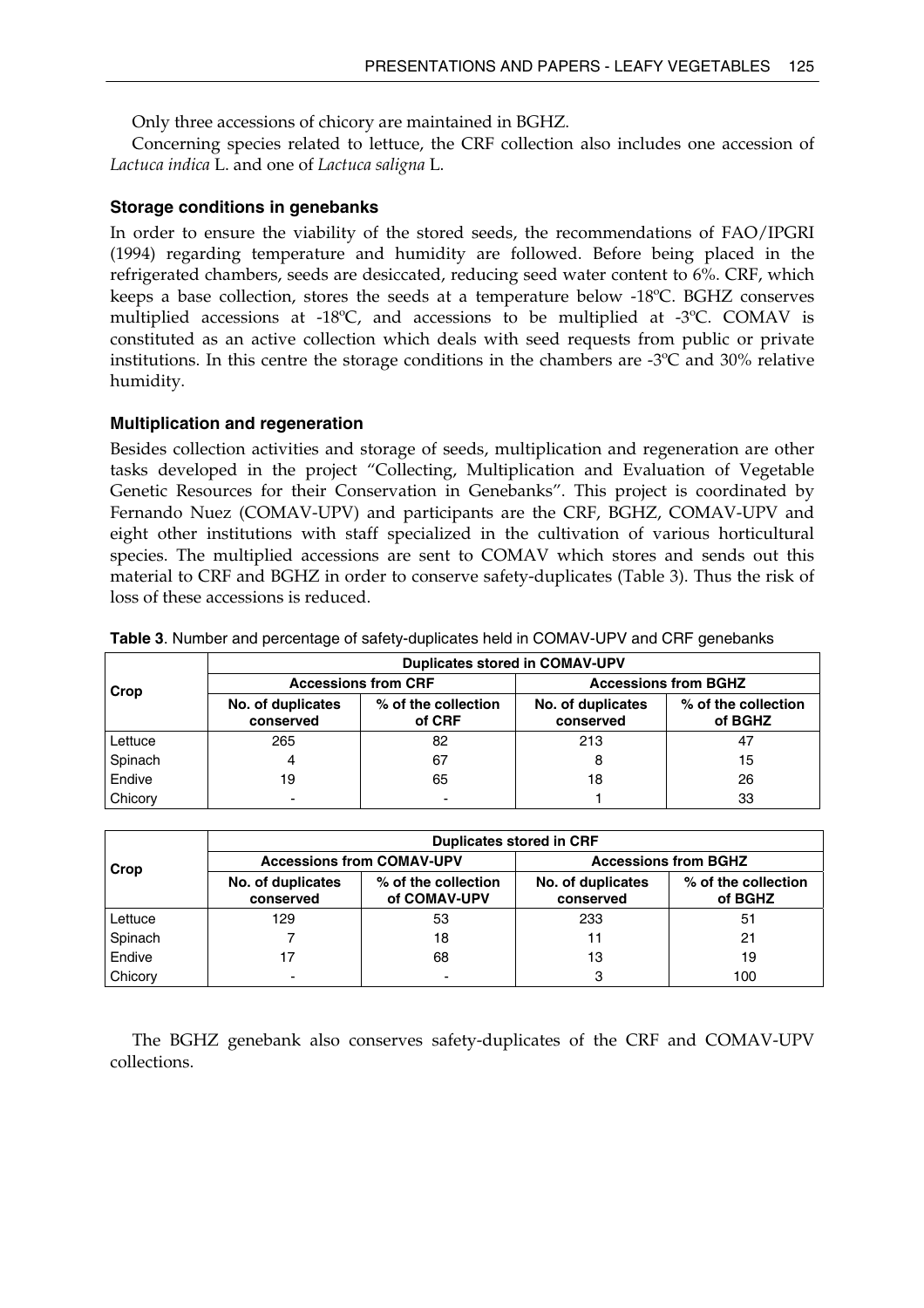#### **Characterization**

Passport data of all collected accessions are recorded to identify the origin of the material.

 There are no specific descriptor lists published by IPGRI for the characterization of lettuce, spinach and endive, thus a descriptor list developed by Spanish experts in leafy vegetables is followed. A list of descriptors agreed by consensus should be developed in order to standardize characters and to enable the exchange of information between different institutions.

 COMAV has characterized part of its lettuce (57%) and spinach (15%) collections. BGHZ has characterized approximately 15% of the lettuce accessions.

#### **Documentation**

All passport data are maintained in databases developed by each centre. This information is exchanged among the centres that belong to the national network and is centralized in the base collection database of the CRF. This information can be accessed from the INIA (Instituto Nacional de Investigación y Tecnología Agraria y Alimentaria) Web page (www.inia.es).

 All characterization data recorded in COMAV-UPV are held in databases. The organization of this information led to the publication of a monograph on seed collections of lettuce held by COMAV (Nuez *et al.* 2000).

#### **References**

Alba, V. 2000. Escarola [Endive (*Cichorium endivia)*]. Pp. 155-157 *in* La Horticultura Española [Spanish horticulture] (F. Nuez and G. Llacer, eds). SECH, Barcelona, Spain.

- FAO/IPGRI. 1994. Genebank Standards. Food and Agriculture Organization of the United Nations, Rome/International Plant Genetic Resources Institute, Rome.
- Irigoyen, I. and J. Muro. 2000. Cultivo de la espinaca [Spinach cultivation]. Pp. 160-163 in La Horticultura Española [Spanish horticulture] (F. Nuez and G. Llacer, eds). SECH, Barcelona, Spain.
- Nuez, F. and P. Fernández de Córdova. 1994. Los recursos genéticos de hortalizas en España (II) [Horticultural genetic resources in Spain]. Hortofruticultura 2:34-40.
- Nuez, F., P. Fernández de Córdova, S. Soler, J.V. Valcárcel and J. Montalt. 2000. Colección de Semillas de Lechuga del Centro de Conservación y Mejora de la Agrodiversidad Valenciana [Seeds collection of lettuce held in the Centre for Conservation and Breeding of Agricultural Biodiversity]. Monografías INIA Agrícola Nº 7. Ministerio de Ciencia y Tecnología, Madrid. 86pp.
- Roselló, S. 2000. Endibia o achicoria de Bruselas [Chicory (*Cichorium intybus)*]. Pp. 150-154 *in* La Horticultura Española [Spanish horticulture] (F. Nuez and G. Llacer, eds). SECH, Barcelona, Spain.

#### **Web sites**

- FAOSTAT. 2003. FAO Statistical Databases (http://faostat.fao.org/). Food and Agriculture Organization of the United Nations, Rome, Italy.
- MAPA. 2000. Anuario de Estadística Agroalimentaria [Agrofood industry statistics yearbook] (http://www.mapa.es/es/estadistica/pags/anuario/AEA2000/indices/IND\_C11.htm).
- Ministerio de Agricultura, Pesca y Alimentación [Spanish Ministry of Agriculture, Fisheries and Food].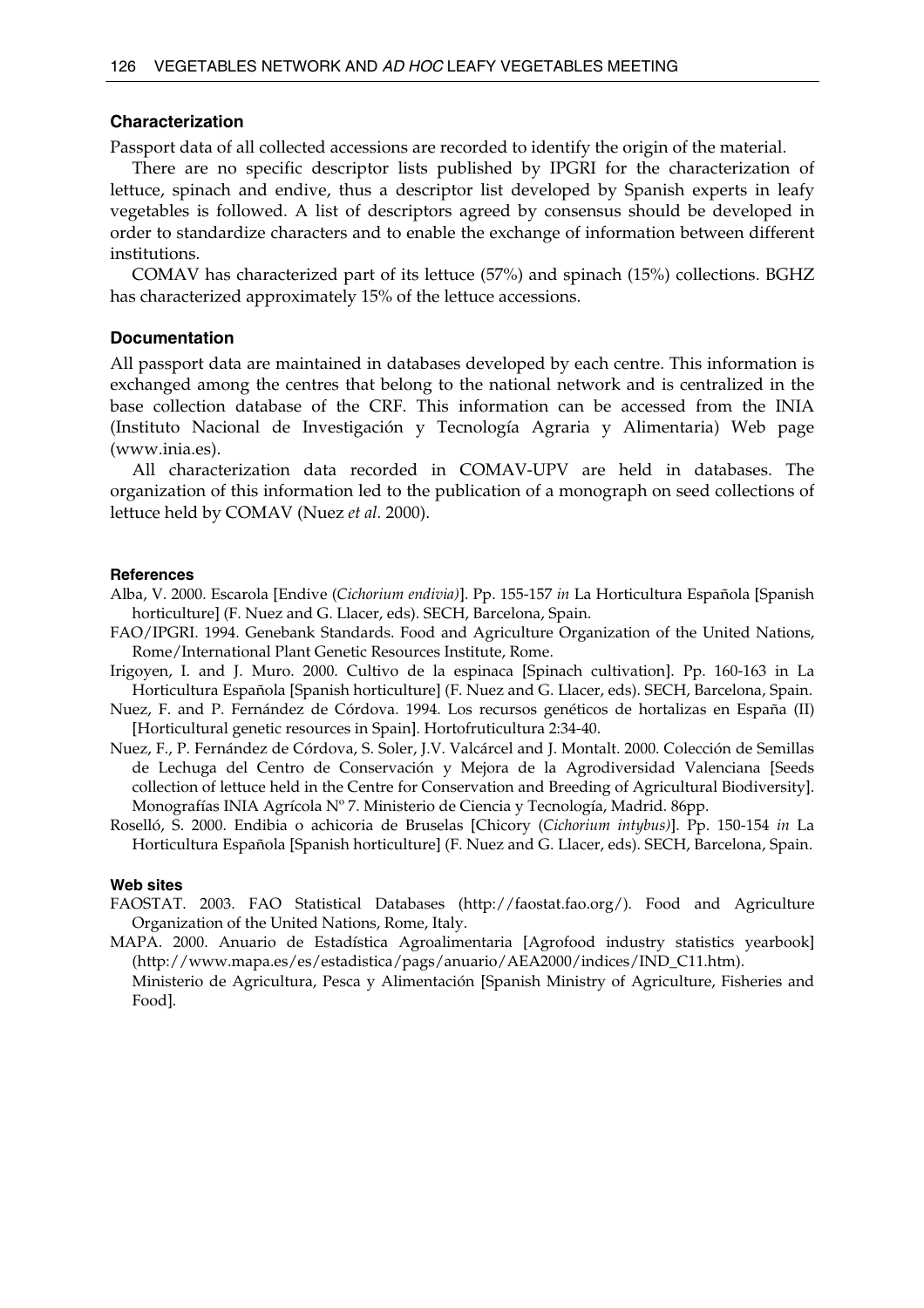# **Leafy vegetables in the United Kingdom**

#### *David Pink and Dave Astley*

*Horticulture Research International (HRI)28, Wellesbourne, Warwick, United Kingdom* 

There are a number of leafy vegetable crop collections in the United Kingdom with varying responsibilities as base and working collections, each having a different mandate.

### **Horticulture Research International, Wellesbourne – The Genetic Resources Unit**

The HRIGRU is active in the conservation of leafy vegetable crops, mainly lettuce, but also holds smaller collections of chicory, endive and spinach. HRIGRU has collaborated with the Centre for Genetic Resources, the Netherlands (CGN) over many years. In 1989 following discussions between HRIGRU, CGN and the International Board for Plant Genetic Resources (now IPGRI), HRIGRU and CGN agreed to take on the primary responsibility for specific crops, HRIGRU for carrot and CGN for lettuce. In discussion with Ietje Boukema (CGN) it was agreed that all the HRIGRU *Lactuca* material would remain in the HRIGRU long-term seed store. CGN have access to all the passport data relating to the *Lactuca* collection. Data relating to *Lactuca* accessions classified as available in the HRIGRU context were included in the International *Lactuca* Database (ILDB) maintained at CGN. Therefore work relating to the HRIGRU *Lactuca* collection has been limited to the distribution of material to users, providing support for research programmes in the UK and regenerating material that originated in the UK. As a part of the HRIGRU-CGN agreement we store "black box" safetyduplicates for CGN on a *quid pro quo* basis. Duplicate seed samples of new HRIGRU accessions are despatched to CGN as soon as possible after receipt, but accessions in store are being despatched routinely as and when resources permit. The percentage of the HRIGRU collection in safety-duplication with CGN varies between the taxa, but in general there is a significant requirement for HRIGRU to improve the safety-duplication of these collections. As a partner in the EU GENE-MINE project, HRIGRU was involved in the collecting of seed samples of *Lactuca serriola* across the ecogeographical distribution of the taxon in the UK for analysis by project partners. From a UK perspective we need to collect further representative samples from wild populations of *L. virosa* and *L. saligna*.

 Other leafy vegetable material (spinach, chicory and endive) is treated as a part of the HRIGRU collections. It is therefore documented, conserved and distributed following standard HRIGRU protocols. The current total of accessions for the various leafy vegetable taxa, an estimate of their availability and the extent of safety-duplication is given in Table 1. Availability of accessions is determined by seed numbers and/or percentage germination.

 Information relating to the collections is mainly passport data (FAO/IPGRI *Multi-crop Passport Descriptors*) stored in MS Access.

Contact: Dave Astley

#### **Research**

 $\overline{a}$ 

Current research at HRI that utilizes *Lactuca* genetic resources includes:

- Using an *L. virosa* accession as a source of resistance to lettuce big vein virus;
- Using the old variety 'Iceberg' (syn. 'Batavia blonde à bord rouge') as a source of quantitative resistance to *Bremia lactucae* and *Myzus persicae;*
- Screening *L. serriola* accessions for resistance to lettuce mosaic virus.

<sup>28</sup> On 1st April 2005 HRI became a department of the University of Warwick with a consequent change of name to Warwick HRI.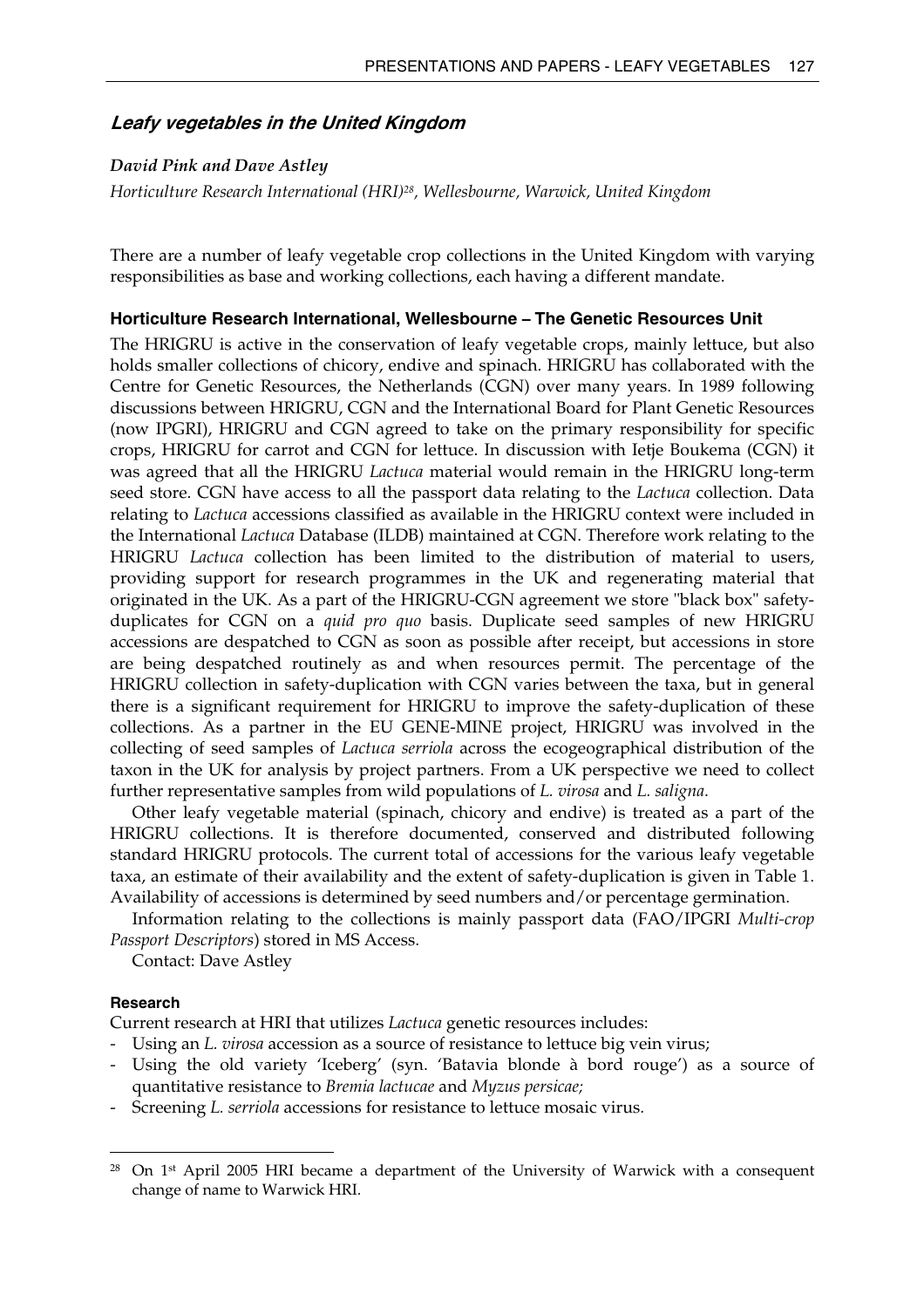| Genus / species       | No. of accessions | No. available             | Safety-duplicated |
|-----------------------|-------------------|---------------------------|-------------------|
| Lactuca               |                   |                           |                   |
| aculeata              | 1                 |                           | no                |
| alpina                |                   |                           | no                |
| altaica               | 12                | 3                         | $\overline{2}$    |
| biennis               |                   |                           |                   |
| canadensis            |                   |                           | no                |
| dentata               |                   |                           | no                |
| livida                | 4                 | $\ensuremath{\mathsf{3}}$ | 1                 |
| perennis              | 8                 |                           | no                |
| quercina              | 2                 |                           | no                |
| sagittata             | 3                 |                           | no                |
| saligna               | 24                | 9                         | 7                 |
| sativa                | 1437              | 769                       | 387               |
| sativa var. angustana | 8                 | 4                         | 4                 |
| scariola              | 3                 |                           | no                |
| serriola              | 115               | 24                        | 30                |
| serriola?             | 2                 |                           | no                |
| squarrosa             |                   |                           | no                |
| tatarica              | $\overline{c}$    |                           | no                |
| viminea               | 3                 | 3                         | $\overline{2}$    |
| virosa                | 26                | 16                        | 12                |
| <b>Cichorium</b>      |                   |                           |                   |
| endivia               | 31                | 24                        | 3                 |
| intybus               | 31                | 14                        | 8                 |
| <b>Spinacia</b>       |                   |                           |                   |
| oleracea              | 124               | 100                       | 106               |

| Table 1. HRIGRU leafy vegetables collections |
|----------------------------------------------|
|----------------------------------------------|

## **Henry Doubleday Research Association, Ryton-on-Dunsmore**

HDRA holds a collection of "heritage" varieties which are no longer available commercially. The collections are distributed to HDRA members and amateur gardeners, who also act as seed donors and multipliers. A majority of these accessions are duplicated at HRIGRU.

Contact: Bob Sherman.

Web site: http://www.hdra.org.uk

## **Royal Horticultural Society**

The RHS maintains the UK national collection of rhubarb varieties plus some accessions of *Rheum* spp*.* at its garden at Harlow Carr, Yorkshire. The collection of over 130 accessions includes wild Asian species, medicinal and decorative species such as *Rheum palmatum* and Victorian culinary cultivars such as 'Prince Albert' and 'Victoria'. It also includes newer introductions, such as cultivars bred at Stockbridge House research station near Selby, Yorkshire.

Web site: http://www.rhs.org.uk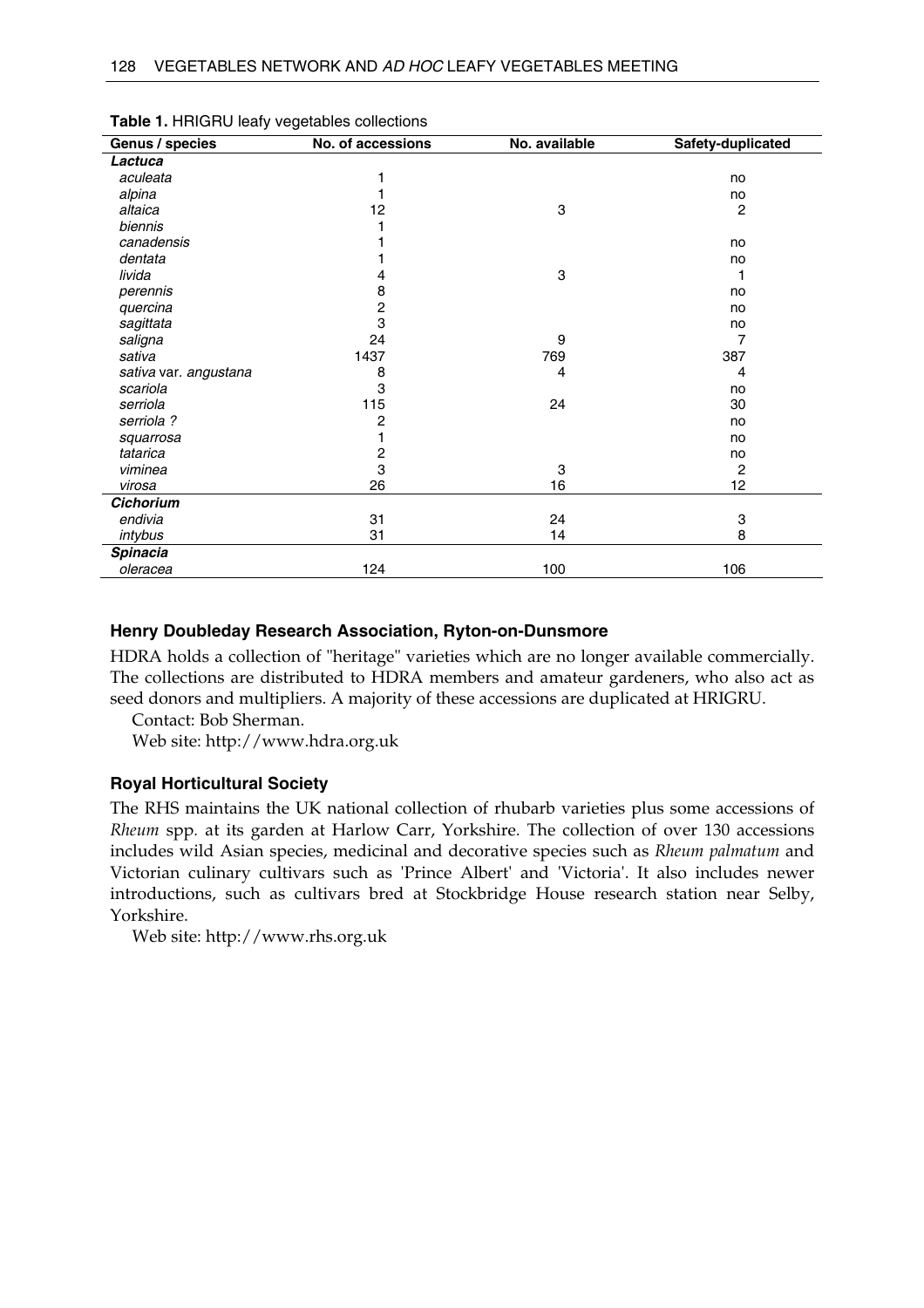# **The International Lactuca Database (ILDB)**

Data provided by I. Boukema, CGN, the Netherlands. The ILDB is searchable on-line at http://www.cgn.wur.nl/pgr/collections/ildb/.

|                                    |             |          | <b>Status of sample</b> |                 |                |       |
|------------------------------------|-------------|----------|-------------------------|-----------------|----------------|-------|
| <b>Collection</b>                  | <b>Wild</b> | Landrace | Breeders'<br>lines      | <b>Cultivar</b> | <b>Unknown</b> | Total |
| Bulgaria, Sadovo, Plovdiv          |             |          |                         | 412             | 171            | 583   |
| Czech Republic, Olomouc            | 195         | 30       | 5                       | 591             | 507            | 1328  |
| France, Brion                      |             |          |                         |                 | 534            | 534   |
| Germany, Braunschweig              | 52          | 11       |                         | 78              | 6              | 147   |
| Germany, Gatersleben               |             |          |                         |                 | 870            | 870   |
| Hungary, Tápiószele                | 20          | 80       |                         |                 | 230            | 330   |
| Iran, Karaj                        |             | 28       |                         |                 |                | 28    |
| The Netherlands, Wageningen        | 838         | 201      | 22                      | 1157            | 141            | 2359  |
| Poland, Skierniewice               | 28          | 56       | 4                       | 194             |                | 283   |
| Portugal, Braga                    |             | 138      |                         |                 |                | 139   |
| Russian Federation, St. Petersburg |             | 57       |                         |                 | 652            | 709   |
| Slovakia, Nove Zamky               |             |          |                         | 8               |                | 8     |
| Slovenia, Ljubljana                |             | 167      |                         | 4               |                | 171   |
| Spain, Valencia                    |             | 237      |                         |                 |                | 244   |
| Spain, Zaragoza                    |             |          |                         | 70              | 402            | 472   |
| Switzerland, Changins, Nyon        |             |          |                         |                 | 32             | 32    |
| Turkey, Izmir                      |             |          |                         |                 | 256            | 256   |
| United Kingdom, Wellesbourne       | 64          | 16       |                         | 676             | 13             | 770   |
| USA, Salinas                       |             |          |                         |                 | 1221           | 1221  |
| USA, Pullman                       | 177         | 124      |                         | 564             | 450            | 1315  |
| <b>Total</b>                       | 1374        | 1145     | 32                      | 3761            | 5716           | 12028 |

## **Number of accessions per institution in the ILDB**

## **Number of accessions per species in the ILDB**

| <b>Species</b>                   | No. of accessions | <b>Species</b>       | No. of accessions |  |  |
|----------------------------------|-------------------|----------------------|-------------------|--|--|
| L. aculeata                      | 6                 | L. sativa            | 9928              |  |  |
| L. altaica                       | 14                | L. sativa x serriola | 21                |  |  |
| L. biennis                       | 5                 | L. scarioloides      | 11                |  |  |
| L. canadensis                    |                   | L. serriola          | 1375              |  |  |
| L. dentata                       |                   | L. squarrosa         |                   |  |  |
| L. dregeana                      |                   | L. tatarica          |                   |  |  |
| L. homblei                       |                   | L. tenerrima         |                   |  |  |
| L. indica                        | 12                | L. viminea           | 14                |  |  |
| L. livida                        | 12                | L. virosa            | 243               |  |  |
| L. perennis                      | 42                | unknown species      | 93                |  |  |
| L. quercina                      |                   | other species*       | 8                 |  |  |
| L. saligna                       | 202               |                      |                   |  |  |
| Total no. of accessions = 12 028 |                   |                      |                   |  |  |

\* L. alpina, L. angustana, L. capensis, L. denticulata, L. georgica, L. raddeana, L. taraxacifolia and L. undulata, each represented by one accession

### **Number of accessions per phenotypic group in the ILDB**

| <b>Species</b> | <b>Phenotypic group</b>  | No. of accessions |
|----------------|--------------------------|-------------------|
| Lactuca sativa | group Butterhead Lettuce | 2492              |
|                | group Cos Lettuce        | 898               |
|                | group Crisp Lettuce      | 656               |
|                | group Cutting Lettuce    | 500               |
|                | group Latin Lettuce      | 84                |
|                | group Oilseed Lettuce    | 8                 |
|                | group Stalk Lettuce      | 127               |
|                | unknown group            | 5163              |
| <b>Total</b>   |                          | 9928              |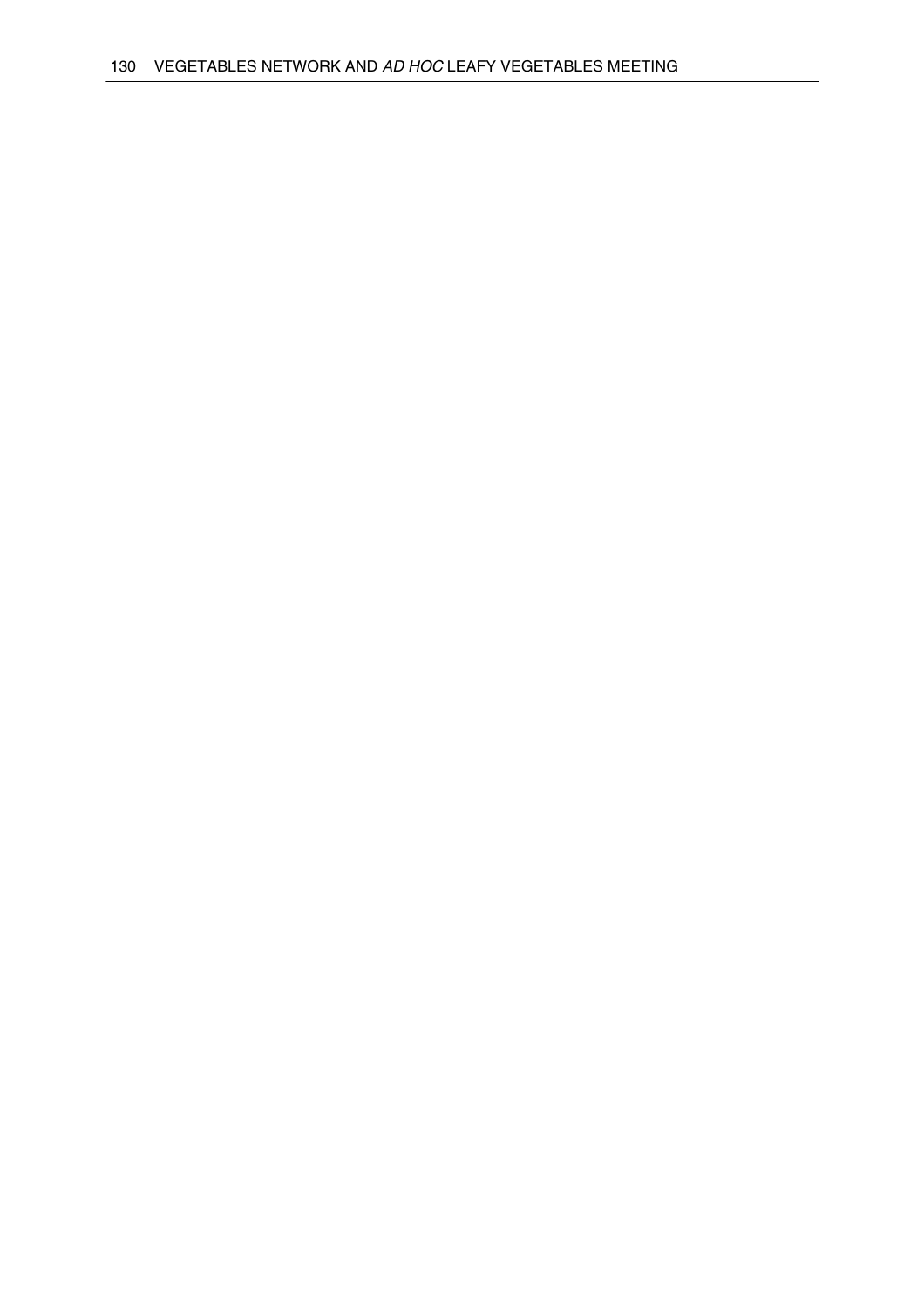# **GENERAL APPENDICES**

| Appendix I. Proposal to the ECP/GR Steering Committee for the establishment<br>of a Cucurbits Working Group                         | 132 |
|-------------------------------------------------------------------------------------------------------------------------------------|-----|
| Appendix II. Proposal to the ECP/GR Steering Committee for the establishment<br>of an ECP/GR Leafy Vegetables Working Group         | 134 |
| Appendix III. Collaboration between genebanks and breeders for the conservation<br>and use of vegetable genetic resources in Europe | 136 |
| <b>Appendix IV. Acronyms and abbreviations</b>                                                                                      | 138 |
| Appendix V. Agenda of the ECP/GR Vegetables Network meeting, 22-24 May 2003,<br><b>Skierniewice, Poland</b>                         | 140 |
| <b>Appendix VI. List of participants</b>                                                                                            | 141 |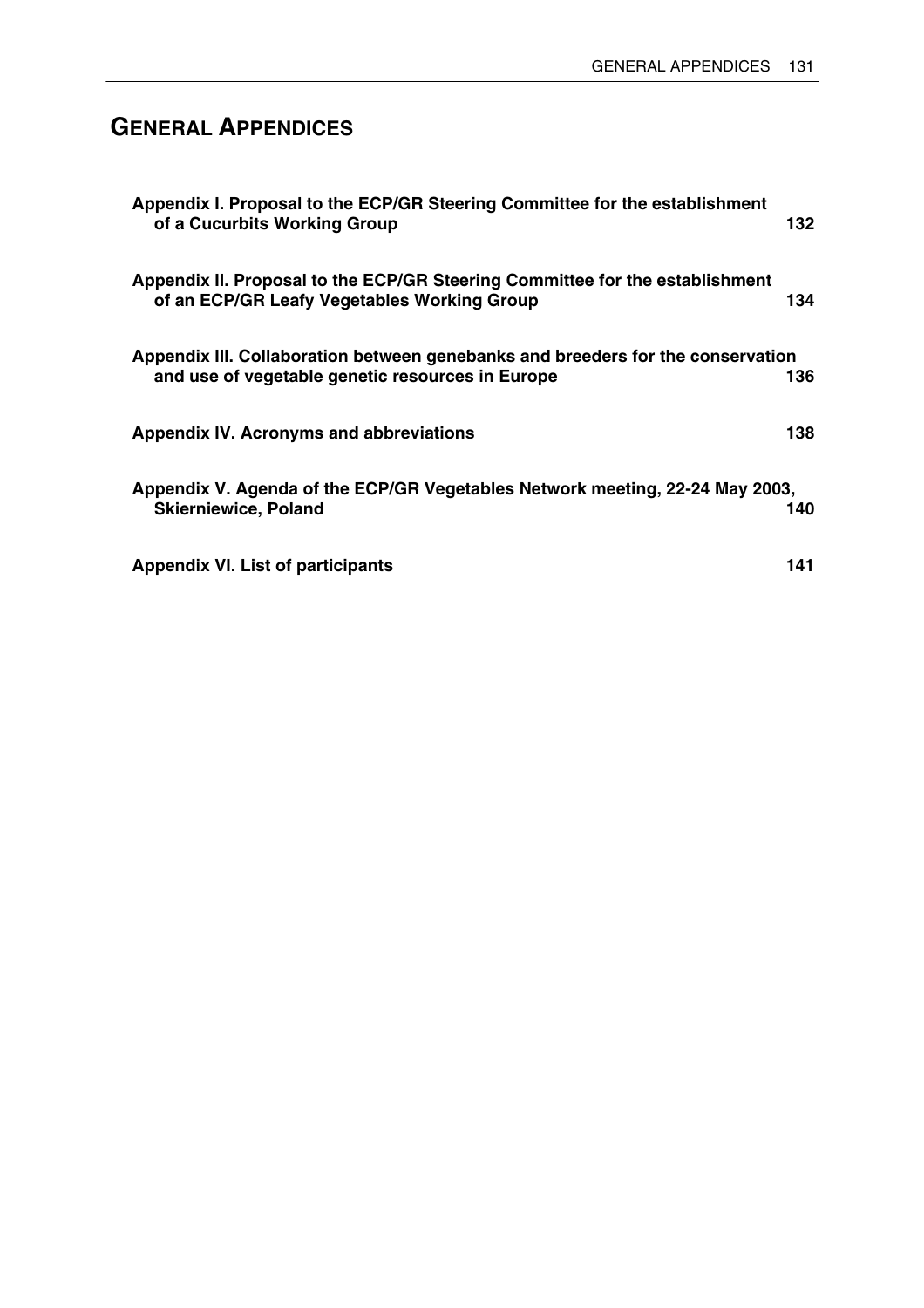# **Appendix I. Proposal to the ECP/GR Steering Committee for the establishment of a Cucurbits Working Group**

### **Cucurbit genetic resources in Europe**

More than 25 000 accessions of cucurbits are currently stored in European genebanks. Approximately half of these accessions belong to the genus *Cucumis*, almost 7000 accessions are of the *Cucurbita* genus and a little more than 4000 of *Citrullus* genus. Most of the collections (23 000 accessions) are made up of the main cultivated species (*Citrullus lanatus, Cucumis melo, C. sativus, Cucurbita maxima, C. pepo, C. ficifolia, C. argyrosperma* and *C. moschata*). Most of them are held in only 10 Institutions, located in Bulgaria, Czech Republic, Germany, Hungary, The Netherlands, Poland, Russian Federation and Spain.

 In spite of this important effort on genetic resources activities on cucurbits there has been no coordinated activities in Europe to collect, conserve, document and make available to users the genetic resources of these crops.

### **Background**

In the *ad hoc* meeting of the Network Coordinating Group on Vegetables held in Vila Real (Portugal) in May 2000, the establishment of three new informal working groups was approved, one of them on cucurbit crops. The first activity was the preparation of a small meeting, in collaboration with the recently approved EU-funded project RESGEN CT99-108 on *Cucumis melo*.

#### **Ad hoc Meeting of the Group**

Within this context, invited partners attended an *ad hoc* meeting in Adana, Turkey organized within the framework of the ECP/GR Vegetables Network and back-to-back with a meeting of the EU-funded project RESGEN CT99-108 on *Cucumis melo.*

 The meeting involved four partners of the EU-funded *Cucumis melo* project (RESGEN-CT99-108) from Portugal, Spain and Turkey, together with representatives from Spain, the Netherlands and Turkey not involved in the project. An additional four experts from countries in Eastern Europe, specifically Bulgaria, Czech Republic, Hungary, and the Russian Federation also participated.

 This informal meeting was held directly following the second annual *Cucumis melo* project meeting 17-19 January 2002. Most of the institutions holding the largest Cucurbitaceae collections in Europe were represented at the meeting, enabling interaction of the project partners with the additional representatives. The purpose of this interaction was to initiate the organization of Cucurbit genetic resources in Europe based upon this EU-project collaboration. Focus areas identified included muskmelon, cucumber, watermelon, squash and pumpkins, as well as other minor cucurbits such as *Lagenaria*, *Benincasa*, *Momordica*, etc.

 The group discussed all the aspects of genetic resources conservation for these genera, highlighting specific areas requiring immediate actions. The importance of pursuing a number of collaborative objectives was also agreed upon. The most relevant were the following:

The establishment of a European Central Cucurbits Database (ECCUDB). It is being currently developed by the Center for the Conservation and Improvement of the Agrodiversity at the Polytechnic University of Valencia, Spain. Initially this will be limited to passport data stored in the FAO/IPGRI *Multi-crop Passport Descriptors* format. At this moment passport data of more than 8000 accessions are included.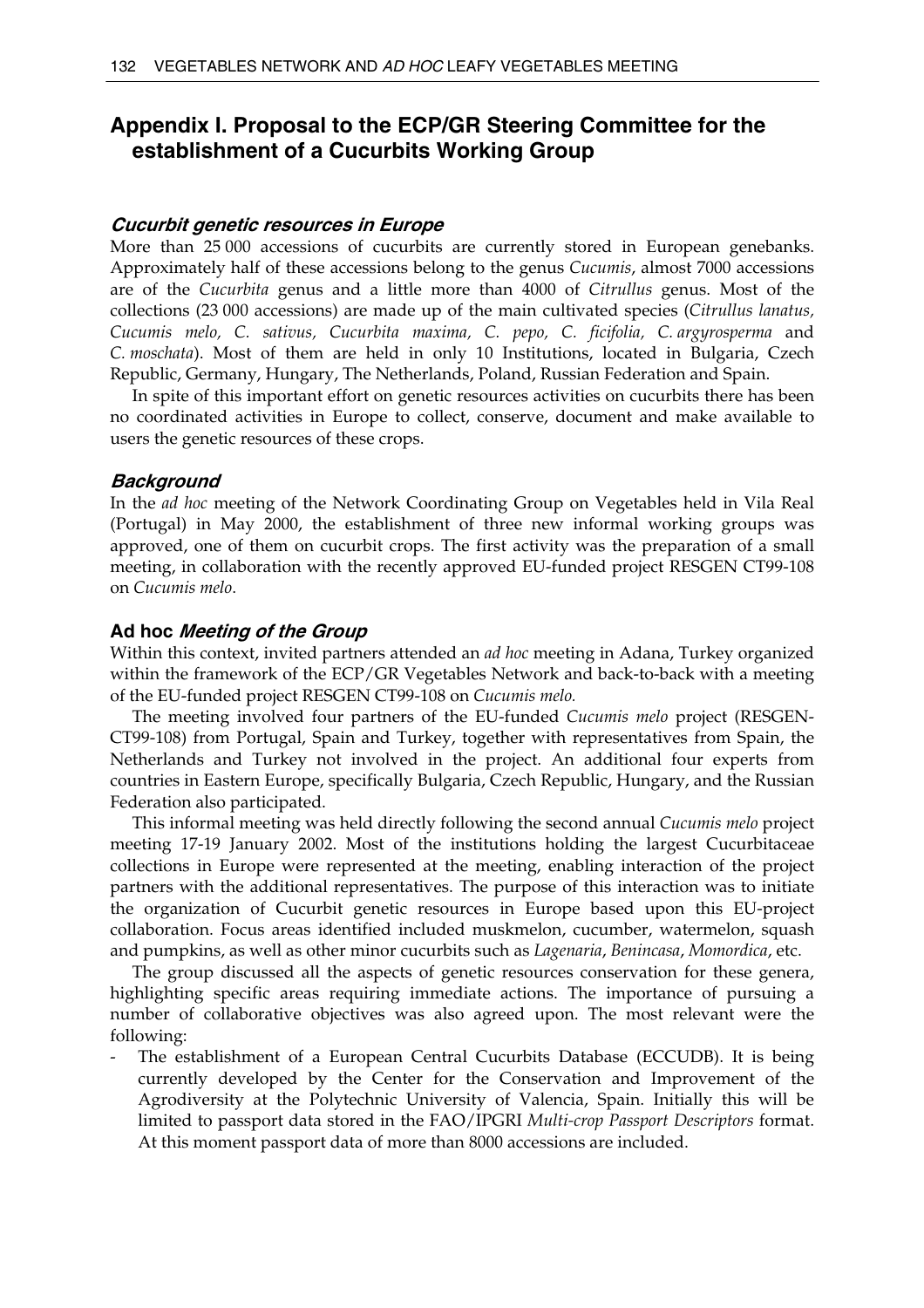- Revision of the current level of safety-duplication and long-term storage facilities for genetic resources of Cucurbits. The participants felt that the establishment of the European database would provide a better basis for the coordination of this important task. A plan of action was already agreed during the meeting.
- Improve and harmonize the seed regeneration and characterization protocols for Cucurbits in Europe. Planning to do this task was also developed during the meeting.

 During the Vegetables Network and *ad hoc* Leafy Vegetables meeting held in Skierniewice, Poland in May 2003, other countries attending this meeting expressed their interest in participating in the activities of the Cucurbits group. These countries were Armenia, Israel, Poland and Ukraine. Italy was contacted after this meeting, expressing also its interest. The actions and proposals of the Informal Cucurbits Working Group were presented during this meeting. These actions were the following:

 **Documentation:** proceed with the development of the Central Cucurbits Database at the Polytechnic University of Valencia (UPV, Spain).

 **Characterization:** establishment of Minimum descriptor lists for melon, cucumber, watermelon, pumpkin and minor cucurbits. Responsibility is shared between the members.

 **Safety-duplication:** the level of safety-duplication, long-term conservation facilities and availability to host black boxes was stated by each institution during the first meeting. Partners will be encouraged to make plans for safety-duplication.

### **Proposal**

To formalize this networking initiative, strengthen European collaboration and to ensure more stable financial support, as focal person on Cucurbits, I submit a request for the establishment of a Working Group on Cucurbitaceae to the next meeting of the Steering Committee of ECP/GR, to be held in 2003 for your consideration and approval.

Fernando Nuez Viñals Focal person on Cucurbits Director of the Center for the Conservation and Improvement of the Agrodiversity Polytechnic University of Valencia SPAIN Email: fnuez@btc.upv.es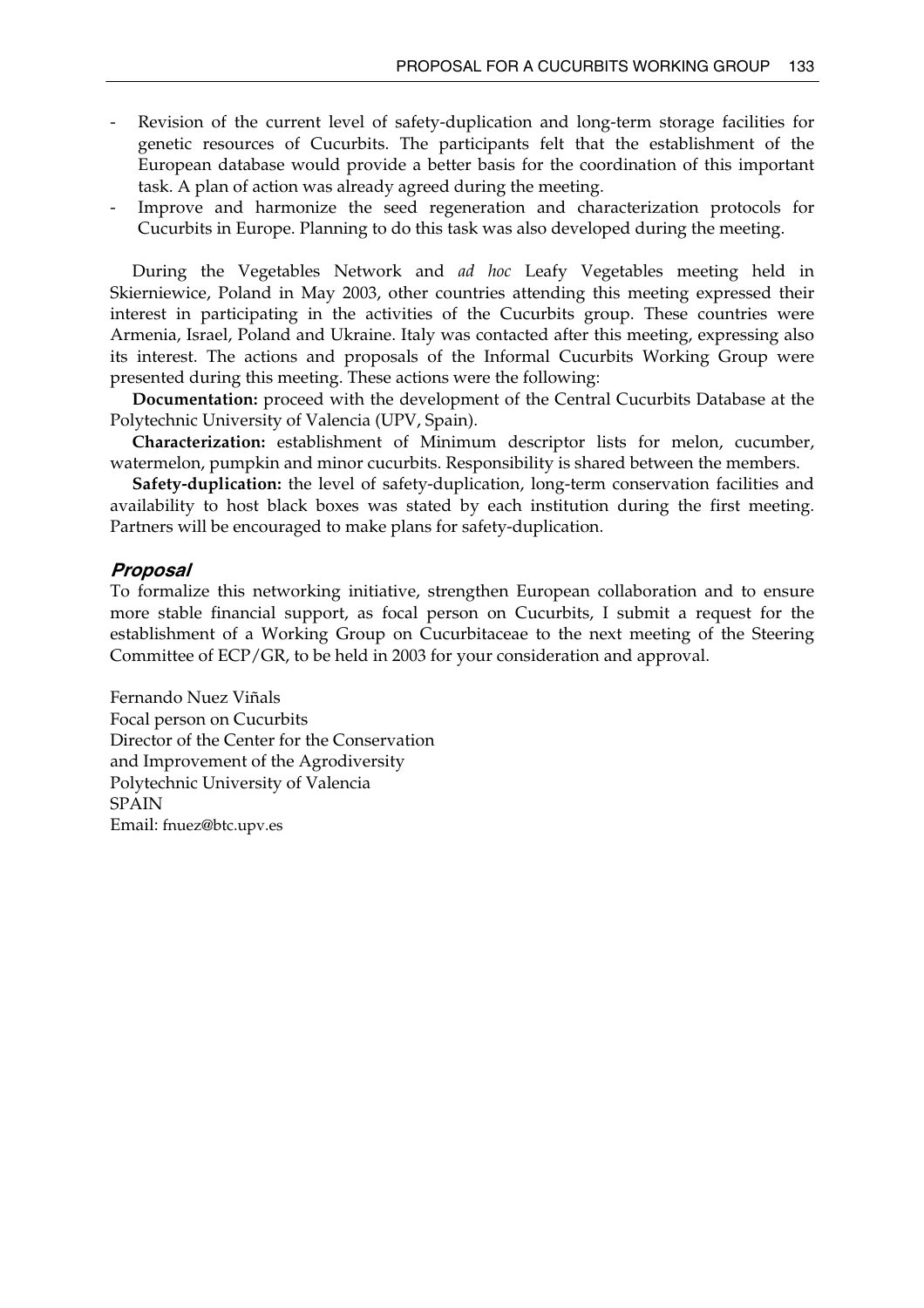# **Appendix II. Proposal to the ECP/GR Steering Committee for the establishment of an ECP/GR Leafy Vegetables Working Group**

# **Importance of leafy vegetables**

The group of leafy vegetables is represented by a large number of vegetable crops from different botanical families. At least eight species belonging to the six families are considered economically important. Leafy vegetables belongs to the most important vegetable crops in Europe29,30,31, for example, the world lettuce seed market is about 80 million Euro, of which about 50% is in Europe.

# **Leafy vegetables genetic resources in Europe**

In Europe there are at least 17 institutions conserving leafy vegetables genetic resources with more than 12 000 accessions (41 plant species; 10 crops, 31 wild relatives) currently stored in European collections. Approximately 82% of these accessions are represented by lettuce (*Lactuca sativa*) and wild *Lactuca* spp. The second and third most important crops in genetic resources collections are spinach (ca. 9% accessions) and *Cichorium* (ca. 7% accessions). Most of these leafy vegetable accessions are held in the Czech Republic, France, Germany, Hungary, The Netherlands, Poland, Spain, Turkey and UK.31 There is increasing interest of breeders in the utilization of germplasm from these collections.31,32,33

# **Background**

In May 2000, in Vila Real (Portugal) the ECP/GR Vegetables Network Coordinating Group considered the importance of extending collaborative action to new vegetables crops. Within this context, I.W. Boukema (CGN, Wageningen, The Netherlands) and A. Lebeda (Palacký University, Olomouc, Czech Republic) were invited to prepare and present a very detailed survey on leafy vegetables germplasm and their status in Europe<sup>31</sup>. From this presentation and the following discussion, it became evident that the leafy vegetables genetic resources were underestimated within the scope of ECP/GR and there was a strong need to improve and coordinate activities in this area. A decision was made that the main focus should be on lettuce, spinach and *Cichorium*. During the same meeting A. Lebeda and I.W. Boukema were invited to act as focal persons for a "Leafy Vegetables Informal Group" with responsibility to coordinate future ECP/GR activities related to leafy vegetables genetic resources. The first meeting of the "Leafy Vegetables Informal Group" was organized as *ad hoc* meeting during the ECP/GR Vegetables Network meeting (22-24 May, Skierniewice, Poland). The objective of this first *ad hoc*  meeting of a "Leafy Vegetables Informal Group" was to start collaboration on leafy vegetables genetic resources (esp. lettuce, spinach, *Cichorium*) between European partners. This meeting brought together representatives of the significant institutions holding collections of lettuce, spinach, *Cichorium*, and their wild relatives. The participants developed the objectives, a workplan for future activities and the management of the Group.<sup>34</sup> The group expressed strong

 $\overline{a}$ <sup>29</sup> George, A.T. 1999. Vegetable Seed Production,  $2^{nd}$  edition. CABI Publishing, Wallingford, UK.<br><sup>30</sup> Ryder, E.J. 1999. Lettuce, endive and chicory. CABI Publishing, Wallingford, UK.

<sup>31</sup> Lebeda, A. and I.W. Boukema. 2001. Leafy Vegetables Genetic Resources. Pp. 48-57 *in* Report of a Network Coordinating Group on Vegetables, *ad hoc* meeting, 26-27 May 2000, Vila Real, Portugal

<sup>(</sup>L. Maggioni and O. Spellman, compilers). International Plant Genetic Resources Institute, Rome, Italy. 32 Lebeda, A. and E. K<sup>ĥ</sup>ístková, editors. 1999. EUCARPIA Leafy Vegetables ´99. Palacký University,

Olomouc, Czech Republic. 33 Hintum, Th.J.L. van, A. Lebeda, D.A. Pink and J.W. Schut, editors. 2003. EUCARPIA Leafy Vegetables Conference 2003, Proceedings of the EUCARPIA Meeting on Leafy Vegetables Genetics and Breeding, 19-21 March 2003, Noordwijkerhout, The Netherlands. Centre for Genetic Resources, The Netherlands (CGN), Wageningen, The Netherlands.

<sup>34</sup> This volume, pp. 82-85.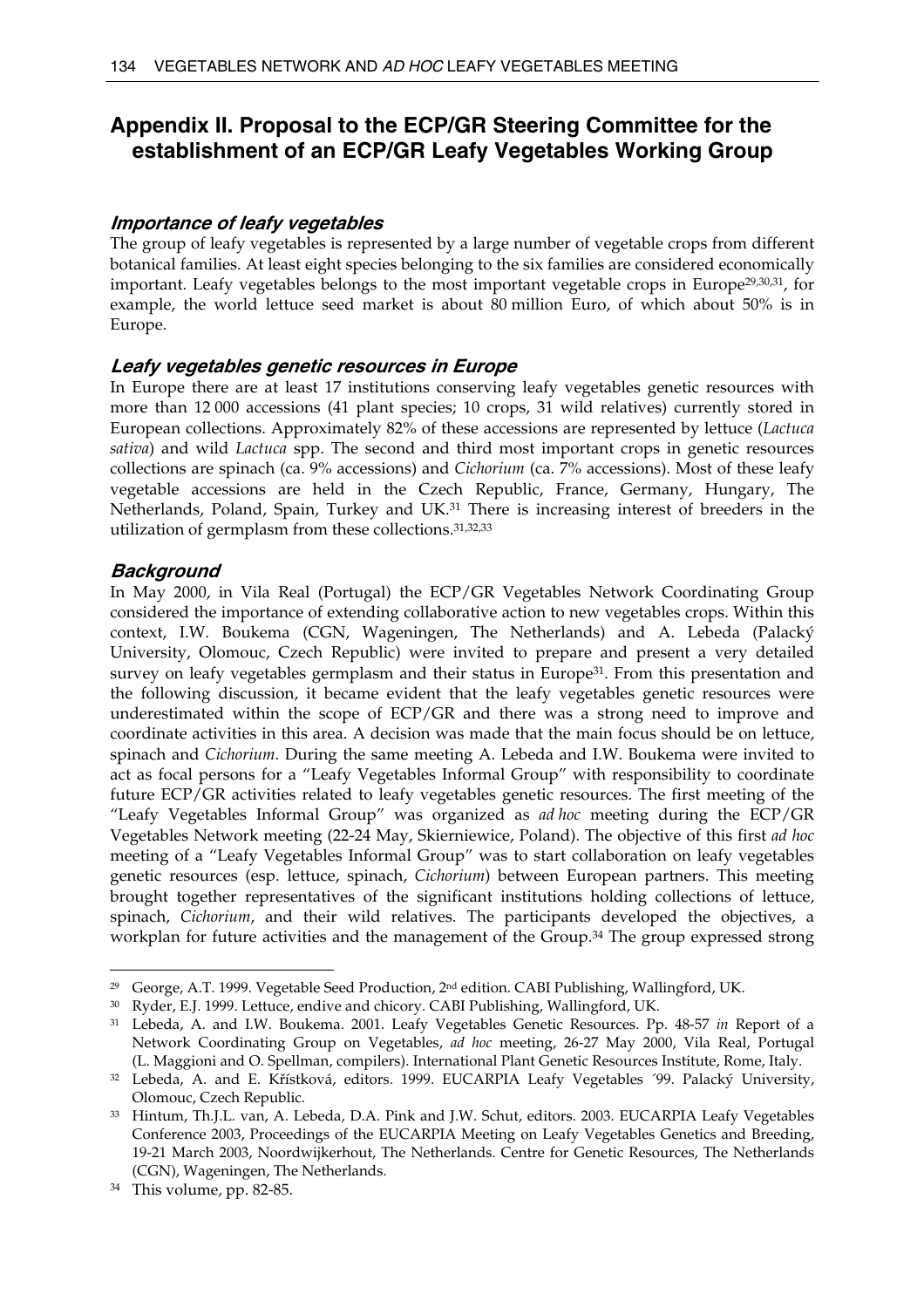views on the need to continue the work and concluded that a recommendation be forwarded to the ECP/GR Steering Committee seeking the formal establishment of a Leafy Vegetables Working Group within the ECP/GR Vegetables Network.

 The agreed list of actions has already led to some significant developments and detailed objectives were discussed during the Skierniewice ECP/GR Vegetables Network and *ad hoc* Leafy Vegetables meeting.

# **Objectives**

- Create an inventory of leafy vegetables germplasm, including minor leafy vegetables
- Create European databases for spinach and *Cichorium*
- Re-examine passport descriptor lists and characterization protocols in order to improve standardization and to develop minimum descriptors
- To obtain information about the status of regeneration, improve and harmonize protocols for seed regeneration and seed storage
- To obtain information about the status of safety duplications in all collections, including minor leafy vegetable crops
- Identify, where possible, the most original samples (MOS) of wild *Lactuca* spp. in the collections by the database manager in cooperation with the collection holders. The information would be added to the International Lettuce Database (ILDB).
- Increase cooperation in collecting activities with the countries of origin of the three crops (lettuce, spinach, *Cichorium*) and associated wild relatives
- Identify the taxonomic status of invalidated (wild) species/accessions maintained in genebank(s)
- The group expressed interest to apply for a EU project focused on leafy vegetables
- Disseminate results and achievements.

# **Leafy Vegetables Working Group management**

In agreement with the Skierniewice *ad hoc* meeting34, Aleš Lebeda, would act as the lead focal person of the Working Group together with I.W. Boukema. They would initiate and coordinate the objective-related activities to be carried out by each member of participating countries. One of the major tasks will be to establish a network of stakeholders for leafy vegetables genetic resources on a country level. General information collected relating to the Working Group objectives (Lebeda and Boukema 200131*,* 200334), together with the experience obtained from projects e.g. the GENE-MINE project, will be the guideline for developing further activities up to the end of 2004. Once established, the Leafy Vegetables Working Group will continue its activities as an independent Working Group within the ECP/GR framework.

 Formalization of an ECP/GR Working Group on Leafy Vegetables, accompanied by limited funding to hold a small meeting in 2005 would be sufficient to expand current collaboration to the entire European region focusing on the most important leafy vegetables for the Region. We believe that the establishment of a Leafy Vegetables Working Group within the ECP/GR Vegetables Network will initiate a more productive collaboration on leafy vegetables genetic resources in Europe. The group members appreciate the encouragement and support of the ECP/GR Steering Committee.

Aleš Lebeda (Palacký University, Faculty of Science, Department of Botany, Olomouc, Czech Republic)

Ietje W. Boukema (Centre for Genetic Resources, Wageningen, The Netherlands)

28 August 2003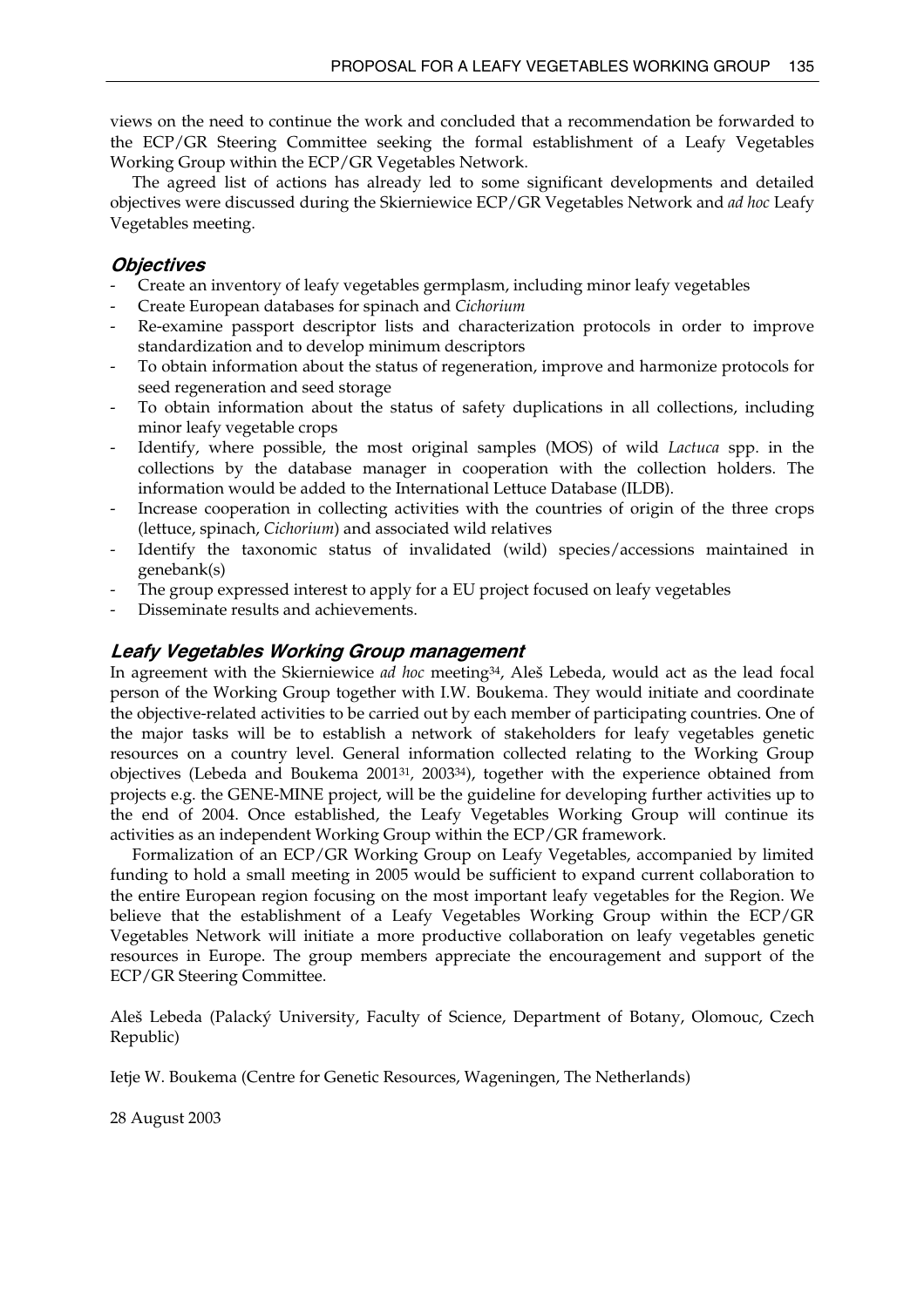# **Appendix III. Collaboration between genebanks and breeders for the conservation and use of vegetable genetic resources in Europe**

An initiative taken by the ECP/GR Secretariat to strengthen collaboration between genebanks and the private sector for the regeneration of endangered vegetable accessions was proposed during the ECP/GR Vegetables Network meeting in Skierniewice, Poland in May 2003 (see p. 8, this volume). The proposal was welcomed by the Network and the ECP/GR Secretariat was given responsibility to collect requests for help from genebanks and offers to contribute to regeneration work by breeding companies. As of June 2005, several expressions of interest in this initiative were obtained from breeders from various European countries, both from the private and public sector. However, there were no corresponding requests from genebanks to use the services of the breeders.

 As positive results, a couple of bilateral and within-country initiatives were started following the ECP/GR proposal, but none of them required the coordination of the Secretariat or any legal or technical advice:

- In Germany, the genebank of IPK found private partners who were willing to help in the regeneration of wild *Allium* accessions.
- In Italy, the University of Catania signed a Memorandum of Understanding with a consortium of private breeders establishing conditions for activities of mutual interest regarding regeneration, characterization and evaluation of vegetable species i.e. Brassicaceae, Solanaceae, Liliaceae and Umbelliferae.

Table 1 summarizes the information available at time of publication.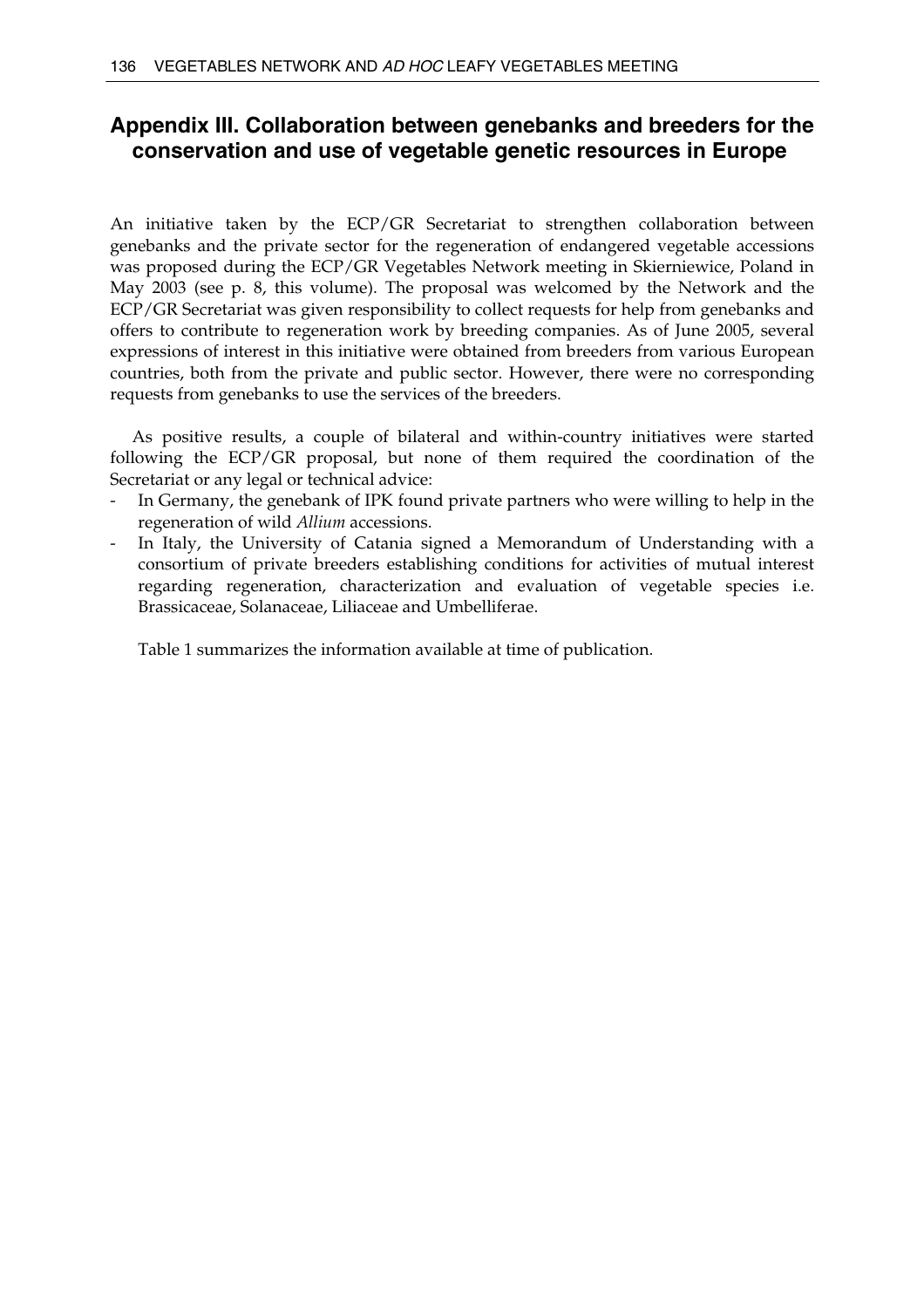| Country                            | <b>Institute / Company</b><br>(contact person)                                                                                    | Scope of collaboration                                                                                               | Information<br>provided by |
|------------------------------------|-----------------------------------------------------------------------------------------------------------------------------------|----------------------------------------------------------------------------------------------------------------------|----------------------------|
| <b>Genebanks</b>                   |                                                                                                                                   |                                                                                                                      |                            |
| Germany                            | Institut für Pflanzengenetik und<br>Seed propagation of wild<br>Kulturpflanzenforschung (IPK)<br>species of Allium<br>(J. Keller) |                                                                                                                      | J. Keller (IPK)            |
| Italy                              | Dipartimento di OrtoFloroArboricoltura<br>e Tecnologie Agroalimentari<br>(DOFATA), Università di Catania<br>(F. Branca)           | Various vegetable<br>species i.e.<br>Brassicaceae,<br>Solanaceae, Liliaceae,<br>Umbelliferae                         | L. Maggioni (IPGRI)        |
| <b>Breeders and other partners</b> |                                                                                                                                   |                                                                                                                      |                            |
| Germany                            | Marner GZG Saaten AG<br>(M. Rauber)                                                                                               | Allium initiatives                                                                                                   | J. Keller (IPK)            |
|                                    | Calbenser Handelsgesellschaft mbH<br>(R. Tischer)                                                                                 | Allium initiatives                                                                                                   | J. Keller (IPK)            |
| <b>Italy</b>                       | Peotec Seeds<br>(P. Passeri)                                                                                                      | n.s.                                                                                                                 | L. Maggioni (IPGRI)        |
|                                    | Istituto Sperimentale Agronomico (ISA)<br>(D. De Giorgio)                                                                         | n.s                                                                                                                  | C. Fideghelli (ISF)        |
|                                    | Istituto Sperimentale per le Colture<br>Industriali (ISCI)<br>(P. Ranalli)                                                        | n.s.                                                                                                                 | C.Fideghelli (ISF)         |
|                                    | Istituto Sperimentale per<br>l'Agrumicoltura (ISA)<br>(G. Reforgiato Recupero)                                                    | n.s.                                                                                                                 | C. Fideghelli (ISF)        |
|                                    | Istituto Sperimentale per la<br>Frutticoltura (ISF)<br>(C. Fideghelli)                                                            | n.s.                                                                                                                 | C. Fideghelli (ISF)        |
|                                    | Consorzio per la Valorizzazione delle<br>Sementi (CONVASE)<br>(A. Lipparini)                                                      | n.s.                                                                                                                 | F. Branca (DOFATA)         |
| <b>The Netherlands</b>             | Enza Zaden Company<br>(n.s.)                                                                                                      | Regeneration of<br>endangered material of<br>vegetable species                                                       | M.C. Daunay (INRA)         |
|                                    | Dutch Allium breeders united in<br>Plantum NL<br>(n.s.)                                                                           | Regeneration of Allium<br>species under the<br>coordination of CGN                                                   | I. Boukema (CGN)           |
|                                    | Dutch Leafy Vegetables breeders<br>united in Plantum NL<br>(n.s.)                                                                 | Regeneration of leafy<br>vegetable material of<br>endangered collections,<br>under the coordination of<br><b>CGN</b> | I. Boukema (CGN)           |
| <b>Slovak Republic</b>             | Slovak Association of Seed Traders<br>and Breeders (SASTAB)<br>(F. Debre)                                                         | n.s.                                                                                                                 | J. Turok (IPGRI)           |
| Spain                              | Seminis Vegetable Seeds Ibérica S.A.<br>(G. Anastasio Ramón)                                                                      | n.s.                                                                                                                 | M.J. Díez Niclós (UPV)     |

**Table 1.** Expressions of interest to participate in genebank–breeder collaboration as of June 2005 (partners currently involved in bilateral collaboration are shaded)

n.s. = not specified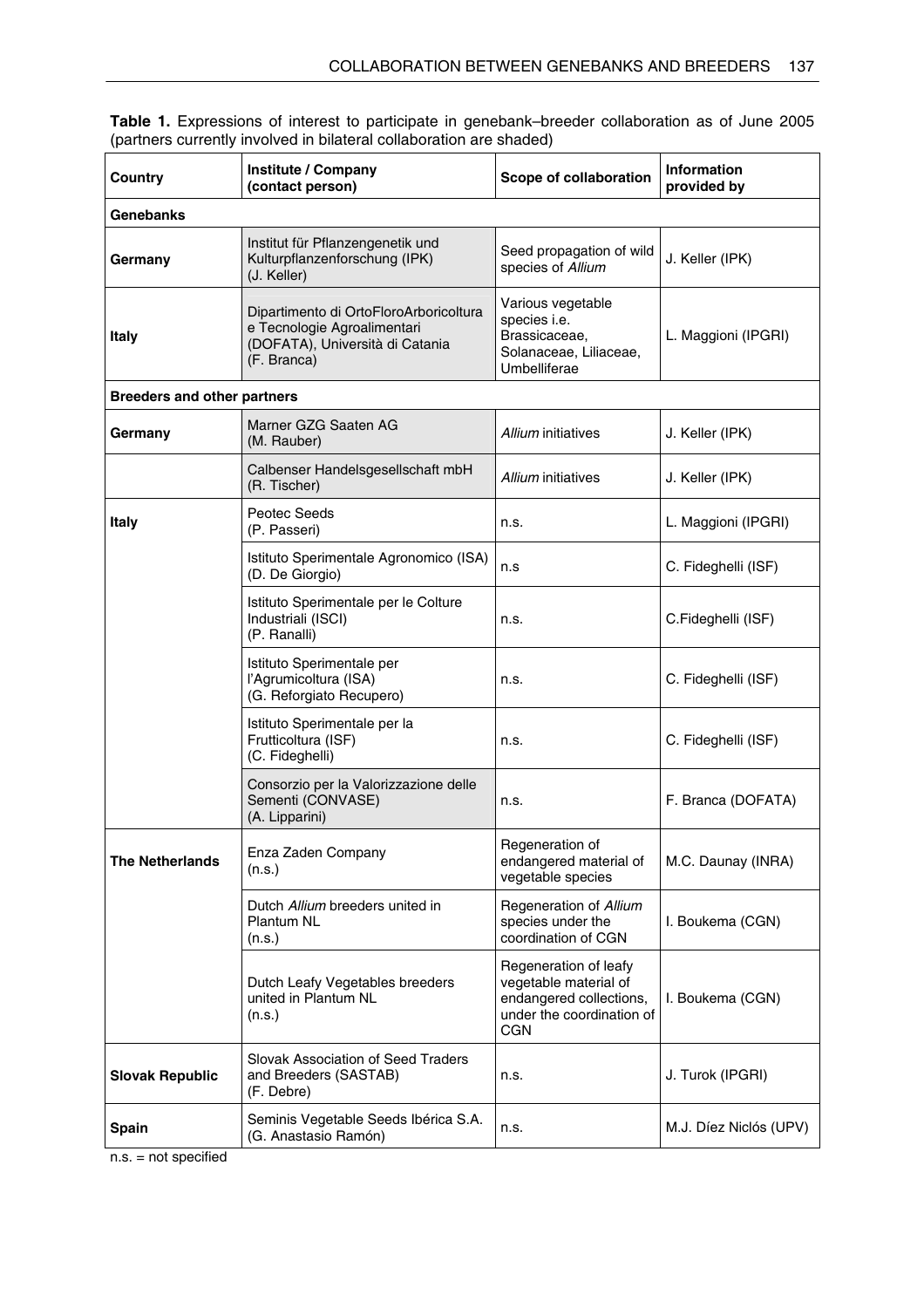# **Appendix IV. Acronyms and abbreviations**

| <b>AFCEV</b>    | Association Française pour la Conservation des Espèces Végétales (French<br>Association for the Conservation of Plant Species), France                                                   |
|-----------------|------------------------------------------------------------------------------------------------------------------------------------------------------------------------------------------|
| AFLP            | amplified fragment length polymorphism                                                                                                                                                   |
| <b>AGES</b>     | Österreichische Agentur für Gesundheit und Ernährungssicherheit GmbH (Austrian<br>Agency for Health and Food Safety), Austria                                                            |
| <b>ARO</b>      | Agricultural Research Organization, The Volcani Center, Bet Dagan, Israel                                                                                                                |
| <b>BAZ</b>      | Bundesanstalt für Züchtungsforschung an Kulturpflanzen (Federal Centre for<br>Breeding Research on Cultivated Plants), Quedlinburg, Germany                                              |
| <b>BGHZ</b>     | Banco de Germoplasma Hortícola de Zaragoza (Zaragoza Germplasm Bank), Spain                                                                                                              |
| <b>BMBF</b>     | Bundesministerium für Bildung und Forschung (Federal Ministry of Education and<br>Research), Germany                                                                                     |
| <b>BPGV</b>     | Banco Português de Germoplasma Vegetal (Portuguese Plant Germplasm Bank),<br>Braga, Portugal                                                                                             |
| Bras-EDB        | Brassica European Database                                                                                                                                                               |
| <b>BRG</b>      | Bureau des Ressources Génétiques (Genetic Resources Board), Paris, France                                                                                                                |
| <b>CBD</b>      | Convention on Biodiversity                                                                                                                                                               |
| <b>CCDB</b>     | Central Crop Database                                                                                                                                                                    |
| <b>CGN</b>      | Centre for Genetic Resources, the Netherlands, Wageningen                                                                                                                                |
| <b>CIFA</b>     | Centro de Investigación y Formación Agroalimentaria (Agricultural Research and<br>Training Centre), Spain                                                                                |
| <b>CMS</b>      | cytoplasmic male sterility                                                                                                                                                               |
| <b>COMAV</b>    | Centro de Conservación y Mejora de la Agrodiversidad Valenciana (Centre for the<br>Conservation and Breeding of the Agricultural Biodiversity), Valencia, Spain                          |
| <b>CRF</b>      | Centro de Recursos Fitogenéticos (Centre for Plant Genetic Resources), Spain                                                                                                             |
| <b>CRRG</b>     | Centre Régional de Ressources Génétiques Nord Pas-de-Calais (Regional Centre for<br>Genetic Resources of Nord Pas-de-Calais), France                                                     |
| <b>CTIFL</b>    | Centre Technique des Fruits et Légumes (Technical Centre for Fruit and Vegetables),<br>France                                                                                            |
| <b>CTPS</b>     | Comité Technique Permanent de la Sélection (Permanent Technical Committee for<br>Plant Breeding), France                                                                                 |
| DvP-CLO         | Departement voor Plantengenetica en -veredeling - Centrum voor Landbouwkundig<br>Onderzoek (Department of Plant Genetics and Breeding - Agricultural Research<br>Centre), Melle, Belgium |
| EADB            | European Allium Database                                                                                                                                                                 |
| <b>ECCUDB</b>   | European Central Cucurbits Database                                                                                                                                                      |
| ECP/GR          | European Cooperative Programme for Crop Genetic Resources Networks                                                                                                                       |
| <b>EGGNET</b>   | <b>EGGplant NETwork</b>                                                                                                                                                                  |
| <b>EPGRIS</b>   | European Plant Genetic Resources Information Infra-Structure                                                                                                                             |
| <b>ESVC</b>     | Experimental Station for Vegetable Crops, Gorna Oryahovitsa, Bulgaria                                                                                                                    |
| EU              | European Union                                                                                                                                                                           |
| <b>EUCARPIA</b> | European Association for Research on Plant Breeding                                                                                                                                      |
| <b>EUDB</b>     | European Umbellifer Database                                                                                                                                                             |
| <b>EUFORGEN</b> | European Forest Genetic Resources Programme                                                                                                                                              |
| <b>EURISCO</b>  | European Plant Genetic Resources Search Catalogue                                                                                                                                        |
| <b>FNAMS</b>    | Fédération Nationale des Agriculteurs Multiplicateurs de Semences (National<br>Federation of Seed Producers), France                                                                     |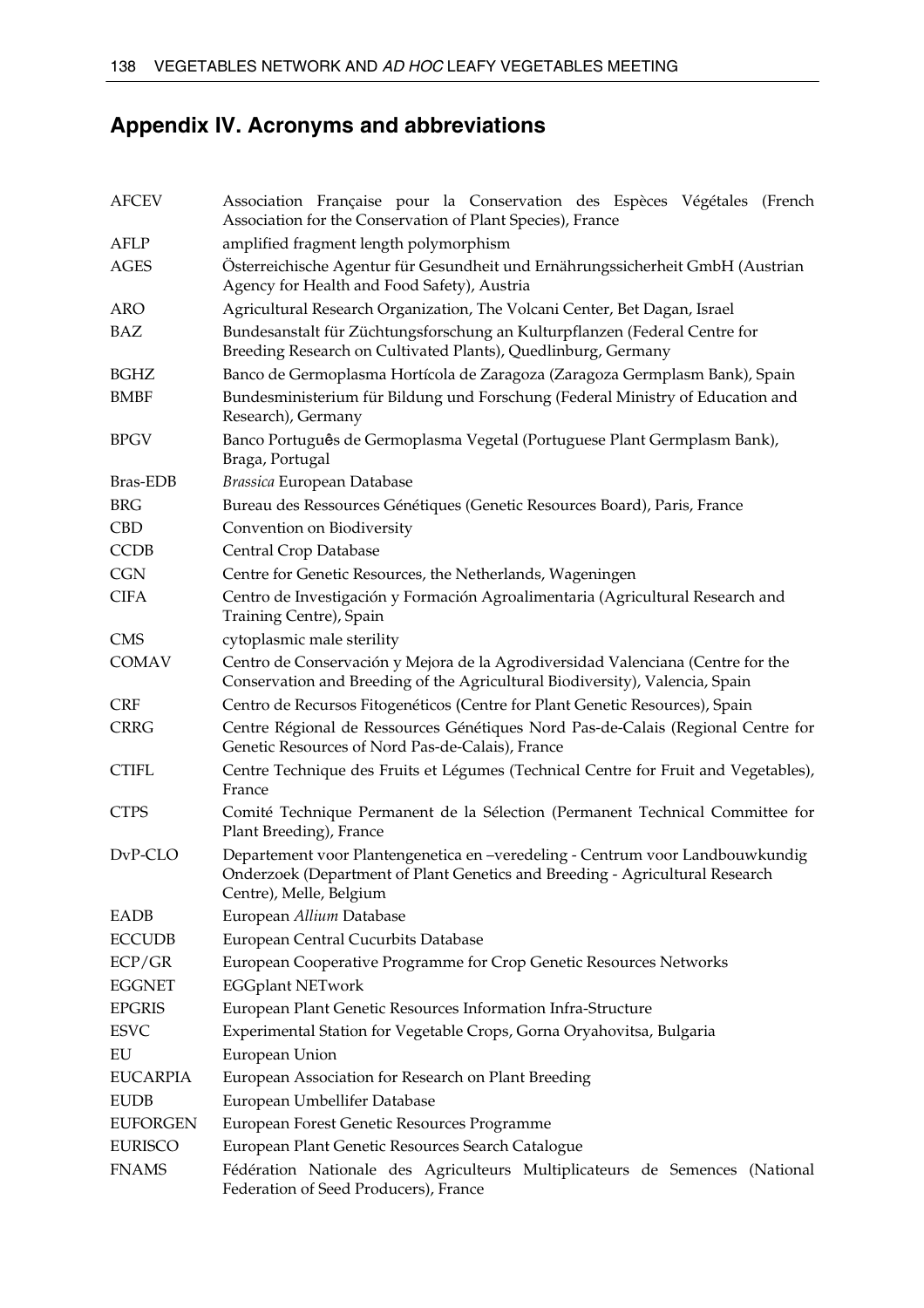| <b>FNPE</b>  | Fédération Nationale des Producteurs d'Endives (National Federation of Chicory<br>Producers), France                                                         |
|--------------|--------------------------------------------------------------------------------------------------------------------------------------------------------------|
| <b>GEVES</b> | Groupe d'Etude et de contrôle des Variétés et des Semences (Group for the Study and<br>Monitoring of Varieties and Seeds), France                            |
| <b>GMO</b>   | genetically modified organism                                                                                                                                |
| <b>HDRA</b>  | Henry Doubleday Research Association, Ryton-on-Dunsmore, United Kingdom                                                                                      |
| <b>HRI</b>   | Horticulture Research International, Wellesbourne, United Kingdom                                                                                            |
| IB           | Institute of Botany, Vilnius, Lithuania                                                                                                                      |
| IGB          | Israeli Gene Bank for Agricultural Crops                                                                                                                     |
| <b>IHC</b>   | Institute of Horticulture and Canning, Plovdiv, Bulgaria                                                                                                     |
| <b>ILDB</b>  | International Lactuca Database                                                                                                                               |
| <b>INH</b>   | Institut National d'Horticulture (National Institute of Horticulture), Angers, France                                                                        |
| <b>INIA</b>  | Instituto Nacional de Investigación y Tecnología Agraria y Alimentaria (National<br>Institute of Food and Agriculture Investigation and Technology), Spain   |
| <b>INRA</b>  | Institut National de la Recherche Agronomique (National Institute for Agronomical<br>Research), France                                                       |
| <b>IPGR</b>  | Institute of Plant Genetic Resources "K. Malkov", Sadovo, Plovdiv, Bulgaria                                                                                  |
| <b>IPK</b>   | Institut für Pflanzengenetik und Kulturpflanzenforschung (Institute for Plant<br>Genetics and Crop Plant Research), Gatersleben, Germany                     |
| LIH          | Lithuanian Institute of Horticulture, Babtai, Lithuania                                                                                                      |
| <b>LMV</b>   | Lettuce mosaic virus                                                                                                                                         |
| <b>MAPA</b>  | Ministerio de Agricultura, Pesca y Alimentación (Ministry of Agriculture, Fisheries<br>and Food), Spain                                                      |
| <b>MCPD</b>  | Multi-crop Passport Descriptors                                                                                                                              |
| <b>MOS</b>   | most original sample                                                                                                                                         |
| <b>MTA</b>   | Material Transfer Agreement                                                                                                                                  |
| <b>NGB</b>   | Nordic Gene Bank, Alnarp, Sweden                                                                                                                             |
| <b>NGO</b>   | non-governmental organization                                                                                                                                |
| PBAI         | Plant Breeding and Acclimatization Institute, Radzików, Poland                                                                                               |
| <b>PGRFA</b> | Plant Genetic Resources for Food and Agriculture                                                                                                             |
| PRI          | Plant Research International, Wageningen, The Netherlands                                                                                                    |
| RCA          | Institute for Agrobotany, Tápiószele, Hungary                                                                                                                |
| <b>RHS</b>   | Royal Horticultural Society, United Kingdom                                                                                                                  |
| <b>RICP</b>  | Research Institute of Crop Production, Prague-Ruzyne, Czech Republic                                                                                         |
| <b>RIVC</b>  | Research Institute for Vegetable Crops, Skierniewice, Poland                                                                                                 |
| <b>SIA</b>   | Servicio de Investigación Agroalimentaria (Agricultural Research Service), Spain                                                                             |
| <b>SNES</b>  | Station Nationale d'Essais de Semences (National Seed Testing Station), France                                                                               |
| <b>UPOV</b>  | Union internationale pour la protection des obtentions végétales (International Union<br>for the Protection of New Varieties of Plants), Geneva, Switzerland |
| <b>UPV</b>   | Universidad Politécnica de Valencia (Polytechnic University of Valencia), Spain                                                                              |
| <b>USDA</b>  | United States Department of Agriculture                                                                                                                      |
| <b>ARS</b>   | Agricultural Research Service (USDA)                                                                                                                         |
| <b>VIR</b>   | N.I. Vavilov Research Institute of Plant Industry, St. Petersburg                                                                                            |
| <b>WIEWS</b> | World Information and Early Warning System of the FAO                                                                                                        |
| WU           | Wageningen University, the Netherlands                                                                                                                       |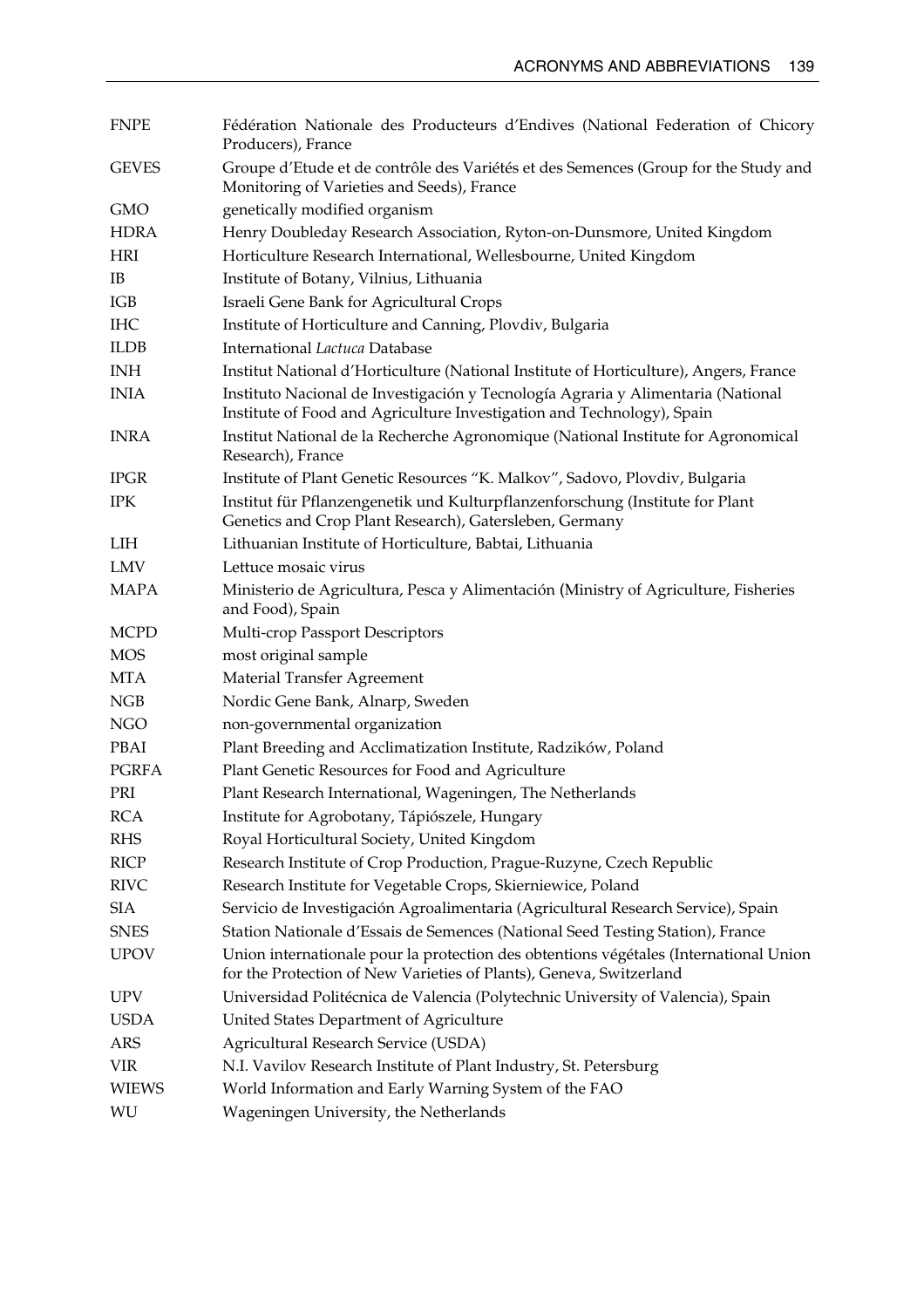## **Appendix V. Agenda of the ECP/GR Vegetables Network meeting, 22-24 May 2003, Skierniewice, Poland**

### **Wednesday 21 May**

Arrival of participants

*Focal persons: 18:00 – 20:00 and through dinner: closed session for meeting preparations* 

### **Thursday 22 May**

### **Plenary session - Introduction**

| $09:00 - 09:15$          | Opening of the meeting, welcome address and opening remarks                                                                                                                                                  |
|--------------------------|--------------------------------------------------------------------------------------------------------------------------------------------------------------------------------------------------------------|
| $09:15 - 09:45$          | Information on ECP/GR and current international PGR events                                                                                                                                                   |
| 09:45 – 10:15            | <b>Discussion</b>                                                                                                                                                                                            |
| $10:15 - 10.45$          | Coffee break                                                                                                                                                                                                 |
| <b>Parallel meetings</b> |                                                                                                                                                                                                              |
| $10.45 - 12.30$          | • Leafy Vegetables: see specific agenda                                                                                                                                                                      |
|                          | $\blacksquare$ and $\blacksquare$ and $\blacksquare$ and $\blacksquare$ and $\blacksquare$ and $\blacksquare$ and $\blacksquare$ and $\blacksquare$ and $\blacksquare$ and $\blacksquare$ and $\blacksquare$ |

- x **All other Working Groups**: Review of workplan progress and discussion on Working Group priorities for the future. Chairs/rapporteurs ensure that relevant items for plenary discussion are summarized in written form and reported to the plenary on the following day
- *12:30 14:00 Lunch*

| $14.00 - 15.30$ | Parallel meetings – continuation |
|-----------------|----------------------------------|
|-----------------|----------------------------------|

- *15:30 16:00 Coffee break*
- 16.00 17.30 Parallel meetings continuation *End of the first day*

### **Friday 23 May**

#### **Plenary sessions – reporting and discussions at Network level**

| $09:00 - 09:30$ | Reporting by the Working Group rapporteurs on issues of Network-wide interest, |
|-----------------|--------------------------------------------------------------------------------|
|                 | and discussion: Databases, Characterization, Evaluation, Regeneration, Safety- |
|                 | duplication, Conservation and management of wild relatives                     |
| $10:15 - 10:45$ | Coffee break                                                                   |
| $10:45 - 12:30$ | Reporting - continuation                                                       |
| $12:30 - 14:00$ | Lunch                                                                          |
| $14:00 - 15:30$ | Identification of priorities for the future at Network and Working Group level |
|                 | (ECP/GR end of Phase VI – Phase VII)                                           |
| $15:30 - 16:00$ | Coffee break                                                                   |
| $16:00 - 17:00$ | Planning for a collaboration between genebanks and the private sector for      |
|                 | emergency regeneration (introduced by IPGRI)                                   |
| $17:00 - 17:30$ | Conclusions                                                                    |
|                 | End of the second day                                                          |
|                 |                                                                                |

### **Saturday 24 May**

| $8:30 - 15:00$ | <b>Excursion:</b> Zelazowa Wola, Lowicz and Nieborow                                   |
|----------------|----------------------------------------------------------------------------------------|
| $9:00 - 12:30$ | Drafting of the report (only focal persons, Chairs and Vice-Chairs are involved in the |
|                | drafting)                                                                              |
| 20:00          | Social dinner                                                                          |

### **Sunday 25 May**

Departure of participants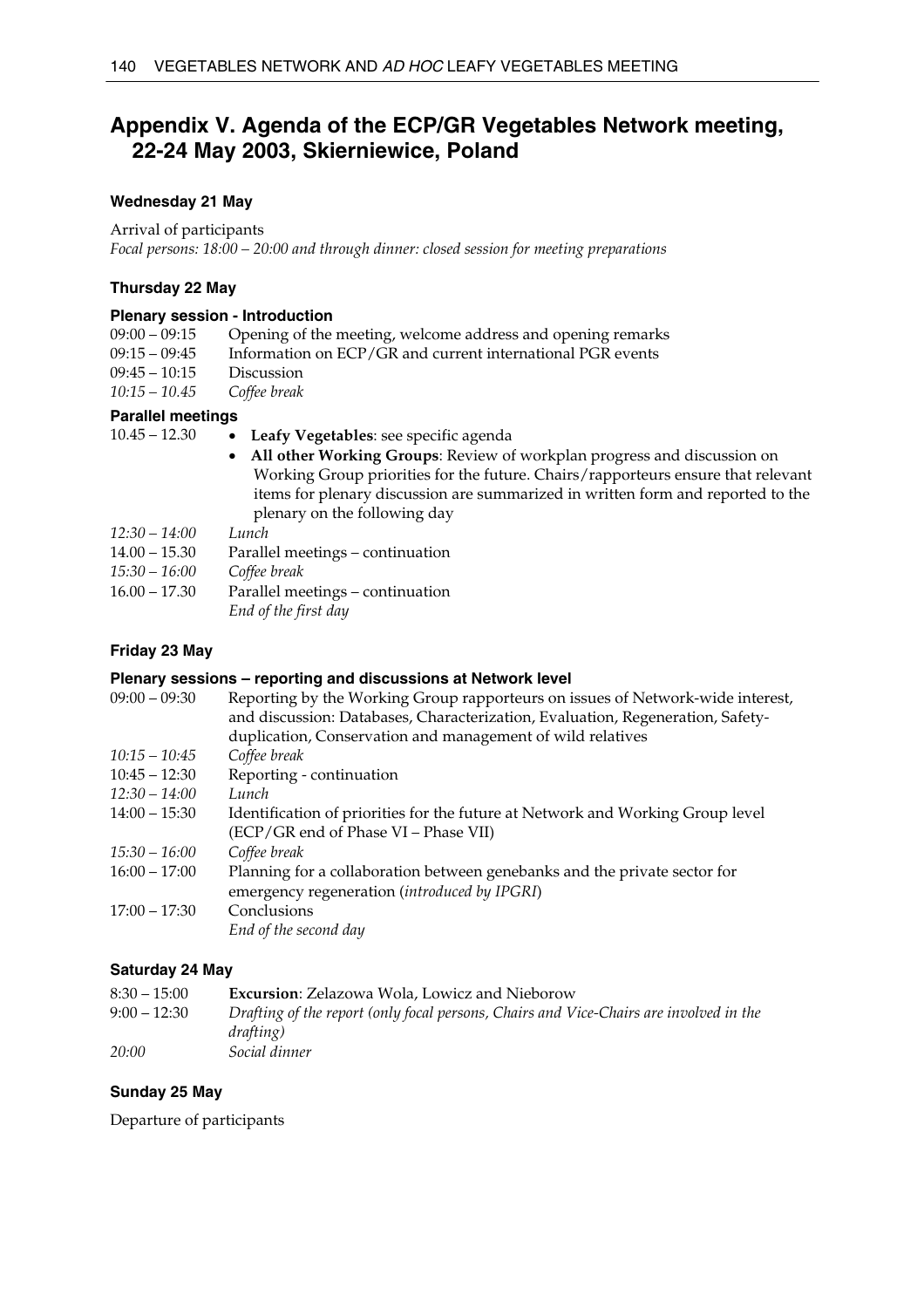# **Appendix VI. List of participants**

N.B. This list includes only participants having attended the meeting. The composition of the Working Groups is subject to changes and the latest update can be found on the ECP/GR Contacts Web page (http://www.ecpgr.cgiar.org/Contacts/ecpgr\_contact.htm).

#### **Working Group Members**

Xhevat Shima Research Institute of Vegetables and Potatoes Rr. Skener Kosturi Tirana **Albania** Tel: (355-4) 228422 Fax: (355-4) 228422 Email: instpp@albmail.com

Karine Sarikyan *(representing Galust Aslanyan)*  Scientific Centre of Vegetable and Industrial Crops Darakert, Ararat Region, Masis Subregion 378322 Masis **Armenia** Tel: (374-036) 40892 Email1: Karuine\_Sarikyan@mail.ru Email2: armagric@usda.am

Wolfgang Palme Höhere Bundeslehr- und Versuchsanstalt (HBLVA) für Gartenbau Gruenbergstr. 24 1131 Vienna **Austria** Tel: (43-1) 813 5950/331 Fax: (43-1) 8135950/336 Email: w.palme@gartenbau.bmlfuw.gv.at

Helmut Reiner Plant Food Quality Consultant Grunentorgasse 19/12 1090 Vienna **Austria** Tel: (43-1) 3105962 Fax: (43-1) 3105962 Email: helmut.reiner@teleweb.at Hervé De Clercq Dep. Plantengenetica en -veredeling – CLO Caritasstraat 21 9090 Melle **Belgium**  Tel: (32-9) 2722850 Fax: (32-9) 2722901 Email: h.declercq@clo.fgov.be

Stefan Neykov Institute of Plant Genetic Resources "K. Malkov" (IPGR) 4122 Sadovo, Plovdiv district **Bulgaria** Tel: (359-32) 629026 Fax: (359-32) 629026 Email: sney@abv.bg

Věra Chytilová Department of Gene Bank – Olomouc Station Research Institute of Crop Production, Prague-Ruzyne (RICP) Šlechtitelů 11 78371 Olomouc-Holice **Czech Republic**  Tel: (420–58) 5209964 Fax: (420–58) 5209969 Email: chytilova@genobanka.cz

Eva Křístková<sup>35</sup> Department of Gene Bank – Olomouc Station Research Institute of Crop Production, Prague-Ruzyne (RICP) Šlechtitelů 11 78371 Olomouc-Holice **Czech Republic** 

-35 Address at time of publication: Palacký University Faculty of Science, Department of Botany Šlechtitelů 11 873 71 Olomouc–Holice Czech Republic Tel: (420-585) 634820 Fax: (420-585) 634824 Email: kristkova@prfholnt.upol.cz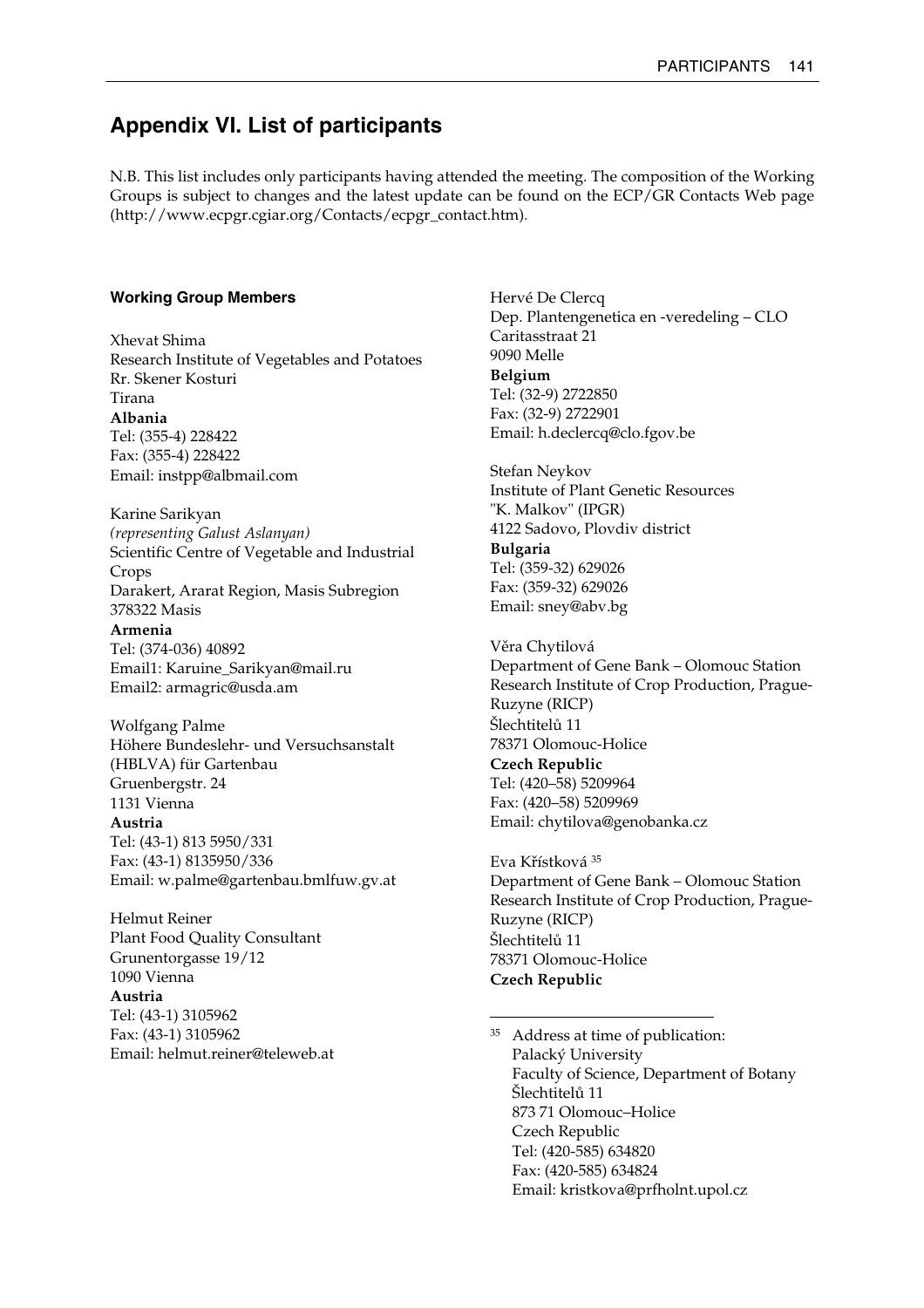Aleš Lebeda Palacký University Faculty of Science, Department of Botany Šlechtitelů 11 78371 Olomouc-Holice **Czech Republic**  Tel: (420-585) 634800 Fax: (420-585) 634824 Email: lebeda@prfholnt.upol.cz

Helena Stavělíková Department of Gene Bank – Olomouc Station Research Institute of Crop Production, Prague-Ruzyne (RICP) Šlechtitelů 11 78371 Olomouc-Holice **Czech Republic**  Tel: (420-58) 5209965 Fax: (420-58) 5209969 Email: stavelikova@genobanka.cz

Valérie Cadot GEVES Brion Domaine de la Boisselière 49250 Brion **France** Tel: (33) 241 572322 Fax: (33) 241 574619 Email: valerie.cadot@geves.fr

Marie-Christine Daunay Unité de génétique et amélioration des fruits et légumes INRA, Domaine St. Maurice BP 94 84143 Montfavet cedex **France** Tel: (33) 432 722724 Fax: (33) 432 722702 Email: daunay@avignon.inra.fr

Grégoire Thomas ENSA-INRA-UMR APBV Science du végétal 65 rue de Saint-Brieuc 35042 Rennes cedex **France** Tel: (33) 223 485476 Fax: (33) 223 485480 Email: gthomas@agrorennes.educagri.fr Joachim Keller Institut für Pflanzengenetik und Kulturpflanzenforschung (IPK) – Genbank Corrensstrasse 3 06466 Gatersleben **Germany** Tel: (49-39482) 5267 Fax: (49-39482) 5741 Email: keller@ipk-gatersleben.de

László Holly *(representing Á.L. Kiss)*  Institute for Agrobotany Külsömezö 15 2766 Tápiószele **Hungary** Tel: (36-53) 380070 Fax: (36-53) 380072 Email: lholly@agrobot.rcat.hu

Zsuzsanna Kollár Institute for Agrobotany Külsömezö 15 2766 Tápiószele **Hungary** Tel: (36-53) 380071 Fax: (36-53) 380072 Email: zskollar@agrobot.rcat.hu

Rina Kamenetsky Department of Ornamental Horticulture Agricultural Research Organization (ARO) The Volcani Center 50250 Bet Dagan **Israel** Tel: (972-3) 9683511 Fax: (972-3) 9660589 Email1: vhrkamen@agri.gov.il Email2: rmgold@agri.huji.ac.il

Ilan Paran Department of Genetics and Plant Breeding Agricultural Research Organization (ARO) Institute of Field and Garden Crops The Volcani Center PO Box 6 50250 Bet Dagan **Israel** Tel: (972-3) 9683943 Fax: (972-3) 9669642 Email: iparan@volcani.agri.gov.il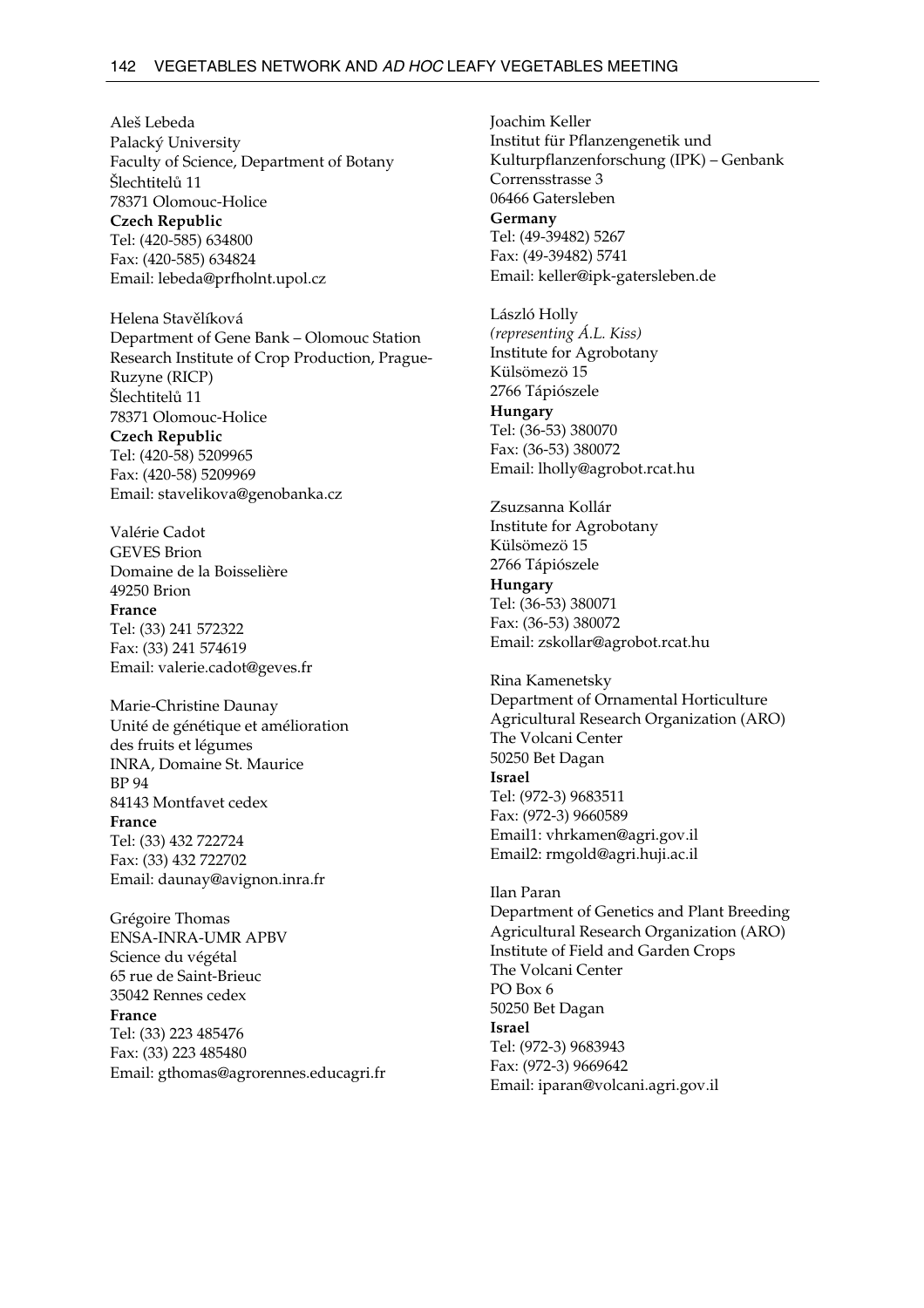Ferdinando Branca Dipartimento di OrtoFloroArboricoltura e Tecnologie Agroalimentari (DOFATA) Università di Catania Via Valdisavoia, 5 95123 Catania **Italy** Tel: (39) 095 234307 (dir)/234301 (switch) Fax: (39) 095 234329 Email: fbranca@unict.it

Nijolė Petraitytė Lithuanian University of Agriculture Noreikiskes 5324 Kaunas **Lithuania** Tel: (370-37) 752226 Fax: (370-37) 752271 Email: nijole.petraityte@delfi.lt

Noor Bas Centre for Genetic Resources, the Netherlands (CGN) Wageningen University and Research Centre PO Box 16 6700 AA Wageningen **The Netherlands**  Tel: (31-317) 477080 Fax: (31-317) 418094 Email: noortje.bas@wur.nl

Ietje W. Boukema Centre for Genetic Resources, the Netherlands (CGN) Wageningen University and Research Centre PO Box 16 6700 AA Wageningen **The Netherlands**  Tel: (31-317) 477077 Fax: (31-317) 418094 Email: ietje.boukema@wur.nl

Willem van Dooijeweert Centre for Genetic Resources, the Netherlands (CGN) Wageningen University and Research Centre PO Box 16 6700 AA Wageningen **The Netherlands**  Tel: (31-317) 477083 Fax: (31-317) 418094

Email: willem.vandooijeweert@wur.nl

Gitte K. Bjørn *Representing the Nordic Countries*  Department of Horticulture Danish Institute of Agricultural Sciences Research Centre Årslev Kirstinebjergvej 10 PO Box 102 5792 Årslev Denmark Tel: (45) 63904343 Fax: (45) 63904394 Email: GitteK.Bjorn@agrsci.dk

Gert Bundgaard Poulsen<sup>36</sup> *Representing the Nordic Countries*  Nordic Gene Bank PO Box 41 23053 Alnarp Sweden

Kerstin M. Olsson *Representing the Nordic Countries*  Svalöf Weibull AB SW Laboratory 268 81 Svalöf Sweden Tel: (46-418) 667252 Fax: (46-418) 667219 Email: kerstin.olsson@swseed.se

Katarina Wedelsbäck Bladh *Representing the Nordic Countries*  Nordic Gene Bank PO Box 41 23053 Alnarp Sweden Tel: (46-40) 536659 Fax: (46-40) 536650 Email: katarina@ngb.se

-36 Address at time of publication: Danish Institute of Agricultural Sciences Vegetable research unit Kirstinebjergvej 10 PO Box 102 5792 Årslev Denmark Tel: (45) 8999 3221 Fax: (45) 8999 3494 Email: Gert.Poulsen@agrsci.dk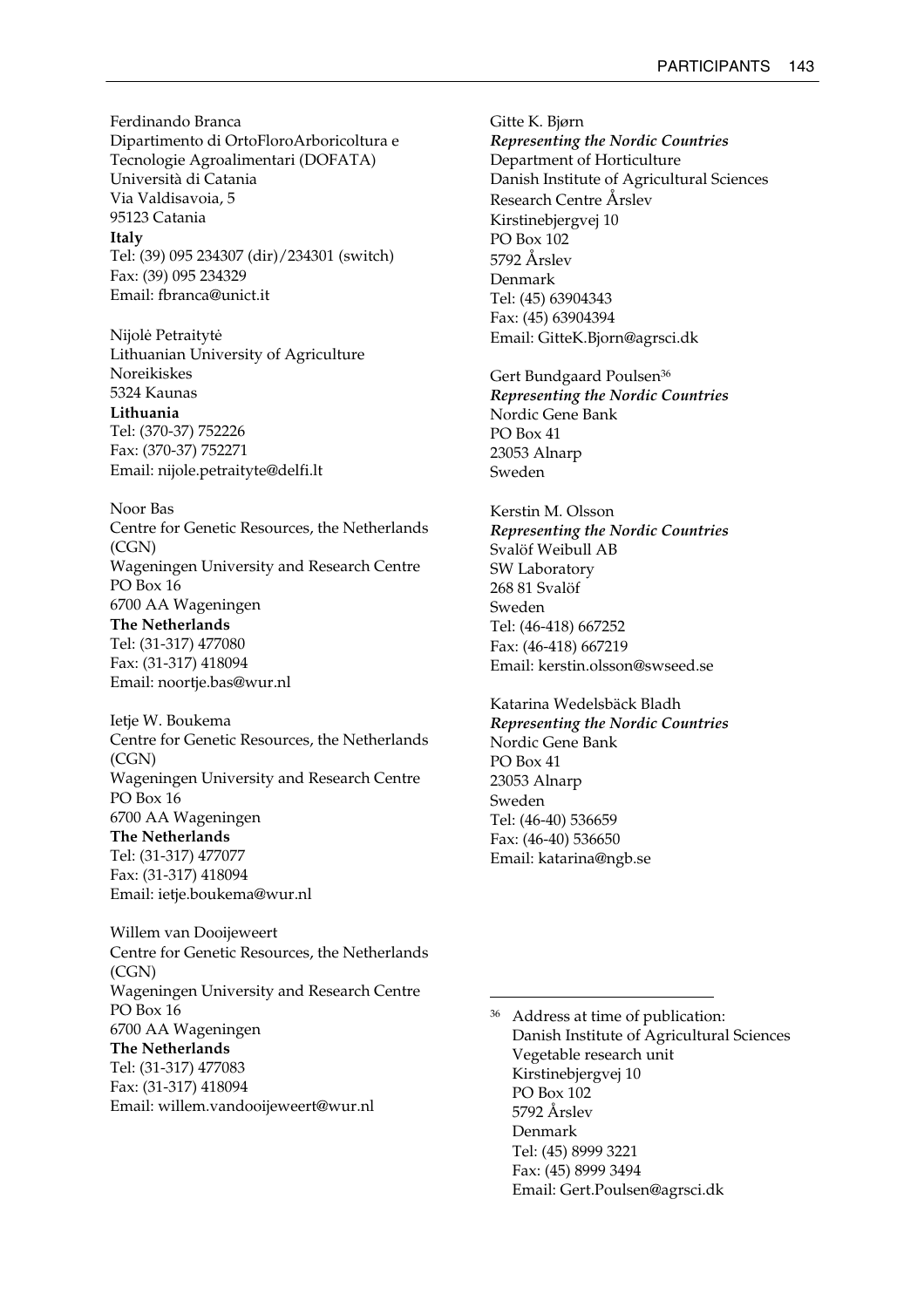Teresa Kotlińska Plant Genetic Resources Laboratory Research Institute of Vegetable Crops (RIVC) Konstytucji 3 Maja 1/3 PO Box 110 96100 Skierniewice **Poland** Tel: (48-46) 8332947 Fax: (48-46) 8333186/8332947 Email: tkotlin@inwarz.skierniewice.pl

Maria Paula Coelho Estação Agronómica Nacional Dep. Produção Agrícola Av. da República 2784-505 Oeiras **Portugal** Tel: (351-21) 4403500 Fax: (351-21) 4411797 Email: mpaulacoelho@net.sapo.pt

Eduardo Rosa Departamento de Fitotecnica Univ. de Trás-os-Montes e Alto Douro (UTAD) Quinta de Prados Apartado 1013 5001-911 Vila Real **Portugal** Tel: (351-259) 350446/451 Fax: (351-259) 350327 Email: erosa@utad.pt

Janko Rode Institute of Hop Research and Brewing Zalsega tabora 2 3310 Zalec **Slovenia** Tel: (386-3) 7121600 Fax: (386-3) 7121620 Email: janko.rode@guest.arnes.si

Antonio de Haro Bailón Instituto de Agricultura Sostenible C.S.I.C. Apartado 4084, Alameda del Obispo s/n 14080 Córdoba **Spain** Tel: (34-957) 499235 Fax: (34-957) 499252 Email1: cs9habaa@uco.es Email2: deharo@cica.es

María José Díez Depto. Biotecnología Universidad Politécnica E.T.S.I.A. Camino de Vera 14 46022 Valencia **Spain** Tel: (34-963) 879421 Fax: (34-963) 879422 Email: mdiezni@btc.upv.es

José Vicente Valcárcel Germes Depto. Biotecnología Universidad Politécnica E.T.S.I.A. Camino de Vera 14 46022 Valencia **Spain** Tel: (34-963) 877268 Fax: (34-963) 879422 Email: jvalcarc@btc.upv.es

Sevgy Mutlu Aegean Agricultural Research Institute (AARI) PO Box 9 35661 Menemen, Izmir **Turkey**  Tel: (90-232) 8461331 Fax: (90-232) 8461107 Email: mutlusevgi@hotmail.com

Dave Astley Genetic Resources Unit Warwick HRI<sup>37</sup> Wellesbourne, Warwick CV35 9EF **United Kingdom**  Tel: (44-24) 7657 5014 Fax: (44-24) 7657 4500 Email: dave.astley@warwick.ac.uk

David Pink Warwick HRI 37 Wellesbourne, Warwick CV35 9EF **United Kingdom**  Tel: (44-24) 7657 4982 Fax: (44-24) 7657 4500 Email: david.pink@warwick.ac.uk

-

<sup>37</sup> Formerly Horticulture Research International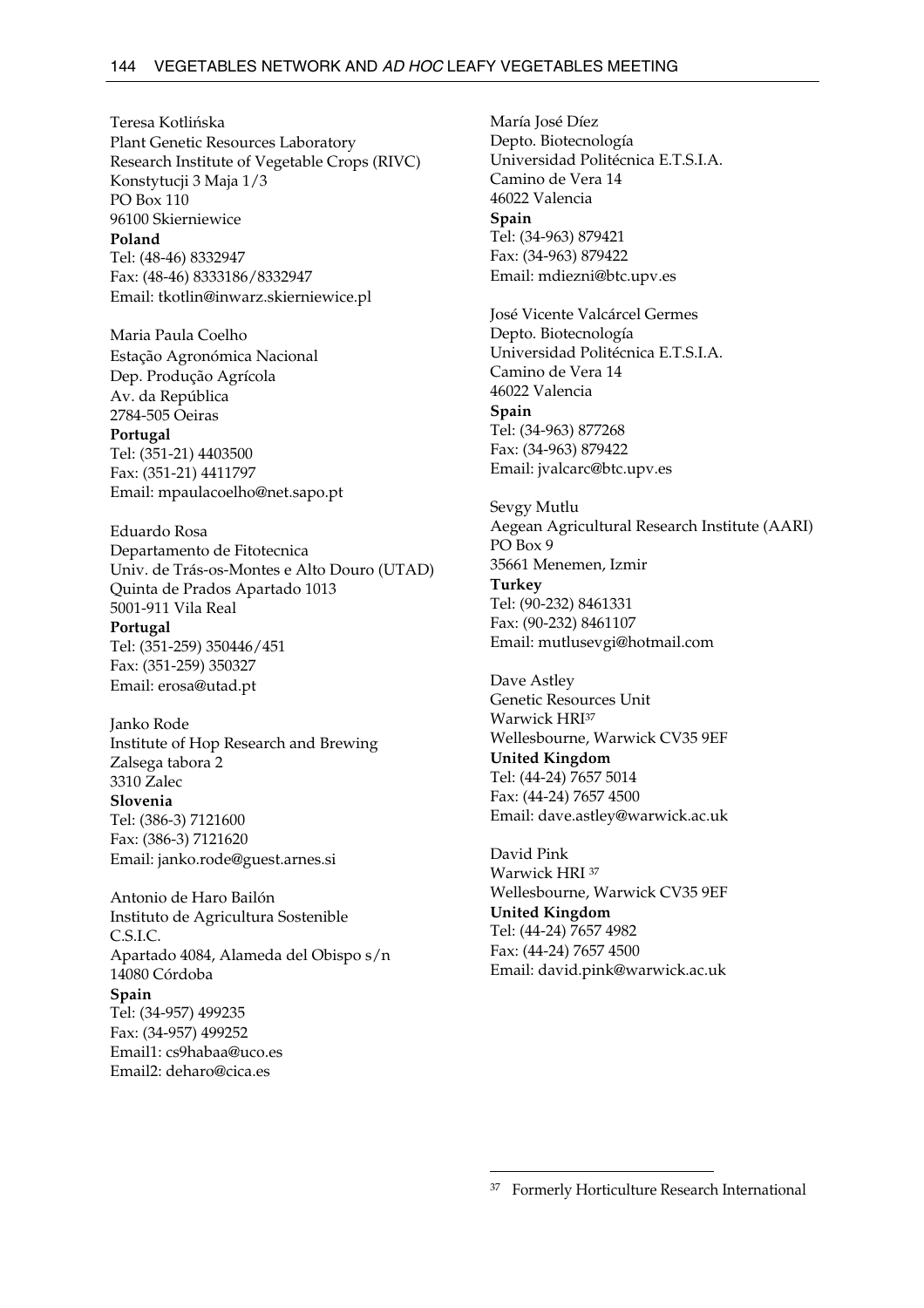#### **Observers**

Rana F. Geydarova Genetic Resources Institute Acad. Sh. Mehtiev Street Block 559, House D, Appt. 27 Baku **Azerbaijan**

Tel: (994-12) 629462 Email: t\_eybatov@mail.ru

Birūta Karpavičienė Institute of Botany Zaliuju Ezeru 49 2021 Vilnius **Lithuania** Tel: (370-5) 2729930 Fax: (370-5) 2729950 Email: biruta.k@botanika.lt

Piotr Kamiński Dept. of Genetics, Breeding and Seed Sciences Research Institute of Vegetable Crops (RIVC) Konstytucji 3 Maja 1/3 96100 Skierniewice **Poland** Tel: (48-46) 8334193 Fax: (48-46) 8333186/8332947 Email: pkaminsk@inwarz.skierniewice.pl

Anna Artemyeva Department of Vegetable Crops and Cucurbits N.I. Vavilov Research Institute of Plant Industry (VIR) 42-44 Bolshaya Morskaya Str. 190000 St. Petersburg **Russian Federation**  Tel: (7-812) 5718539 Fax: (7-812) 3118762 Email1: a.artemyeva@vir.nw.ru Email2: akme11@yandex.ru (private)

Oksana Shabetya National Centre for Plant Genetic Resources of the Ukraine Institute of Vegetable and Melon Production 62478 Selektsijne, Kharkiv region **Ukraine** Tel/Fax: (38-057) 2429191 (IVMP) Fax: (38-057) 7797763 (NCPGRU) Email: ncpgru@kharkov.ukrtel.net

#### **ECP/GR Secretariat**

Lorenzo Maggioni ECP/GR Coordinator Regional Office for Europe International Plant Genetic Resources Institute (**IPGRI**) Via dei Tre Denari 472/a 00057 Maccarese (Fiumicino) Italy Tel: (39) 06 6118 231 Fax: (39) 06 61979661 Email: l.maggioni@cgiar.org

Aixa Del Greco Scientific Assistant, ECP/GR International Plant Genetic Resources Institute (**IPGRI**) Via dei Tre Denari 472/a 00057 Maccarese (Fiumicino) Italy Tel: (39) 06 6118 224 Fax: (39) 06 61979661 Email: a.delgreco@cgiar.org

Elinor Lipman Scientific Assistant, ECP/GR International Plant Genetic Resources Institute (**IPGRI**) Le Golf 2 421, rue Croix de las Cazes 34000 Montpellier France Tel: (33) 467 041303 Fax: (33) 467 610334 Email: e.lipman@cgiar.org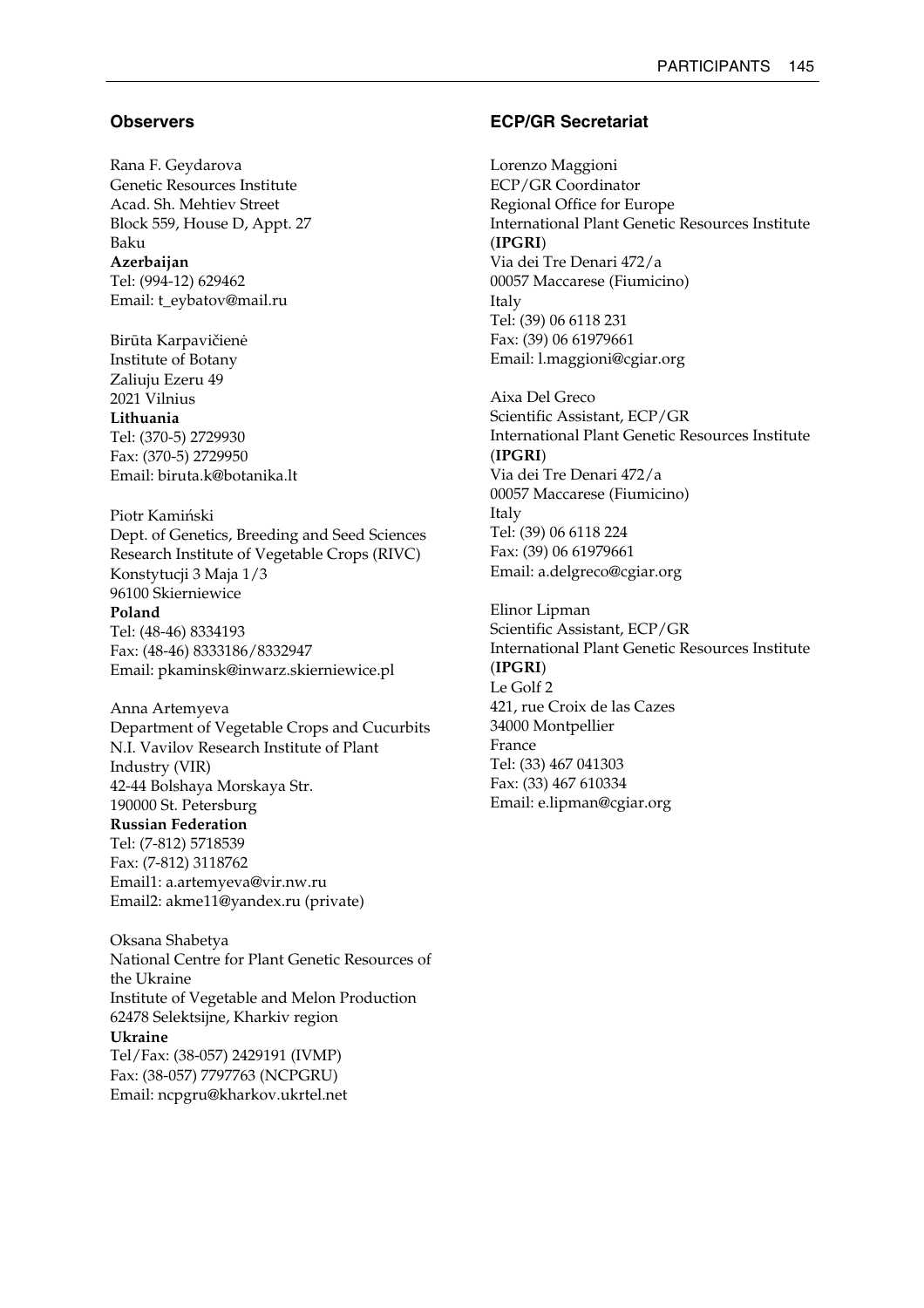# **INDEX OF AUTHORS**